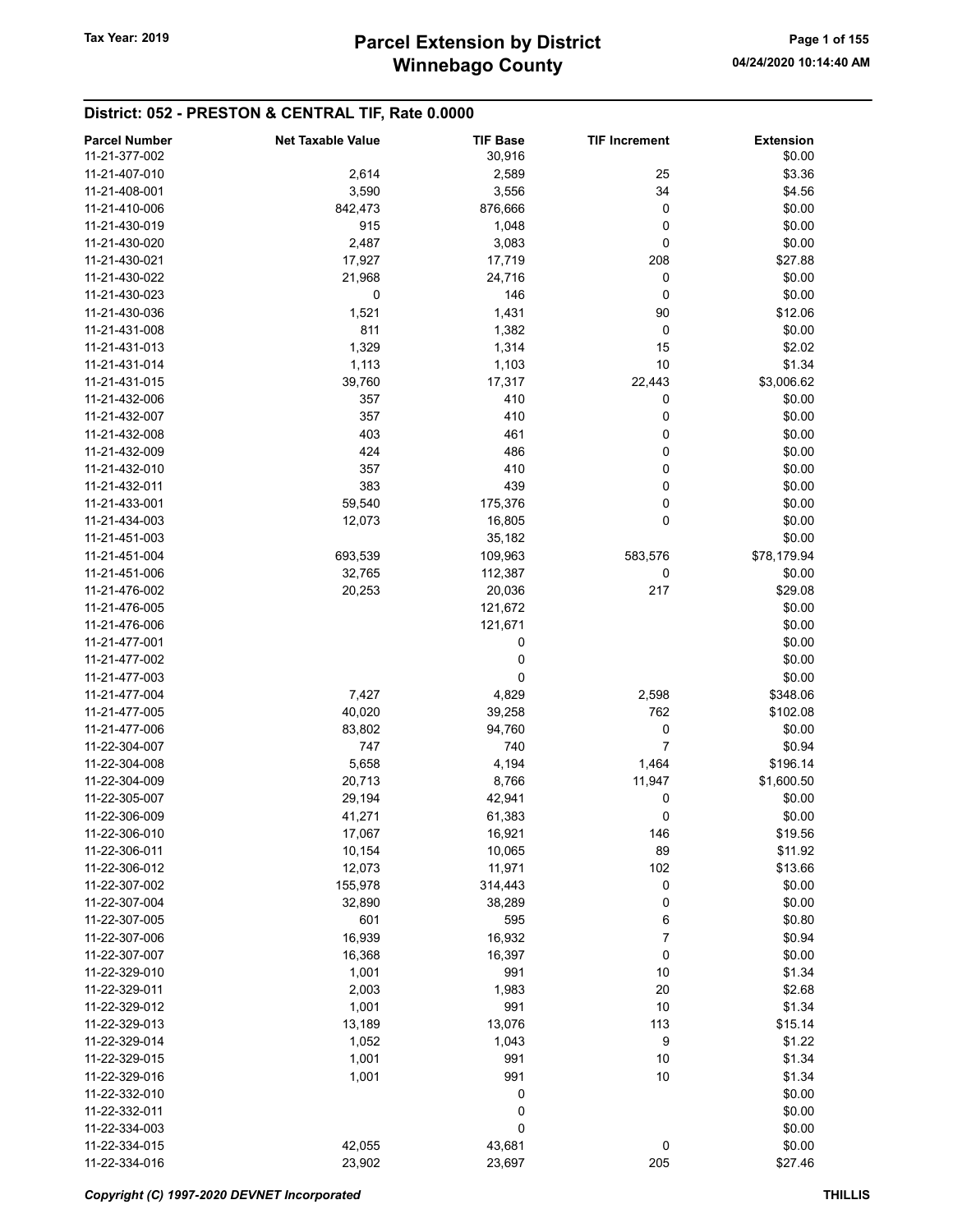#### District: 052 - PRESTON & CENTRAL TIF, Rate 0.0000

| <b>Parcel Number</b> | <b>Net Taxable Value</b> | <b>TIF Base</b> | <b>TIF Increment</b> | <b>Extension</b>  |
|----------------------|--------------------------|-----------------|----------------------|-------------------|
| 11-22-334-026        | 6,759                    | 7,852           | 0                    | \$0.00            |
| 11-22-334-027        | 12,636                   | 18,487          | 0                    | \$0.00            |
| 11-22-334-028        | 7,219                    | 8,714           | 0                    | \$0.00            |
| 11-22-352-002        |                          | 0               |                      | \$0.00            |
| 11-22-352-004        | 792                      | 785             |                      | \$0.94            |
| 11-22-352-005        | 404                      | 400             | 4                    | \$0.54            |
| 11-22-352-006        | 2,625                    | 2,599           | 26                   | \$3.48            |
| 11-22-352-007        | 33,495                   | 33,210          | 285                  | \$38.18           |
| 11-22-376-001        | 6,751                    | 12,308          | 0                    | \$0.00            |
| 11-22-376-002        | 2,118                    | 5.020           | 0                    | \$0.00            |
| 11-22-376-011        | 15,718                   | 15,584          | 134                  | \$17.96           |
| 11-28-127-001        |                          | 0               |                      | \$0.00            |
| Totals for 052       | 2,422,583                | 2,573,581       | 624,589              | \$83,674.42       |
|                      |                          |                 |                      | <b>71 Parcels</b> |

#### District: 063 - WESTSIDE TIF #2, Rate 0.0000

| <b>Parcel Number</b> | <b>Net Taxable Value</b> | <b>TIF Base</b> | <b>TIF Increment</b> | <b>Extension</b> |
|----------------------|--------------------------|-----------------|----------------------|------------------|
| 11-22-479-002        | 13,066                   | 61,872          | 0                    | \$0.00           |
| 11-22-479-003        | 10,259                   | 10,442          | 0                    | \$0.00           |
| 11-22-479-009        | 12,292                   | 38,349          | 0                    | \$0.00           |
| 11-22-479-011        |                          | 0               |                      | \$0.00           |
| 11-22-479-012        |                          | 0               |                      | \$0.00           |
| 11-22-483-001        |                          | 0               |                      | \$0.00           |
| 11-22-483-023        |                          | 48,874          |                      | \$0.00           |
| 11-22-483-024        |                          | 79,220          |                      | \$0.00           |
| 11-22-484-001        | 890                      | 12,983          | 0                    | \$0.00           |
| 11-22-484-002        | 57,279                   | 70,583          | 0                    | \$0.00           |
| 11-22-485-003        |                          | 2,325           |                      | \$0.00           |
| 11-22-485-004        |                          | 14,660          |                      | \$0.00           |
| 11-22-486-001        |                          | 19,796          |                      | \$0.00           |
| 11-22-486-003        |                          | 15,275          |                      | \$0.00           |
| 11-22-487-001        |                          | 56,006          |                      | \$0.00           |
| 11-23-353-003        |                          | 0               |                      | \$0.00           |
| 11-23-353-004        |                          | 0               |                      | \$0.00           |
| 11-23-353-005        | 3,400                    | 0               | 3,400                | \$455.50         |
| 11-23-356-003        |                          | 0               |                      | \$0.00           |
| 11-23-357-005        |                          | 0               |                      | \$0.00           |
| Totals for 063       | 97,186                   | 430,385         | 3,400                | \$455.50         |
|                      |                          |                 |                      | 20 Parcels       |

#### District: 066 - EAST STATE & ALPINE TIF, Rate 0.0000

| <b>Parcel Number</b> | <b>Net Taxable Value</b>                    | <b>TIF Base</b> | <b>TIF Increment</b> | <b>Extension</b> |
|----------------------|---------------------------------------------|-----------------|----------------------|------------------|
| 12-19-478-038        |                                             | 0               |                      | \$0.00           |
| 12-20-352-013        |                                             | 0               |                      | \$0.00           |
| 12-20-379-007        | 23,754                                      | 23,910          | $\Omega$             | \$0.00           |
| 12-20-379-008        | 602,644                                     | 22,504          | 580,140              | \$77,719.62      |
| 12-29-101-001        | 311,156                                     | 739,371         | 0                    | \$0.00           |
| 12-29-101-009        | 151,432                                     | 151,272         | 160                  | \$21.44          |
| 12-29-101-012        | 263,620                                     | 292,379         | 0                    | \$0.00           |
| 12-29-101-013        | 43,660                                      | 37,337          | 6,323                | \$847.08         |
| 12-29-101-014        | 154,140                                     | 209,827         | 0                    | \$0.00           |
| 12-29-101-015        | 63,666                                      | 77,465          | 0                    | \$0.00           |
| 12-29-101-016        | 396,104                                     | 417,624         | 0                    | \$0.00           |
| 12-29-101-017        | 109,345                                     | 200,475         | 0                    | \$0.00           |
| 12-29-101-018        | 700,479                                     | 780,705         | 0                    | \$0.00           |
| 12-29-102-001        | 120,641                                     | 139,388         | 0                    | \$0.00           |
| 12-29-102-002        | 222,278                                     | 152,190         | 70,088               | \$9,389.48       |
| 12-29-102-003        | 684,687                                     | 911,849         | 0                    | \$0.00           |
|                      | Copyright (C) 1997-2020 DEVNET Incorporated |                 |                      | <b>THILLIS</b>   |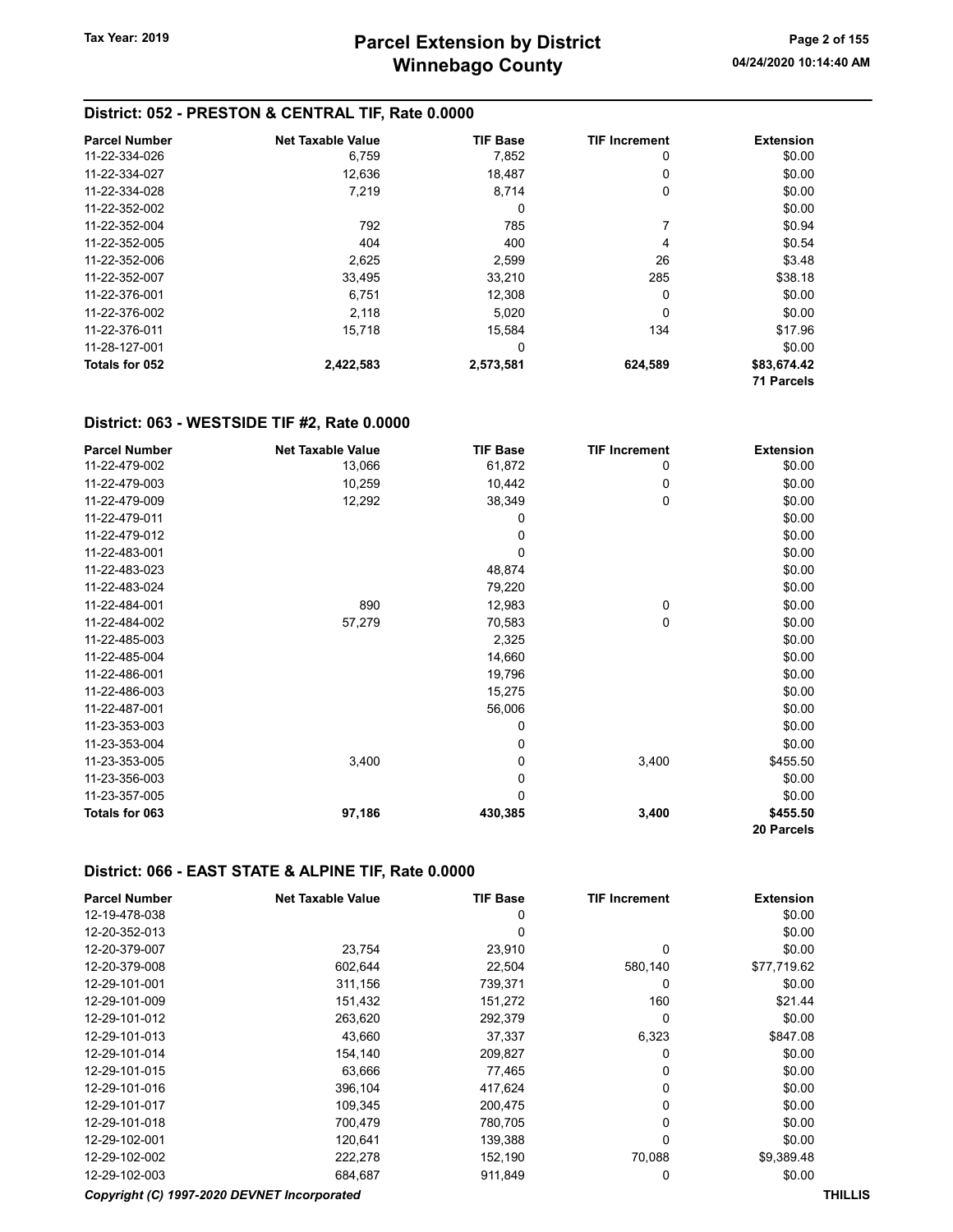#### District: 066 - EAST STATE & ALPINE TIF, Rate 0.0000

| <b>Parcel Number</b> | <b>Net Taxable Value</b> | <b>TIF Base</b> | <b>TIF Increment</b> | <b>Extension</b> |
|----------------------|--------------------------|-----------------|----------------------|------------------|
| 12-29-102-004        | 308,277                  | 352,858         | 0                    | \$0.00           |
| 12-29-102-006        | 184,792                  | 323,430         | 0                    | \$0.00           |
| 12-29-102-007        |                          | 0               |                      | \$0.00           |
| 12-29-102-008        | 94,249                   | 152,520         | 0                    | \$0.00           |
| 12-29-102-009        | 545,528                  |                 |                      |                  |
|                      |                          | 464,001         | 81,527               | \$10,921.94      |
| 12-29-102-010        | 70,737                   | 68,977          | 1,760                | \$235.78         |
| 12-29-128-003        | 302,029                  | 379,069         | 0                    | \$0.00           |
| 12-29-128-004        | 233,025                  | 273,477         | 0                    | \$0.00           |
| 12-29-128-005        | 796,754                  | 836,990         | 0                    | \$0.00           |
| 12-29-128-006        | 50,465                   | 80,210          | 0                    | \$0.00           |
| 12-29-128-007        | 17,670                   | 18,121          | 0                    | \$0.00           |
| 12-29-128-008        | 71,021                   | 127,584         | 0                    | \$0.00           |
| 12-29-128-010        | 118,008                  | 136,226         | 0                    | \$0.00           |
| 12-29-128-014        | 111,020                  | 136,864         | 0                    | \$0.00           |
| 12-29-128-017        | 329,561                  | 488,780         | 0                    | \$0.00           |
| 12-29-128-018        | 84,735                   | 130,426         | 0                    | \$0.00           |
| 12-29-128-019        | 170,156                  | 182,691         | 0                    | \$0.00           |
| 12-29-128-022        | 506,274                  | 589,974         | 0                    | \$0.00           |
| 12-29-129-003        | 130,855                  | 131,855         | 0                    | \$0.00           |
| 12-29-129-006        | 130,653                  | 216,665         | 0                    | \$0.00           |
| 12-29-129-007        | 55,558                   | 67,846          | 0                    | \$0.00           |
| 12-29-129-008        | 265,275                  | 356,598         | 0                    | \$0.00           |
| 12-29-129-011        | 106,350                  |                 |                      | \$0.00           |
|                      |                          | 153,071         | 0                    |                  |
| 12-29-129-012        | 46,533                   | 123,985         | 0                    | \$0.00           |
| 12-29-129-013        | 268,187                  | 387,645         | 0                    | \$0.00           |
| 12-29-129-014        | 33,338                   | 9,586           | 23,752               | \$3,181.98       |
| 12-29-129-015        | 152,144                  | 302,009         | 0                    | \$0.00           |
| 12-29-204-001        | 63,561                   | 105,536         | 0                    | \$0.00           |
| 12-29-204-002        | 74,838                   | 83,473          | 0                    | \$0.00           |
| 12-29-204-004        | 66,806                   | 85,588          | 0                    | \$0.00           |
| 12-29-204-005        |                          | 0               |                      | \$0.00           |
| 12-29-204-014        | 8,502                    | 17,859          | 0                    | \$0.00           |
| 12-29-204-015        | 16,570                   | 13,329          | 3,241                | \$434.20         |
| 12-29-204-016        | 25,609                   | 23,267          | 2,342                | \$313.76         |
| 12-29-204-017        | 56,716                   | 69,822          | 0                    | \$0.00           |
| 12-29-205-010        | 64,262                   | 84,572          | 0                    | \$0.00           |
| 12-29-205-011        | 42,114                   | 44,583          | 0                    | \$0.00           |
| 12-29-205-012        | 15,139                   | 19,472          | 0                    | \$0.00           |
| 12-29-205-023        | 74,609                   | 97,221          | 0                    | \$0.00           |
| 12-29-205-024        | 71,326                   | 96,693          | 0                    | \$0.00           |
| 12-29-206-010        |                          | 0               |                      | \$0.00           |
| 12-29-206-028        | 57,926                   | 63,603          | 0                    | \$0.00           |
| 12-29-251-011        | 328,696                  | 425,597         | 0                    | \$0.00           |
|                      |                          |                 |                      |                  |
| 12-29-251-015        | 522,577                  | 327,905         | 194,672              | \$26,079.62      |
| 12-30-204-001        | 95,359                   | 102,718         | 0                    | \$0.00           |
| 12-30-207-001        | 2,166                    | 2,174           | 0                    | \$0.00           |
| 12-30-207-002        | 124,726                  | 138,268         | 0                    | \$0.00           |
| 12-30-207-003        | 59,048                   | 71,312          | 0                    | \$0.00           |
| 12-30-226-006        | 110,875                  | 149,865         | 0                    | \$0.00           |
| 12-30-226-007        | 141,647                  | 143,819         | 0                    | \$0.00           |
| 12-30-226-008        | 97,927                   | 126,009         | 0                    | \$0.00           |
| 12-30-226-009        | 1,054,591                | 1,266,954       | 0                    | \$0.00           |
| 12-30-227-001        | 12,015                   | 9,516           | 2,499                | \$334.78         |
| 12-30-227-002        | 120,553                  | 128,103         | 0                    | \$0.00           |
| 12-30-227-003        | 55,432                   | 115,894         | 0                    | \$0.00           |
| 12-30-227-004        | 88,878                   | 157,473         | 0                    | \$0.00           |
| 12-30-227-005        | 128,695                  | 157,525         | 0                    | \$0.00           |
| 12-30-227-006        | 31,040                   | 37,736          | 0                    | \$0.00           |
| 12-30-227-007        | 64,987                   | 74,370          | 0                    | \$0.00           |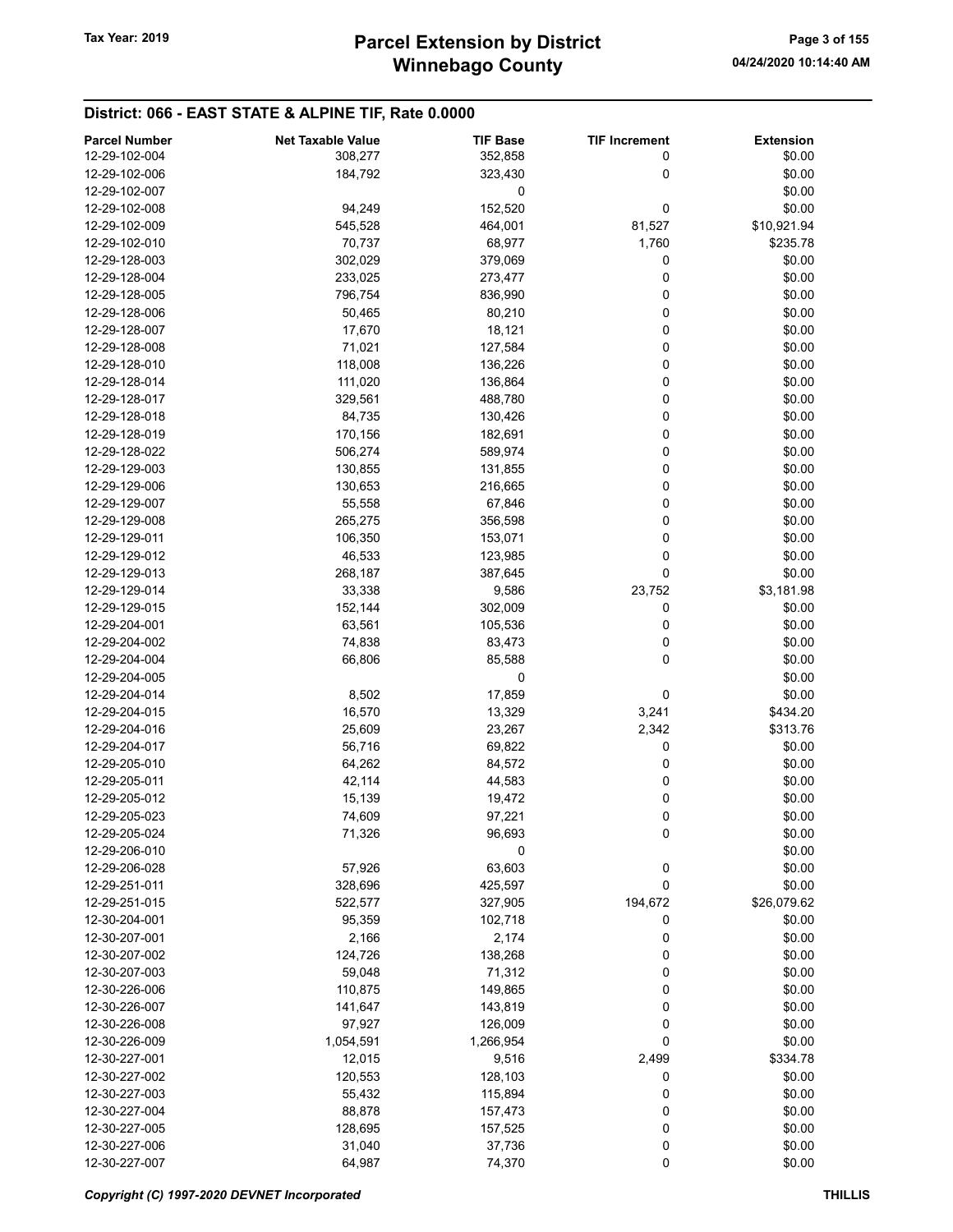#### District: 066 - EAST STATE & ALPINE TIF, Rate 0.0000

| <b>Parcel Number</b> | Net Taxable Value | <b>TIF Base</b> | <b>TIF Increment</b> | Extension    |
|----------------------|-------------------|-----------------|----------------------|--------------|
| 12-30-227-008        | 154.442           | 165.269         | O                    | \$0.00       |
| 12-30-227-015        |                   |                 |                      | \$0.00       |
| Totals for 066       | 12.862.432        | 15.053.279      | 966.504              | \$129,479.68 |
|                      |                   |                 |                      | 77 Parcels   |

| <b>Parcel Number</b> | <b>Net Taxable Value</b> | <b>TIF Base</b>  | <b>TIF Increment</b> | <b>Extension</b> |
|----------------------|--------------------------|------------------|----------------------|------------------|
| 11-15-355-024        |                          | 14,388           |                      | \$0.00           |
| 11-15-357-026        | 361                      | 9,032            | 0                    | \$0.00           |
| 11-15-357-027        | 3,296                    | 14,585           | 0                    | \$0.00           |
| 11-15-357-028        | 11,609                   | 25,729           | 0                    | \$0.00           |
| 11-15-357-029        | 5,508                    | 13,221           | 0                    | \$0.00           |
| 11-15-357-030        | 3,567                    | 13,126           | 0                    | \$0.00           |
| 11-15-357-031        | 10,554                   | 13,639           | 0                    | \$0.00           |
| 11-15-357-032        | 5,774                    | 6,127            | 0                    | \$0.00           |
| 11-21-101-001        |                          | 0                |                      | \$0.00           |
| 11-21-102-001        | 16,436                   | 21,963           | 0                    | \$0.00           |
| 11-21-102-004        | 402                      | 461              | 0                    | \$0.00           |
| 11-21-102-005        |                          | 1,208            |                      | \$0.00           |
| 11-21-102-006        | 6,330                    | 9,200            | 0                    | \$0.00           |
| 11-21-102-007        | 5,810                    | 8,478            | 0                    | \$0.00           |
| 11-21-102-008        | 444                      | 509              | 0                    | \$0.00           |
| 11-21-102-009        | 7,113                    | 18,665           | 0                    | \$0.00           |
| 11-21-102-010        | 3,952                    | 4,401            | 0                    | \$0.00           |
| 11-21-102-011        | 0                        | 6,533            | 0                    | \$0.00           |
| 11-21-102-012        | 444                      | 509              | 0                    | \$0.00           |
| 11-21-102-013        | 7,240                    | 9,334            | 0                    | \$0.00           |
| 11-21-102-014        | 444                      | 509              | 0                    | \$0.00           |
| 11-21-102-015        | 7,322                    | 15,407           | 0                    | \$0.00           |
| 11-21-102-016        | 0                        | 7,334            | 0                    | \$0.00           |
| 11-21-103-001        | 12,090                   | 15,073           | 0                    | \$0.00           |
| 11-21-103-002        | 411                      | 471              | 0                    | \$0.00           |
| 11-21-103-003        | 854                      | 10,161           | 0                    | \$0.00           |
| 11-21-103-004        | 411                      | 4,541            | 0                    | \$0.00           |
| 11-21-103-005        | 411                      | 471              | 0                    | \$0.00           |
| 11-21-103-006        | 411                      | 471              | 0                    | \$0.00           |
| 11-21-103-007        | 7,154                    | 8,590            | 0                    | \$0.00           |
| 11-21-103-008        | 567                      | 627              | 0                    | \$0.00           |
| 11-21-103-009        | 444                      | 509              | 0                    | \$0.00           |
| 11-21-103-010        | 5,113                    | 8,397            | 0                    | \$0.00           |
| 11-21-103-011        | 506                      | 2,772            | 0                    | \$0.00           |
| 11-21-103-012        | 3,811                    | 3,563            | 248                  | \$33.22          |
| 11-21-103-013        | 5,780                    | 6,075            | 0                    | \$0.00           |
| 11-21-103-014        | 7,908                    | 16,188           | 0                    | \$0.00           |
| 11-21-104-001        | 918                      | 1,052            | 0                    | \$0.00           |
| 11-21-104-002        | 15,580                   | 21,872           | 0                    | \$0.00           |
| 11-21-104-005        | 8,885                    | 9,396            | 0                    | \$0.00           |
| 11-21-104-006        | 468                      | 536              | 0                    | \$0.00           |
| 11-21-104-007        | 7,031                    | 16,276           | 0                    | \$0.00           |
| 11-21-104-008        | 12,669                   | 14,237           | 0                    | \$0.00           |
| 11-21-104-009        | 4,636                    | 11,122           | 0                    | \$0.00           |
| 11-21-104-010        | 3,955                    | 16,096           | 0                    | \$0.00           |
| 11-21-104-011        | 7,428                    | 10,068           | 0                    | \$0.00           |
| 11-21-104-012        | 8,995                    | 11,960           | 0                    | \$0.00           |
| 11-21-104-013        | 5,664                    |                  |                      | \$0.00           |
| 11-21-105-001        | 5,648                    | 15,654<br>12,071 | 0                    | \$0.00           |
| 11-21-105-002        | 3,261                    | 10,123           | 0<br>0               | \$0.00           |
| 11-21-105-003        | 4,796                    | 4,879            | 0                    | \$0.00           |
|                      |                          |                  |                      |                  |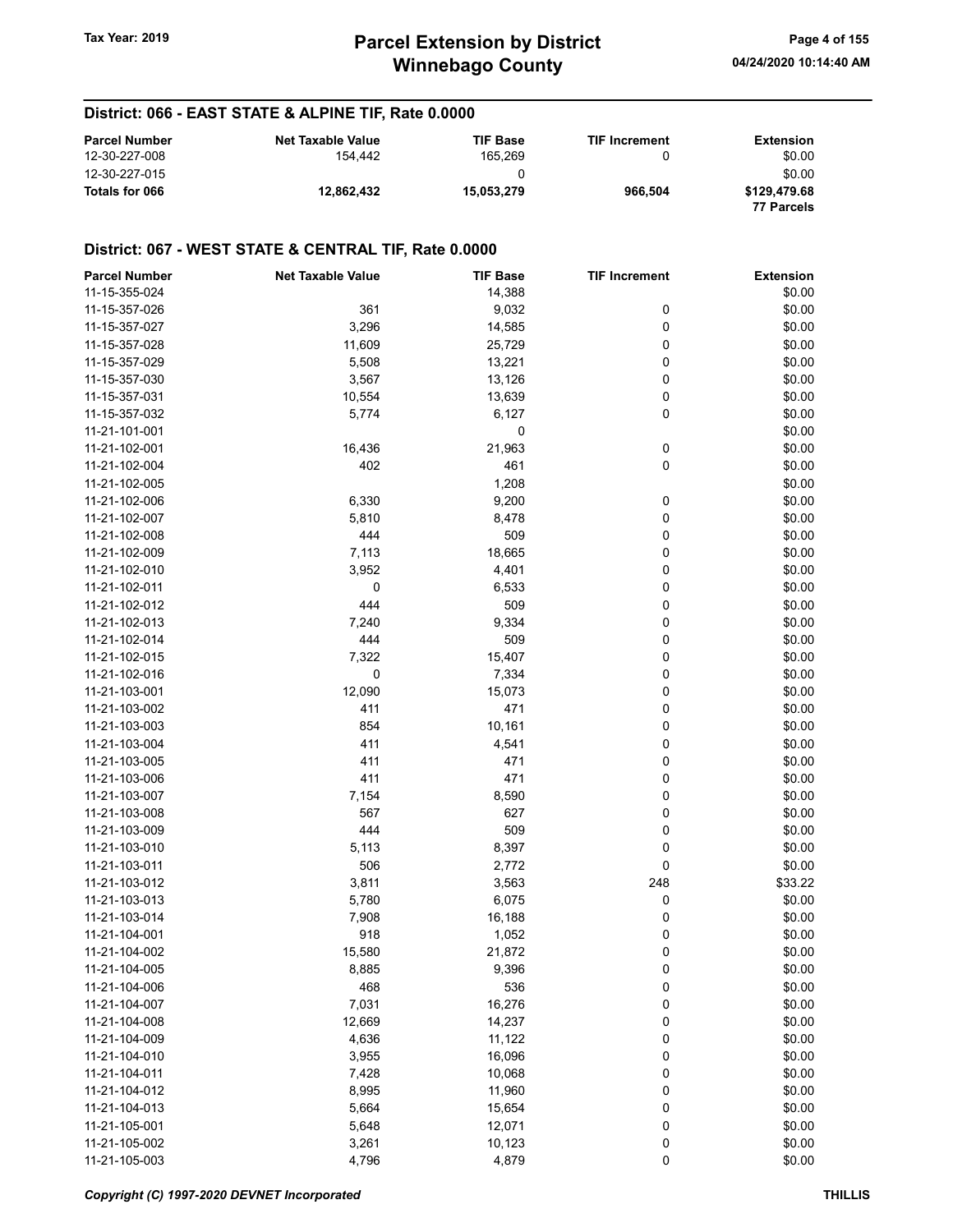# Winnebago County Tax Year: 2019 **Parcel Extension by District** Tax Year: 2019 Page 5 of 155

| <b>Parcel Number</b> | <b>Net Taxable Value</b> | <b>TIF Base</b> | <b>TIF Increment</b> | <b>Extension</b> |
|----------------------|--------------------------|-----------------|----------------------|------------------|
| 11-21-105-004        | 0                        | 6,846           | 0                    | \$0.00           |
| 11-21-105-005        | 8,565                    | 6,743           | 1,822                | \$244.10         |
|                      |                          |                 |                      |                  |
| 11-21-105-006        | 10,340                   | 14,039          | 0                    | \$0.00           |
| 11-21-105-007        | 6,136                    | 11,152          | 0                    | \$0.00           |
| 11-21-105-008        | 7,370                    | 12,289          | 0                    | \$0.00           |
| 11-21-105-009        | 183                      | 11,300          | 0                    | \$0.00           |
| 11-21-105-010        | 5,113                    | 10,768          | 0                    | \$0.00           |
| 11-21-105-012        | 3,067                    | 6,717           | 0                    | \$0.00           |
| 11-21-105-013        | 8,005                    | 9,331           | 0                    | \$0.00           |
| 11-21-105-014        | 8,663                    | 11,622          | 0                    | \$0.00           |
| 11-21-105-015        | 426                      | 489             | 0                    | \$0.00           |
| 11-21-105-016        | 14,915                   | 20,442          | 0                    | \$0.00           |
| 11-21-105-017        | 426                      | 489             | 0                    | \$0.00           |
|                      |                          |                 |                      |                  |
| 11-21-105-018        | 3,537                    | 11,725          | 0                    | \$0.00           |
| 11-21-105-023        | 11,893                   | 15,487          | 0                    | \$0.00           |
| 11-21-105-025        | 12,374                   | 16,134          | 0                    | \$0.00           |
| 11-21-105-026        | 9,035                    | 11,431          | 0                    | \$0.00           |
| 11-21-106-001        |                          | 0               |                      | \$0.00           |
| 11-21-106-002        | 8,081                    | 10,532          | 0                    | \$0.00           |
| 11-21-106-003        | 426                      | 10,539          | 0                    | \$0.00           |
| 11-21-106-004        | 426                      | 489             | 0                    | \$0.00           |
| 11-21-106-005        | 426                      | 489             | 0                    | \$0.00           |
| 11-21-106-006        | 7,262                    | 10,822          | 0                    | \$0.00           |
| 11-21-106-007        | 4,485                    | 4,780           | 0                    | \$0.00           |
| 11-21-106-008        |                          |                 |                      |                  |
|                      | 6,602                    | 16,280          | 0                    | \$0.00           |
| 11-21-106-009        | 5,880                    | 13,425          | 0                    | \$0.00           |
| 11-21-106-010        | 426                      | 489             | 0                    | \$0.00           |
| 11-21-106-011        | 11,098                   | 14,493          | 0                    | \$0.00           |
| 11-21-106-012        | 0                        | 6,390           | 0                    | \$0.00           |
| 11-21-106-013        | 5,113                    | 13,150          | 0                    | \$0.00           |
| 11-21-106-014        | 7,967                    | 6,477           | 1,490                | \$199.62         |
| 11-21-106-015        | 382                      | 489             | 0                    | \$0.00           |
| 11-21-106-016        | 8,353                    | 12,604          | 0                    | \$0.00           |
| 11-21-106-017        | 426                      | 489             | 0                    | \$0.00           |
| 11-21-106-018        | 6,098                    | 7,836           | 0                    | \$0.00           |
| 11-21-106-019        | 5,462                    | 11,588          | 0                    | \$0.00           |
| 11-21-106-022        | 6,139                    | 17,274          | 0                    | \$0.00           |
| 11-21-106-023        |                          |                 |                      |                  |
|                      | 448                      | 5,381           | 0                    | \$0.00           |
| 11-21-106-024        | 2,436                    | 9,425           | 0                    | \$0.00           |
| 11-21-107-001        | 9,161                    | 9,785           | 0                    | \$0.00           |
| 11-21-107-002        | 426                      | 11,035          | 0                    | \$0.00           |
| 11-21-107-003        | 426                      | 489             | 0                    | \$0.00           |
| 11-21-107-004        | 6,322                    | 12,201          | 0                    | \$0.00           |
| 11-21-107-005        | 426                      | 489             | 0                    | \$0.00           |
| 11-21-107-006        | 664                      | 720             | 0                    | \$0.00           |
| 11-21-107-007        | 426                      | 489             | 0                    | \$0.00           |
| 11-21-107-008        | 4,649                    | 10,200          | 0                    | \$0.00           |
| 11-21-107-009        | 5,823                    | 9,691           | 0                    | \$0.00           |
| 11-21-107-010        | 5,467                    | 12,783          | 0                    | \$0.00           |
| 11-21-107-011        |                          |                 |                      |                  |
|                      | 0                        | 14,701          | 0                    | \$0.00           |
| 11-21-107-012        | 355                      | 11,844          | 0                    | \$0.00           |
| 11-21-107-013        | 6,806                    | 9,379           | 0                    | \$0.00           |
| 11-21-107-014        | 426                      | 489             | 0                    | \$0.00           |
| 11-21-107-015        | 6,820                    | 10,005          | 0                    | \$0.00           |
| 11-21-107-016        | 426                      | 489             | 0                    | \$0.00           |
| 11-21-107-017        | 4,160                    | 12,020          | 0                    | \$0.00           |
| 11-21-107-018        | 6,712                    | 9,778           | 0                    | \$0.00           |
| 11-21-107-019        | 707                      | 12,078          | 0                    | \$0.00           |
| 11-21-107-020        | 8,158                    | 12,327          | $\pmb{0}$            | \$0.00           |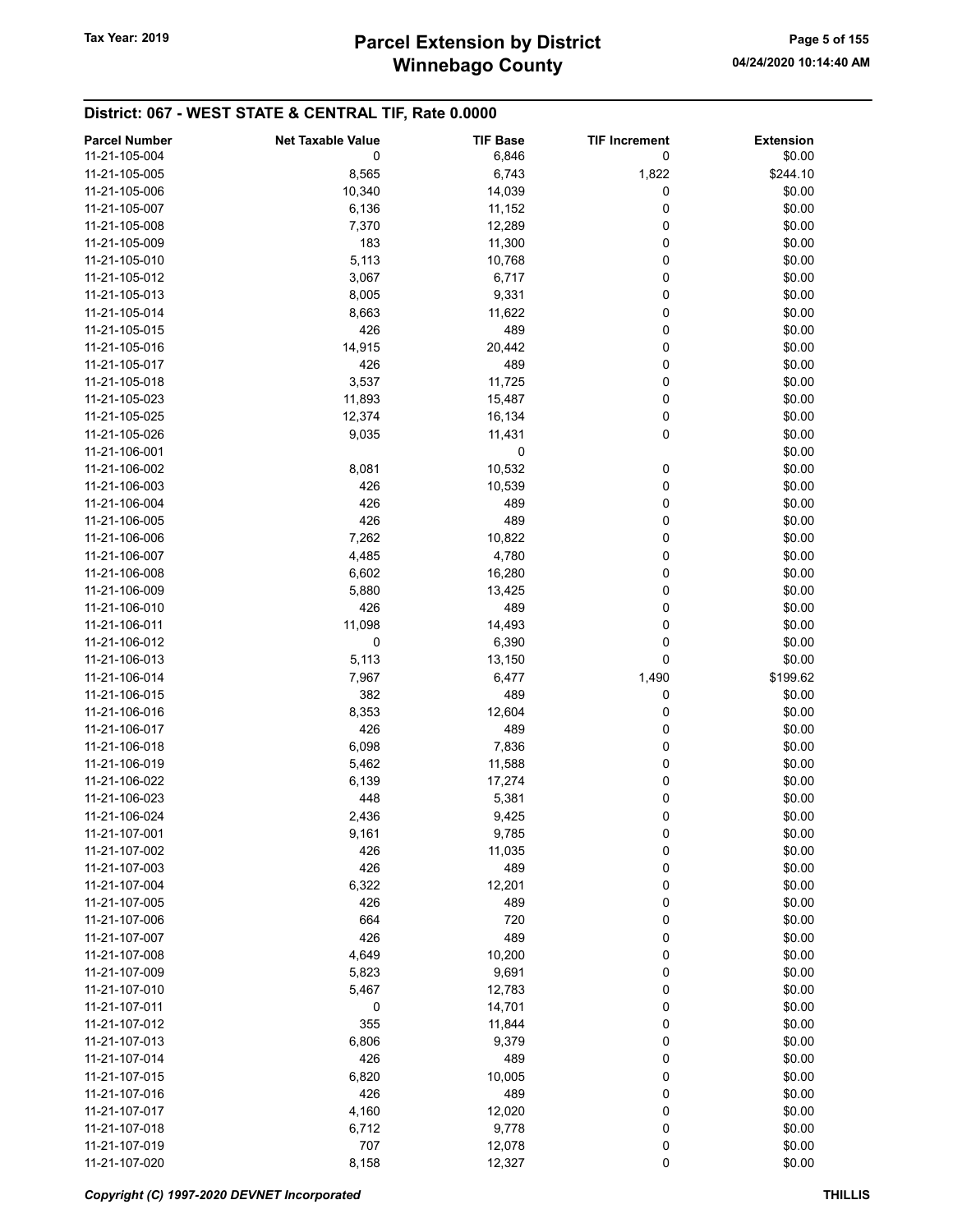# Winnebago County Tax Year: 2019 **Parcel Extension by District** Tax Year: 2019 Page 6 of 155

| <b>Parcel Number</b> | <b>Net Taxable Value</b> | <b>TIF Base</b> | <b>TIF Increment</b> | <b>Extension</b> |
|----------------------|--------------------------|-----------------|----------------------|------------------|
| 11-21-107-021        | 5,947                    | 13,620          | 0                    | \$0.00           |
| 11-21-107-022        | 4,114                    | 13,819          | 0                    | \$0.00           |
|                      |                          |                 |                      |                  |
| 11-21-107-023        | 11,170                   | 13,731          | 0                    | \$0.00           |
| 11-21-107-024        | 6,926                    | 15,993          | 0                    | \$0.00           |
| 11-21-108-001        | 468                      | 11,930          | 0                    | \$0.00           |
| 11-21-108-002        | 14,492                   | 17,564          | 0                    | \$0.00           |
| 11-21-108-003        | 5,650                    | 14,548          | 0                    | \$0.00           |
| 11-21-108-004        | 3,966                    | 4,925           | 0                    | \$0.00           |
| 11-21-108-005        | 3,398                    | 11,618          | 0                    | \$0.00           |
| 11-21-108-006        | 3,729                    | 13,628          | 0                    | \$0.00           |
| 11-21-108-007        | 6,449                    | 12,506          | 0                    | \$0.00           |
| 11-21-108-008        | 462                      |                 |                      | \$0.00           |
|                      |                          | 9,802           | 0                    |                  |
| 11-21-108-009        | 2,065                    | 14,746          | 0                    | \$0.00           |
| 11-21-108-010        | 8,317                    | 18,552          | 0                    | \$0.00           |
| 11-21-108-011        | 6,697                    | 12,841          | 0                    | \$0.00           |
| 11-21-108-012        | 7,399                    | 7,069           | 330                  | \$44.22          |
| 11-21-108-013        | 7,095                    | 536             | 6,559                | \$878.70         |
| 11-21-108-014        | 7,095                    | 4,221           | 2,874                | \$385.02         |
| 11-21-108-015        | 6,159                    | 14,664          | 0                    | \$0.00           |
| 11-21-108-016        | 6,194                    | 12,574          | 0                    | \$0.00           |
| 11-21-108-017        | 9,789                    | 12,902          | 0                    | \$0.00           |
|                      |                          |                 |                      |                  |
| 11-21-108-018        | 713                      | 18,771          | 0                    | \$0.00           |
| 11-21-108-019        | 6,136                    | 16,197          | 0                    | \$0.00           |
| 11-21-108-020        | 5,729                    | 14,529          | 0                    | \$0.00           |
| 11-21-108-021        | 6,780                    | 10,888          | 0                    | \$0.00           |
| 11-21-108-022        | 374                      | 14,567          | 0                    | \$0.00           |
| 11-21-109-001        | 506                      | 579             | 0                    | \$0.00           |
| 11-21-109-002        | 5,086                    | 5,017           | 69                   | \$9.24           |
| 11-21-109-003        | 4,311                    | 13,285          | 0                    | \$0.00           |
| 11-21-109-006        | 8,622                    | 11,896          | 0                    | \$0.00           |
| 11-21-109-007        |                          | 0               |                      | \$0.00           |
| 11-21-109-008        |                          | 23,098          |                      | \$0.00           |
|                      |                          |                 |                      |                  |
| 11-21-109-009        | 2,908                    | 12,085          | 0                    | \$0.00           |
| 11-21-110-001        | 5,857                    | 12,670          | 0                    | \$0.00           |
| 11-21-110-002        | 506                      | 579             | 0                    | \$0.00           |
| 11-21-110-003        | 5,181                    | 4,655           | 526                  | \$70.48          |
| 11-21-110-004        | 8,445                    | 17,403          | 0                    | \$0.00           |
| 11-21-110-005        | 7,647                    | 8,387           | 0                    | \$0.00           |
| 11-21-110-006        | 5,625                    | 13,822          | 0                    | \$0.00           |
| 11-21-110-007        | 478                      | 5,838           | 0                    | \$0.00           |
| 11-21-110-008        | 25,378                   | 23,251          | 2,127                | \$284.96         |
| 11-21-110-009        | 233                      | 2,420           | 0                    | \$0.00           |
|                      |                          |                 |                      |                  |
| 11-21-110-010        | 8,792                    | 7,677           | 1,115                | \$149.38         |
| 11-21-111-001        | 4,503                    | 13,586          | 0                    | \$0.00           |
| 11-21-111-002        | 7,751                    | 7,599           | 152                  | \$20.36          |
| 11-21-111-003        | 231                      | 4,911           | 0                    | \$0.00           |
| 11-21-111-004        | 9,506                    | 15,451          | 0                    | \$0.00           |
| 11-21-111-005        | 9,287                    | 12,846          | 0                    | \$0.00           |
| 11-21-111-006        | 2,805                    | 17,084          | 0                    | \$0.00           |
| 11-21-111-007        |                          | 11,855          |                      | \$0.00           |
| 11-21-111-008        | 4,691                    | 4,570           | 121                  | \$16.22          |
| 11-21-111-009        | 12,733                   | 7,372           | 5,361                | \$718.20         |
|                      |                          |                 |                      |                  |
| 11-21-112-001        | 14,173                   | 20,086          | 0                    | \$0.00           |
| 11-21-112-002        | 2,937                    | 13,790          | 0                    | \$0.00           |
| 11-21-112-003        | 8,832                    | 14,806          | 0                    | \$0.00           |
| 11-21-112-004        | 8,409                    | 12,200          | 0                    | \$0.00           |
| 11-21-112-005        | 7,065                    | 14,614          | 0                    | \$0.00           |
| 11-21-112-006        | 7,065                    | 14,271          | 0                    | \$0.00           |
| 11-21-112-007        | 13,371                   | 14,092          | 0                    | \$0.00           |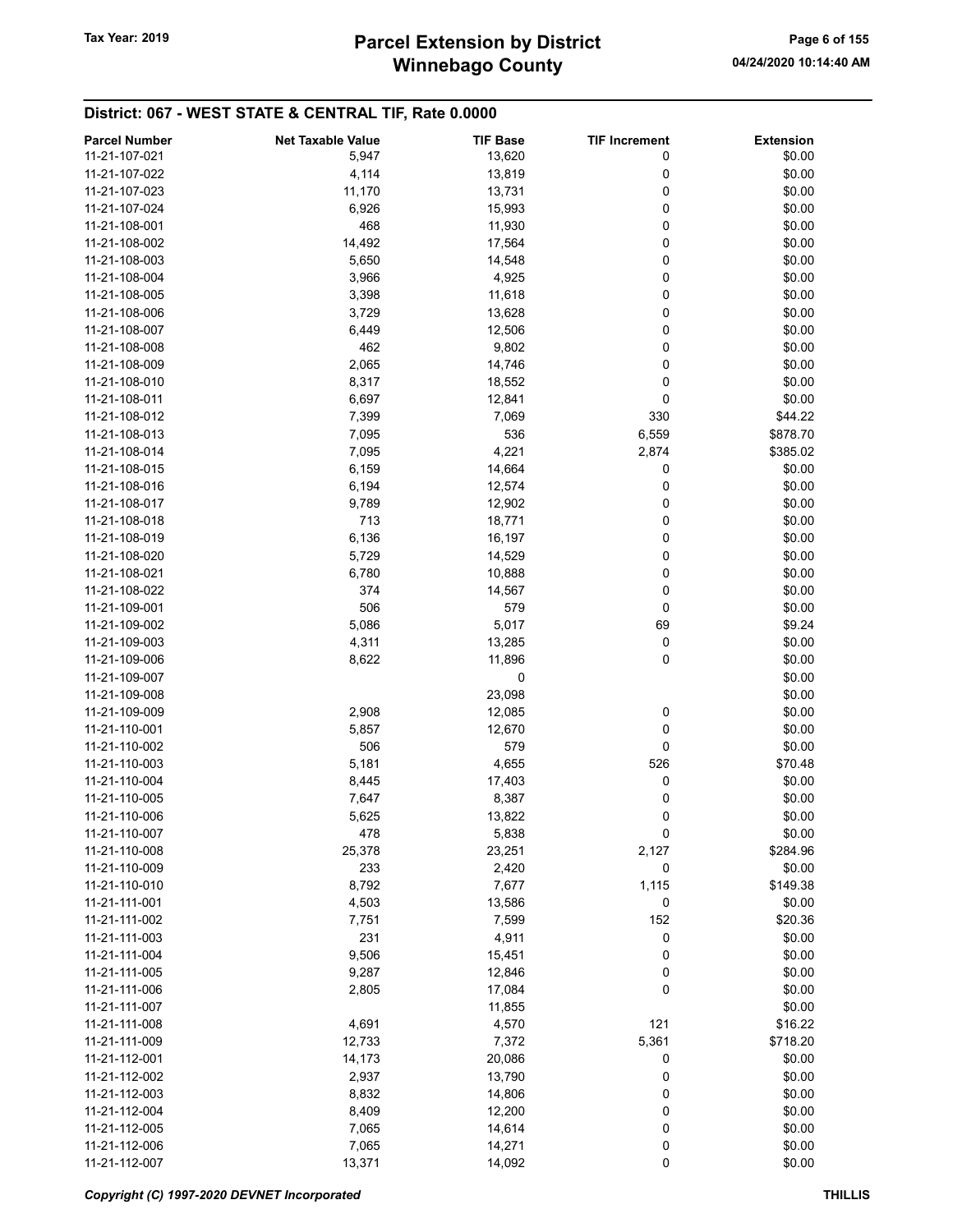# Winnebago County Tax Year: 2019 **Parcel Extension by District** Tax Year: 2019 Page 7 of 155

| <b>Parcel Number</b> | <b>Net Taxable Value</b> | <b>TIF Base</b> | <b>TIF Increment</b> | <b>Extension</b> |
|----------------------|--------------------------|-----------------|----------------------|------------------|
| 11-21-112-008        | 13,287                   | 19,067          | 0                    | \$0.00           |
| 11-21-112-011        | 23,335                   | 21,939          | 1,396                | \$187.02         |
| 11-21-126-001        | 4,459                    | 10,091          | 0                    | \$0.00           |
| 11-21-126-002        | 449                      | 514             | 0                    | \$0.00           |
| 11-21-126-003        | 2,004                    |                 | 0                    | \$0.00           |
|                      |                          | 15,707          |                      |                  |
| 11-21-126-004        | 33,721                   | 34,937          | 0                    | \$0.00           |
| 11-21-126-005        | 4,358                    | 7,505           | 0                    | \$0.00           |
| 11-21-126-006        | 7,112                    | 11,659          | 0                    | \$0.00           |
| 11-21-126-007        | 468                      | 536             | 0                    | \$0.00           |
| 11-21-126-008        | 9,985                    | 13,707          | 0                    | \$0.00           |
| 11-21-126-010        | 6,305                    | 17,199          | 0                    | \$0.00           |
| 11-21-126-011        | 4,659                    | 16,922          | 0                    | \$0.00           |
| 11-21-126-014        | 7,532                    | 12,622          | 0                    | \$0.00           |
| 11-21-127-001        | 6,996                    | 11,071          | 0                    | \$0.00           |
| 11-21-127-002        | 14,778                   | 17,541          | 0                    | \$0.00           |
| 11-21-127-003        | 8,885                    | 17,436          | 0                    | \$0.00           |
| 11-21-127-004        | 13,562                   | 22,215          | 0                    | \$0.00           |
| 11-21-127-005        | 11,418                   | 20,000          | 0                    | \$0.00           |
| 11-21-127-006        | 4,459                    | 19,615          | 0                    | \$0.00           |
| 11-21-127-007        | 7,764                    | 12,085          | 0                    | \$0.00           |
| 11-21-127-008        | 2,587                    | 16,023          | 0                    | \$0.00           |
| 11-21-127-009        | 7,681                    | 17,771          | 0                    | \$0.00           |
| 11-21-127-010        | 5,842                    | 20,176          | 0                    | \$0.00           |
| 11-21-127-011        | 2,646                    | 17,131          | 0                    | \$0.00           |
| 11-21-127-014        | 14,964                   | 22,452          | 0                    | \$0.00           |
| 11-21-128-001        | 6,830                    | 16,817          | 0                    | \$0.00           |
| 11-21-128-002        | 12,659                   | 14,038          | 0                    | \$0.00           |
| 11-21-128-003        | 7,205                    | 10,070          | 0                    | \$0.00           |
| 11-21-128-004        | 7,810                    | 14,902          | 0                    | \$0.00           |
| 11-21-128-005        | 458                      | 15,978          | 0                    | \$0.00           |
| 11-21-128-006        | 10,007                   | 21,332          | 0                    | \$0.00           |
| 11-21-128-007        | 13,411                   | 20,497          | 0                    | \$0.00           |
| 11-21-128-008        | 6,722                    | 9,820           | 0                    | \$0.00           |
| 11-21-128-009        | 11,390                   | 15,156          | 0                    | \$0.00           |
| 11-21-128-010        | 3,483                    | 17,378          | 0                    | \$0.00           |
| 11-21-128-011        | 10,024                   | 10,809          | 0                    | \$0.00           |
| 11-21-128-012        | 458                      | 525             | 0                    | \$0.00           |
| 11-21-128-013        | 5,771                    | 5,000           | 771                  | \$103.30         |
| 11-21-128-014        | 7,328                    | 9,396           | 0                    | \$0.00           |
| 11-21-129-001        | 7,609                    | 11,698          | 0                    | \$0.00           |
| 11-21-129-002        | 7,276                    | 12,543          | 0                    | \$0.00           |
| 11-21-129-003        | 5,460                    | 16,467          | 0                    | \$0.00           |
| 11-21-129-004        | 6,854                    | 15,872          | 0                    | \$0.00           |
| 11-21-129-005        | 11,410                   | 16,683          | 0                    | \$0.00           |
| 11-21-129-006        | 5,498                    | 13,641          | 0                    | \$0.00           |
| 11-21-129-007        | 8,014                    | 9,119           | 0                    | \$0.00           |
| 11-21-129-008        | 14,422                   | 22,639          | 0                    | \$0.00           |
| 11-21-129-009        | 9,244                    | 12,059          | 0                    | \$0.00           |
| 11-21-129-010        |                          |                 | 0                    | \$0.00           |
|                      | 10,238                   | 14,757          |                      |                  |
| 11-21-129-011        | 5,276                    | 12,332          | 0                    | \$0.00           |
| 11-21-129-012        | 11,655                   | 16,623          | 0                    | \$0.00           |
| 11-21-129-013        | 3,942                    | 16,451          | 0                    | \$0.00           |
| 11-21-129-014        | 7,908                    | 19,365          | 0                    | \$0.00           |
| 11-21-129-015        | 9,573                    | 12,331          | 0                    | \$0.00           |
| 11-21-129-016        | 8,042                    | 13,993          | 0                    | \$0.00           |
| 11-21-130-001        | 11,754                   | 15,358          | 0                    | \$0.00           |
| 11-21-130-002        | 4,768                    | 14,164          | 0                    | \$0.00           |
| 11-21-130-003        | 470                      | 15,253          | 0                    | \$0.00           |
| 11-21-130-004        | 12,377                   | 17,710          | 0                    | \$0.00           |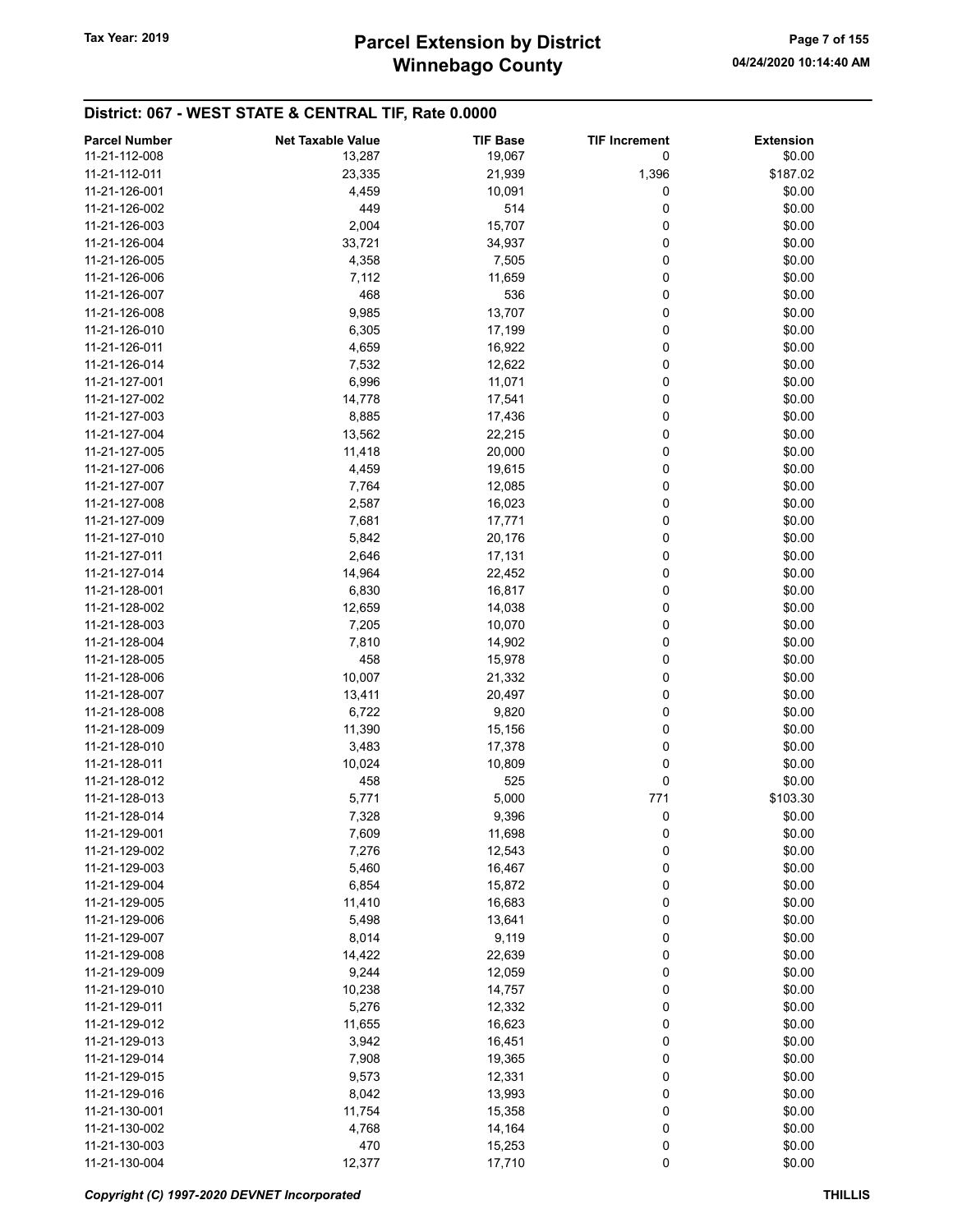| <b>Parcel Number</b> | <b>Net Taxable Value</b> | <b>TIF Base</b> | <b>TIF Increment</b> | <b>Extension</b> |
|----------------------|--------------------------|-----------------|----------------------|------------------|
|                      |                          |                 |                      |                  |
| 11-21-130-005        | 14,300                   | 17,092          | 0                    | \$0.00           |
| 11-21-130-006        | 7,601                    | 13,684          | 0                    | \$0.00           |
| 11-21-130-007        | 7,588                    | 14,909          | 0                    | \$0.00           |
| 11-21-130-008        | 10,925                   | 14,403          | 0                    | \$0.00           |
| 11-21-130-009        | 0                        | 16,478          | 0                    | \$0.00           |
| 11-21-130-010        | 6,089                    | 13,087          | 0                    | \$0.00           |
| 11-21-130-011        | 1,715                    | 17,525          | 0                    | \$0.00           |
| 11-21-130-012        |                          | 0               |                      | \$0.00           |
| 11-21-130-013        | 7,353                    | 10,090          | 0                    | \$0.00           |
| 11-21-130-014        | 2,203                    | 14,616          | 0                    | \$0.00           |
| 11-21-130-015        | 1,223                    | 12,158          | 0                    | \$0.00           |
|                      |                          |                 |                      |                  |
| 11-21-130-016        | 857                      | 14,102          | 0                    | \$0.00           |
| 11-21-130-017        | 1,426                    | 12,984          | 0                    | \$0.00           |
| 11-21-130-018        | 4,496                    | 12,312          | 0                    | \$0.00           |
| 11-21-130-019        | 9,178                    | 12,583          | 0                    | \$0.00           |
| 11-21-130-020        | 9,410                    | 4,683           | 4,727                | \$633.26         |
| 11-21-130-021        | 1,638                    | 8,552           | 0                    | \$0.00           |
| 11-21-130-022        | 13,431                   | 23,672          | 0                    | \$0.00           |
| 11-21-130-023        | 5,229                    | 8,650           | 0                    | \$0.00           |
| 11-21-130-024        | 468                      | 13,390          | 0                    | \$0.00           |
| 11-21-130-025        | 6,519                    | 9,399           | 0                    | \$0.00           |
| 11-21-131-001        | 6,546                    | 12,300          | 0                    | \$0.00           |
| 11-21-131-002        |                          |                 |                      |                  |
|                      | 10,147                   | 13,107          | 0                    | \$0.00           |
| 11-21-131-003        | 3,695                    | 11,395          | 0                    | \$0.00           |
| 11-21-131-004        | 9,298                    | 12,152          | 0                    | \$0.00           |
| 11-21-131-005        | 5,787                    | 13,244          | 0                    | \$0.00           |
| 11-21-131-006        | 6,008                    | 14,177          | 0                    | \$0.00           |
| 11-21-131-007        | 4,765                    | 11,915          | 0                    | \$0.00           |
| 11-21-131-008        | 297                      | 341             | 0                    | \$0.00           |
| 11-21-131-009        | 458                      | 17,584          | 0                    | \$0.00           |
| 11-21-131-010        | 6,892                    | 12,667          | 0                    | \$0.00           |
| 11-21-131-011        | 9,712                    | 13,269          | 0                    | \$0.00           |
| 11-21-131-012        | 2,371                    | 11,084          | 0                    | \$0.00           |
| 11-21-131-013        | 9,087                    | 15,936          | 0                    | \$0.00           |
|                      |                          |                 |                      |                  |
| 11-21-131-014        | 7,793                    | 9,625           | 0                    | \$0.00           |
| 11-21-131-015        | 4,254                    | 8,767           | 0                    | \$0.00           |
| 11-21-132-001        | 458                      | 10,486          | 0                    | \$0.00           |
| 11-21-132-002        | 6,100                    | 16,051          | 0                    | \$0.00           |
| 11-21-132-003        | 6,426                    | 16,379          | 0                    | \$0.00           |
| 11-21-132-004        | 7,815                    | 8,036           | 0                    | \$0.00           |
| 11-21-132-005        | 12,853                   | 14,776          | 0                    | \$0.00           |
| 11-21-132-006        | 9,495                    | 15,210          | 0                    | \$0.00           |
| 11-21-132-007        | 3,705                    | 15,081          | 0                    | \$0.00           |
| 11-21-132-008        | 0                        | 13,494          | 0                    | \$0.00           |
| 11-21-132-009        | 7,366                    | 10,205          | 0                    | \$0.00           |
| 11-21-132-010        | 3,495                    | 17,754          | 0                    | \$0.00           |
|                      |                          |                 |                      |                  |
| 11-21-132-011        | 8,263                    | 16,805          | 0                    | \$0.00           |
| 11-21-132-012        | 12,773                   | 17,175          | 0                    | \$0.00           |
| 11-21-132-013        | 2,961                    | 14,653          | 0                    | \$0.00           |
| 11-21-132-014        | 11,452                   | 15,960          | 0                    | \$0.00           |
| 11-21-132-015        | 458                      | 4,546           | 0                    | \$0.00           |
| 11-21-133-001        | 9,733                    | 12,272          | 0                    | \$0.00           |
| 11-21-133-002        | 10,242                   | 12,077          | 0                    | \$0.00           |
| 11-21-133-003        | 3,960                    | 6,405           | 0                    | \$0.00           |
| 11-21-133-004        | 6,415                    | 8,947           | 0                    | \$0.00           |
| 11-21-133-005        | 1,473                    | 10,414          | 0                    | \$0.00           |
| 11-21-133-006        | 6,322                    | 12,111          | 0                    | \$0.00           |
|                      |                          |                 |                      |                  |
| 11-21-133-007        | 7,138                    | 11,135          | 0                    | \$0.00           |
| 11-21-133-008        | 5,876                    | 13,398          | 0                    | \$0.00           |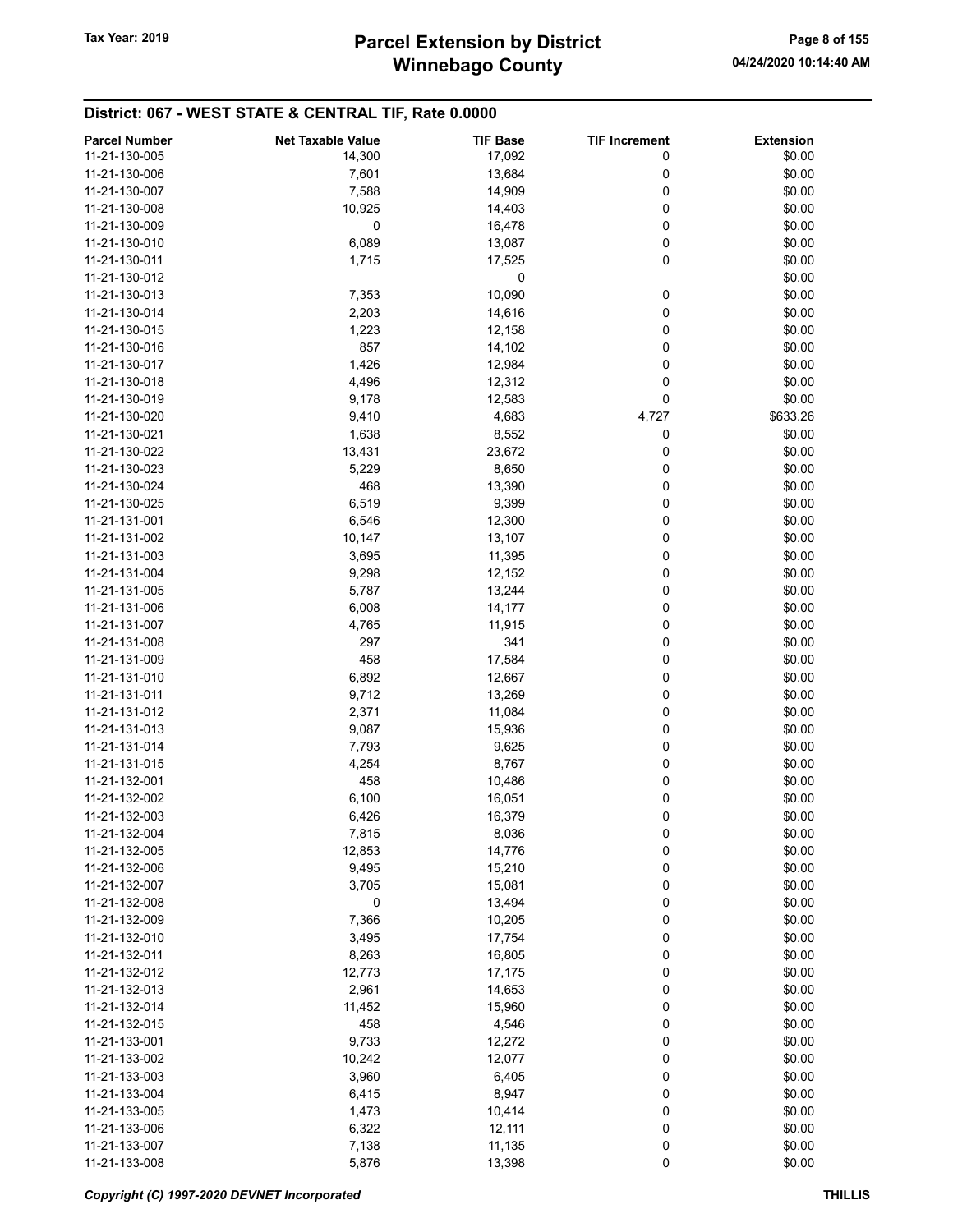| 11-21-133-009<br>5,636<br>13,583<br>0<br>\$0.00<br>11-21-133-010<br>453<br>519<br>0<br>\$0.00<br>927<br>\$124.20<br>11-21-133-011<br>9,469<br>8,542<br>0<br>\$0.00<br>11-21-133-012<br>9,119<br>11,341<br>0<br>\$0.00<br>11-21-133-013<br>5,949<br>7,433<br>\$0.00<br>11-21-133-014<br>4,713<br>12,169<br>0<br>0<br>\$0.00<br>11-21-133-015<br>6,991<br>17,215<br>0<br>\$0.00<br>11-21-134-001<br>8,495<br>13,757<br>917<br>9,389<br>0<br>\$0.00<br>11-21-134-002<br>0<br>\$0.00<br>11-21-134-003<br>13,607<br>17,339<br>0<br>\$0.00<br>11-21-134-004<br>6,871<br>17,708<br>\$0.00<br>4,593<br>9,510<br>0<br>11-21-134-005<br>\$0.00<br>11-21-134-006<br>0<br>13,448<br>0<br>0<br>\$0.00<br>11-21-134-007<br>5,600<br>12,267<br>0<br>0<br>\$0.00<br>11-21-134-008<br>11,455<br>0<br>\$0.00<br>11-21-135-001<br>7,065<br>13,090<br>0<br>\$0.00<br>11-21-135-002<br>4,620<br>14,064<br>0<br>\$0.00<br>11-21-135-003<br>4,529<br>8,640<br>11,708<br>0<br>\$0.00<br>11-21-135-004<br>13,836<br>\$0.00<br>11-21-135-005<br>7,344<br>10,357<br>0<br>352<br>352<br>\$47.16<br>11-21-135-006<br>0<br>0<br>\$0.00<br>11-21-135-007<br>348<br>18,461<br>10,944<br>0<br>\$0.00<br>11-21-135-008<br>15,172<br>0<br>11-21-135-009<br>5,746<br>6,597<br>\$0.00<br>0<br>11-21-135-010<br>6,658<br>14,119<br>\$0.00<br>0<br>\$0.00<br>11-21-135-011<br>954<br>14,305<br>\$7,770.22<br>11-21-136-001<br>58,001<br>0<br>58,001<br>0<br>11-21-137-001<br>\$0.00<br>16,242<br>\$0.00<br>11-21-137-002<br>11,378<br>0<br>750<br>\$0.00<br>11-21-137-003<br>655<br>0<br>764<br>11,064<br>0<br>\$0.00<br>11-21-137-004<br>5,314<br>11-21-137-006<br>4,860<br>454<br>\$60.82<br>700<br>\$93.78<br>11-21-137-007<br>1,572<br>872<br>750<br>\$100.48<br>11-21-137-008<br>8,469<br>7,719<br>0<br>11-21-138-001<br>6,449<br>13,524<br>\$0.00<br>\$0.00<br>11-21-138-002<br>12,188<br>0<br>5,753<br>11-21-138-003<br>3,767<br>10,149<br>0<br>\$0.00<br>0<br>\$0.00<br>11-21-138-004<br>7,182<br>12,841<br>0<br>\$0.00<br>11-21-138-005<br>6,334<br>11,565<br>6,913<br>11-21-138-006<br>6,556<br>357<br>\$47.84<br>\$0.00<br>11-21-138-008<br>20,235<br>\$0.00<br>11-21-138-009<br>0<br>\$0.00<br>11-21-138-011<br>5,232<br>\$0.00<br>11-21-138-012<br>6,376<br>7,975<br>\$0.00<br>11-21-139-001<br>17,701<br>0<br>0<br>6,658<br>7,476<br>\$0.00<br>11-21-139-002<br>0<br>\$0.00<br>11-21-139-003<br>352<br>10,382<br>\$102.36<br>11-21-139-004<br>12,356<br>11,592<br>764<br>11-21-139-005<br>117<br>0<br>\$0.00<br>0<br>0<br>\$0.00<br>11-21-139-006<br>9,469<br>12,146<br>0<br>\$0.00<br>11-21-139-007<br>3,905<br>8,891<br>13,117<br>\$0.00<br>11-21-139-008<br>\$0.00<br>9,145<br>11-21-139-009<br>\$0.00<br>11-21-139-010<br>8,836<br>0<br>\$0.00<br>11-21-139-011<br>337<br>13,322<br>\$0.00<br>11-21-139-012<br>732<br>\$0.00<br>5,422<br>11-21-139-013<br>0<br>\$0.00<br>11-21-139-014<br>11-21-139-016<br>1,480<br>10,016<br>0<br>\$0.00 | <b>Parcel Number</b> | <b>Net Taxable Value</b> | <b>TIF Base</b> | <b>TIF Increment</b> | <b>Extension</b> |
|----------------------------------------------------------------------------------------------------------------------------------------------------------------------------------------------------------------------------------------------------------------------------------------------------------------------------------------------------------------------------------------------------------------------------------------------------------------------------------------------------------------------------------------------------------------------------------------------------------------------------------------------------------------------------------------------------------------------------------------------------------------------------------------------------------------------------------------------------------------------------------------------------------------------------------------------------------------------------------------------------------------------------------------------------------------------------------------------------------------------------------------------------------------------------------------------------------------------------------------------------------------------------------------------------------------------------------------------------------------------------------------------------------------------------------------------------------------------------------------------------------------------------------------------------------------------------------------------------------------------------------------------------------------------------------------------------------------------------------------------------------------------------------------------------------------------------------------------------------------------------------------------------------------------------------------------------------------------------------------------------------------------------------------------------------------------------------------------------------------------------------------------------------------------------------------------------------------------------------------------------------------------------------------------------------------------------------------------------------------------------------------------------------------------------------------------------------------------------------------------------------------------------------------------------------------------------------------------------------------------------------------------------------------------------------------------------------------------------------------------------------------------------------------------------------------------------------------------------------------------------------------------------------------------|----------------------|--------------------------|-----------------|----------------------|------------------|
|                                                                                                                                                                                                                                                                                                                                                                                                                                                                                                                                                                                                                                                                                                                                                                                                                                                                                                                                                                                                                                                                                                                                                                                                                                                                                                                                                                                                                                                                                                                                                                                                                                                                                                                                                                                                                                                                                                                                                                                                                                                                                                                                                                                                                                                                                                                                                                                                                                                                                                                                                                                                                                                                                                                                                                                                                                                                                                                      |                      |                          |                 |                      |                  |
|                                                                                                                                                                                                                                                                                                                                                                                                                                                                                                                                                                                                                                                                                                                                                                                                                                                                                                                                                                                                                                                                                                                                                                                                                                                                                                                                                                                                                                                                                                                                                                                                                                                                                                                                                                                                                                                                                                                                                                                                                                                                                                                                                                                                                                                                                                                                                                                                                                                                                                                                                                                                                                                                                                                                                                                                                                                                                                                      |                      |                          |                 |                      |                  |
|                                                                                                                                                                                                                                                                                                                                                                                                                                                                                                                                                                                                                                                                                                                                                                                                                                                                                                                                                                                                                                                                                                                                                                                                                                                                                                                                                                                                                                                                                                                                                                                                                                                                                                                                                                                                                                                                                                                                                                                                                                                                                                                                                                                                                                                                                                                                                                                                                                                                                                                                                                                                                                                                                                                                                                                                                                                                                                                      |                      |                          |                 |                      |                  |
|                                                                                                                                                                                                                                                                                                                                                                                                                                                                                                                                                                                                                                                                                                                                                                                                                                                                                                                                                                                                                                                                                                                                                                                                                                                                                                                                                                                                                                                                                                                                                                                                                                                                                                                                                                                                                                                                                                                                                                                                                                                                                                                                                                                                                                                                                                                                                                                                                                                                                                                                                                                                                                                                                                                                                                                                                                                                                                                      |                      |                          |                 |                      |                  |
|                                                                                                                                                                                                                                                                                                                                                                                                                                                                                                                                                                                                                                                                                                                                                                                                                                                                                                                                                                                                                                                                                                                                                                                                                                                                                                                                                                                                                                                                                                                                                                                                                                                                                                                                                                                                                                                                                                                                                                                                                                                                                                                                                                                                                                                                                                                                                                                                                                                                                                                                                                                                                                                                                                                                                                                                                                                                                                                      |                      |                          |                 |                      |                  |
|                                                                                                                                                                                                                                                                                                                                                                                                                                                                                                                                                                                                                                                                                                                                                                                                                                                                                                                                                                                                                                                                                                                                                                                                                                                                                                                                                                                                                                                                                                                                                                                                                                                                                                                                                                                                                                                                                                                                                                                                                                                                                                                                                                                                                                                                                                                                                                                                                                                                                                                                                                                                                                                                                                                                                                                                                                                                                                                      |                      |                          |                 |                      |                  |
|                                                                                                                                                                                                                                                                                                                                                                                                                                                                                                                                                                                                                                                                                                                                                                                                                                                                                                                                                                                                                                                                                                                                                                                                                                                                                                                                                                                                                                                                                                                                                                                                                                                                                                                                                                                                                                                                                                                                                                                                                                                                                                                                                                                                                                                                                                                                                                                                                                                                                                                                                                                                                                                                                                                                                                                                                                                                                                                      |                      |                          |                 |                      |                  |
|                                                                                                                                                                                                                                                                                                                                                                                                                                                                                                                                                                                                                                                                                                                                                                                                                                                                                                                                                                                                                                                                                                                                                                                                                                                                                                                                                                                                                                                                                                                                                                                                                                                                                                                                                                                                                                                                                                                                                                                                                                                                                                                                                                                                                                                                                                                                                                                                                                                                                                                                                                                                                                                                                                                                                                                                                                                                                                                      |                      |                          |                 |                      |                  |
|                                                                                                                                                                                                                                                                                                                                                                                                                                                                                                                                                                                                                                                                                                                                                                                                                                                                                                                                                                                                                                                                                                                                                                                                                                                                                                                                                                                                                                                                                                                                                                                                                                                                                                                                                                                                                                                                                                                                                                                                                                                                                                                                                                                                                                                                                                                                                                                                                                                                                                                                                                                                                                                                                                                                                                                                                                                                                                                      |                      |                          |                 |                      |                  |
|                                                                                                                                                                                                                                                                                                                                                                                                                                                                                                                                                                                                                                                                                                                                                                                                                                                                                                                                                                                                                                                                                                                                                                                                                                                                                                                                                                                                                                                                                                                                                                                                                                                                                                                                                                                                                                                                                                                                                                                                                                                                                                                                                                                                                                                                                                                                                                                                                                                                                                                                                                                                                                                                                                                                                                                                                                                                                                                      |                      |                          |                 |                      |                  |
|                                                                                                                                                                                                                                                                                                                                                                                                                                                                                                                                                                                                                                                                                                                                                                                                                                                                                                                                                                                                                                                                                                                                                                                                                                                                                                                                                                                                                                                                                                                                                                                                                                                                                                                                                                                                                                                                                                                                                                                                                                                                                                                                                                                                                                                                                                                                                                                                                                                                                                                                                                                                                                                                                                                                                                                                                                                                                                                      |                      |                          |                 |                      |                  |
|                                                                                                                                                                                                                                                                                                                                                                                                                                                                                                                                                                                                                                                                                                                                                                                                                                                                                                                                                                                                                                                                                                                                                                                                                                                                                                                                                                                                                                                                                                                                                                                                                                                                                                                                                                                                                                                                                                                                                                                                                                                                                                                                                                                                                                                                                                                                                                                                                                                                                                                                                                                                                                                                                                                                                                                                                                                                                                                      |                      |                          |                 |                      |                  |
|                                                                                                                                                                                                                                                                                                                                                                                                                                                                                                                                                                                                                                                                                                                                                                                                                                                                                                                                                                                                                                                                                                                                                                                                                                                                                                                                                                                                                                                                                                                                                                                                                                                                                                                                                                                                                                                                                                                                                                                                                                                                                                                                                                                                                                                                                                                                                                                                                                                                                                                                                                                                                                                                                                                                                                                                                                                                                                                      |                      |                          |                 |                      |                  |
|                                                                                                                                                                                                                                                                                                                                                                                                                                                                                                                                                                                                                                                                                                                                                                                                                                                                                                                                                                                                                                                                                                                                                                                                                                                                                                                                                                                                                                                                                                                                                                                                                                                                                                                                                                                                                                                                                                                                                                                                                                                                                                                                                                                                                                                                                                                                                                                                                                                                                                                                                                                                                                                                                                                                                                                                                                                                                                                      |                      |                          |                 |                      |                  |
|                                                                                                                                                                                                                                                                                                                                                                                                                                                                                                                                                                                                                                                                                                                                                                                                                                                                                                                                                                                                                                                                                                                                                                                                                                                                                                                                                                                                                                                                                                                                                                                                                                                                                                                                                                                                                                                                                                                                                                                                                                                                                                                                                                                                                                                                                                                                                                                                                                                                                                                                                                                                                                                                                                                                                                                                                                                                                                                      |                      |                          |                 |                      |                  |
|                                                                                                                                                                                                                                                                                                                                                                                                                                                                                                                                                                                                                                                                                                                                                                                                                                                                                                                                                                                                                                                                                                                                                                                                                                                                                                                                                                                                                                                                                                                                                                                                                                                                                                                                                                                                                                                                                                                                                                                                                                                                                                                                                                                                                                                                                                                                                                                                                                                                                                                                                                                                                                                                                                                                                                                                                                                                                                                      |                      |                          |                 |                      |                  |
|                                                                                                                                                                                                                                                                                                                                                                                                                                                                                                                                                                                                                                                                                                                                                                                                                                                                                                                                                                                                                                                                                                                                                                                                                                                                                                                                                                                                                                                                                                                                                                                                                                                                                                                                                                                                                                                                                                                                                                                                                                                                                                                                                                                                                                                                                                                                                                                                                                                                                                                                                                                                                                                                                                                                                                                                                                                                                                                      |                      |                          |                 |                      |                  |
|                                                                                                                                                                                                                                                                                                                                                                                                                                                                                                                                                                                                                                                                                                                                                                                                                                                                                                                                                                                                                                                                                                                                                                                                                                                                                                                                                                                                                                                                                                                                                                                                                                                                                                                                                                                                                                                                                                                                                                                                                                                                                                                                                                                                                                                                                                                                                                                                                                                                                                                                                                                                                                                                                                                                                                                                                                                                                                                      |                      |                          |                 |                      |                  |
|                                                                                                                                                                                                                                                                                                                                                                                                                                                                                                                                                                                                                                                                                                                                                                                                                                                                                                                                                                                                                                                                                                                                                                                                                                                                                                                                                                                                                                                                                                                                                                                                                                                                                                                                                                                                                                                                                                                                                                                                                                                                                                                                                                                                                                                                                                                                                                                                                                                                                                                                                                                                                                                                                                                                                                                                                                                                                                                      |                      |                          |                 |                      |                  |
|                                                                                                                                                                                                                                                                                                                                                                                                                                                                                                                                                                                                                                                                                                                                                                                                                                                                                                                                                                                                                                                                                                                                                                                                                                                                                                                                                                                                                                                                                                                                                                                                                                                                                                                                                                                                                                                                                                                                                                                                                                                                                                                                                                                                                                                                                                                                                                                                                                                                                                                                                                                                                                                                                                                                                                                                                                                                                                                      |                      |                          |                 |                      |                  |
|                                                                                                                                                                                                                                                                                                                                                                                                                                                                                                                                                                                                                                                                                                                                                                                                                                                                                                                                                                                                                                                                                                                                                                                                                                                                                                                                                                                                                                                                                                                                                                                                                                                                                                                                                                                                                                                                                                                                                                                                                                                                                                                                                                                                                                                                                                                                                                                                                                                                                                                                                                                                                                                                                                                                                                                                                                                                                                                      |                      |                          |                 |                      |                  |
|                                                                                                                                                                                                                                                                                                                                                                                                                                                                                                                                                                                                                                                                                                                                                                                                                                                                                                                                                                                                                                                                                                                                                                                                                                                                                                                                                                                                                                                                                                                                                                                                                                                                                                                                                                                                                                                                                                                                                                                                                                                                                                                                                                                                                                                                                                                                                                                                                                                                                                                                                                                                                                                                                                                                                                                                                                                                                                                      |                      |                          |                 |                      |                  |
|                                                                                                                                                                                                                                                                                                                                                                                                                                                                                                                                                                                                                                                                                                                                                                                                                                                                                                                                                                                                                                                                                                                                                                                                                                                                                                                                                                                                                                                                                                                                                                                                                                                                                                                                                                                                                                                                                                                                                                                                                                                                                                                                                                                                                                                                                                                                                                                                                                                                                                                                                                                                                                                                                                                                                                                                                                                                                                                      |                      |                          |                 |                      |                  |
|                                                                                                                                                                                                                                                                                                                                                                                                                                                                                                                                                                                                                                                                                                                                                                                                                                                                                                                                                                                                                                                                                                                                                                                                                                                                                                                                                                                                                                                                                                                                                                                                                                                                                                                                                                                                                                                                                                                                                                                                                                                                                                                                                                                                                                                                                                                                                                                                                                                                                                                                                                                                                                                                                                                                                                                                                                                                                                                      |                      |                          |                 |                      |                  |
|                                                                                                                                                                                                                                                                                                                                                                                                                                                                                                                                                                                                                                                                                                                                                                                                                                                                                                                                                                                                                                                                                                                                                                                                                                                                                                                                                                                                                                                                                                                                                                                                                                                                                                                                                                                                                                                                                                                                                                                                                                                                                                                                                                                                                                                                                                                                                                                                                                                                                                                                                                                                                                                                                                                                                                                                                                                                                                                      |                      |                          |                 |                      |                  |
|                                                                                                                                                                                                                                                                                                                                                                                                                                                                                                                                                                                                                                                                                                                                                                                                                                                                                                                                                                                                                                                                                                                                                                                                                                                                                                                                                                                                                                                                                                                                                                                                                                                                                                                                                                                                                                                                                                                                                                                                                                                                                                                                                                                                                                                                                                                                                                                                                                                                                                                                                                                                                                                                                                                                                                                                                                                                                                                      |                      |                          |                 |                      |                  |
|                                                                                                                                                                                                                                                                                                                                                                                                                                                                                                                                                                                                                                                                                                                                                                                                                                                                                                                                                                                                                                                                                                                                                                                                                                                                                                                                                                                                                                                                                                                                                                                                                                                                                                                                                                                                                                                                                                                                                                                                                                                                                                                                                                                                                                                                                                                                                                                                                                                                                                                                                                                                                                                                                                                                                                                                                                                                                                                      |                      |                          |                 |                      |                  |
|                                                                                                                                                                                                                                                                                                                                                                                                                                                                                                                                                                                                                                                                                                                                                                                                                                                                                                                                                                                                                                                                                                                                                                                                                                                                                                                                                                                                                                                                                                                                                                                                                                                                                                                                                                                                                                                                                                                                                                                                                                                                                                                                                                                                                                                                                                                                                                                                                                                                                                                                                                                                                                                                                                                                                                                                                                                                                                                      |                      |                          |                 |                      |                  |
|                                                                                                                                                                                                                                                                                                                                                                                                                                                                                                                                                                                                                                                                                                                                                                                                                                                                                                                                                                                                                                                                                                                                                                                                                                                                                                                                                                                                                                                                                                                                                                                                                                                                                                                                                                                                                                                                                                                                                                                                                                                                                                                                                                                                                                                                                                                                                                                                                                                                                                                                                                                                                                                                                                                                                                                                                                                                                                                      |                      |                          |                 |                      |                  |
|                                                                                                                                                                                                                                                                                                                                                                                                                                                                                                                                                                                                                                                                                                                                                                                                                                                                                                                                                                                                                                                                                                                                                                                                                                                                                                                                                                                                                                                                                                                                                                                                                                                                                                                                                                                                                                                                                                                                                                                                                                                                                                                                                                                                                                                                                                                                                                                                                                                                                                                                                                                                                                                                                                                                                                                                                                                                                                                      |                      |                          |                 |                      |                  |
|                                                                                                                                                                                                                                                                                                                                                                                                                                                                                                                                                                                                                                                                                                                                                                                                                                                                                                                                                                                                                                                                                                                                                                                                                                                                                                                                                                                                                                                                                                                                                                                                                                                                                                                                                                                                                                                                                                                                                                                                                                                                                                                                                                                                                                                                                                                                                                                                                                                                                                                                                                                                                                                                                                                                                                                                                                                                                                                      |                      |                          |                 |                      |                  |
|                                                                                                                                                                                                                                                                                                                                                                                                                                                                                                                                                                                                                                                                                                                                                                                                                                                                                                                                                                                                                                                                                                                                                                                                                                                                                                                                                                                                                                                                                                                                                                                                                                                                                                                                                                                                                                                                                                                                                                                                                                                                                                                                                                                                                                                                                                                                                                                                                                                                                                                                                                                                                                                                                                                                                                                                                                                                                                                      |                      |                          |                 |                      |                  |
|                                                                                                                                                                                                                                                                                                                                                                                                                                                                                                                                                                                                                                                                                                                                                                                                                                                                                                                                                                                                                                                                                                                                                                                                                                                                                                                                                                                                                                                                                                                                                                                                                                                                                                                                                                                                                                                                                                                                                                                                                                                                                                                                                                                                                                                                                                                                                                                                                                                                                                                                                                                                                                                                                                                                                                                                                                                                                                                      |                      |                          |                 |                      |                  |
|                                                                                                                                                                                                                                                                                                                                                                                                                                                                                                                                                                                                                                                                                                                                                                                                                                                                                                                                                                                                                                                                                                                                                                                                                                                                                                                                                                                                                                                                                                                                                                                                                                                                                                                                                                                                                                                                                                                                                                                                                                                                                                                                                                                                                                                                                                                                                                                                                                                                                                                                                                                                                                                                                                                                                                                                                                                                                                                      |                      |                          |                 |                      |                  |
|                                                                                                                                                                                                                                                                                                                                                                                                                                                                                                                                                                                                                                                                                                                                                                                                                                                                                                                                                                                                                                                                                                                                                                                                                                                                                                                                                                                                                                                                                                                                                                                                                                                                                                                                                                                                                                                                                                                                                                                                                                                                                                                                                                                                                                                                                                                                                                                                                                                                                                                                                                                                                                                                                                                                                                                                                                                                                                                      |                      |                          |                 |                      |                  |
|                                                                                                                                                                                                                                                                                                                                                                                                                                                                                                                                                                                                                                                                                                                                                                                                                                                                                                                                                                                                                                                                                                                                                                                                                                                                                                                                                                                                                                                                                                                                                                                                                                                                                                                                                                                                                                                                                                                                                                                                                                                                                                                                                                                                                                                                                                                                                                                                                                                                                                                                                                                                                                                                                                                                                                                                                                                                                                                      |                      |                          |                 |                      |                  |
|                                                                                                                                                                                                                                                                                                                                                                                                                                                                                                                                                                                                                                                                                                                                                                                                                                                                                                                                                                                                                                                                                                                                                                                                                                                                                                                                                                                                                                                                                                                                                                                                                                                                                                                                                                                                                                                                                                                                                                                                                                                                                                                                                                                                                                                                                                                                                                                                                                                                                                                                                                                                                                                                                                                                                                                                                                                                                                                      |                      |                          |                 |                      |                  |
|                                                                                                                                                                                                                                                                                                                                                                                                                                                                                                                                                                                                                                                                                                                                                                                                                                                                                                                                                                                                                                                                                                                                                                                                                                                                                                                                                                                                                                                                                                                                                                                                                                                                                                                                                                                                                                                                                                                                                                                                                                                                                                                                                                                                                                                                                                                                                                                                                                                                                                                                                                                                                                                                                                                                                                                                                                                                                                                      |                      |                          |                 |                      |                  |
|                                                                                                                                                                                                                                                                                                                                                                                                                                                                                                                                                                                                                                                                                                                                                                                                                                                                                                                                                                                                                                                                                                                                                                                                                                                                                                                                                                                                                                                                                                                                                                                                                                                                                                                                                                                                                                                                                                                                                                                                                                                                                                                                                                                                                                                                                                                                                                                                                                                                                                                                                                                                                                                                                                                                                                                                                                                                                                                      |                      |                          |                 |                      |                  |
|                                                                                                                                                                                                                                                                                                                                                                                                                                                                                                                                                                                                                                                                                                                                                                                                                                                                                                                                                                                                                                                                                                                                                                                                                                                                                                                                                                                                                                                                                                                                                                                                                                                                                                                                                                                                                                                                                                                                                                                                                                                                                                                                                                                                                                                                                                                                                                                                                                                                                                                                                                                                                                                                                                                                                                                                                                                                                                                      |                      |                          |                 |                      |                  |
|                                                                                                                                                                                                                                                                                                                                                                                                                                                                                                                                                                                                                                                                                                                                                                                                                                                                                                                                                                                                                                                                                                                                                                                                                                                                                                                                                                                                                                                                                                                                                                                                                                                                                                                                                                                                                                                                                                                                                                                                                                                                                                                                                                                                                                                                                                                                                                                                                                                                                                                                                                                                                                                                                                                                                                                                                                                                                                                      |                      |                          |                 |                      |                  |
|                                                                                                                                                                                                                                                                                                                                                                                                                                                                                                                                                                                                                                                                                                                                                                                                                                                                                                                                                                                                                                                                                                                                                                                                                                                                                                                                                                                                                                                                                                                                                                                                                                                                                                                                                                                                                                                                                                                                                                                                                                                                                                                                                                                                                                                                                                                                                                                                                                                                                                                                                                                                                                                                                                                                                                                                                                                                                                                      |                      |                          |                 |                      |                  |
|                                                                                                                                                                                                                                                                                                                                                                                                                                                                                                                                                                                                                                                                                                                                                                                                                                                                                                                                                                                                                                                                                                                                                                                                                                                                                                                                                                                                                                                                                                                                                                                                                                                                                                                                                                                                                                                                                                                                                                                                                                                                                                                                                                                                                                                                                                                                                                                                                                                                                                                                                                                                                                                                                                                                                                                                                                                                                                                      |                      |                          |                 |                      |                  |
|                                                                                                                                                                                                                                                                                                                                                                                                                                                                                                                                                                                                                                                                                                                                                                                                                                                                                                                                                                                                                                                                                                                                                                                                                                                                                                                                                                                                                                                                                                                                                                                                                                                                                                                                                                                                                                                                                                                                                                                                                                                                                                                                                                                                                                                                                                                                                                                                                                                                                                                                                                                                                                                                                                                                                                                                                                                                                                                      |                      |                          |                 |                      |                  |
|                                                                                                                                                                                                                                                                                                                                                                                                                                                                                                                                                                                                                                                                                                                                                                                                                                                                                                                                                                                                                                                                                                                                                                                                                                                                                                                                                                                                                                                                                                                                                                                                                                                                                                                                                                                                                                                                                                                                                                                                                                                                                                                                                                                                                                                                                                                                                                                                                                                                                                                                                                                                                                                                                                                                                                                                                                                                                                                      |                      |                          |                 |                      |                  |
|                                                                                                                                                                                                                                                                                                                                                                                                                                                                                                                                                                                                                                                                                                                                                                                                                                                                                                                                                                                                                                                                                                                                                                                                                                                                                                                                                                                                                                                                                                                                                                                                                                                                                                                                                                                                                                                                                                                                                                                                                                                                                                                                                                                                                                                                                                                                                                                                                                                                                                                                                                                                                                                                                                                                                                                                                                                                                                                      |                      |                          |                 |                      |                  |
|                                                                                                                                                                                                                                                                                                                                                                                                                                                                                                                                                                                                                                                                                                                                                                                                                                                                                                                                                                                                                                                                                                                                                                                                                                                                                                                                                                                                                                                                                                                                                                                                                                                                                                                                                                                                                                                                                                                                                                                                                                                                                                                                                                                                                                                                                                                                                                                                                                                                                                                                                                                                                                                                                                                                                                                                                                                                                                                      |                      |                          |                 |                      |                  |
|                                                                                                                                                                                                                                                                                                                                                                                                                                                                                                                                                                                                                                                                                                                                                                                                                                                                                                                                                                                                                                                                                                                                                                                                                                                                                                                                                                                                                                                                                                                                                                                                                                                                                                                                                                                                                                                                                                                                                                                                                                                                                                                                                                                                                                                                                                                                                                                                                                                                                                                                                                                                                                                                                                                                                                                                                                                                                                                      |                      |                          |                 |                      |                  |
|                                                                                                                                                                                                                                                                                                                                                                                                                                                                                                                                                                                                                                                                                                                                                                                                                                                                                                                                                                                                                                                                                                                                                                                                                                                                                                                                                                                                                                                                                                                                                                                                                                                                                                                                                                                                                                                                                                                                                                                                                                                                                                                                                                                                                                                                                                                                                                                                                                                                                                                                                                                                                                                                                                                                                                                                                                                                                                                      |                      |                          |                 |                      |                  |
|                                                                                                                                                                                                                                                                                                                                                                                                                                                                                                                                                                                                                                                                                                                                                                                                                                                                                                                                                                                                                                                                                                                                                                                                                                                                                                                                                                                                                                                                                                                                                                                                                                                                                                                                                                                                                                                                                                                                                                                                                                                                                                                                                                                                                                                                                                                                                                                                                                                                                                                                                                                                                                                                                                                                                                                                                                                                                                                      |                      |                          |                 |                      |                  |
|                                                                                                                                                                                                                                                                                                                                                                                                                                                                                                                                                                                                                                                                                                                                                                                                                                                                                                                                                                                                                                                                                                                                                                                                                                                                                                                                                                                                                                                                                                                                                                                                                                                                                                                                                                                                                                                                                                                                                                                                                                                                                                                                                                                                                                                                                                                                                                                                                                                                                                                                                                                                                                                                                                                                                                                                                                                                                                                      |                      |                          |                 |                      |                  |
|                                                                                                                                                                                                                                                                                                                                                                                                                                                                                                                                                                                                                                                                                                                                                                                                                                                                                                                                                                                                                                                                                                                                                                                                                                                                                                                                                                                                                                                                                                                                                                                                                                                                                                                                                                                                                                                                                                                                                                                                                                                                                                                                                                                                                                                                                                                                                                                                                                                                                                                                                                                                                                                                                                                                                                                                                                                                                                                      |                      |                          |                 |                      |                  |
|                                                                                                                                                                                                                                                                                                                                                                                                                                                                                                                                                                                                                                                                                                                                                                                                                                                                                                                                                                                                                                                                                                                                                                                                                                                                                                                                                                                                                                                                                                                                                                                                                                                                                                                                                                                                                                                                                                                                                                                                                                                                                                                                                                                                                                                                                                                                                                                                                                                                                                                                                                                                                                                                                                                                                                                                                                                                                                                      |                      |                          |                 |                      |                  |
|                                                                                                                                                                                                                                                                                                                                                                                                                                                                                                                                                                                                                                                                                                                                                                                                                                                                                                                                                                                                                                                                                                                                                                                                                                                                                                                                                                                                                                                                                                                                                                                                                                                                                                                                                                                                                                                                                                                                                                                                                                                                                                                                                                                                                                                                                                                                                                                                                                                                                                                                                                                                                                                                                                                                                                                                                                                                                                                      |                      |                          |                 |                      |                  |
|                                                                                                                                                                                                                                                                                                                                                                                                                                                                                                                                                                                                                                                                                                                                                                                                                                                                                                                                                                                                                                                                                                                                                                                                                                                                                                                                                                                                                                                                                                                                                                                                                                                                                                                                                                                                                                                                                                                                                                                                                                                                                                                                                                                                                                                                                                                                                                                                                                                                                                                                                                                                                                                                                                                                                                                                                                                                                                                      |                      |                          |                 |                      |                  |
|                                                                                                                                                                                                                                                                                                                                                                                                                                                                                                                                                                                                                                                                                                                                                                                                                                                                                                                                                                                                                                                                                                                                                                                                                                                                                                                                                                                                                                                                                                                                                                                                                                                                                                                                                                                                                                                                                                                                                                                                                                                                                                                                                                                                                                                                                                                                                                                                                                                                                                                                                                                                                                                                                                                                                                                                                                                                                                                      |                      |                          |                 |                      |                  |
|                                                                                                                                                                                                                                                                                                                                                                                                                                                                                                                                                                                                                                                                                                                                                                                                                                                                                                                                                                                                                                                                                                                                                                                                                                                                                                                                                                                                                                                                                                                                                                                                                                                                                                                                                                                                                                                                                                                                                                                                                                                                                                                                                                                                                                                                                                                                                                                                                                                                                                                                                                                                                                                                                                                                                                                                                                                                                                                      |                      |                          |                 |                      |                  |
|                                                                                                                                                                                                                                                                                                                                                                                                                                                                                                                                                                                                                                                                                                                                                                                                                                                                                                                                                                                                                                                                                                                                                                                                                                                                                                                                                                                                                                                                                                                                                                                                                                                                                                                                                                                                                                                                                                                                                                                                                                                                                                                                                                                                                                                                                                                                                                                                                                                                                                                                                                                                                                                                                                                                                                                                                                                                                                                      |                      |                          |                 |                      |                  |
|                                                                                                                                                                                                                                                                                                                                                                                                                                                                                                                                                                                                                                                                                                                                                                                                                                                                                                                                                                                                                                                                                                                                                                                                                                                                                                                                                                                                                                                                                                                                                                                                                                                                                                                                                                                                                                                                                                                                                                                                                                                                                                                                                                                                                                                                                                                                                                                                                                                                                                                                                                                                                                                                                                                                                                                                                                                                                                                      |                      |                          |                 |                      |                  |
|                                                                                                                                                                                                                                                                                                                                                                                                                                                                                                                                                                                                                                                                                                                                                                                                                                                                                                                                                                                                                                                                                                                                                                                                                                                                                                                                                                                                                                                                                                                                                                                                                                                                                                                                                                                                                                                                                                                                                                                                                                                                                                                                                                                                                                                                                                                                                                                                                                                                                                                                                                                                                                                                                                                                                                                                                                                                                                                      |                      |                          |                 |                      |                  |
|                                                                                                                                                                                                                                                                                                                                                                                                                                                                                                                                                                                                                                                                                                                                                                                                                                                                                                                                                                                                                                                                                                                                                                                                                                                                                                                                                                                                                                                                                                                                                                                                                                                                                                                                                                                                                                                                                                                                                                                                                                                                                                                                                                                                                                                                                                                                                                                                                                                                                                                                                                                                                                                                                                                                                                                                                                                                                                                      |                      |                          |                 |                      |                  |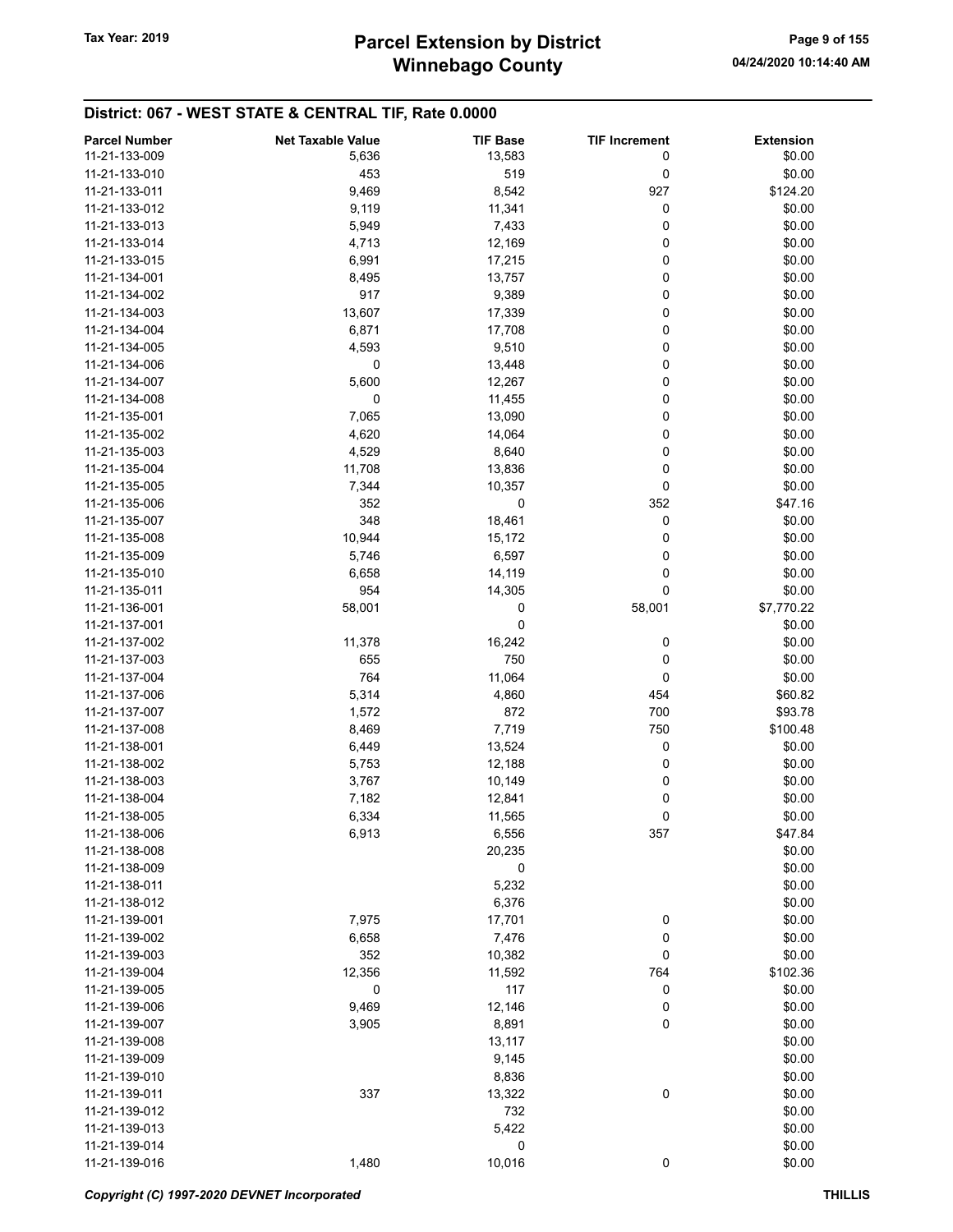| <b>Parcel Number</b><br>11-21-139-017 | <b>Net Taxable Value</b> | <b>TIF Base</b><br>9,433 | <b>TIF Increment</b> | <b>Extension</b><br>\$0.00 |
|---------------------------------------|--------------------------|--------------------------|----------------------|----------------------------|
| 11-21-140-001                         | 408                      | 10,700                   | 0                    | \$0.00                     |
| 11-21-140-002                         | 4,519                    | 11,814                   | 0                    | \$0.00                     |
| 11-21-140-003                         | 5,580                    | 5,488                    | 92                   | \$12.32                    |
| 11-21-140-004                         | 0                        | 12,207                   | 0                    | \$0.00                     |
| 11-21-140-005                         | 10,730                   | 9,018                    | 1,712                | \$229.36                   |
| 11-21-140-006                         | 6,789                    | 18,104                   | 0                    | \$0.00                     |
|                                       |                          |                          | 5,805                |                            |
| 11-21-140-007                         | 7,644                    | 1,839                    |                      | \$777.68                   |
| 11-21-140-008                         | 10,036                   | 13,431                   | 0                    | \$0.00                     |
| 11-21-140-009                         | 449                      | 515                      | 0                    | \$0.00                     |
| 11-21-140-010                         |                          | 12,733                   |                      | \$0.00                     |
| 11-21-140-011                         |                          | 0                        |                      | \$0.00                     |
| 11-21-140-012                         | 258                      | 4,537                    | 0                    | \$0.00                     |
| 11-21-140-013                         | 1,485                    | 8,936                    | 0                    | \$0.00                     |
| 11-21-151-001                         | 36,555                   | 36,238                   | 317                  | \$42.48                    |
| 11-21-151-002                         | 3,106                    | 4,286                    | 0                    | \$0.00                     |
| 11-21-151-003                         | 10,834                   | 11,552                   | 0                    | \$0.00                     |
| 11-21-151-005                         | 10,817                   | 10,725                   | 92                   | \$12.32                    |
| 11-21-151-006                         | 44,596                   | 44,513                   | 83                   | \$11.12                    |
| 11-21-151-007                         |                          | 0                        |                      | \$0.00                     |
| 11-21-151-008                         | 4,637                    | 10,307                   | 0                    | \$0.00                     |
| 11-21-152-001                         | 7,214                    | 8,408                    | 0                    | \$0.00                     |
| 11-21-152-002                         | 3,632                    | 5,002                    | 0                    | \$0.00                     |
| 11-21-152-003                         | 7,505                    | 7,269                    | 236                  | \$31.62                    |
| 11-21-152-004                         | 3,450                    | 3,381                    | 69                   | \$9.24                     |
| 11-21-152-005                         | 8,621                    | 8,168                    | 453                  | \$60.70                    |
| 11-21-152-006                         | 987                      | 482                      | 505                  | \$67.66                    |
| 11-21-152-007                         | 987                      | 482                      | 505                  | \$67.66                    |
| 11-21-152-008                         | 11,014                   | 10,141                   | 873                  | \$116.96                   |
| 11-21-152-009                         | 14,826                   | 1,057                    | 13,769               | \$1,844.60                 |
| 11-21-152-010                         | 1,037                    | 16,573                   | 0                    | \$0.00                     |
| 11-21-152-011                         | 1,037                    | 1,441                    | 0                    | \$0.00                     |
| 11-21-152-012                         | 933                      | 1,325                    | 0                    | \$0.00                     |
| 11-21-152-013                         | 933                      | 1,325                    | 0                    | \$0.00                     |
| 11-21-152-014                         | 933                      | 1,515                    | 0                    | \$0.00                     |
| 11-21-153-001                         | 64,483                   | 74,044                   | 0                    | \$0.00                     |
| 11-21-153-002                         | 32,526                   | 29,722                   | 2,804                | \$375.64                   |
| 11-21-153-006                         |                          | 0                        |                      | \$0.00                     |
| 11-21-153-007                         |                          | 9,407                    |                      | \$0.00                     |
| 11-21-153-008                         | 7,268                    |                          | 0                    | \$8.44                     |
|                                       | 6,129                    | 6,066                    | 63                   |                            |
| 11-21-153-009                         | 3,761                    | 3,723                    | 38                   | \$5.10                     |
| 11-21-153-011                         | 258                      | 295                      | 0                    | \$0.00                     |
| 11-21-153-012                         | 258                      | 295                      | 0                    | \$0.00                     |
| 11-21-153-013                         | 0                        | 10,158                   | 0                    | \$0.00                     |
| 11-21-153-014                         | 5,890                    | 5,609                    | 281                  | \$37.64                    |
| 11-21-153-015                         |                          | 6,497                    |                      | \$0.00                     |
| 11-21-154-004                         | 913                      | 1,048                    | 0                    | \$0.00                     |
| 11-21-154-005                         | 4,268                    | 7,390                    | 0                    | \$0.00                     |
| 11-21-154-006                         |                          | 0                        |                      | \$0.00                     |
| 11-21-157-001                         | 229                      | 489                      | 0                    | \$0.00                     |
| 11-21-157-002                         | 455                      | 976                      | 0                    | \$0.00                     |
| 11-21-157-006                         | 7,112                    | 11,672                   | 0                    | \$0.00                     |
| 11-21-176-001                         | 5,021                    | 7,393                    | $\mathbf 0$          | \$0.00                     |
| 11-21-176-002                         |                          | 1,196                    |                      | \$0.00                     |
| 11-21-176-003                         |                          | 8,633                    |                      | \$0.00                     |
| 11-21-176-007                         | 620                      | 11,425                   | 0                    | \$0.00                     |
| 11-21-176-008                         | 5,636                    | 9,073                    | 0                    | \$0.00                     |
| 11-21-176-009                         | 4,410                    | 14,993                   | 0                    | \$0.00                     |
| 11-21-176-010                         | 248                      | 284                      | 0                    | \$0.00                     |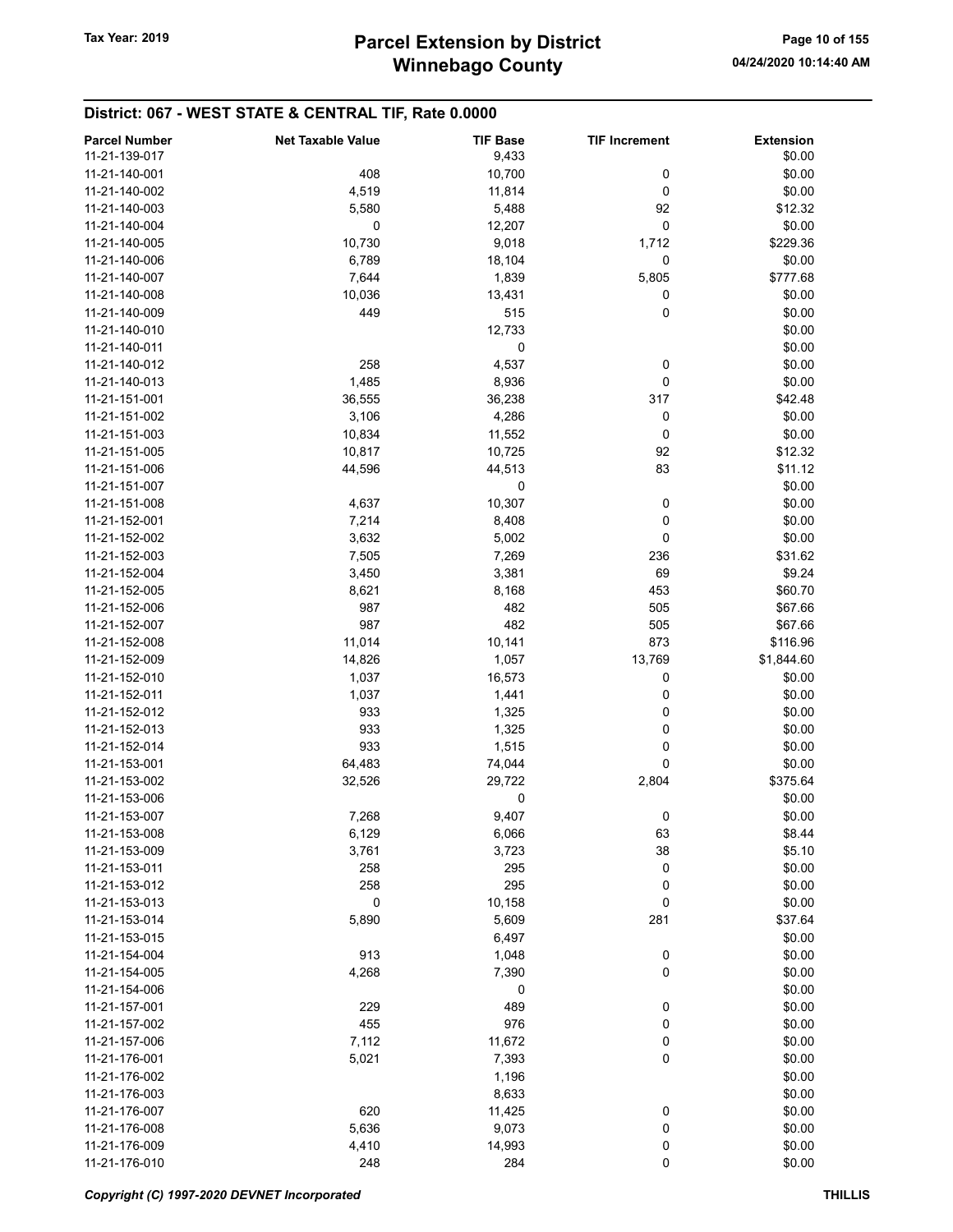| <b>Parcel Number</b> | <b>Net Taxable Value</b> | <b>TIF Base</b> | <b>TIF Increment</b> | <b>Extension</b> |
|----------------------|--------------------------|-----------------|----------------------|------------------|
| 11-21-176-011        | 4,858                    | 8,375           | 0                    | \$0.00           |
| 11-21-176-012        | 4,389                    | 4,306           | 83                   | \$11.12          |
| 11-21-176-013        | 5,372                    | 9,629           | 0                    | \$0.00           |
| 11-21-176-014        | 6,252                    | 13,071          | 0                    | \$0.00           |
| 11-21-176-015        |                          |                 | 0                    | \$0.00           |
|                      | 5,299                    | 10,773          |                      |                  |
| 11-21-176-016        | 0                        | 9,834           | 0                    | \$0.00           |
| 11-21-176-017        | 11,732                   | 11,327          | 405                  | \$54.26          |
| 11-21-177-001        | 12,144                   | 9,121           | 3,023                | \$404.98         |
| 11-21-177-002        |                          | 19,758          |                      | \$0.00           |
| 11-21-177-003        |                          | 13,224          |                      | \$0.00           |
| 11-21-177-004        |                          | 11,461          |                      | \$0.00           |
| 11-21-177-005        |                          | 5,250           |                      | \$0.00           |
| 11-21-177-006        |                          | 10,556          |                      | \$0.00           |
| 11-21-177-007        | 463                      | 5,581           | 0                    | \$0.00           |
| 11-21-177-008        | 1,182                    | 10,348          | 0                    | \$0.00           |
| 11-21-177-009        | 5,002                    | 10,996          | 0                    | \$0.00           |
| 11-21-177-010        | 6,169                    | 18,726          | 0                    | \$0.00           |
| 11-21-177-011        | 5,364                    | 14,184          | 0                    | \$0.00           |
| 11-21-177-012        | 2,335                    | 4,793           | 0                    | \$0.00           |
| 11-21-177-013        | 191                      | 11,352          | 0                    | \$0.00           |
| 11-21-177-014        | 5,522                    | 15,232          | 0                    | \$0.00           |
| 11-21-178-004        | 3,835                    | 10,236          | 0                    | \$0.00           |
| 11-21-178-005        | 1,298                    | 12,386          | 0                    | \$0.00           |
| 11-21-178-006        |                          | 1,494           |                      | \$0.00           |
| 11-21-178-007        | 17,368                   | 14,448          | 2,920                | \$391.18         |
| 11-21-178-008        |                          | 0               |                      | \$0.00           |
| 11-21-179-006        | 5,392                    | 9,070           | 0                    | \$0.00           |
| 11-21-179-007        | 5,880                    | 17,304          | 0                    | \$0.00           |
| 11-21-179-008        | 365                      | 418             | 0                    | \$0.00           |
| 11-21-179-009        | 6,195                    | 16,053          | 0                    | \$0.00           |
| 11-21-179-010        | 365                      | 418             | 0                    | \$0.00           |
| 11-21-179-011        | 365                      | 11,049          | 0                    | \$0.00           |
| 11-21-179-012        | 365                      | 418             | 0                    | \$0.00           |
| 11-21-180-001        | 4,277                    | 9,599           | 0                    | \$0.00           |
| 11-21-180-002        | 2,205                    | 10,724          | 0                    | \$0.00           |
| 11-21-180-003        | 4,880                    | 9,662           | 0                    | \$0.00           |
| 11-21-180-004        | 365                      | 418             | 0                    | \$0.00           |
| 11-21-180-005        | 365                      | 418             | 0                    | \$0.00           |
| 11-21-180-006        | 8,474                    | 10,209          | 0                    | \$0.00           |
| 11-21-180-007        | 365                      | 418             | 0                    | \$0.00           |
| 11-21-180-008        |                          | 0               |                      | \$0.00           |
| 11-21-180-009        | 8,615                    | 15,056          | 0                    | \$0.00           |
| 11-21-180-010        | 3,615                    | 6,591           | 0                    | \$0.00           |
| 11-21-180-011        | 9,901                    | 6,099           | 3,802                | \$509.34         |
| 11-21-180-012        | 2,942                    | 9,319           | 0                    | \$0.00           |
| 11-21-180-013        |                          |                 | 0                    | \$0.00           |
| 11-21-181-001        | 4,897                    | 18,011<br>0     |                      | \$0.00           |
| 11-21-181-002        |                          |                 |                      |                  |
|                      | 3,277                    | 3,384           | 0                    | \$0.00           |
| 11-21-181-003        | 2,065                    | 9,636           | 0                    | \$0.00           |
| 11-21-181-004        | 8,182                    | 12,383          | 0                    | \$0.00           |
| 11-21-181-005        | 368                      | 14,835          | 0                    | \$0.00           |
| 11-21-181-008        | 6,779                    | 13,512          | 0                    | \$0.00           |
| 11-21-181-009        | 4,396                    | 20,223          | 0                    | \$0.00           |
| 11-21-181-010        | 8,947                    | 11,907          | 0                    | \$0.00           |
| 11-21-181-011        | 196                      | 225             | 0                    | \$0.00           |
| 11-21-181-012        | 266                      | 304             | 0                    | \$0.00           |
| 11-21-181-013        | 8,522                    | 11,669          | 0                    | \$0.00           |
| 11-21-181-014        | 9,977                    | 13,734          | 0                    | \$0.00           |
| 11-21-182-001        | 325                      | 4,029           | 0                    | \$0.00           |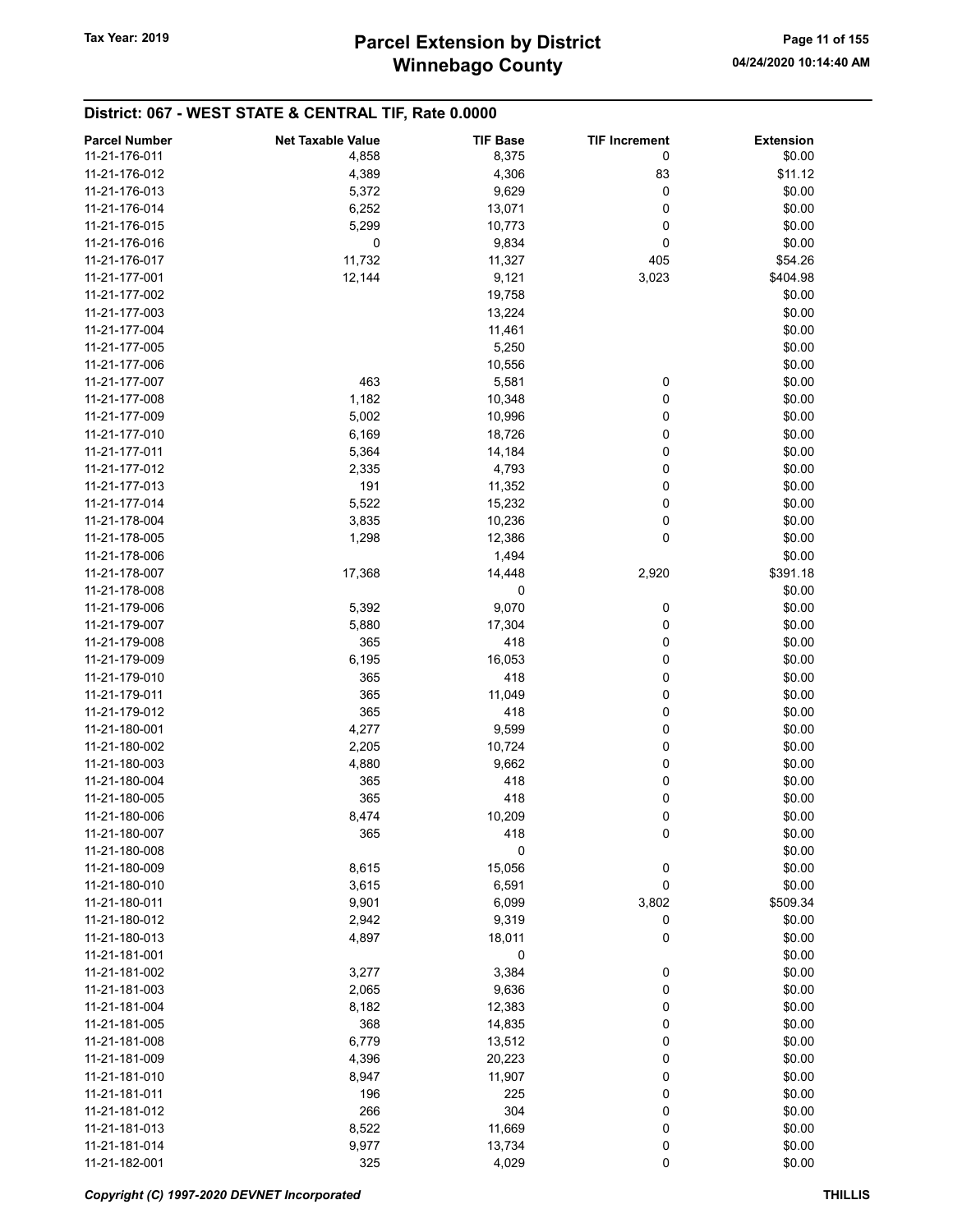| <b>Parcel Number</b> | <b>Net Taxable Value</b> | <b>TIF Base</b> | <b>TIF Increment</b> | <b>Extension</b> |
|----------------------|--------------------------|-----------------|----------------------|------------------|
| 11-21-182-002        | 325                      | 374             | 0                    | \$0.00           |
| 11-21-182-003        | 325                      | 374             | 0                    | \$0.00           |
| 11-21-182-004        | 325                      | 8,233           | 0                    | \$0.00           |
| 11-21-182-007        | 5,635                    | 15,614          | 0                    | \$0.00           |
|                      |                          |                 |                      |                  |
| 11-21-182-008        | 4,335                    | 4,271           | 64                   | \$8.58           |
| 11-21-182-009        | 3,579                    | 5,627           | 0                    | \$0.00           |
| 11-21-182-010        | 325                      | 374             | 0                    | \$0.00           |
| 11-21-182-013        | 0                        | 14,121          | 0                    | \$0.00           |
| 11-21-182-014        | 8,173                    | 12,881          | 0                    | \$0.00           |
| 11-21-183-001        | 15                       | 12,999          | 0                    | \$0.00           |
| 11-21-183-002        | 325                      | 374             | 0                    | \$0.00           |
| 11-21-183-003        | 8,449                    | 25,940          | 0                    | \$0.00           |
| 11-21-183-004        | 8,171                    | 25,415          | 0                    | \$0.00           |
| 11-21-183-005        | 325                      | 374             | 0                    | \$0.00           |
| 11-21-183-007        | 5,580                    | 8,429           | 0                    | \$0.00           |
| 11-21-183-008        | 510                      | 6,584           | 0                    | \$0.00           |
| 11-21-183-009        | 7,252                    | 6,848           | 404                  | \$54.12          |
| 11-21-183-010        | 7,461                    | 6,097           | 1,364                | \$182.74         |
| 11-21-183-011        | 0                        | 9,023           | 0                    | \$0.00           |
|                      |                          |                 |                      |                  |
| 11-21-183-012        | 250                      | 286             | 0                    | \$0.00           |
| 11-21-183-013        | 4,834                    | 9,279           | 0                    | \$0.00           |
| 11-21-183-014        | 484                      | 555             | 0                    | \$0.00           |
| 11-21-184-001        | 6,647                    | 11,456          | 0                    | \$0.00           |
| 11-21-184-002        | 346                      | 6,304           | 0                    | \$0.00           |
| 11-21-184-003        | 4,558                    | 8,992           | 0                    | \$0.00           |
| 11-21-184-004        | 4,970                    | 15,877          | 0                    | \$0.00           |
| 11-21-184-005        | 7,285                    | 9,366           | 0                    | \$0.00           |
| 11-21-184-006        | 9,710                    | 12,707          | 0                    | \$0.00           |
| 11-21-184-007        | 0                        | 5,657           | 0                    | \$0.00           |
| 11-21-184-008        | 242                      | 278             | 0                    | \$0.00           |
| 11-21-184-009        | 325                      | 15,308          | 0                    | \$0.00           |
| 11-21-184-010        | 4,263                    | 9,783           | 0                    | \$0.00           |
| 11-21-184-011        | 1,247                    | 15,401          | 0                    | \$0.00           |
| 11-21-184-012        | 5,718                    | 12,086          | 0                    | \$0.00           |
| 11-21-184-013        | 9,886                    | 11,679          | 0                    | \$0.00           |
| 11-21-184-014        |                          |                 |                      | \$0.00           |
|                      | 7,877                    | 9,683           | 0                    |                  |
| 11-21-201-001        | 10,925                   | 14,571          | 0                    | \$0.00           |
| 11-21-201-002        | 2,459                    | 10,703          | 0                    | \$0.00           |
| 11-21-201-003        | 3,792                    | 16,550          | 0                    | \$0.00           |
| 11-21-201-004        | 3,276                    | 16,890          | 0                    | \$0.00           |
| 11-21-201-005        | 439                      | 19,207          | 0                    | \$0.00           |
| 11-21-201-006        | 5,859                    | 18,207          | 0                    | \$0.00           |
| 11-21-201-007        | 8,529                    | 12,576          | 0                    | \$0.00           |
| 11-21-201-008        | 6,462                    | 9,624           | 0                    | \$0.00           |
| 11-21-201-009        | 9,406                    | 14,023          | 0                    | \$0.00           |
| 11-21-201-010        | 7,384                    | 10,595          | 0                    | \$0.00           |
| 11-21-201-011        | 360                      | 12,339          | 0                    | \$0.00           |
| 11-21-201-012        | 3,424                    | 15,761          | 0                    | \$0.00           |
| 11-21-201-013        | 9,634                    | 19,165          | 0                    | \$0.00           |
| 11-21-201-014        | 0                        | 54              | 0                    | \$0.00           |
| 11-21-201-015        | 6,351                    | 12,225          | 0                    | \$0.00           |
| 11-21-201-016        | 4,675                    | 11,297          | 0                    | \$0.00           |
|                      |                          |                 | 0                    |                  |
| 11-21-201-017        | 8,128                    | 10,713          |                      | \$0.00           |
| 11-21-202-001        | 11,795                   | 15,419          | 0                    | \$0.00           |
| 11-21-202-002        | 8,693                    | 17,256          | 0                    | \$0.00           |
| 11-21-202-003        | 8,483                    | 16,976          | 0                    | \$0.00           |
| 11-21-202-004        | 6,510                    | 19,686          | 0                    | \$0.00           |
| 11-21-202-005        | 2,612                    | 13,212          | 0                    | \$0.00           |
| 11-21-202-006        | 360                      | 9,379           | 0                    | \$0.00           |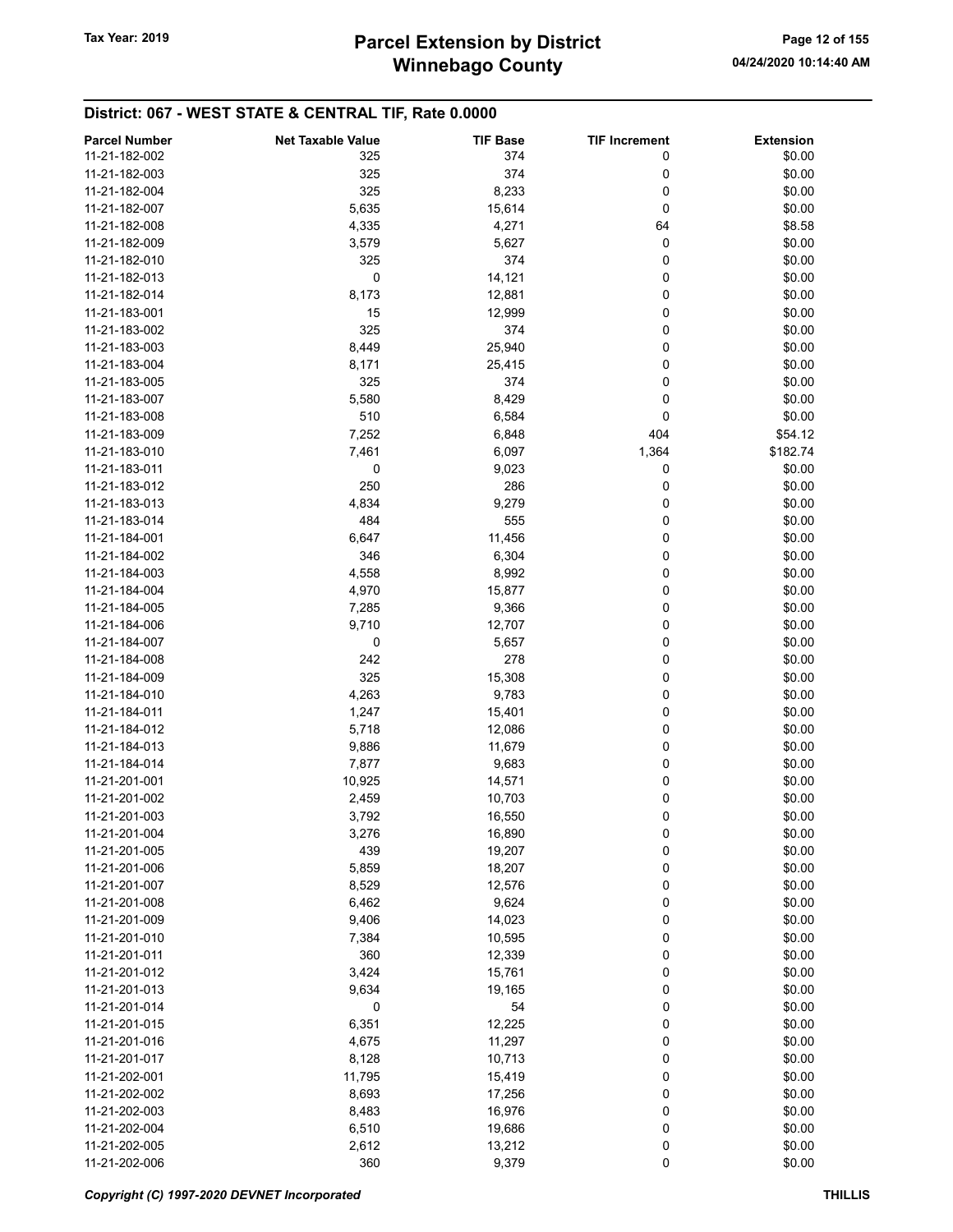| <b>Parcel Number</b> | <b>Net Taxable Value</b> | <b>TIF Base</b> | <b>TIF Increment</b> | <b>Extension</b> |
|----------------------|--------------------------|-----------------|----------------------|------------------|
| 11-21-202-007        | 6,508                    | 12,476          | 0                    | \$0.00           |
| 11-21-202-008        | 6,631                    | 11,476          | 0                    | \$0.00           |
| 11-21-202-009        |                          |                 | 0                    | \$0.00           |
|                      | 5,816                    | 7,424           |                      |                  |
| 11-21-202-010        | 7,461                    | 11,108          | 0                    | \$0.00           |
| 11-21-202-011        | 7,751                    | 11,599          | 0                    | \$0.00           |
| 11-21-202-012        | 6,997                    | 3,764           | 3,233                | \$433.12         |
| 11-21-202-013        | 9,617                    | 14,320          | 0                    | \$0.00           |
| 11-21-202-014        | 10,649                   | 14,053          | 0                    | \$0.00           |
| 11-21-202-015        | 8,724                    | 13,907          | 0                    | \$0.00           |
| 11-21-202-016        | 9,820                    | 13,360          | 0                    | \$0.00           |
| 11-21-202-017        | 7,302                    | 11,795          | 0                    | \$0.00           |
| 11-21-203-001        | 4,943                    | 13,561          | 0                    | \$0.00           |
| 11-21-203-002        |                          | 13,099          |                      | \$0.00           |
| 11-21-203-003        |                          | 481             |                      | \$0.00           |
| 11-21-203-004        | 6,686                    | 13,311          | 0                    | \$0.00           |
| 11-21-203-005        | 497                      | 543             | 0                    | \$0.00           |
| 11-21-203-006        |                          |                 | 0                    | \$0.00           |
|                      | 8,860                    | 13,142          |                      |                  |
| 11-21-203-007        | 6,833                    | 12,922          | 0                    | \$0.00           |
| 11-21-203-008        | 8,748                    | 11,821          | 0                    | \$0.00           |
| 11-21-203-009        | 8,829                    | 12,825          | 0                    | \$0.00           |
| 11-21-203-010        | 8,751                    | 12,729          | 0                    | \$0.00           |
| 11-21-203-011        | 7,864                    | 10,466          | 0                    | \$0.00           |
| 11-21-203-012        | 8,146                    | 14,200          | 0                    | \$0.00           |
| 11-21-203-013        | 10,169                   | 16,886          | 0                    | \$0.00           |
| 11-21-203-014        | 6,645                    | 15,249          | 0                    | \$0.00           |
| 11-21-203-015        | 3,826                    | 8,862           | 0                    | \$0.00           |
| 11-21-203-016        | 6,768                    | 12,956          | 0                    | \$0.00           |
| 11-21-204-001        | 7,995                    | 18,481          | 0                    | \$0.00           |
| 11-21-204-002        | 0                        | 16,270          | 0                    | \$0.00           |
| 11-21-204-003        | 9,314                    | 14,252          | 0                    | \$0.00           |
| 11-21-204-004        | 6,391                    | 9,446           | 0                    | \$0.00           |
|                      |                          |                 | 0                    | \$0.00           |
| 11-21-204-005        | 6,787                    | 14,286          |                      |                  |
| 11-21-204-006        | 7,853                    | 9,936           | 0                    | \$0.00           |
| 11-21-204-007        | 7,670                    | 9,748           | 0                    | \$0.00           |
| 11-21-204-008        | 449                      | 13,151          | 0                    | \$0.00           |
| 11-21-204-009        | 11,623                   | 17,168          | 0                    | \$0.00           |
| 11-21-204-010        | 10,100                   | 14,918          | 0                    | \$0.00           |
| 11-21-204-011        | 11,203                   | 15,502          | 0                    | \$0.00           |
| 11-21-204-012        | 8,134                    | 15,933          | 0                    | \$0.00           |
| 11-21-204-013        | 8,722                    | 15,538          | 0                    | \$0.00           |
| 11-21-204-014        | 449                      | 16,777          | 0                    | \$0.00           |
| 11-21-204-015        | 3,695                    | 8,229           | 0                    | \$0.00           |
| 11-21-204-016        | 7,612                    | 14,563          | 0                    | \$0.00           |
| 11-21-204-017        | 4,254                    | 14,733          | 0                    | \$0.00           |
| 11-21-205-001        | 5,810                    | 11,073          | 0                    | \$0.00           |
| 11-21-205-002        | 2,179                    | 14,627          | 0                    | \$0.00           |
|                      |                          |                 |                      |                  |
| 11-21-205-003        | 1,307                    | 11,740          | 0                    | \$0.00           |
| 11-21-205-004        | 6,769                    | 15,876          | 0                    | \$0.00           |
| 11-21-205-005        | 9,203                    | 14,052          | 0                    | \$0.00           |
| 11-21-205-006        |                          | 0               |                      | \$0.00           |
| 11-21-205-007        | 5,834                    | 12,734          | 0                    | \$0.00           |
| 11-21-205-008        | 950                      | 11,076          | 0                    | \$0.00           |
| 11-21-205-009        | 2,524                    | 9,395           | 0                    | \$0.00           |
| 11-21-205-010        | 7,841                    | 15,009          | 0                    | \$0.00           |
| 11-21-205-011        | 2,510                    | 16,218          | 0                    | \$0.00           |
| 11-21-205-012        | 0                        | 13,225          | 0                    | \$0.00           |
| 11-21-205-013        | 6,767                    | 10,537          | 0                    | \$0.00           |
| 11-21-205-014        | 1,656                    | 13,805          | 0                    | \$0.00           |
| 11-21-205-015        | 3,693                    | 18,395          | 0                    | \$0.00           |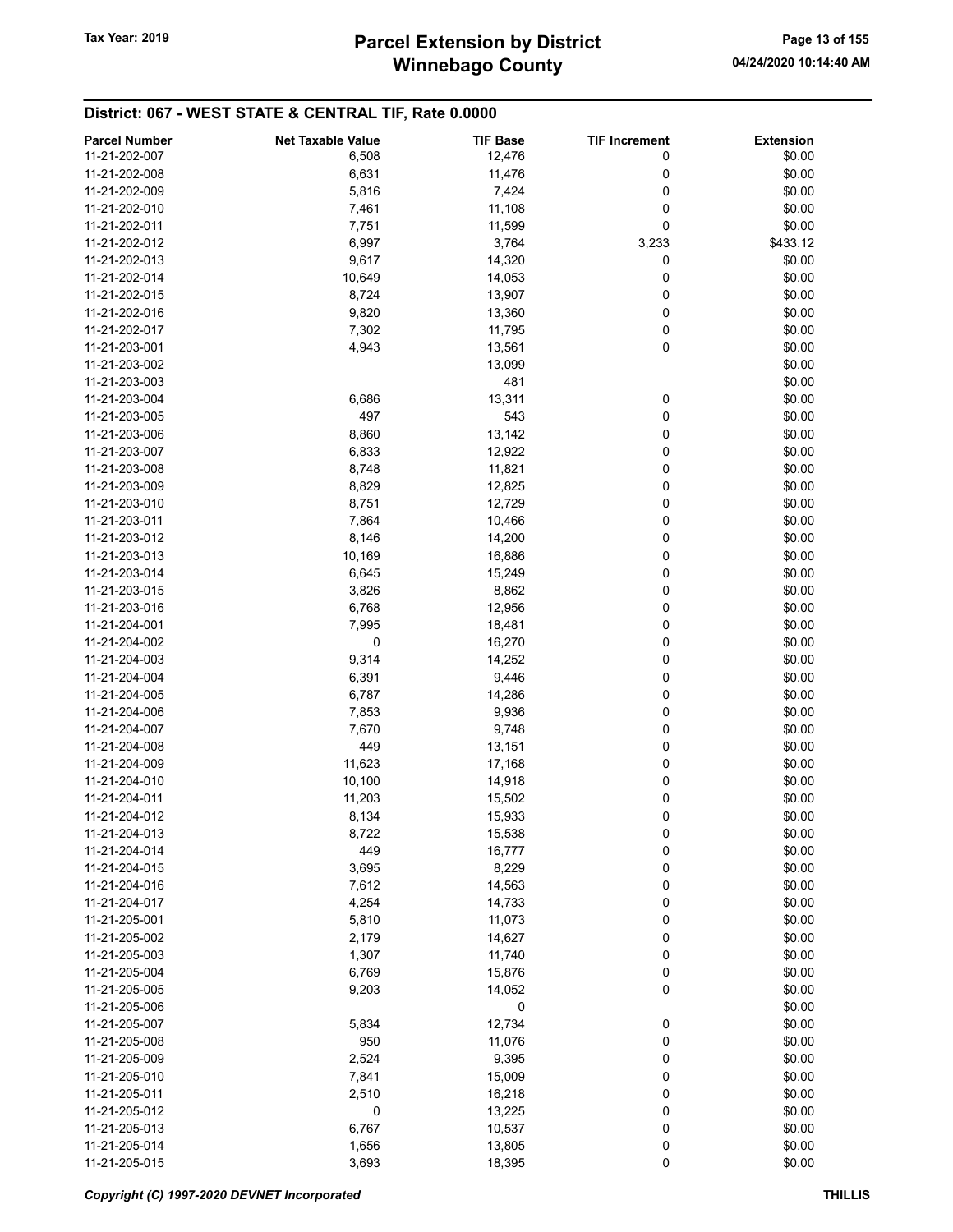# Winnebago County Tax Year: 2019 **Parcel Extension by District** Page 14 of 155

| <b>Parcel Number</b> | <b>Net Taxable Value</b> | <b>TIF Base</b> | <b>TIF Increment</b> | <b>Extension</b> |
|----------------------|--------------------------|-----------------|----------------------|------------------|
| 11-21-205-016        | 1,292                    | 17,468          | 0                    | \$0.00           |
| 11-21-206-003        | 3,545                    | 9,187           | 0                    | \$0.00           |
| 11-21-206-004        | 4,475                    | 4,830           | 0                    | \$0.00           |
| 11-21-206-005        | 8,387                    | 11,392          | 0                    | \$0.00           |
| 11-21-206-006        | 6,196                    | 6,838           | 0                    | \$0.00           |
|                      |                          |                 |                      |                  |
| 11-21-206-007        | 5,462                    | 12,705          | 0                    | \$0.00           |
| 11-21-206-008        | 6,658                    | 9,767           | 0                    | \$0.00           |
| 11-21-206-009        | 8,244                    | 7,640           | 604                  | \$80.92          |
| 11-21-206-010        | 9,748                    | 9,618           | 130                  | \$17.42          |
| 11-21-206-011        | 2,054                    | 6,402           | 0                    | \$0.00           |
| 11-21-206-012        | 6,229                    | 10,552          | 0                    | \$0.00           |
| 11-21-206-013        | 5,927                    | 13,383          | 0                    | \$0.00           |
| 11-21-206-014        | 3,055                    | 11,326          | 0                    | \$0.00           |
| 11-21-206-015        | 9,579                    | 12,766          | 0                    | \$0.00           |
| 11-21-206-016        | 7,592                    | 6,980           | 612                  | \$82.00          |
| 11-21-206-017        |                          | 11,032          |                      | \$0.00           |
| 11-21-207-001        | 6,381                    | 15,631          | 0                    | \$0.00           |
| 11-21-207-002        | 517                      | 592             | 0                    | \$0.00           |
| 11-21-207-003        | 10,745                   | 14,838          | 0                    | \$0.00           |
| 11-21-207-004        | 7,309                    | 14,326          | 0                    | \$0.00           |
|                      |                          |                 |                      |                  |
| 11-21-207-005        | 9,069                    | 12,253          | 0                    | \$0.00           |
| 11-21-207-006        | 2,387                    | 17,406          | 0                    | \$0.00           |
| 11-21-207-007        | 9,258                    | 12,721          | 0                    | \$0.00           |
| 11-21-207-008        | 344                      | 10,281          | 0                    | \$0.00           |
| 11-21-207-009        | 7,546                    | 11,234          | 0                    | \$0.00           |
| 11-21-207-010        | 12,268                   | 17,567          | 0                    | \$0.00           |
| 11-21-207-011        | 1,589                    | 10,831          | 0                    | \$0.00           |
| 11-21-207-012        | 6,083                    | 17,204          | 0                    | \$0.00           |
| 11-21-207-013        | 6,519                    | 10,268          | 0                    | \$0.00           |
| 11-21-207-014        | 4,672                    | 11,466          | 0                    | \$0.00           |
| 11-21-207-015        | 449                      | 16,331          | 0                    | \$0.00           |
| 11-21-208-001        |                          | 11,972          |                      | \$0.00           |
| 11-21-208-002        | 6,736                    | 12,895          | 0                    | \$0.00           |
| 11-21-208-003        | 7,344                    | 15,428          | 0                    | \$0.00           |
| 11-21-208-004        | 2,995                    | 16,144          | 0                    | \$0.00           |
|                      |                          |                 | 0                    |                  |
| 11-21-208-005        | 9,461                    | 19,278          |                      | \$0.00           |
| 11-21-208-006        | 5,977                    | 11,465          | 0                    | \$0.00           |
| 11-21-208-007        | 8,565                    | 14,149          | 0                    | \$0.00           |
| 11-21-208-008        | 0                        | 13,783          | 0                    | \$0.00           |
| 11-21-208-009        | 9,765                    | 13,235          | 0                    | \$0.00           |
| 11-21-208-010        | 449                      | 514             | 0                    | \$0.00           |
| 11-21-208-011        | 5,683                    | 15,066          | 0                    | \$0.00           |
| 11-21-208-012        |                          | 0               |                      | \$0.00           |
| 11-21-208-013        | 705                      | 15,396          | 0                    | \$0.00           |
| 11-21-208-014        | 15,270                   | 10,597          | 4,673                | \$626.04         |
| 11-21-209-001        | 8,814                    | 12,875          | 0                    | \$0.00           |
| 11-21-209-002        | 4,693                    | 9,569           | 0                    | \$0.00           |
| 11-21-209-003        | 3,927                    | 12,279          | 0                    | \$0.00           |
| 11-21-209-004        | 458                      | 4,499           | 0                    | \$0.00           |
| 11-21-209-005        | 458                      | 0               | 458                  | \$61.36          |
|                      |                          |                 |                      |                  |
| 11-21-209-006        | 657                      | 14,314          | 0                    | \$0.00           |
| 11-21-209-007        | 6,415                    | 14,443          | 0                    | \$0.00           |
| 11-21-209-008        | 9,916                    | 13,137          | 0                    | \$0.00           |
| 11-21-209-009        | 458                      | 12,588          | 0                    | \$0.00           |
| 11-21-209-010        | 6,519                    | 13,193          | 0                    | \$0.00           |
| 11-21-209-011        | 857                      | 6,635           | 0                    | \$0.00           |
| 11-21-209-012        | 2,285                    | 12,100          | 0                    | \$0.00           |
| 11-21-209-013        | 880                      | 11,045          | 0                    | \$0.00           |
| 11-21-209-014        | 8,017                    | 3,494           | 4,523                | \$605.94         |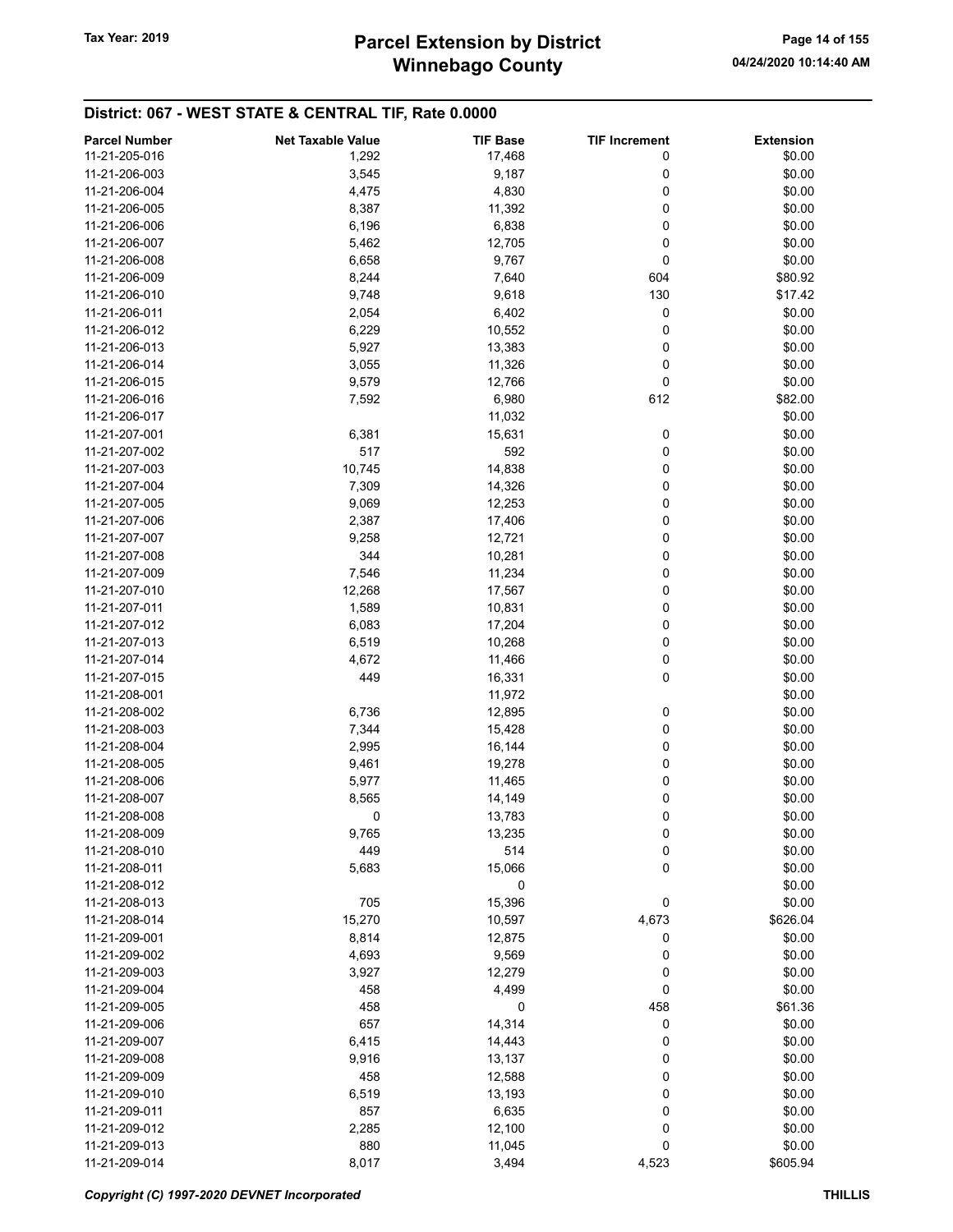# Winnebago County Tax Year: 2019 **Parcel Extension by District** Page 15 of 155

| <b>Parcel Number</b> | <b>Net Taxable Value</b> | <b>TIF Base</b> | <b>TIF Increment</b> | <b>Extension</b> |
|----------------------|--------------------------|-----------------|----------------------|------------------|
| 11-21-210-001        | 2,612                    | 12,901          | 0                    | \$0.00           |
| 11-21-210-002        | 12,409                   | 16,852          | 0                    | \$0.00           |
| 11-21-210-003        | 9,513                    | 10,265          | 0                    | \$0.00           |
| 11-21-210-004        | 3,766                    | 14,579          | 0                    | \$0.00           |
| 11-21-210-008        | 8,047                    | 10,099          | 0                    | \$0.00           |
|                      |                          |                 |                      |                  |
| 11-21-210-009        | 458                      | 9,945           | 0                    | \$0.00           |
| 11-21-210-010        | 7,072                    | 12,915          | 0                    | \$0.00           |
| 11-21-210-011        | 5,646                    | 10,264          | 0                    | \$0.00           |
| 11-21-210-012        | 10,013                   | 15,039          | 0                    | \$0.00           |
| 11-21-210-013        | 6,170                    | 11,859          | 0                    | \$0.00           |
| 11-21-210-014        | 5,246                    | 11,742          | 0                    | \$0.00           |
| 11-21-210-015        | 5,612                    | 10,103          | 0                    | \$0.00           |
| 11-21-210-016        | 4,273                    | 10,422          | 0                    | \$0.00           |
| 11-21-210-017        | 7,097                    | 6,669           | 428                  | \$57.34          |
| 11-21-210-018        | 353                      | 8,711           | 0                    | \$0.00           |
| 11-21-210-019        | 6,224                    | 15,115          | 0                    | \$0.00           |
| 11-21-210-020        | 377                      | 433             | 0                    | \$0.00           |
| 11-21-211-001        | 4,142                    | 12,727          | 0                    | \$0.00           |
| 11-21-211-002        | 6,311                    | 12,341          | 0                    | \$0.00           |
| 11-21-211-003        | 4,187                    | 10,233          | 0                    | \$0.00           |
| 11-21-211-004        | 7,333                    | 16,980          | 0                    | \$0.00           |
| 11-21-211-005        | 8,693                    | 17,181          | 0                    | \$0.00           |
| 11-21-211-006        | 6,856                    | 15,426          | 0                    | \$0.00           |
| 11-21-211-007        | 0                        | 4,898           | 0                    | \$0.00           |
| 11-21-211-008        | 7,656                    | 10,841          | 0                    | \$0.00           |
| 11-21-211-009        | 6,045                    | 15,030          | 0                    | \$0.00           |
| 11-21-211-010        | 6,118                    | 10,549          | 0                    | \$0.00           |
| 11-21-211-011        | 5,927                    | 9,470           | 0                    | \$0.00           |
| 11-21-211-012        | 9,240                    | 15,352          | 0                    | \$0.00           |
| 11-21-211-013        | 2,027                    | 6,146           | 0                    | \$0.00           |
| 11-21-211-014        | 8,825                    | 6,128           | 2,697                | \$361.32         |
| 11-21-211-015        | 8,146                    | 17,196          | 0                    | \$0.00           |
| 11-21-212-001        | 4,960                    | 16,655          | 0                    | \$0.00           |
| 11-21-212-002        | 5,877                    | 12,005          | 0                    | \$0.00           |
| 11-21-212-003        | 6,250                    | 11,726          | 0                    | \$0.00           |
| 11-21-212-004        | 5,543                    | 13,003          | 0                    | \$0.00           |
| 11-21-212-005        | 6,508                    | 16,413          | 0                    | \$0.00           |
| 11-21-212-006        |                          |                 |                      |                  |
|                      | 8,104                    | 5,807           | 2,297                | \$307.72         |
| 11-21-212-007        | 8,904                    | 12,906          | 0                    | \$0.00           |
| 11-21-212-008        | 5,128                    | 15,621          | 0                    | \$0.00           |
| 11-21-212-009        | 289                      | 7,284           | 0                    | \$0.00           |
| 11-21-212-010        | 6,856                    | 11,331          | 0                    | \$0.00           |
| 11-21-212-011        | 7,065                    | 18,010          | 0                    | \$0.00           |
| 11-21-212-012        | 5,842                    | 11,972          | 0                    | \$0.00           |
| 11-21-212-013        | 5,838                    | 8,289           | 0                    | \$0.00           |
| 11-21-212-014        | 0                        | 11,699          | 0                    | \$0.00           |
| 11-21-212-015        | 9,642                    | 12,791          | 0                    | \$0.00           |
| 11-21-212-016        | 5,439                    | 10,450          | 0                    | \$0.00           |
| 11-21-212-017        | 8,693                    | 8,872           | 0                    | \$0.00           |
| 11-21-226-001        | 6,706                    | 5,569           | 1,137                | \$152.32         |
| 11-21-226-002        | 420                      | 12,566          | 0                    | \$0.00           |
| 11-21-226-003        | 420                      | 13,512          | 0                    | \$0.00           |
| 11-21-226-004        | 5,902                    | 14,492          | 0                    | \$0.00           |
| 11-21-226-005        | 6,293                    | 14,147          | 0                    | \$0.00           |
| 11-21-226-006        | 7,131                    | 12,008          | 0                    | \$0.00           |
| 11-21-226-007        | 2,195                    | 21,876          | 0                    | \$0.00           |
| 11-21-226-008        | 344                      | 15,665          | 0                    | \$0.00           |
| 11-21-226-009        | 10,087                   | 17,327          | 0                    | \$0.00           |
| 11-21-226-010        | 3,696                    | 14,027          | 0                    | \$0.00           |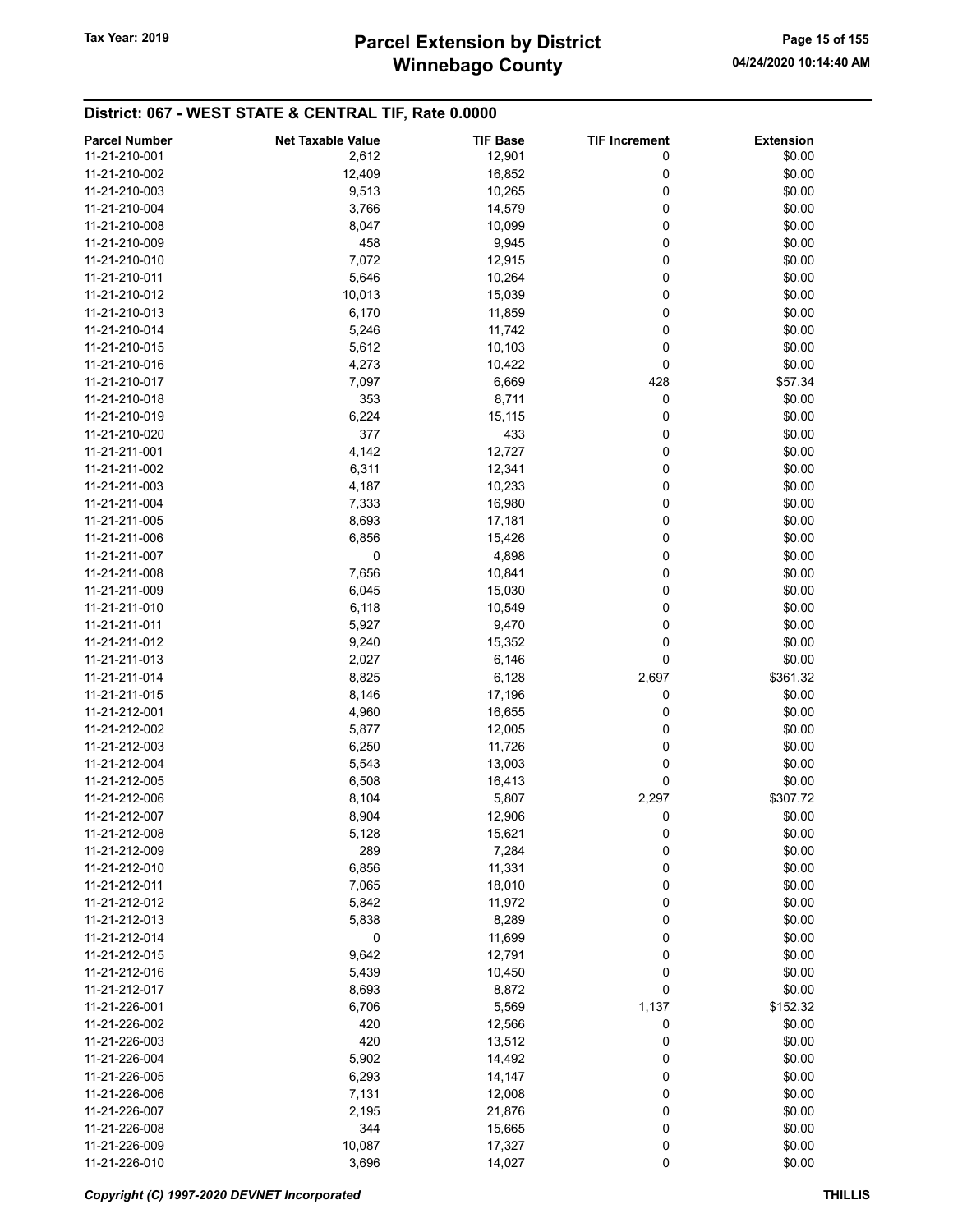| <b>Parcel Number</b> | <b>Net Taxable Value</b> | <b>TIF Base</b> | <b>TIF Increment</b> | <b>Extension</b> |
|----------------------|--------------------------|-----------------|----------------------|------------------|
| 11-21-226-011        |                          | 5,863           |                      | \$0.00           |
| 11-21-226-012        | 449                      | 514             | 0                    | \$0.00           |
| 11-21-226-013        | 9,155                    | 10,329          | 0                    | \$0.00           |
| 11-21-226-014        | 7,205                    | 13,226          | 0                    | \$0.00           |
| 11-21-226-015        |                          |                 |                      | \$0.00           |
|                      | 9,427                    | 14,169          | 0                    |                  |
| 11-21-227-001        | 6,646                    | 12,039          | 0                    | \$0.00           |
| 11-21-227-002        | 6,131                    | 12,479          | 0                    | \$0.00           |
| 11-21-227-003        | 5,186                    | 12,459          | 0                    | \$0.00           |
| 11-21-227-004        | 6,379                    | 17,861          | 0                    | \$0.00           |
| 11-21-227-005        | 7,169                    | 14,539          | 0                    | \$0.00           |
| 11-21-227-006        | 7,274                    | 16,741          | 0                    | \$0.00           |
| 11-21-227-007        | 4,840                    | 14,855          | 0                    | \$0.00           |
| 11-21-227-008        | 6,588                    | 13,035          | 0                    | \$0.00           |
| 11-21-227-009        | 2,042                    | 13,311          | 0                    | \$0.00           |
| 11-21-227-010        | 7,051                    | 10,249          | 0                    | \$0.00           |
| 11-21-227-011        | 344                      | 395             | 0                    | \$0.00           |
| 11-21-227-012        | 4,249                    | 3,869           | 380                  | \$50.92          |
| 11-21-227-013        | 5,998                    | 6,072           | 0                    | \$0.00           |
| 11-21-227-014        | 8,666                    | 5,995           | 2,671                | \$357.84         |
| 11-21-227-015        |                          |                 |                      |                  |
|                      | 11,826                   | 15,819          | 0                    | \$0.00           |
| 11-21-227-016        | 11,916                   | 15,213          | 0                    | \$0.00           |
| 11-21-227-017        | 8,207                    | 10,109          | 0                    | \$0.00           |
| 11-21-228-001        | 1,525                    | 1,509           | 16                   | \$2.14           |
| 11-21-228-002        | 5,776                    | 5,276           | 500                  | \$66.98          |
| 11-21-228-003        | 3,415                    | 16,348          | 0                    | \$0.00           |
| 11-21-228-004        | 10,962                   | 16,155          | 0                    | \$0.00           |
| 11-21-228-005        | 6,170                    | 9,618           | 0                    | \$0.00           |
| 11-21-228-006        | 5,408                    | 4,950           | 458                  | \$61.36          |
| 11-21-228-007        | 823                      | 12,776          | 0                    | \$0.00           |
| 11-21-228-008        |                          | 0               |                      | \$0.00           |
| 11-21-228-009        | 439                      | 503             | 0                    | \$0.00           |
| 11-21-228-010        | 3,011                    | 17,317          | 0                    | \$0.00           |
| 11-21-228-011        | 6,397                    | 18,541          | 0                    | \$0.00           |
| 11-21-228-012        | 11,754                   | 18,863          | 0                    | \$0.00           |
| 11-21-228-013        | 7,138                    | 18,056          | 0                    | \$0.00           |
|                      |                          |                 |                      |                  |
| 11-21-228-014        | 12,541                   | 19,711          | 0                    | \$0.00           |
| 11-21-228-015        | 9,426                    | 14,650          | 0                    | \$0.00           |
| 11-21-229-001        | 10,095                   | 13,625          | 0                    | \$0.00           |
| 11-21-229-002        | 6,380                    | 12,284          | 0                    | \$0.00           |
| 11-21-229-003        | 6,147                    | 12,266          | 0                    | \$0.00           |
| 11-21-229-004        | 9,990                    | 9,750           | 240                  | \$32.16          |
| 11-21-229-005        | 8,460                    | 13,180          | 0                    | \$0.00           |
| 11-21-229-006        | 8,469                    | 11,766          | 0                    | \$0.00           |
| 11-21-229-007        | 10,402                   | 16,037          | 0                    | \$0.00           |
| 11-21-229-008        |                          | 5,907           |                      | \$0.00           |
| 11-21-229-009        | 1,532                    | 9,527           | 0                    | \$0.00           |
| 11-21-229-010        | 11,458                   | 15,541          | 0                    | \$0.00           |
| 11-21-229-011        | 439                      | 4,998           | 0                    | \$0.00           |
| 11-21-229-012        | 12,905                   | 17,304          | 0                    | \$0.00           |
| 11-21-229-013        | 2,472                    | 15,536          | 0                    | \$0.00           |
| 11-21-229-014        |                          |                 | 0                    |                  |
|                      | 1,484                    | 14,987          |                      | \$0.00           |
| 11-21-229-015        | 6,269                    | 6,830           | 0                    | \$0.00           |
| 11-21-230-001        | 6,735                    | 10,795          | 0                    | \$0.00           |
| 11-21-230-002        | 363                      | 12,473          | 0                    | \$0.00           |
| 11-21-230-003        | 449                      | 9,443           | 0                    | \$0.00           |
| 11-21-230-004        |                          | 17,378          |                      | \$0.00           |
| 11-21-230-005        | 4,649                    | 8,527           | 0                    | \$0.00           |
| 11-21-230-006        | 7,306                    | 6,637           | 669                  | \$89.62          |
| 11-21-230-007        | 4,412                    | 12,048          | $\pmb{0}$            | \$0.00           |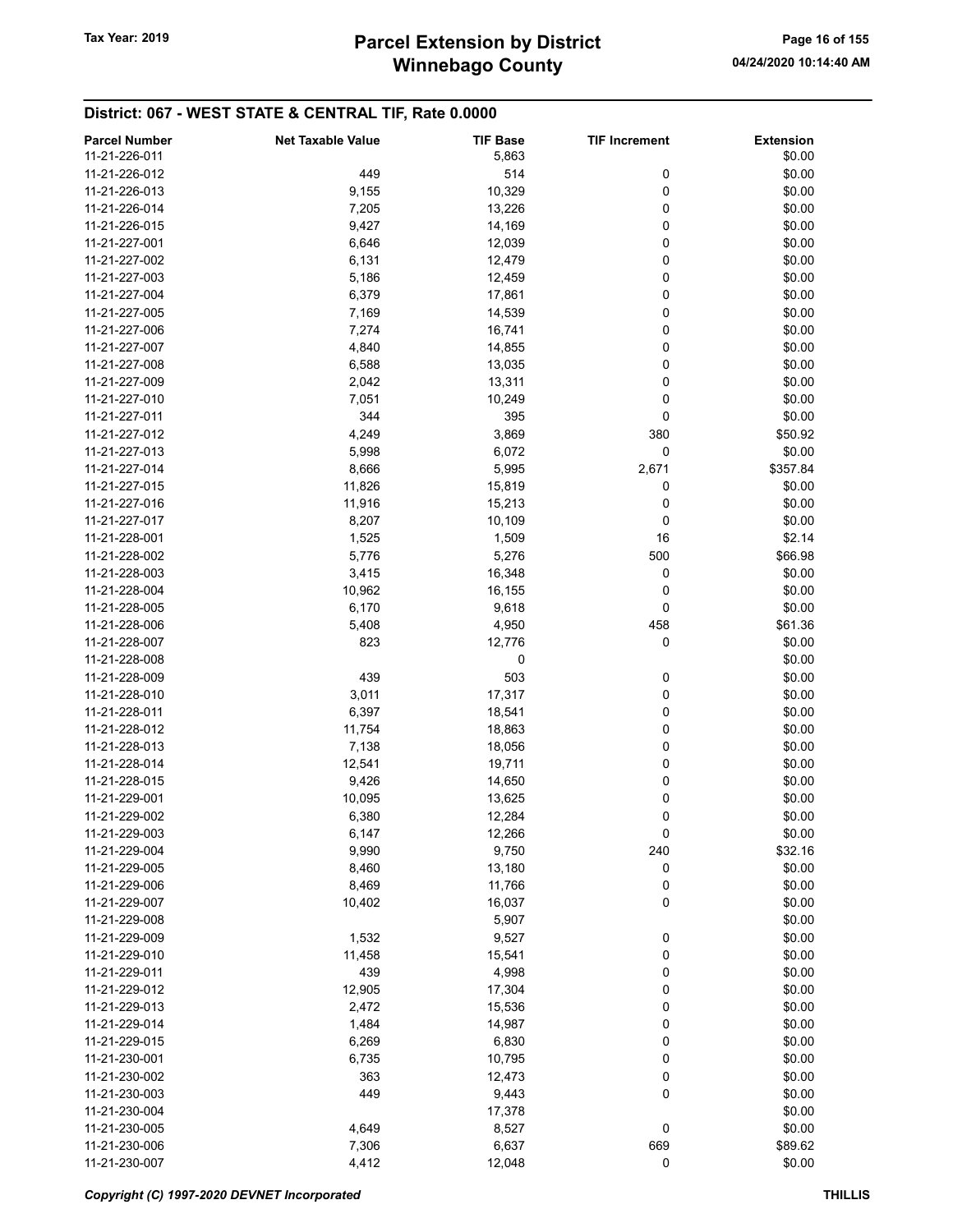| <b>Parcel Number</b> | <b>Net Taxable Value</b> | <b>TIF Base</b> | <b>TIF Increment</b> | <b>Extension</b> |
|----------------------|--------------------------|-----------------|----------------------|------------------|
| 11-21-230-008        | 6,972                    | 12,479          | 0                    | \$0.00           |
| 11-21-230-009        | 6,391                    | 15,120          | 0                    | \$0.00           |
| 11-21-230-010        | 8,038                    | 9,926           | 0                    | \$0.00           |
| 11-21-230-011        | 6,822                    | 12,549          | 0                    | \$0.00           |
| 11-21-230-012        | 10,311                   | 14,359          | 0                    | \$0.00           |
| 11-21-230-013        |                          |                 | 0                    | \$0.00           |
|                      | 7,461                    | 10,530          |                      |                  |
| 11-21-230-014        | 449                      | 11,107          | 0                    | \$0.00           |
| 11-21-230-015        |                          | 14,122          |                      | \$0.00           |
| 11-21-231-001        | 6,740                    | 6,598           | 142                  | \$19.02          |
| 11-21-231-002        | 4,904                    | 3,892           | 1,012                | \$135.58         |
| 11-21-231-003        | 2,981                    | 3,590           | 0                    | \$0.00           |
| 11-21-231-004        | 9,155                    | 12,086          | 0                    | \$0.00           |
| 11-21-231-005        | 5,174                    | 4,685           | 489                  | \$65.52          |
| 11-21-231-006        | 5,423                    | 10,209          | 0                    | \$0.00           |
| 11-21-231-007        | 10,661                   | 12,005          | 0                    | \$0.00           |
| 11-21-231-008        | 6,473                    | 11,059          | 0                    | \$0.00           |
| 11-21-231-009        | 7,784                    | 10,235          | 0                    | \$0.00           |
| 11-21-231-010        | 8,458                    | 12,510          | 0                    | \$0.00           |
| 11-21-231-011        | 1,159                    | 11,643          | 0                    | \$0.00           |
| 11-21-231-012        | 449                      | 11,376          | 0                    | \$0.00           |
| 11-21-231-013        | 3,695                    | 16,005          | 0                    | \$0.00           |
| 11-21-231-014        | 449                      | 18,999          | 0                    | \$0.00           |
| 11-21-231-015        | 7,533                    | 2,028           | 5,505                | \$737.50         |
| 11-21-231-016        | 2,786                    | 12,427          | 0                    | \$0.00           |
| 11-21-231-017        | 6,140                    | 9,624           | 0                    | \$0.00           |
| 11-21-232-001        | 0                        | 11,944          | 0                    | \$0.00           |
| 11-21-232-002        | 4,218                    | 14,896          | 0                    | \$0.00           |
| 11-21-232-003        | 0                        | 5,352           | 0                    | \$0.00           |
| 11-21-232-004        | 439                      | 12,183          | 0                    | \$0.00           |
| 11-21-232-005        | 0                        | 5,443           | 0                    | \$0.00           |
| 11-21-232-006        |                          | 3,166           |                      | \$0.00           |
| 11-21-232-007        | 1,988                    |                 | 0<br>0               | \$0.00           |
|                      | 7,785                    | 11,532          |                      |                  |
| 11-21-232-008        | 439                      | 503             | 0                    | \$0.00           |
| 11-21-232-009        |                          | 5,182           |                      | \$0.00           |
| 11-21-232-010        | 678                      | 11,383          | 0                    | \$0.00           |
| 11-21-232-011        | 9,252                    | 11,501          | 0                    | \$0.00           |
| 11-21-232-012        | 1,170                    | 7,249           | 0                    | \$0.00           |
| 11-21-232-013        | 7,963                    | 11,338          | 0                    | \$0.00           |
| 11-21-232-014        | 392                      | 14,832          | 0                    | \$0.00           |
| 11-21-232-015        | 24,029                   | 21,964          | 2,065                | \$276.64         |
| 11-21-233-001        |                          | 12,659          |                      | \$0.00           |
| 11-21-233-002        |                          | 12,777          |                      | \$0.00           |
| 11-21-233-003        | 8,075                    | 11,904          | 0                    | \$0.00           |
| 11-21-233-004        | 6,892                    | 12,940          | 0                    | \$0.00           |
| 11-21-233-005        | 1,201                    | 11,010          | 0                    | \$0.00           |
| 11-21-233-006        | 8,049                    | 16,291          | 0                    | \$0.00           |
| 11-21-233-007        | 6,896                    | 6,743           | 153                  | \$20.50          |
| 11-21-233-008        | 10,978                   | 15,163          | 0                    | \$0.00           |
| 11-21-233-009        |                          | 10,791          |                      | \$0.00           |
| 11-21-233-010        | 7,867                    | 16,961          | 0                    | \$0.00           |
| 11-21-233-011        | 6,546                    | 8,199           | 0                    | \$0.00           |
| 11-21-233-012        | 13,150                   | 11,738          | 1,412                | \$189.16         |
| 11-21-233-013        | 8,534                    | 16,745          | 0                    | \$0.00           |
| 11-21-233-014        | 4,685                    | 9,805           | 0                    | \$0.00           |
| 11-21-233-015        | 439                      | 14,939          | 0                    | \$0.00           |
| 11-21-233-016        | 4,147                    | 7,243           | 0                    | \$0.00           |
| 11-21-234-001        | 6,235                    | 8,355           | 0                    | \$0.00           |
| 11-21-234-002        | 7,169                    | 13,796          | 0                    | \$0.00           |
| 11-21-234-003        | 449                      | 7,422           | 0                    | \$0.00           |
|                      |                          |                 |                      |                  |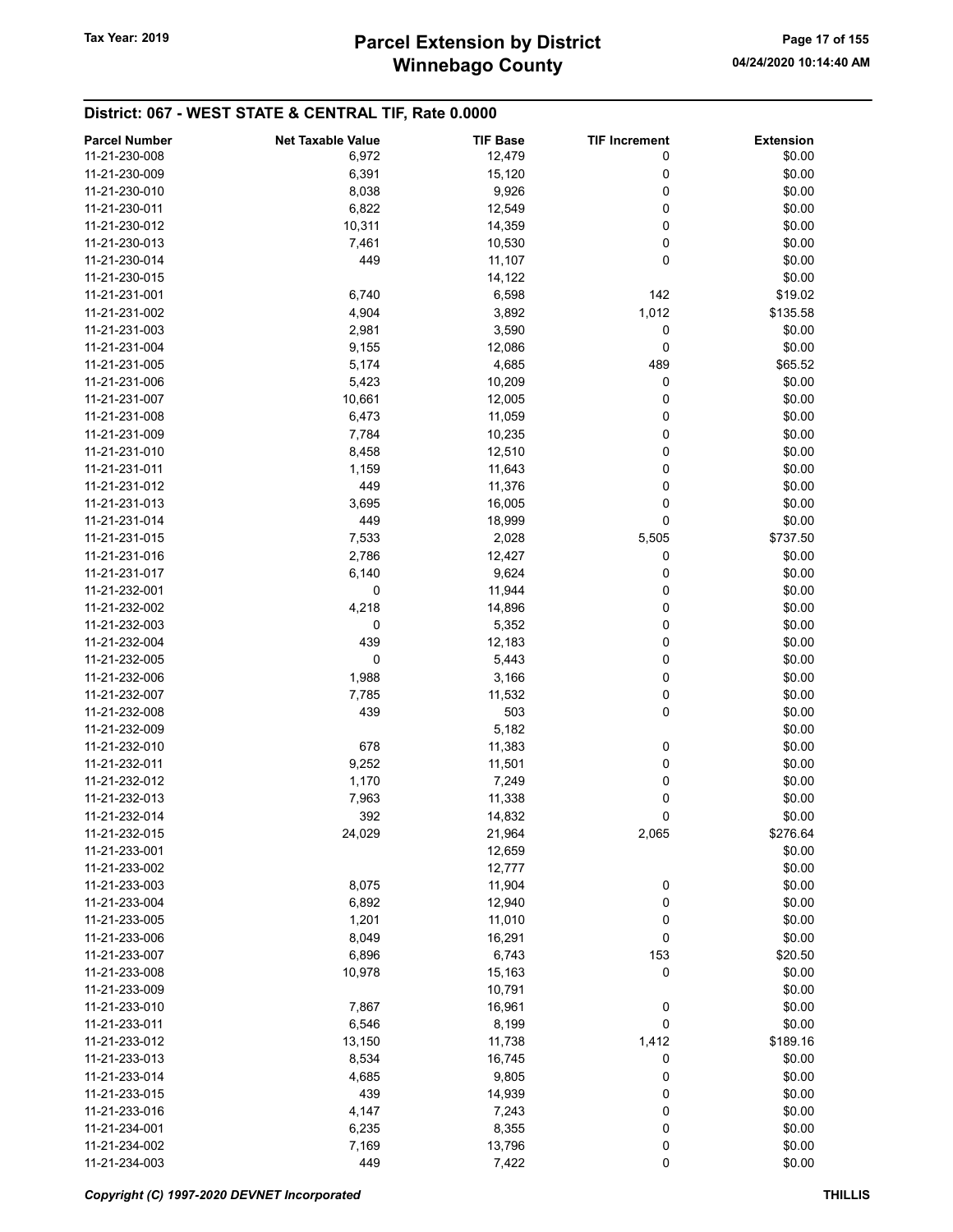# Winnebago County Tax Year: 2019 **Parcel Extension by District** Page 18 of 155

| 11-21-234-004<br>5,148<br>9,067<br>3,919<br>\$525.02<br>0<br>11-21-234-005<br>7,406<br>11,495<br>\$0.00<br>11-21-234-006<br>9,890<br>6,495<br>3,395<br>\$454.82<br>11-21-234-007<br>8,960<br>2,619<br>6,341<br>\$849.48<br>\$0.00<br>11-21-234-008<br>7,863<br>14,766<br>0<br>0<br>\$0.00<br>11-21-234-009<br>6,972<br>15,991<br>11-21-234-010<br>8,522<br>11,015<br>0<br>\$0.00<br>0<br>\$0.00<br>11-21-234-011<br>449<br>514<br>0<br>11-21-234-012<br>10,315<br>12,897<br>\$0.00<br>0<br>\$0.00<br>11-21-234-013<br>9,192<br>18,721<br>0<br>449<br>15,467<br>\$0.00<br>11-21-234-014<br>0<br>\$0.00<br>11-21-234-015<br>3,287<br>11,463<br>11-21-234-016<br>9,685<br>8,249<br>1,436<br>\$192.38<br>4,691<br>\$12.74<br>11-21-234-017<br>4,786<br>95<br>0<br>\$0.00<br>11-21-235-001<br>0<br>\$0.00<br>11-21-235-002<br>0<br>\$0.00<br>11-21-235-003<br>0<br>\$0.00<br>11-21-235-004<br>0<br>\$0.00<br>11-21-235-005<br>0<br>\$0.00<br>11-21-235-006<br>0<br>\$0.00<br>11-21-235-007<br>0<br>\$0.00<br>11-21-235-008<br>9,616<br>13,692<br>\$0.00<br>11-21-236-001<br>0<br>0<br>\$0.00<br>11-21-236-002<br>\$374.44<br>11-21-236-003<br>8,118<br>5,323<br>2,795<br>0<br>\$0.00<br>11-21-236-004<br>6,159<br>7,892<br>$\pmb{0}$<br>\$0.00<br>11-21-236-005<br>6,356<br>14,728<br>\$0.00<br>11-21-236-008<br>4,523<br>\$0.00<br>404<br>5,377<br>0<br>11-21-236-009<br>2,292<br>0<br>\$0.00<br>11-21-236-010<br>13,902<br>0<br>\$0.00<br>11-21-236-011<br>9,996<br>10,609<br>0<br>11-21-236-016<br>7,089<br>11,238<br>\$0.00<br>0<br>\$0.00<br>11,504<br>15,961<br>11-21-236-017<br>0<br>\$0.00<br>11-21-236-018<br>439<br>9,845<br>\$0.00<br>11-21-236-019<br>272<br>9,846<br>0<br>395<br>0<br>\$0.00<br>11-21-236-020<br>9,845<br>0<br>\$0.00<br>11-21-236-023<br>6,196<br>0<br>0<br>\$0.00<br>11-21-236-024<br>3,620<br>13,860<br>0<br>\$0.00<br>11-21-236-025<br>1,581<br>2,213<br>11-21-236-026<br>1,880<br>12,143<br>0<br>\$0.00<br>0<br>\$0.00<br>11-21-236-027<br>1,716<br>16,804<br>\$103.82<br>11-21-251-002<br>3,395<br>2,620<br>775<br>11-21-251-003<br>6,222<br>6,531<br>0<br>\$0.00<br>11-21-251-004<br>60,998<br>57,503<br>3,495<br>\$468.22<br>11-21-251-005<br>9,208<br>8,993<br>215<br>\$28.80<br>11-21-251-006<br>5,973<br>13,319<br>0<br>\$0.00<br>0<br>11-21-251-007<br>5,832<br>12,583<br>\$0.00<br>\$0.00<br>11-21-251-008<br>4,519<br>13,485<br>0<br>\$0.00<br>16,207<br>0<br>11-21-251-009<br>4,435<br>0<br>84<br>0<br>\$0.00<br>11-21-251-010<br>\$0.00<br>11-21-251-011<br>5,242<br>13,622<br>0<br>0<br>102<br>\$0.00<br>11-21-251-012<br>0<br>11-21-251-013<br>1,928<br>17,585<br>0<br>\$0.00<br>0<br>\$0.00<br>8,418<br>12,754<br>11-21-251-014<br>\$36.04<br>11-21-251-015<br>5,192<br>4,923<br>269<br>11-21-251-016<br>7,792<br>11,147<br>0<br>\$0.00<br>5,927<br>521<br>\$69.80<br>11-21-251-017<br>6,448<br>11-21-251-018<br>15,154<br>0<br>\$0.00<br>7,999 | <b>Parcel Number</b> | <b>Net Taxable Value</b> | <b>TIF Base</b> | <b>TIF Increment</b> | <b>Extension</b> |
|--------------------------------------------------------------------------------------------------------------------------------------------------------------------------------------------------------------------------------------------------------------------------------------------------------------------------------------------------------------------------------------------------------------------------------------------------------------------------------------------------------------------------------------------------------------------------------------------------------------------------------------------------------------------------------------------------------------------------------------------------------------------------------------------------------------------------------------------------------------------------------------------------------------------------------------------------------------------------------------------------------------------------------------------------------------------------------------------------------------------------------------------------------------------------------------------------------------------------------------------------------------------------------------------------------------------------------------------------------------------------------------------------------------------------------------------------------------------------------------------------------------------------------------------------------------------------------------------------------------------------------------------------------------------------------------------------------------------------------------------------------------------------------------------------------------------------------------------------------------------------------------------------------------------------------------------------------------------------------------------------------------------------------------------------------------------------------------------------------------------------------------------------------------------------------------------------------------------------------------------------------------------------------------------------------------------------------------------------------------------------------------------------------------------------------------------------------------------------------------------------------------------------------------------------------------------------------------------------------------------------------------------------------------------------------------------------------------------------------------------------------------------------------------------------------------------------------------------------------------------------------------------|----------------------|--------------------------|-----------------|----------------------|------------------|
|                                                                                                                                                                                                                                                                                                                                                                                                                                                                                                                                                                                                                                                                                                                                                                                                                                                                                                                                                                                                                                                                                                                                                                                                                                                                                                                                                                                                                                                                                                                                                                                                                                                                                                                                                                                                                                                                                                                                                                                                                                                                                                                                                                                                                                                                                                                                                                                                                                                                                                                                                                                                                                                                                                                                                                                                                                                                                            |                      |                          |                 |                      |                  |
|                                                                                                                                                                                                                                                                                                                                                                                                                                                                                                                                                                                                                                                                                                                                                                                                                                                                                                                                                                                                                                                                                                                                                                                                                                                                                                                                                                                                                                                                                                                                                                                                                                                                                                                                                                                                                                                                                                                                                                                                                                                                                                                                                                                                                                                                                                                                                                                                                                                                                                                                                                                                                                                                                                                                                                                                                                                                                            |                      |                          |                 |                      |                  |
|                                                                                                                                                                                                                                                                                                                                                                                                                                                                                                                                                                                                                                                                                                                                                                                                                                                                                                                                                                                                                                                                                                                                                                                                                                                                                                                                                                                                                                                                                                                                                                                                                                                                                                                                                                                                                                                                                                                                                                                                                                                                                                                                                                                                                                                                                                                                                                                                                                                                                                                                                                                                                                                                                                                                                                                                                                                                                            |                      |                          |                 |                      |                  |
|                                                                                                                                                                                                                                                                                                                                                                                                                                                                                                                                                                                                                                                                                                                                                                                                                                                                                                                                                                                                                                                                                                                                                                                                                                                                                                                                                                                                                                                                                                                                                                                                                                                                                                                                                                                                                                                                                                                                                                                                                                                                                                                                                                                                                                                                                                                                                                                                                                                                                                                                                                                                                                                                                                                                                                                                                                                                                            |                      |                          |                 |                      |                  |
|                                                                                                                                                                                                                                                                                                                                                                                                                                                                                                                                                                                                                                                                                                                                                                                                                                                                                                                                                                                                                                                                                                                                                                                                                                                                                                                                                                                                                                                                                                                                                                                                                                                                                                                                                                                                                                                                                                                                                                                                                                                                                                                                                                                                                                                                                                                                                                                                                                                                                                                                                                                                                                                                                                                                                                                                                                                                                            |                      |                          |                 |                      |                  |
|                                                                                                                                                                                                                                                                                                                                                                                                                                                                                                                                                                                                                                                                                                                                                                                                                                                                                                                                                                                                                                                                                                                                                                                                                                                                                                                                                                                                                                                                                                                                                                                                                                                                                                                                                                                                                                                                                                                                                                                                                                                                                                                                                                                                                                                                                                                                                                                                                                                                                                                                                                                                                                                                                                                                                                                                                                                                                            |                      |                          |                 |                      |                  |
|                                                                                                                                                                                                                                                                                                                                                                                                                                                                                                                                                                                                                                                                                                                                                                                                                                                                                                                                                                                                                                                                                                                                                                                                                                                                                                                                                                                                                                                                                                                                                                                                                                                                                                                                                                                                                                                                                                                                                                                                                                                                                                                                                                                                                                                                                                                                                                                                                                                                                                                                                                                                                                                                                                                                                                                                                                                                                            |                      |                          |                 |                      |                  |
|                                                                                                                                                                                                                                                                                                                                                                                                                                                                                                                                                                                                                                                                                                                                                                                                                                                                                                                                                                                                                                                                                                                                                                                                                                                                                                                                                                                                                                                                                                                                                                                                                                                                                                                                                                                                                                                                                                                                                                                                                                                                                                                                                                                                                                                                                                                                                                                                                                                                                                                                                                                                                                                                                                                                                                                                                                                                                            |                      |                          |                 |                      |                  |
|                                                                                                                                                                                                                                                                                                                                                                                                                                                                                                                                                                                                                                                                                                                                                                                                                                                                                                                                                                                                                                                                                                                                                                                                                                                                                                                                                                                                                                                                                                                                                                                                                                                                                                                                                                                                                                                                                                                                                                                                                                                                                                                                                                                                                                                                                                                                                                                                                                                                                                                                                                                                                                                                                                                                                                                                                                                                                            |                      |                          |                 |                      |                  |
|                                                                                                                                                                                                                                                                                                                                                                                                                                                                                                                                                                                                                                                                                                                                                                                                                                                                                                                                                                                                                                                                                                                                                                                                                                                                                                                                                                                                                                                                                                                                                                                                                                                                                                                                                                                                                                                                                                                                                                                                                                                                                                                                                                                                                                                                                                                                                                                                                                                                                                                                                                                                                                                                                                                                                                                                                                                                                            |                      |                          |                 |                      |                  |
|                                                                                                                                                                                                                                                                                                                                                                                                                                                                                                                                                                                                                                                                                                                                                                                                                                                                                                                                                                                                                                                                                                                                                                                                                                                                                                                                                                                                                                                                                                                                                                                                                                                                                                                                                                                                                                                                                                                                                                                                                                                                                                                                                                                                                                                                                                                                                                                                                                                                                                                                                                                                                                                                                                                                                                                                                                                                                            |                      |                          |                 |                      |                  |
|                                                                                                                                                                                                                                                                                                                                                                                                                                                                                                                                                                                                                                                                                                                                                                                                                                                                                                                                                                                                                                                                                                                                                                                                                                                                                                                                                                                                                                                                                                                                                                                                                                                                                                                                                                                                                                                                                                                                                                                                                                                                                                                                                                                                                                                                                                                                                                                                                                                                                                                                                                                                                                                                                                                                                                                                                                                                                            |                      |                          |                 |                      |                  |
|                                                                                                                                                                                                                                                                                                                                                                                                                                                                                                                                                                                                                                                                                                                                                                                                                                                                                                                                                                                                                                                                                                                                                                                                                                                                                                                                                                                                                                                                                                                                                                                                                                                                                                                                                                                                                                                                                                                                                                                                                                                                                                                                                                                                                                                                                                                                                                                                                                                                                                                                                                                                                                                                                                                                                                                                                                                                                            |                      |                          |                 |                      |                  |
|                                                                                                                                                                                                                                                                                                                                                                                                                                                                                                                                                                                                                                                                                                                                                                                                                                                                                                                                                                                                                                                                                                                                                                                                                                                                                                                                                                                                                                                                                                                                                                                                                                                                                                                                                                                                                                                                                                                                                                                                                                                                                                                                                                                                                                                                                                                                                                                                                                                                                                                                                                                                                                                                                                                                                                                                                                                                                            |                      |                          |                 |                      |                  |
|                                                                                                                                                                                                                                                                                                                                                                                                                                                                                                                                                                                                                                                                                                                                                                                                                                                                                                                                                                                                                                                                                                                                                                                                                                                                                                                                                                                                                                                                                                                                                                                                                                                                                                                                                                                                                                                                                                                                                                                                                                                                                                                                                                                                                                                                                                                                                                                                                                                                                                                                                                                                                                                                                                                                                                                                                                                                                            |                      |                          |                 |                      |                  |
|                                                                                                                                                                                                                                                                                                                                                                                                                                                                                                                                                                                                                                                                                                                                                                                                                                                                                                                                                                                                                                                                                                                                                                                                                                                                                                                                                                                                                                                                                                                                                                                                                                                                                                                                                                                                                                                                                                                                                                                                                                                                                                                                                                                                                                                                                                                                                                                                                                                                                                                                                                                                                                                                                                                                                                                                                                                                                            |                      |                          |                 |                      |                  |
|                                                                                                                                                                                                                                                                                                                                                                                                                                                                                                                                                                                                                                                                                                                                                                                                                                                                                                                                                                                                                                                                                                                                                                                                                                                                                                                                                                                                                                                                                                                                                                                                                                                                                                                                                                                                                                                                                                                                                                                                                                                                                                                                                                                                                                                                                                                                                                                                                                                                                                                                                                                                                                                                                                                                                                                                                                                                                            |                      |                          |                 |                      |                  |
|                                                                                                                                                                                                                                                                                                                                                                                                                                                                                                                                                                                                                                                                                                                                                                                                                                                                                                                                                                                                                                                                                                                                                                                                                                                                                                                                                                                                                                                                                                                                                                                                                                                                                                                                                                                                                                                                                                                                                                                                                                                                                                                                                                                                                                                                                                                                                                                                                                                                                                                                                                                                                                                                                                                                                                                                                                                                                            |                      |                          |                 |                      |                  |
|                                                                                                                                                                                                                                                                                                                                                                                                                                                                                                                                                                                                                                                                                                                                                                                                                                                                                                                                                                                                                                                                                                                                                                                                                                                                                                                                                                                                                                                                                                                                                                                                                                                                                                                                                                                                                                                                                                                                                                                                                                                                                                                                                                                                                                                                                                                                                                                                                                                                                                                                                                                                                                                                                                                                                                                                                                                                                            |                      |                          |                 |                      |                  |
|                                                                                                                                                                                                                                                                                                                                                                                                                                                                                                                                                                                                                                                                                                                                                                                                                                                                                                                                                                                                                                                                                                                                                                                                                                                                                                                                                                                                                                                                                                                                                                                                                                                                                                                                                                                                                                                                                                                                                                                                                                                                                                                                                                                                                                                                                                                                                                                                                                                                                                                                                                                                                                                                                                                                                                                                                                                                                            |                      |                          |                 |                      |                  |
|                                                                                                                                                                                                                                                                                                                                                                                                                                                                                                                                                                                                                                                                                                                                                                                                                                                                                                                                                                                                                                                                                                                                                                                                                                                                                                                                                                                                                                                                                                                                                                                                                                                                                                                                                                                                                                                                                                                                                                                                                                                                                                                                                                                                                                                                                                                                                                                                                                                                                                                                                                                                                                                                                                                                                                                                                                                                                            |                      |                          |                 |                      |                  |
|                                                                                                                                                                                                                                                                                                                                                                                                                                                                                                                                                                                                                                                                                                                                                                                                                                                                                                                                                                                                                                                                                                                                                                                                                                                                                                                                                                                                                                                                                                                                                                                                                                                                                                                                                                                                                                                                                                                                                                                                                                                                                                                                                                                                                                                                                                                                                                                                                                                                                                                                                                                                                                                                                                                                                                                                                                                                                            |                      |                          |                 |                      |                  |
|                                                                                                                                                                                                                                                                                                                                                                                                                                                                                                                                                                                                                                                                                                                                                                                                                                                                                                                                                                                                                                                                                                                                                                                                                                                                                                                                                                                                                                                                                                                                                                                                                                                                                                                                                                                                                                                                                                                                                                                                                                                                                                                                                                                                                                                                                                                                                                                                                                                                                                                                                                                                                                                                                                                                                                                                                                                                                            |                      |                          |                 |                      |                  |
|                                                                                                                                                                                                                                                                                                                                                                                                                                                                                                                                                                                                                                                                                                                                                                                                                                                                                                                                                                                                                                                                                                                                                                                                                                                                                                                                                                                                                                                                                                                                                                                                                                                                                                                                                                                                                                                                                                                                                                                                                                                                                                                                                                                                                                                                                                                                                                                                                                                                                                                                                                                                                                                                                                                                                                                                                                                                                            |                      |                          |                 |                      |                  |
|                                                                                                                                                                                                                                                                                                                                                                                                                                                                                                                                                                                                                                                                                                                                                                                                                                                                                                                                                                                                                                                                                                                                                                                                                                                                                                                                                                                                                                                                                                                                                                                                                                                                                                                                                                                                                                                                                                                                                                                                                                                                                                                                                                                                                                                                                                                                                                                                                                                                                                                                                                                                                                                                                                                                                                                                                                                                                            |                      |                          |                 |                      |                  |
|                                                                                                                                                                                                                                                                                                                                                                                                                                                                                                                                                                                                                                                                                                                                                                                                                                                                                                                                                                                                                                                                                                                                                                                                                                                                                                                                                                                                                                                                                                                                                                                                                                                                                                                                                                                                                                                                                                                                                                                                                                                                                                                                                                                                                                                                                                                                                                                                                                                                                                                                                                                                                                                                                                                                                                                                                                                                                            |                      |                          |                 |                      |                  |
|                                                                                                                                                                                                                                                                                                                                                                                                                                                                                                                                                                                                                                                                                                                                                                                                                                                                                                                                                                                                                                                                                                                                                                                                                                                                                                                                                                                                                                                                                                                                                                                                                                                                                                                                                                                                                                                                                                                                                                                                                                                                                                                                                                                                                                                                                                                                                                                                                                                                                                                                                                                                                                                                                                                                                                                                                                                                                            |                      |                          |                 |                      |                  |
|                                                                                                                                                                                                                                                                                                                                                                                                                                                                                                                                                                                                                                                                                                                                                                                                                                                                                                                                                                                                                                                                                                                                                                                                                                                                                                                                                                                                                                                                                                                                                                                                                                                                                                                                                                                                                                                                                                                                                                                                                                                                                                                                                                                                                                                                                                                                                                                                                                                                                                                                                                                                                                                                                                                                                                                                                                                                                            |                      |                          |                 |                      |                  |
|                                                                                                                                                                                                                                                                                                                                                                                                                                                                                                                                                                                                                                                                                                                                                                                                                                                                                                                                                                                                                                                                                                                                                                                                                                                                                                                                                                                                                                                                                                                                                                                                                                                                                                                                                                                                                                                                                                                                                                                                                                                                                                                                                                                                                                                                                                                                                                                                                                                                                                                                                                                                                                                                                                                                                                                                                                                                                            |                      |                          |                 |                      |                  |
|                                                                                                                                                                                                                                                                                                                                                                                                                                                                                                                                                                                                                                                                                                                                                                                                                                                                                                                                                                                                                                                                                                                                                                                                                                                                                                                                                                                                                                                                                                                                                                                                                                                                                                                                                                                                                                                                                                                                                                                                                                                                                                                                                                                                                                                                                                                                                                                                                                                                                                                                                                                                                                                                                                                                                                                                                                                                                            |                      |                          |                 |                      |                  |
|                                                                                                                                                                                                                                                                                                                                                                                                                                                                                                                                                                                                                                                                                                                                                                                                                                                                                                                                                                                                                                                                                                                                                                                                                                                                                                                                                                                                                                                                                                                                                                                                                                                                                                                                                                                                                                                                                                                                                                                                                                                                                                                                                                                                                                                                                                                                                                                                                                                                                                                                                                                                                                                                                                                                                                                                                                                                                            |                      |                          |                 |                      |                  |
|                                                                                                                                                                                                                                                                                                                                                                                                                                                                                                                                                                                                                                                                                                                                                                                                                                                                                                                                                                                                                                                                                                                                                                                                                                                                                                                                                                                                                                                                                                                                                                                                                                                                                                                                                                                                                                                                                                                                                                                                                                                                                                                                                                                                                                                                                                                                                                                                                                                                                                                                                                                                                                                                                                                                                                                                                                                                                            |                      |                          |                 |                      |                  |
|                                                                                                                                                                                                                                                                                                                                                                                                                                                                                                                                                                                                                                                                                                                                                                                                                                                                                                                                                                                                                                                                                                                                                                                                                                                                                                                                                                                                                                                                                                                                                                                                                                                                                                                                                                                                                                                                                                                                                                                                                                                                                                                                                                                                                                                                                                                                                                                                                                                                                                                                                                                                                                                                                                                                                                                                                                                                                            |                      |                          |                 |                      |                  |
|                                                                                                                                                                                                                                                                                                                                                                                                                                                                                                                                                                                                                                                                                                                                                                                                                                                                                                                                                                                                                                                                                                                                                                                                                                                                                                                                                                                                                                                                                                                                                                                                                                                                                                                                                                                                                                                                                                                                                                                                                                                                                                                                                                                                                                                                                                                                                                                                                                                                                                                                                                                                                                                                                                                                                                                                                                                                                            |                      |                          |                 |                      |                  |
|                                                                                                                                                                                                                                                                                                                                                                                                                                                                                                                                                                                                                                                                                                                                                                                                                                                                                                                                                                                                                                                                                                                                                                                                                                                                                                                                                                                                                                                                                                                                                                                                                                                                                                                                                                                                                                                                                                                                                                                                                                                                                                                                                                                                                                                                                                                                                                                                                                                                                                                                                                                                                                                                                                                                                                                                                                                                                            |                      |                          |                 |                      |                  |
|                                                                                                                                                                                                                                                                                                                                                                                                                                                                                                                                                                                                                                                                                                                                                                                                                                                                                                                                                                                                                                                                                                                                                                                                                                                                                                                                                                                                                                                                                                                                                                                                                                                                                                                                                                                                                                                                                                                                                                                                                                                                                                                                                                                                                                                                                                                                                                                                                                                                                                                                                                                                                                                                                                                                                                                                                                                                                            |                      |                          |                 |                      |                  |
|                                                                                                                                                                                                                                                                                                                                                                                                                                                                                                                                                                                                                                                                                                                                                                                                                                                                                                                                                                                                                                                                                                                                                                                                                                                                                                                                                                                                                                                                                                                                                                                                                                                                                                                                                                                                                                                                                                                                                                                                                                                                                                                                                                                                                                                                                                                                                                                                                                                                                                                                                                                                                                                                                                                                                                                                                                                                                            |                      |                          |                 |                      |                  |
|                                                                                                                                                                                                                                                                                                                                                                                                                                                                                                                                                                                                                                                                                                                                                                                                                                                                                                                                                                                                                                                                                                                                                                                                                                                                                                                                                                                                                                                                                                                                                                                                                                                                                                                                                                                                                                                                                                                                                                                                                                                                                                                                                                                                                                                                                                                                                                                                                                                                                                                                                                                                                                                                                                                                                                                                                                                                                            |                      |                          |                 |                      |                  |
|                                                                                                                                                                                                                                                                                                                                                                                                                                                                                                                                                                                                                                                                                                                                                                                                                                                                                                                                                                                                                                                                                                                                                                                                                                                                                                                                                                                                                                                                                                                                                                                                                                                                                                                                                                                                                                                                                                                                                                                                                                                                                                                                                                                                                                                                                                                                                                                                                                                                                                                                                                                                                                                                                                                                                                                                                                                                                            |                      |                          |                 |                      |                  |
|                                                                                                                                                                                                                                                                                                                                                                                                                                                                                                                                                                                                                                                                                                                                                                                                                                                                                                                                                                                                                                                                                                                                                                                                                                                                                                                                                                                                                                                                                                                                                                                                                                                                                                                                                                                                                                                                                                                                                                                                                                                                                                                                                                                                                                                                                                                                                                                                                                                                                                                                                                                                                                                                                                                                                                                                                                                                                            |                      |                          |                 |                      |                  |
|                                                                                                                                                                                                                                                                                                                                                                                                                                                                                                                                                                                                                                                                                                                                                                                                                                                                                                                                                                                                                                                                                                                                                                                                                                                                                                                                                                                                                                                                                                                                                                                                                                                                                                                                                                                                                                                                                                                                                                                                                                                                                                                                                                                                                                                                                                                                                                                                                                                                                                                                                                                                                                                                                                                                                                                                                                                                                            |                      |                          |                 |                      |                  |
|                                                                                                                                                                                                                                                                                                                                                                                                                                                                                                                                                                                                                                                                                                                                                                                                                                                                                                                                                                                                                                                                                                                                                                                                                                                                                                                                                                                                                                                                                                                                                                                                                                                                                                                                                                                                                                                                                                                                                                                                                                                                                                                                                                                                                                                                                                                                                                                                                                                                                                                                                                                                                                                                                                                                                                                                                                                                                            |                      |                          |                 |                      |                  |
|                                                                                                                                                                                                                                                                                                                                                                                                                                                                                                                                                                                                                                                                                                                                                                                                                                                                                                                                                                                                                                                                                                                                                                                                                                                                                                                                                                                                                                                                                                                                                                                                                                                                                                                                                                                                                                                                                                                                                                                                                                                                                                                                                                                                                                                                                                                                                                                                                                                                                                                                                                                                                                                                                                                                                                                                                                                                                            |                      |                          |                 |                      |                  |
|                                                                                                                                                                                                                                                                                                                                                                                                                                                                                                                                                                                                                                                                                                                                                                                                                                                                                                                                                                                                                                                                                                                                                                                                                                                                                                                                                                                                                                                                                                                                                                                                                                                                                                                                                                                                                                                                                                                                                                                                                                                                                                                                                                                                                                                                                                                                                                                                                                                                                                                                                                                                                                                                                                                                                                                                                                                                                            |                      |                          |                 |                      |                  |
|                                                                                                                                                                                                                                                                                                                                                                                                                                                                                                                                                                                                                                                                                                                                                                                                                                                                                                                                                                                                                                                                                                                                                                                                                                                                                                                                                                                                                                                                                                                                                                                                                                                                                                                                                                                                                                                                                                                                                                                                                                                                                                                                                                                                                                                                                                                                                                                                                                                                                                                                                                                                                                                                                                                                                                                                                                                                                            |                      |                          |                 |                      |                  |
|                                                                                                                                                                                                                                                                                                                                                                                                                                                                                                                                                                                                                                                                                                                                                                                                                                                                                                                                                                                                                                                                                                                                                                                                                                                                                                                                                                                                                                                                                                                                                                                                                                                                                                                                                                                                                                                                                                                                                                                                                                                                                                                                                                                                                                                                                                                                                                                                                                                                                                                                                                                                                                                                                                                                                                                                                                                                                            |                      |                          |                 |                      |                  |
|                                                                                                                                                                                                                                                                                                                                                                                                                                                                                                                                                                                                                                                                                                                                                                                                                                                                                                                                                                                                                                                                                                                                                                                                                                                                                                                                                                                                                                                                                                                                                                                                                                                                                                                                                                                                                                                                                                                                                                                                                                                                                                                                                                                                                                                                                                                                                                                                                                                                                                                                                                                                                                                                                                                                                                                                                                                                                            |                      |                          |                 |                      |                  |
|                                                                                                                                                                                                                                                                                                                                                                                                                                                                                                                                                                                                                                                                                                                                                                                                                                                                                                                                                                                                                                                                                                                                                                                                                                                                                                                                                                                                                                                                                                                                                                                                                                                                                                                                                                                                                                                                                                                                                                                                                                                                                                                                                                                                                                                                                                                                                                                                                                                                                                                                                                                                                                                                                                                                                                                                                                                                                            |                      |                          |                 |                      |                  |
|                                                                                                                                                                                                                                                                                                                                                                                                                                                                                                                                                                                                                                                                                                                                                                                                                                                                                                                                                                                                                                                                                                                                                                                                                                                                                                                                                                                                                                                                                                                                                                                                                                                                                                                                                                                                                                                                                                                                                                                                                                                                                                                                                                                                                                                                                                                                                                                                                                                                                                                                                                                                                                                                                                                                                                                                                                                                                            |                      |                          |                 |                      |                  |
|                                                                                                                                                                                                                                                                                                                                                                                                                                                                                                                                                                                                                                                                                                                                                                                                                                                                                                                                                                                                                                                                                                                                                                                                                                                                                                                                                                                                                                                                                                                                                                                                                                                                                                                                                                                                                                                                                                                                                                                                                                                                                                                                                                                                                                                                                                                                                                                                                                                                                                                                                                                                                                                                                                                                                                                                                                                                                            |                      |                          |                 |                      |                  |
|                                                                                                                                                                                                                                                                                                                                                                                                                                                                                                                                                                                                                                                                                                                                                                                                                                                                                                                                                                                                                                                                                                                                                                                                                                                                                                                                                                                                                                                                                                                                                                                                                                                                                                                                                                                                                                                                                                                                                                                                                                                                                                                                                                                                                                                                                                                                                                                                                                                                                                                                                                                                                                                                                                                                                                                                                                                                                            |                      |                          |                 |                      |                  |
|                                                                                                                                                                                                                                                                                                                                                                                                                                                                                                                                                                                                                                                                                                                                                                                                                                                                                                                                                                                                                                                                                                                                                                                                                                                                                                                                                                                                                                                                                                                                                                                                                                                                                                                                                                                                                                                                                                                                                                                                                                                                                                                                                                                                                                                                                                                                                                                                                                                                                                                                                                                                                                                                                                                                                                                                                                                                                            |                      |                          |                 |                      |                  |
|                                                                                                                                                                                                                                                                                                                                                                                                                                                                                                                                                                                                                                                                                                                                                                                                                                                                                                                                                                                                                                                                                                                                                                                                                                                                                                                                                                                                                                                                                                                                                                                                                                                                                                                                                                                                                                                                                                                                                                                                                                                                                                                                                                                                                                                                                                                                                                                                                                                                                                                                                                                                                                                                                                                                                                                                                                                                                            |                      |                          |                 |                      |                  |
|                                                                                                                                                                                                                                                                                                                                                                                                                                                                                                                                                                                                                                                                                                                                                                                                                                                                                                                                                                                                                                                                                                                                                                                                                                                                                                                                                                                                                                                                                                                                                                                                                                                                                                                                                                                                                                                                                                                                                                                                                                                                                                                                                                                                                                                                                                                                                                                                                                                                                                                                                                                                                                                                                                                                                                                                                                                                                            |                      |                          |                 |                      |                  |
|                                                                                                                                                                                                                                                                                                                                                                                                                                                                                                                                                                                                                                                                                                                                                                                                                                                                                                                                                                                                                                                                                                                                                                                                                                                                                                                                                                                                                                                                                                                                                                                                                                                                                                                                                                                                                                                                                                                                                                                                                                                                                                                                                                                                                                                                                                                                                                                                                                                                                                                                                                                                                                                                                                                                                                                                                                                                                            |                      |                          |                 |                      |                  |
|                                                                                                                                                                                                                                                                                                                                                                                                                                                                                                                                                                                                                                                                                                                                                                                                                                                                                                                                                                                                                                                                                                                                                                                                                                                                                                                                                                                                                                                                                                                                                                                                                                                                                                                                                                                                                                                                                                                                                                                                                                                                                                                                                                                                                                                                                                                                                                                                                                                                                                                                                                                                                                                                                                                                                                                                                                                                                            |                      |                          |                 |                      |                  |
|                                                                                                                                                                                                                                                                                                                                                                                                                                                                                                                                                                                                                                                                                                                                                                                                                                                                                                                                                                                                                                                                                                                                                                                                                                                                                                                                                                                                                                                                                                                                                                                                                                                                                                                                                                                                                                                                                                                                                                                                                                                                                                                                                                                                                                                                                                                                                                                                                                                                                                                                                                                                                                                                                                                                                                                                                                                                                            |                      |                          |                 |                      |                  |
|                                                                                                                                                                                                                                                                                                                                                                                                                                                                                                                                                                                                                                                                                                                                                                                                                                                                                                                                                                                                                                                                                                                                                                                                                                                                                                                                                                                                                                                                                                                                                                                                                                                                                                                                                                                                                                                                                                                                                                                                                                                                                                                                                                                                                                                                                                                                                                                                                                                                                                                                                                                                                                                                                                                                                                                                                                                                                            |                      |                          |                 |                      |                  |
|                                                                                                                                                                                                                                                                                                                                                                                                                                                                                                                                                                                                                                                                                                                                                                                                                                                                                                                                                                                                                                                                                                                                                                                                                                                                                                                                                                                                                                                                                                                                                                                                                                                                                                                                                                                                                                                                                                                                                                                                                                                                                                                                                                                                                                                                                                                                                                                                                                                                                                                                                                                                                                                                                                                                                                                                                                                                                            |                      |                          |                 |                      |                  |
|                                                                                                                                                                                                                                                                                                                                                                                                                                                                                                                                                                                                                                                                                                                                                                                                                                                                                                                                                                                                                                                                                                                                                                                                                                                                                                                                                                                                                                                                                                                                                                                                                                                                                                                                                                                                                                                                                                                                                                                                                                                                                                                                                                                                                                                                                                                                                                                                                                                                                                                                                                                                                                                                                                                                                                                                                                                                                            |                      |                          |                 |                      |                  |
|                                                                                                                                                                                                                                                                                                                                                                                                                                                                                                                                                                                                                                                                                                                                                                                                                                                                                                                                                                                                                                                                                                                                                                                                                                                                                                                                                                                                                                                                                                                                                                                                                                                                                                                                                                                                                                                                                                                                                                                                                                                                                                                                                                                                                                                                                                                                                                                                                                                                                                                                                                                                                                                                                                                                                                                                                                                                                            |                      |                          |                 |                      |                  |
|                                                                                                                                                                                                                                                                                                                                                                                                                                                                                                                                                                                                                                                                                                                                                                                                                                                                                                                                                                                                                                                                                                                                                                                                                                                                                                                                                                                                                                                                                                                                                                                                                                                                                                                                                                                                                                                                                                                                                                                                                                                                                                                                                                                                                                                                                                                                                                                                                                                                                                                                                                                                                                                                                                                                                                                                                                                                                            |                      |                          |                 |                      |                  |
|                                                                                                                                                                                                                                                                                                                                                                                                                                                                                                                                                                                                                                                                                                                                                                                                                                                                                                                                                                                                                                                                                                                                                                                                                                                                                                                                                                                                                                                                                                                                                                                                                                                                                                                                                                                                                                                                                                                                                                                                                                                                                                                                                                                                                                                                                                                                                                                                                                                                                                                                                                                                                                                                                                                                                                                                                                                                                            |                      |                          |                 |                      |                  |
|                                                                                                                                                                                                                                                                                                                                                                                                                                                                                                                                                                                                                                                                                                                                                                                                                                                                                                                                                                                                                                                                                                                                                                                                                                                                                                                                                                                                                                                                                                                                                                                                                                                                                                                                                                                                                                                                                                                                                                                                                                                                                                                                                                                                                                                                                                                                                                                                                                                                                                                                                                                                                                                                                                                                                                                                                                                                                            | 11-21-251-019        | 5,935                    | 7,022           | 0                    | \$0.00           |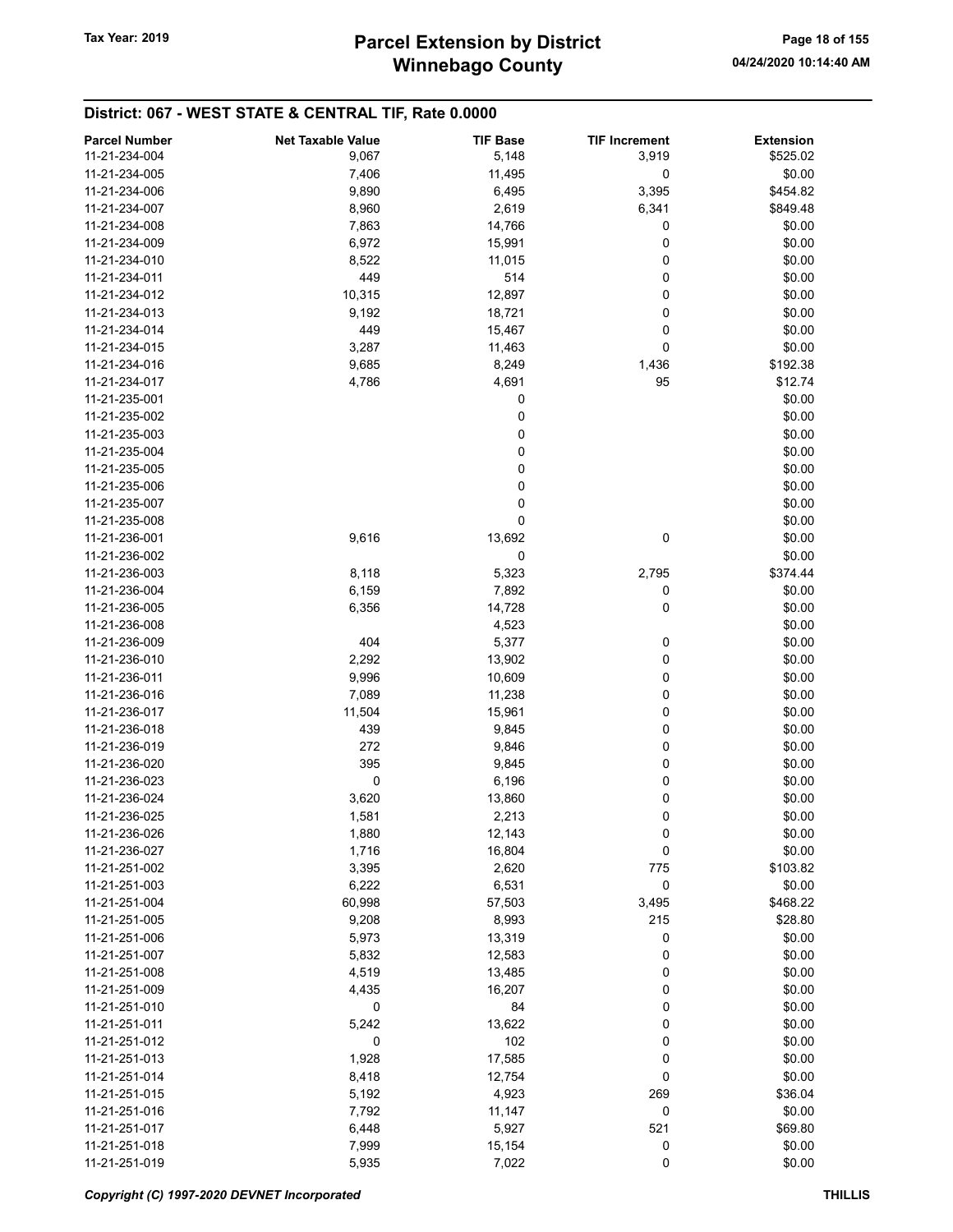| <b>Parcel Number</b> | <b>Net Taxable Value</b> | <b>TIF Base</b> | <b>TIF Increment</b> | <b>Extension</b> |
|----------------------|--------------------------|-----------------|----------------------|------------------|
| 11-21-251-020        | 539                      | 11,757          | 0                    | \$0.00           |
| 11-21-251-021        | 6,786                    | 14,239          | 0                    | \$0.00           |
| 11-21-251-022        | 5,078                    | 5,384           | 0                    | \$0.00           |
| 11-21-251-023        | 1,611                    | 916             | 695                  | \$93.12          |
| 11-21-251-025        | 3,325                    | 2,389           | 936                  | \$125.40         |
| 11-21-251-026        | 21,020                   |                 | 627                  | \$84.00          |
| 11-21-251-027        | 2,362                    | 20,393<br>1,333 | 1,029                | \$137.86         |
|                      |                          |                 |                      |                  |
| 11-21-251-028        | 1,027                    | 9,313           | 0                    | \$0.00           |
| 11-21-251-029        | 9,195                    | 5,232           | 3,963                | \$530.92         |
| 11-21-251-032        |                          | 0               |                      | \$0.00           |
| 11-21-251-033        |                          | 0               |                      | \$0.00           |
| 11-21-251-034        | 5,318                    | 10,117          | 0                    | \$0.00           |
| 11-21-251-035        |                          | 8,487           |                      | \$0.00           |
| 11-21-251-036        |                          | 9,567           |                      | \$0.00           |
| 11-21-251-037        |                          | 6,242           |                      | \$0.00           |
| 11-21-251-038        | 395                      | 453             | $\mathbf 0$          | \$0.00           |
| 11-21-251-039        |                          | 0               |                      | \$0.00           |
| 11-21-251-040        |                          | 4,884           |                      | \$0.00           |
| 11-21-251-041        |                          | 11,305          |                      | \$0.00           |
| 11-21-251-042        |                          | 5,740           |                      | \$0.00           |
| 11-21-251-043        |                          | 0               |                      | \$0.00           |
| 11-21-251-044        |                          | 0               |                      | \$0.00           |
| 11-21-251-045        |                          | 0               |                      | \$0.00           |
| 11-21-251-046        | 0                        | 11,675          | 0                    | \$0.00           |
| 11-21-251-047        | 0                        | 11,472          | 0                    | \$0.00           |
| 11-21-252-001        | 8,301                    | 15,616          | 0                    | \$0.00           |
| 11-21-252-002        | 2,171                    | 18,019          | 0                    | \$0.00           |
| 11-21-252-003        | 363                      | 14,241          | 0                    | \$0.00           |
| 11-21-252-004        | 363                      | 416             | 0                    | \$0.00           |
| 11-21-252-005        |                          | 1,001           |                      | \$0.00           |
| 11-21-252-006        |                          | 16,727          |                      | \$0.00           |
| 11-21-252-007        |                          | 15,771          |                      | \$0.00           |
| 11-21-252-008        | 200                      | 11,741          | 0                    | \$0.00           |
| 11-21-252-009        | 8,386                    | 8,324           | 62                   | \$8.32           |
| 11-21-252-010        | 6,004                    | 7,176           | 0                    | \$0.00           |
| 11-21-252-011        | 9,240                    | 14,489          | 0                    | \$0.00           |
| 11-21-252-012        |                          | 9,362           |                      | \$0.00           |
| 11-21-253-001        | 3,620                    | 8,910           | $\pmb{0}$            | \$0.00           |
| 11-21-253-002        |                          | 1,942           |                      | \$0.00           |
| 11-21-253-003        |                          | 12,344          |                      | \$0.00           |
| 11-21-253-004        |                          | 19,501          |                      | \$0.00           |
| 11-21-253-005        |                          | 4,842           |                      | \$0.00           |
| 11-21-253-007        |                          | 9,190           |                      | \$0.00           |
| 11-21-253-008        | 160                      | 4,318           | 0                    | \$0.00           |
| 11-21-253-009        | 5,160                    | 8,652           | 0                    | \$0.00           |
| 11-21-253-010        | 6,916                    | 3,569           | 3,347                | \$448.40         |
| 11-21-253-011        | 3,580                    | 4,527           | 0                    | \$0.00           |
| 11-21-253-012        | 7,329                    | 4,537           | 2,792                | \$374.04         |
| 11-21-253-013        | 1,020                    | 3,867           | 0                    | \$0.00           |
| 11-21-253-014        | 4,170                    | 12,068          | 0                    | \$0.00           |
| 11-21-253-015        | 17,445                   | 13,151          | 4,294                | \$575.26         |
| 11-21-253-016        | 17,649                   | 13,101          | 4,548                | \$609.28         |
| 11-21-254-001        |                          | 9,905           |                      | \$0.00           |
| 11-21-254-002        | 5,453                    | 5,362           | 91                   | \$12.20          |
| 11-21-254-003        |                          | 16,767          |                      | \$0.00           |
| 11-21-254-004        |                          | 331             |                      | \$0.00           |
| 11-21-254-005        | 289                      | 12,263          | 0                    | \$0.00           |
| 11-21-254-006        |                          | 324             |                      | \$0.00           |
| 11-21-254-007        |                          | 10,488          |                      | \$0.00           |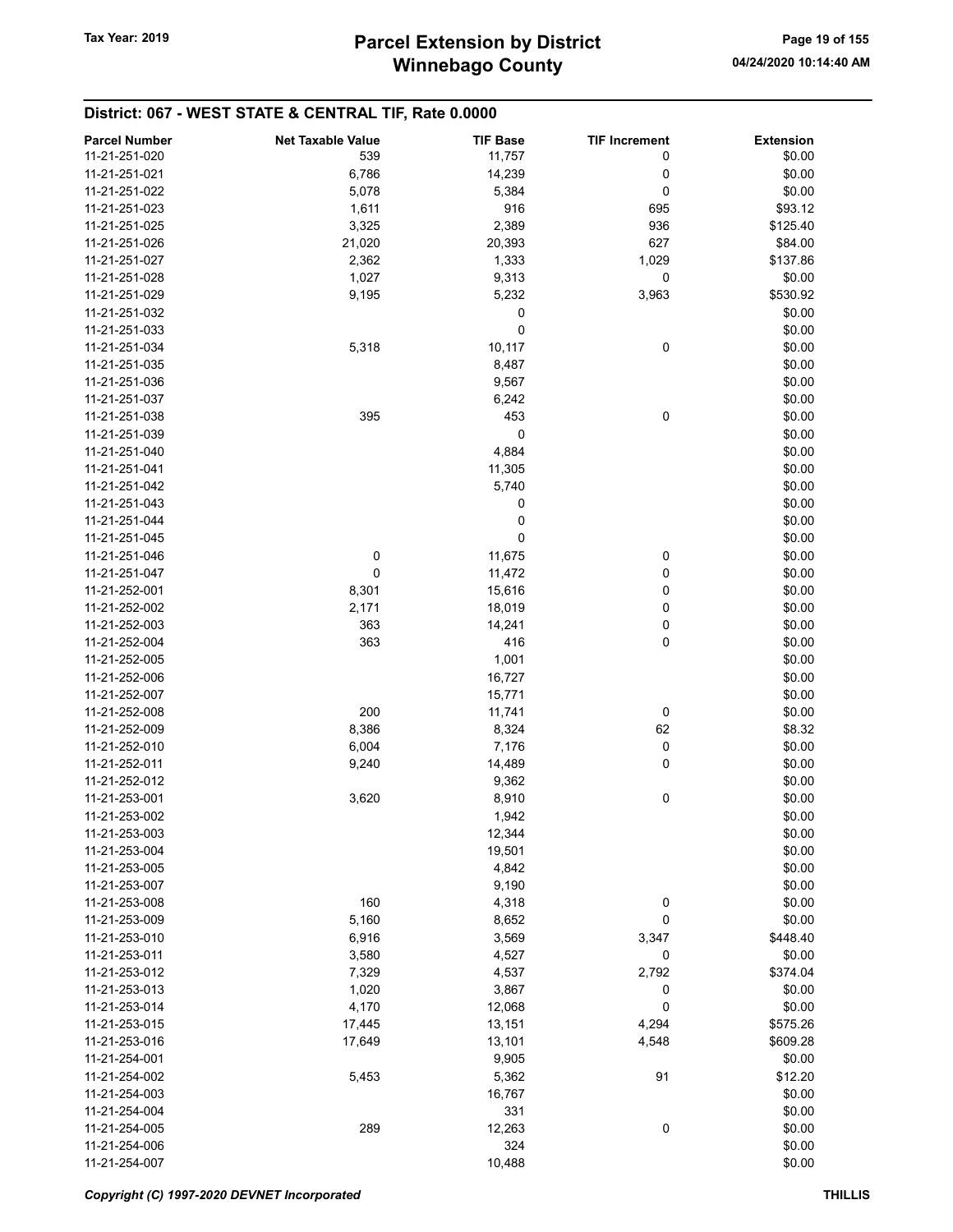| <b>Parcel Number</b> | <b>Net Taxable Value</b> | <b>TIF Base</b> | <b>TIF Increment</b> | <b>Extension</b> |
|----------------------|--------------------------|-----------------|----------------------|------------------|
| 11-21-254-008        | 3,618                    | 18,596          | 0                    | \$0.00           |
| 11-21-254-009        | 1,074                    | 1,082           | 0                    | \$0.00           |
|                      |                          |                 |                      |                  |
| 11-21-254-010        | 264                      | 302             | 0                    | \$0.00           |
| 11-21-254-011        | 4,853                    | 5,039           | 0                    | \$0.00           |
| 11-21-254-012        | 6,911                    | 10,957          | 0                    | \$0.00           |
| 11-21-254-013        | 11,047                   | 13,845          | 0                    | \$0.00           |
| 11-21-254-014        | 1,957                    | 13,694          | 0                    | \$0.00           |
| 11-21-255-001        |                          | 0               |                      | \$0.00           |
| 11-21-255-002        |                          | 363             |                      | \$0.00           |
| 11-21-255-003        |                          | 10,155          |                      | \$0.00           |
| 11-21-255-004        |                          | 9,159           |                      | \$0.00           |
| 11-21-255-005        |                          | 274             |                      | \$0.00           |
| 11-21-255-006        |                          | 0               |                      | \$0.00           |
|                      |                          |                 |                      |                  |
| 11-21-255-007        | 6,681                    | 10,248          | 0                    | \$0.00           |
| 11-21-255-008        | 439                      | 13,587          | 0                    | \$0.00           |
| 11-21-255-009        | 5,950                    | 13,172          | 0                    | \$0.00           |
| 11-21-255-010        | 10,483                   | 13,491          | 0                    | \$0.00           |
| 11-21-255-011        | 8,250                    | 12,104          | 0                    | \$0.00           |
| 11-21-255-012        | 10,855                   | 12,873          | 0                    | \$0.00           |
| 11-21-255-013        | 5,903                    | 8,762           | 0                    | \$0.00           |
| 11-21-255-014        | 5,996                    | 8,977           | 0                    | \$0.00           |
| 11-21-255-015        | 3,566                    | 9,110           | 0                    | \$0.00           |
| 11-21-256-001        | 9,226                    | 13,554          | 0                    | \$0.00           |
|                      |                          |                 | 0                    |                  |
| 11-21-256-002        | 7,065                    | 10,508          |                      | \$0.00           |
| 11-21-256-003        | 325                      | 372             | 0                    | \$0.00           |
| 11-21-256-004        | 7,984                    | 15,226          | 0                    | \$0.00           |
| 11-21-256-005        | 7,268                    | 10,668          | 0                    | \$0.00           |
| 11-21-256-006        | 325                      | 372             | 0                    | \$0.00           |
| 11-21-256-007        | 8,346                    | 10,256          | 0                    | \$0.00           |
| 11-21-256-008        | 325                      | 372             | 0                    | \$0.00           |
| 11-21-256-009        | 9,162                    | 11,905          | 0                    | \$0.00           |
| 11-21-256-010        | 13,999                   | 16,112          | 0                    | \$0.00           |
| 11-21-256-011        | 0                        | 6,957           | 0                    | \$0.00           |
| 11-21-256-012        | 8,239                    | 12,293          | 0                    | \$0.00           |
| 11-21-256-013        | 8,820                    | 13,486          | 0                    | \$0.00           |
|                      |                          |                 |                      |                  |
| 11-21-256-014        | 5,555                    | 6,863           | 0                    | \$0.00           |
| 11-21-256-015        | 2,112                    | 12,382          | 0                    | \$0.00           |
| 11-21-256-016        | 9,237                    | 10,550          | 0                    | \$0.00           |
| 11-21-256-017        | 7,003                    | 8,461           | 0                    | \$0.00           |
| 11-21-256-018        | 4,077                    | 6,520           | 0                    | \$0.00           |
| 11-21-256-019        | 8,745                    | 10,165          | 0                    | \$0.00           |
| 11-21-256-020        | 5,637                    | 9,043           | 0                    | \$0.00           |
| 11-21-257-001        | 5,363                    | 10,773          | 0                    | \$0.00           |
| 11-21-257-002        | 1,035                    | 10,007          | 0                    | \$0.00           |
| 11-21-257-003        | 0                        | 12,014          | 0                    | \$0.00           |
| 11-21-257-004        |                          | 10,421          |                      | \$0.00           |
| 11-21-257-005        | 0                        | 10,398          | 0                    | \$0.00           |
|                      |                          |                 |                      |                  |
| 11-21-257-006        | 4,544                    | 9,285           | 0                    | \$0.00           |
| 11-21-257-007        | 7,316                    | 13,317          | 0                    | \$0.00           |
| 11-21-257-008        | 12,347                   | 17,854          | 0                    | \$0.00           |
| 11-21-257-009        | 15,297                   | 16,452          | 0                    | \$0.00           |
| 11-21-257-010        | 315                      | 360             | 0                    | \$0.00           |
| 11-21-257-011        | 9,221                    | 13,989          | 0                    | \$0.00           |
| 11-21-257-012        | 8,508                    | 13,648          | 0                    | \$0.00           |
| 11-21-257-013        | 188                      | 215             | 0                    | \$0.00           |
| 11-21-257-014        | 7,392                    | 13,604          | 0                    | \$0.00           |
| 11-21-258-001        | 13,559                   | 14,542          | 0                    | \$0.00           |
| 11-21-258-002        | 6,412                    | 16,191          | 0                    | \$0.00           |
| 11-21-258-003        | 3,275                    | 14,832          | $\pmb{0}$            | \$0.00           |
|                      |                          |                 |                      |                  |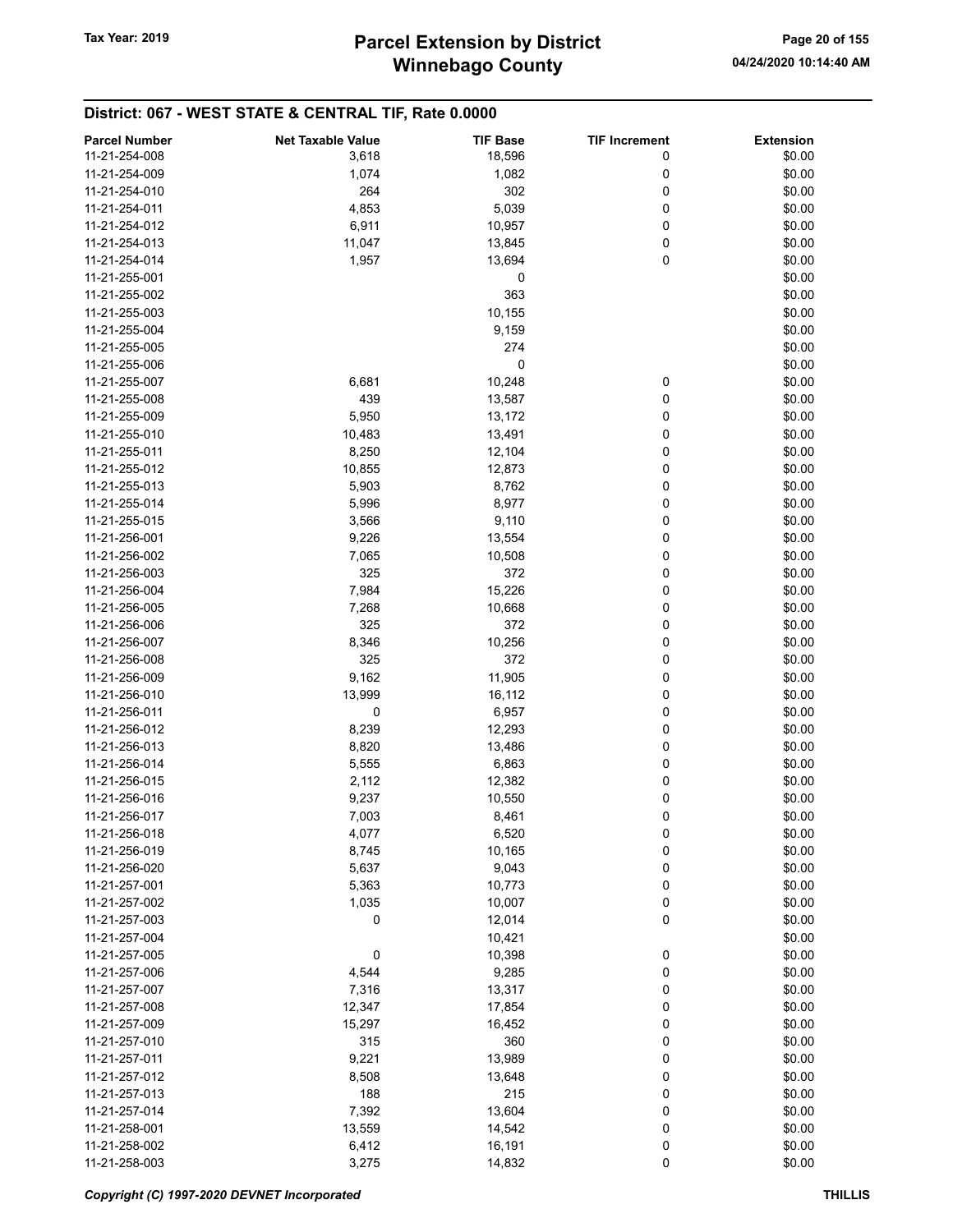# Winnebago County Tax Year: 2019 **Parcel Extension by District** Page 21 of 155

| <b>Parcel Number</b> | <b>Net Taxable Value</b> | <b>TIF Base</b> | <b>TIF Increment</b> | <b>Extension</b> |
|----------------------|--------------------------|-----------------|----------------------|------------------|
| 11-21-258-004        | 10,507                   | 14,675          | 0                    | \$0.00           |
| 11-21-258-005        | 1,662                    | 11,020          | 0                    | \$0.00           |
| 11-21-258-006        | 13,059                   | 17,659          | 0                    | \$0.00           |
| 11-21-258-007        | 6,567                    | 8,067           | 0                    | \$0.00           |
| 11-21-258-008        | 217                      | 10,601          | 0                    | \$0.00           |
| 11-21-258-009        | 8,000                    | 18,625          | 0                    | \$0.00           |
| 11-21-258-010        | 6,658                    | 11,160          | 0                    | \$0.00           |
| 11-21-258-011        | 7,517                    | 11,473          | 0                    | \$0.00           |
| 11-21-258-012        | 315                      | 360             | 0                    | \$0.00           |
| 11-21-258-013        | 5,508                    | 9,445           | 0                    | \$0.00           |
| 11-21-258-014        | 12,672                   | 12,382          | 290                  | \$38.86          |
|                      |                          |                 |                      |                  |
| 11-21-258-015        | 315                      | 360             | 0                    | \$0.00           |
| 11-21-258-016        | 9,850                    | 14,293          | 0                    | \$0.00           |
| 11-21-258-017        | 11,487                   | 13,753          | 0                    | \$0.00           |
| 11-21-258-018        | 8,775                    | 10,425          | 0                    | \$0.00           |
| 11-21-259-001        | 9,149                    | 7,224           | 1,925                | \$257.90         |
| 11-21-259-002        | 1,845                    | 11,080          | 0                    | \$0.00           |
| 11-21-259-003        | 6,837                    | 8,812           | 0                    | \$0.00           |
| 11-21-259-004        | 7,033                    | 8,731           | 0                    | \$0.00           |
| 11-21-259-005        | 1,777                    | 10,946          | 0                    | \$0.00           |
| 11-21-259-006        | 10,443                   | 14,370          | 0                    | \$0.00           |
| 11-21-259-007        | 2,092                    | 15,170          | 0                    | \$0.00           |
| 11-21-259-008        | 7,708                    | 16,557          | 0                    | \$0.00           |
| 11-21-259-009        | 2,841                    | 12,024          | 0                    | \$0.00           |
| 11-21-259-010        | 9,332                    | 8,878           | 454                  | \$60.82          |
| 11-21-259-011        | 4,088                    | 4,388           | 0                    | \$0.00           |
| 11-21-259-012        | 5,015                    | 10,183          | 0                    | \$0.00           |
| 11-21-259-013        | 0                        | 10,845          | 0                    | \$0.00           |
| 11-21-259-014        | 7,158                    | 10,777          | 0                    | \$0.00           |
| 11-21-259-015        | 8,769                    | 6,215           | 2,554                | \$342.16         |
| 11-21-259-016        | 7,200                    | 8,813           | 0                    | \$0.00           |
| 11-21-259-017        | 11,315                   | 15,575          | 0                    | \$0.00           |
| 11-21-259-018        | 0                        | 10,944          | 0                    | \$0.00           |
| 11-21-259-019        | 259                      | 7,427           | 0                    | \$0.00           |
| 11-21-260-001        | 10,607                   | 14,569          | 0                    | \$0.00           |
| 11-21-260-002        | 13,443                   | 19,500          | 0                    | \$0.00           |
| 11-21-260-003        | 3,838                    | 12,873          | 0                    | \$0.00           |
| 11-21-260-004        | 7,239                    | 10,443          | 0                    | \$0.00           |
| 11-21-260-005        |                          | 10,765          | 0                    | \$0.00           |
| 11-21-260-006        | 6,650<br>7,234           | 8,887           |                      | \$0.00           |
|                      |                          |                 | 0                    |                  |
| 11-21-260-007        | 0                        | 9,336           | 0                    | \$0.00           |
| 11-21-260-008        | 3,743                    | 10,353          | 0                    | \$0.00           |
| 11-21-260-009        | 6,566                    | 12,330          | 0                    | \$0.00           |
| 11-21-260-010        | 3,965                    | 14,769          | 0                    | \$0.00           |
| 11-21-260-011        | 6,650                    | 8,089           | 0                    | \$0.00           |
| 11-21-260-012        | 7,023                    | 10,470          | 0                    | \$0.00           |
| 11-21-260-013        | 2,636                    | 13,206          | 0                    | \$0.00           |
| 11-21-260-014        | 5,654                    | 16,201          | 0                    | \$0.00           |
| 11-21-260-015        | 9,112                    | 11,199          | 0                    | \$0.00           |
| 11-21-261-001        | 361                      | 404             | 0                    | \$0.00           |
| 11-21-261-002        | 315                      | 360             | 0                    | \$0.00           |
| 11-21-261-003        | 6,951                    | 16,467          | 0                    | \$0.00           |
| 11-21-261-006        | 0                        | 9,598           | 0                    | \$0.00           |
| 11-21-261-007        | 7,295                    | 10,900          | 0                    | \$0.00           |
| 11-21-261-008        | 9,325                    | 9,825           | 0                    | \$0.00           |
| 11-21-261-009        | 315                      | 360             | 0                    | \$0.00           |
| 11-21-261-010        | 5,555                    | 8,184           | 0                    | \$0.00           |
| 11-21-261-011        | 7,080                    | 7,056           | 24                   | \$3.22           |
| 11-21-261-012        | 516                      | 591             | 0                    | \$0.00           |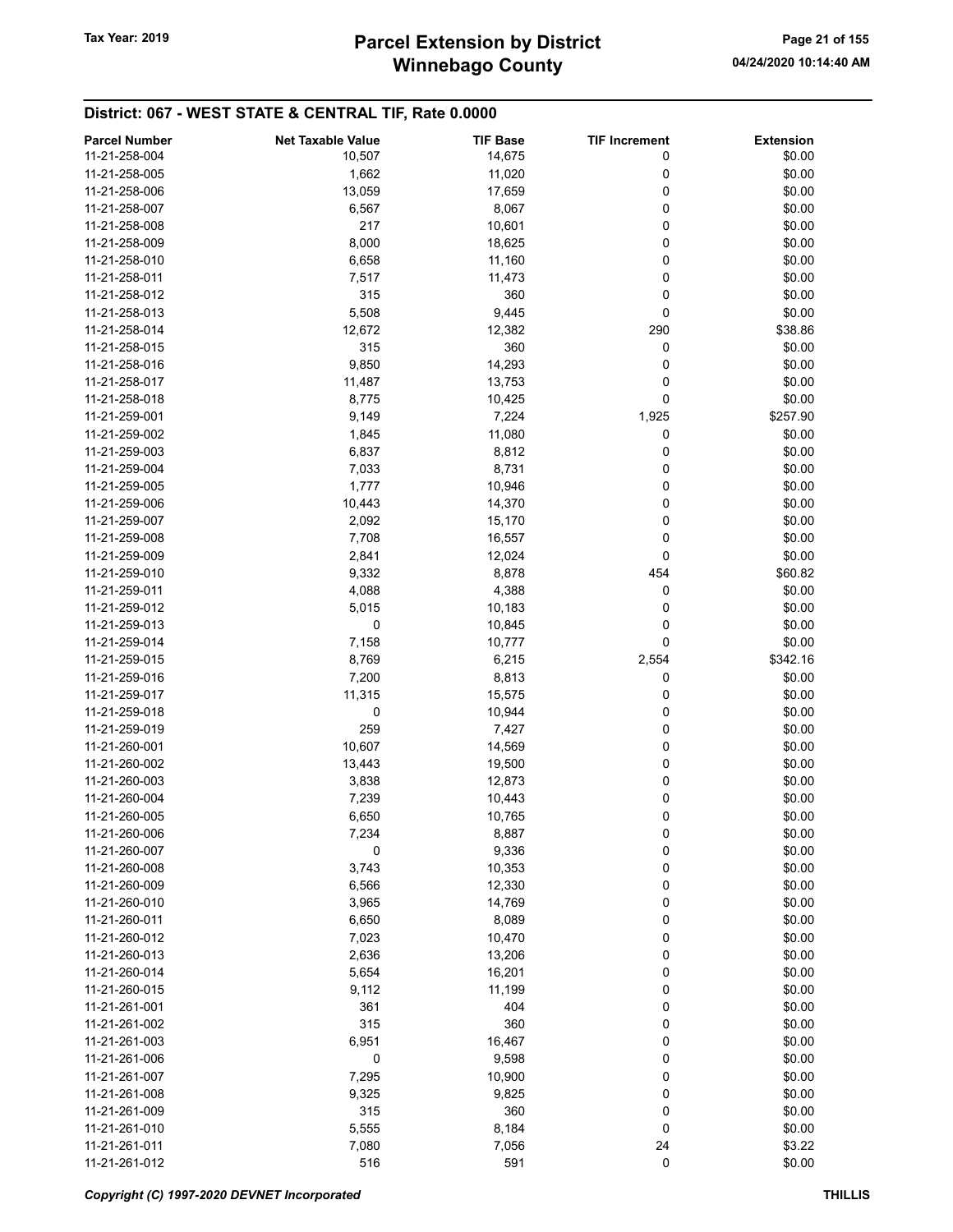| <b>Parcel Number</b> | <b>Net Taxable Value</b> | <b>TIF Base</b> | <b>TIF Increment</b> | <b>Extension</b> |
|----------------------|--------------------------|-----------------|----------------------|------------------|
| 11-21-261-013        | 274                      | 7,728           | 0                    | \$0.00           |
| 11-21-261-014        | 274                      | 4,946           | 0                    | \$0.00           |
| 11-21-261-015        | 269                      | 309             | 0                    | \$0.00           |
| 11-21-261-016        | 5,279                    | 5,369           | 0                    | \$0.00           |
| 11-21-276-001        | 6,778                    | 11,801          | 0                    | \$0.00           |
|                      |                          |                 |                      |                  |
| 11-21-276-002        | 8,835                    | 11,562          | 0                    | \$0.00           |
| 11-21-276-005        | 544                      | 15,507          | 0                    | \$0.00           |
| 11-21-276-006        | 1,856                    | 11,669          | 0                    | \$0.00           |
| 11-21-276-007        | 544                      | 13,408          | 0                    | \$0.00           |
| 11-21-276-008        |                          | 1,358           |                      | \$0.00           |
| 11-21-276-009        |                          | 22,205          |                      | \$0.00           |
| 11-21-276-010        |                          | 865             |                      | \$0.00           |
| 11-21-276-011        | 19,581                   | 27,585          | 0                    | \$0.00           |
| 11-21-276-012        | 7,707                    | 2,813           | 4,894                | \$655.64         |
| 11-21-277-001        | 7,815                    | 11,509          | 0                    | \$0.00           |
| 11-21-277-002        | 6,322                    | 16,813          | 0                    | \$0.00           |
| 11-21-277-003        | 11,096                   | 15,325          | 0                    | \$0.00           |
| 11-21-277-004        | 1,682                    | 10,293          | 0                    | \$0.00           |
| 11-21-277-005        | 6,265                    | 14,276          | 0                    | \$0.00           |
| 11-21-277-006        | 4,560                    |                 | 2,608                | \$349.40         |
|                      |                          | 1,952           |                      |                  |
| 11-21-277-007        | 536                      | 0               | 536                  | \$71.82          |
| 11-21-277-008        | 0                        | 13,011          | 0                    | \$0.00           |
| 11-21-277-009        | 3,694                    | 13,352          | 0                    | \$0.00           |
| 11-21-277-010        |                          | 8,501           |                      | \$0.00           |
| 11-21-277-011        | 7,718                    | 8,878           | 0                    | \$0.00           |
| 11-21-277-012        |                          | 0               |                      | \$0.00           |
| 11-21-278-001        | 527                      | 605             | 0                    | \$0.00           |
| 11-21-278-002        | 6,558                    | 11,596          | 0                    | \$0.00           |
| 11-21-278-003        | 527                      | 605             | 0                    | \$0.00           |
| 11-21-278-004        | 5,823                    | 5,801           | 22                   | \$2.96           |
| 11-21-278-005        | 3,788                    | 11,904          | 0                    | \$0.00           |
| 11-21-278-006        | 367                      | 420             | 0                    | \$0.00           |
| 11-21-278-007        | 4,175                    | 15,969          | 0                    | \$0.00           |
| 11-21-278-008        | 527                      | 13,310          | 0                    | \$0.00           |
| 11-21-278-009        | 4,227                    | 4,124           | 103                  | \$13.80          |
| 11-21-278-015        |                          | 4,983           |                      | \$0.00           |
|                      |                          | 391             |                      |                  |
| 11-21-278-016        |                          |                 |                      | \$0.00           |
| 11-21-278-017        |                          | 13,608          |                      | \$0.00           |
| 11-21-278-018        |                          | 5,831           |                      | \$0.00           |
| 11-21-278-019        |                          | 9,060           |                      | \$0.00           |
| 11-21-279-013        | 360,219                  | 72,801          | 287,418              | \$38,504.54      |
| 11-21-279-016        |                          | 0               |                      | \$0.00           |
| 11-21-279-017        |                          | 0               |                      | \$0.00           |
| 11-21-279-018        |                          | 4,832           |                      | \$0.00           |
| 11-21-280-001        | 255                      | 10,607          | 0                    | \$0.00           |
| 11-21-280-002        | 8,879                    | 11,433          | 0                    | \$0.00           |
| 11-21-280-003        |                          | 462             |                      | \$0.00           |
| 11-21-280-004        |                          | 16,985          |                      | \$0.00           |
| 11-21-280-005        |                          | 0               |                      | \$0.00           |
| 11-21-280-006        | 371                      | 14,142          | 0                    | \$0.00           |
| 11-21-280-007        | 16,458                   | 17,095          | 0                    | \$0.00           |
| 11-21-280-008        | $\pmb{0}$                | 14,118          | 0                    | \$0.00           |
|                      |                          |                 | 0                    | \$0.00           |
| 11-21-280-009        | 9,051                    | 10,952          |                      |                  |
| 11-21-280-010        | 10,820                   | 10,114          | 706                  | \$94.58          |
| 11-21-280-011        | 7,205                    | 16,070          | 0                    | \$0.00           |
| 11-21-281-001        |                          | 11,975          |                      | \$0.00           |
| 11-21-281-002        |                          | 14,982          |                      | \$0.00           |
| 11-21-281-003        |                          | 1,859           |                      | \$0.00           |
| 11-21-281-004        | 315                      | 11,124          | 0                    | \$0.00           |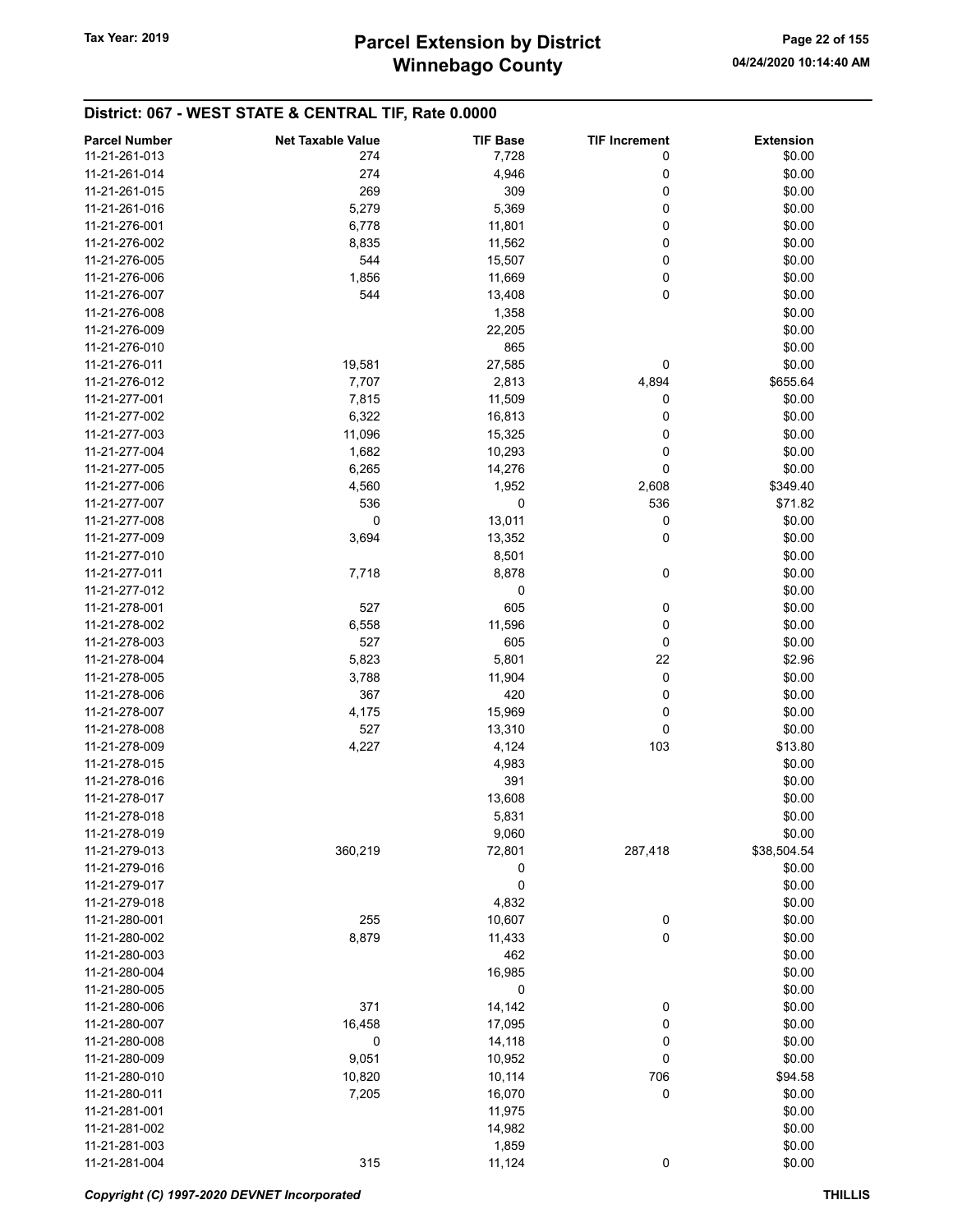| <b>Parcel Number</b> | <b>Net Taxable Value</b> | <b>TIF Base</b> | <b>TIF Increment</b> | <b>Extension</b> |
|----------------------|--------------------------|-----------------|----------------------|------------------|
| 11-21-281-008        |                          | 0               |                      | \$0.00           |
| 11-21-281-009        |                          | 0               |                      | \$0.00           |
|                      |                          |                 |                      |                  |
| 11-21-281-010        | 3,310                    | 19,176          | 0                    | \$0.00           |
| 11-21-281-011        | 5,358                    | 21,569          | 0                    | \$0.00           |
| 11-21-281-012        | 15,450                   | 10,681          | 4,769                | \$638.90         |
| 11-21-281-013        | 629                      | 13,001          | 0                    | \$0.00           |
| 11-21-281-014        | 1,577                    | 9,342           | 0                    | \$0.00           |
| 11-21-281-015        | 7,046                    | 19,167          | 0                    | \$0.00           |
| 11-21-281-016        | 9,944                    | 23,302          | 0                    | \$0.00           |
| 11-21-281-017        | 173                      | 197             | 0                    | \$0.00           |
| 11-21-281-018        |                          | 0               |                      | \$0.00           |
| 11-21-281-019        |                          | 0               |                      | \$0.00           |
| 11-21-281-021        | 13,590                   | 17,735          | 0                    | \$0.00           |
|                      |                          |                 |                      |                  |
| 11-21-281-022        |                          | 7,593           |                      | \$0.00           |
| 11-21-282-005        | 475                      | 13,131          | 0                    | \$0.00           |
| 11-21-282-006        | 8,053                    | 16,278          | 0                    | \$0.00           |
| 11-21-282-007        | 4,033                    | 11,715          | 0                    | \$0.00           |
| 11-21-282-008        | 4,443                    | 4,316           | 127                  | \$17.02          |
| 11-21-282-009        |                          | 24,209          |                      | \$0.00           |
| 11-21-282-017        | 12,653                   | 0               | 12,653               | \$1,695.08       |
| 11-21-282-018        | 12,308                   | 0               | 12,308               | \$1,648.88       |
| 11-21-282-019        | 14,461                   | 13,860          | 601                  | \$80.52          |
| 11-21-282-020        | 12,744                   | 12,234          | 510                  | \$68.32          |
| 11-21-282-021        | 6,355                    | 12,231          | 0                    | \$0.00           |
|                      |                          |                 | 16,903               |                  |
| 11-21-282-022        | 16,903                   | 0               |                      | \$2,264.44       |
| 11-21-282-023        | 10,576                   | 12,231          | 0                    | \$0.00           |
| 11-21-283-001        | 0                        | 9,349           | 0                    | \$0.00           |
| 11-21-283-002        | 166                      | 191             | 0                    | \$0.00           |
| 11-21-283-003        | 609                      | 13,021          | 0                    | \$0.00           |
| 11-21-283-004        | 16,804                   | 18,066          | 0                    | \$0.00           |
| 11-21-283-005        | 7,135                    | 17,429          | 0                    | \$0.00           |
| 11-21-283-006        | 6                        | 13,142          | 0                    | \$0.00           |
| 11-21-283-007        | 5,784                    | 9,237           | 0                    | \$0.00           |
| 11-21-283-008        | 9,762                    | 12,081          | 0                    | \$0.00           |
| 11-21-283-009        | 7,473                    | 15,339          | 0                    | \$0.00           |
| 11-21-283-010        | 8,628                    | 11,175          | 0                    | \$0.00           |
|                      |                          |                 |                      |                  |
| 11-21-283-011        |                          | 8,667           |                      | \$0.00           |
| 11-21-283-012        | 5,369                    | 10,296          | $\bf{0}$             | \$0.00           |
| 11-21-283-013        | 308                      | 14,774          | 0                    | \$0.00           |
| 11-21-284-001        |                          | 0               |                      | \$0.00           |
| 11-21-284-002        | 6,772                    | 7,979           | 0                    | \$0.00           |
| 11-21-284-003        | 7,196                    | 9,513           | 0                    | \$0.00           |
| 11-21-284-004        | 3,477                    | 3,731           | 0                    | \$0.00           |
| 11-21-284-005        | 4,167                    | 4,240           | 0                    | \$0.00           |
| 11-21-284-006        | 6,779                    | 10,559          | 0                    | \$0.00           |
| 11-21-284-007        | 356                      | 13,248          | 0                    | \$0.00           |
| 11-21-284-008        | 4,254                    | 1,544           | 2,710                | \$363.06         |
| 11-21-284-009        | 4,989                    | 16,843          | 0                    | \$0.00           |
| 11-21-284-010        | 9,855                    | 19,947          | 0                    | \$0.00           |
|                      |                          |                 |                      |                  |
| 11-21-284-011        | 6,845                    | 6,637           | 208                  | \$27.88          |
| 11-21-284-012        | 5,010                    | 10,824          | 0                    | \$0.00           |
| 11-21-284-013        | 5,573                    | 10,786          | 0                    | \$0.00           |
| 11-21-284-014        | 271                      | 310             | 0                    | \$0.00           |
| 11-21-284-017        | 5,260                    | 16,433          | 0                    | \$0.00           |
| 11-21-284-018        | 10,530                   | 13,586          | 0                    | \$0.00           |
| 11-21-284-019        | 7,599                    | 14,330          | 0                    | \$0.00           |
| 11-21-284-020        | 401                      | 21,361          | 0                    | \$0.00           |
| 11-21-284-021        | 5,814                    | 12,509          | 0                    | \$0.00           |
| 11-21-284-025        | 9,267                    | 18,964          | 0                    | \$0.00           |
|                      |                          |                 |                      |                  |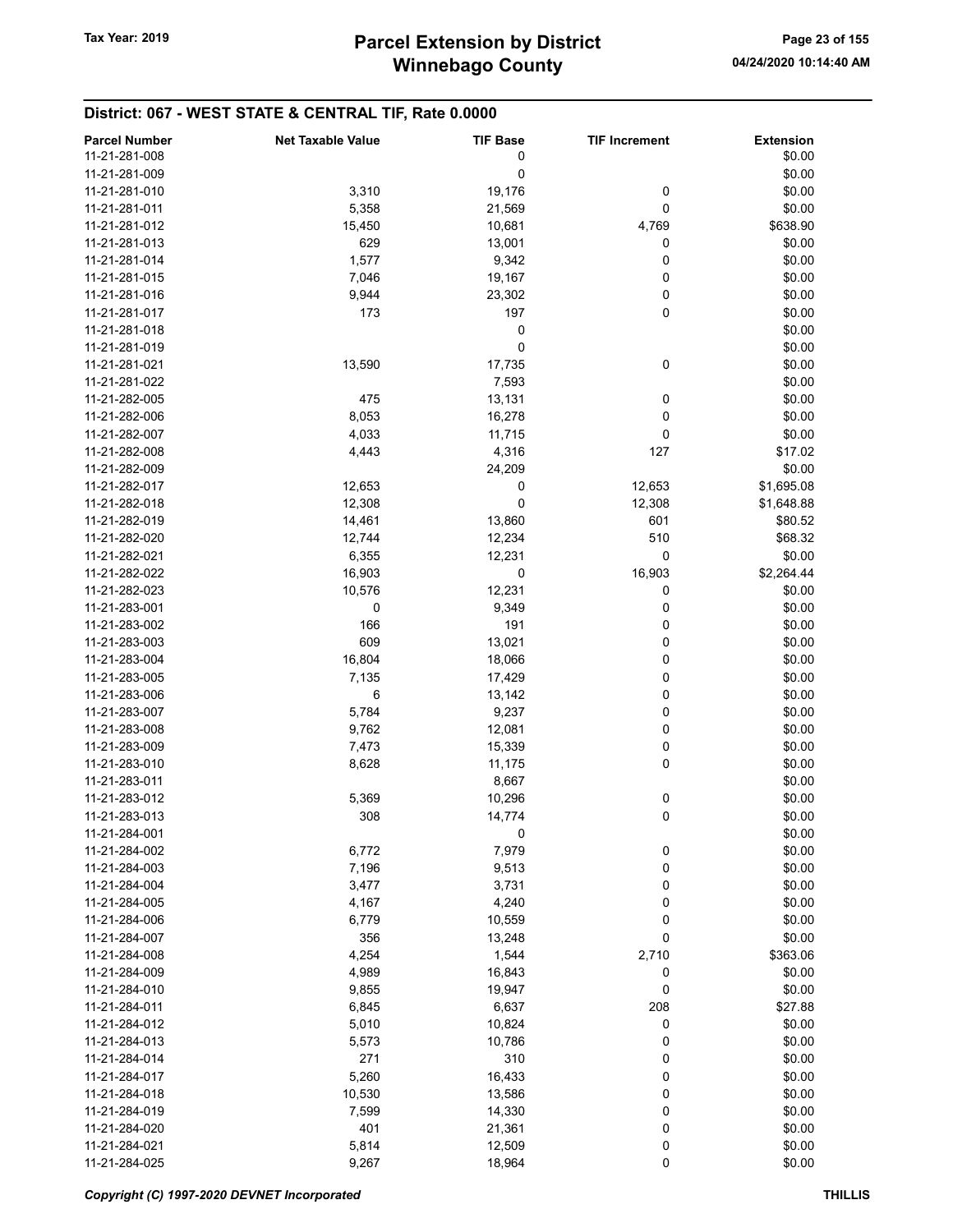| <b>Parcel Number</b> | <b>Net Taxable Value</b> | <b>TIF Base</b> | <b>TIF Increment</b> | <b>Extension</b> |
|----------------------|--------------------------|-----------------|----------------------|------------------|
| 11-21-284-026        | 10,002                   | 0               | 10,002               | \$1,339.94       |
| 11-21-284-027        | 324                      | 25,404          | 0                    | \$0.00           |
| 11-21-285-004        |                          | 0               |                      |                  |
| 11-21-285-005        |                          |                 |                      | \$0.00           |
|                      | 5,815                    | 10,707          | 0                    | \$0.00           |
| 11-21-285-006        | 4,671                    | 10,639          | 0                    | \$0.00           |
| 11-21-285-007        | 2,385                    | 7,426           | 0                    | \$0.00           |
| 11-21-285-008        | 4,927                    | 9,359           | 0                    | \$0.00           |
| 11-21-285-009        |                          | 0               |                      | \$0.00           |
| 11-21-285-010        | 447                      | 513             | 0                    | \$0.00           |
| 11-21-285-011        |                          | 12,460          |                      | \$0.00           |
| 11-21-285-015        | 0                        | 12,159          | 0                    | \$0.00           |
| 11-21-285-016        | 552                      | 13,530          | 0                    | \$0.00           |
| 11-21-285-017        | 5,255                    | 5,270           | 0                    | \$0.00           |
| 11-21-285-018        | 255                      | 292             | 0                    | \$0.00           |
| 11-21-285-019        | 8,536                    | 25,971          | 0                    | \$0.00           |
| 11-21-285-020        | 8,372                    | 25,675          | 0                    | \$0.00           |
| 11-21-286-001        | 5,318                    | 16,832          | 0                    | \$0.00           |
| 11-21-286-002        | 0                        | 9,348           | 0                    | \$0.00           |
| 11-21-286-003        | 7,446                    | 4,455           | 2,991                | \$400.70         |
| 11-21-286-004        | 8,537                    | 10,967          | 0                    | \$0.00           |
| 11-21-286-005        | 3,741                    | 12,800          | 0                    | \$0.00           |
| 11-21-286-006        | 308                      | 353             | 0                    | \$0.00           |
| 11-21-286-007        | 0                        | 11,104          | 0                    | \$0.00           |
| 11-21-286-008        | 5,485                    | 9,226           | 0                    | \$0.00           |
| 11-21-287-001        | 7,669                    | 9,327           | 0                    | \$0.00           |
| 11-21-287-002        | 55                       | 10,050          | 0                    | \$0.00           |
|                      |                          |                 | 0                    |                  |
| 11-21-287-003        | 285                      | 326             |                      | \$0.00           |
| 11-21-287-004        | 8,520                    | 6,237           | 2,283                | \$305.86         |
| 11-21-287-005        | 11,267                   | 10,348          | 919                  | \$123.12         |
| 11-21-287-006        | 5,798                    | 14,367          | 0                    | \$0.00           |
| 11-21-287-007        | 224                      | 5,161           | 0                    | \$0.00           |
| 11-21-287-011        | 349                      | 400             | 0                    | \$0.00           |
| 11-21-287-012        | 14,553                   | 23,173          | 0                    | \$0.00           |
| 11-21-287-013        | 0                        | 7,513           | 0                    | \$0.00           |
| 11-21-287-014        | 16,957                   | 0               | 16,957               | \$2,271.68       |
| 11-21-288-001        | 12,461                   | 508             | 11,953               | \$1,601.32       |
| 11-21-288-002        | 443                      | 16,959          | 0                    | \$0.00           |
| 11-21-288-003        | 12,508                   | 15,862          | 0                    | \$0.00           |
| 11-21-288-004        | 4,927                    | 7,140           | 0                    | \$0.00           |
| 11-21-288-005        | 103                      | 18,681          | 0                    | \$0.00           |
| 11-21-288-006        | 6,055                    | 18,586          | 0                    | \$0.00           |
| 11-21-327-020        | 458                      | 525             | 0                    | \$0.00           |
| 11-21-426-001        | 10,519                   | 13,674          | 0                    | \$0.00           |
| 11-21-426-002        |                          | 0               |                      | \$0.00           |
| 11-21-426-003        | 14,349                   | 12,849          | 1,500                | \$200.96         |
| 11-21-426-004        | 9,466                    | 12,183          | 0                    | \$0.00           |
| 11-21-426-005        | 4,340                    | 9,394           | 0                    | \$0.00           |
| 11-21-426-006        | 13,817                   | 15,645          | 0                    | \$0.00           |
| 11-21-427-001        | 2,288                    | 10,436          | 0                    | \$0.00           |
| 11-21-427-002        | 298                      | 341             | 0                    | \$0.00           |
| 11-21-427-003        | 356                      | 409             | 0                    | \$0.00           |
| 11-21-427-004        | 4,580                    | 4,888           | 0                    | \$0.00           |
| 11-21-427-005        |                          | 0               |                      | \$0.00           |
| 11-21-427-006        |                          | 0               |                      | \$0.00           |
| 11-21-427-007        |                          | 0               |                      | \$0.00           |
| 11-21-427-008        |                          |                 |                      | \$0.00           |
| 11-21-427-009        | 7,823                    | 11,994          | 0                    | \$0.00           |
|                      | 0                        | 9,199           | 0                    |                  |
| 11-21-427-010        | 330                      | 5,397           | 0                    | \$0.00           |
| 11-21-427-011        | 5,055                    | 14,347          | 0                    | \$0.00           |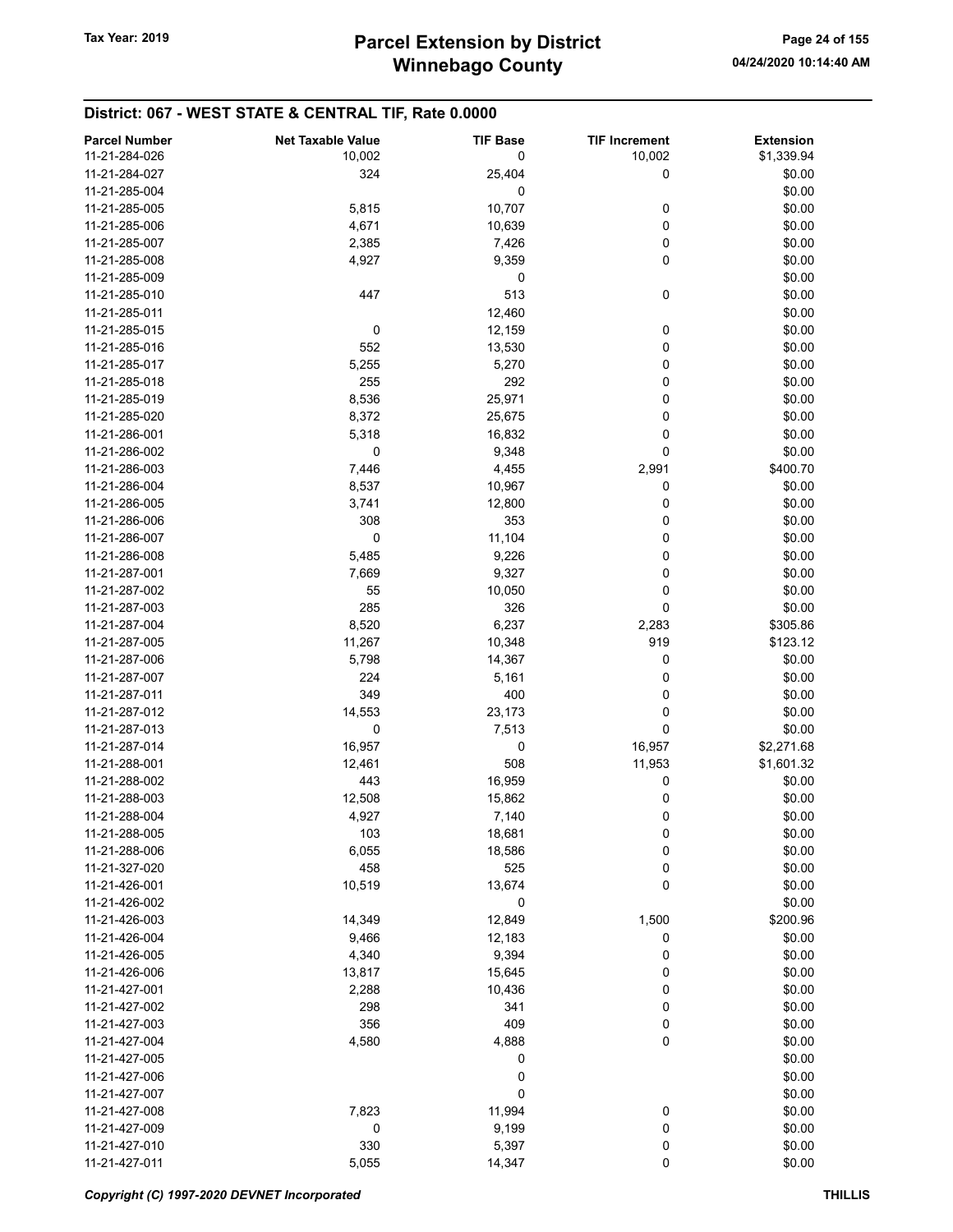# Winnebago County Tax Year: 2019 **Parcel Extension by District** Page 25 of 155

| <b>Parcel Number</b> | <b>Net Taxable Value</b> | <b>TIF Base</b> | <b>TIF Increment</b> | <b>Extension</b> |
|----------------------|--------------------------|-----------------|----------------------|------------------|
| 11-21-428-001        | 7,190                    | 9,577           | 0                    | \$0.00           |
| 11-21-428-002        | 4,551                    | 6,709           | 0                    | \$0.00           |
| 11-21-428-003        | 7,869                    | 9,202           | 0                    | \$0.00           |
| 11-21-428-004        | 7,768                    | 4,726           | 3,042                | \$407.54         |
| 11-21-428-005        | 5,148                    | 9,760           | 0                    | \$0.00           |
|                      |                          |                 |                      |                  |
| 11-21-428-006        | 6,043                    | 11,462          | 0                    | \$0.00           |
| 11-21-428-007        | 4,963                    | 8,767           | 0                    | \$0.00           |
| 11-22-101-001        | 7,682                    | 11,387          | 0                    | \$0.00           |
| 11-22-101-002        | 4,729                    | 9,819           | 0                    | \$0.00           |
| 11-22-101-003        | 12,710                   | 16,872          | 0                    | \$0.00           |
| 11-22-101-004        | 11,179                   | 13,007          | 0                    | \$0.00           |
| 11-22-101-005        | 7,929                    | 11,484          | 0                    | \$0.00           |
| 11-22-101-006        | 12,301                   | 19,021          | 0                    | \$0.00           |
| 11-22-101-007        | 3,846                    | 9,930           | 0                    | \$0.00           |
| 11-22-101-008        | 0                        | 9,941           | 0                    | \$0.00           |
| 11-22-101-009        | 5,649                    | 10,717          | 0                    | \$0.00           |
| 11-22-101-010        | 9,941                    | 13,605          | 0                    | \$0.00           |
| 11-22-101-011        | 7,408                    | 10,945          | 0                    | \$0.00           |
| 11-22-101-012        | 6,331                    | 14,710          | 0                    | \$0.00           |
| 11-22-101-013        | 7,502                    | 9,300           | 0                    | \$0.00           |
| 11-22-101-014        | 12,669                   | 12,737          | 0                    | \$0.00           |
| 11-22-101-015        | 442                      | 508             | 0                    | \$0.00           |
| 11-22-101-016        | 442                      | 508             | 0                    | \$0.00           |
|                      |                          |                 |                      |                  |
| 11-22-101-017        | 4,142                    | 17,554          | 0                    | \$0.00           |
| 11-22-101-018        | 6,410                    | 15,884          | 0                    | \$0.00           |
| 11-22-101-019        | 3,577                    | 11,333          | 0                    | \$0.00           |
| 11-22-101-020        | 6,585                    | 10,843          | 0                    | \$0.00           |
| 11-22-101-023        | 6,807                    | 8,536           | 0                    | \$0.00           |
| 11-22-101-024        | 667                      | 17,585          | 0                    | \$0.00           |
| 11-22-101-025        | 0                        | 27,312          | 0                    | \$0.00           |
| 11-22-102-001        | 10,466                   | 13,830          | 0                    | \$0.00           |
| 11-22-102-002        | 303                      | 12,781          | 0                    | \$0.00           |
| 11-22-102-003        | 8,816                    | 10,889          | 0                    | \$0.00           |
| 11-22-102-004        | 7,738                    | 10,811          | 0                    | \$0.00           |
| 11-22-102-005        | 8,080                    | 16,620          | 0                    | \$0.00           |
| 11-22-102-006        |                          | 0               |                      | \$0.00           |
| 11-22-102-007        | 7,958                    | 4,552           | 3,406                | \$456.30         |
| 11-22-102-008        | 4,776                    | 10,451          | 0                    | \$0.00           |
| 11-22-102-009        | 442                      | 6,189           | 0                    | \$0.00           |
| 11-22-102-010        | 8,755                    | 11,319          | 0                    | \$0.00           |
| 11-22-102-011        | 442                      | 14,684          | 0                    | \$0.00           |
| 11-22-102-012        | 2,147                    | 11,416          | 0                    | \$0.00           |
|                      |                          |                 |                      |                  |
| 11-22-102-013        | 11,338                   | 24,934          | 0                    | \$0.00           |
| 11-22-102-014        | 1,185                    | 13,090          | 0                    | \$0.00           |
| 11-22-102-015        | 9,411                    | 18,438          | 0                    | \$0.00           |
| 11-22-102-016        | 11,724                   | 14,916          | 0                    | \$0.00           |
| 11-22-102-017        | 5,287                    | 10,546          | 0                    | \$0.00           |
| 11-22-102-018        | 442                      | 508             | 0                    | \$0.00           |
| 11-22-102-019        | 3,998                    | 11,428          | 0                    | \$0.00           |
| 11-22-102-020        | 11,338                   | 15,088          | 0                    | \$0.00           |
| 11-22-102-023        |                          | 378             |                      | \$0.00           |
| 11-22-102-024        | 9,131                    | 12,434          | $\boldsymbol{0}$     | \$0.00           |
| 11-22-102-025        | 165                      | 14,455          | 0                    | \$0.00           |
| 11-22-102-026        | 190                      | 4,161           | 0                    | \$0.00           |
| 11-22-102-027        | 11,157                   | 14,790          | 0                    | \$0.00           |
| 11-22-102-029        | 11,338                   | 24,934          | 0                    | \$0.00           |
| 11-22-102-030        | 11,174                   | 24,245          | 0                    | \$0.00           |
|                      |                          |                 |                      |                  |
| 11-22-103-001        | 6,566                    | 14,553          | 0                    | \$0.00           |
| 11-22-103-002        | 5,636                    | 6,888           | 0                    | \$0.00           |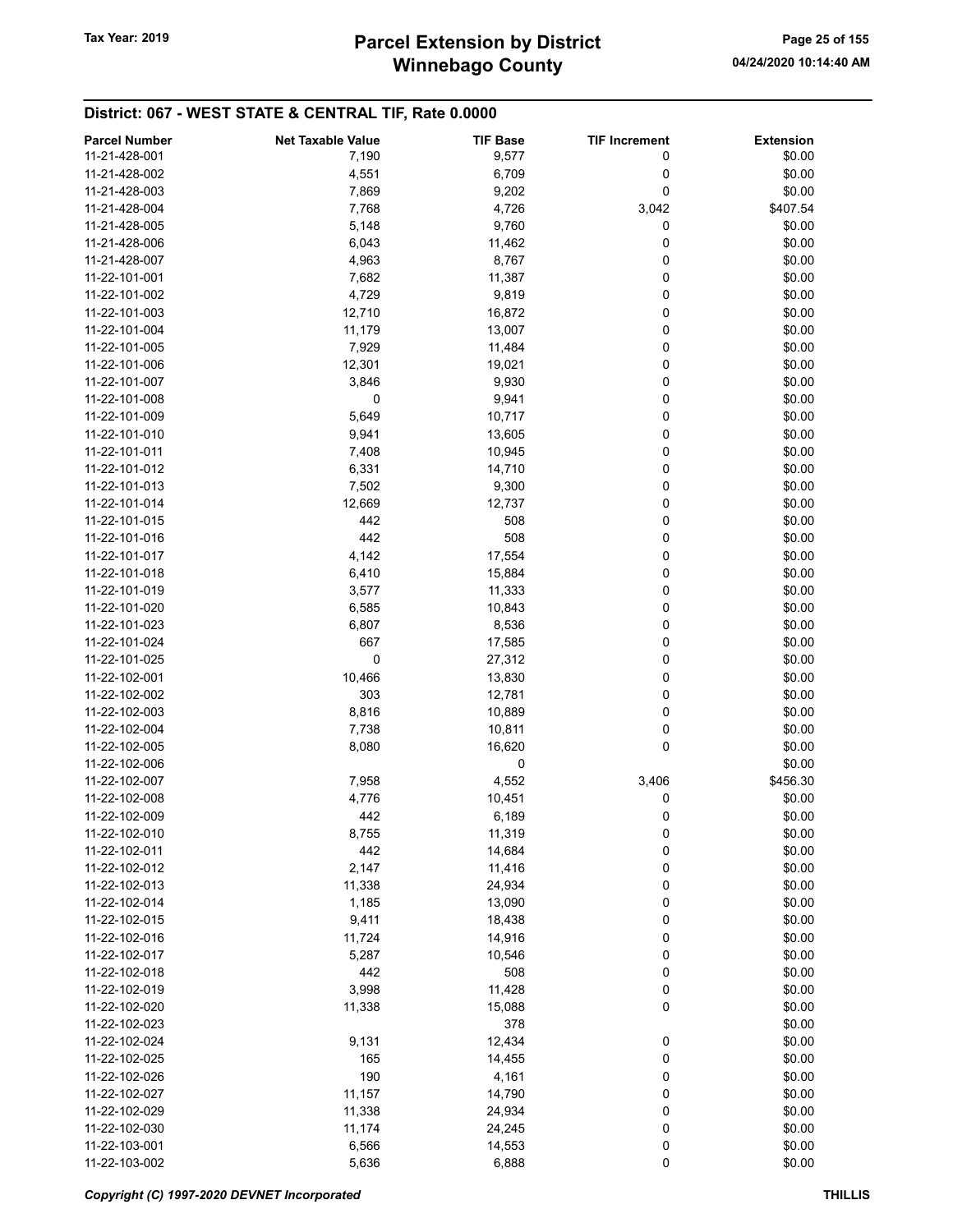| 11-22-103-003<br>10,278<br>6,240<br>0<br>\$0.00<br>15,707<br>21,675<br>\$0.00<br>11-22-103-004<br>0<br>0<br>\$0.00<br>11-22-103-005<br>2,054<br>11,924<br>\$0.00<br>11-22-103-006<br>10,398<br>\$0.00<br>11-22-103-007<br>5,670<br>14,539<br>0<br>\$0.00<br>11-22-103-008<br>4,684<br>6,718<br>0<br>0<br>\$0.00<br>5,160<br>11,590<br>11-22-103-009<br>0<br>11-22-103-010<br>7,133<br>11,390<br>\$0.00<br>0<br>11-22-103-011<br>6,983<br>16,374<br>\$0.00<br>0<br>11-22-103-012<br>483<br>8,332<br>\$0.00<br>8,925<br>0<br>\$0.00<br>11,998<br>11-22-103-013<br>\$0.00<br>4,000<br>15,231<br>0<br>11-22-103-014<br>\$0.00<br>11-22-103-015<br>6,449<br>14,058<br>0<br>0<br>\$0.00<br>11-22-103-016<br>6,449<br>17,401<br>0<br>\$0.00<br>7,274<br>12,976<br>11-22-103-017<br>0<br>\$0.00<br>11-22-103-018<br>5,764<br>14,052<br>0<br>\$0.00<br>11-22-103-019<br>12,802<br>18,377<br>0<br>\$0.00<br>11-22-103-020<br>1,624<br>0<br>\$0.00<br>11-22-103-021<br>14,571<br>0<br>\$0.00<br>6,194<br>13,887<br>11-22-103-022<br>0<br>\$0.00<br>6,275<br>11-22-103-023<br>13,620<br>2<br>\$0.28<br>11-22-103-024<br>5,965<br>5,967<br>0<br>\$0.00<br>11-22-103-025<br>317<br>5,961<br>0<br>11-22-103-026<br>317<br>11,774<br>\$0.00<br>582<br>13,204<br>12,622<br>\$77.98<br>11-22-103-027<br>0<br>\$0.00<br>11-22-103-028<br>7,724<br>17,795<br>\$0.00<br>6,446<br>15,748<br>0<br>11-22-103-029<br>\$0.00<br>0<br>11-22-103-030<br>9,040<br>10,246<br>0<br>\$0.00<br>11-22-103-031<br>2,391<br>11,124<br>464<br>0<br>\$0.00<br>11-22-103-032<br>12,445<br>0<br>\$0.00<br>11-22-103-033<br>8,875<br>11,045<br>0<br>\$0.00<br>7,405<br>10,730<br>11-22-103-034<br>0<br>\$0.00<br>6,428<br>15,908<br>11-22-103-035<br>\$0.00<br>15,648<br>24,458<br>0<br>11-22-103-036<br>\$0.00<br>11-22-103-037<br>11,798<br>14,518<br>0<br>0<br>\$0.00<br>12,831<br>16,220<br>11-22-103-038<br>11-22-103-039<br>431<br>494<br>0<br>\$0.00<br>0<br>11-22-103-040<br>267<br>8,849<br>\$0.00<br>0<br>11-22-103-041<br>9,096<br>11,730<br>\$0.00<br>11-22-103-042<br>\$0.00<br>431<br>494<br>0<br>431<br>9,976<br>0<br>\$0.00<br>11-22-103-043<br>0<br>\$0.00<br>11-22-103-044<br>431<br>11,821<br>9,313<br>0<br>\$0.00<br>11-22-103-045<br>11,706<br>0<br>0<br>\$0.00<br>11-22-103-046<br>4,339<br>5,214<br>0<br>\$0.00<br>11-22-103-047<br>5,324<br>0<br>170<br>7,606<br>\$0.00<br>11-22-104-001<br>1,599<br>0<br>\$0.00<br>11-22-104-002<br>13,087<br>\$0.00<br>11-22-104-003<br>6,775<br>13,788<br>0<br>\$121.64<br>11-22-104-004<br>6,227<br>908<br>7,135<br>0<br>11-22-104-005<br>372<br>15,666<br>\$0.00<br>0<br>\$0.00<br>11-22-104-006<br>9,065<br>13,193<br>726<br>\$0.00<br>11-22-104-007<br>15,467<br>0<br>0<br>\$0.00<br>11-22-104-008<br>6,275<br>13,787<br>0<br>\$0.00<br>11-22-104-009<br>7,067<br>10,309<br>0<br>\$0.00<br>11-22-104-010<br>9,854<br>0<br>\$0.00<br>11-22-104-011<br>1,950<br>12,662<br>0<br>0<br>\$0.00<br>11-22-104-012<br>6,368<br>13,373<br>0<br>\$0.00<br>11-22-104-013<br>3,536<br>11,547<br>0<br>11-22-104-014<br>5,810<br>11,579<br>\$0.00 | <b>Parcel Number</b> | <b>Net Taxable Value</b> | <b>TIF Base</b> | <b>TIF Increment</b> | <b>Extension</b> |
|----------------------------------------------------------------------------------------------------------------------------------------------------------------------------------------------------------------------------------------------------------------------------------------------------------------------------------------------------------------------------------------------------------------------------------------------------------------------------------------------------------------------------------------------------------------------------------------------------------------------------------------------------------------------------------------------------------------------------------------------------------------------------------------------------------------------------------------------------------------------------------------------------------------------------------------------------------------------------------------------------------------------------------------------------------------------------------------------------------------------------------------------------------------------------------------------------------------------------------------------------------------------------------------------------------------------------------------------------------------------------------------------------------------------------------------------------------------------------------------------------------------------------------------------------------------------------------------------------------------------------------------------------------------------------------------------------------------------------------------------------------------------------------------------------------------------------------------------------------------------------------------------------------------------------------------------------------------------------------------------------------------------------------------------------------------------------------------------------------------------------------------------------------------------------------------------------------------------------------------------------------------------------------------------------------------------------------------------------------------------------------------------------------------------------------------------------------------------------------------------------------------------------------------------------------------------------------------------------------------------------------------------------------------------------------------------------------------------------------------------------------------------------------------------------------------------------------------------------------------------------------------------------------------------------------------------------------------------------------------------------------------------------------------------------------|----------------------|--------------------------|-----------------|----------------------|------------------|
|                                                                                                                                                                                                                                                                                                                                                                                                                                                                                                                                                                                                                                                                                                                                                                                                                                                                                                                                                                                                                                                                                                                                                                                                                                                                                                                                                                                                                                                                                                                                                                                                                                                                                                                                                                                                                                                                                                                                                                                                                                                                                                                                                                                                                                                                                                                                                                                                                                                                                                                                                                                                                                                                                                                                                                                                                                                                                                                                                                                                                                                          |                      |                          |                 |                      |                  |
|                                                                                                                                                                                                                                                                                                                                                                                                                                                                                                                                                                                                                                                                                                                                                                                                                                                                                                                                                                                                                                                                                                                                                                                                                                                                                                                                                                                                                                                                                                                                                                                                                                                                                                                                                                                                                                                                                                                                                                                                                                                                                                                                                                                                                                                                                                                                                                                                                                                                                                                                                                                                                                                                                                                                                                                                                                                                                                                                                                                                                                                          |                      |                          |                 |                      |                  |
|                                                                                                                                                                                                                                                                                                                                                                                                                                                                                                                                                                                                                                                                                                                                                                                                                                                                                                                                                                                                                                                                                                                                                                                                                                                                                                                                                                                                                                                                                                                                                                                                                                                                                                                                                                                                                                                                                                                                                                                                                                                                                                                                                                                                                                                                                                                                                                                                                                                                                                                                                                                                                                                                                                                                                                                                                                                                                                                                                                                                                                                          |                      |                          |                 |                      |                  |
|                                                                                                                                                                                                                                                                                                                                                                                                                                                                                                                                                                                                                                                                                                                                                                                                                                                                                                                                                                                                                                                                                                                                                                                                                                                                                                                                                                                                                                                                                                                                                                                                                                                                                                                                                                                                                                                                                                                                                                                                                                                                                                                                                                                                                                                                                                                                                                                                                                                                                                                                                                                                                                                                                                                                                                                                                                                                                                                                                                                                                                                          |                      |                          |                 |                      |                  |
|                                                                                                                                                                                                                                                                                                                                                                                                                                                                                                                                                                                                                                                                                                                                                                                                                                                                                                                                                                                                                                                                                                                                                                                                                                                                                                                                                                                                                                                                                                                                                                                                                                                                                                                                                                                                                                                                                                                                                                                                                                                                                                                                                                                                                                                                                                                                                                                                                                                                                                                                                                                                                                                                                                                                                                                                                                                                                                                                                                                                                                                          |                      |                          |                 |                      |                  |
|                                                                                                                                                                                                                                                                                                                                                                                                                                                                                                                                                                                                                                                                                                                                                                                                                                                                                                                                                                                                                                                                                                                                                                                                                                                                                                                                                                                                                                                                                                                                                                                                                                                                                                                                                                                                                                                                                                                                                                                                                                                                                                                                                                                                                                                                                                                                                                                                                                                                                                                                                                                                                                                                                                                                                                                                                                                                                                                                                                                                                                                          |                      |                          |                 |                      |                  |
|                                                                                                                                                                                                                                                                                                                                                                                                                                                                                                                                                                                                                                                                                                                                                                                                                                                                                                                                                                                                                                                                                                                                                                                                                                                                                                                                                                                                                                                                                                                                                                                                                                                                                                                                                                                                                                                                                                                                                                                                                                                                                                                                                                                                                                                                                                                                                                                                                                                                                                                                                                                                                                                                                                                                                                                                                                                                                                                                                                                                                                                          |                      |                          |                 |                      |                  |
|                                                                                                                                                                                                                                                                                                                                                                                                                                                                                                                                                                                                                                                                                                                                                                                                                                                                                                                                                                                                                                                                                                                                                                                                                                                                                                                                                                                                                                                                                                                                                                                                                                                                                                                                                                                                                                                                                                                                                                                                                                                                                                                                                                                                                                                                                                                                                                                                                                                                                                                                                                                                                                                                                                                                                                                                                                                                                                                                                                                                                                                          |                      |                          |                 |                      |                  |
|                                                                                                                                                                                                                                                                                                                                                                                                                                                                                                                                                                                                                                                                                                                                                                                                                                                                                                                                                                                                                                                                                                                                                                                                                                                                                                                                                                                                                                                                                                                                                                                                                                                                                                                                                                                                                                                                                                                                                                                                                                                                                                                                                                                                                                                                                                                                                                                                                                                                                                                                                                                                                                                                                                                                                                                                                                                                                                                                                                                                                                                          |                      |                          |                 |                      |                  |
|                                                                                                                                                                                                                                                                                                                                                                                                                                                                                                                                                                                                                                                                                                                                                                                                                                                                                                                                                                                                                                                                                                                                                                                                                                                                                                                                                                                                                                                                                                                                                                                                                                                                                                                                                                                                                                                                                                                                                                                                                                                                                                                                                                                                                                                                                                                                                                                                                                                                                                                                                                                                                                                                                                                                                                                                                                                                                                                                                                                                                                                          |                      |                          |                 |                      |                  |
|                                                                                                                                                                                                                                                                                                                                                                                                                                                                                                                                                                                                                                                                                                                                                                                                                                                                                                                                                                                                                                                                                                                                                                                                                                                                                                                                                                                                                                                                                                                                                                                                                                                                                                                                                                                                                                                                                                                                                                                                                                                                                                                                                                                                                                                                                                                                                                                                                                                                                                                                                                                                                                                                                                                                                                                                                                                                                                                                                                                                                                                          |                      |                          |                 |                      |                  |
|                                                                                                                                                                                                                                                                                                                                                                                                                                                                                                                                                                                                                                                                                                                                                                                                                                                                                                                                                                                                                                                                                                                                                                                                                                                                                                                                                                                                                                                                                                                                                                                                                                                                                                                                                                                                                                                                                                                                                                                                                                                                                                                                                                                                                                                                                                                                                                                                                                                                                                                                                                                                                                                                                                                                                                                                                                                                                                                                                                                                                                                          |                      |                          |                 |                      |                  |
|                                                                                                                                                                                                                                                                                                                                                                                                                                                                                                                                                                                                                                                                                                                                                                                                                                                                                                                                                                                                                                                                                                                                                                                                                                                                                                                                                                                                                                                                                                                                                                                                                                                                                                                                                                                                                                                                                                                                                                                                                                                                                                                                                                                                                                                                                                                                                                                                                                                                                                                                                                                                                                                                                                                                                                                                                                                                                                                                                                                                                                                          |                      |                          |                 |                      |                  |
|                                                                                                                                                                                                                                                                                                                                                                                                                                                                                                                                                                                                                                                                                                                                                                                                                                                                                                                                                                                                                                                                                                                                                                                                                                                                                                                                                                                                                                                                                                                                                                                                                                                                                                                                                                                                                                                                                                                                                                                                                                                                                                                                                                                                                                                                                                                                                                                                                                                                                                                                                                                                                                                                                                                                                                                                                                                                                                                                                                                                                                                          |                      |                          |                 |                      |                  |
|                                                                                                                                                                                                                                                                                                                                                                                                                                                                                                                                                                                                                                                                                                                                                                                                                                                                                                                                                                                                                                                                                                                                                                                                                                                                                                                                                                                                                                                                                                                                                                                                                                                                                                                                                                                                                                                                                                                                                                                                                                                                                                                                                                                                                                                                                                                                                                                                                                                                                                                                                                                                                                                                                                                                                                                                                                                                                                                                                                                                                                                          |                      |                          |                 |                      |                  |
|                                                                                                                                                                                                                                                                                                                                                                                                                                                                                                                                                                                                                                                                                                                                                                                                                                                                                                                                                                                                                                                                                                                                                                                                                                                                                                                                                                                                                                                                                                                                                                                                                                                                                                                                                                                                                                                                                                                                                                                                                                                                                                                                                                                                                                                                                                                                                                                                                                                                                                                                                                                                                                                                                                                                                                                                                                                                                                                                                                                                                                                          |                      |                          |                 |                      |                  |
|                                                                                                                                                                                                                                                                                                                                                                                                                                                                                                                                                                                                                                                                                                                                                                                                                                                                                                                                                                                                                                                                                                                                                                                                                                                                                                                                                                                                                                                                                                                                                                                                                                                                                                                                                                                                                                                                                                                                                                                                                                                                                                                                                                                                                                                                                                                                                                                                                                                                                                                                                                                                                                                                                                                                                                                                                                                                                                                                                                                                                                                          |                      |                          |                 |                      |                  |
|                                                                                                                                                                                                                                                                                                                                                                                                                                                                                                                                                                                                                                                                                                                                                                                                                                                                                                                                                                                                                                                                                                                                                                                                                                                                                                                                                                                                                                                                                                                                                                                                                                                                                                                                                                                                                                                                                                                                                                                                                                                                                                                                                                                                                                                                                                                                                                                                                                                                                                                                                                                                                                                                                                                                                                                                                                                                                                                                                                                                                                                          |                      |                          |                 |                      |                  |
|                                                                                                                                                                                                                                                                                                                                                                                                                                                                                                                                                                                                                                                                                                                                                                                                                                                                                                                                                                                                                                                                                                                                                                                                                                                                                                                                                                                                                                                                                                                                                                                                                                                                                                                                                                                                                                                                                                                                                                                                                                                                                                                                                                                                                                                                                                                                                                                                                                                                                                                                                                                                                                                                                                                                                                                                                                                                                                                                                                                                                                                          |                      |                          |                 |                      |                  |
|                                                                                                                                                                                                                                                                                                                                                                                                                                                                                                                                                                                                                                                                                                                                                                                                                                                                                                                                                                                                                                                                                                                                                                                                                                                                                                                                                                                                                                                                                                                                                                                                                                                                                                                                                                                                                                                                                                                                                                                                                                                                                                                                                                                                                                                                                                                                                                                                                                                                                                                                                                                                                                                                                                                                                                                                                                                                                                                                                                                                                                                          |                      |                          |                 |                      |                  |
|                                                                                                                                                                                                                                                                                                                                                                                                                                                                                                                                                                                                                                                                                                                                                                                                                                                                                                                                                                                                                                                                                                                                                                                                                                                                                                                                                                                                                                                                                                                                                                                                                                                                                                                                                                                                                                                                                                                                                                                                                                                                                                                                                                                                                                                                                                                                                                                                                                                                                                                                                                                                                                                                                                                                                                                                                                                                                                                                                                                                                                                          |                      |                          |                 |                      |                  |
|                                                                                                                                                                                                                                                                                                                                                                                                                                                                                                                                                                                                                                                                                                                                                                                                                                                                                                                                                                                                                                                                                                                                                                                                                                                                                                                                                                                                                                                                                                                                                                                                                                                                                                                                                                                                                                                                                                                                                                                                                                                                                                                                                                                                                                                                                                                                                                                                                                                                                                                                                                                                                                                                                                                                                                                                                                                                                                                                                                                                                                                          |                      |                          |                 |                      |                  |
|                                                                                                                                                                                                                                                                                                                                                                                                                                                                                                                                                                                                                                                                                                                                                                                                                                                                                                                                                                                                                                                                                                                                                                                                                                                                                                                                                                                                                                                                                                                                                                                                                                                                                                                                                                                                                                                                                                                                                                                                                                                                                                                                                                                                                                                                                                                                                                                                                                                                                                                                                                                                                                                                                                                                                                                                                                                                                                                                                                                                                                                          |                      |                          |                 |                      |                  |
|                                                                                                                                                                                                                                                                                                                                                                                                                                                                                                                                                                                                                                                                                                                                                                                                                                                                                                                                                                                                                                                                                                                                                                                                                                                                                                                                                                                                                                                                                                                                                                                                                                                                                                                                                                                                                                                                                                                                                                                                                                                                                                                                                                                                                                                                                                                                                                                                                                                                                                                                                                                                                                                                                                                                                                                                                                                                                                                                                                                                                                                          |                      |                          |                 |                      |                  |
|                                                                                                                                                                                                                                                                                                                                                                                                                                                                                                                                                                                                                                                                                                                                                                                                                                                                                                                                                                                                                                                                                                                                                                                                                                                                                                                                                                                                                                                                                                                                                                                                                                                                                                                                                                                                                                                                                                                                                                                                                                                                                                                                                                                                                                                                                                                                                                                                                                                                                                                                                                                                                                                                                                                                                                                                                                                                                                                                                                                                                                                          |                      |                          |                 |                      |                  |
|                                                                                                                                                                                                                                                                                                                                                                                                                                                                                                                                                                                                                                                                                                                                                                                                                                                                                                                                                                                                                                                                                                                                                                                                                                                                                                                                                                                                                                                                                                                                                                                                                                                                                                                                                                                                                                                                                                                                                                                                                                                                                                                                                                                                                                                                                                                                                                                                                                                                                                                                                                                                                                                                                                                                                                                                                                                                                                                                                                                                                                                          |                      |                          |                 |                      |                  |
|                                                                                                                                                                                                                                                                                                                                                                                                                                                                                                                                                                                                                                                                                                                                                                                                                                                                                                                                                                                                                                                                                                                                                                                                                                                                                                                                                                                                                                                                                                                                                                                                                                                                                                                                                                                                                                                                                                                                                                                                                                                                                                                                                                                                                                                                                                                                                                                                                                                                                                                                                                                                                                                                                                                                                                                                                                                                                                                                                                                                                                                          |                      |                          |                 |                      |                  |
|                                                                                                                                                                                                                                                                                                                                                                                                                                                                                                                                                                                                                                                                                                                                                                                                                                                                                                                                                                                                                                                                                                                                                                                                                                                                                                                                                                                                                                                                                                                                                                                                                                                                                                                                                                                                                                                                                                                                                                                                                                                                                                                                                                                                                                                                                                                                                                                                                                                                                                                                                                                                                                                                                                                                                                                                                                                                                                                                                                                                                                                          |                      |                          |                 |                      |                  |
|                                                                                                                                                                                                                                                                                                                                                                                                                                                                                                                                                                                                                                                                                                                                                                                                                                                                                                                                                                                                                                                                                                                                                                                                                                                                                                                                                                                                                                                                                                                                                                                                                                                                                                                                                                                                                                                                                                                                                                                                                                                                                                                                                                                                                                                                                                                                                                                                                                                                                                                                                                                                                                                                                                                                                                                                                                                                                                                                                                                                                                                          |                      |                          |                 |                      |                  |
|                                                                                                                                                                                                                                                                                                                                                                                                                                                                                                                                                                                                                                                                                                                                                                                                                                                                                                                                                                                                                                                                                                                                                                                                                                                                                                                                                                                                                                                                                                                                                                                                                                                                                                                                                                                                                                                                                                                                                                                                                                                                                                                                                                                                                                                                                                                                                                                                                                                                                                                                                                                                                                                                                                                                                                                                                                                                                                                                                                                                                                                          |                      |                          |                 |                      |                  |
|                                                                                                                                                                                                                                                                                                                                                                                                                                                                                                                                                                                                                                                                                                                                                                                                                                                                                                                                                                                                                                                                                                                                                                                                                                                                                                                                                                                                                                                                                                                                                                                                                                                                                                                                                                                                                                                                                                                                                                                                                                                                                                                                                                                                                                                                                                                                                                                                                                                                                                                                                                                                                                                                                                                                                                                                                                                                                                                                                                                                                                                          |                      |                          |                 |                      |                  |
|                                                                                                                                                                                                                                                                                                                                                                                                                                                                                                                                                                                                                                                                                                                                                                                                                                                                                                                                                                                                                                                                                                                                                                                                                                                                                                                                                                                                                                                                                                                                                                                                                                                                                                                                                                                                                                                                                                                                                                                                                                                                                                                                                                                                                                                                                                                                                                                                                                                                                                                                                                                                                                                                                                                                                                                                                                                                                                                                                                                                                                                          |                      |                          |                 |                      |                  |
|                                                                                                                                                                                                                                                                                                                                                                                                                                                                                                                                                                                                                                                                                                                                                                                                                                                                                                                                                                                                                                                                                                                                                                                                                                                                                                                                                                                                                                                                                                                                                                                                                                                                                                                                                                                                                                                                                                                                                                                                                                                                                                                                                                                                                                                                                                                                                                                                                                                                                                                                                                                                                                                                                                                                                                                                                                                                                                                                                                                                                                                          |                      |                          |                 |                      |                  |
|                                                                                                                                                                                                                                                                                                                                                                                                                                                                                                                                                                                                                                                                                                                                                                                                                                                                                                                                                                                                                                                                                                                                                                                                                                                                                                                                                                                                                                                                                                                                                                                                                                                                                                                                                                                                                                                                                                                                                                                                                                                                                                                                                                                                                                                                                                                                                                                                                                                                                                                                                                                                                                                                                                                                                                                                                                                                                                                                                                                                                                                          |                      |                          |                 |                      |                  |
|                                                                                                                                                                                                                                                                                                                                                                                                                                                                                                                                                                                                                                                                                                                                                                                                                                                                                                                                                                                                                                                                                                                                                                                                                                                                                                                                                                                                                                                                                                                                                                                                                                                                                                                                                                                                                                                                                                                                                                                                                                                                                                                                                                                                                                                                                                                                                                                                                                                                                                                                                                                                                                                                                                                                                                                                                                                                                                                                                                                                                                                          |                      |                          |                 |                      |                  |
|                                                                                                                                                                                                                                                                                                                                                                                                                                                                                                                                                                                                                                                                                                                                                                                                                                                                                                                                                                                                                                                                                                                                                                                                                                                                                                                                                                                                                                                                                                                                                                                                                                                                                                                                                                                                                                                                                                                                                                                                                                                                                                                                                                                                                                                                                                                                                                                                                                                                                                                                                                                                                                                                                                                                                                                                                                                                                                                                                                                                                                                          |                      |                          |                 |                      |                  |
|                                                                                                                                                                                                                                                                                                                                                                                                                                                                                                                                                                                                                                                                                                                                                                                                                                                                                                                                                                                                                                                                                                                                                                                                                                                                                                                                                                                                                                                                                                                                                                                                                                                                                                                                                                                                                                                                                                                                                                                                                                                                                                                                                                                                                                                                                                                                                                                                                                                                                                                                                                                                                                                                                                                                                                                                                                                                                                                                                                                                                                                          |                      |                          |                 |                      |                  |
|                                                                                                                                                                                                                                                                                                                                                                                                                                                                                                                                                                                                                                                                                                                                                                                                                                                                                                                                                                                                                                                                                                                                                                                                                                                                                                                                                                                                                                                                                                                                                                                                                                                                                                                                                                                                                                                                                                                                                                                                                                                                                                                                                                                                                                                                                                                                                                                                                                                                                                                                                                                                                                                                                                                                                                                                                                                                                                                                                                                                                                                          |                      |                          |                 |                      |                  |
|                                                                                                                                                                                                                                                                                                                                                                                                                                                                                                                                                                                                                                                                                                                                                                                                                                                                                                                                                                                                                                                                                                                                                                                                                                                                                                                                                                                                                                                                                                                                                                                                                                                                                                                                                                                                                                                                                                                                                                                                                                                                                                                                                                                                                                                                                                                                                                                                                                                                                                                                                                                                                                                                                                                                                                                                                                                                                                                                                                                                                                                          |                      |                          |                 |                      |                  |
|                                                                                                                                                                                                                                                                                                                                                                                                                                                                                                                                                                                                                                                                                                                                                                                                                                                                                                                                                                                                                                                                                                                                                                                                                                                                                                                                                                                                                                                                                                                                                                                                                                                                                                                                                                                                                                                                                                                                                                                                                                                                                                                                                                                                                                                                                                                                                                                                                                                                                                                                                                                                                                                                                                                                                                                                                                                                                                                                                                                                                                                          |                      |                          |                 |                      |                  |
|                                                                                                                                                                                                                                                                                                                                                                                                                                                                                                                                                                                                                                                                                                                                                                                                                                                                                                                                                                                                                                                                                                                                                                                                                                                                                                                                                                                                                                                                                                                                                                                                                                                                                                                                                                                                                                                                                                                                                                                                                                                                                                                                                                                                                                                                                                                                                                                                                                                                                                                                                                                                                                                                                                                                                                                                                                                                                                                                                                                                                                                          |                      |                          |                 |                      |                  |
|                                                                                                                                                                                                                                                                                                                                                                                                                                                                                                                                                                                                                                                                                                                                                                                                                                                                                                                                                                                                                                                                                                                                                                                                                                                                                                                                                                                                                                                                                                                                                                                                                                                                                                                                                                                                                                                                                                                                                                                                                                                                                                                                                                                                                                                                                                                                                                                                                                                                                                                                                                                                                                                                                                                                                                                                                                                                                                                                                                                                                                                          |                      |                          |                 |                      |                  |
|                                                                                                                                                                                                                                                                                                                                                                                                                                                                                                                                                                                                                                                                                                                                                                                                                                                                                                                                                                                                                                                                                                                                                                                                                                                                                                                                                                                                                                                                                                                                                                                                                                                                                                                                                                                                                                                                                                                                                                                                                                                                                                                                                                                                                                                                                                                                                                                                                                                                                                                                                                                                                                                                                                                                                                                                                                                                                                                                                                                                                                                          |                      |                          |                 |                      |                  |
|                                                                                                                                                                                                                                                                                                                                                                                                                                                                                                                                                                                                                                                                                                                                                                                                                                                                                                                                                                                                                                                                                                                                                                                                                                                                                                                                                                                                                                                                                                                                                                                                                                                                                                                                                                                                                                                                                                                                                                                                                                                                                                                                                                                                                                                                                                                                                                                                                                                                                                                                                                                                                                                                                                                                                                                                                                                                                                                                                                                                                                                          |                      |                          |                 |                      |                  |
|                                                                                                                                                                                                                                                                                                                                                                                                                                                                                                                                                                                                                                                                                                                                                                                                                                                                                                                                                                                                                                                                                                                                                                                                                                                                                                                                                                                                                                                                                                                                                                                                                                                                                                                                                                                                                                                                                                                                                                                                                                                                                                                                                                                                                                                                                                                                                                                                                                                                                                                                                                                                                                                                                                                                                                                                                                                                                                                                                                                                                                                          |                      |                          |                 |                      |                  |
|                                                                                                                                                                                                                                                                                                                                                                                                                                                                                                                                                                                                                                                                                                                                                                                                                                                                                                                                                                                                                                                                                                                                                                                                                                                                                                                                                                                                                                                                                                                                                                                                                                                                                                                                                                                                                                                                                                                                                                                                                                                                                                                                                                                                                                                                                                                                                                                                                                                                                                                                                                                                                                                                                                                                                                                                                                                                                                                                                                                                                                                          |                      |                          |                 |                      |                  |
|                                                                                                                                                                                                                                                                                                                                                                                                                                                                                                                                                                                                                                                                                                                                                                                                                                                                                                                                                                                                                                                                                                                                                                                                                                                                                                                                                                                                                                                                                                                                                                                                                                                                                                                                                                                                                                                                                                                                                                                                                                                                                                                                                                                                                                                                                                                                                                                                                                                                                                                                                                                                                                                                                                                                                                                                                                                                                                                                                                                                                                                          |                      |                          |                 |                      |                  |
|                                                                                                                                                                                                                                                                                                                                                                                                                                                                                                                                                                                                                                                                                                                                                                                                                                                                                                                                                                                                                                                                                                                                                                                                                                                                                                                                                                                                                                                                                                                                                                                                                                                                                                                                                                                                                                                                                                                                                                                                                                                                                                                                                                                                                                                                                                                                                                                                                                                                                                                                                                                                                                                                                                                                                                                                                                                                                                                                                                                                                                                          |                      |                          |                 |                      |                  |
|                                                                                                                                                                                                                                                                                                                                                                                                                                                                                                                                                                                                                                                                                                                                                                                                                                                                                                                                                                                                                                                                                                                                                                                                                                                                                                                                                                                                                                                                                                                                                                                                                                                                                                                                                                                                                                                                                                                                                                                                                                                                                                                                                                                                                                                                                                                                                                                                                                                                                                                                                                                                                                                                                                                                                                                                                                                                                                                                                                                                                                                          |                      |                          |                 |                      |                  |
|                                                                                                                                                                                                                                                                                                                                                                                                                                                                                                                                                                                                                                                                                                                                                                                                                                                                                                                                                                                                                                                                                                                                                                                                                                                                                                                                                                                                                                                                                                                                                                                                                                                                                                                                                                                                                                                                                                                                                                                                                                                                                                                                                                                                                                                                                                                                                                                                                                                                                                                                                                                                                                                                                                                                                                                                                                                                                                                                                                                                                                                          |                      |                          |                 |                      |                  |
|                                                                                                                                                                                                                                                                                                                                                                                                                                                                                                                                                                                                                                                                                                                                                                                                                                                                                                                                                                                                                                                                                                                                                                                                                                                                                                                                                                                                                                                                                                                                                                                                                                                                                                                                                                                                                                                                                                                                                                                                                                                                                                                                                                                                                                                                                                                                                                                                                                                                                                                                                                                                                                                                                                                                                                                                                                                                                                                                                                                                                                                          |                      |                          |                 |                      |                  |
|                                                                                                                                                                                                                                                                                                                                                                                                                                                                                                                                                                                                                                                                                                                                                                                                                                                                                                                                                                                                                                                                                                                                                                                                                                                                                                                                                                                                                                                                                                                                                                                                                                                                                                                                                                                                                                                                                                                                                                                                                                                                                                                                                                                                                                                                                                                                                                                                                                                                                                                                                                                                                                                                                                                                                                                                                                                                                                                                                                                                                                                          |                      |                          |                 |                      |                  |
|                                                                                                                                                                                                                                                                                                                                                                                                                                                                                                                                                                                                                                                                                                                                                                                                                                                                                                                                                                                                                                                                                                                                                                                                                                                                                                                                                                                                                                                                                                                                                                                                                                                                                                                                                                                                                                                                                                                                                                                                                                                                                                                                                                                                                                                                                                                                                                                                                                                                                                                                                                                                                                                                                                                                                                                                                                                                                                                                                                                                                                                          |                      |                          |                 |                      |                  |
|                                                                                                                                                                                                                                                                                                                                                                                                                                                                                                                                                                                                                                                                                                                                                                                                                                                                                                                                                                                                                                                                                                                                                                                                                                                                                                                                                                                                                                                                                                                                                                                                                                                                                                                                                                                                                                                                                                                                                                                                                                                                                                                                                                                                                                                                                                                                                                                                                                                                                                                                                                                                                                                                                                                                                                                                                                                                                                                                                                                                                                                          |                      |                          |                 |                      |                  |
|                                                                                                                                                                                                                                                                                                                                                                                                                                                                                                                                                                                                                                                                                                                                                                                                                                                                                                                                                                                                                                                                                                                                                                                                                                                                                                                                                                                                                                                                                                                                                                                                                                                                                                                                                                                                                                                                                                                                                                                                                                                                                                                                                                                                                                                                                                                                                                                                                                                                                                                                                                                                                                                                                                                                                                                                                                                                                                                                                                                                                                                          |                      |                          |                 |                      |                  |
|                                                                                                                                                                                                                                                                                                                                                                                                                                                                                                                                                                                                                                                                                                                                                                                                                                                                                                                                                                                                                                                                                                                                                                                                                                                                                                                                                                                                                                                                                                                                                                                                                                                                                                                                                                                                                                                                                                                                                                                                                                                                                                                                                                                                                                                                                                                                                                                                                                                                                                                                                                                                                                                                                                                                                                                                                                                                                                                                                                                                                                                          |                      |                          |                 |                      |                  |
|                                                                                                                                                                                                                                                                                                                                                                                                                                                                                                                                                                                                                                                                                                                                                                                                                                                                                                                                                                                                                                                                                                                                                                                                                                                                                                                                                                                                                                                                                                                                                                                                                                                                                                                                                                                                                                                                                                                                                                                                                                                                                                                                                                                                                                                                                                                                                                                                                                                                                                                                                                                                                                                                                                                                                                                                                                                                                                                                                                                                                                                          |                      |                          |                 |                      |                  |
|                                                                                                                                                                                                                                                                                                                                                                                                                                                                                                                                                                                                                                                                                                                                                                                                                                                                                                                                                                                                                                                                                                                                                                                                                                                                                                                                                                                                                                                                                                                                                                                                                                                                                                                                                                                                                                                                                                                                                                                                                                                                                                                                                                                                                                                                                                                                                                                                                                                                                                                                                                                                                                                                                                                                                                                                                                                                                                                                                                                                                                                          |                      |                          |                 |                      |                  |
|                                                                                                                                                                                                                                                                                                                                                                                                                                                                                                                                                                                                                                                                                                                                                                                                                                                                                                                                                                                                                                                                                                                                                                                                                                                                                                                                                                                                                                                                                                                                                                                                                                                                                                                                                                                                                                                                                                                                                                                                                                                                                                                                                                                                                                                                                                                                                                                                                                                                                                                                                                                                                                                                                                                                                                                                                                                                                                                                                                                                                                                          |                      |                          |                 |                      |                  |
|                                                                                                                                                                                                                                                                                                                                                                                                                                                                                                                                                                                                                                                                                                                                                                                                                                                                                                                                                                                                                                                                                                                                                                                                                                                                                                                                                                                                                                                                                                                                                                                                                                                                                                                                                                                                                                                                                                                                                                                                                                                                                                                                                                                                                                                                                                                                                                                                                                                                                                                                                                                                                                                                                                                                                                                                                                                                                                                                                                                                                                                          |                      |                          |                 |                      |                  |
|                                                                                                                                                                                                                                                                                                                                                                                                                                                                                                                                                                                                                                                                                                                                                                                                                                                                                                                                                                                                                                                                                                                                                                                                                                                                                                                                                                                                                                                                                                                                                                                                                                                                                                                                                                                                                                                                                                                                                                                                                                                                                                                                                                                                                                                                                                                                                                                                                                                                                                                                                                                                                                                                                                                                                                                                                                                                                                                                                                                                                                                          |                      |                          |                 |                      |                  |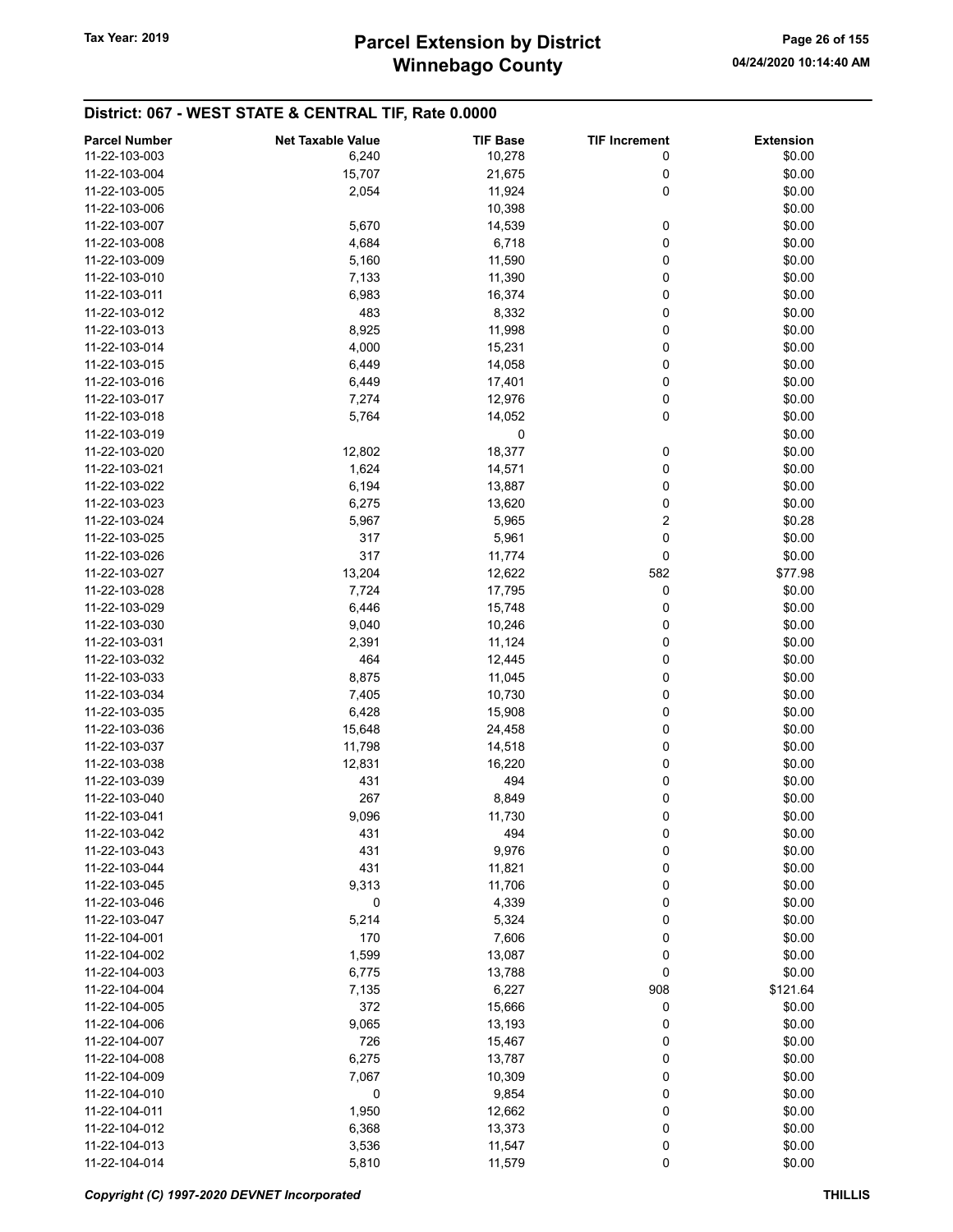| <b>Parcel Number</b> | <b>Net Taxable Value</b> | <b>TIF Base</b> | <b>TIF Increment</b> | <b>Extension</b> |
|----------------------|--------------------------|-----------------|----------------------|------------------|
| 11-22-104-015        | 363                      | 416             | 0                    | \$0.00           |
| 11-22-105-001        | 8,441                    | 11,267          | 0                    | \$0.00           |
| 11-22-105-002        | 6,649                    | 15,857          | 0                    | \$0.00           |
| 11-22-105-003        | 4,344                    | 8,719           | 0                    | \$0.00           |
| 11-22-105-004        | 0                        | 11,657          | 0                    | \$0.00           |
| 11-22-105-005        | 10,783                   | 11,779          | 0                    | \$0.00           |
| 11-22-105-006        | 5,462                    | 7,629           | 0                    | \$0.00           |
| 11-22-105-007        |                          |                 | 0                    | \$0.00           |
| 11-22-105-008        | 8,780                    | 13,791          | 0                    |                  |
|                      | 9,440                    | 11,696          |                      | \$0.00           |
| 11-22-105-009        | 13,405                   | 16,891          | 0                    | \$0.00           |
| 11-22-105-010        | 2,068                    | 12,255          | 0                    | \$0.00           |
| 11-22-105-011        | 5,892                    | 12,252          | 0                    | \$0.00           |
| 11-22-105-012        | 6,403                    | 15,365          | 0                    | \$0.00           |
| 11-22-105-013        |                          | 12,316          |                      | \$0.00           |
| 11-22-105-014        | 8,519                    | 10,997          | 0                    | \$0.00           |
| 11-22-105-015        | 7,509                    | 10,956          | 0                    | \$0.00           |
| 11-22-105-016        | 7,354                    | 10,540          | 0                    | \$0.00           |
| 11-22-105-017        | 6,020                    | 13,212          | 0                    | \$0.00           |
| 11-22-106-003        | 4,020                    | 11,667          | 0                    | \$0.00           |
| 11-22-106-004        | 2,054                    | 9,877           | 0                    | \$0.00           |
| 11-22-106-005        | 754                      | 13,030          | 0                    | \$0.00           |
| 11-22-106-006        | 6,626                    | 11,350          | 0                    | \$0.00           |
| 11-22-106-007        | 4,800                    | 4,494           | 306                  | \$41.00          |
| 11-22-106-008        | 5,810                    | 6,101           | 0                    | \$0.00           |
| 11-22-106-009        | 0                        | 5,603           | 0                    | \$0.00           |
| 11-22-106-010        | 3,013                    | 16,312          | 0                    | \$0.00           |
| 11-22-106-013        | 5,558                    | 12,043          | 0                    | \$0.00           |
| 11-22-106-014        | 5,853                    | 9,644           | 0                    | \$0.00           |
| 11-22-106-015        | 5,589                    | 12,188          | 0                    | \$0.00           |
| 11-22-106-016        | 0                        | 9,354           | 0                    | \$0.00           |
| 11-22-106-017        | 5,379                    | 15,875          | 0                    | \$0.00           |
| 11-22-106-018        | 449                      | 10,977          | 0                    | \$0.00           |
| 11-22-106-019        | 0                        | 12,363          | 0                    | \$0.00           |
| 11-22-106-020        | 3,569                    | 6,928           | 0                    | \$0.00           |
| 11-22-106-021        | 940                      | 2,755           | 0                    | \$0.00           |
| 11-22-106-022        | 5,446                    | 6,854           | 0                    | \$0.00           |
| 11-22-106-023        | 4,464                    | 4,552           | 0                    | \$0.00           |
| 11-22-106-024        |                          | 0               |                      | \$0.00           |
| 11-22-106-025        |                          |                 |                      | \$0.00           |
|                      |                          | 0               |                      |                  |
| 11-22-106-026        | 7,703                    | 9,666           | 0                    | \$0.00           |
| 11-22-106-027        | 7,124                    | 18,984          | 0                    | \$0.00           |
| 11-22-106-028        | 414                      | 12,348          | 0                    | \$0.00           |
| 11-22-106-029        |                          | 4,869           |                      | \$0.00           |
| 11-22-106-030        | 414                      | 475             | $\pmb{0}$            | \$0.00           |
| 11-22-106-031        |                          | 12,010          |                      | \$0.00           |
| 11-22-106-032        |                          | 0               |                      | \$0.00           |
| 11-22-106-034        | 633                      | 642             | 0                    | \$0.00           |
| 11-22-106-035        | 0                        | 12,206          | 0                    | \$0.00           |
| 11-22-106-036        | 6,897                    | 15,879          | 0                    | \$0.00           |
| 11-22-107-001        | 242                      | 301             | 0                    | \$0.00           |
| 11-22-107-002        | 2,127                    | 8,740           | 0                    | \$0.00           |
| 11-22-107-003        | 8,439                    | 12,772          | 0                    | \$0.00           |
| 11-22-107-006        | 8,985                    | 11,266          | 0                    | \$0.00           |
| 11-22-107-007        | 397                      | 455             | 0                    | \$0.00           |
| 11-22-107-008        | 5,309                    | 13,867          | 0                    | \$0.00           |
| 11-22-107-009        | 4,729                    | 10,139          | 0                    | \$0.00           |
| 11-22-107-010        | 4,520                    | 9,679           | 0                    | \$0.00           |
| 11-22-107-012        | 10,309                   | 12,678          | 0                    | \$0.00           |
| 11-22-107-013        | 397                      | 455             | $\pmb{0}$            | \$0.00           |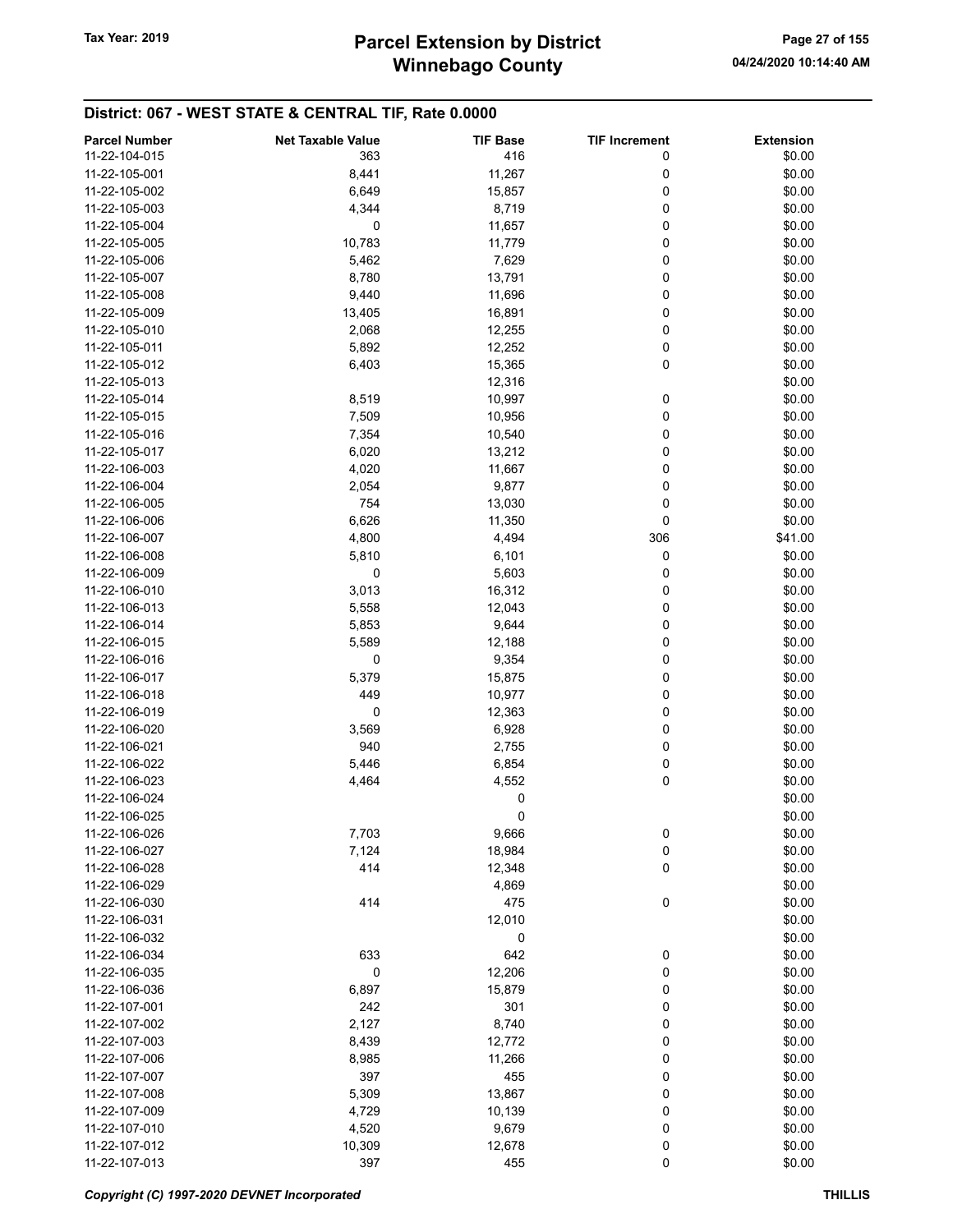| <b>Parcel Number</b> | <b>Net Taxable Value</b> | <b>TIF Base</b> | <b>TIF Increment</b> | <b>Extension</b> |
|----------------------|--------------------------|-----------------|----------------------|------------------|
| 11-22-107-014        | 397                      | 455             | 0                    | \$0.00           |
| 11-22-107-015        | 4,394                    | 4,278           | 116                  | \$15.54          |
| 11-22-107-016        | 4,520                    | 12,990          | 0                    | \$0.00           |
| 11-22-107-017        | 4,435                    | 12,736          | 0                    | \$0.00           |
|                      |                          |                 |                      |                  |
| 11-22-107-018        | 8,728                    | 12,680          | 0                    | \$0.00           |
| 11-22-107-020        | 151                      | 173             | 0                    | \$0.00           |
| 11-22-107-023        | 426                      | 488             | 0                    | \$0.00           |
| 11-22-107-024        | 5,975                    | 7,007           | 0                    | \$0.00           |
| 11-22-108-001        | 5,310                    | 12,831          | 0                    | \$0.00           |
| 11-22-108-002        | 4,659                    | 15,395          | 0                    | \$0.00           |
| 11-22-108-003        | 389                      | 446             | 0                    | \$0.00           |
| 11-22-108-004        | 385                      | 9,039           | 0                    | \$0.00           |
| 11-22-108-005        | 10,684                   | 12,315          | 0                    | \$0.00           |
| 11-22-108-006        | 292                      | 334             | 0                    | \$0.00           |
| 11-22-108-007        | 4,508                    | 4,737           | 0                    | \$0.00           |
| 11-22-108-008        | 7,530                    | 4,256           | 3,274                | \$438.62         |
| 11-22-108-009        | 5,670                    | 13,212          | 0                    | \$0.00           |
| 11-22-108-010        |                          | 0               |                      | \$0.00           |
|                      |                          |                 |                      |                  |
| 11-22-108-011        | 312                      | 12,356          | 0                    | \$0.00           |
| 11-22-108-012        | 389                      | 13,965          | 0                    | \$0.00           |
| 11-22-108-013        | 8,961                    | 11,227          | 0                    | \$0.00           |
| 11-22-108-014        | 0                        | 11,965          | 0                    | \$0.00           |
| 11-22-108-015        | 10,479                   | 13,207          | 0                    | \$0.00           |
| 11-22-108-016        | 10,840                   | 13,600          | 0                    | \$0.00           |
| 11-22-108-017        |                          | 11,943          |                      | \$0.00           |
| 11-22-109-001        | 4,729                    | 8,967           | 0                    | \$0.00           |
| 11-22-109-002        | 368                      | 421             | 0                    | \$0.00           |
| 11-22-109-003        | 413                      | 13,009          | 0                    | \$0.00           |
| 11-22-109-004        | 4,520                    | 11,518          | 0                    | \$0.00           |
| 11-22-109-005        | 4,820                    | 10,610          | 0                    | \$0.00           |
| 11-22-109-006        | 5,206                    | 6,344           | 0                    | \$0.00           |
|                      | 9,009                    |                 | 0                    | \$0.00           |
| 11-22-109-007        |                          | 13,560          |                      |                  |
| 11-22-109-008        | 593                      | 0               | 593                  | \$79.44          |
| 11-22-109-009        | 326                      | 363             | 0                    | \$0.00           |
| 11-22-109-010        | 217                      | 242             | 0                    | \$0.00           |
| 11-22-109-011        | 413                      | 12,608          | 0                    | \$0.00           |
| 11-22-109-012        |                          | 5,124           |                      | \$0.00           |
| 11-22-109-013        | 9,830                    | 12,647          | 0                    | \$0.00           |
| 11-22-109-014        |                          | 11,105          |                      | \$0.00           |
| 11-22-109-015        | 4,460                    | 13,610          | 0                    | \$0.00           |
| 11-22-109-016        |                          | 0               |                      | \$0.00           |
| 11-22-109-017        | 414                      | 3,993           | 0                    | \$0.00           |
| 11-22-109-018        | 5,287                    | 11,376          | 0                    | \$0.00           |
| 11-22-109-019        | 10,377                   | 11,909          | 0                    | \$0.00           |
| 11-22-109-020        | 4,528                    | 10,937          | 0                    | \$0.00           |
| 11-22-109-021        | 0                        | 16,994          | 0                    | \$0.00           |
| 11-22-109-022        | 5,310                    | 5,092           | 218                  | \$29.20          |
|                      |                          |                 |                      |                  |
| 11-22-109-023        | 4,568                    | 10,956          | 0                    | \$0.00           |
| 11-22-109-024        |                          | 12,704          |                      | \$0.00           |
| 11-22-109-025        | 369                      | 423             | 0                    | \$0.00           |
| 11-22-109-026        |                          | 0               |                      | \$0.00           |
| 11-22-109-027        | 369                      | 11,707          | 0                    | \$0.00           |
| 11-22-109-028        | 2,927                    | 7,979           | 0                    | \$0.00           |
| 11-22-109-029        | 4,299                    | 4,712           | 0                    | \$0.00           |
| 11-22-109-030        | 334                      | 383             | 0                    | \$0.00           |
| 11-22-109-031        | 334                      | 5,185           | 0                    | \$0.00           |
| 11-22-109-032        |                          | 0               |                      | \$0.00           |
| 11-22-109-033        | 266                      | 10,297          | 0                    | \$0.00           |
| 11-22-109-034        | 4,068                    | 8,887           | 0                    | \$0.00           |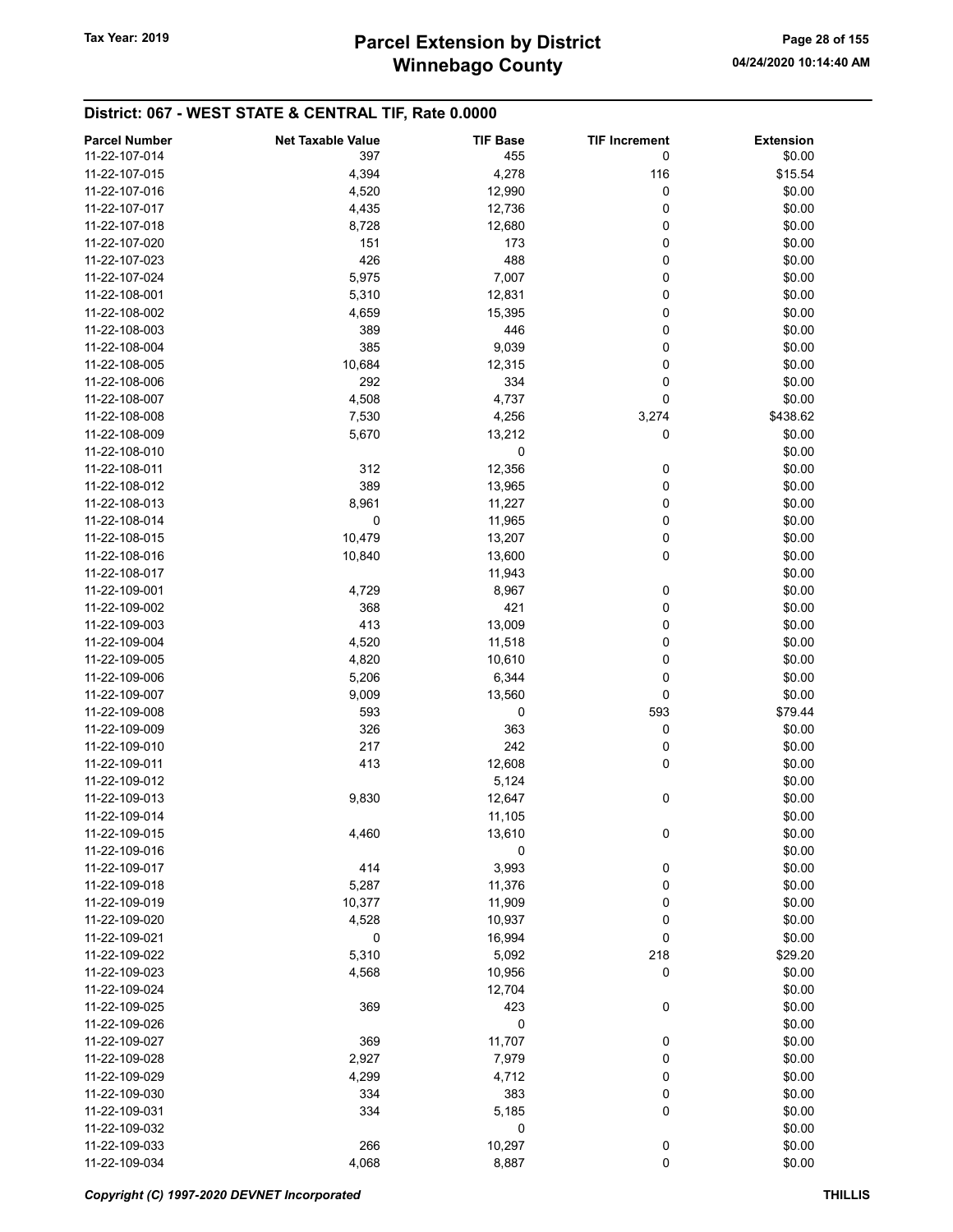# Winnebago County Tax Year: 2019 **Parcel Extension by District** Page 29 of 155

| <b>Parcel Number</b> | <b>Net Taxable Value</b> | <b>TIF Base</b> | <b>TIF Increment</b> | <b>Extension</b> |
|----------------------|--------------------------|-----------------|----------------------|------------------|
| 11-22-109-035        | 4,277                    | 14,305          | 0                    | \$0.00           |
| 11-22-126-001        | 809                      | 15,945          | 0                    | \$0.00           |
| 11-22-126-002        | 0                        | 53              | 0                    | \$0.00           |
| 11-22-126-003        | $\mathbf 0$              | 13,126          | 0                    | \$0.00           |
| 11-22-126-004        | 1,047                    | 16,397          | 0                    | \$0.00           |
| 11-22-126-005        |                          |                 |                      | \$149.12         |
|                      | 11,919                   | 10,806          | 1,113                |                  |
| 11-22-126-006        | 167                      | 8,640           | 0                    | \$0.00           |
| 11-22-126-007        | 6,895                    | 9,644           | 0                    | \$0.00           |
| 11-22-126-008        | 10,128                   | 12,755          | 0                    | \$0.00           |
| 11-22-126-009        | 6,515                    | 6,362           | 153                  | \$20.50          |
| 11-22-126-010        | 5,217                    | 5,819           | 0                    | \$0.00           |
| 11-22-126-011        | 1,934                    | 11,199          | 0                    | \$0.00           |
| 11-22-126-012        | 9,597                    | 12,019          | 0                    | \$0.00           |
| 11-22-126-013        | 6,105                    | 6,485           | 0                    | \$0.00           |
| 11-22-126-014        | 6,532                    | 10,284          | 0                    | \$0.00           |
| 11-22-126-015        | 13,342                   | 16,905          | 0                    | \$0.00           |
| 11-22-126-016        | 7,369                    | 15,513          | 0                    | \$0.00           |
| 11-22-126-017        | 10,366                   | 12,873          | 0                    | \$0.00           |
| 11-22-126-018        | 454                      | 13,710          | 0                    | \$0.00           |
| 11-22-126-019        | 2,170                    | 13,219          | 0                    | \$0.00           |
| 11-22-126-020        | 1,321                    | 14,602          | 0                    | \$0.00           |
| 11-22-126-021        | 6,004                    | 11,448          | 0                    | \$0.00           |
| 11-22-126-022        | 348                      | 4,011           | 0                    | \$0.00           |
| 11-22-126-023        | 5,544                    | 11,554          | 0                    | \$0.00           |
| 11-22-126-024        | 518                      | 11,460          | 0                    | \$0.00           |
| 11-22-126-025        | 167                      | 12,021          | 0                    | \$0.00           |
| 11-22-126-026        | 3,138                    | 7,124           | 0                    | \$0.00           |
| 11-22-126-027        | 8,847                    | 10,703          | 0                    | \$0.00           |
| 11-22-126-028        | 9,411                    | 11,687          | 0                    | \$0.00           |
| 11-22-126-029        | 11,367                   | 14,901          | 0                    | \$0.00           |
| 11-22-126-034        | 311                      | 9,506           | 0                    | \$0.00           |
| 11-22-126-035        | 233                      | 9,682           | 0                    | \$0.00           |
|                      |                          |                 | 0                    |                  |
| 11-22-126-036        | 5,156                    | 19,436          |                      | \$0.00           |
| 11-22-126-037        | 9,906                    | 22,410          | 0                    | \$0.00           |
| 11-22-126-038        | 4,342                    | 10,493          | 0                    | \$0.00           |
| 11-22-127-001        | 0                        | 10,042          | 0                    | \$0.00           |
| 11-22-127-002        | 4,812                    | 13,037          | 0                    | \$0.00           |
| 11-22-127-003        | 5,439                    | 11,533          | 0                    | \$0.00           |
| 11-22-127-004        | 6,234                    | 14,010          | 0                    | \$0.00           |
| 11-22-127-005        | 5,272                    | 13,170          | 0                    | \$0.00           |
| 11-22-127-006        | 7,957                    | 10,575          | 0                    | \$0.00           |
| 11-22-127-007        | 7,300                    | 9,387           | 0                    | \$0.00           |
| 11-22-127-008        | 266                      | 10,852          | 0                    | \$0.00           |
| 11-22-127-009        | 7,088                    | 13,194          | 0                    | \$0.00           |
| 11-22-127-010        | 344                      | 394             | 0                    | \$0.00           |
| 11-22-127-011        | 0                        | 13,864          | 0                    | \$0.00           |
| 11-22-127-012        | 1,690                    | 17,172          | 0                    | \$0.00           |
| 11-22-127-013        | 503                      | 576             | 0                    | \$0.00           |
| 11-22-127-014        | 10,022                   | 12,463          | 0                    | \$0.00           |
| 11-22-127-015        | 0                        | 9,380           | 0                    | \$0.00           |
| 11-22-127-016        | 6,391                    | 20,016          | 0                    | \$0.00           |
| 11-22-127-017        | 0                        | 5,267           | 0                    | \$0.00           |
| 11-22-127-018        | 383                      | 5,177           | 0                    | \$0.00           |
| 11-22-127-019        | 341                      | 390             | 0                    | \$0.00           |
| 11-22-127-020        | 5,968                    | 10,206          | 0                    | \$0.00           |
| 11-22-127-021        | 5,113                    | 8,910           | 0                    | \$0.00           |
| 11-22-127-022        | 5,938                    | 12,983          | 0                    | \$0.00           |
| 11-22-127-026        | 8,680                    | 20,734          | 0                    | \$0.00           |
| 11-22-127-027        | 4,552                    | 4,239           | 313                  | \$41.94          |
|                      |                          |                 |                      |                  |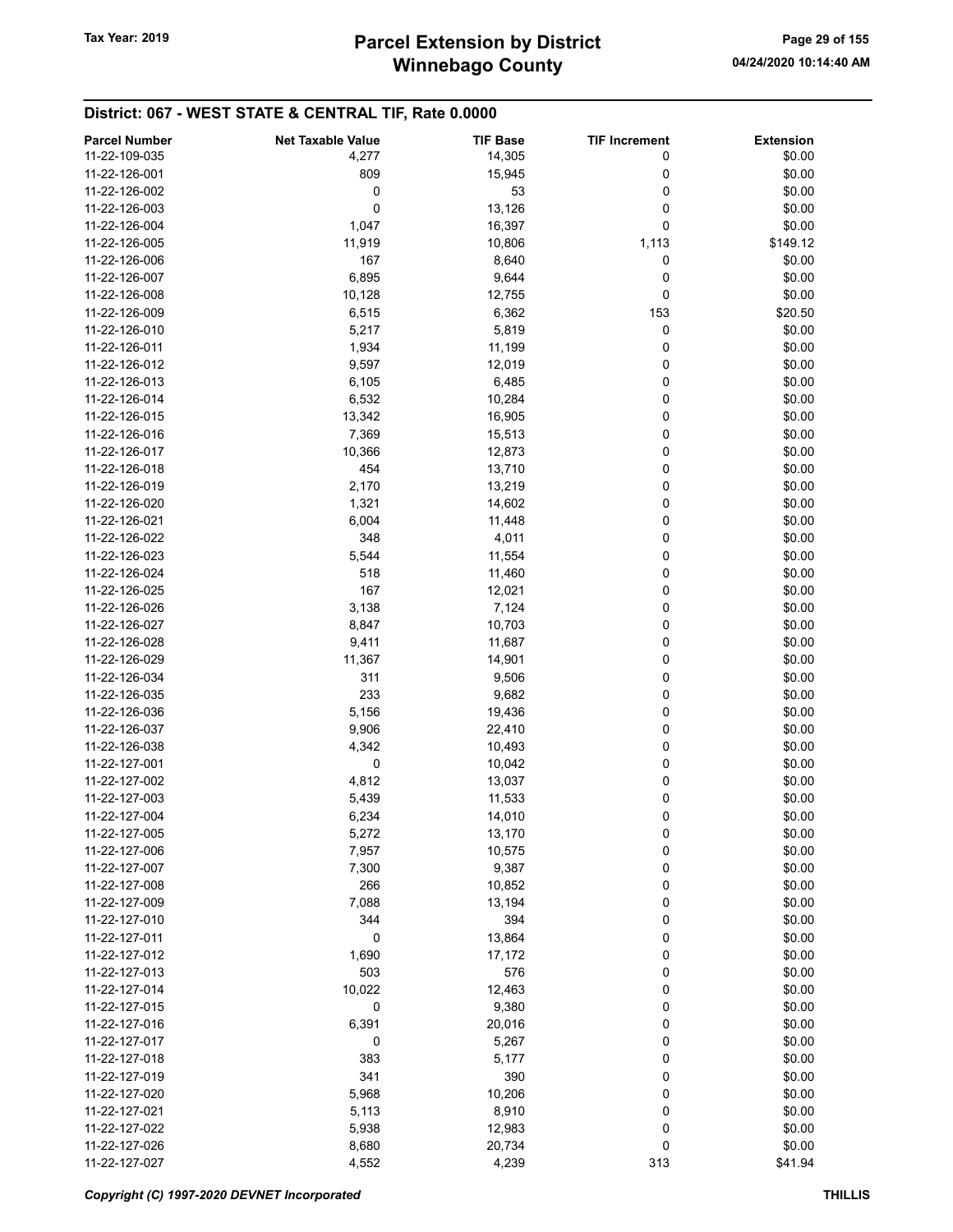# Winnebago County Tax Year: 2019 **Parcel Extension by District** Page 30 of 155

| <b>Parcel Number</b> | <b>Net Taxable Value</b> | <b>TIF Base</b> | <b>TIF Increment</b> | <b>Extension</b> |
|----------------------|--------------------------|-----------------|----------------------|------------------|
| 11-22-127-028        | 3,766                    | 13,210          | 0                    | \$0.00           |
| 11-22-127-029        | 177                      | 12,686          | 0                    | \$0.00           |
|                      |                          |                 |                      |                  |
| 11-22-127-030        | 10,803                   | 15,192          | 0                    | \$0.00           |
| 11-22-127-031        | 5,892                    | 9,972           | 0                    | \$0.00           |
| 11-22-127-032        | 7,346                    | 8,400           | 0                    | \$0.00           |
| 11-22-127-035        | 4,950                    | 13,522          | 0                    | \$0.00           |
| 11-22-127-036        | 0                        | 15,309          | 0                    | \$0.00           |
| 11-22-127-037        | 2,930                    | 16,104          | 0                    | \$0.00           |
| 11-22-128-001        | 4,044                    | 8,920           | 0                    | \$0.00           |
| 11-22-128-002        | 0                        | 9,521           | 0                    | \$0.00           |
| 11-22-128-003        | 6,081                    | 8,171           | 0                    | \$0.00           |
|                      |                          |                 |                      |                  |
| 11-22-128-004        | 5,206                    | 9,551           | 0                    | \$0.00           |
| 11-22-128-005        | 5,589                    | 5,565           | 24                   | \$3.22           |
| 11-22-128-008        | 0                        | 12,854          | 0                    | \$0.00           |
| 11-22-128-009        | 11,990                   | 17,624          | 0                    | \$0.00           |
| 11-22-128-010        | 2,830                    | 18,515          | 0                    | \$0.00           |
| 11-22-128-011        | 5,160                    | 16,280          | 0                    | \$0.00           |
| 11-22-128-012        | 3,544                    | 16,810          | 0                    | \$0.00           |
| 11-22-128-014        | 254                      | 0               | 254                  | \$34.04          |
| 11-22-128-016        | 368                      | 422             | 0                    | \$0.00           |
|                      |                          |                 |                      |                  |
| 11-22-128-017        |                          | 2,843           |                      | \$0.00           |
| 11-22-128-018        | 5,206                    | 12,824          | 0                    | \$0.00           |
| 11-22-128-019        | 387                      | 1,695           | 0                    | \$0.00           |
| 11-22-128-020        | 444                      | 11,706          | 0                    | \$0.00           |
| 11-22-128-021        | 5,636                    | 12,237          | 0                    | \$0.00           |
| 11-22-128-022        | 369                      | 5,843           | 0                    | \$0.00           |
| 11-22-128-023        | 1,192                    | 7,451           | 0                    | \$0.00           |
| 11-22-128-024        | 482                      | 9,455           | 0                    | \$0.00           |
| 11-22-128-025        |                          | 0               |                      | \$0.00           |
| 11-22-128-026        |                          | 0               |                      | \$0.00           |
|                      |                          |                 |                      |                  |
| 11-22-128-027        | 151                      | 191             | 0                    | \$0.00           |
| 11-22-128-028        | 7,256                    | 10,150          | 0                    | \$0.00           |
| 11-22-128-029        | 811                      | 952             | 0                    | \$0.00           |
| 11-22-128-030        | 2,158                    | 5,805           | 0                    | \$0.00           |
| 11-22-129-001        | 5,089                    | 12,828          | 0                    | \$0.00           |
| 11-22-129-002        | 5,810                    | 10,386          | 0                    | \$0.00           |
| 11-22-129-003        | 5,651                    | 11,184          | 0                    | \$0.00           |
| 11-22-129-004        | 0                        | 12,774          | 0                    | \$0.00           |
| 11-22-129-007        | 0                        | 4,550           | 0                    | \$0.00           |
| 11-22-129-010        | 414                      | 474             | 0                    | \$0.00           |
| 11-22-129-011        |                          |                 |                      |                  |
|                      | 6,878                    | 15,727          | 0                    | \$0.00           |
| 11-22-129-012        | 8,564                    | 16,589          | 0                    | \$0.00           |
| 11-22-129-013        | 414                      | 475             | 0                    | \$0.00           |
| 11-22-129-014        | 414                      | 475             | 0                    | \$0.00           |
| 11-22-129-015        | 5,392                    | 9,535           | 0                    | \$0.00           |
| 11-22-129-016        | 414                      | 6,635           | 0                    | \$0.00           |
| 11-22-129-017        | 4,846                    | 11,259          | 0                    | \$0.00           |
| 11-22-129-018        | 4,880                    | 7,813           | 0                    | \$0.00           |
| 11-22-129-019        | 7,904                    | 9,840           | 0                    | \$0.00           |
| 11-22-129-020        | 8,848                    | 10,744          | 0                    | \$0.00           |
| 11-22-129-021        |                          |                 | 0                    |                  |
|                      | 8,228                    | 10,122          |                      | \$0.00           |
| 11-22-129-022        |                          | 10,220          |                      | \$0.00           |
| 11-22-129-023        | 4,448                    | 7,892           | 0                    | \$0.00           |
| 11-22-129-024        | 4,425                    | 8,101           | 0                    | \$0.00           |
| 11-22-129-025        | 2,124                    | 4,841           | 0                    | \$0.00           |
| 11-22-129-026        | 5,369                    | 6,306           | 0                    | \$0.00           |
| 11-22-129-029        | 1,555                    | 9,353           | 0                    | \$0.00           |
| 11-22-129-030        | 5,700                    | 14,594          | 0                    | \$0.00           |
| 11-22-129-031        | 6,594                    | 9,339           | $\pmb{0}$            | \$0.00           |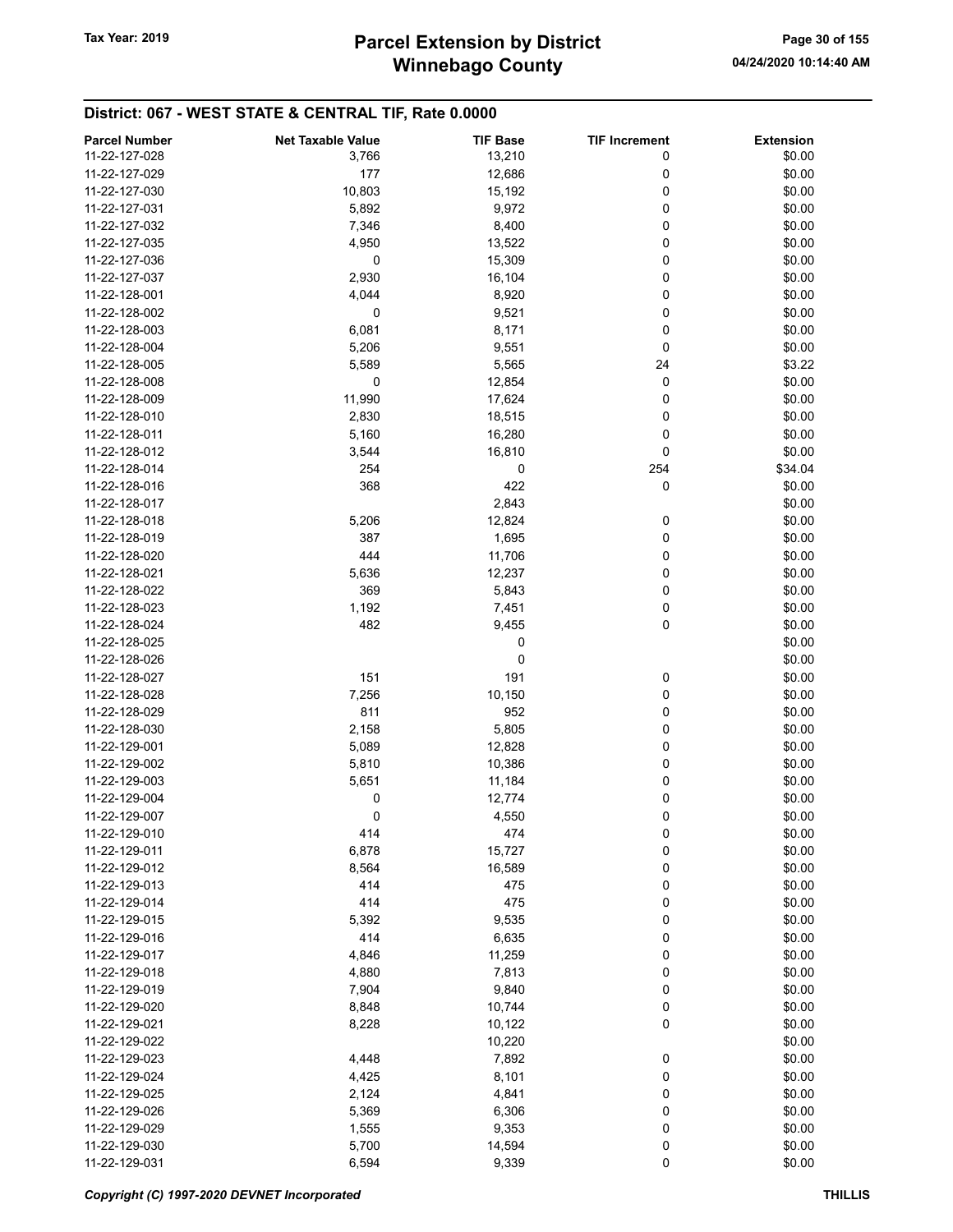# Winnebago County Tax Year: 2019 **Parcel Extension by District** Page 31 of 155

| <b>Parcel Number</b> | <b>Net Taxable Value</b> | <b>TIF Base</b> | <b>TIF Increment</b> | <b>Extension</b> |
|----------------------|--------------------------|-----------------|----------------------|------------------|
| 11-22-129-032        | 4,277                    | 6,257           | 0                    | \$0.00           |
| 11-22-129-033        | 5,126                    | 9,861           | 0                    | \$0.00           |
|                      |                          |                 |                      |                  |
| 11-22-129-034        | 410                      | 12,104          | 0                    | \$0.00           |
| 11-22-129-035        | 1,448                    | 11,303          | 0                    | \$0.00           |
| 11-22-129-036        | 2,190                    | 8,952           | 0                    | \$0.00           |
| 11-22-129-037        | 4,717                    | 13,564          | 0                    | \$0.00           |
| 11-22-130-001        | 4,068                    | 9,393           | 0                    | \$0.00           |
| 11-22-130-002        | 8,037                    | 11,872          | 0                    | \$0.00           |
| 11-22-130-003        | 4,649                    | 9,830           | 0                    | \$0.00           |
| 11-22-130-004        | 4,218                    | 9,240           | 0                    | \$0.00           |
| 11-22-130-005        | 0                        | 4,349           | 0                    | \$0.00           |
| 11-22-130-006        | 5,983                    | 5,839           | 144                  | \$19.30          |
|                      |                          |                 |                      |                  |
| 11-22-130-007        | 0                        | 6,079           | 0                    | \$0.00           |
| 11-22-130-008        | 8,701                    | 11,779          | 0                    | \$0.00           |
| 11-22-130-009        | 287                      | 5,591           | 0                    | \$0.00           |
| 11-22-130-010        | 5,089                    | 10,457          | 0                    | \$0.00           |
| 11-22-130-011        | 7,044                    | 9,333           | 0                    | \$0.00           |
| 11-22-130-012        | 5,369                    | 5,608           | 0                    | \$0.00           |
| 11-22-130-013        | 410                      | 470             | 0                    | \$0.00           |
| 11-22-130-014        | 4,068                    | 4,448           | 0                    | \$0.00           |
| 11-22-130-015        | 4,875                    | 4,780           | 95                   | \$12.74          |
| 11-22-130-016        | 516                      | 5,111           | 0                    | \$0.00           |
|                      |                          |                 |                      |                  |
| 11-22-130-017        | 205                      | 8,997           | 0                    | \$0.00           |
| 11-22-130-018        | 10,377                   | 13,402          | 0                    | \$0.00           |
| 11-22-130-019        | 9,733                    | 6,270           | 3,463                | \$463.94         |
| 11-22-130-020        | 935                      | 7,677           | 0                    | \$0.00           |
| 11-22-130-021        | 1,415                    | 6,309           | 0                    | \$0.00           |
| 11-22-130-022        | 374                      | 15,419          | 0                    | \$0.00           |
| 11-22-130-023        | 0                        | 15,275          | 0                    | \$0.00           |
| 11-22-130-024        | 3,591                    | 6,098           | 0                    | \$0.00           |
| 11-22-130-025        | 374                      | 5,674           | 0                    | \$0.00           |
| 11-22-130-026        | 621                      | 6,644           | 0                    | \$0.00           |
| 11-22-130-027        | 15,686                   | 18,843          | 0                    | \$0.00           |
|                      |                          |                 |                      |                  |
| 11-22-130-028        | 6,914                    | 11,889          | 0                    | \$0.00           |
| 11-22-130-029        | 5,274                    | 5,218           | 56                   | \$7.50           |
| 11-22-130-030        | 403                      | 11,579          | 0                    | \$0.00           |
| 11-22-130-031        | 5,613                    | 13,292          | 0                    | \$0.00           |
| 11-22-130-032        | 403                      | 18,067          | 0                    | \$0.00           |
| 11-22-131-002        | 12,232                   | 12,295          | 0                    | \$0.00           |
| 11-22-131-003        | 757                      | 724             | 33                   | \$4.42           |
| 11-22-131-004        | 381                      | 437             | 0                    | \$0.00           |
| 11-22-131-005        | 6,269                    | 15,488          | 0                    | \$0.00           |
| 11-22-131-006        | 6,328                    | 7,577           | 0                    | \$0.00           |
| 11-22-131-007        |                          |                 |                      | \$0.00           |
|                      | 5,846                    | 6,165           | 0                    |                  |
| 11-22-131-009        | 475                      | 13,263          | 0                    | \$0.00           |
| 11-22-131-010        |                          | 5,969           |                      | \$0.00           |
| 11-22-131-011        | 13,569                   | 16,602          | 0                    | \$0.00           |
| 11-22-131-012        | 501                      | 574             | 0                    | \$0.00           |
| 11-22-131-013        | 0                        | 148             | 0                    | \$0.00           |
| 11-22-131-014        | 5,160                    | 13,387          | 0                    | \$0.00           |
| 11-22-131-015        | 5,113                    | 4,935           | 178                  | \$23.86          |
| 11-22-131-016        | 10,538                   | 15,840          | 0                    | \$0.00           |
| 11-22-131-017        | 13,014                   | 18,473          | 0                    | \$0.00           |
| 11-22-131-018        | 368                      | 432             | 0                    | \$0.00           |
| 11-22-131-019        | 0                        | 6,994           | 0                    | \$0.00           |
|                      |                          |                 |                      |                  |
| 11-22-131-020        | 0                        | 19,372          | 0                    | \$0.00           |
| 11-22-131-021        | 10,044                   | 12,456          | 0                    | \$0.00           |
| 11-22-131-022        | 435                      | 4,716           | 0                    | \$0.00           |
| 11-22-131-023        | 445                      | 6,730           | 0                    | \$0.00           |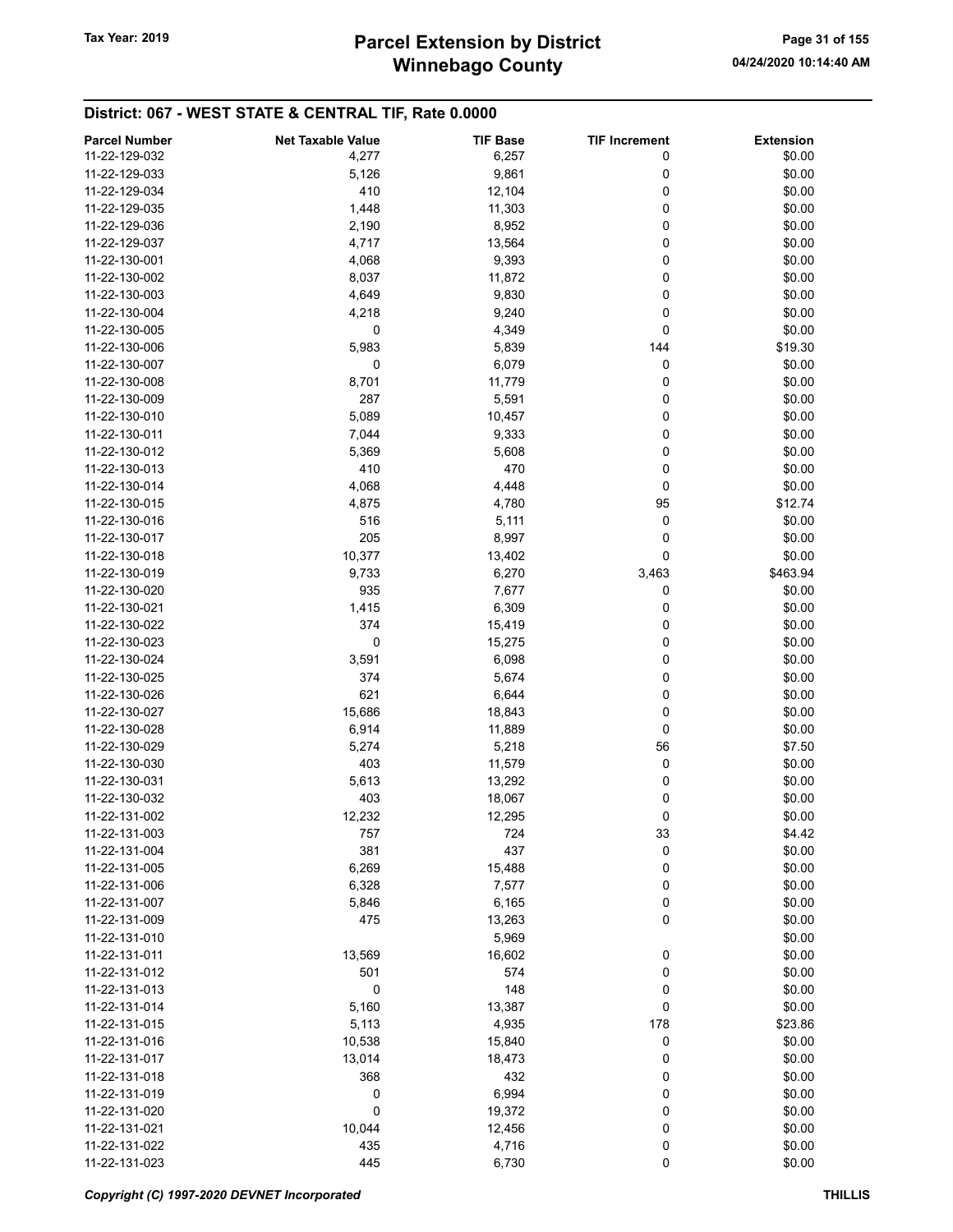| <b>Parcel Number</b> | <b>Net Taxable Value</b> | <b>TIF Base</b> | <b>TIF Increment</b> | <b>Extension</b> |
|----------------------|--------------------------|-----------------|----------------------|------------------|
| 11-22-131-024        |                          | 4,173           |                      | \$0.00           |
| 11-22-131-025        | 552                      | 11,754          | 0                    | \$0.00           |
| 11-22-131-028        | 8,407                    | 11,828          | 0                    | \$0.00           |
| 11-22-131-029        | 4,278                    | 8,275           | 0                    | \$0.00           |
| 11-22-132-001        | 265                      | 303             | 0                    | \$0.00           |
| 11-22-132-002        | 7,828                    | 9,735           | 0                    | \$0.00           |
| 11-22-132-003        | 3,824                    | 6,210           | 0                    | \$0.00           |
| 11-22-132-004        | 7,141                    | 10,959          | 0                    | \$0.00           |
| 11-22-132-005        | 0                        | 6,457           | 0                    | \$0.00           |
| 11-22-132-006        | 403                      | 462             | 0                    | \$0.00           |
| 11-22-132-007        | 403                      | 462             | 0                    | \$0.00           |
| 11-22-132-008        | 167                      | 5,766           | 0                    | \$0.00           |
| 11-22-132-009        | 3,099                    | 12,645          | 0                    | \$0.00           |
| 11-22-132-010        | 8,588                    | 15,560          | 0                    | \$0.00           |
| 11-22-132-011        | 8,429                    | 14,584          | 0                    | \$0.00           |
| 11-22-132-012        | 380                      | 436             | 0                    | \$0.00           |
| 11-22-132-013        | 9,695                    | 12,301          | 0                    | \$0.00           |
| 11-22-132-014        | 7,007                    | 14,101          | 0                    | \$0.00           |
| 11-22-132-015        | 9,083                    | 14,501          | 0                    | \$0.00           |
| 11-22-132-016        | 5,692                    | 6,418           | 0                    | \$0.00           |
| 11-22-132-017        | 4,913                    | 5,212           | 0                    | \$0.00           |
| 11-22-132-020        | 234                      | 269             | 0                    | \$0.00           |
| 11-22-132-021        | 5,510                    | 9,682           | 0                    | \$0.00           |
| 11-22-132-022        | 5,649                    | 10,485          | 0                    | \$0.00           |
| 11-22-132-023        | 154                      | 176             | 0                    | \$0.00           |
| 11-22-132-024        | 307                      | 351             | 0                    | \$0.00           |
| 11-22-132-025        | 0                        | 141             | 0                    | \$0.00           |
| 11-22-132-026        | 274                      | 313             | 0                    | \$0.00           |
| 11-22-132-027        | 4,547                    | 6,002           | 0                    | \$0.00           |
| 11-22-132-028        | 643                      | 758             | 0                    | \$0.00           |
| 11-22-132-029        | 308                      | 14,777          | 0                    | \$0.00           |
| 11-22-132-030        | 347                      | 5,196           | 0                    | \$0.00           |
| 11-22-132-031        | 291                      | 333             | 0                    | \$0.00           |
| 11-22-132-032        | 0                        | 103             | 0                    | \$0.00           |
| 11-22-132-035        | 6,982                    | 9,635           | 0                    | \$0.00           |
| 11-22-132-036        | 9,507                    | 19,679          | 0                    | \$0.00           |
| 11-22-151-001        | 977                      | 11,294          | 0                    | \$0.00           |
| 11-22-151-002        | 3,200                    | 9,438           | 0                    | \$0.00           |
| 11-22-151-003        | 1,375                    | 11,316          | 0                    | \$0.00           |
| 11-22-151-004        | 304                      | 10,071          | 0                    | \$0.00           |
| 11-22-151-005        | 6,669                    | 7,091           | 0                    | \$0.00           |
| 11-22-151-006        | 7,661                    | 10,059          | 0                    | \$0.00           |
| 11-22-151-007        | 2,450                    | 10,734          | 0                    | \$0.00           |
| 11-22-151-008        | 439                      | 12,429          | 0                    | \$0.00           |
| 11-22-151-009        |                          | 0               |                      | \$0.00           |
| 11-22-151-017        |                          | 17,991          |                      | \$0.00           |
| 11-22-151-018        |                          | 2,400           |                      | \$0.00           |
| 11-22-151-019        |                          | 2,400           |                      | \$0.00           |
| 11-22-151-020        |                          | 2,452           |                      | \$0.00           |
| 11-22-151-021        |                          | 11,703          |                      | \$0.00           |
| 11-22-151-022        |                          | 0               |                      | \$0.00           |
| 11-22-152-001        | 6,528                    | 6,265           | 263                  | \$35.24          |
| 11-22-152-002        | 5,498                    | 4,965           | 533                  | \$71.40          |
| 11-22-152-003        | 7,868                    | 10,445          | 0                    | \$0.00           |
| 11-22-152-004        |                          | 817             |                      | \$0.00           |
| 11-22-152-005        |                          | 424             |                      | \$0.00           |
| 11-22-152-006        |                          | 0               |                      | \$0.00           |
| 11-22-152-007        | 4,684                    | 9,821           | 0                    | \$0.00           |
| 11-22-152-008        |                          | 0               |                      | \$0.00           |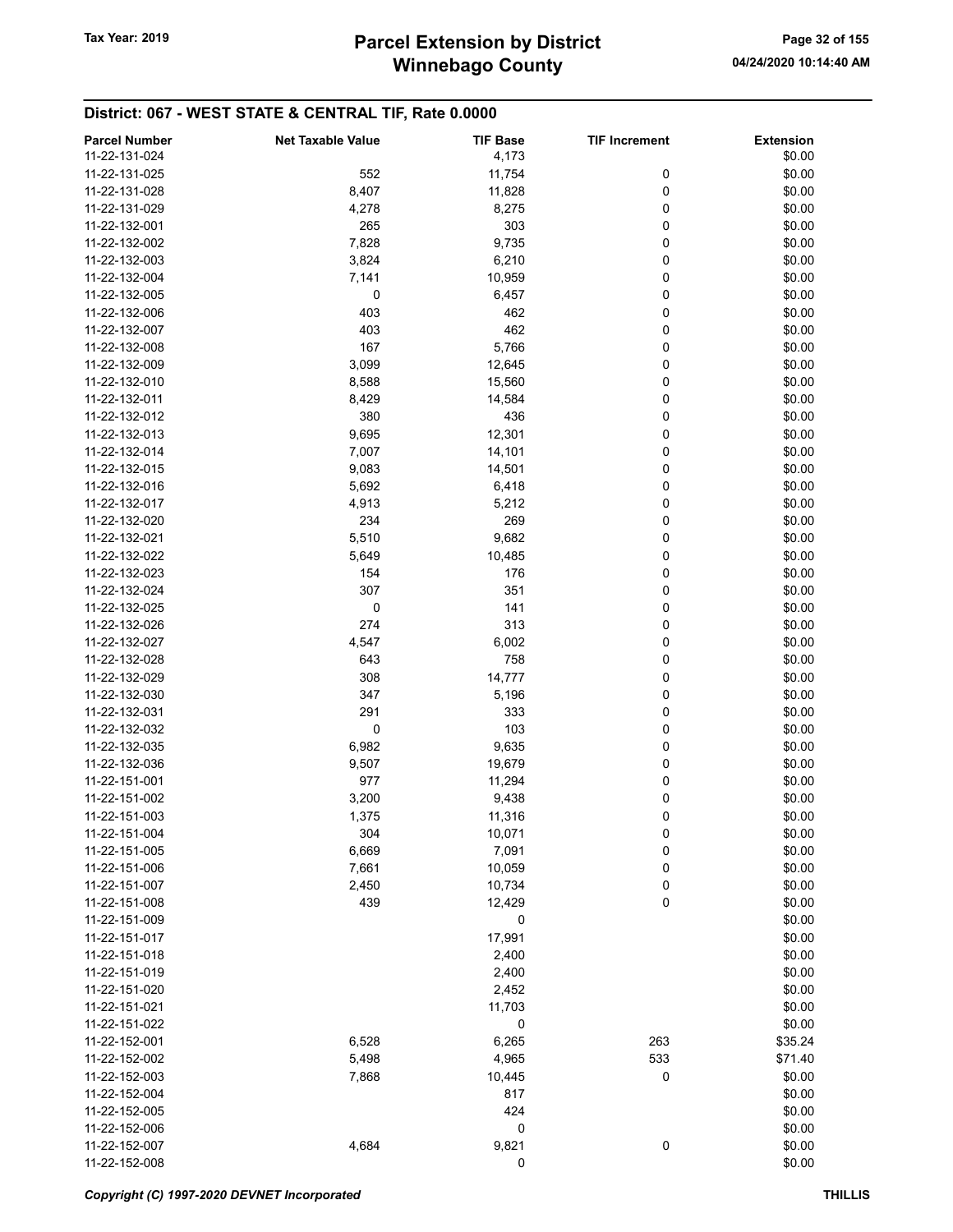#### District: 067 - WEST STATE & CENTRAL TIF, Rate 0.0000 Parcel Number **Net Taxable Value** TIF Base TIF Increment Extension 11-22-152-009 **4,520** 13,137 0 \$0.00 11-22-152-010 8,111 10,043 0 \$0.00 11-22-152-015 18,296 \$0.00  $11-22-152-016$  \$0.00  $11-22-152-017$  \$0.00  $11-22-152-018$  \$0.00 11-22-153-001 809 \$0.00 11-22-153-002 12,098 \$0.00 11-22-153-003 **4,813** 4,813 13,126 0 \$0.00 11-22-153-004 756 483 273 \$36.58 11-22-153-005 14,439 \$0.00 11-22-153-006 6,585 12,845 0 \$0.00 11-22-153-007 0 0 51 0 \$0.00 11-22-153-008 **4,646** 5,289 0 \$0.00 11-22-153-009 528 605 0 \$0.00 11-22-153-010 6,449 10,708 0 \$0.00 11-22-153-011 5,595 5,595 5,373 222 \$29.74 11-22-153-012 **4,475** 4,475 4,771 0 \$0.00 11-22-153-013 325 372 0 \$0.00 11-22-153-014 190 4,567 0 \$0.00 11-22-153-015 **10.515** 0 \$0.00  $11-22-153-017$  \$0.00  $11-22-153-018$  \$0.00  $11-22-153-019$  \$0.00 11-22-153-021 27,519 27,929 0 \$0.00  $11-22-153-023$  \$0.00  $11-22-153-024$  \$0.00  $11-22-154-011$  \$0.00  $11-22-154-012$  \$0.00  $11-22-154-013$  \$0.00  $11-22-154-014$  \$0.00  $11-22-154-023$  \$0.00  $11-22-154-024$  \$0.00  $11-22-154-025$  \$0.00  $11-22-154-026$  \$0.00  $11-22-154-027$  \$0.00  $11-22-154-028$  \$0.00  $11-22-154-029$  \$0.00  $11-22-154-030$  \$0.00  $11-22-154-031$  \$0.00  $11-22-154-032$  \$0.00 11-22-156-009 10,282 13,323 0 \$0.00 11-22-156-010 0 12,788 0 \$0.00 11-22-156-011 5,435 15,895 0 \$0.00 11-22-156-012 7,512 15,814 0 \$0.00 11-22-156-013 6,013 6,013 15,646 0 \$0.00 11-22-156-014 **15,159** 15,159 369 14,790 \$1,981.38 11-22-156-015 6,508 11,547 0 \$0.00 11-22-156-016 10,147 14,828 0 \$0.00 11-22-156-017 **4,684** 12,021 0 \$0.00 11-22-156-018 **0** 0 14,418 0 \$0.00  $11-22-156-021$  \$0.00 11-22-156-022 11,236 \$0.00 11-22-156-023 \$0.00 11-22-156-024 \$0.00  $11-22-156-025$  \$0.00 11-22-156-026 0 \$0.00 11-22-156-027 0 \$0.00  $11-22-156-028$  \$0.00

#### Copyright (C) 1997-2020 DEVNET Incorporated **THILLIS**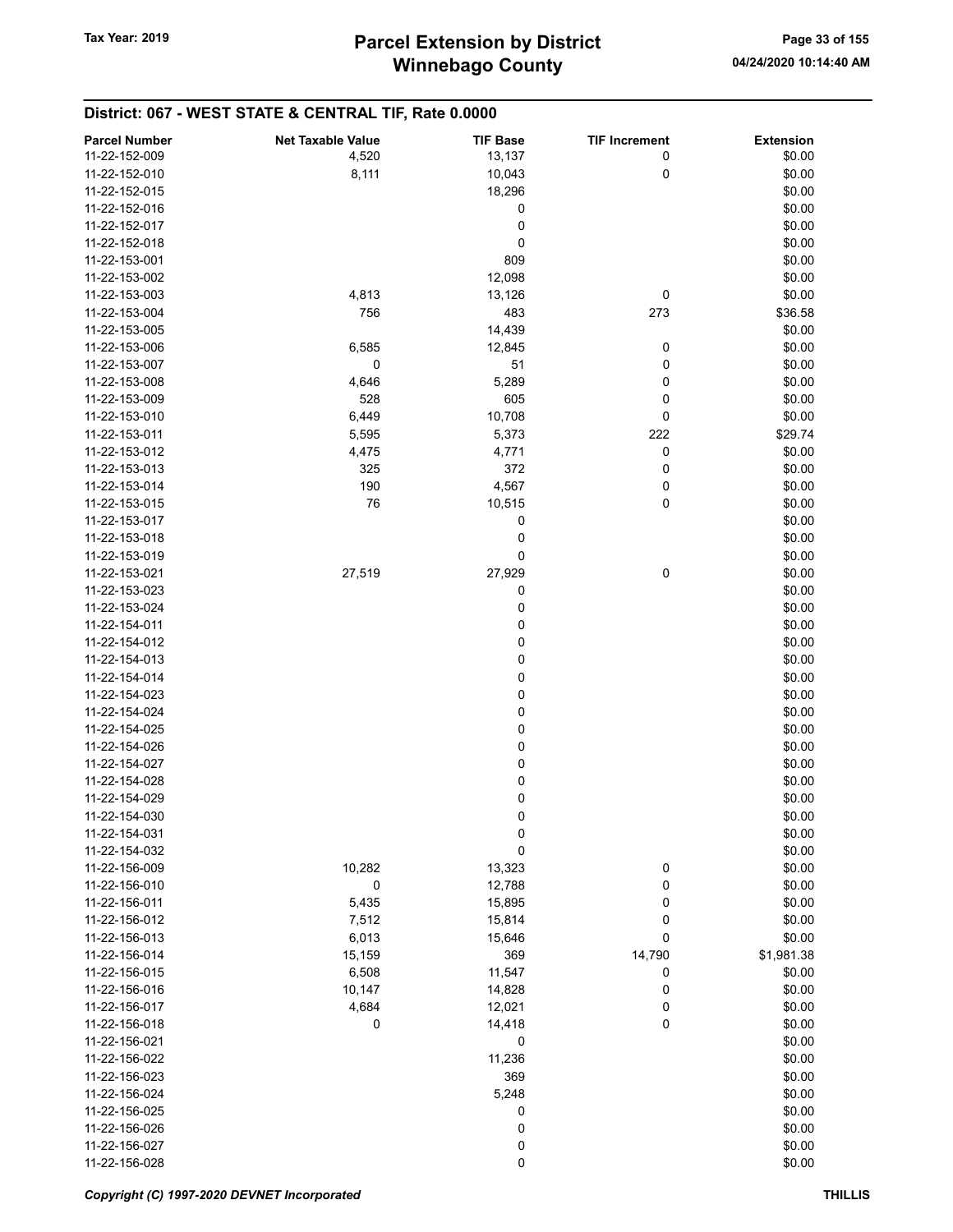# Winnebago County Tax Year: 2019 **Parcel Extension by District** Page 34 of 155

| <b>Parcel Number</b> | <b>Net Taxable Value</b> | <b>TIF Base</b> | <b>TIF Increment</b> | <b>Extension</b> |
|----------------------|--------------------------|-----------------|----------------------|------------------|
| 11-22-157-009        |                          | 0               |                      | \$0.00           |
|                      |                          |                 |                      |                  |
| 11-22-157-010        |                          | 0               |                      | \$0.00           |
| 11-22-158-004        |                          | 0               |                      | \$0.00           |
| 11-22-158-005        |                          | 0               |                      | \$0.00           |
| 11-22-159-001        | 8,870                    | 17,678          | 0                    | \$0.00           |
| 11-22-159-002        | 0                        | 13,200          | 0                    | \$0.00           |
| 11-22-159-003        | 6,253                    | 11,371          | 0                    | \$0.00           |
| 11-22-159-004        | 1,937                    | 17,506          | 0                    | \$0.00           |
| 11-22-159-005        | 349                      | 400             | 0                    | \$0.00           |
| 11-22-159-006        | 4,602                    | 15,588          | 0                    | \$0.00           |
| 11-22-159-007        | 356                      | 17,658          | 0                    | \$0.00           |
| 11-22-159-008        |                          |                 | 0                    |                  |
|                      | 5,714                    | 16,299          |                      | \$0.00           |
| 11-22-159-009        | 6,538                    | 8,237           | 0                    | \$0.00           |
| 11-22-159-010        | 0                        | 14,327          | 0                    | \$0.00           |
| 11-22-159-011        | 229                      | 263             | 0                    | \$0.00           |
| 11-22-159-012        | 5,369                    | 11,437          | 0                    | \$0.00           |
| 11-22-159-013        | 5,117                    | 11,719          | 0                    | \$0.00           |
| 11-22-159-014        | 5,253                    | 6,829           | 0                    | \$0.00           |
| 11-22-159-015        | 235                      | 4,841           | 0                    | \$0.00           |
| 11-22-159-016        | 5,337                    | 6,379           | 0                    | \$0.00           |
| 11-22-159-017        | 4,724                    | 13,857          | 0                    | \$0.00           |
| 11-22-159-018        |                          |                 | 0                    |                  |
|                      | 287                      | 13,347          |                      | \$0.00           |
| 11-22-159-019        | 196                      | 224             | 0                    | \$0.00           |
| 11-22-159-020        | 4,033                    | 10,031          | 0                    | \$0.00           |
| 11-22-159-021        | 0                        | 12,532          | 0                    | \$0.00           |
| 11-22-159-022        | 4,891                    | 12,408          | 0                    | \$0.00           |
| 11-22-176-001        | 439                      | 502             | 0                    | \$0.00           |
| 11-22-176-002        | 0                        | 475             | 0                    | \$0.00           |
| 11-22-176-003        |                          | 0               |                      | \$0.00           |
| 11-22-176-004        | 6,367                    | 8,608           | 0                    | \$0.00           |
| 11-22-176-010        | 0                        | 10,915          | 0                    | \$0.00           |
| 11-22-176-011        | 5,154                    | 4,933           | 221                  | \$29.62          |
| 11-22-176-012        | 451                      | 516             | 0                    | \$0.00           |
|                      |                          |                 |                      |                  |
| 11-22-176-013        | 4,451                    | 4,308           | 143                  | \$19.16          |
| 11-22-176-014        |                          | 253             |                      | \$0.00           |
| 11-22-176-018        |                          | 0               |                      | \$0.00           |
| 11-22-176-019        |                          | 0               |                      | \$0.00           |
| 11-22-176-020        |                          | 352             |                      | \$0.00           |
| 11-22-176-021        |                          | 0               |                      | \$0.00           |
| 11-22-176-022        |                          | 0               |                      | \$0.00           |
| 11-22-176-023        |                          | 15,611          |                      | \$0.00           |
| 11-22-177-001        | 410                      | 470             | 0                    | \$0.00           |
| 11-22-177-002        |                          | 0               |                      | \$0.00           |
| 11-22-177-003        | 410                      | 470             | 0                    | \$0.00           |
| 11-22-177-004        |                          | 0               |                      | \$0.00           |
|                      |                          |                 |                      |                  |
| 11-22-177-005        |                          | 0               |                      | \$0.00           |
| 11-22-177-006        | 7,034                    | 8,481           | 0                    | \$0.00           |
| 11-22-177-007        | 367                      | 420             | 0                    | \$0.00           |
| 11-22-177-008        | 403                      | 11,950          | 0                    | \$0.00           |
| 11-22-177-009        | 367                      | 420             | 0                    | \$0.00           |
| 11-22-177-019        |                          | 0               |                      | \$0.00           |
| 11-22-177-021        |                          | 0               |                      | \$0.00           |
| 11-22-177-022        |                          | 0               |                      | \$0.00           |
| 11-22-177-023        |                          | 0               |                      | \$0.00           |
| 11-22-177-024        |                          | 425             |                      | \$0.00           |
| 11-22-177-025        |                          | 5,645           |                      | \$0.00           |
|                      |                          |                 |                      |                  |
| 11-22-178-001        | 7,190                    | 8,661           | 0                    | \$0.00           |
| 11-22-178-002        | 367                      | 420             | 0                    | \$0.00           |
| 11-22-178-003        | 2,937                    | 2,800           | 137                  | \$18.36          |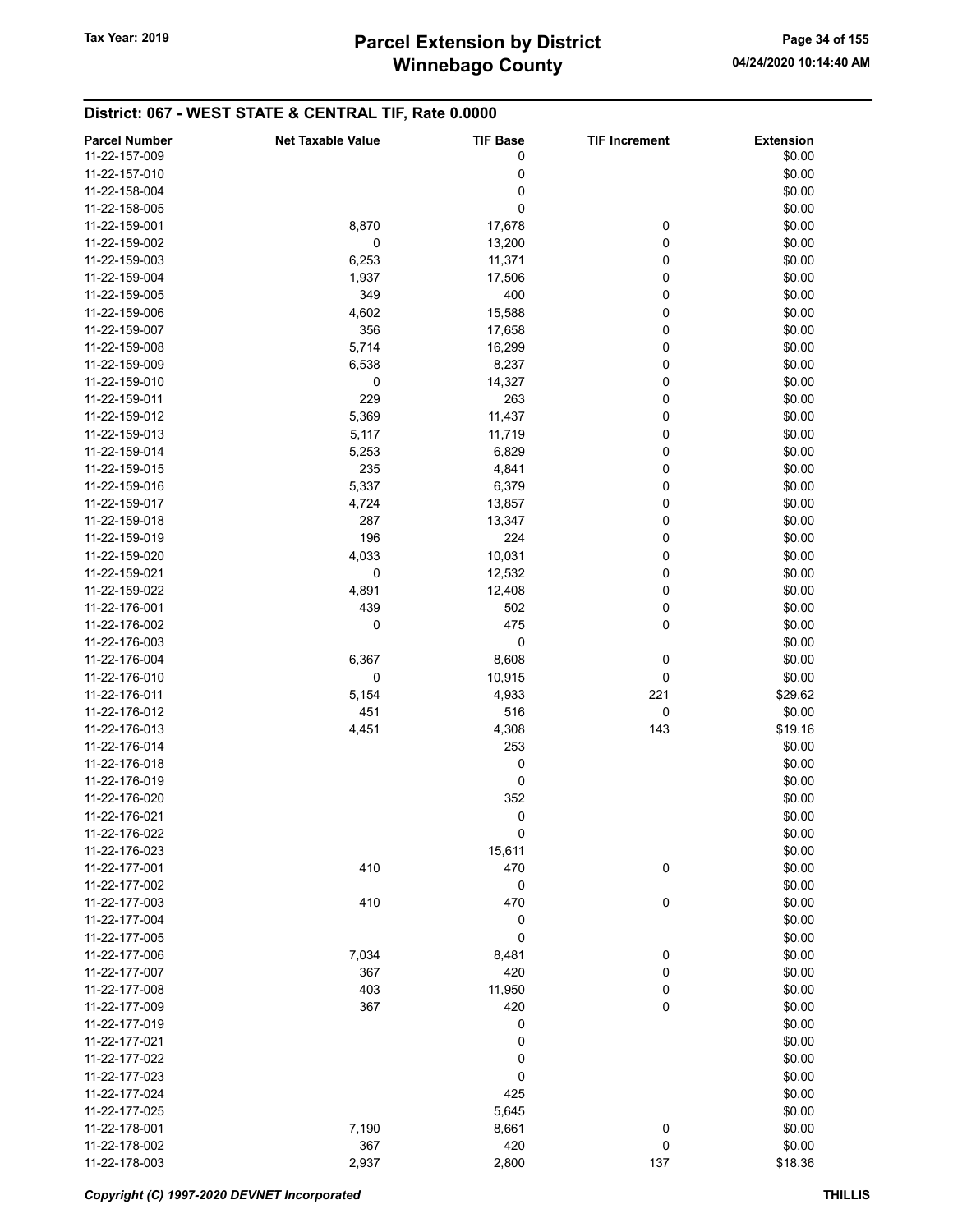| <b>Parcel Number</b> | <b>Net Taxable Value</b> | <b>TIF Base</b> | <b>TIF Increment</b> | <b>Extension</b> |
|----------------------|--------------------------|-----------------|----------------------|------------------|
| 11-22-178-004        | 5,823                    | 17,838          | 0                    | \$0.00           |
| 11-22-178-006        | 3,750                    | 4,730           | 0                    | \$0.00           |
| 11-22-178-007        | 5,172                    | 5,412           | 0                    | \$0.00           |
| 11-22-178-008        | 6,803                    | 8,828           | 0                    | \$0.00           |
| 11-22-178-009        | 566                      | 648             | 0                    | \$0.00           |
|                      |                          |                 |                      |                  |
| 11-22-178-016        |                          | 0               |                      | \$0.00           |
| 11-22-178-019        |                          | 0               |                      | \$0.00           |
| 11-22-178-022        |                          | 0               |                      | \$0.00           |
| 11-22-178-023        |                          | $\pmb{0}$       |                      | \$0.00           |
| 11-22-178-024        |                          | 0               |                      | \$0.00           |
| 11-22-178-025        |                          | 0               |                      | \$0.00           |
| 11-22-178-026        |                          | 0               |                      | \$0.00           |
| 11-22-179-001        | 5,694                    | 5,537           | 157                  | \$21.04          |
| 11-22-179-002        | 2,513                    | 4,189           | 0                    | \$0.00           |
| 11-22-179-003        | 4,531                    | 11,686          | 0                    | \$0.00           |
| 11-22-179-004        | 8,100                    | 8,763           | 0                    | \$0.00           |
| 11-22-179-005        | 205                      | 235             | 0                    | \$0.00           |
| 11-22-179-006        | 393                      | 451             | 0                    | \$0.00           |
| 11-22-179-007        | 170                      | 8,989           | $\mathbf 0$          | \$0.00           |
| 11-22-179-008        |                          | 8,615           |                      | \$0.00           |
| 11-22-179-012        |                          | 10,373          |                      | \$0.00           |
| 11-22-179-013        |                          | 3,092           |                      | \$0.00           |
| 11-22-179-014        |                          | 0               |                      | \$0.00           |
| 11-22-180-008        |                          | 0               |                      | \$0.00           |
| 11-22-180-009        | 4,936                    | 9,551           | 0                    | \$0.00           |
| 11-22-180-010        | 14,549                   | 14,173          | 376                  | \$50.38          |
| 11-22-180-011        | 9,073                    | 11,489          | 0                    | \$0.00           |
| 11-22-180-012        | 322                      | 16,740          | 0                    | \$0.00           |
| 11-22-180-013        | 5,985                    | 8,991           | 0                    | \$0.00           |
| 11-22-180-014        | 11,718                   | 14,876          | 0                    | \$0.00           |
| 11-22-180-015        | 1,940                    | 8,169           | 0                    | \$0.00           |
| 11-22-180-016        | 0                        | 5,691           | 0                    | \$0.00           |
| 11-22-180-017        | 8,497                    | 9,917           | $\pmb{0}$            | \$0.00           |
| 11-22-180-021        |                          | 14,651          |                      | \$0.00           |
| 11-22-180-022        |                          | 0               |                      | \$0.00           |
| 11-22-180-023        |                          | 0               |                      | \$0.00           |
| 11-22-180-024        |                          | 0               |                      | \$0.00           |
| 11-22-180-025        |                          | 0               |                      | \$0.00           |
| 11-22-180-026        |                          | 10,125          |                      | \$0.00           |
| 11-22-180-027        |                          | $\mathbf 0$     |                      | \$0.00           |
| 11-22-181-001        |                          | $\mathbf 0$     |                      | \$0.00           |
| 11-22-181-002        |                          | 287             |                      | \$0.00           |
| 11-22-181-003        |                          | 0               |                      | \$0.00           |
| 11-22-181-004        |                          | 0               |                      | \$0.00           |
| 11-22-181-005        |                          | 0               |                      | \$0.00           |
| 11-22-181-007        |                          |                 |                      | \$0.00           |
|                      |                          | 0               |                      |                  |
| 11-22-181-008        |                          | 0               |                      | \$0.00           |
| 11-22-181-009        |                          | 0               |                      | \$0.00           |
| 11-22-181-010        |                          | 0               |                      | \$0.00           |
| 11-22-181-011        |                          | 0               |                      | \$0.00           |
| 11-22-181-012        |                          | 14,841          |                      | \$0.00           |
| 11-22-181-013        |                          | 9,958           |                      | \$0.00           |
| 11-22-181-014        |                          | 0               |                      | \$0.00           |
| 11-22-181-015        |                          | $\pmb{0}$       |                      | \$0.00           |
| 11-22-181-016        | 9,382                    | 9,429           | 0                    | \$0.00           |
| 11-22-181-017        | 191                      | 16,803          | 0                    | \$0.00           |
| 11-22-181-018        | 210                      | 241             | 0                    | \$0.00           |
| 11-22-181-019        |                          | 0               |                      | \$0.00           |
| 11-22-182-001        | 11,312                   | 6,616           | 4,696                | \$629.12         |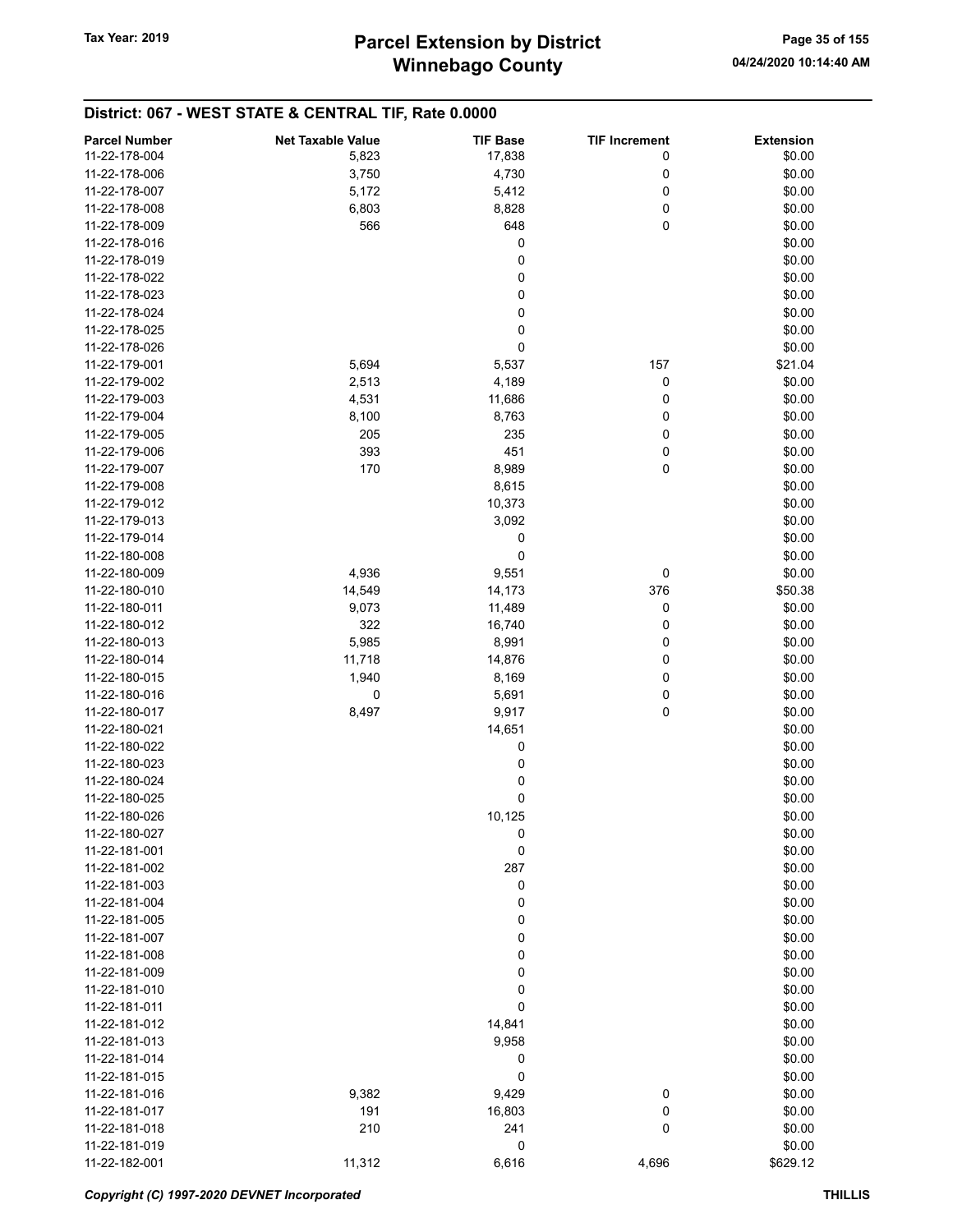| <b>Parcel Number</b> | <b>Net Taxable Value</b> | <b>TIF Base</b> | <b>TIF Increment</b> | <b>Extension</b> |
|----------------------|--------------------------|-----------------|----------------------|------------------|
| 11-22-182-002        | 356                      | 11,139          | 0                    | \$0.00           |
| 11-22-182-003        | 8,744                    | 11,264          | 0                    | \$0.00           |
| 11-22-182-004        | 0                        |                 |                      |                  |
|                      |                          | 7,083           | 0                    | \$0.00           |
| 11-22-182-005        | 3,823                    | 13,522          | 0                    | \$0.00           |
| 11-22-182-006        | 356                      | 409             | 0                    | \$0.00           |
| 11-22-182-009        |                          | 0               |                      | \$0.00           |
| 11-22-182-010        |                          | 0               |                      | \$0.00           |
| 11-22-182-011        | 5,771                    | 5,247           | 524                  | \$70.20          |
| 11-22-182-012        | 8,684                    | 10,599          | 0                    | \$0.00           |
| 11-22-182-013        | 15,163                   | 20,552          | 0                    | \$0.00           |
| 11-22-182-014        | 13,170                   | 15,166          | 0                    | \$0.00           |
| 11-22-182-015        | 1,798                    | 21,150          | 0                    | \$0.00           |
| 11-22-182-016        | 850                      | 1,066           | 0                    | \$0.00           |
| 11-22-182-017        | 16,621                   | 18,667          | 0                    | \$0.00           |
| 11-22-183-001        | 323                      | 370             | 0                    | \$0.00           |
| 11-22-183-002        |                          | 7,940           |                      | \$0.00           |
| 11-22-183-003        | 806                      | 1,099           | 0                    | \$0.00           |
| 11-22-183-004        | 471                      | 19,493          | 0                    | \$0.00           |
| 11-22-183-005        | 13,050                   | 18,689          | 0                    | \$0.00           |
| 11-22-183-006        | 4,327                    | 13,435          | 0                    | \$0.00           |
| 11-22-183-007        | 3,417                    | 9,395           | 0                    | \$0.00           |
| 11-22-183-008        |                          |                 | 0                    | \$0.00           |
|                      | 4,475                    | 10,807          |                      |                  |
| 11-22-183-009        | 0                        | 12,929          | 0                    | \$0.00           |
| 11-22-183-010        | 5,956                    | 14,751          | 0                    | \$0.00           |
| 11-22-183-011        | 13,473                   | 14,412          | 0                    | \$0.00           |
| 11-22-183-012        | 4,209                    | 4,163           | 46                   | \$6.16           |
| 11-22-183-013        | 6,849                    | 8,803           | 0                    | \$0.00           |
| 11-22-183-014        | 4,087                    | 4,816           | 0                    | \$0.00           |
| 11-22-183-015        | 6,593                    | 7,181           | 0                    | \$0.00           |
| 11-22-184-001        | 327                      | 4,650           | 0                    | \$0.00           |
| 11-22-184-002        | 4,033                    | 4,190           | 0                    | \$0.00           |
| 11-22-184-003        | 211                      | 242             | 0                    | \$0.00           |
| 11-22-184-004        | 3,975                    | 12,443          | 0                    | \$0.00           |
| 11-22-184-005        | 281                      | 322             | 0                    | \$0.00           |
| 11-22-184-006        | 471                      | 539             | 0                    | \$0.00           |
| 11-22-184-007        | 471                      | 14,087          | 0                    | \$0.00           |
| 11-22-184-008        | 471                      | 539             | 0                    | \$0.00           |
| 11-22-184-009        | 9,573                    | 6,756           | 2,817                | \$377.40         |
| 11-22-184-010        | 5,024                    | 12,350          | 0                    | \$0.00           |
| 11-22-184-011        | 4,938                    | 4,783           | 155                  | \$20.76          |
| 11-22-184-012        | 4,708                    | 17,214          | 0                    | \$0.00           |
| 11-22-184-013        | 11,264                   | 15,316          | 0                    | \$0.00           |
| 11-22-184-014        | 3,340                    | 2,970           | 370                  | \$49.58          |
| 11-22-184-015        | 352                      | 403             |                      |                  |
|                      |                          |                 | 0                    | \$0.00           |
| 11-22-184-016        | 0                        | 12,754          | 0                    | \$0.00           |
| 11-22-301-001        | 217                      | 7,557           | 0                    | \$0.00           |
| 11-22-301-002        | 191                      | 12,321          | 0                    | \$0.00           |
| 11-22-301-003        |                          | 11,140          |                      | \$0.00           |
| 11-22-301-004        | 7,558                    | 12,408          | 0                    | \$0.00           |
| 11-22-301-005        | 3,667                    | 5,177           | 0                    | \$0.00           |
| 11-22-301-006        | 6,907                    | 8,450           | 0                    | \$0.00           |
| 11-22-301-007        | 6,460                    | 10,019          | 0                    | \$0.00           |
| 11-22-301-008        | 349                      | 400             | 0                    | \$0.00           |
| 11-22-301-009        | 1,819                    | 10,138          | 0                    | \$0.00           |
| 11-22-301-010        | 349                      | 400             | 0                    | \$0.00           |
| 11-22-301-011        | 1,984                    | 13,026          | 0                    | \$0.00           |
| 11-22-301-012        | 2,321                    | 11,451          | 0                    | \$0.00           |
| 11-22-301-013        | 810                      | 6,936           | 0                    | \$0.00           |
| 11-22-301-014        | 210                      | 14,613          | 0                    | \$0.00           |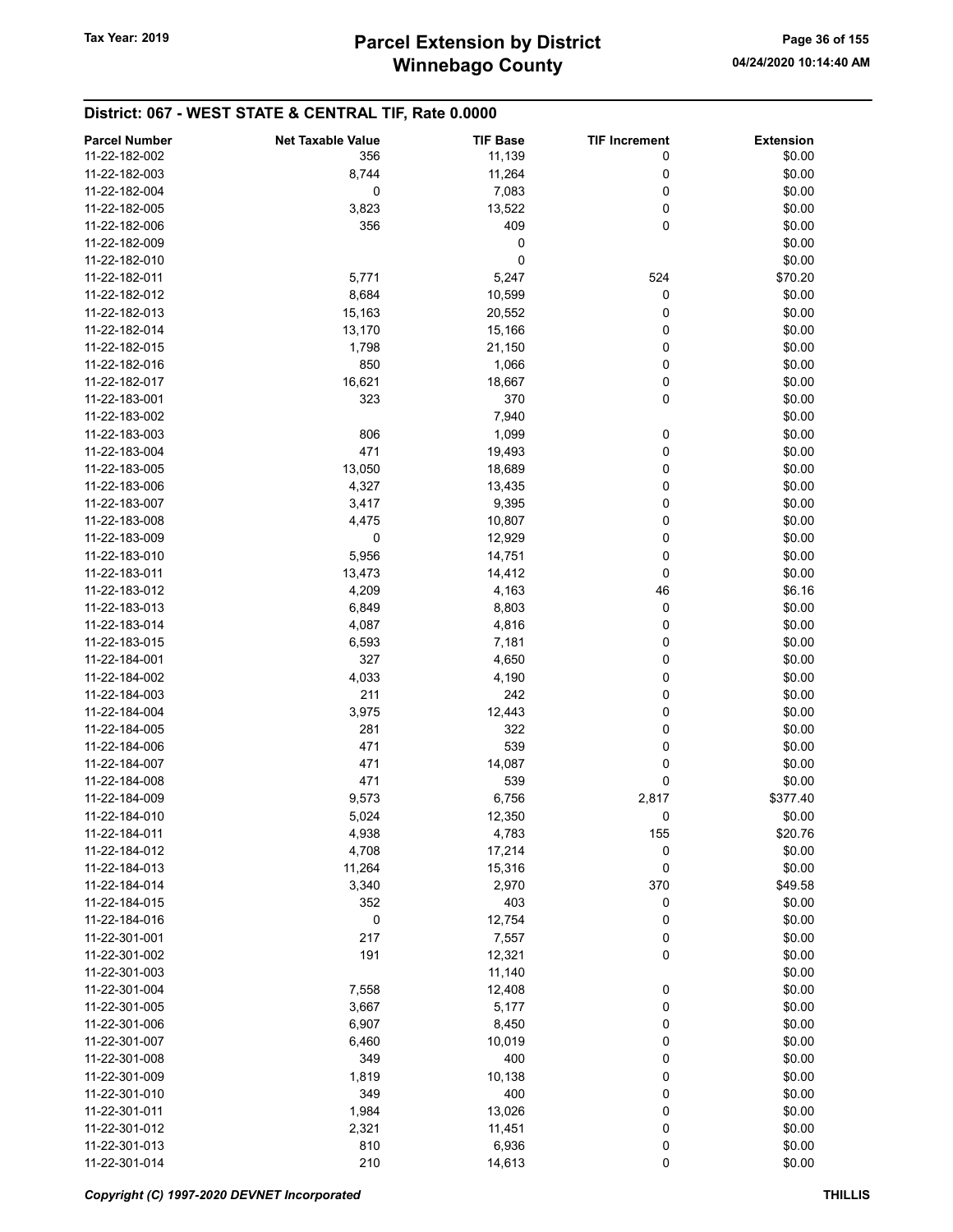## District: 067 - WEST STATE & CENTRAL TIF, Rate 0.0000

| <b>Parcel Number</b> | <b>Net Taxable Value</b> | <b>TIF Base</b> | <b>TIF Increment</b> | <b>Extension</b> |
|----------------------|--------------------------|-----------------|----------------------|------------------|
| 11-22-301-015        | 17,532                   | 20,185          | 0                    | \$0.00           |
| 11-22-301-016        | 5,380                    | 9,572           | 0                    | \$0.00           |
| 11-22-301-017        |                          | 11,104          |                      | \$0.00           |
| 11-22-301-018        | 0                        | 10,691          | 0                    | \$0.00           |
|                      |                          |                 |                      |                  |
| 11-22-301-019        | 4,985                    | 9,942           | 0                    | \$0.00           |
| 11-22-302-001        | 12,803                   | 16,474          | 0                    | \$0.00           |
| 11-22-302-002        | 10,215                   | 14,187          | 0                    | \$0.00           |
| 11-22-302-003        | 6,880                    | 18,158          | 0                    | \$0.00           |
| 11-22-302-004        | 0                        | 5,531           | 0                    | \$0.00           |
| 11-22-302-005        | 5,507                    | 7,414           | 0                    | \$0.00           |
| 11-22-302-006        | 8,004                    | 11,648          | 0                    | \$0.00           |
| 11-22-302-007        | 1,342                    | 19,344          | 0                    | \$0.00           |
| 11-22-302-008        | 396                      | 8,918           | 0                    | \$0.00           |
| 11-22-302-009        | 3,660                    | 14,661          | 0                    | \$0.00           |
| 11-22-302-010        | 391                      | 2,942           | 0                    | \$0.00           |
| 11-22-302-011        | 5,544                    | 10,154          | 0                    | \$0.00           |
| 11-22-302-012        | 6,020                    | 8,241           | 0                    | \$0.00           |
| 11-22-302-013        | 5,671                    | 6,408           | 0                    | \$0.00           |
| 11-22-302-014        | 5,106                    | 7,928           | 0                    | \$0.00           |
|                      |                          |                 |                      |                  |
| 11-22-302-015        | 356                      | 409             | 0                    | \$0.00           |
| 11-22-302-016        | 1,496                    | 6,098           | 0                    | \$0.00           |
| 11-22-302-017        | 4,729                    | 9,516           | 0                    | \$0.00           |
| 11-22-302-018        | 8,419                    | 9,576           | 0                    | \$0.00           |
| 11-22-302-019        | 6,524                    | 7,564           | 0                    | \$0.00           |
| 11-22-303-001        | 13,175                   | 9,408           | 3,767                | \$504.66         |
| 11-22-303-002        | 356                      | 19,166          | 0                    | \$0.00           |
| 11-22-303-003        | 3,895                    | 13,352          | 0                    | \$0.00           |
| 11-22-303-004        | 356                      | 409             | 0                    | \$0.00           |
| 11-22-303-005        | 6,368                    | 13,552          | 0                    | \$0.00           |
| 11-22-303-006        | 356                      | 12,719          | 0                    | \$0.00           |
| 11-22-303-007        | 356                      | 12,411          | 0                    | \$0.00           |
| 11-22-303-008        | 9,606                    | 16,733          | 0                    | \$0.00           |
| 11-22-303-009        | 994                      | 9,316           | 0                    | \$0.00           |
| 11-22-303-010        | 7,300                    | 8,964           | 0                    | \$0.00           |
| 11-22-303-011        |                          |                 |                      | \$644.78         |
|                      | 9,753                    | 4,940           | 4,813                |                  |
| 11-22-303-012        | 10,506                   | 14,304          | 0                    | \$0.00           |
| 11-22-303-013        | 5,167                    | 6,061           | 0                    | \$0.00           |
| 11-22-303-014        | 18,146                   | 14,206          | 3,940                | \$527.84         |
| 11-22-303-015        | 6,879                    | 11,813          | 0                    | \$0.00           |
| 11-22-303-016        | 1,979                    | 15,198          | 0                    | \$0.00           |
| 11-22-303-017        | 356                      | 7,984           | 0                    | \$0.00           |
| 11-22-326-001        | 9,504                    | 12,018          | 0                    | \$0.00           |
| 11-22-326-002        | 5,918                    | 5,620           | 298                  | \$39.92          |
| 11-22-326-003        | 6,734                    | 11,316          | 0                    | \$0.00           |
| 11-22-326-004        | 356                      | 6,172           | 0                    | \$0.00           |
| 11-22-326-005        |                          | 0               |                      | \$0.00           |
| 11-22-326-006        |                          | 0               |                      | \$0.00           |
| 11-22-326-007        |                          | 0               |                      | \$0.00           |
| 11-22-326-008        | 356                      | 13,039          | $\boldsymbol{0}$     | \$0.00           |
| 11-22-326-009        | 1,772                    | 11,207          | 0                    | \$0.00           |
| 11-22-326-010        |                          |                 |                      |                  |
|                      | 5,229                    | 8,036           | 0                    | \$0.00           |
| 11-22-326-011        | $\mathbf 0$              | 9,881           | 0                    | \$0.00           |
| 11-22-326-012        | 7,940                    | 9,006           | 0                    | \$0.00           |
| 11-22-326-013        | 356                      | 15,552          | 0                    | \$0.00           |
| 11-22-326-014        | 6,779                    | 12,820          | 0                    | \$0.00           |
| 11-22-326-015        | 5,074                    | 15,183          | 0                    | \$0.00           |
| 11-22-326-016        | 7,494                    | 11,491          | 0                    | \$0.00           |
| 11-22-326-017        | 6,940                    | 8,737           | 0                    | \$0.00           |
| 11-22-326-018        | 1,890                    | 11,463          | $\pmb{0}$            | \$0.00           |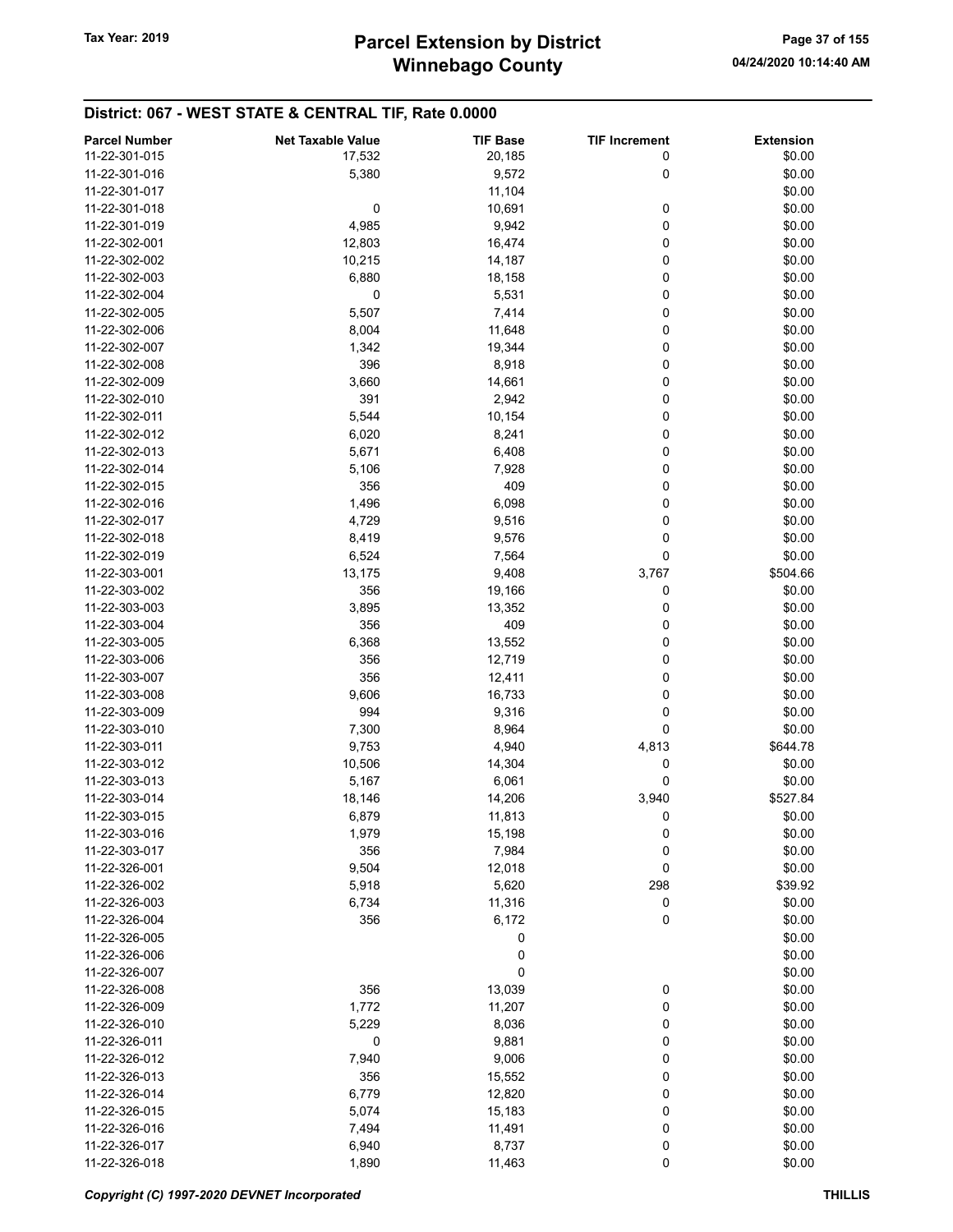## District: 067 - WEST STATE & CENTRAL TIF, Rate 0.0000

| <b>Parcel Number</b> | <b>Net Taxable Value</b> | <b>TIF Base</b> | <b>TIF Increment</b> | <b>Extension</b> |
|----------------------|--------------------------|-----------------|----------------------|------------------|
| 11-22-327-001        | 4,463                    | 24,102          | 0                    | \$0.00           |
| 11-22-327-002        | 471                      | 539             | 0                    | \$0.00           |
| 11-22-327-003        | 13,164                   | 10,861          | 2,303                | \$308.54         |
| 11-22-327-004        | 8,868                    | 19,420          | 0                    | \$0.00           |
| 11-22-327-005        | 6,661                    | 18,445          | 0                    | \$0.00           |
| 11-22-327-006        | 190                      | 10,230          | 0                    | \$0.00           |
| 11-22-327-007        | 6,636                    | 7,867           | 0                    | \$0.00           |
| 11-22-327-008        | 471                      | 539             | 0                    | \$0.00           |
| 11-22-327-009        | 8,156                    | 8,995           | 0                    | \$0.00           |
| 11-22-327-010        | 518                      | 593             | 0                    | \$0.00           |
| 11-22-327-011        |                          | 13,598          |                      | \$0.00           |
| 11-22-327-012        | 5,830                    | 5,731           | 99                   | \$13.26          |
| 11-22-328-001        | 349                      | 400             | 0                    | \$0.00           |
| 11-22-328-002        | 456                      | 522             | 0                    | \$0.00           |
| 11-22-328-003        | 0                        | 11,998          | 0                    | \$0.00           |
| 11-22-328-004        | 286                      | 328             | 0                    | \$0.00           |
| 11-22-328-005        | 10,564                   | 5,374           | 5,190                | \$695.30         |
| 11-22-328-006        | 6,855                    | 14,493          | 0                    | \$0.00           |
| 11-22-328-007        | 8,817                    | 10,893          | 0                    | \$0.00           |
| 11-22-328-008        | 2,398                    | 2,749           | 0                    | \$0.00           |
| Totals for 067       | 9,654,089                | 19,606,659      | 677,233              | \$90,727.74      |
|                      |                          |                 |                      | 2018 Parcels     |

## District: 068 - WEST STATE & KILBURN TIF, Rate 0.0000

| <b>Parcel Number</b> | <b>Net Taxable Value</b> | <b>TIF Base</b> | <b>TIF Increment</b> | <b>Extension</b> |
|----------------------|--------------------------|-----------------|----------------------|------------------|
| 11-22-252-001        |                          | 0               |                      | \$0.00           |
| 11-22-252-002        |                          | 0               |                      | \$0.00           |
| 11-22-252-003        |                          | 0               |                      | \$0.00           |
| 11-22-252-005        |                          | 0               |                      | \$0.00           |
| 11-22-252-006        |                          | 4,433           |                      | \$0.00           |
| 11-22-252-007        |                          | 515             |                      | \$0.00           |
| 11-22-252-018        |                          | 0               |                      | \$0.00           |
| 11-22-252-025        |                          | 511             |                      | \$0.00           |
| 11-22-252-034        |                          | 0               |                      | \$0.00           |
| 11-22-252-035        |                          | 7,183           |                      | \$0.00           |
| 11-22-252-036        |                          | 0               |                      | \$0.00           |
| 11-22-252-037        |                          | 0               |                      | \$0.00           |
| 11-22-252-038        |                          | 0               |                      | \$0.00           |
| 11-22-252-039        |                          | 0               |                      | \$0.00           |
| 11-22-252-040        |                          | 0               |                      | \$0.00           |
| 11-22-252-041        |                          | 0               |                      | \$0.00           |
| 11-22-252-042        |                          | 3,022           |                      | \$0.00           |
| 11-22-252-043        |                          | 0               |                      | \$0.00           |
| 11-22-252-044        |                          | 3,022           |                      | \$0.00           |
| 11-22-252-045        |                          | 0               |                      | \$0.00           |
| 11-22-252-046        |                          | 3,022           |                      | \$0.00           |
| 11-22-252-047        |                          | 0               |                      | \$0.00           |
| 11-22-252-048        |                          | 0               |                      | \$0.00           |
| 11-22-252-049        |                          | 0               |                      | \$0.00           |
| 11-22-253-005        | 366                      | 935             | 0                    | \$0.00           |
| 11-22-253-006        | 1,873                    | 1,894           | 0                    | \$0.00           |
| 11-22-253-007        | 18,454                   | 11,340          | 7,114                | \$953.04         |
| 11-22-253-013        | 9,884                    | 16,631          | 0                    | \$0.00           |
| 11-22-253-014        | 16,948                   | 26,397          | 0                    | \$0.00           |
| 11-22-253-015        | 18,829                   | 11,250          | 7,579                | \$1,015.34       |
| 11-22-253-016        | 3,175                    | 3,140           | 35                   | \$4.70           |
| 11-22-253-020        |                          | 0               |                      | \$0.00           |
| 11-22-253-021        |                          | 0               |                      | \$0.00           |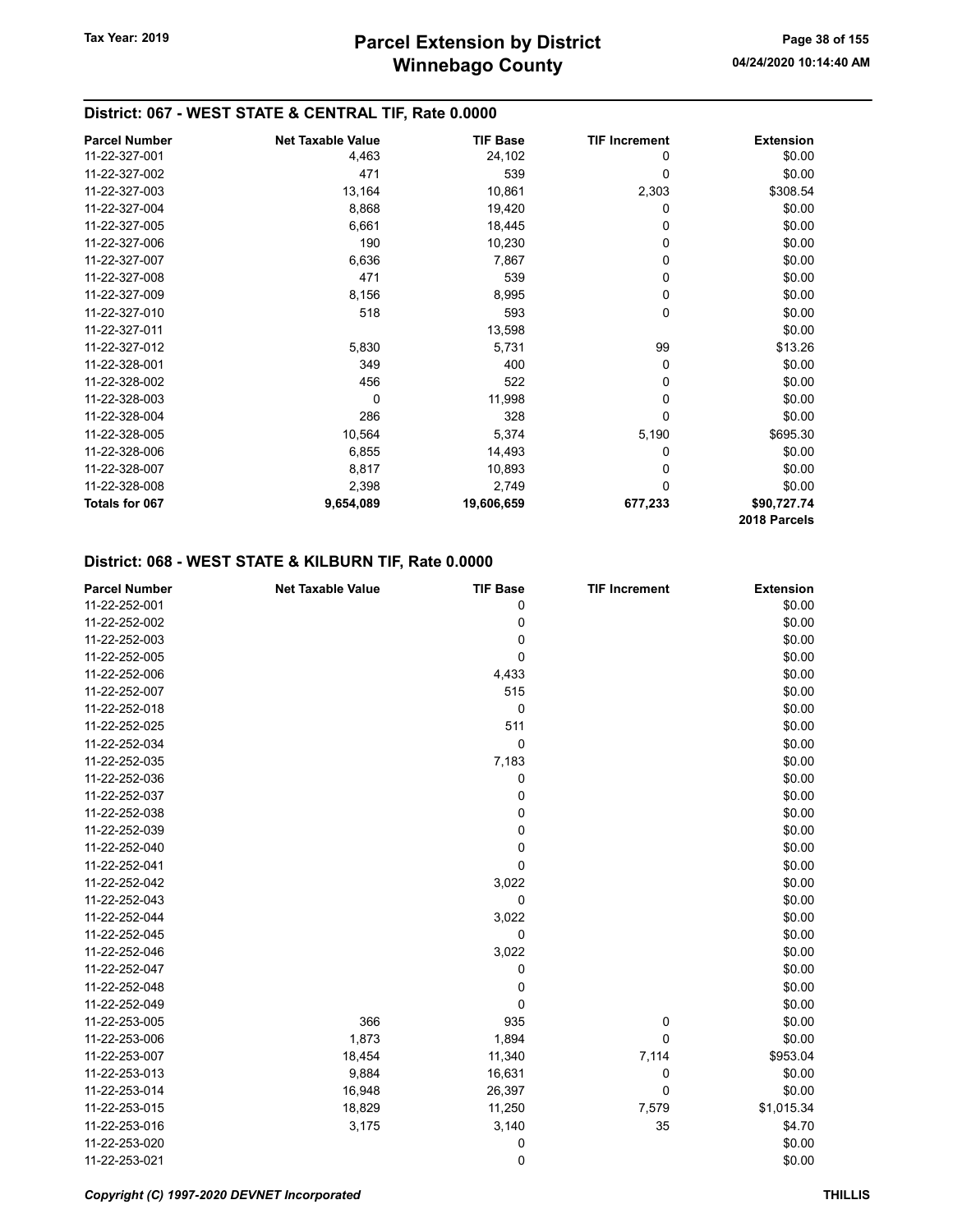## District: 068 - WEST STATE & KILBURN TIF, Rate 0.0000

| <b>Parcel Number</b> | <b>Net Taxable Value</b> | <b>TIF Base</b> | <b>TIF Increment</b> | <b>Extension</b> |
|----------------------|--------------------------|-----------------|----------------------|------------------|
| 11-22-253-022        |                          | 0               |                      | \$0.00           |
| 11-22-253-023        |                          | 0               |                      | \$0.00           |
| 11-22-254-001        | 870                      | 862             | 8                    | \$1.08           |
| 11-22-254-002        | 5,905                    | 15,499          | 0                    | \$0.00           |
| 11-22-254-012        | 47,348                   |                 |                      | \$4,008.16       |
|                      |                          | 17,429          | 29,919               |                  |
| 11-22-254-013        | 18,883                   | 18,721          | 162                  | \$21.70          |
| 11-22-255-002        |                          | 0               |                      | \$0.00           |
| 11-22-255-003        |                          | 0               |                      | \$0.00           |
| 11-22-255-004        |                          | 0               |                      | \$0.00           |
| 11-22-256-002        |                          | 0               |                      | \$0.00           |
| 11-22-256-004        | 46,193                   | 558             | 45,635               | \$6,113.58       |
| 11-22-256-005        | 3,471                    | 0               | 3,471                | \$465.00         |
| 11-22-256-008        | 4,362                    | 206             | 4,156                | \$556.78         |
| 11-22-256-009        | 2,017                    | 95              | 1,922                | \$257.48         |
| 11-22-257-001        |                          | 0               |                      | \$0.00           |
| 11-22-257-002        |                          | 0               |                      | \$0.00           |
| 11-22-258-001        | 0                        | 98              | 0                    | \$0.00           |
| 11-22-258-011        |                          | 0               |                      | \$0.00           |
| 11-22-258-012        |                          | 0               |                      | \$0.00           |
| 11-22-258-013        |                          | 0               |                      | \$0.00           |
|                      |                          |                 |                      |                  |
| 11-22-258-014        | 210                      | 10,209          | 0                    | \$0.00           |
| 11-22-258-015        |                          | 0               |                      | \$0.00           |
| 11-22-258-016        |                          | 0               |                      | \$0.00           |
| 11-22-258-017        |                          | 9,683           |                      | \$0.00           |
| 11-22-258-018        |                          | 0               |                      | \$0.00           |
| 11-22-258-019        |                          | 0               |                      | \$0.00           |
| 11-22-258-020        |                          | 0               |                      | \$0.00           |
| 11-22-258-021        |                          | 0               |                      | \$0.00           |
| 11-22-258-022        |                          | 0               |                      | \$0.00           |
| 11-22-258-023        |                          | 0               |                      | \$0.00           |
| 11-22-258-024        |                          | 0               |                      | \$0.00           |
| 11-22-286-001        |                          | 5,028           |                      | \$0.00           |
| 11-22-286-005        |                          | 9,591           |                      | \$0.00           |
| 11-22-286-006        |                          | 4,659           |                      | \$0.00           |
| 11-22-286-012        |                          | 7,508           |                      | \$0.00           |
| 11-22-286-013        |                          | 7,555           |                      | \$0.00           |
|                      |                          |                 |                      |                  |
| 11-22-286-015        |                          | 2,625           |                      | \$0.00           |
| 11-22-377-001        | 337                      | 333             | 4                    | \$0.54           |
| 11-22-377-002        | 11,442                   | 10,674          | 768                  | \$102.90         |
| 11-22-377-003        | 5,089                    | 10,398          | 0                    | \$0.00           |
| 11-22-377-004        | 7,494                    | 9,034           | 0                    | \$0.00           |
| 11-22-377-005        | 2,765                    | 3,530           | 0                    | \$0.00           |
| 11-22-377-006        | 1,322                    | 1,308           | 14                   | \$1.88           |
| 11-22-377-007        | 1,085                    | 1,074           | 11                   | \$1.48           |
| 11-22-377-008        | 5,578                    | 7,225           | 0                    | \$0.00           |
| 11-22-377-009        | 1,322                    | 1,308           | 14                   | \$1.88           |
| 11-22-377-010        | 1,122                    | 1,138           | 0                    | \$0.00           |
| 11-22-377-011        | 745                      | 738             | 7                    | \$0.94           |
| 11-22-401-001        | 41,018                   | 76,805          | 0                    | \$0.00           |
| 11-22-401-002        | 3,511                    | 3,479           | 32                   | \$4.30           |
| 11-22-402-001        |                          | 0               |                      | \$0.00           |
|                      |                          |                 |                      |                  |
| 11-22-403-018        |                          | 0               |                      | \$0.00           |
| 11-22-403-037        | 409                      | 142             | 267                  | \$35.78          |
| 11-22-403-038        | 3,081                    | 3,053           | 28                   | \$3.76           |
| 11-22-403-039        | 821                      | 931             | 0                    | \$0.00           |
| 11-22-403-040        | 219                      | 2,638           | 0                    | \$0.00           |
| 11-22-403-041        | 219                      | 4,389           | 0                    | \$0.00           |
| 11-22-403-042        | 2,283                    | 2,261           | 22                   | \$2.96           |
| 11-22-403-043        | 4,458                    | 6,082           | $\pmb{0}$            | \$0.00           |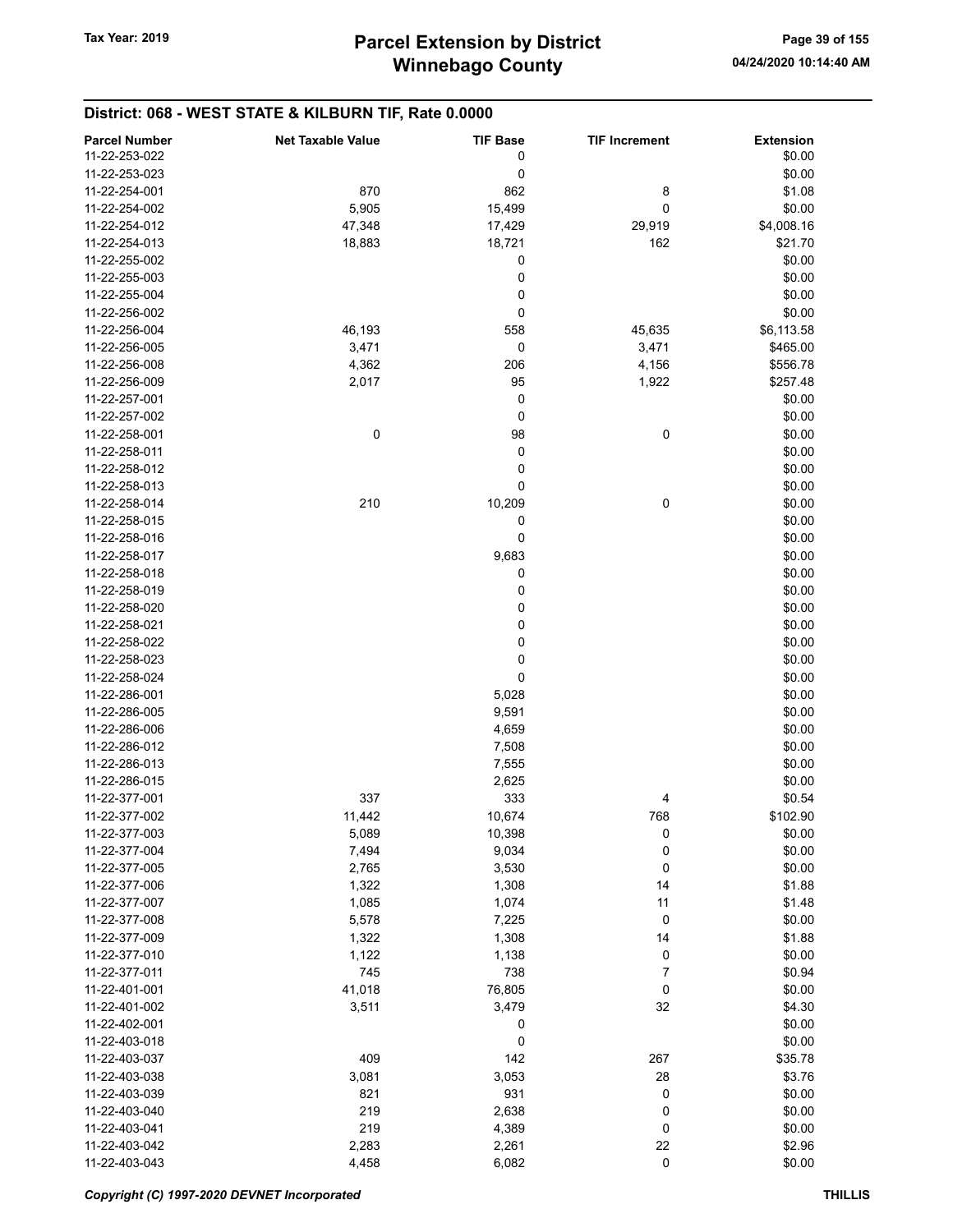## District: 068 - WEST STATE & KILBURN TIF, Rate 0.0000

| <b>Parcel Number</b> | <b>Net Taxable Value</b> | <b>TIF Base</b> | <b>TIF Increment</b> | <b>Extension</b> |
|----------------------|--------------------------|-----------------|----------------------|------------------|
| 11-22-403-044        | 2,969                    | 2,940           | 29                   | \$3.90           |
| 11-22-403-045        | 508                      | 502             | 6                    | \$0.80           |
| 11-22-403-046        | 1,017                    | 1,007           | 10                   | \$1.34           |
| 11-22-403-047        | 1,271                    | 1,259           | 12                   | \$1.62           |
| 11-22-403-050        |                          | 0               |                      | \$2,753.42       |
|                      | 20,553                   |                 | 20,553               |                  |
| 11-22-403-051        | 167                      | 272             | 0                    | \$0.00           |
| 11-22-403-057        | 219,860                  | 114,078         | 105,782              | \$14,171.30      |
| 11-22-403-058        | 1,014                    | 1,043           | 0                    | \$0.00           |
| 11-22-403-059        | 1,457                    | 363             | 1,094                | \$146.56         |
| 11-22-403-061        |                          | 0               |                      | \$0.00           |
| 11-22-403-062        |                          | 362             |                      | \$0.00           |
| 11-22-403-063        | 1,101                    | 4,276           | 0                    | \$0.00           |
| 11-22-404-001        |                          | 155,887         |                      | \$0.00           |
| 11-22-404-003        |                          | 6,806           |                      | \$0.00           |
| 11-22-405-001        | 6,813                    | 16,916          | 0                    | \$0.00           |
| 11-22-405-005        | 27                       | 5,500           | 0                    | \$0.00           |
| 11-22-405-006        | 305                      | 302             | 3                    | \$0.40           |
| 11-22-405-007        | 235                      | 269             | 0                    | \$0.00           |
| 11-22-405-008        | 7,657                    | 2,213           | 5,444                | \$729.32         |
| 11-22-405-009        | 364                      | 361             |                      |                  |
|                      |                          |                 | 3                    | \$0.40           |
| 11-22-405-010        | 364                      | 361             | 3                    | \$0.40           |
| 11-22-405-011        |                          | 654             |                      | \$0.00           |
| 11-22-405-012        |                          | 16,428          |                      | \$0.00           |
| 11-22-405-013        |                          | 436             |                      | \$0.00           |
| 11-22-405-014        | 441                      | 1,382           | 0                    | \$0.00           |
| 11-22-405-016        | 776                      | 13,169          | 0                    | \$0.00           |
| 11-22-405-017        | 428                      | 7,408           | 0                    | \$0.00           |
| 11-22-405-018        |                          | 0               |                      | \$0.00           |
| 11-22-429-025        |                          | 10,328          |                      | \$0.00           |
| 11-22-429-026        |                          | 10,328          |                      | \$0.00           |
| 11-22-433-015        |                          | 33,091          |                      | \$0.00           |
| 11-22-433-020        |                          | 35,454          |                      | \$0.00           |
| 11-22-451-001        | 29,168                   | 28,917          | 251                  | \$33.64          |
| 11-22-451-003        | 43,508                   | 58,816          | 0                    | \$0.00           |
| 11-22-452-001        |                          | 0               |                      | \$0.00           |
| 11-22-453-004        | 45,594                   | 45,199          | 395                  | \$52.92          |
|                      | 13,934                   |                 |                      |                  |
| 11-22-453-005        |                          | 12,125          | 1,809                | \$242.36         |
| 11-22-453-006        | 7,532                    | 4,944           | 2,588                | \$346.72         |
| 11-22-453-007        | 1,186                    | 1,173           | 13                   | \$1.74           |
| 11-22-453-008        | 593                      | 588             | 5                    | \$0.68           |
| 11-22-453-010        |                          | 0               |                      | \$0.00           |
| 11-22-453-012        | 10,302                   | 10,229          | 73                   | \$9.78           |
| 11-22-453-016        |                          | 0               |                      | \$0.00           |
| 11-22-453-017        | 37,184                   | 37,517          | 0                    | \$0.00           |
| 11-22-454-001        | 661                      | 654             | $\boldsymbol{7}$     | \$0.94           |
| 11-22-454-002        | 327                      | 375             | 0                    | \$0.00           |
| 11-22-454-003        | 5,174                    | 5,862           | 0                    | \$0.00           |
| 11-22-454-005        | 131,470                  | 158,871         | 0                    | \$0.00           |
| 11-22-454-006        | 34,602                   | 37,387          | 0                    | \$0.00           |
| 11-22-457-001        | 21,972                   | 43,559          | 0                    | \$0.00           |
| 11-22-457-002        | 30,932                   | 37,554          | $\pmb{0}$            | \$0.00           |
|                      |                          |                 |                      |                  |
| 11-22-458-001        |                          | 0               |                      | \$0.00           |
| 11-22-476-001        |                          | 2,906           |                      | \$0.00           |
| 11-22-476-002        |                          | 0               |                      | \$0.00           |
| 11-22-476-003        | 1,102                    | 2,393           | 0                    | \$0.00           |
| 11-22-476-005        |                          | 1,308           |                      | \$0.00           |
| 11-22-476-006        |                          | 5,854           |                      | \$0.00           |
| 11-22-476-007        |                          | 654             |                      | \$0.00           |
| 11-22-476-008        | 1,322                    | 1,308           | 14                   | \$1.88           |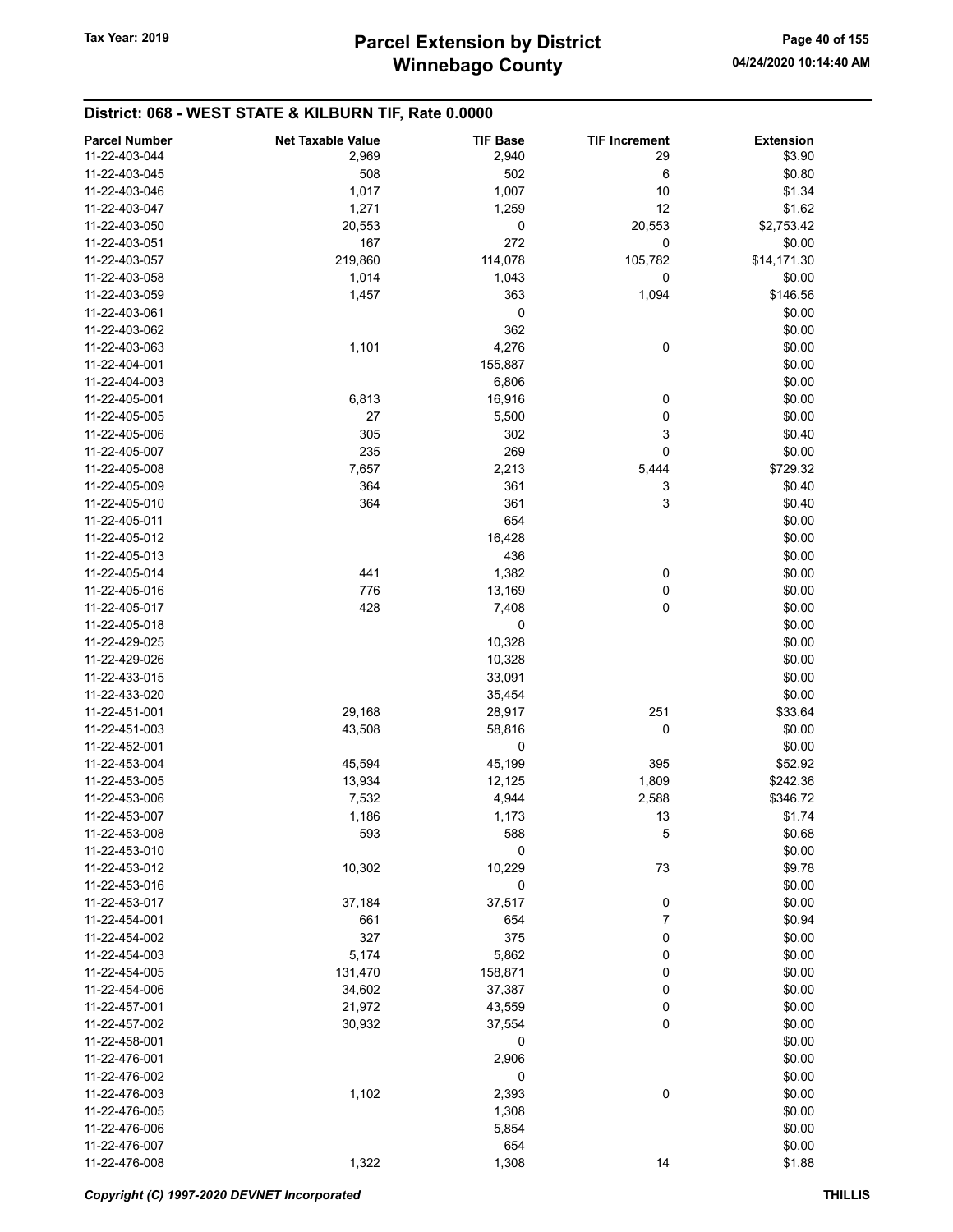## District: 068 - WEST STATE & KILBURN TIF, Rate 0.0000

| <b>Parcel Number</b> | <b>Net Taxable Value</b> | <b>TIF Base</b> | <b>TIF Increment</b> | <b>Extension</b>           |
|----------------------|--------------------------|-----------------|----------------------|----------------------------|
| 11-22-476-009        | 1,322                    | 1,308           | 14                   | \$1.88                     |
| 11-22-480-001        | 3,660                    | 1.811           | 1.849                | \$247.70                   |
| 11-22-480-002        | 1.385                    | 1.371           | 14                   | \$1.88                     |
| 11-22-480-009        | 41.758                   | 9.524           | 32.234               | \$4,318.30                 |
| 11-22-480-013        | 13.541                   | 17.217          | 0                    | \$0.00                     |
| Totals for 068       | 1.038.664                | 1,322,980       | 273.373              | \$36,623.16<br>156 Parcels |

## District: 088 - NORTH MAIN & AUBURN TIF, Rate 0.0000

| <b>Parcel Number</b> | <b>Net Taxable Value</b> | <b>TIF Base</b> | <b>TIF Increment</b> | <b>Extension</b> |
|----------------------|--------------------------|-----------------|----------------------|------------------|
| 11-14-280-008        | 9,697                    | 24,227          | 0                    | \$0.00           |
| 11-14-280-009        | 10,140                   | 26,483          | 0                    | \$0.00           |
| 11-14-280-010        | 7,669                    | 23,297          | 0                    | \$0.00           |
| 11-14-280-015        | 17,029                   | 25,078          | 0                    | \$0.00           |
| 11-14-280-017        | 31,951                   | 0               | 31,951               | \$4,248.08       |
| 11-14-281-006        | 12,415                   | 18,361          | 0                    | \$0.00           |
| 11-14-281-007        | 17,392                   | 26,444          | 0                    | \$0.00           |
| 11-14-281-008        | 2,407                    | 2,389           | 18                   | \$2.40           |
| 11-14-281-009        | 5,054                    | 6,321           | 0                    | \$0.00           |
| 11-14-281-010        | 2,243                    | 2,580           | 0                    | \$0.00           |
| 11-14-281-014        | 2,736                    | 3,147           | 0                    | \$0.00           |
| 11-14-281-015        | 2,243                    | 2,580           | 0                    | \$0.00           |
| 11-14-281-016        | 4,011                    | 10,548          | 0                    | \$0.00           |
| 11-14-282-001        | 2,107                    | 25,530          | 0                    | \$0.00           |
| 11-14-282-002        | 1,838                    | 20,327          | 0                    | \$0.00           |
| 11-14-282-003        | 2,736                    | 21,861          | 0                    | \$0.00           |
| 11-14-282-004        | 2,736                    | 24,667          | 0                    | \$0.00           |
| 11-14-282-005        | 2,407                    | 6,990           | 0                    | \$0.00           |
| 11-14-282-014        | 3,265                    | 0               | 3,265                | \$434.10         |
| 11-14-282-015        | 10,427                   | 77,611          | 0                    | \$0.00           |
| 11-14-282-016        | 13,471                   | 78,632          | 0                    | \$0.00           |
| 11-14-404-010        | 43,237                   | 122,416         | 0                    | \$0.00           |
| 11-14-404-011        | 6,828                    | 23,796          | 0                    | \$0.00           |
| 11-14-404-012        | 9,379                    | 22,740          | 0                    | \$0.00           |
| 11-14-404-013        | 7,867                    | 20,547          | 0                    | \$0.00           |
| 11-14-404-014        | 8,226                    | 21,737          | 0                    | \$0.00           |
| 11-14-404-015        | 10,128                   | 24,812          | 0                    | \$0.00           |
| 11-14-404-016        | 4,494                    | 22,538          | 0                    | \$0.00           |
| 11-14-404-017        | 8,646                    | 17,350          | 0                    | \$0.00           |
| 11-14-426-001        | 18,104                   | 21,667          | 0                    | \$0.00           |
| 11-14-426-002        | 12,544                   | 19,489          | 0                    | \$0.00           |
| 11-14-426-003        |                          | 0               |                      | \$0.00           |
| 11-14-426-004        | 23,493                   | 26,238          | 0                    | \$0.00           |
| 11-14-426-006        | 37,680                   | 38,702          | 0                    | \$0.00           |
| 11-14-426-007        | 25,663                   | 26,061          | 0                    | \$0.00           |
| 11-14-426-008        | 29,332                   | 29,724          | 0                    | \$0.00           |
| 11-14-426-009        | 34,390                   | 32,736          | 1,654                | \$219.92         |
| 11-14-426-010        | 21,501                   | 22,467          | 0                    | \$0.00           |
| 11-14-426-011        | 25,535                   | 32,722          | 0                    | \$0.00           |
| 11-14-426-012        |                          | 28,256          |                      | \$0.00           |
| 11-14-426-013        | 21,593                   | 27,793          | 0                    | \$0.00           |
| 11-14-426-014        | 29,276                   | 29,912          | 0                    | \$0.00           |
| 11-14-426-015        | 56,634                   | 64,302          | 0                    | \$0.00           |
| 11-14-427-012        | 20,003                   | 0               | 20,003               | \$2,659.52       |
| 11-14-427-013        | 124,911                  | 0               | 124,911              | \$16,607.68      |
| 11-14-428-002        | 34,178                   | 52,308          | 0                    | \$0.00           |
| 11-14-428-003        | 27,115                   | 31,827          | $\boldsymbol{0}$     | \$0.00           |
| 11-14-428-004        | 22,542                   | 36,496          | $\pmb{0}$            | \$0.00           |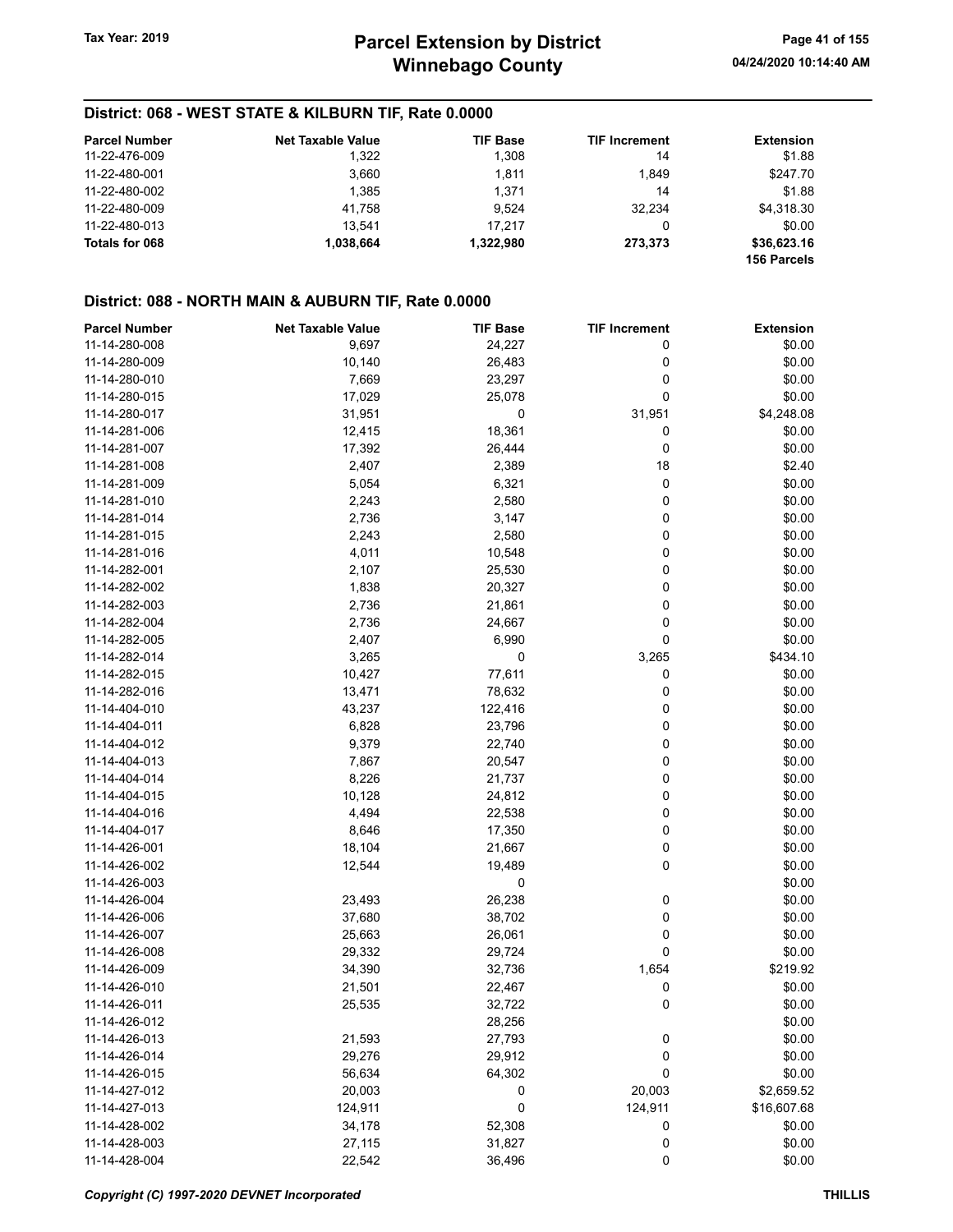## District: 088 - NORTH MAIN & AUBURN TIF, Rate 0.0000

| <b>Parcel Number</b>  | <b>Net Taxable Value</b> | <b>TIF Base</b> | <b>TIF Increment</b> | <b>Extension</b>  |
|-----------------------|--------------------------|-----------------|----------------------|-------------------|
| 11-14-428-005         | 3,530                    | 6,151           | 0                    | \$0.00            |
| 11-14-428-006         | 11,130                   | 34,457          | 0                    | \$0.00            |
| 11-14-428-008         | 40,214                   | 45,032          | 0                    | \$0.00            |
| 11-14-428-009         | 39,919                   | 24,022          | 15,897               | \$2,113.60        |
| 11-14-428-010         | 40,111                   | 37,554          | 2,557                | \$339.98          |
| 11-14-428-011         | 14,927                   | 30,951          | 0                    | \$0.00            |
| 11-14-428-012         | 24,294                   | 24,217          | 77                   | \$10.24           |
| 11-14-428-013         | 17,013                   | 20,778          | 0                    | \$0.00            |
| 11-14-428-015         | 19,162                   | 22,709          | 0                    | \$0.00            |
| 11-14-428-016         | 13,727                   | 23,413          | 0                    | \$0.00            |
| 11-14-428-017         | 13,859                   | 20,876          | 0                    | \$0.00            |
| 11-14-428-018         | 6,547                    | 22,179          | 0                    | \$0.00            |
| 11-14-428-019         | 218                      | 204             | 14                   | \$1.86            |
| 11-14-428-020         | 22,209                   | 20,292          | 1,917                | \$254.88          |
| 11-14-428-021         | 26,061                   | 26,737          | 0                    | \$0.00            |
| 11-14-428-022         | 27,257                   | 28,310          | 0                    | \$0.00            |
| 11-14-428-024         | 15,538                   | 22,632          | 0                    | \$0.00            |
| 11-14-428-026         | 49,693                   | 38,482          | 11,211               | \$1,490.58        |
| 11-14-430-003         |                          | 14,405          |                      | \$0.00            |
| 11-14-430-004         | 43,220                   | 45,645          | 0                    | \$0.00            |
| 11-14-430-005         | 19,334                   | 25,431          | 0                    | \$0.00            |
| 11-14-430-033         |                          | 66,791          |                      | \$0.00            |
| 11-14-430-034         | 75,190                   | 88,641          | 0                    | \$0.00            |
| 11-14-430-035         | 71,044                   | 88,882          | 0                    | \$0.00            |
| <b>Totals for 088</b> | 1,421,470                | 2,002,500       | 213,475              | \$28,382.84       |
|                       |                          |                 |                      | <b>72 Parcels</b> |

| <b>Parcel Number</b> | <b>Net Taxable Value</b> | <b>TIF Base</b> | <b>TIF Increment</b> | <b>Extension</b> |
|----------------------|--------------------------|-----------------|----------------------|------------------|
| 11-23-429-004        | 23,043                   | 31,896          | 0                    | \$0.00           |
| 11-23-429-006        | 1,982                    | 34,403          | 0                    | \$0.00           |
| 11-23-429-020        | $\mathbf 0$              | 159             | 0                    | \$0.00           |
| 11-23-429-021        | 16,332                   | 21,212          | 0                    | \$0.00           |
| 11-23-429-022        | 9,980                    | 22,781          | 0                    | \$0.00           |
| 11-23-429-023        | 1,828                    | 21,627          | 0                    | \$0.00           |
| 11-23-429-024        | 1,235                    | 22,767          | 0                    | \$0.00           |
| 11-23-429-025        | 8,663                    | 23,546          | 0                    | \$0.00           |
| 11-23-429-026        | 6,996                    | 15,020          | 0                    | \$0.00           |
| 11-23-429-029        | 10,885                   | 32,317          | 0                    | \$0.00           |
| 11-23-429-030        | 7,260                    | 20,877          | 0                    | \$0.00           |
| 11-23-429-031        | 8,796                    | 16,607          | 0                    | \$0.00           |
| 11-23-429-032        | 13,486                   | 30,143          | 0                    | \$0.00           |
| 11-23-429-033        | 14,928                   | 25,682          | 0                    | \$0.00           |
| 11-23-429-034        | 14,928                   | 25,682          | 0                    | \$0.00           |
| 11-23-429-035        | 8,663                    | 11,732          | 0                    | \$0.00           |
| 11-23-430-001        | 2,188                    | 27,776          | 0                    | \$0.00           |
| 11-23-430-002        | 11,342                   | 20,194          | 0                    | \$0.00           |
| 11-23-430-003        | 4,997                    | 19,245          | 0                    | \$0.00           |
| 11-23-430-004        | 21,342                   | 31,662          | 0                    | \$0.00           |
| 11-23-430-005        | 21,343                   | 30,887          | 0                    | \$0.00           |
| 11-23-430-006        | 21,343                   | 31,097          | 0                    | \$0.00           |
| 11-23-430-007        | 7,421                    | 22,989          | 0                    | \$0.00           |
| 11-23-430-008        | 14,019                   | 34,507          | 0                    | \$0.00           |
| 11-23-430-009        | 14,755                   | 26,471          | 0                    | \$0.00           |
| 11-23-430-010        | 11,692                   | 21,817          | 0                    | \$0.00           |
| 11-23-430-011        | 8,125                    | 23,641          | 0                    | \$0.00           |
| 11-23-430-012        | 7,020                    | 22,227          | 0                    | \$0.00           |
| 11-23-430-015        | 6,915                    | 30,857          | 0                    | \$0.00           |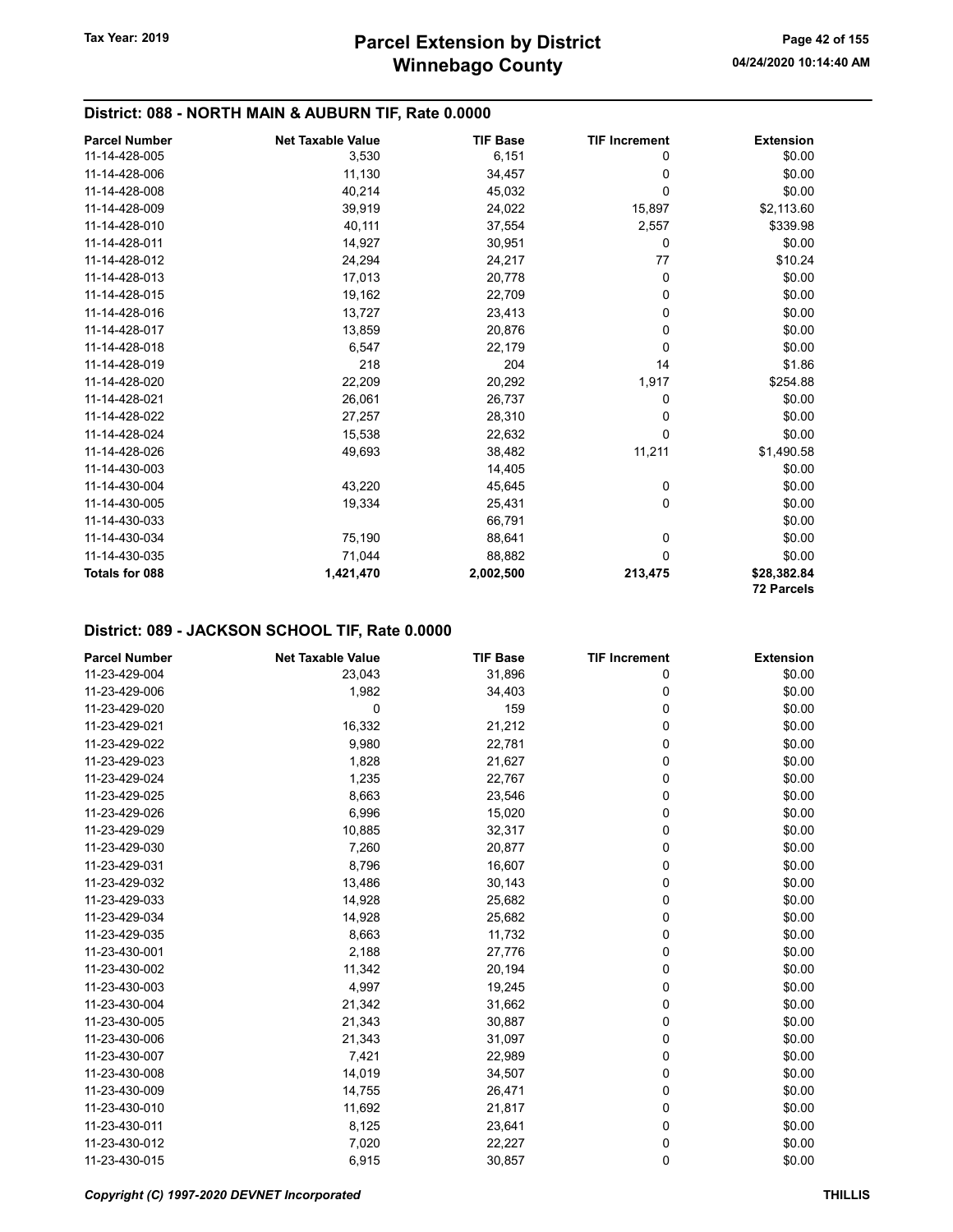# Winnebago County Tax Year: 2019 **Parcel Extension by District** Page 43 of 155

| <b>Parcel Number</b> | <b>Net Taxable Value</b> | <b>TIF Base</b> | <b>TIF Increment</b> | <b>Extension</b> |
|----------------------|--------------------------|-----------------|----------------------|------------------|
| 11-23-430-016        | 12,407                   | 28,221          | 0                    | \$0.00           |
| 11-23-430-017        | 20,640                   | 21,219          | 0                    | \$0.00           |
| 11-23-430-018        | 12,347                   | 19,840          | 0                    | \$0.00           |
| 11-23-430-019        | 10,245                   | 27,242          | 0                    | \$0.00           |
| 11-23-430-020        |                          |                 | 0                    | \$0.00           |
| 11-23-430-021        | 10,173                   | 11,561          |                      |                  |
|                      | 5,099                    | 16,861          | 0                    | \$0.00           |
| 11-23-430-022        | 12,912                   | 18,395          | 0                    | \$0.00           |
| 11-23-430-023        | 11,141                   | 16,097          | 0                    | \$0.00           |
| 11-23-430-026        | 13,345                   | 13,038          | 307                  | \$41.14          |
| 11-23-430-027        | 9,082                    | 10,244          | 0                    | \$0.00           |
| 11-23-430-028        | 10,527                   | 13,407          | 0                    | \$0.00           |
| 11-23-430-029        | 8,613                    | 15,072          | 0                    | \$0.00           |
| 11-23-430-030        | 10,311                   | 22,831          | 0                    | \$0.00           |
| 11-23-430-031        | 12,632                   | 13,526          | 0                    | \$0.00           |
| 11-23-480-001        | 17,725                   | 25,324          | 0                    | \$0.00           |
| 11-23-480-002        | 13,000                   | 18,493          | 0                    | \$0.00           |
| 11-23-480-003        | 19,903                   | 18,317          | 1,586                | \$212.48         |
| 11-23-480-004        | 25,489                   | 36,337          | 0                    | \$0.00           |
| 11-23-480-005        | 4,149                    | 5,759           | 0                    | \$0.00           |
| 11-23-480-006        | 27,495                   | 35,026          | 0                    | \$0.00           |
| 11-23-480-007        | 24,105                   | 35,462          | 0                    | \$0.00           |
| 11-23-480-008        | 12,839                   | 14,897          | 0                    | \$0.00           |
| 11-23-480-009        | 24,814                   | 28,636          | 0                    | \$0.00           |
| 11-23-480-010        | 7,496                    | 20,188          | 0                    | \$0.00           |
| 11-23-480-011        | 1,024                    | 24,572          | 0                    | \$0.00           |
| 11-23-480-012        |                          | 0               |                      | \$0.00           |
|                      |                          |                 |                      |                  |
| 11-23-480-013        | 7,496                    | 12,529          | 0                    | \$0.00           |
| 11-23-480-014        | 12,582                   | 21,954          | 0                    | \$0.00           |
| 11-23-480-015        | 5,868                    | 19,768          | 0                    | \$0.00           |
| 11-23-480-016        | 7,888                    | 16,603          | 0                    | \$0.00           |
| 11-23-480-017        | 11,472                   | 11,905          | 0                    | \$0.00           |
| 11-23-480-018        | 28,621                   | 39,001          | 0                    | \$0.00           |
| 11-23-480-019        | 1,147                    | 17,105          | 0                    | \$0.00           |
| 11-23-480-020        | 10,191                   | 17,363          | 0                    | \$0.00           |
| 11-23-480-021        | 14,299                   | 26,810          | 0                    | \$0.00           |
| 11-23-480-022        | 22,599                   | 36,439          | 0                    | \$0.00           |
| 11-23-480-023        | 8,152                    | 16,347          | 0                    | \$0.00           |
| 11-23-480-024        | 2,889                    | 18,003          | 0                    | \$0.00           |
| 11-23-480-025        | 5,798                    | 20,313          | 0                    | \$0.00           |
| 11-23-480-026        | 11,161                   | 18,947          | 0                    | \$0.00           |
| 11-23-480-027        | 5,625                    | 19,602          | 0                    | \$0.00           |
| 11-23-480-028        | 18,892                   | 25,162          | 0                    | \$0.00           |
| 11-23-481-001        | 60,906                   | 40,863          | 20,043               | \$2,685.10       |
| 11-23-481-002        | 3,617                    | 1,649           | 1,968                | \$263.66         |
| 11-23-481-003        | 12,134                   | 17,871          | 0                    | \$0.00           |
| 11-23-481-004        | 3,977                    | 1,767           | 2,210                | \$296.08         |
| 11-23-481-005        | 0                        | 87              | 0                    | \$0.00           |
| 11-23-481-006        | 349                      | 399             | 0                    | \$0.00           |
| 11-23-481-007        | 7,800                    | 11,399          | 0                    | \$0.00           |
| 11-23-481-008        |                          |                 |                      | \$0.00           |
|                      | 11,475                   | 19,876          | 0                    |                  |
| 11-23-481-009        | 4,997                    | 10,572          | 0                    | \$0.00           |
| 11-23-481-010        | 6,275                    | 14,605          | 0                    | \$0.00           |
| 11-23-481-011        | 349                      | 14,988          | 0                    | \$0.00           |
| 11-23-481-012        | 9,030                    | 14,754          | 0                    | \$0.00           |
| 11-23-481-013        | 13,931                   | 21,646          | 0                    | \$0.00           |
| 11-23-481-014        | 6,642                    | 20,489          | 0                    | \$0.00           |
| 11-23-481-015        | 10,049                   | 20,025          | 0                    | \$0.00           |
| 11-23-481-016        | 12,164                   | 12,917          | 0                    | \$0.00           |
| 11-23-481-017        | 16,314                   | 27,332          | 0                    | \$0.00           |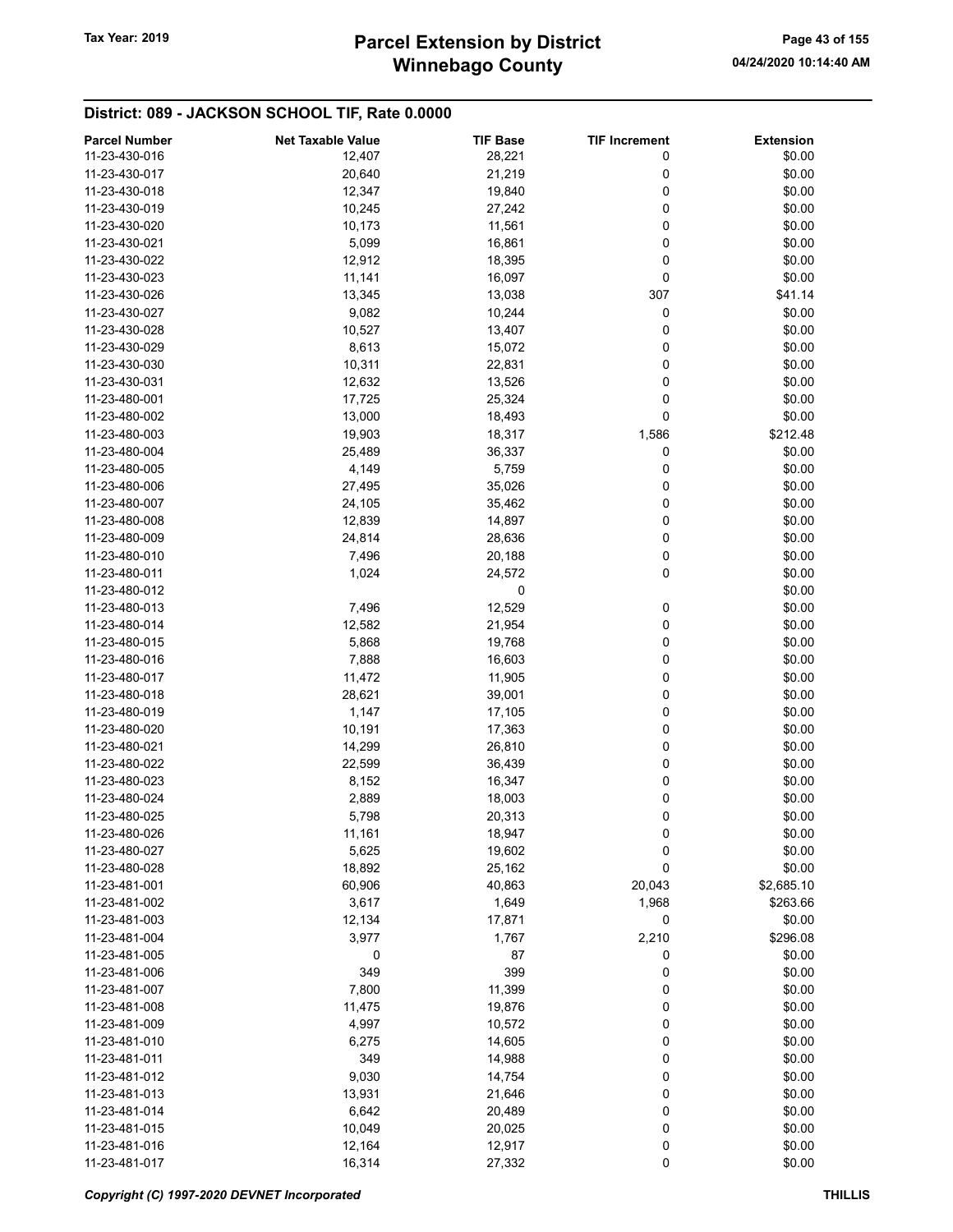# Winnebago County Tax Year: 2019 **Parcel Extension by District** Page 44 of 155

| <b>Parcel Number</b> | <b>Net Taxable Value</b> | <b>TIF Base</b> | <b>TIF Increment</b> | <b>Extension</b> |
|----------------------|--------------------------|-----------------|----------------------|------------------|
| 11-23-481-018        | 6,496                    | 20,619          | 0                    | \$0.00           |
| 11-23-481-019        | 10,614                   | 19,765          | 0                    | \$0.00           |
| 11-23-481-020        | 15,669                   | 22,400          | 0                    | \$0.00           |
| 11-23-481-021        | 11,577                   | 19,951          | 0                    | \$0.00           |
| 11-23-481-022        | 268                      |                 | 0                    | \$0.00           |
|                      |                          | 12,486          |                      |                  |
| 11-23-481-023        | 0                        | 16,237          | 0                    | \$0.00           |
| 11-23-481-024        | 2,078                    | 20,340          | 0                    | \$0.00           |
| 11-23-481-025        | 7,437                    | 20,885          | 0                    | \$0.00           |
| 11-23-481-026        | 26,365                   | 49,125          | 0                    | \$0.00           |
| 11-23-481-027        | 14,602                   | 16,672          | 0                    | \$0.00           |
| 11-23-481-028        | 10,565                   | 16,152          | 0                    | \$0.00           |
| 11-23-481-029        | 13,518                   | 23,865          | 0                    | \$0.00           |
| 11-23-481-030        | 8,976                    | 22,506          | 0                    | \$0.00           |
| 11-23-481-031        | 11,453                   | 17,026          | 0                    | \$0.00           |
| 11-23-481-032        | 7,007                    | 17,472          | 0                    | \$0.00           |
| 11-23-482-001        | 3,003                    | 3,605           | 0                    | \$0.00           |
| 11-23-482-002        | 15,954                   | 23,393          | 0                    | \$0.00           |
| 11-23-482-003        | 10,369                   | 21,768          | 0                    | \$0.00           |
| 11-23-482-004        | 10,849                   | 20,292          | 0                    | \$0.00           |
| 11-23-482-005        |                          |                 |                      |                  |
|                      | 10,181                   | 25,578          | 0                    | \$0.00           |
| 11-23-482-006        | 8,872                    | 20,282          | 0                    | \$0.00           |
| 11-23-482-007        | 172,607                  | 188,117         | 0                    | \$0.00           |
| 11-23-482-008        | 9,666                    | 22,652          | 0                    | \$0.00           |
| 11-23-482-009        | 866                      | 2,565           | 0                    | \$0.00           |
| 11-23-482-010        | 0                        | 407             | 0                    | \$0.00           |
| 11-23-482-011        | 2,745                    | 2,978           | 0                    | \$0.00           |
| 11-23-482-012        | 24,108                   | 50,619          | 0                    | \$0.00           |
| 11-23-482-013        | 47,726                   | 51,870          | 0                    | \$0.00           |
| 11-23-482-014        | 293,749                  | 391,298         | 0                    | \$0.00           |
| 11-23-482-015        | 6,981                    | 6,783           | 198                  | \$26.54          |
| 11-23-482-016        | 156,205                  | 170,838         | 0                    | \$0.00           |
| 11-23-483-001        | 1,525                    | 1,604           | 0                    | \$0.00           |
| 11-23-483-002        | 13,905                   | 24,750          | 0                    | \$0.00           |
| 11-23-484-001        | 30,032                   | 35,430          | 0                    | \$0.00           |
| 11-23-485-001        | 10,075                   | 16,626          | 0                    | \$0.00           |
|                      |                          |                 |                      |                  |
| 11-23-485-002        | 10,601                   | 21,974          | 0                    | \$0.00           |
| 11-23-485-003        | 11,769                   | 21,115          | 0                    | \$0.00           |
| 11-23-485-004        | 6,136                    | 13,154          | 0                    | \$0.00           |
| 11-23-485-005        | 2,028                    | 2,313           | 0                    | \$0.00           |
| 11-23-485-006        | 59,681                   | 96,177          | 0                    | \$0.00           |
| 11-24-305-009        | 8,925                    | 19,461          | 0                    | \$0.00           |
| 11-24-305-010        | 8,297                    | 25,947          | 0                    | \$0.00           |
| 11-24-305-011        | 14,646                   | 24,679          | 0                    | \$0.00           |
| 11-24-305-012        | 7,496                    | 22,476          | 0                    | \$0.00           |
| 11-24-305-013        | 21,121                   | 32,575          | 0                    | \$0.00           |
| 11-24-305-014        | 14,641                   | 26,054          | 0                    | \$0.00           |
| 11-24-305-015        | 14,772                   | 27,388          | 0                    | \$0.00           |
| 11-24-306-003        | 740                      | 24,964          | 0                    | \$0.00           |
| 11-24-306-004        | 12,371                   | 23,592          | 0                    | \$0.00           |
| 11-24-306-016        | 11,002                   | 23,728          | 0                    | \$0.00           |
| 11-24-306-017        |                          |                 |                      |                  |
|                      | 8,841                    | 24,285          | 0                    | \$0.00           |
| 11-24-306-018        | 11,409                   | 16,897          | 0                    | \$0.00           |
| 11-24-306-019        | 8,892                    | 24,614          | 0                    | \$0.00           |
| 11-24-306-020        | 12,684                   | 21,789          | 0                    | \$0.00           |
| 11-24-306-021        | 12,947                   | 17,559          | 0                    | \$0.00           |
| 11-24-306-022        | 10,421                   | 23,962          | 0                    | \$0.00           |
| 11-24-306-023        | 9,041                    | 17,420          | 0                    | \$0.00           |
| 11-24-306-024        | 10,070                   | 21,227          | 0                    | \$0.00           |
| 11-24-306-025        | 14,556                   | 19,948          | 0                    | \$0.00           |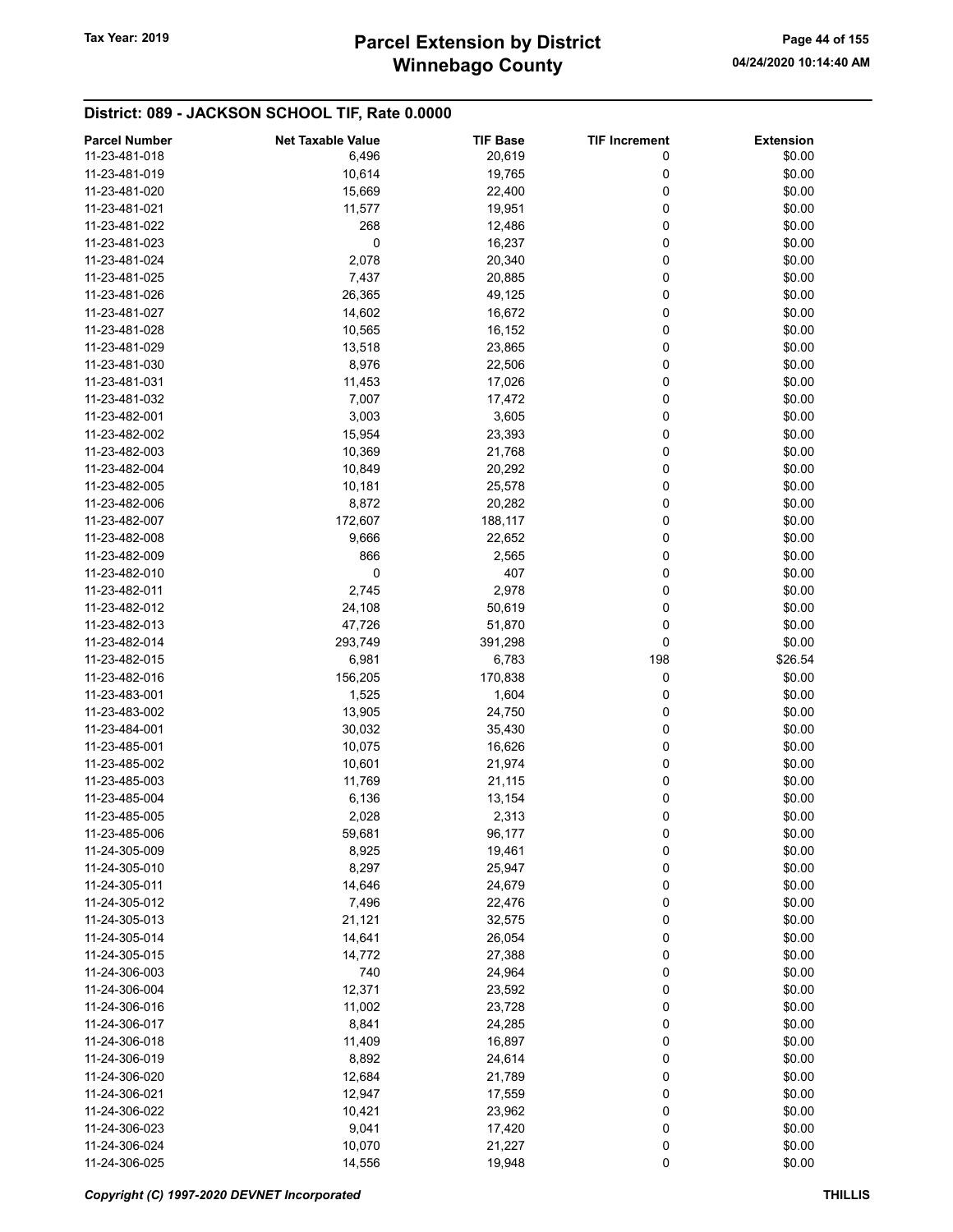# Winnebago County Tax Year: 2019 **Parcel Extension by District** Page 45 of 155

| <b>Parcel Number</b> | <b>Net Taxable Value</b> | <b>TIF Base</b> | <b>TIF Increment</b> | <b>Extension</b> |
|----------------------|--------------------------|-----------------|----------------------|------------------|
| 11-24-306-026        | 10,787                   | 30,670          | 0                    | \$0.00           |
| 11-24-307-005        | 5,791                    | 22,727          | 0                    | \$0.00           |
| 11-24-307-006        | 2,700                    | 13,604          | 0                    | \$0.00           |
| 11-24-307-014        | 17,115                   | 26,952          | 0                    | \$0.00           |
| 11-24-307-015        | 12,581                   | 22,061          | 0                    | \$0.00           |
| 11-24-307-016        | 18,439                   | 22,442          | 0                    | \$0.00           |
| 11-24-307-017        | 11,219                   | 19,916          | 0                    | \$0.00           |
| 11-24-307-018        |                          |                 | 0                    | \$0.00           |
|                      | 11,527                   | 26,214          |                      |                  |
| 11-24-307-019        | 11,205                   | 24,732          | 0                    | \$0.00           |
| 11-24-307-020        | 7,241                    | 24,145          | 0                    | \$0.00           |
| 11-24-307-021        | 22,940                   | 31,177          | 0                    | \$0.00           |
| 11-24-307-024        | 1,425                    | 18,166          | 0                    | \$0.00           |
| 11-24-307-025        | 12,729                   | 17,667          | 0                    | \$0.00           |
| 11-24-308-001        | 23,784                   | 28,541          | 0                    | \$0.00           |
| 11-24-308-002        | 23,784                   | 28,541          | 0                    | \$0.00           |
| 11-24-308-003        | 13,167                   | 24,656          | 0                    | \$0.00           |
| 11-24-308-004        | 11,717                   | 28,295          | 0                    | \$0.00           |
| 11-24-308-005        | 14,450                   | 24,220          | 0                    | \$0.00           |
| 11-24-308-006        | 13,680                   | 22,823          | 0                    | \$0.00           |
| 11-24-308-007        | 1,636                    | 1,865           | 0                    | \$0.00           |
| 11-24-308-008        | 9,140                    | 20,507          | 0                    | \$0.00           |
| 11-24-308-009        | 10,938                   | 22,994          | 0                    | \$0.00           |
| 11-24-308-010        | 1,043                    | 24,422          | 0                    | \$0.00           |
| 11-24-308-011        | 7,368                    | 19,803          | 0                    | \$0.00           |
| 11-24-308-012        | 7,129                    | 22,923          | 0                    | \$0.00           |
| 11-24-308-013        | 1,711                    | 22,837          | 0                    | \$0.00           |
|                      |                          |                 |                      |                  |
| 11-24-309-001        | 14,976                   | 25,505          | 0                    | \$0.00           |
| 11-24-309-002        | 13,845                   | 22,425          | 0                    | \$0.00           |
| 11-24-309-003        | 11,971                   | 21,139          | 0                    | \$0.00           |
| 11-24-309-004        | 12,172                   | 17,068          | 0                    | \$0.00           |
| 11-24-309-005        | 7,496                    | 18,209          | 0                    | \$0.00           |
| 11-24-309-006        | 11,650                   | 20,617          | 0                    | \$0.00           |
| 11-24-309-007        | 9,716                    | 17,427          | 0                    | \$0.00           |
| 11-24-309-008        | 12,860                   | 21,140          | 0                    | \$0.00           |
| 11-24-309-009        | 1,685                    | 23,921          | 0                    | \$0.00           |
| 11-24-309-012        | 7,114                    | 25,341          | 0                    | \$0.00           |
| 11-24-309-013        | 4,570                    | 26,350          | 0                    | \$0.00           |
| 11-24-309-014        | 27,701                   | 34,225          | 0                    | \$0.00           |
| 11-24-309-015        | 5,007                    | 18,276          | 0                    | \$0.00           |
| 11-24-309-016        | 7,878                    | 16,335          | 0                    | \$0.00           |
| 11-24-309-017        | 6,298                    | 23,259          | 0                    | \$0.00           |
| 11-24-309-018        | 3,693                    | 19,309          | 0                    | \$0.00           |
| 11-24-309-019        | 5,224                    | 20,173          | 0                    | \$0.00           |
| 11-24-309-020        | 8,921                    | 16,971          | 0                    | \$0.00           |
| 11-24-309-021        | 13,414                   | 13,340          | 74                   | \$9.92           |
| 11-24-309-022        | 7,680                    | 19,402          | 0                    | \$0.00           |
| 11-24-309-023        |                          |                 |                      | \$0.00           |
|                      | 12,652                   | 20,003          | 0                    |                  |
| 11-24-309-024        | 12,285                   | 25,821          | 0                    | \$0.00           |
| 11-24-309-025        | 7,496                    | 22,000          | 0                    | \$0.00           |
| 11-24-309-026        | 5,868                    | 16,710          | 0                    | \$0.00           |
| 11-24-309-027        | 10,468                   | 18,348          | 0                    | \$0.00           |
| 11-24-309-028        | 10,043                   | 27,838          | 0                    | \$0.00           |
| 11-24-310-001        | 16,192                   | 23,666          | 0                    | \$0.00           |
| 11-24-310-004        | 10,285                   | 27,385          | 0                    | \$0.00           |
| 11-24-310-005        | 19,863                   | 34,053          | 0                    | \$0.00           |
| 11-24-310-006        | 17,548                   | 27,855          | 0                    | \$0.00           |
| 11-24-310-007        | 23,245                   | 35,250          | 0                    | \$0.00           |
| 11-24-310-008        | 21,917                   | 24,051          | 0                    | \$0.00           |
| 11-24-310-009        | 14,500                   | 22,104          | 0                    | \$0.00           |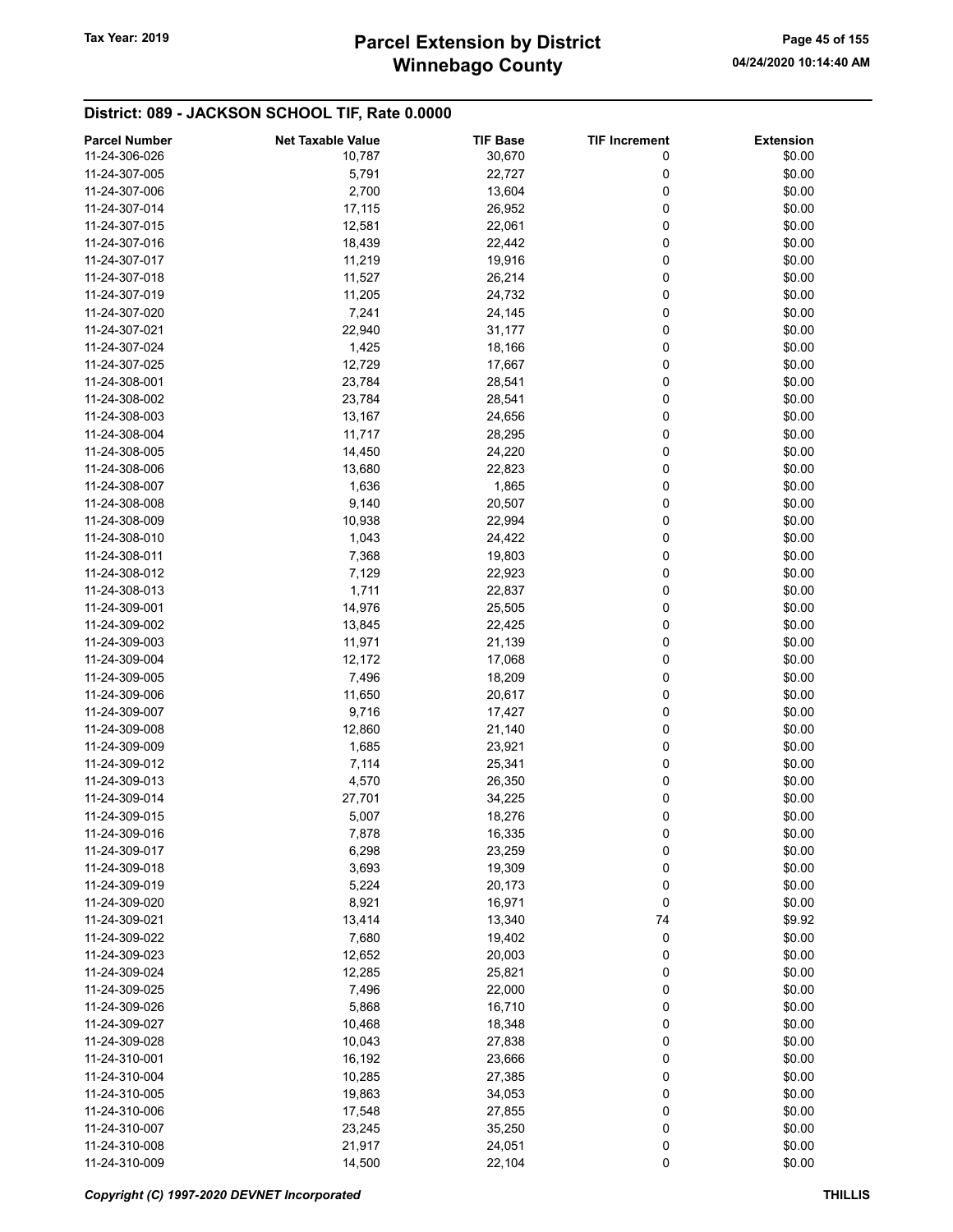# Winnebago County Tax Year: 2019 **Parcel Extension by District** Page 46 of 155

| <b>Parcel Number</b> | <b>Net Taxable Value</b> | <b>TIF Base</b> | <b>TIF Increment</b> | <b>Extension</b> |
|----------------------|--------------------------|-----------------|----------------------|------------------|
| 11-24-310-010        | 11,319                   | 21,293          | 0                    | \$0.00           |
| 11-24-310-011        | 8,090                    | 27,434          | 0                    | \$0.00           |
| 11-24-310-012        | 22,857                   | 34,274          | 0                    | \$0.00           |
| 11-24-310-013        | 17,855                   | 19,416          | 0                    | \$0.00           |
| 11-24-310-014        |                          |                 | 0                    | \$0.00           |
|                      | 12,581                   | 21,444          |                      |                  |
| 11-24-310-015        | 8,270                    | 19,002          | 0                    | \$0.00           |
| 11-24-310-016        | 12,936                   | 19,583          | 0                    | \$0.00           |
| 11-24-310-017        | 15,460                   | 30,420          | 0                    | \$0.00           |
| 11-24-310-018        | 15,186                   | 21,615          | 0                    | \$0.00           |
| 11-24-310-019        | 4,754                    | 16,694          | 0                    | \$0.00           |
| 11-24-310-020        | 12,389                   | 22,162          | 0                    | \$0.00           |
| 11-24-310-021        | 9,927                    | 16,161          | 0                    | \$0.00           |
| 11-24-310-022        | 13,094                   | 16,668          | 0                    | \$0.00           |
| 11-24-310-024        | 20,791                   | 6,434           | 14,357               | \$1,923.36       |
| 11-24-310-025        | 10,490                   | 19,501          | 0                    | \$0.00           |
| 11-24-310-026        | 13,445                   | 21,214          | 0                    | \$0.00           |
| 11-24-310-027        | 21,032                   | 21,688          | 0                    | \$0.00           |
| 11-24-351-001        | 7,314                    | 16,717          | 0                    | \$0.00           |
| 11-24-351-002        | 10,663                   | 20,358          | 0                    | \$0.00           |
| 11-24-351-003        | 15,757                   | 16,349          | 0                    | \$0.00           |
| 11-24-351-004        | 13,105                   | 17,770          | 0                    | \$0.00           |
| 11-24-351-005        | 12,588                   | 21,891          | 0                    | \$0.00           |
| 11-24-351-006        | 15,935                   | 26,034          | 0                    | \$0.00           |
| 11-24-351-007        | 16,059                   | 29,569          | 0                    | \$0.00           |
| 11-24-351-008        | 14,924                   | 25,654          | 0                    | \$0.00           |
|                      |                          |                 | 0                    |                  |
| 11-24-351-009        | 1,892                    | 14,112          |                      | \$0.00           |
| 11-24-351-010        | 10,220                   | 21,077          | 0                    | \$0.00           |
| 11-24-351-011        | 8,321                    | 22,117          | 0                    | \$0.00           |
| 11-24-351-012        | 12,394                   | 20,281          | 0                    | \$0.00           |
| 11-24-351-013        | 6,602                    | 20,714          | 0                    | \$0.00           |
| 11-24-352-003        | 6,892                    | 16,389          | 0                    | \$0.00           |
| 11-24-352-004        | 14,210                   | 20,033          | 0                    | \$0.00           |
| 11-24-352-005        | 5,600                    | 19,679          | 0                    | \$0.00           |
| 11-24-352-006        | 15,964                   | 26,635          | 0                    | \$0.00           |
| 11-24-352-007        | 5,033                    | 13,247          | 0                    | \$0.00           |
| 11-24-352-008        | 10,778                   | 20,215          | 0                    | \$0.00           |
| 11-24-352-009        | 2,035                    | 19,350          | 0                    | \$0.00           |
| 11-24-352-010        | 6,194                    | 19,671          | 0                    | \$0.00           |
| 11-24-352-011        | 1,512                    | 1,673           | 0                    | \$0.00           |
| 11-24-352-012        | 8,797                    | 11,244          | 0                    | \$0.00           |
| 11-24-352-013        | 8,646                    | 24,333          | 0                    | \$0.00           |
| 11-24-352-014        | 9,122                    | 26,305          | 0                    | \$0.00           |
| 11-24-352-015        | 15,859                   | 18,171          | 0                    | \$0.00           |
| 11-24-352-016        | 12,894                   | 27,284          | 0                    | \$0.00           |
| 11-24-352-017        | 15,350                   | 21,768          | 0                    | \$0.00           |
| 11-24-352-018        | 18,503                   | 30,673          | 0                    | \$0.00           |
| 11-24-352-019        | 8,845                    | 16,814          | 0                    | \$0.00           |
| 11-24-352-020        | 6,421                    | 16,895          | 0                    | \$0.00           |
| 11-24-352-021        |                          |                 | 0                    | \$0.00           |
|                      | 10,620                   | 22,193          |                      |                  |
| 11-24-352-022        | 8,919                    | 25,163          | 0                    | \$0.00           |
| 11-24-352-023        | 7,125                    | 23,909          | 0                    | \$0.00           |
| 11-24-352-024        | 9,838                    | 26,448          | 0                    | \$0.00           |
| 11-24-352-025        | 69                       | 22,077          | 0                    | \$0.00           |
| 11-24-352-026        | 11,005                   | 17,957          | 0                    | \$0.00           |
| 11-24-352-027        | 5,496                    | 15,817          | 0                    | \$0.00           |
| 11-24-352-028        | 20,644                   | 25,674          | 0                    | \$0.00           |
| 11-24-353-001        |                          | 0               |                      | \$0.00           |
| 11-24-353-002        | 22,128                   | 31,050          | 0                    | \$0.00           |
| 11-24-353-003        | 13,227                   | 12,302          | 925                  | \$123.92         |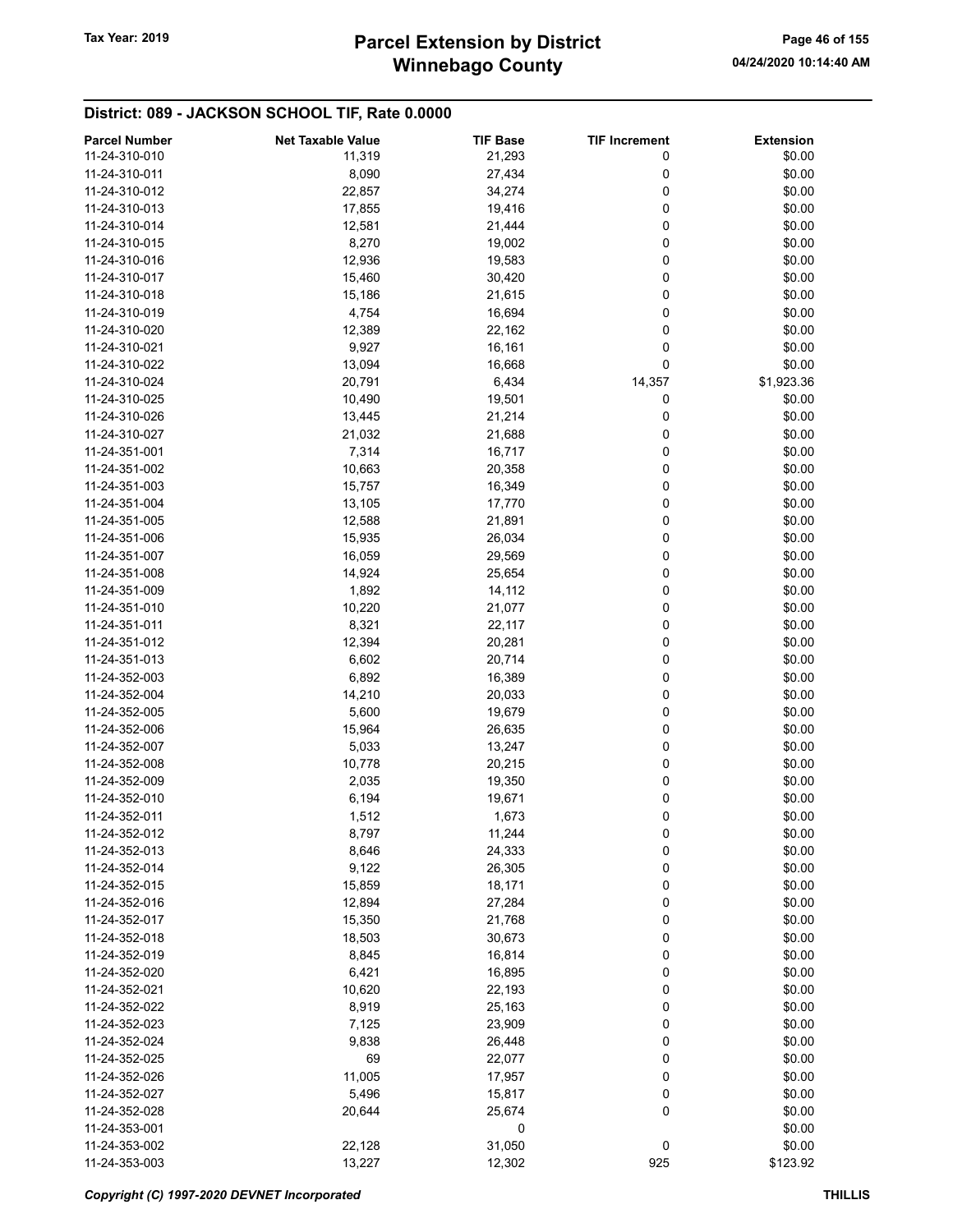| 11-24-353-006<br>30,133<br>20,082<br>0<br>\$0.00<br>11-24-353-007<br>10,357<br>22,088<br>\$0.00<br>0<br>0<br>\$0.00<br>11-24-353-008<br>21,667<br>32,734<br>0<br>\$0.00<br>11-24-353-009<br>21,354<br>25,583<br>\$0.00<br>11-24-353-010<br>16,419<br>24,377<br>0<br>\$0.00<br>11-24-353-011<br>20,397<br>27,984<br>0<br>0<br>\$0.00<br>15,985<br>29,697<br>11-24-353-012<br>0<br>11-24-354-001<br>14,688<br>26,453<br>\$0.00<br>0<br>\$0.00<br>11-24-354-002<br>13,795<br>22,690<br>0<br>\$0.00<br>11-24-354-003<br>15,099<br>25,966<br>0<br>\$0.00<br>11-24-354-004<br>24,815<br>38,374<br>\$0.00<br>10,347<br>25,393<br>0<br>11-24-354-005<br>\$0.00<br>11-24-354-006<br>11,230<br>16,721<br>0<br>0<br>\$0.00<br>11-24-354-007<br>7,437<br>18,777<br>0<br>\$0.00<br>11-24-354-008<br>5,903<br>17,230<br>0<br>\$0.00<br>11-24-354-009<br>6,624<br>22,051<br>768<br>0<br>\$0.00<br>11-24-354-010<br>25,596<br>13,537<br>\$117.22<br>11-24-354-011<br>12,662<br>875<br>6,496<br>0<br>\$0.00<br>11-24-354-012<br>17,673<br>\$0.00<br>11-24-354-013<br>7,061<br>19,095<br>0<br>\$0.00<br>15,326<br>0<br>11-24-354-014<br>19,521<br>0<br>\$0.00<br>11-24-354-015<br>0<br>13,726<br>0<br>\$0.00<br>11-24-354-016<br>4,649<br>16,343<br>0<br>8,100<br>15,232<br>\$0.00<br>11-24-354-017<br>0<br>\$0.00<br>12,923<br>22,092<br>11-24-355-001<br>0<br>\$0.00<br>11-24-355-002<br>9,784<br>18,102<br>\$0.00<br>11-24-355-003<br>7,995<br>20,535<br>0<br>0<br>\$0.00<br>11-24-355-004<br>5,496<br>13,979<br>0<br>\$0.00<br>11-24-355-005<br>2,995<br>15,579<br>0<br>\$0.00<br>11-24-355-006<br>6,496<br>21,509<br>0<br>\$0.00<br>11-24-355-007<br>7,761<br>25,874<br>0<br>\$0.00<br>3,998<br>11,073<br>11-24-355-008<br>0<br>\$0.00<br>11-24-355-009<br>12,892<br>23,619<br>\$0.00<br>11-24-355-010<br>5,480<br>18,518<br>0<br>\$0.00<br>11-24-355-011<br>16,053<br>29,647<br>0<br>0<br>\$0.00<br>5,253<br>16,908<br>11-24-355-012<br>\$0.00<br>11-24-355-013<br>7,135<br>11,833<br>0<br>\$0.00<br>11-24-355-014<br>4,591<br>14,559<br>0<br>0<br>\$0.00<br>7,531<br>11-24-355-015<br>11,926<br>11-24-355-016<br>\$0.00<br>6,496<br>15,540<br>0<br>13,244<br>0<br>\$0.00<br>11-24-355-017<br>13,509<br>0<br>11-24-355-018<br>11,385<br>14,196<br>\$0.00<br>0<br>\$0.00<br>11-24-355-021<br>9,284<br>10,931<br>0<br>\$0.00<br>11-24-355-022<br>5,380<br>20,819<br>\$0.00<br>11-24-355-023<br>11,478<br>18,930<br>0<br>0<br>\$0.00<br>11,233<br>21,625<br>11-24-355-024<br>\$0.00<br>11-24-355-026<br>16,451<br>23,766<br>0<br>10,700<br>\$0.00<br>11-24-355-027<br>18,471<br>0<br>11-24-355-028<br>11,262<br>0<br>\$0.00<br>17,071<br>\$0.00<br>1,252<br>1,427<br>0<br>11-24-355-029<br>0<br>\$0.00<br>11-24-355-030<br>11,219<br>20,539<br>9,909<br>26,943<br>\$0.00<br>11-24-355-031<br>0<br>0<br>\$0.00<br>12,469<br>19,095<br>11-24-355-032<br>\$0.00<br>11-24-355-033<br>11,701<br>26,889<br>0<br>\$0.00<br>11-24-355-036<br>20,286<br>33,980<br>0<br>\$0.00<br>11-24-356-001<br>1,214<br>1,704<br>0<br>\$0.00<br>12,129<br>21,986<br>0<br>11-24-356-002<br>0<br>11-24-356-003<br>6,704<br>12,861<br>\$0.00 | <b>Parcel Number</b> | <b>Net Taxable Value</b> | <b>TIF Base</b> | <b>TIF Increment</b> | <b>Extension</b> |
|------------------------------------------------------------------------------------------------------------------------------------------------------------------------------------------------------------------------------------------------------------------------------------------------------------------------------------------------------------------------------------------------------------------------------------------------------------------------------------------------------------------------------------------------------------------------------------------------------------------------------------------------------------------------------------------------------------------------------------------------------------------------------------------------------------------------------------------------------------------------------------------------------------------------------------------------------------------------------------------------------------------------------------------------------------------------------------------------------------------------------------------------------------------------------------------------------------------------------------------------------------------------------------------------------------------------------------------------------------------------------------------------------------------------------------------------------------------------------------------------------------------------------------------------------------------------------------------------------------------------------------------------------------------------------------------------------------------------------------------------------------------------------------------------------------------------------------------------------------------------------------------------------------------------------------------------------------------------------------------------------------------------------------------------------------------------------------------------------------------------------------------------------------------------------------------------------------------------------------------------------------------------------------------------------------------------------------------------------------------------------------------------------------------------------------------------------------------------------------------------------------------------------------------------------------------------------------------------------------------------------------------------------------------------------------------------------------------------------------------------------------------------------------------------------------------------------------------------------------------------------------------------------------------------------------------------------------------------------------------------------------------------------------------------------------------------------------------------------|----------------------|--------------------------|-----------------|----------------------|------------------|
|                                                                                                                                                                                                                                                                                                                                                                                                                                                                                                                                                                                                                                                                                                                                                                                                                                                                                                                                                                                                                                                                                                                                                                                                                                                                                                                                                                                                                                                                                                                                                                                                                                                                                                                                                                                                                                                                                                                                                                                                                                                                                                                                                                                                                                                                                                                                                                                                                                                                                                                                                                                                                                                                                                                                                                                                                                                                                                                                                                                                                                                                                                      |                      |                          |                 |                      |                  |
|                                                                                                                                                                                                                                                                                                                                                                                                                                                                                                                                                                                                                                                                                                                                                                                                                                                                                                                                                                                                                                                                                                                                                                                                                                                                                                                                                                                                                                                                                                                                                                                                                                                                                                                                                                                                                                                                                                                                                                                                                                                                                                                                                                                                                                                                                                                                                                                                                                                                                                                                                                                                                                                                                                                                                                                                                                                                                                                                                                                                                                                                                                      |                      |                          |                 |                      |                  |
|                                                                                                                                                                                                                                                                                                                                                                                                                                                                                                                                                                                                                                                                                                                                                                                                                                                                                                                                                                                                                                                                                                                                                                                                                                                                                                                                                                                                                                                                                                                                                                                                                                                                                                                                                                                                                                                                                                                                                                                                                                                                                                                                                                                                                                                                                                                                                                                                                                                                                                                                                                                                                                                                                                                                                                                                                                                                                                                                                                                                                                                                                                      |                      |                          |                 |                      |                  |
|                                                                                                                                                                                                                                                                                                                                                                                                                                                                                                                                                                                                                                                                                                                                                                                                                                                                                                                                                                                                                                                                                                                                                                                                                                                                                                                                                                                                                                                                                                                                                                                                                                                                                                                                                                                                                                                                                                                                                                                                                                                                                                                                                                                                                                                                                                                                                                                                                                                                                                                                                                                                                                                                                                                                                                                                                                                                                                                                                                                                                                                                                                      |                      |                          |                 |                      |                  |
|                                                                                                                                                                                                                                                                                                                                                                                                                                                                                                                                                                                                                                                                                                                                                                                                                                                                                                                                                                                                                                                                                                                                                                                                                                                                                                                                                                                                                                                                                                                                                                                                                                                                                                                                                                                                                                                                                                                                                                                                                                                                                                                                                                                                                                                                                                                                                                                                                                                                                                                                                                                                                                                                                                                                                                                                                                                                                                                                                                                                                                                                                                      |                      |                          |                 |                      |                  |
|                                                                                                                                                                                                                                                                                                                                                                                                                                                                                                                                                                                                                                                                                                                                                                                                                                                                                                                                                                                                                                                                                                                                                                                                                                                                                                                                                                                                                                                                                                                                                                                                                                                                                                                                                                                                                                                                                                                                                                                                                                                                                                                                                                                                                                                                                                                                                                                                                                                                                                                                                                                                                                                                                                                                                                                                                                                                                                                                                                                                                                                                                                      |                      |                          |                 |                      |                  |
|                                                                                                                                                                                                                                                                                                                                                                                                                                                                                                                                                                                                                                                                                                                                                                                                                                                                                                                                                                                                                                                                                                                                                                                                                                                                                                                                                                                                                                                                                                                                                                                                                                                                                                                                                                                                                                                                                                                                                                                                                                                                                                                                                                                                                                                                                                                                                                                                                                                                                                                                                                                                                                                                                                                                                                                                                                                                                                                                                                                                                                                                                                      |                      |                          |                 |                      |                  |
|                                                                                                                                                                                                                                                                                                                                                                                                                                                                                                                                                                                                                                                                                                                                                                                                                                                                                                                                                                                                                                                                                                                                                                                                                                                                                                                                                                                                                                                                                                                                                                                                                                                                                                                                                                                                                                                                                                                                                                                                                                                                                                                                                                                                                                                                                                                                                                                                                                                                                                                                                                                                                                                                                                                                                                                                                                                                                                                                                                                                                                                                                                      |                      |                          |                 |                      |                  |
|                                                                                                                                                                                                                                                                                                                                                                                                                                                                                                                                                                                                                                                                                                                                                                                                                                                                                                                                                                                                                                                                                                                                                                                                                                                                                                                                                                                                                                                                                                                                                                                                                                                                                                                                                                                                                                                                                                                                                                                                                                                                                                                                                                                                                                                                                                                                                                                                                                                                                                                                                                                                                                                                                                                                                                                                                                                                                                                                                                                                                                                                                                      |                      |                          |                 |                      |                  |
|                                                                                                                                                                                                                                                                                                                                                                                                                                                                                                                                                                                                                                                                                                                                                                                                                                                                                                                                                                                                                                                                                                                                                                                                                                                                                                                                                                                                                                                                                                                                                                                                                                                                                                                                                                                                                                                                                                                                                                                                                                                                                                                                                                                                                                                                                                                                                                                                                                                                                                                                                                                                                                                                                                                                                                                                                                                                                                                                                                                                                                                                                                      |                      |                          |                 |                      |                  |
|                                                                                                                                                                                                                                                                                                                                                                                                                                                                                                                                                                                                                                                                                                                                                                                                                                                                                                                                                                                                                                                                                                                                                                                                                                                                                                                                                                                                                                                                                                                                                                                                                                                                                                                                                                                                                                                                                                                                                                                                                                                                                                                                                                                                                                                                                                                                                                                                                                                                                                                                                                                                                                                                                                                                                                                                                                                                                                                                                                                                                                                                                                      |                      |                          |                 |                      |                  |
|                                                                                                                                                                                                                                                                                                                                                                                                                                                                                                                                                                                                                                                                                                                                                                                                                                                                                                                                                                                                                                                                                                                                                                                                                                                                                                                                                                                                                                                                                                                                                                                                                                                                                                                                                                                                                                                                                                                                                                                                                                                                                                                                                                                                                                                                                                                                                                                                                                                                                                                                                                                                                                                                                                                                                                                                                                                                                                                                                                                                                                                                                                      |                      |                          |                 |                      |                  |
|                                                                                                                                                                                                                                                                                                                                                                                                                                                                                                                                                                                                                                                                                                                                                                                                                                                                                                                                                                                                                                                                                                                                                                                                                                                                                                                                                                                                                                                                                                                                                                                                                                                                                                                                                                                                                                                                                                                                                                                                                                                                                                                                                                                                                                                                                                                                                                                                                                                                                                                                                                                                                                                                                                                                                                                                                                                                                                                                                                                                                                                                                                      |                      |                          |                 |                      |                  |
|                                                                                                                                                                                                                                                                                                                                                                                                                                                                                                                                                                                                                                                                                                                                                                                                                                                                                                                                                                                                                                                                                                                                                                                                                                                                                                                                                                                                                                                                                                                                                                                                                                                                                                                                                                                                                                                                                                                                                                                                                                                                                                                                                                                                                                                                                                                                                                                                                                                                                                                                                                                                                                                                                                                                                                                                                                                                                                                                                                                                                                                                                                      |                      |                          |                 |                      |                  |
|                                                                                                                                                                                                                                                                                                                                                                                                                                                                                                                                                                                                                                                                                                                                                                                                                                                                                                                                                                                                                                                                                                                                                                                                                                                                                                                                                                                                                                                                                                                                                                                                                                                                                                                                                                                                                                                                                                                                                                                                                                                                                                                                                                                                                                                                                                                                                                                                                                                                                                                                                                                                                                                                                                                                                                                                                                                                                                                                                                                                                                                                                                      |                      |                          |                 |                      |                  |
|                                                                                                                                                                                                                                                                                                                                                                                                                                                                                                                                                                                                                                                                                                                                                                                                                                                                                                                                                                                                                                                                                                                                                                                                                                                                                                                                                                                                                                                                                                                                                                                                                                                                                                                                                                                                                                                                                                                                                                                                                                                                                                                                                                                                                                                                                                                                                                                                                                                                                                                                                                                                                                                                                                                                                                                                                                                                                                                                                                                                                                                                                                      |                      |                          |                 |                      |                  |
|                                                                                                                                                                                                                                                                                                                                                                                                                                                                                                                                                                                                                                                                                                                                                                                                                                                                                                                                                                                                                                                                                                                                                                                                                                                                                                                                                                                                                                                                                                                                                                                                                                                                                                                                                                                                                                                                                                                                                                                                                                                                                                                                                                                                                                                                                                                                                                                                                                                                                                                                                                                                                                                                                                                                                                                                                                                                                                                                                                                                                                                                                                      |                      |                          |                 |                      |                  |
|                                                                                                                                                                                                                                                                                                                                                                                                                                                                                                                                                                                                                                                                                                                                                                                                                                                                                                                                                                                                                                                                                                                                                                                                                                                                                                                                                                                                                                                                                                                                                                                                                                                                                                                                                                                                                                                                                                                                                                                                                                                                                                                                                                                                                                                                                                                                                                                                                                                                                                                                                                                                                                                                                                                                                                                                                                                                                                                                                                                                                                                                                                      |                      |                          |                 |                      |                  |
|                                                                                                                                                                                                                                                                                                                                                                                                                                                                                                                                                                                                                                                                                                                                                                                                                                                                                                                                                                                                                                                                                                                                                                                                                                                                                                                                                                                                                                                                                                                                                                                                                                                                                                                                                                                                                                                                                                                                                                                                                                                                                                                                                                                                                                                                                                                                                                                                                                                                                                                                                                                                                                                                                                                                                                                                                                                                                                                                                                                                                                                                                                      |                      |                          |                 |                      |                  |
|                                                                                                                                                                                                                                                                                                                                                                                                                                                                                                                                                                                                                                                                                                                                                                                                                                                                                                                                                                                                                                                                                                                                                                                                                                                                                                                                                                                                                                                                                                                                                                                                                                                                                                                                                                                                                                                                                                                                                                                                                                                                                                                                                                                                                                                                                                                                                                                                                                                                                                                                                                                                                                                                                                                                                                                                                                                                                                                                                                                                                                                                                                      |                      |                          |                 |                      |                  |
|                                                                                                                                                                                                                                                                                                                                                                                                                                                                                                                                                                                                                                                                                                                                                                                                                                                                                                                                                                                                                                                                                                                                                                                                                                                                                                                                                                                                                                                                                                                                                                                                                                                                                                                                                                                                                                                                                                                                                                                                                                                                                                                                                                                                                                                                                                                                                                                                                                                                                                                                                                                                                                                                                                                                                                                                                                                                                                                                                                                                                                                                                                      |                      |                          |                 |                      |                  |
|                                                                                                                                                                                                                                                                                                                                                                                                                                                                                                                                                                                                                                                                                                                                                                                                                                                                                                                                                                                                                                                                                                                                                                                                                                                                                                                                                                                                                                                                                                                                                                                                                                                                                                                                                                                                                                                                                                                                                                                                                                                                                                                                                                                                                                                                                                                                                                                                                                                                                                                                                                                                                                                                                                                                                                                                                                                                                                                                                                                                                                                                                                      |                      |                          |                 |                      |                  |
|                                                                                                                                                                                                                                                                                                                                                                                                                                                                                                                                                                                                                                                                                                                                                                                                                                                                                                                                                                                                                                                                                                                                                                                                                                                                                                                                                                                                                                                                                                                                                                                                                                                                                                                                                                                                                                                                                                                                                                                                                                                                                                                                                                                                                                                                                                                                                                                                                                                                                                                                                                                                                                                                                                                                                                                                                                                                                                                                                                                                                                                                                                      |                      |                          |                 |                      |                  |
|                                                                                                                                                                                                                                                                                                                                                                                                                                                                                                                                                                                                                                                                                                                                                                                                                                                                                                                                                                                                                                                                                                                                                                                                                                                                                                                                                                                                                                                                                                                                                                                                                                                                                                                                                                                                                                                                                                                                                                                                                                                                                                                                                                                                                                                                                                                                                                                                                                                                                                                                                                                                                                                                                                                                                                                                                                                                                                                                                                                                                                                                                                      |                      |                          |                 |                      |                  |
|                                                                                                                                                                                                                                                                                                                                                                                                                                                                                                                                                                                                                                                                                                                                                                                                                                                                                                                                                                                                                                                                                                                                                                                                                                                                                                                                                                                                                                                                                                                                                                                                                                                                                                                                                                                                                                                                                                                                                                                                                                                                                                                                                                                                                                                                                                                                                                                                                                                                                                                                                                                                                                                                                                                                                                                                                                                                                                                                                                                                                                                                                                      |                      |                          |                 |                      |                  |
|                                                                                                                                                                                                                                                                                                                                                                                                                                                                                                                                                                                                                                                                                                                                                                                                                                                                                                                                                                                                                                                                                                                                                                                                                                                                                                                                                                                                                                                                                                                                                                                                                                                                                                                                                                                                                                                                                                                                                                                                                                                                                                                                                                                                                                                                                                                                                                                                                                                                                                                                                                                                                                                                                                                                                                                                                                                                                                                                                                                                                                                                                                      |                      |                          |                 |                      |                  |
|                                                                                                                                                                                                                                                                                                                                                                                                                                                                                                                                                                                                                                                                                                                                                                                                                                                                                                                                                                                                                                                                                                                                                                                                                                                                                                                                                                                                                                                                                                                                                                                                                                                                                                                                                                                                                                                                                                                                                                                                                                                                                                                                                                                                                                                                                                                                                                                                                                                                                                                                                                                                                                                                                                                                                                                                                                                                                                                                                                                                                                                                                                      |                      |                          |                 |                      |                  |
|                                                                                                                                                                                                                                                                                                                                                                                                                                                                                                                                                                                                                                                                                                                                                                                                                                                                                                                                                                                                                                                                                                                                                                                                                                                                                                                                                                                                                                                                                                                                                                                                                                                                                                                                                                                                                                                                                                                                                                                                                                                                                                                                                                                                                                                                                                                                                                                                                                                                                                                                                                                                                                                                                                                                                                                                                                                                                                                                                                                                                                                                                                      |                      |                          |                 |                      |                  |
|                                                                                                                                                                                                                                                                                                                                                                                                                                                                                                                                                                                                                                                                                                                                                                                                                                                                                                                                                                                                                                                                                                                                                                                                                                                                                                                                                                                                                                                                                                                                                                                                                                                                                                                                                                                                                                                                                                                                                                                                                                                                                                                                                                                                                                                                                                                                                                                                                                                                                                                                                                                                                                                                                                                                                                                                                                                                                                                                                                                                                                                                                                      |                      |                          |                 |                      |                  |
|                                                                                                                                                                                                                                                                                                                                                                                                                                                                                                                                                                                                                                                                                                                                                                                                                                                                                                                                                                                                                                                                                                                                                                                                                                                                                                                                                                                                                                                                                                                                                                                                                                                                                                                                                                                                                                                                                                                                                                                                                                                                                                                                                                                                                                                                                                                                                                                                                                                                                                                                                                                                                                                                                                                                                                                                                                                                                                                                                                                                                                                                                                      |                      |                          |                 |                      |                  |
|                                                                                                                                                                                                                                                                                                                                                                                                                                                                                                                                                                                                                                                                                                                                                                                                                                                                                                                                                                                                                                                                                                                                                                                                                                                                                                                                                                                                                                                                                                                                                                                                                                                                                                                                                                                                                                                                                                                                                                                                                                                                                                                                                                                                                                                                                                                                                                                                                                                                                                                                                                                                                                                                                                                                                                                                                                                                                                                                                                                                                                                                                                      |                      |                          |                 |                      |                  |
|                                                                                                                                                                                                                                                                                                                                                                                                                                                                                                                                                                                                                                                                                                                                                                                                                                                                                                                                                                                                                                                                                                                                                                                                                                                                                                                                                                                                                                                                                                                                                                                                                                                                                                                                                                                                                                                                                                                                                                                                                                                                                                                                                                                                                                                                                                                                                                                                                                                                                                                                                                                                                                                                                                                                                                                                                                                                                                                                                                                                                                                                                                      |                      |                          |                 |                      |                  |
|                                                                                                                                                                                                                                                                                                                                                                                                                                                                                                                                                                                                                                                                                                                                                                                                                                                                                                                                                                                                                                                                                                                                                                                                                                                                                                                                                                                                                                                                                                                                                                                                                                                                                                                                                                                                                                                                                                                                                                                                                                                                                                                                                                                                                                                                                                                                                                                                                                                                                                                                                                                                                                                                                                                                                                                                                                                                                                                                                                                                                                                                                                      |                      |                          |                 |                      |                  |
|                                                                                                                                                                                                                                                                                                                                                                                                                                                                                                                                                                                                                                                                                                                                                                                                                                                                                                                                                                                                                                                                                                                                                                                                                                                                                                                                                                                                                                                                                                                                                                                                                                                                                                                                                                                                                                                                                                                                                                                                                                                                                                                                                                                                                                                                                                                                                                                                                                                                                                                                                                                                                                                                                                                                                                                                                                                                                                                                                                                                                                                                                                      |                      |                          |                 |                      |                  |
|                                                                                                                                                                                                                                                                                                                                                                                                                                                                                                                                                                                                                                                                                                                                                                                                                                                                                                                                                                                                                                                                                                                                                                                                                                                                                                                                                                                                                                                                                                                                                                                                                                                                                                                                                                                                                                                                                                                                                                                                                                                                                                                                                                                                                                                                                                                                                                                                                                                                                                                                                                                                                                                                                                                                                                                                                                                                                                                                                                                                                                                                                                      |                      |                          |                 |                      |                  |
|                                                                                                                                                                                                                                                                                                                                                                                                                                                                                                                                                                                                                                                                                                                                                                                                                                                                                                                                                                                                                                                                                                                                                                                                                                                                                                                                                                                                                                                                                                                                                                                                                                                                                                                                                                                                                                                                                                                                                                                                                                                                                                                                                                                                                                                                                                                                                                                                                                                                                                                                                                                                                                                                                                                                                                                                                                                                                                                                                                                                                                                                                                      |                      |                          |                 |                      |                  |
|                                                                                                                                                                                                                                                                                                                                                                                                                                                                                                                                                                                                                                                                                                                                                                                                                                                                                                                                                                                                                                                                                                                                                                                                                                                                                                                                                                                                                                                                                                                                                                                                                                                                                                                                                                                                                                                                                                                                                                                                                                                                                                                                                                                                                                                                                                                                                                                                                                                                                                                                                                                                                                                                                                                                                                                                                                                                                                                                                                                                                                                                                                      |                      |                          |                 |                      |                  |
|                                                                                                                                                                                                                                                                                                                                                                                                                                                                                                                                                                                                                                                                                                                                                                                                                                                                                                                                                                                                                                                                                                                                                                                                                                                                                                                                                                                                                                                                                                                                                                                                                                                                                                                                                                                                                                                                                                                                                                                                                                                                                                                                                                                                                                                                                                                                                                                                                                                                                                                                                                                                                                                                                                                                                                                                                                                                                                                                                                                                                                                                                                      |                      |                          |                 |                      |                  |
|                                                                                                                                                                                                                                                                                                                                                                                                                                                                                                                                                                                                                                                                                                                                                                                                                                                                                                                                                                                                                                                                                                                                                                                                                                                                                                                                                                                                                                                                                                                                                                                                                                                                                                                                                                                                                                                                                                                                                                                                                                                                                                                                                                                                                                                                                                                                                                                                                                                                                                                                                                                                                                                                                                                                                                                                                                                                                                                                                                                                                                                                                                      |                      |                          |                 |                      |                  |
|                                                                                                                                                                                                                                                                                                                                                                                                                                                                                                                                                                                                                                                                                                                                                                                                                                                                                                                                                                                                                                                                                                                                                                                                                                                                                                                                                                                                                                                                                                                                                                                                                                                                                                                                                                                                                                                                                                                                                                                                                                                                                                                                                                                                                                                                                                                                                                                                                                                                                                                                                                                                                                                                                                                                                                                                                                                                                                                                                                                                                                                                                                      |                      |                          |                 |                      |                  |
|                                                                                                                                                                                                                                                                                                                                                                                                                                                                                                                                                                                                                                                                                                                                                                                                                                                                                                                                                                                                                                                                                                                                                                                                                                                                                                                                                                                                                                                                                                                                                                                                                                                                                                                                                                                                                                                                                                                                                                                                                                                                                                                                                                                                                                                                                                                                                                                                                                                                                                                                                                                                                                                                                                                                                                                                                                                                                                                                                                                                                                                                                                      |                      |                          |                 |                      |                  |
|                                                                                                                                                                                                                                                                                                                                                                                                                                                                                                                                                                                                                                                                                                                                                                                                                                                                                                                                                                                                                                                                                                                                                                                                                                                                                                                                                                                                                                                                                                                                                                                                                                                                                                                                                                                                                                                                                                                                                                                                                                                                                                                                                                                                                                                                                                                                                                                                                                                                                                                                                                                                                                                                                                                                                                                                                                                                                                                                                                                                                                                                                                      |                      |                          |                 |                      |                  |
|                                                                                                                                                                                                                                                                                                                                                                                                                                                                                                                                                                                                                                                                                                                                                                                                                                                                                                                                                                                                                                                                                                                                                                                                                                                                                                                                                                                                                                                                                                                                                                                                                                                                                                                                                                                                                                                                                                                                                                                                                                                                                                                                                                                                                                                                                                                                                                                                                                                                                                                                                                                                                                                                                                                                                                                                                                                                                                                                                                                                                                                                                                      |                      |                          |                 |                      |                  |
|                                                                                                                                                                                                                                                                                                                                                                                                                                                                                                                                                                                                                                                                                                                                                                                                                                                                                                                                                                                                                                                                                                                                                                                                                                                                                                                                                                                                                                                                                                                                                                                                                                                                                                                                                                                                                                                                                                                                                                                                                                                                                                                                                                                                                                                                                                                                                                                                                                                                                                                                                                                                                                                                                                                                                                                                                                                                                                                                                                                                                                                                                                      |                      |                          |                 |                      |                  |
|                                                                                                                                                                                                                                                                                                                                                                                                                                                                                                                                                                                                                                                                                                                                                                                                                                                                                                                                                                                                                                                                                                                                                                                                                                                                                                                                                                                                                                                                                                                                                                                                                                                                                                                                                                                                                                                                                                                                                                                                                                                                                                                                                                                                                                                                                                                                                                                                                                                                                                                                                                                                                                                                                                                                                                                                                                                                                                                                                                                                                                                                                                      |                      |                          |                 |                      |                  |
|                                                                                                                                                                                                                                                                                                                                                                                                                                                                                                                                                                                                                                                                                                                                                                                                                                                                                                                                                                                                                                                                                                                                                                                                                                                                                                                                                                                                                                                                                                                                                                                                                                                                                                                                                                                                                                                                                                                                                                                                                                                                                                                                                                                                                                                                                                                                                                                                                                                                                                                                                                                                                                                                                                                                                                                                                                                                                                                                                                                                                                                                                                      |                      |                          |                 |                      |                  |
|                                                                                                                                                                                                                                                                                                                                                                                                                                                                                                                                                                                                                                                                                                                                                                                                                                                                                                                                                                                                                                                                                                                                                                                                                                                                                                                                                                                                                                                                                                                                                                                                                                                                                                                                                                                                                                                                                                                                                                                                                                                                                                                                                                                                                                                                                                                                                                                                                                                                                                                                                                                                                                                                                                                                                                                                                                                                                                                                                                                                                                                                                                      |                      |                          |                 |                      |                  |
|                                                                                                                                                                                                                                                                                                                                                                                                                                                                                                                                                                                                                                                                                                                                                                                                                                                                                                                                                                                                                                                                                                                                                                                                                                                                                                                                                                                                                                                                                                                                                                                                                                                                                                                                                                                                                                                                                                                                                                                                                                                                                                                                                                                                                                                                                                                                                                                                                                                                                                                                                                                                                                                                                                                                                                                                                                                                                                                                                                                                                                                                                                      |                      |                          |                 |                      |                  |
|                                                                                                                                                                                                                                                                                                                                                                                                                                                                                                                                                                                                                                                                                                                                                                                                                                                                                                                                                                                                                                                                                                                                                                                                                                                                                                                                                                                                                                                                                                                                                                                                                                                                                                                                                                                                                                                                                                                                                                                                                                                                                                                                                                                                                                                                                                                                                                                                                                                                                                                                                                                                                                                                                                                                                                                                                                                                                                                                                                                                                                                                                                      |                      |                          |                 |                      |                  |
|                                                                                                                                                                                                                                                                                                                                                                                                                                                                                                                                                                                                                                                                                                                                                                                                                                                                                                                                                                                                                                                                                                                                                                                                                                                                                                                                                                                                                                                                                                                                                                                                                                                                                                                                                                                                                                                                                                                                                                                                                                                                                                                                                                                                                                                                                                                                                                                                                                                                                                                                                                                                                                                                                                                                                                                                                                                                                                                                                                                                                                                                                                      |                      |                          |                 |                      |                  |
|                                                                                                                                                                                                                                                                                                                                                                                                                                                                                                                                                                                                                                                                                                                                                                                                                                                                                                                                                                                                                                                                                                                                                                                                                                                                                                                                                                                                                                                                                                                                                                                                                                                                                                                                                                                                                                                                                                                                                                                                                                                                                                                                                                                                                                                                                                                                                                                                                                                                                                                                                                                                                                                                                                                                                                                                                                                                                                                                                                                                                                                                                                      |                      |                          |                 |                      |                  |
|                                                                                                                                                                                                                                                                                                                                                                                                                                                                                                                                                                                                                                                                                                                                                                                                                                                                                                                                                                                                                                                                                                                                                                                                                                                                                                                                                                                                                                                                                                                                                                                                                                                                                                                                                                                                                                                                                                                                                                                                                                                                                                                                                                                                                                                                                                                                                                                                                                                                                                                                                                                                                                                                                                                                                                                                                                                                                                                                                                                                                                                                                                      |                      |                          |                 |                      |                  |
|                                                                                                                                                                                                                                                                                                                                                                                                                                                                                                                                                                                                                                                                                                                                                                                                                                                                                                                                                                                                                                                                                                                                                                                                                                                                                                                                                                                                                                                                                                                                                                                                                                                                                                                                                                                                                                                                                                                                                                                                                                                                                                                                                                                                                                                                                                                                                                                                                                                                                                                                                                                                                                                                                                                                                                                                                                                                                                                                                                                                                                                                                                      |                      |                          |                 |                      |                  |
|                                                                                                                                                                                                                                                                                                                                                                                                                                                                                                                                                                                                                                                                                                                                                                                                                                                                                                                                                                                                                                                                                                                                                                                                                                                                                                                                                                                                                                                                                                                                                                                                                                                                                                                                                                                                                                                                                                                                                                                                                                                                                                                                                                                                                                                                                                                                                                                                                                                                                                                                                                                                                                                                                                                                                                                                                                                                                                                                                                                                                                                                                                      |                      |                          |                 |                      |                  |
|                                                                                                                                                                                                                                                                                                                                                                                                                                                                                                                                                                                                                                                                                                                                                                                                                                                                                                                                                                                                                                                                                                                                                                                                                                                                                                                                                                                                                                                                                                                                                                                                                                                                                                                                                                                                                                                                                                                                                                                                                                                                                                                                                                                                                                                                                                                                                                                                                                                                                                                                                                                                                                                                                                                                                                                                                                                                                                                                                                                                                                                                                                      |                      |                          |                 |                      |                  |
|                                                                                                                                                                                                                                                                                                                                                                                                                                                                                                                                                                                                                                                                                                                                                                                                                                                                                                                                                                                                                                                                                                                                                                                                                                                                                                                                                                                                                                                                                                                                                                                                                                                                                                                                                                                                                                                                                                                                                                                                                                                                                                                                                                                                                                                                                                                                                                                                                                                                                                                                                                                                                                                                                                                                                                                                                                                                                                                                                                                                                                                                                                      |                      |                          |                 |                      |                  |
|                                                                                                                                                                                                                                                                                                                                                                                                                                                                                                                                                                                                                                                                                                                                                                                                                                                                                                                                                                                                                                                                                                                                                                                                                                                                                                                                                                                                                                                                                                                                                                                                                                                                                                                                                                                                                                                                                                                                                                                                                                                                                                                                                                                                                                                                                                                                                                                                                                                                                                                                                                                                                                                                                                                                                                                                                                                                                                                                                                                                                                                                                                      |                      |                          |                 |                      |                  |
|                                                                                                                                                                                                                                                                                                                                                                                                                                                                                                                                                                                                                                                                                                                                                                                                                                                                                                                                                                                                                                                                                                                                                                                                                                                                                                                                                                                                                                                                                                                                                                                                                                                                                                                                                                                                                                                                                                                                                                                                                                                                                                                                                                                                                                                                                                                                                                                                                                                                                                                                                                                                                                                                                                                                                                                                                                                                                                                                                                                                                                                                                                      |                      |                          |                 |                      |                  |
|                                                                                                                                                                                                                                                                                                                                                                                                                                                                                                                                                                                                                                                                                                                                                                                                                                                                                                                                                                                                                                                                                                                                                                                                                                                                                                                                                                                                                                                                                                                                                                                                                                                                                                                                                                                                                                                                                                                                                                                                                                                                                                                                                                                                                                                                                                                                                                                                                                                                                                                                                                                                                                                                                                                                                                                                                                                                                                                                                                                                                                                                                                      |                      |                          |                 |                      |                  |
|                                                                                                                                                                                                                                                                                                                                                                                                                                                                                                                                                                                                                                                                                                                                                                                                                                                                                                                                                                                                                                                                                                                                                                                                                                                                                                                                                                                                                                                                                                                                                                                                                                                                                                                                                                                                                                                                                                                                                                                                                                                                                                                                                                                                                                                                                                                                                                                                                                                                                                                                                                                                                                                                                                                                                                                                                                                                                                                                                                                                                                                                                                      |                      |                          |                 |                      |                  |
|                                                                                                                                                                                                                                                                                                                                                                                                                                                                                                                                                                                                                                                                                                                                                                                                                                                                                                                                                                                                                                                                                                                                                                                                                                                                                                                                                                                                                                                                                                                                                                                                                                                                                                                                                                                                                                                                                                                                                                                                                                                                                                                                                                                                                                                                                                                                                                                                                                                                                                                                                                                                                                                                                                                                                                                                                                                                                                                                                                                                                                                                                                      | 11-24-356-004        | 10,763                   | 12,201          | 0                    | \$0.00           |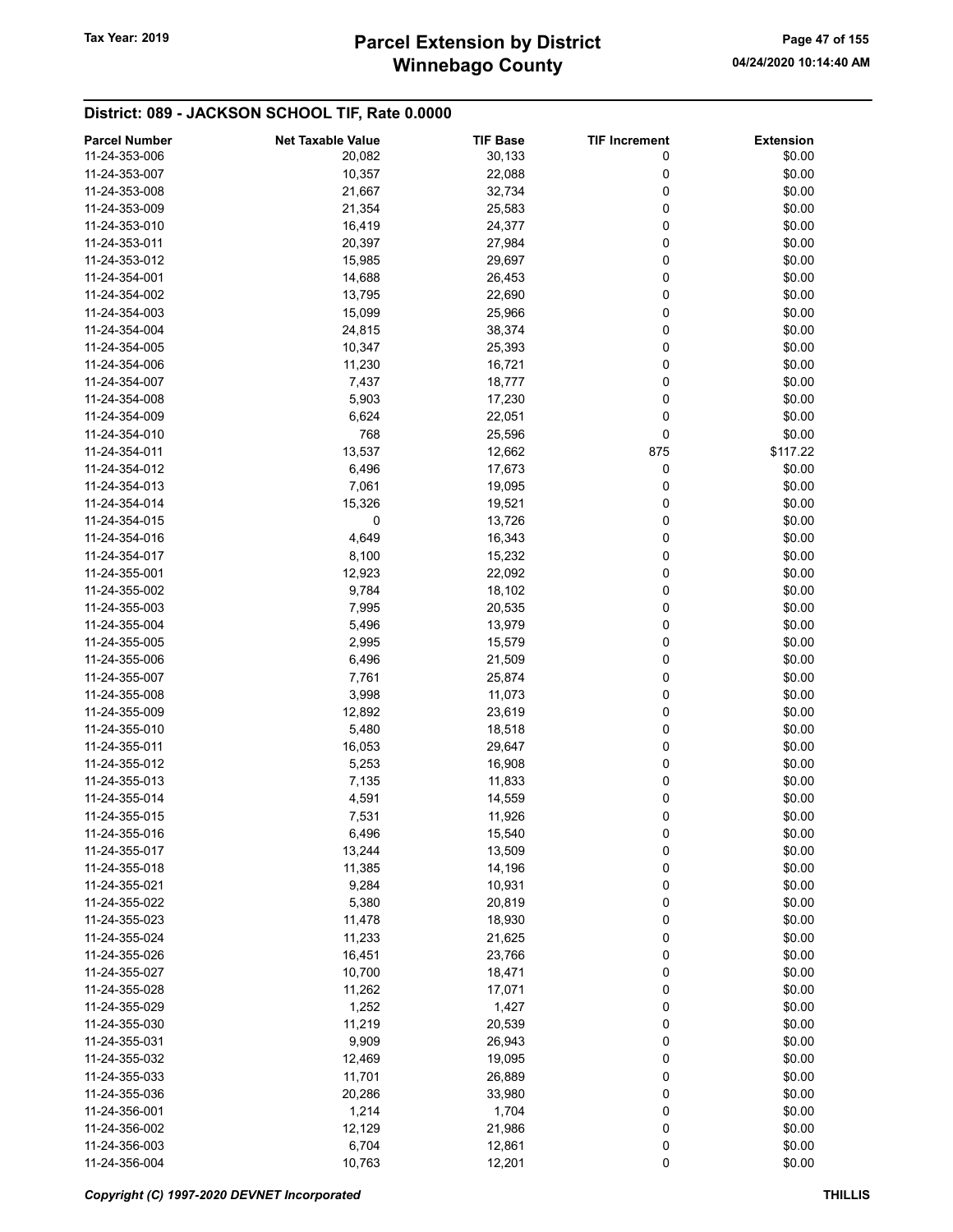# Winnebago County Tax Year: 2019 **Parcel Extension by District** Page 48 of 155

| <b>Parcel Number</b> | <b>Net Taxable Value</b> | <b>TIF Base</b> | <b>TIF Increment</b> | <b>Extension</b> |
|----------------------|--------------------------|-----------------|----------------------|------------------|
| 11-24-356-005        | 6,496                    | 14,703          | 0                    | \$0.00           |
| 11-24-356-006        | 11,140                   | 17,363          | 0                    | \$0.00           |
| 11-24-356-007        | 10,163                   | 18,773          | 0                    | \$0.00           |
| 11-24-356-008        | 5,000                    | 11,678          | 0                    | \$0.00           |
| 11-24-356-009        | 18,155                   | 35,059          | 0                    | \$0.00           |
| 11-24-356-010        |                          |                 | 0                    | \$0.00           |
|                      | 8,611                    | 24,714          |                      |                  |
| 11-24-356-011        | 5,753                    | 17,966          | 0                    | \$0.00           |
| 11-24-356-012        | 10,544                   | 34,800          | 0                    | \$0.00           |
| 11-24-356-013        | 86,906                   | 107,557         | 0                    | \$0.00           |
| 11-24-356-014        | 27,720                   | 133,854         | 0                    | \$0.00           |
| 11-24-356-015        | 4,209                    | 2,519           | 1,690                | \$226.40         |
| 11-24-356-018        | 15,157                   | 20,366          | 0                    | \$0.00           |
| 11-24-356-019        | 0                        | 83              | 0                    | \$0.00           |
| 11-24-356-020        | 7,280                    | 17,507          | 0                    | \$0.00           |
| 11-24-356-021        | 0                        | 83              | 0                    | \$0.00           |
| 11-24-356-022        | 61,571                   | 51,686          | 9,885                | \$1,324.26       |
| 11-24-356-024        | 2,476                    | 22,787          | 0                    | \$0.00           |
| 11-24-356-025        | 27,358                   | 26,980          | 378                  | \$50.64          |
| 11-24-356-026        | 8,424                    | 22,828          | 0                    | \$0.00           |
| 11-24-356-030        | 40,960                   | 39,195          | 1,765                | \$236.46         |
|                      |                          |                 |                      |                  |
| 11-24-356-033        | 52,476                   | 74,288          | 0                    | \$0.00           |
| 11-24-356-034        | 13,180                   | 21,552          | 0                    | \$0.00           |
| 11-24-356-035        | 65,839                   | 69,313          | 0                    | \$0.00           |
| 11-24-356-036        | 185,001                  | 213,419         | 0                    | \$0.00           |
| 11-24-356-037        | 238,170                  | 41,925          | 196,245              | \$26,290.36      |
| 11-24-356-038        | 30,497                   | 32,519          | 0                    | \$0.00           |
| 11-24-357-001        | 0                        | 14,423          | 0                    | \$0.00           |
| 11-24-357-002        | 5,527                    | 14,086          | 0                    | \$0.00           |
| 11-24-357-003        | 3,378                    | 13,746          | 0                    | \$0.00           |
| 11-24-357-004        | 5,758                    | 14,371          | 0                    | \$0.00           |
| 11-24-357-005        | 1,848                    | 12,003          | 0                    | \$0.00           |
| 11-24-357-006        | 3,985                    | 12,171          | 0                    | \$0.00           |
| 11-24-357-007        | 5,277                    | 13,770          | 0                    | \$0.00           |
| 11-24-357-008        | 9,378                    | 13,770          | 0                    | \$0.00           |
| 11-24-357-009        | 5,377                    | 13,895          | 0                    | \$0.00           |
| 11-24-357-010        | 9,913                    | 12,095          | 0                    | \$0.00           |
|                      |                          |                 |                      |                  |
| 11-24-357-011        | 4,825                    | 14,489          | 0                    | \$0.00           |
| 11-24-357-012        | 5,927                    | 14,204          | 0                    | \$0.00           |
| 11-24-357-013        | 11,648                   | 13,864          | 0                    | \$0.00           |
| 11-24-357-014        | 12,165                   | 14,489          | 0                    | \$0.00           |
| 11-24-357-015        | 4,195                    | 12,121          | 0                    | \$0.00           |
| 11-24-357-016        | $\mathbf 0$              | 12,399          | 0                    | \$0.00           |
| 11-24-357-017        | 5,601                    | 13,805          | 0                    | \$0.00           |
| 11-24-357-018        | 5,601                    | 13,805          | 0                    | \$0.00           |
| 11-24-357-019        | 5,675                    | 13,895          | 0                    | \$0.00           |
| 11-24-357-020        | 10,166                   | 12,085          | 0                    | \$0.00           |
| 11-24-358-001        | 16,757                   | 25,785          | 0                    | \$0.00           |
| 11-24-358-002        | 10,546                   | 21,042          | 0                    | \$0.00           |
| 11-24-358-003        | 16,049                   | 25,971          | 0                    | \$0.00           |
| 11-24-358-004        | 16,424                   | 27,225          | 0                    | \$0.00           |
| 11-24-358-005        | 13,602                   | 13,586          | 16                   | \$2.14           |
| 11-24-358-006        |                          |                 | 0                    | \$0.00           |
|                      | 11,048                   | 25,156          |                      |                  |
| 11-24-358-008        |                          | 24,061          |                      | \$0.00           |
| 11-24-358-010        | 438                      | 13,879          | 0                    | \$0.00           |
| 11-24-358-011        | 19,547                   | 23,628          | 0                    | \$0.00           |
| 11-24-358-012        | 12,808                   | 22,220          | 0                    | \$0.00           |
| 11-24-358-013        | 8,157                    | 20,188          | 0                    | \$0.00           |
| 11-24-358-014        | 16,744                   | 20,069          | 0                    | \$0.00           |
| 11-24-358-015        | 18,032                   | 25,078          | $\pmb{0}$            | \$0.00           |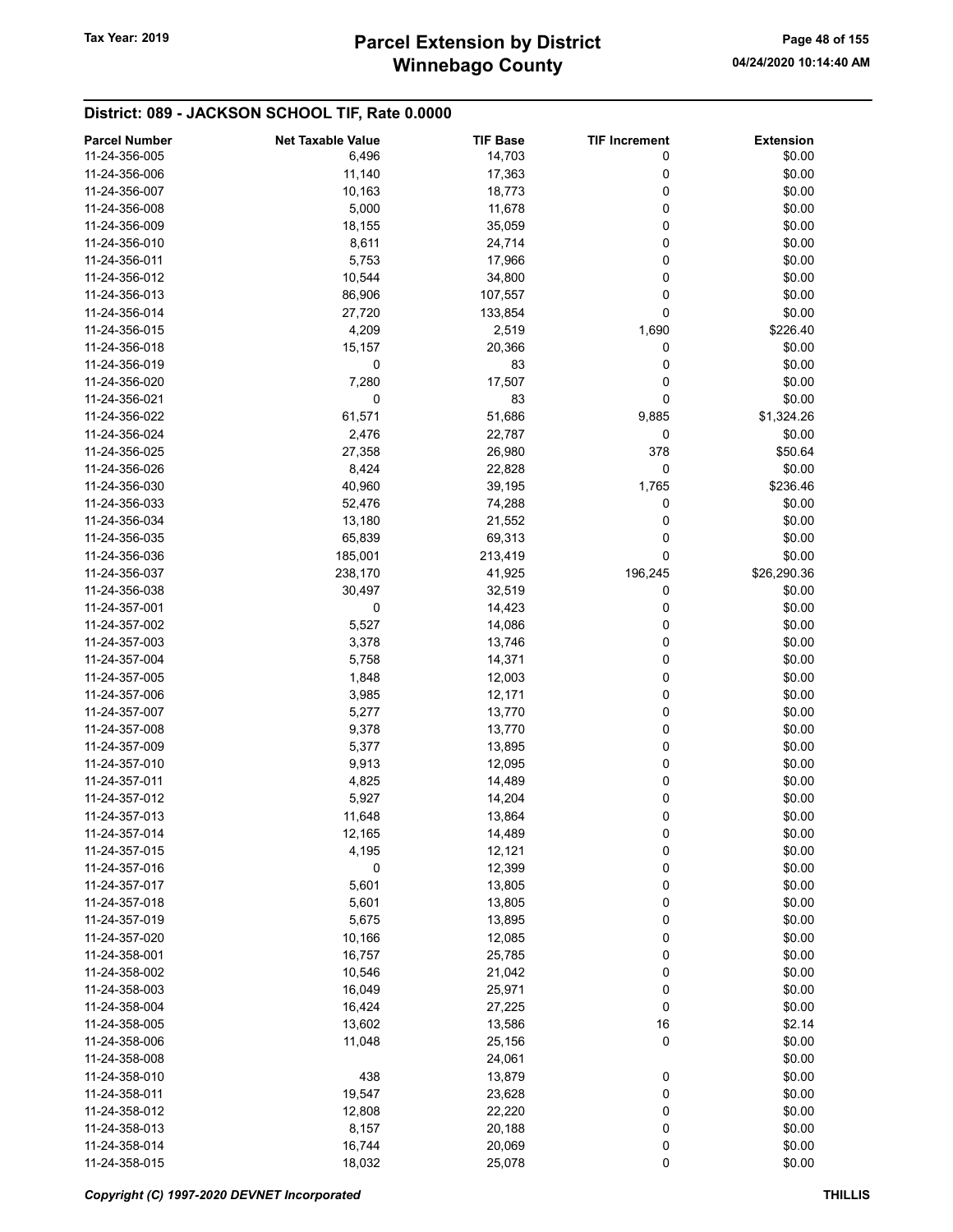| <b>Parcel Number</b> | <b>Net Taxable Value</b> | <b>TIF Base</b> | <b>TIF Increment</b> | <b>Extension</b> |
|----------------------|--------------------------|-----------------|----------------------|------------------|
| 11-24-358-016        | 18,053                   | 28,769          | 0                    | \$0.00           |
| 11-24-358-017        | 16,002                   | 26,107          | 0                    | \$0.00           |
| 11-24-358-018        | 20,326                   | 30,536          | 0                    | \$0.00           |
| 11-24-358-019        | 2,272                    | 2,236           | 36                   | \$4.82           |
| 11-24-358-020        | 11,664                   | 28,598          | 0                    | \$0.00           |
|                      |                          |                 |                      |                  |
| 11-24-358-021        | 9,415                    | 24,108          | 0                    | \$0.00           |
| 11-24-358-022        | 21,094                   | 29,461          | 0                    | \$0.00           |
| 11-24-358-023        | 20,060                   | 41,594          | 0                    | \$0.00           |
| 11-24-358-024        | 15,261                   | 18,310          | 0                    | \$0.00           |
| 11-24-358-025        | 9,390                    | 21,406          | 0                    | \$0.00           |
| 11-24-358-026        | 16,300                   | 25,816          | 0                    | \$0.00           |
| 11-24-358-027        | 9,429                    | 24,028          | 0                    | \$0.00           |
| 11-24-358-028        | 24,446                   | 35,761          | 0                    | \$0.00           |
| 11-24-358-029        | 12,618                   | 27,307          | 0                    | \$0.00           |
| 11-24-358-030        | 21,849                   | 42,234          | 0                    | \$0.00           |
| 11-24-358-031        | 2,072                    | 3,921           | 0                    | \$0.00           |
| 11-24-358-032        | 23,025                   | 35,256          | 0                    | \$0.00           |
| 11-24-358-033        | 19,976                   | 31,180          | 0                    | \$0.00           |
| 11-24-358-034        | 97,842                   | 135,349         | 0                    | \$0.00           |
| 11-24-358-035        | 67,354                   | 96,353          | 0                    | \$0.00           |
|                      |                          |                 |                      |                  |
| 11-24-358-036        | 153,544                  | 131,340         | 22,204               | \$2,974.60       |
| 11-24-358-037        | 1,356                    | 34,933          | 0                    | \$0.00           |
| 11-24-358-038        | 12,737                   | 22,284          | 0                    | \$0.00           |
| 11-24-378-001        | 18,641                   | 37,605          | 0                    | \$0.00           |
| 11-24-378-002        | 13,746                   | 23,309          | 0                    | \$0.00           |
| 11-24-378-003        | 13,658                   | 34,541          | 0                    | \$0.00           |
| 11-24-378-004        | 23,690                   | 32,612          | 0                    | \$0.00           |
| 11-24-378-005        | 18,193                   | 28,586          | 0                    | \$0.00           |
| 11-24-378-006        | 13,756                   | 20,900          | 0                    | \$0.00           |
| 11-24-378-007        | 2,654                    | 21,258          | $\mathbf 0$          | \$0.00           |
| 11-24-378-008        | 8,215                    | 6,678           | 1,537                | \$205.92         |
| 11-24-378-009        | 18,044                   | 28,608          | 0                    | \$0.00           |
| 11-24-378-010        | 18,300                   | 26,038          | 0                    | \$0.00           |
| 11-24-378-011        | 15,749                   | 25,360          | 0                    | \$0.00           |
| 11-24-378-012        | 12,676                   | 24,924          | 0                    | \$0.00           |
| 11-24-378-013        | 22,277                   |                 | 0                    | \$0.00           |
|                      |                          | 37,581          |                      |                  |
| 11-24-378-014        | 17,843                   | 24,256          | 0                    | \$0.00           |
| 11-24-378-015        | 2,880                    | 20,426          | 0                    | \$0.00           |
| 11-24-378-016        | 11,085                   | 22,533          | 0                    | \$0.00           |
| 11-24-378-017        | 14,219                   | 21,527          | 0                    | \$0.00           |
| 11-24-378-018        | 16,946                   | 26,659          | 0                    | \$0.00           |
| 11-24-378-019        | 11,413                   | 22,257          | 0                    | \$0.00           |
| 11-24-378-020        | 17,406                   | 27,654          | 0                    | \$0.00           |
| 11-24-378-021        | 16,619                   | 26,966          | 0                    | \$0.00           |
| 11-24-378-022        | 17,297                   | 26,070          | 0                    | \$0.00           |
| 11-24-378-023        | 2,736                    | 18,444          | 0                    | \$0.00           |
| 11-24-378-024        | 15,814                   | 24,608          | 0                    | \$0.00           |
| 11-24-378-025        | 10,747                   | 18,950          | 0                    | \$0.00           |
| 11-24-378-026        | 1,824                    | 12,780          | 0                    | \$0.00           |
| 11-24-378-027        | 4,915                    | 15,100          | 0                    | \$0.00           |
| 11-24-378-028        | 6,575                    | 21,910          | 0                    | \$0.00           |
| 11-24-379-001        | 66,061                   | 83,859          | 0                    | \$0.00           |
|                      |                          |                 | 0                    | \$0.00           |
| 11-24-379-002        | 14,641                   | 21,955          |                      |                  |
| 11-24-379-003        | 18,420                   | 28,412          | 0                    | \$0.00           |
| 11-24-379-004        | 17,249                   | 26,196          | 0                    | \$0.00           |
| 11-24-379-005        | 12,760                   | 22,332          | 0                    | \$0.00           |
| 11-24-380-001        | 0                        | 35,339          | 0                    | \$0.00           |
| 11-24-380-002        | 12,680                   | 22,724          | 0                    | \$0.00           |
| 11-24-380-003        | 24,435                   | 37,809          | 0                    | \$0.00           |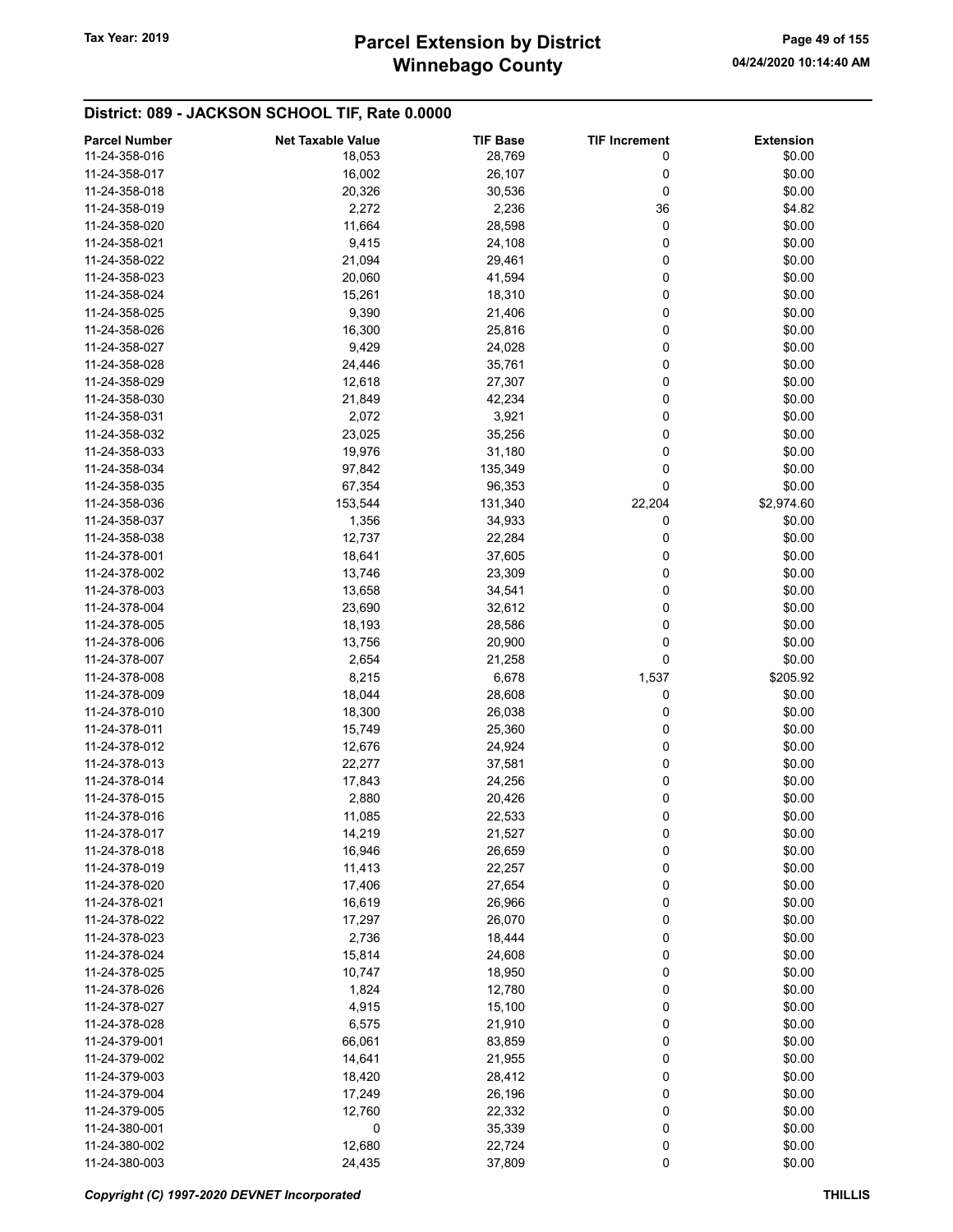## District: 089 - JACKSON SCHOOL TIF, Rate 0.0000

| <b>Parcel Number</b> | <b>Net Taxable Value</b> | <b>TIF Base</b> | <b>TIF Increment</b> | <b>Extension</b>           |
|----------------------|--------------------------|-----------------|----------------------|----------------------------|
| 11-24-380-004        | 15,713                   | 23,079          | 0                    | \$0.00                     |
| 11-24-380-005        |                          | 0               |                      | \$0.00                     |
| 11-24-380-006        | 33,323                   | 43,897          | 0                    | \$0.00                     |
| 11-24-380-007        | 15,279                   | 23,831          | 0                    | \$0.00                     |
| 11-24-380-008        | 21,757                   | 25,731          | 0                    | \$0.00                     |
| 11-24-380-009        | 15,347                   | 22,536          | 0                    | \$0.00                     |
| 11-24-380-010        | 15,441                   | 24,735          | 0                    | \$0.00                     |
| 11-24-380-011        | 17,002                   | 28,283          | 0                    | \$0.00                     |
| 11-24-380-012        | 16,879                   | 26,924          | 0                    | \$0.00                     |
| 11-24-380-013        | 12,846                   | 23,935          | 0                    | \$0.00                     |
| 11-24-380-014        | 10,667                   | 23,053          | 0                    | \$0.00                     |
| 11-24-380-015        | 22,801                   | 35,334          | 0                    | \$0.00                     |
| 11-24-380-016        | 32,967                   | 38,969          | 0                    | \$0.00                     |
| 11-24-380-017        | 6,308                    | 26,304          | 0                    | \$0.00                     |
| 11-24-380-018        | 24,079                   | 37,338          | 0                    | \$0.00                     |
| 11-24-380-019        | 26,734                   | 30,696          | 0                    | \$0.00                     |
| 11-24-380-020        | 12,766                   | 34,269          | 0                    | \$0.00                     |
| 11-24-380-021        | 16,050                   | 23,241          | 0                    | \$0.00                     |
| 11-24-380-022        |                          | $\pmb{0}$       |                      | \$0.00                     |
| 11-24-380-023        |                          | 0               |                      | \$0.00                     |
| 11-24-380-024        | 4,954                    | 4,795           | 159                  | \$21.30                    |
| 11-24-380-025        | 4,954                    | 4,795           | 159                  | \$21.30                    |
| 11-24-380-026        | 4,954                    | 4,795           | 159                  | \$21.30                    |
| 11-24-380-027        | 4,954                    | 4,795           | 159                  | \$21.30                    |
| 11-24-380-028        | 11,439                   | 21,434          | 0                    | \$0.00                     |
| 11-24-380-029        | 12,282                   | 27,415          | 0                    | \$0.00                     |
| 11-24-380-030        | 20,814                   | 24,162          | 0                    | \$0.00                     |
| 11-24-382-001        | 10,665                   | 25,680          | 0                    | \$0.00                     |
| 11-24-382-002        | 3,872                    | 19,870          | 0                    | \$0.00                     |
| 11-24-382-003        | 18,344                   | 28,056          | 0                    | \$0.00                     |
| 11-24-382-004        | 16,635                   | 25,312          | 0                    | \$0.00                     |
| 11-24-382-005        | 3,530                    | 25,291          | 0                    | \$0.00                     |
| 11-24-382-006        | 18,751                   | 28,221          | $\mathbf 0$          | \$0.00                     |
| 11-24-382-016        | 84,722                   | 94,469          | 0                    | \$0.00                     |
| Totals for 089       | 7,101,932                | 11,818,885      | 276,935              | \$37,100.22<br>476 Parcels |

#### District: 093 - NORTH MAIN TIF, Rate 0.0000

| <b>Parcel Number</b> | <b>Net Taxable Value</b> | <b>TIF Base</b> | <b>TIF Increment</b> | <b>Extension</b> |
|----------------------|--------------------------|-----------------|----------------------|------------------|
| 11-11-427-002        | 34,651                   | 54,941          | 0                    | \$0.00           |
| 11-11-427-010        | 138,926                  | 121,117         | 17,809               | \$2,385.82       |
| 11-11-427-011        | 140,773                  | 117,646         | 23,127               | \$3,098.26       |
| 11-11-479-011        | 36,088                   | 28,125          | 7,963                | \$1,066.78       |
| 11-11-479-016        | 57,364                   | 57,496          | 0                    | \$0.00           |
| 11-11-479-017        | 15,467                   | 23,405          | 0                    | \$0.00           |
| 11-12-301-031        | 466                      | 8,000           | 0                    | \$0.00           |
| 11-12-301-036        | 2,083                    | 46              | 2,037                | \$272.90         |
| 11-12-301-037        | 147,810                  | 164,036         | 0                    | \$0.00           |
| 11-12-301-042        | 113,275                  | 151,291         | 0                    | \$0.00           |
| 11-12-303-005        | 236,123                  | 66,666          | 169,457              | \$22,701.66      |
| 11-12-303-006        | 21,858                   | 133,333         | 0                    | \$0.00           |
| 11-12-303-007        | 12,018                   | 66,667          | 0                    | \$0.00           |
| 11-12-304-001        | 17,991                   | 14,666          | 3,325                | \$445.44         |
| 11-12-304-002        | 10,696                   | 14,666          | 0                    | \$0.00           |
| 11-12-304-003        | 17,991                   | 14,666          | 3,325                | \$445.44         |
| 11-12-304-004        | 17,991                   | 14,666          | 3,325                | \$445.44         |
| 11-12-304-005        | 23,051                   | 14,666          | 8,385                | \$1,123.32       |
| 11-12-304-006        | 17,051                   | 14,666          | 2,385                | \$319.52         |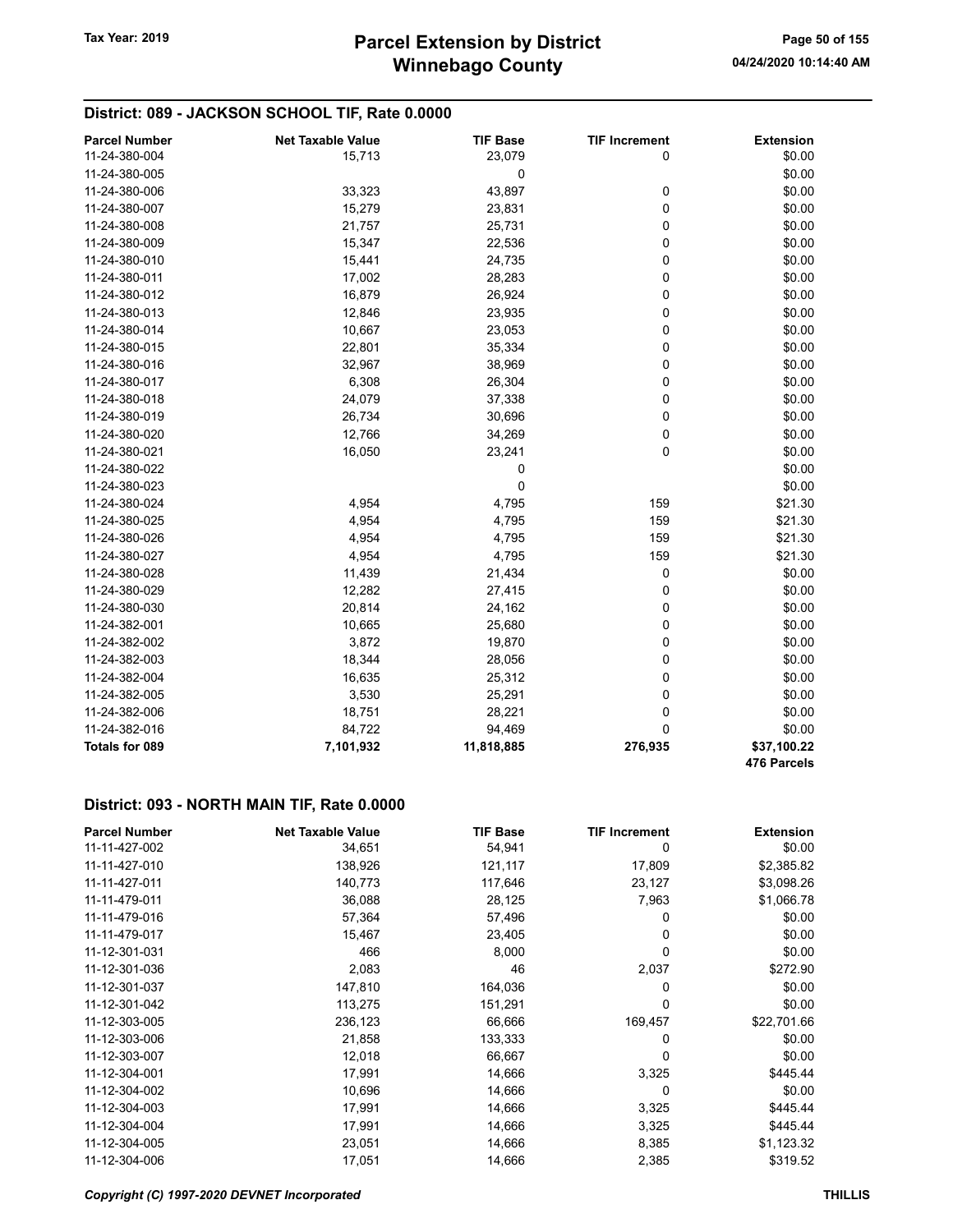## District: 093 - NORTH MAIN TIF, Rate 0.0000

| <b>Parcel Number</b>  | <b>Net Taxable Value</b> | <b>TIF Base</b> | <b>TIF Increment</b> | <b>Extension</b>  |
|-----------------------|--------------------------|-----------------|----------------------|-------------------|
| 11-12-304-007         | 19,021                   | 28,374          | 0                    | \$0.00            |
| 11-12-304-008         | 19,021                   | 2,240           | 16,781               | \$2,248.10        |
| 11-12-304-009         | 13,146                   | 1,075           | 12,071               | \$1,617.12        |
| 11-12-304-010         | 13,079                   | 1,075           | 12,004               | \$1,608.14        |
| 11-12-304-011         | 13,146                   | 868             | 12,278               | \$1,644.86        |
| 11-12-304-012         | 13,079                   | 868             | 12,211               | \$1,635.88        |
| 11-12-304-013         | 13,079                   | 808             | 12,271               | \$1,643.92        |
| 11-12-304-014         | 13,146                   | 809             | 12,337               | \$1,652.76        |
| 11-12-304-015         | 13,335                   | 530             | 12,805               | \$1,715.46        |
| 11-12-304-016         | 13,079                   | 641             | 12,438               | \$1,666.28        |
| 11-12-351-011         |                          | 18,148          |                      | \$0.00            |
| 11-12-351-019         | 2,306                    | 7,148           | 0                    | \$0.00            |
| 11-12-351-020         | 2,377                    | 7,148           | 0                    | \$0.00            |
| 11-12-351-021         | 1,600                    | 5,130           | 0                    | \$0.00            |
| 11-12-351-022         | 449                      | 1,710           | 0                    | \$0.00            |
| 11-12-351-023         | 1,392                    | 2,736           | 0                    | \$0.00            |
| 11-12-351-024         | 2,234                    | 7,572           | 0                    | \$0.00            |
| 11-12-351-025         | 12,532                   | 45,570          | 0                    | \$0.00            |
| <b>Totals for 093</b> | 1,227,694                | 1,213,215       | 356,334              | \$47,737.10       |
|                       |                          |                 |                      | <b>37 Parcels</b> |

| <b>Parcel Number</b> | <b>Net Taxable Value</b> | <b>TIF Base</b> | <b>TIF Increment</b> | <b>Extension</b> |
|----------------------|--------------------------|-----------------|----------------------|------------------|
| 15-11-277-001        | 17,478                   | 15,388          | 2,090                | \$280.00         |
| 15-11-277-002        | 256,910                  | 386,911         | 0                    | \$0.00           |
| 15-11-277-003        | 26,748                   | 27,748          | 0                    | \$0.00           |
| 15-11-277-004        | 395,689                  | 440,441         | 0                    | \$0.00           |
| 15-11-278-004        | 470,289                  | 600,000         | 0                    | \$0.00           |
| 15-11-301-009        |                          | 0               |                      | \$0.00           |
| 15-11-376-001        | 56,491                   | 41,793          | 14,698               | \$1,969.06       |
| 15-11-376-002        | 249,642                  | 393,641         | 0                    | \$0.00           |
| 15-11-376-003        | 60,166                   | 89,374          | $\mathbf 0$          | \$0.00           |
| 15-11-376-004        | 68,433                   | 84,995          | 0                    | \$0.00           |
| 15-11-376-005        |                          | 180,680         |                      | \$0.00           |
| 15-11-426-006        | 1,630,137                | 1,856,650       | 0                    | \$0.00           |
| 15-11-426-007        | 26,647                   | 22,510          | 4,137                | \$554.22         |
| 15-11-426-008        | 26,780                   | 22,650          | 4,130                | \$553.28         |
| 15-11-426-009        | 516,237                  | 547,019         | 0                    | \$0.00           |
| 15-11-426-010        | 23,384                   | 17,668          | 5,716                | \$765.76         |
| 15-11-426-011        | 16,077                   | 10,012          | 6,065                | \$812.52         |
| 15-11-427-003        | 1,445,292                | 68,497          | 1,376,795            | \$184,445.10     |
| 15-11-427-004        | 13,119                   | 19,071          | 0                    | \$0.00           |
| 15-11-428-006        | 1,772,760                | 518,101         | 1,254,659            | \$168,082.90     |
| 15-11-451-005        | 141,382                  | 140,000         | 1,382                | \$185.14         |
| 15-11-451-007        | 139,723                  | 171,599         | $\mathbf 0$          | \$0.00           |
| 15-11-451-008        |                          | 0               |                      | \$0.00           |
| 15-11-451-010        |                          | 0               |                      | \$0.00           |
| 15-11-451-011        | 14,913                   | 0               | 14,913               | \$1,997.86       |
| 15-11-451-012        | 18,249                   | 0               | 18,249               | \$2,444.76       |
| 15-11-451-013        | 21,357                   | 0               | 21,357               | \$2,861.14       |
| 15-11-452-001        |                          | 0               |                      | \$0.00           |
| 15-11-476-002        | 78,868                   | 164,781         | 0                    | \$0.00           |
| 15-11-476-005        | 105,785                  | 73,094          | 32,691               | \$4,379.52       |
| 15-11-476-006        | 15,863                   | 11,096          | 4,767                | \$638.62         |
| 15-11-477-001        |                          | 14,985          |                      | \$0.00           |
| 15-11-490-001        |                          | 347             |                      | \$0.00           |
| 15-12-151-002        | 416,375                  | 498,306         | 0                    | \$0.00           |
| 15-12-303-001        | 258,870                  | 280,000         | $\mathbf 0$          | \$0.00           |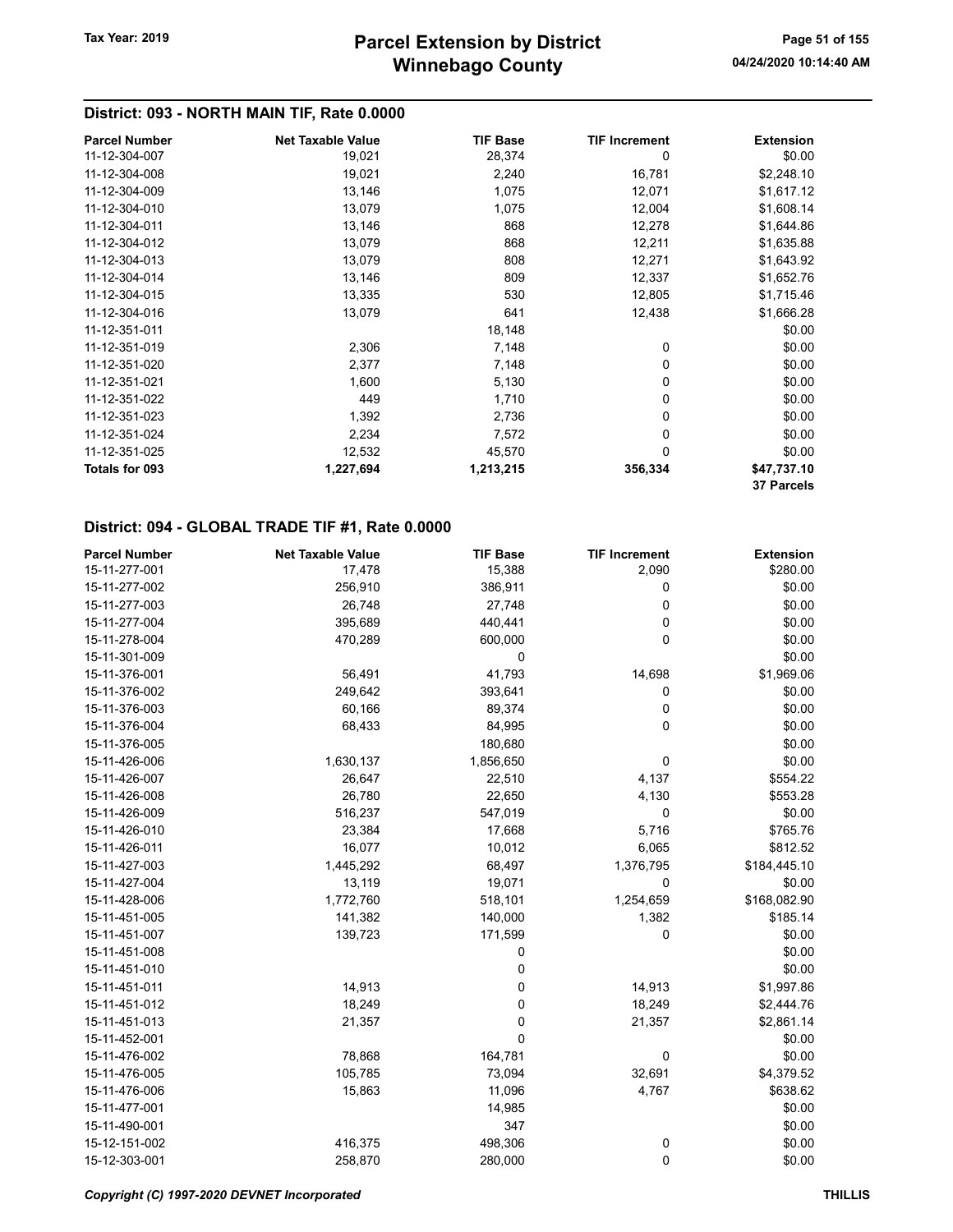| <b>Parcel Number</b> | <b>Net Taxable Value</b> | <b>TIF Base</b> | <b>TIF Increment</b> | <b>Extension</b> |
|----------------------|--------------------------|-----------------|----------------------|------------------|
| 15-12-303-006        | 28,297                   | 25,867          | 2,430                | \$325.54         |
| 15-12-303-007        | 26,622                   | 0               | 26,622               | \$3,566.48       |
| 15-12-303-008        |                          | 0               |                      | \$0.00           |
| 15-12-352-005        | 58,318                   | 61,841          | 0                    | \$0.00           |
| 15-12-352-006        | 139,031                  | 189,332         | 0                    | \$0.00           |
| 15-12-352-007        | 236,786                  |                 | 0                    | \$0.00           |
|                      |                          | 253,341         | 0                    |                  |
| 15-12-352-008        | 10,906                   | 22,050          |                      | \$0.00           |
| 15-12-352-009        | 192,852                  | 169,382         | 23,470               | \$3,144.22       |
| 15-12-352-014        | 42,553                   | 12,111          | 30,442               | \$4,078.22       |
| 15-12-352-015        | 63,823                   | 73,419          | 0                    | \$0.00           |
| 15-12-352-016        | 111,857                  | 188,821         | 0                    | \$0.00           |
| 15-12-352-017        | 136,305                  | 155,266         | 0                    | \$0.00           |
| 15-12-352-018        | 165,555                  | 200,000         | 0                    | \$0.00           |
| 15-12-352-019        | 616,595                  | 794,142         | $\mathbf 0$          | \$0.00           |
| 15-12-352-020        |                          | 273,331         |                      | \$0.00           |
| 15-13-101-001        | 11,350                   | 7,946           | 3,404                | \$456.02         |
| 15-13-101-002        | 20,373                   | 25,337          | 0                    | \$0.00           |
| 15-13-101-003        | 245,008                  | 346,373         | 0                    | \$0.00           |
| 15-13-101-004        | 10,499                   | 5,562           | 4,937                | \$661.40         |
| 15-13-101-005        | 769,087                  | 608,373         | 160,714              | \$21,530.38      |
| 15-13-151-002        | 173,811                  | 196,075         | 0                    | \$0.00           |
| 15-13-151-004        | 840,153                  | 300,000         | 540,153              | \$72,362.68      |
| 15-13-151-005        | 1,058,905                | 600,866         | 458,039              | \$61,362.12      |
| 15-13-151-006        | 560,207                  | 600,866         | 0                    | \$0.00           |
| 15-13-301-001        | 45,105                   | 33,076          | 12,029               | \$1,611.50       |
| 15-13-301-004        | 124,804                  | 100,536         | 24,268               | \$3,251.12       |
| 15-13-301-005        |                          | 0               |                      | \$0.00           |
| 15-13-302-002        | 40,011                   | 25,206          | 14,805               | \$1,983.38       |
| 15-13-302-003        |                          |                 | 0                    |                  |
|                      | 395,282                  | 506,298         |                      | \$0.00           |
| 15-13-302-004        | 13,389                   | 10,358          | 3,031                | \$406.06         |
| 15-13-302-005        | 24,814                   | 47,304          | 0                    | \$0.00           |
| 15-13-302-006        | 72,833                   | 92,330          | 0                    | \$0.00           |
| 15-13-302-007        | 35,603                   | 26,642          | 8,961                | \$1,200.48       |
| 15-13-302-008        | 126,452                  | 94,456          | 31,996               | \$4,286.42       |
| 15-13-302-009        |                          | 0               |                      | \$0.00           |
| 15-13-351-004        | 46,824                   | 23,838          | 22,986               | \$3,079.38       |
| 15-13-351-006        | 824,599                  | 908,828         | 0                    | \$0.00           |
| 15-13-351-007        |                          | 498             |                      | \$0.00           |
| 15-14-151-001        |                          | 0               |                      | \$0.00           |
| 15-14-151-002        | 69,667                   | 62,461          | 7,206                | \$965.38         |
| 15-14-151-003        |                          | 2,246           |                      | \$0.00           |
| 15-14-151-004        | 79,094                   | 65,758          | 13,336               | \$1,786.58       |
| 15-14-151-005        | 41,533                   | 37,091          | 4,442                | \$595.08         |
| 15-14-151-006        | 8,333                    | 68,683          | 0                    | \$0.00           |
| 15-14-152-001        | 151                      | 44,035          | 0                    | \$0.00           |
| 15-14-152-002        | 39,715                   | 33,400          | 6,315                | \$846.00         |
| 15-14-152-003        | 33,633                   | 38,668          | 0                    | \$0.00           |
| 15-14-152-004        | 295,238                  | 314,764         | 0                    | \$0.00           |
| 15-14-152-006        | 245,101                  | 288,933         | 0                    | \$0.00           |
| 15-14-152-008        | 1,147                    | 3,434           | 0                    | \$0.00           |
| 15-14-152-009        | $\pmb{0}$                | 3,434           | 0                    | \$0.00           |
| 15-14-152-010        | 1,147                    | 3,434           | 0                    | \$0.00           |
| 15-14-152-014        | 32,432                   | 34,568          | 0                    | \$0.00           |
| 15-14-152-015        | 0                        | 26,966          | 0                    | \$0.00           |
| 15-14-176-001        |                          | 0               |                      | \$0.00           |
| 15-14-201-002        | 95,028                   | 186,698         | 0                    | \$0.00           |
|                      | 0                        |                 | 0                    | \$0.00           |
| 15-14-201-003        |                          | 6,001           |                      |                  |
| 15-14-201-005        | 312,669                  | 138,066         | 174,603              | \$23,391.04      |
| 15-14-201-006        |                          | 15,633          |                      | \$0.00           |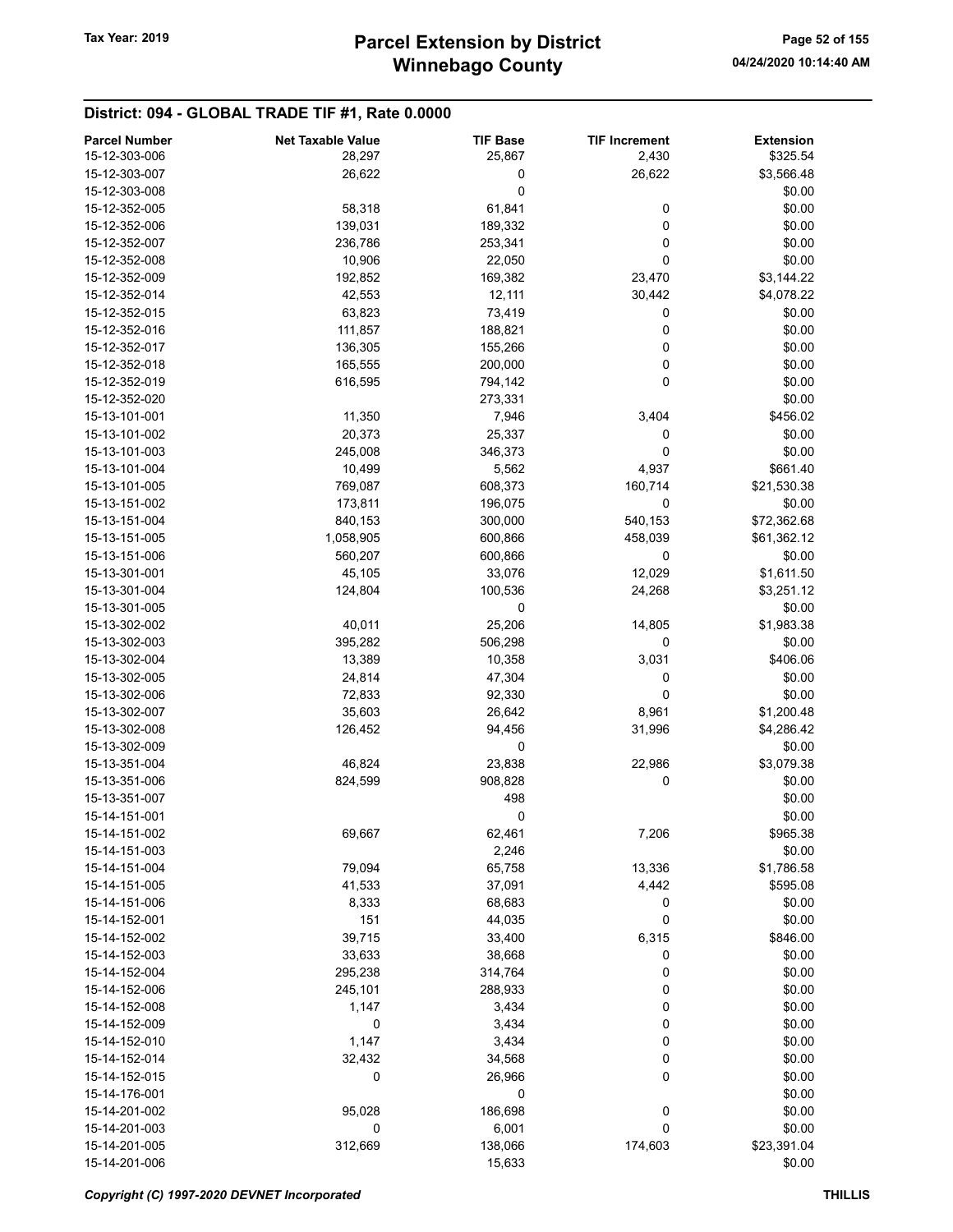| <b>Parcel Number</b>           | <b>Net Taxable Value</b> | <b>TIF Base</b> | <b>TIF Increment</b> | <b>Extension</b> |
|--------------------------------|--------------------------|-----------------|----------------------|------------------|
| 15-14-201-007                  | 21,676                   | 18,602          | 3,074                | \$411.82         |
| 15-14-201-008                  | 51,752                   | 47,501          | 4,251                | \$569.50         |
| 15-14-201-009                  | 37,372                   | 42,831          | 0                    | \$0.00           |
| 15-14-201-010                  | 32,737                   | 36,634          | 0                    | \$0.00           |
| 15-14-201-012                  | 31,376                   | 88,568          | 0                    | \$0.00           |
| 15-14-201-014                  | 0                        | 4,350           | 0                    | \$0.00           |
| 15-14-201-015                  |                          | 4,350           |                      | \$0.00           |
| 15-14-202-002                  |                          | 13,118          |                      | \$0.00           |
| 15-14-202-004                  | 280,464                  | 293,484         | 0                    | \$0.00           |
| 15-14-202-005                  | 48,180                   | 59,615          | 0                    | \$0.00           |
| 15-14-202-006                  |                          | 0               |                      | \$0.00           |
| 15-14-226-001                  |                          | 16,846          |                      | \$0.00           |
| 15-14-226-006                  | 950,006                  | 1,219,908       | 0                    | \$0.00           |
| 15-14-226-007                  |                          | 64,206          |                      | \$0.00           |
| 15-14-276-005                  | 105,612                  | 49,028          | 56,584               | \$7,580.40       |
| 15-14-276-006                  |                          | 6,686           |                      | \$0.00           |
| 15-14-301-001                  |                          | 0               |                      | \$0.00           |
| 15-14-351-001                  |                          | 10,735          |                      | \$0.00           |
| 15-14-401-001                  |                          | 0               |                      | \$0.00           |
| 15-14-401-002                  |                          | 0               |                      | \$0.00           |
| 15-14-401-003                  |                          | 1,851           |                      | \$0.00           |
| 15-14-402-002                  | 43,503                   | 87,957          | 0                    | \$0.00           |
| 15-14-402-003                  |                          | 120,259         |                      | \$0.00           |
| 15-14-402-004                  | 289,422                  | 344,465         | 0                    | \$0.00           |
| 15-14-402-005                  | 279,829                  | 327,771         | 0                    | \$0.00           |
| 15-14-402-006                  | 679,380                  | 1,048,353       | 0                    | \$0.00           |
| 15-14-402-007                  | 972,465                  | 1,313,430       | 0                    | \$0.00           |
| 15-14-402-008                  | 24,242                   | 14,885          | 9,357                | \$1,253.54       |
| 15-14-402-010                  |                          | 0               |                      | \$0.00           |
| 15-14-426-001                  |                          |                 | 0                    |                  |
|                                | 1,076,768                | 1,592,889       |                      | \$0.00           |
| 15-14-426-002<br>15-14-426-003 | 46,374                   | 41,191          | 5,183                | \$694.36         |
|                                | 41,707                   | 32,440          | 9,267                | \$1,241.48       |
| 15-14-426-004                  | 68,145                   | 53,005          | 15,140               | \$2,028.26       |
| 15-14-426-005                  | 37,742                   | 27,725          | 10,017               | \$1,341.96       |
| 15-14-426-007                  |                          | 0               |                      | \$0.00           |
| 15-14-426-008                  | 1,244                    | 1,661           | 0                    | \$0.00           |
| 15-14-426-009                  |                          | 4,982           |                      | \$0.00           |
| 15-14-427-001                  | 28,331                   | 85,848          | 0                    | \$0.00           |
| 15-14-427-002                  | 131,063                  | 112,437         | 18,626               | \$2,495.28       |
| 15-14-428-002                  | 29,933                   | 56,658          | 0                    | \$0.00           |
| 15-14-428-003                  | 7,825                    | 7,347           | 478                  | \$64.04          |
| 15-14-428-007                  | 43,984                   | 98,265          | 0                    | \$0.00           |
| 15-14-428-008                  | 17,624                   | 7,680           | 9,944                | \$1,332.18       |
| 15-14-428-009                  | 25,727                   | 41,003          | 0                    | \$0.00           |
| 15-14-476-006                  | 8,937                    | 15              | 8,922                | \$1,195.26       |
| 15-14-477-003                  |                          | 0               |                      | \$0.00           |
| 15-14-477-004                  | 521,426                  | 0               | 521,426              | \$69,853.88      |
| 15-14-477-006                  | 393,215                  | 0               | 393,215              | \$52,677.84      |
| 15-14-477-007                  | 837,815                  | 0               | 837,815              | \$112,239.56     |
| 15-15-176-003                  | 12,031                   | 10,234          | 1,797                | \$240.74         |
| 15-15-176-004                  | 0                        | 7,798           | 0                    | \$0.00           |
| 15-15-176-007                  | 1,649                    | 853             | 796                  | \$106.64         |
| 15-15-177-001                  |                          | 0               |                      | \$0.00           |
| 15-15-178-001                  |                          | 0               |                      | \$0.00           |
| 15-15-179-001                  |                          | 0               |                      | \$0.00           |
| 15-15-277-001                  |                          | 0               |                      | \$0.00           |
| 15-15-278-001                  |                          | 0               |                      | \$0.00           |
| 15-15-301-003                  | 605                      | 796             | 0                    | \$0.00           |
| 15-15-301-004                  |                          | 3,510           |                      | \$0.00           |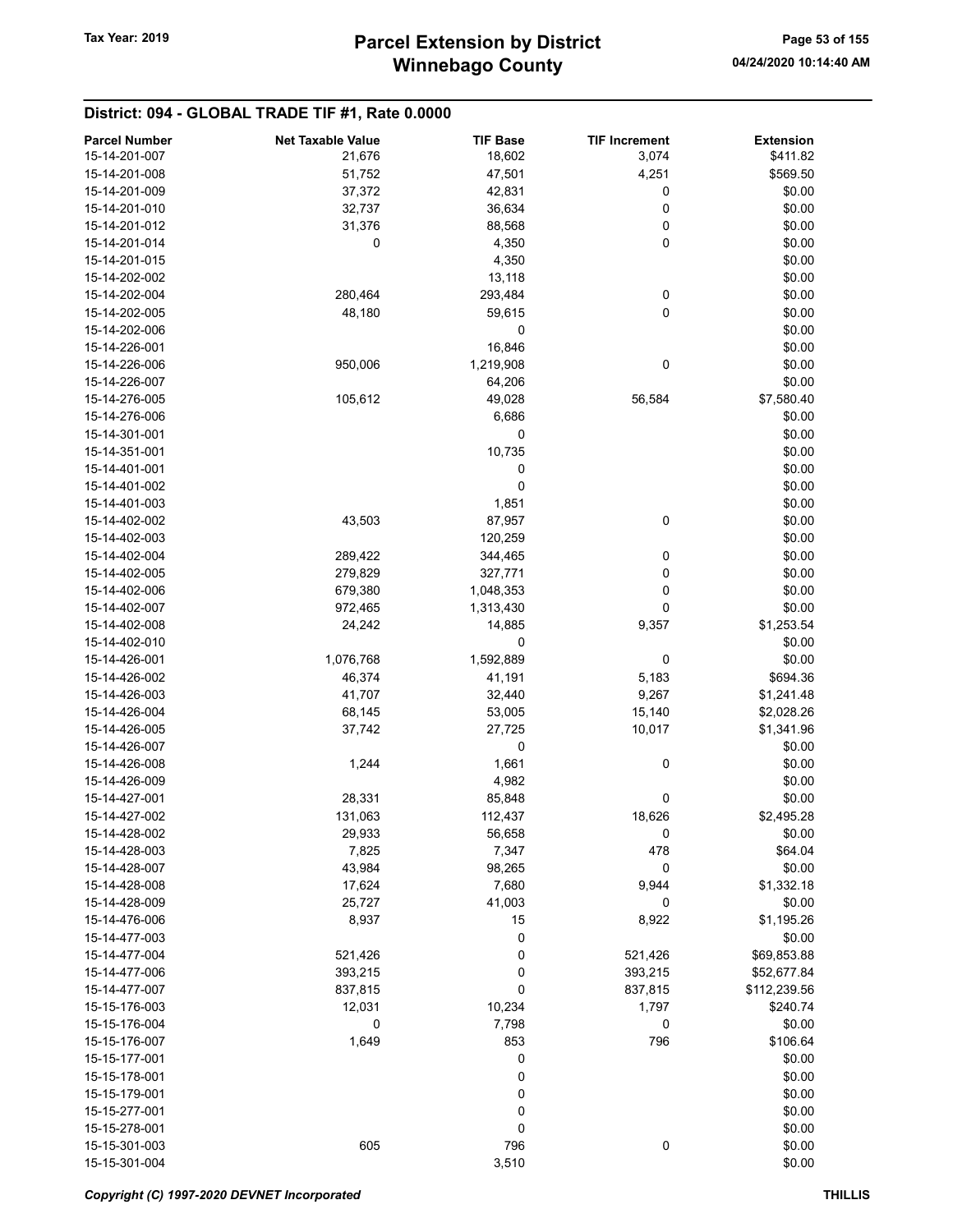| 15-15-301-005<br>12,600<br>612,659<br>\$82,076.10<br>625,259<br>15-15-351-003<br>829,614<br>1,006<br>828,608<br>\$111,006.14<br>15-15-376-007<br>0<br>\$0.00<br>0<br>\$0.00<br>15-15-401-001<br>5,075,100<br>0<br>\$0.00<br>15-15-401-002<br>4,263,545<br>0<br>\$0.00<br>15-15-426-007<br>426<br>\$57.08<br>2,438<br>2,012<br>15-16-400-006<br>222<br>\$0.00<br>15-16-400-008<br>223<br>\$0.00<br>15-16-400-009<br>1,613<br>1,061<br>\$73.96<br>15-21-100-004<br>552<br>0<br>\$0.00<br>15-21-204-001<br>0<br>\$0.00<br>15-21-204-002<br>0<br>\$0.00<br>15-21-204-003<br>$\mathbf 0$<br>\$0.00<br>15-21-226-004<br>0<br>\$0.00<br>15-21-226-007<br>0<br>\$0.00<br>15-21-226-008<br>0<br>\$0.00<br>15-21-227-001<br>$\mathbf 0$<br>\$0.00<br>15-21-251-010<br>0<br>\$0.00<br>15-21-251-013<br>0<br>\$0.00<br>15-21-276-004<br>93,751<br>\$0.00<br>15-21-276-005<br>\$12,061.18<br>15-21-400-004<br>183,781<br>93,750<br>90,031<br>15-22-100-010<br>0<br>\$0.00<br>919<br>424<br>495<br>\$66.32<br>15-22-100-020<br>0<br>15-22-100-021<br>\$0.00<br>15,892<br>0<br>\$0.00<br>15-22-100-023<br>9,798<br>0<br>\$0.00<br>15-22-100-024<br>2,924<br>612<br>2,312<br>\$309.74<br>15-22-100-025<br>0<br>\$0.00<br>15-22-100-026<br>\$0.00<br>15-22-203-001<br>2,609<br>\$0.00<br>15-22-203-002<br>0<br>0<br>\$0.00<br>15-22-203-003<br>2,946<br>\$4,390.78<br>15-22-226-004<br>35,721<br>32,775<br>0<br>\$0.00<br>15-22-226-005<br>0<br>\$0.00<br>15-22-251-004<br>0<br>\$0.00<br>15-22-251-005<br>0<br>\$0.00<br>15-22-251-006<br>0<br>\$0.00<br>15-22-300-004<br>5,597<br>15-22-300-005<br>7,805<br>2,208<br>\$295.80<br>0<br>15-22-300-006<br>13,647<br>13,813<br>\$0.00<br>17,688<br>15-22-401-003<br>24,794<br>7,106<br>\$2,369.62<br>15-22-402-001<br>7,106<br>\$0.00<br>15-22-426-003<br>3,550<br>363<br>3,187<br>\$426.96<br>15-23-101-003<br>7,666<br>\$0.00<br>73,176<br>0<br>\$0.00<br>15-23-101-004<br>75,698<br>15-23-101-005<br>123,313<br>121,735<br>1,578<br>\$211.40<br>15-23-101-006<br>176,533<br>\$0.00<br>\$0.00<br>15-23-101-007<br>0<br>223,565<br>408,447<br>632,012<br>\$54,718.42<br>15-23-101-008<br>15-23-176-001<br>16,698<br>0<br>16,698<br>\$2,236.98<br>15-23-176-003<br>173,843<br>304,993<br>0<br>\$0.00<br>15-23-176-004<br>263,648<br>452,085<br>0<br>\$0.00<br>15-23-301-001<br>0<br>\$0.00<br>\$0.00<br>15-23-326-001<br>90,879<br>0<br>75,793<br>15-23-351-001<br>1,290<br>885<br>405<br>\$54.26<br>164<br>15-23-351-002<br>299<br>135<br>\$18.10<br>41,302<br>39,878<br>1,424<br>\$190.78<br>15-23-376-002<br>15-23-376-004<br>0<br>\$0.00<br>15-26-101-001<br>436<br>381<br>55<br>\$7.38 | <b>Parcel Number</b> | <b>Net Taxable Value</b> | <b>TIF Base</b> | <b>TIF Increment</b> | <b>Extension</b> |
|--------------------------------------------------------------------------------------------------------------------------------------------------------------------------------------------------------------------------------------------------------------------------------------------------------------------------------------------------------------------------------------------------------------------------------------------------------------------------------------------------------------------------------------------------------------------------------------------------------------------------------------------------------------------------------------------------------------------------------------------------------------------------------------------------------------------------------------------------------------------------------------------------------------------------------------------------------------------------------------------------------------------------------------------------------------------------------------------------------------------------------------------------------------------------------------------------------------------------------------------------------------------------------------------------------------------------------------------------------------------------------------------------------------------------------------------------------------------------------------------------------------------------------------------------------------------------------------------------------------------------------------------------------------------------------------------------------------------------------------------------------------------------------------------------------------------------------------------------------------------------------------------------------------------------------------------------------------------------------------------------------------------------------------------------------------------------------------------------------------------------------------------------------------------------------------------------------------------------------------------------------------------------------------------------------------------------------------------------------------------------------------------------------------------------------------------------------------------------------------------------------------------------------------------------------------------------------------------------------------------------|----------------------|--------------------------|-----------------|----------------------|------------------|
|                                                                                                                                                                                                                                                                                                                                                                                                                                                                                                                                                                                                                                                                                                                                                                                                                                                                                                                                                                                                                                                                                                                                                                                                                                                                                                                                                                                                                                                                                                                                                                                                                                                                                                                                                                                                                                                                                                                                                                                                                                                                                                                                                                                                                                                                                                                                                                                                                                                                                                                                                                                                                          |                      |                          |                 |                      |                  |
|                                                                                                                                                                                                                                                                                                                                                                                                                                                                                                                                                                                                                                                                                                                                                                                                                                                                                                                                                                                                                                                                                                                                                                                                                                                                                                                                                                                                                                                                                                                                                                                                                                                                                                                                                                                                                                                                                                                                                                                                                                                                                                                                                                                                                                                                                                                                                                                                                                                                                                                                                                                                                          |                      |                          |                 |                      |                  |
|                                                                                                                                                                                                                                                                                                                                                                                                                                                                                                                                                                                                                                                                                                                                                                                                                                                                                                                                                                                                                                                                                                                                                                                                                                                                                                                                                                                                                                                                                                                                                                                                                                                                                                                                                                                                                                                                                                                                                                                                                                                                                                                                                                                                                                                                                                                                                                                                                                                                                                                                                                                                                          |                      |                          |                 |                      |                  |
|                                                                                                                                                                                                                                                                                                                                                                                                                                                                                                                                                                                                                                                                                                                                                                                                                                                                                                                                                                                                                                                                                                                                                                                                                                                                                                                                                                                                                                                                                                                                                                                                                                                                                                                                                                                                                                                                                                                                                                                                                                                                                                                                                                                                                                                                                                                                                                                                                                                                                                                                                                                                                          |                      |                          |                 |                      |                  |
|                                                                                                                                                                                                                                                                                                                                                                                                                                                                                                                                                                                                                                                                                                                                                                                                                                                                                                                                                                                                                                                                                                                                                                                                                                                                                                                                                                                                                                                                                                                                                                                                                                                                                                                                                                                                                                                                                                                                                                                                                                                                                                                                                                                                                                                                                                                                                                                                                                                                                                                                                                                                                          |                      |                          |                 |                      |                  |
|                                                                                                                                                                                                                                                                                                                                                                                                                                                                                                                                                                                                                                                                                                                                                                                                                                                                                                                                                                                                                                                                                                                                                                                                                                                                                                                                                                                                                                                                                                                                                                                                                                                                                                                                                                                                                                                                                                                                                                                                                                                                                                                                                                                                                                                                                                                                                                                                                                                                                                                                                                                                                          |                      |                          |                 |                      |                  |
|                                                                                                                                                                                                                                                                                                                                                                                                                                                                                                                                                                                                                                                                                                                                                                                                                                                                                                                                                                                                                                                                                                                                                                                                                                                                                                                                                                                                                                                                                                                                                                                                                                                                                                                                                                                                                                                                                                                                                                                                                                                                                                                                                                                                                                                                                                                                                                                                                                                                                                                                                                                                                          |                      |                          |                 |                      |                  |
|                                                                                                                                                                                                                                                                                                                                                                                                                                                                                                                                                                                                                                                                                                                                                                                                                                                                                                                                                                                                                                                                                                                                                                                                                                                                                                                                                                                                                                                                                                                                                                                                                                                                                                                                                                                                                                                                                                                                                                                                                                                                                                                                                                                                                                                                                                                                                                                                                                                                                                                                                                                                                          |                      |                          |                 |                      |                  |
|                                                                                                                                                                                                                                                                                                                                                                                                                                                                                                                                                                                                                                                                                                                                                                                                                                                                                                                                                                                                                                                                                                                                                                                                                                                                                                                                                                                                                                                                                                                                                                                                                                                                                                                                                                                                                                                                                                                                                                                                                                                                                                                                                                                                                                                                                                                                                                                                                                                                                                                                                                                                                          |                      |                          |                 |                      |                  |
|                                                                                                                                                                                                                                                                                                                                                                                                                                                                                                                                                                                                                                                                                                                                                                                                                                                                                                                                                                                                                                                                                                                                                                                                                                                                                                                                                                                                                                                                                                                                                                                                                                                                                                                                                                                                                                                                                                                                                                                                                                                                                                                                                                                                                                                                                                                                                                                                                                                                                                                                                                                                                          |                      |                          |                 |                      |                  |
|                                                                                                                                                                                                                                                                                                                                                                                                                                                                                                                                                                                                                                                                                                                                                                                                                                                                                                                                                                                                                                                                                                                                                                                                                                                                                                                                                                                                                                                                                                                                                                                                                                                                                                                                                                                                                                                                                                                                                                                                                                                                                                                                                                                                                                                                                                                                                                                                                                                                                                                                                                                                                          |                      |                          |                 |                      |                  |
|                                                                                                                                                                                                                                                                                                                                                                                                                                                                                                                                                                                                                                                                                                                                                                                                                                                                                                                                                                                                                                                                                                                                                                                                                                                                                                                                                                                                                                                                                                                                                                                                                                                                                                                                                                                                                                                                                                                                                                                                                                                                                                                                                                                                                                                                                                                                                                                                                                                                                                                                                                                                                          |                      |                          |                 |                      |                  |
|                                                                                                                                                                                                                                                                                                                                                                                                                                                                                                                                                                                                                                                                                                                                                                                                                                                                                                                                                                                                                                                                                                                                                                                                                                                                                                                                                                                                                                                                                                                                                                                                                                                                                                                                                                                                                                                                                                                                                                                                                                                                                                                                                                                                                                                                                                                                                                                                                                                                                                                                                                                                                          |                      |                          |                 |                      |                  |
|                                                                                                                                                                                                                                                                                                                                                                                                                                                                                                                                                                                                                                                                                                                                                                                                                                                                                                                                                                                                                                                                                                                                                                                                                                                                                                                                                                                                                                                                                                                                                                                                                                                                                                                                                                                                                                                                                                                                                                                                                                                                                                                                                                                                                                                                                                                                                                                                                                                                                                                                                                                                                          |                      |                          |                 |                      |                  |
|                                                                                                                                                                                                                                                                                                                                                                                                                                                                                                                                                                                                                                                                                                                                                                                                                                                                                                                                                                                                                                                                                                                                                                                                                                                                                                                                                                                                                                                                                                                                                                                                                                                                                                                                                                                                                                                                                                                                                                                                                                                                                                                                                                                                                                                                                                                                                                                                                                                                                                                                                                                                                          |                      |                          |                 |                      |                  |
|                                                                                                                                                                                                                                                                                                                                                                                                                                                                                                                                                                                                                                                                                                                                                                                                                                                                                                                                                                                                                                                                                                                                                                                                                                                                                                                                                                                                                                                                                                                                                                                                                                                                                                                                                                                                                                                                                                                                                                                                                                                                                                                                                                                                                                                                                                                                                                                                                                                                                                                                                                                                                          |                      |                          |                 |                      |                  |
|                                                                                                                                                                                                                                                                                                                                                                                                                                                                                                                                                                                                                                                                                                                                                                                                                                                                                                                                                                                                                                                                                                                                                                                                                                                                                                                                                                                                                                                                                                                                                                                                                                                                                                                                                                                                                                                                                                                                                                                                                                                                                                                                                                                                                                                                                                                                                                                                                                                                                                                                                                                                                          |                      |                          |                 |                      |                  |
|                                                                                                                                                                                                                                                                                                                                                                                                                                                                                                                                                                                                                                                                                                                                                                                                                                                                                                                                                                                                                                                                                                                                                                                                                                                                                                                                                                                                                                                                                                                                                                                                                                                                                                                                                                                                                                                                                                                                                                                                                                                                                                                                                                                                                                                                                                                                                                                                                                                                                                                                                                                                                          |                      |                          |                 |                      |                  |
|                                                                                                                                                                                                                                                                                                                                                                                                                                                                                                                                                                                                                                                                                                                                                                                                                                                                                                                                                                                                                                                                                                                                                                                                                                                                                                                                                                                                                                                                                                                                                                                                                                                                                                                                                                                                                                                                                                                                                                                                                                                                                                                                                                                                                                                                                                                                                                                                                                                                                                                                                                                                                          |                      |                          |                 |                      |                  |
|                                                                                                                                                                                                                                                                                                                                                                                                                                                                                                                                                                                                                                                                                                                                                                                                                                                                                                                                                                                                                                                                                                                                                                                                                                                                                                                                                                                                                                                                                                                                                                                                                                                                                                                                                                                                                                                                                                                                                                                                                                                                                                                                                                                                                                                                                                                                                                                                                                                                                                                                                                                                                          |                      |                          |                 |                      |                  |
|                                                                                                                                                                                                                                                                                                                                                                                                                                                                                                                                                                                                                                                                                                                                                                                                                                                                                                                                                                                                                                                                                                                                                                                                                                                                                                                                                                                                                                                                                                                                                                                                                                                                                                                                                                                                                                                                                                                                                                                                                                                                                                                                                                                                                                                                                                                                                                                                                                                                                                                                                                                                                          |                      |                          |                 |                      |                  |
|                                                                                                                                                                                                                                                                                                                                                                                                                                                                                                                                                                                                                                                                                                                                                                                                                                                                                                                                                                                                                                                                                                                                                                                                                                                                                                                                                                                                                                                                                                                                                                                                                                                                                                                                                                                                                                                                                                                                                                                                                                                                                                                                                                                                                                                                                                                                                                                                                                                                                                                                                                                                                          |                      |                          |                 |                      |                  |
|                                                                                                                                                                                                                                                                                                                                                                                                                                                                                                                                                                                                                                                                                                                                                                                                                                                                                                                                                                                                                                                                                                                                                                                                                                                                                                                                                                                                                                                                                                                                                                                                                                                                                                                                                                                                                                                                                                                                                                                                                                                                                                                                                                                                                                                                                                                                                                                                                                                                                                                                                                                                                          |                      |                          |                 |                      |                  |
|                                                                                                                                                                                                                                                                                                                                                                                                                                                                                                                                                                                                                                                                                                                                                                                                                                                                                                                                                                                                                                                                                                                                                                                                                                                                                                                                                                                                                                                                                                                                                                                                                                                                                                                                                                                                                                                                                                                                                                                                                                                                                                                                                                                                                                                                                                                                                                                                                                                                                                                                                                                                                          |                      |                          |                 |                      |                  |
|                                                                                                                                                                                                                                                                                                                                                                                                                                                                                                                                                                                                                                                                                                                                                                                                                                                                                                                                                                                                                                                                                                                                                                                                                                                                                                                                                                                                                                                                                                                                                                                                                                                                                                                                                                                                                                                                                                                                                                                                                                                                                                                                                                                                                                                                                                                                                                                                                                                                                                                                                                                                                          |                      |                          |                 |                      |                  |
|                                                                                                                                                                                                                                                                                                                                                                                                                                                                                                                                                                                                                                                                                                                                                                                                                                                                                                                                                                                                                                                                                                                                                                                                                                                                                                                                                                                                                                                                                                                                                                                                                                                                                                                                                                                                                                                                                                                                                                                                                                                                                                                                                                                                                                                                                                                                                                                                                                                                                                                                                                                                                          |                      |                          |                 |                      |                  |
|                                                                                                                                                                                                                                                                                                                                                                                                                                                                                                                                                                                                                                                                                                                                                                                                                                                                                                                                                                                                                                                                                                                                                                                                                                                                                                                                                                                                                                                                                                                                                                                                                                                                                                                                                                                                                                                                                                                                                                                                                                                                                                                                                                                                                                                                                                                                                                                                                                                                                                                                                                                                                          |                      |                          |                 |                      |                  |
|                                                                                                                                                                                                                                                                                                                                                                                                                                                                                                                                                                                                                                                                                                                                                                                                                                                                                                                                                                                                                                                                                                                                                                                                                                                                                                                                                                                                                                                                                                                                                                                                                                                                                                                                                                                                                                                                                                                                                                                                                                                                                                                                                                                                                                                                                                                                                                                                                                                                                                                                                                                                                          |                      |                          |                 |                      |                  |
|                                                                                                                                                                                                                                                                                                                                                                                                                                                                                                                                                                                                                                                                                                                                                                                                                                                                                                                                                                                                                                                                                                                                                                                                                                                                                                                                                                                                                                                                                                                                                                                                                                                                                                                                                                                                                                                                                                                                                                                                                                                                                                                                                                                                                                                                                                                                                                                                                                                                                                                                                                                                                          |                      |                          |                 |                      |                  |
|                                                                                                                                                                                                                                                                                                                                                                                                                                                                                                                                                                                                                                                                                                                                                                                                                                                                                                                                                                                                                                                                                                                                                                                                                                                                                                                                                                                                                                                                                                                                                                                                                                                                                                                                                                                                                                                                                                                                                                                                                                                                                                                                                                                                                                                                                                                                                                                                                                                                                                                                                                                                                          |                      |                          |                 |                      |                  |
|                                                                                                                                                                                                                                                                                                                                                                                                                                                                                                                                                                                                                                                                                                                                                                                                                                                                                                                                                                                                                                                                                                                                                                                                                                                                                                                                                                                                                                                                                                                                                                                                                                                                                                                                                                                                                                                                                                                                                                                                                                                                                                                                                                                                                                                                                                                                                                                                                                                                                                                                                                                                                          |                      |                          |                 |                      |                  |
|                                                                                                                                                                                                                                                                                                                                                                                                                                                                                                                                                                                                                                                                                                                                                                                                                                                                                                                                                                                                                                                                                                                                                                                                                                                                                                                                                                                                                                                                                                                                                                                                                                                                                                                                                                                                                                                                                                                                                                                                                                                                                                                                                                                                                                                                                                                                                                                                                                                                                                                                                                                                                          |                      |                          |                 |                      |                  |
|                                                                                                                                                                                                                                                                                                                                                                                                                                                                                                                                                                                                                                                                                                                                                                                                                                                                                                                                                                                                                                                                                                                                                                                                                                                                                                                                                                                                                                                                                                                                                                                                                                                                                                                                                                                                                                                                                                                                                                                                                                                                                                                                                                                                                                                                                                                                                                                                                                                                                                                                                                                                                          |                      |                          |                 |                      |                  |
|                                                                                                                                                                                                                                                                                                                                                                                                                                                                                                                                                                                                                                                                                                                                                                                                                                                                                                                                                                                                                                                                                                                                                                                                                                                                                                                                                                                                                                                                                                                                                                                                                                                                                                                                                                                                                                                                                                                                                                                                                                                                                                                                                                                                                                                                                                                                                                                                                                                                                                                                                                                                                          |                      |                          |                 |                      |                  |
|                                                                                                                                                                                                                                                                                                                                                                                                                                                                                                                                                                                                                                                                                                                                                                                                                                                                                                                                                                                                                                                                                                                                                                                                                                                                                                                                                                                                                                                                                                                                                                                                                                                                                                                                                                                                                                                                                                                                                                                                                                                                                                                                                                                                                                                                                                                                                                                                                                                                                                                                                                                                                          |                      |                          |                 |                      |                  |
|                                                                                                                                                                                                                                                                                                                                                                                                                                                                                                                                                                                                                                                                                                                                                                                                                                                                                                                                                                                                                                                                                                                                                                                                                                                                                                                                                                                                                                                                                                                                                                                                                                                                                                                                                                                                                                                                                                                                                                                                                                                                                                                                                                                                                                                                                                                                                                                                                                                                                                                                                                                                                          |                      |                          |                 |                      |                  |
|                                                                                                                                                                                                                                                                                                                                                                                                                                                                                                                                                                                                                                                                                                                                                                                                                                                                                                                                                                                                                                                                                                                                                                                                                                                                                                                                                                                                                                                                                                                                                                                                                                                                                                                                                                                                                                                                                                                                                                                                                                                                                                                                                                                                                                                                                                                                                                                                                                                                                                                                                                                                                          |                      |                          |                 |                      |                  |
|                                                                                                                                                                                                                                                                                                                                                                                                                                                                                                                                                                                                                                                                                                                                                                                                                                                                                                                                                                                                                                                                                                                                                                                                                                                                                                                                                                                                                                                                                                                                                                                                                                                                                                                                                                                                                                                                                                                                                                                                                                                                                                                                                                                                                                                                                                                                                                                                                                                                                                                                                                                                                          |                      |                          |                 |                      |                  |
|                                                                                                                                                                                                                                                                                                                                                                                                                                                                                                                                                                                                                                                                                                                                                                                                                                                                                                                                                                                                                                                                                                                                                                                                                                                                                                                                                                                                                                                                                                                                                                                                                                                                                                                                                                                                                                                                                                                                                                                                                                                                                                                                                                                                                                                                                                                                                                                                                                                                                                                                                                                                                          |                      |                          |                 |                      |                  |
|                                                                                                                                                                                                                                                                                                                                                                                                                                                                                                                                                                                                                                                                                                                                                                                                                                                                                                                                                                                                                                                                                                                                                                                                                                                                                                                                                                                                                                                                                                                                                                                                                                                                                                                                                                                                                                                                                                                                                                                                                                                                                                                                                                                                                                                                                                                                                                                                                                                                                                                                                                                                                          |                      |                          |                 |                      |                  |
|                                                                                                                                                                                                                                                                                                                                                                                                                                                                                                                                                                                                                                                                                                                                                                                                                                                                                                                                                                                                                                                                                                                                                                                                                                                                                                                                                                                                                                                                                                                                                                                                                                                                                                                                                                                                                                                                                                                                                                                                                                                                                                                                                                                                                                                                                                                                                                                                                                                                                                                                                                                                                          |                      |                          |                 |                      |                  |
|                                                                                                                                                                                                                                                                                                                                                                                                                                                                                                                                                                                                                                                                                                                                                                                                                                                                                                                                                                                                                                                                                                                                                                                                                                                                                                                                                                                                                                                                                                                                                                                                                                                                                                                                                                                                                                                                                                                                                                                                                                                                                                                                                                                                                                                                                                                                                                                                                                                                                                                                                                                                                          |                      |                          |                 |                      |                  |
|                                                                                                                                                                                                                                                                                                                                                                                                                                                                                                                                                                                                                                                                                                                                                                                                                                                                                                                                                                                                                                                                                                                                                                                                                                                                                                                                                                                                                                                                                                                                                                                                                                                                                                                                                                                                                                                                                                                                                                                                                                                                                                                                                                                                                                                                                                                                                                                                                                                                                                                                                                                                                          |                      |                          |                 |                      |                  |
|                                                                                                                                                                                                                                                                                                                                                                                                                                                                                                                                                                                                                                                                                                                                                                                                                                                                                                                                                                                                                                                                                                                                                                                                                                                                                                                                                                                                                                                                                                                                                                                                                                                                                                                                                                                                                                                                                                                                                                                                                                                                                                                                                                                                                                                                                                                                                                                                                                                                                                                                                                                                                          |                      |                          |                 |                      |                  |
|                                                                                                                                                                                                                                                                                                                                                                                                                                                                                                                                                                                                                                                                                                                                                                                                                                                                                                                                                                                                                                                                                                                                                                                                                                                                                                                                                                                                                                                                                                                                                                                                                                                                                                                                                                                                                                                                                                                                                                                                                                                                                                                                                                                                                                                                                                                                                                                                                                                                                                                                                                                                                          |                      |                          |                 |                      |                  |
|                                                                                                                                                                                                                                                                                                                                                                                                                                                                                                                                                                                                                                                                                                                                                                                                                                                                                                                                                                                                                                                                                                                                                                                                                                                                                                                                                                                                                                                                                                                                                                                                                                                                                                                                                                                                                                                                                                                                                                                                                                                                                                                                                                                                                                                                                                                                                                                                                                                                                                                                                                                                                          |                      |                          |                 |                      |                  |
|                                                                                                                                                                                                                                                                                                                                                                                                                                                                                                                                                                                                                                                                                                                                                                                                                                                                                                                                                                                                                                                                                                                                                                                                                                                                                                                                                                                                                                                                                                                                                                                                                                                                                                                                                                                                                                                                                                                                                                                                                                                                                                                                                                                                                                                                                                                                                                                                                                                                                                                                                                                                                          |                      |                          |                 |                      |                  |
|                                                                                                                                                                                                                                                                                                                                                                                                                                                                                                                                                                                                                                                                                                                                                                                                                                                                                                                                                                                                                                                                                                                                                                                                                                                                                                                                                                                                                                                                                                                                                                                                                                                                                                                                                                                                                                                                                                                                                                                                                                                                                                                                                                                                                                                                                                                                                                                                                                                                                                                                                                                                                          |                      |                          |                 |                      |                  |
|                                                                                                                                                                                                                                                                                                                                                                                                                                                                                                                                                                                                                                                                                                                                                                                                                                                                                                                                                                                                                                                                                                                                                                                                                                                                                                                                                                                                                                                                                                                                                                                                                                                                                                                                                                                                                                                                                                                                                                                                                                                                                                                                                                                                                                                                                                                                                                                                                                                                                                                                                                                                                          |                      |                          |                 |                      |                  |
|                                                                                                                                                                                                                                                                                                                                                                                                                                                                                                                                                                                                                                                                                                                                                                                                                                                                                                                                                                                                                                                                                                                                                                                                                                                                                                                                                                                                                                                                                                                                                                                                                                                                                                                                                                                                                                                                                                                                                                                                                                                                                                                                                                                                                                                                                                                                                                                                                                                                                                                                                                                                                          |                      |                          |                 |                      |                  |
|                                                                                                                                                                                                                                                                                                                                                                                                                                                                                                                                                                                                                                                                                                                                                                                                                                                                                                                                                                                                                                                                                                                                                                                                                                                                                                                                                                                                                                                                                                                                                                                                                                                                                                                                                                                                                                                                                                                                                                                                                                                                                                                                                                                                                                                                                                                                                                                                                                                                                                                                                                                                                          |                      |                          |                 |                      |                  |
|                                                                                                                                                                                                                                                                                                                                                                                                                                                                                                                                                                                                                                                                                                                                                                                                                                                                                                                                                                                                                                                                                                                                                                                                                                                                                                                                                                                                                                                                                                                                                                                                                                                                                                                                                                                                                                                                                                                                                                                                                                                                                                                                                                                                                                                                                                                                                                                                                                                                                                                                                                                                                          |                      |                          |                 |                      |                  |
|                                                                                                                                                                                                                                                                                                                                                                                                                                                                                                                                                                                                                                                                                                                                                                                                                                                                                                                                                                                                                                                                                                                                                                                                                                                                                                                                                                                                                                                                                                                                                                                                                                                                                                                                                                                                                                                                                                                                                                                                                                                                                                                                                                                                                                                                                                                                                                                                                                                                                                                                                                                                                          |                      |                          |                 |                      |                  |
|                                                                                                                                                                                                                                                                                                                                                                                                                                                                                                                                                                                                                                                                                                                                                                                                                                                                                                                                                                                                                                                                                                                                                                                                                                                                                                                                                                                                                                                                                                                                                                                                                                                                                                                                                                                                                                                                                                                                                                                                                                                                                                                                                                                                                                                                                                                                                                                                                                                                                                                                                                                                                          |                      |                          |                 |                      |                  |
|                                                                                                                                                                                                                                                                                                                                                                                                                                                                                                                                                                                                                                                                                                                                                                                                                                                                                                                                                                                                                                                                                                                                                                                                                                                                                                                                                                                                                                                                                                                                                                                                                                                                                                                                                                                                                                                                                                                                                                                                                                                                                                                                                                                                                                                                                                                                                                                                                                                                                                                                                                                                                          |                      |                          |                 |                      |                  |
|                                                                                                                                                                                                                                                                                                                                                                                                                                                                                                                                                                                                                                                                                                                                                                                                                                                                                                                                                                                                                                                                                                                                                                                                                                                                                                                                                                                                                                                                                                                                                                                                                                                                                                                                                                                                                                                                                                                                                                                                                                                                                                                                                                                                                                                                                                                                                                                                                                                                                                                                                                                                                          |                      |                          |                 |                      |                  |
|                                                                                                                                                                                                                                                                                                                                                                                                                                                                                                                                                                                                                                                                                                                                                                                                                                                                                                                                                                                                                                                                                                                                                                                                                                                                                                                                                                                                                                                                                                                                                                                                                                                                                                                                                                                                                                                                                                                                                                                                                                                                                                                                                                                                                                                                                                                                                                                                                                                                                                                                                                                                                          |                      |                          |                 |                      |                  |
|                                                                                                                                                                                                                                                                                                                                                                                                                                                                                                                                                                                                                                                                                                                                                                                                                                                                                                                                                                                                                                                                                                                                                                                                                                                                                                                                                                                                                                                                                                                                                                                                                                                                                                                                                                                                                                                                                                                                                                                                                                                                                                                                                                                                                                                                                                                                                                                                                                                                                                                                                                                                                          |                      |                          |                 |                      |                  |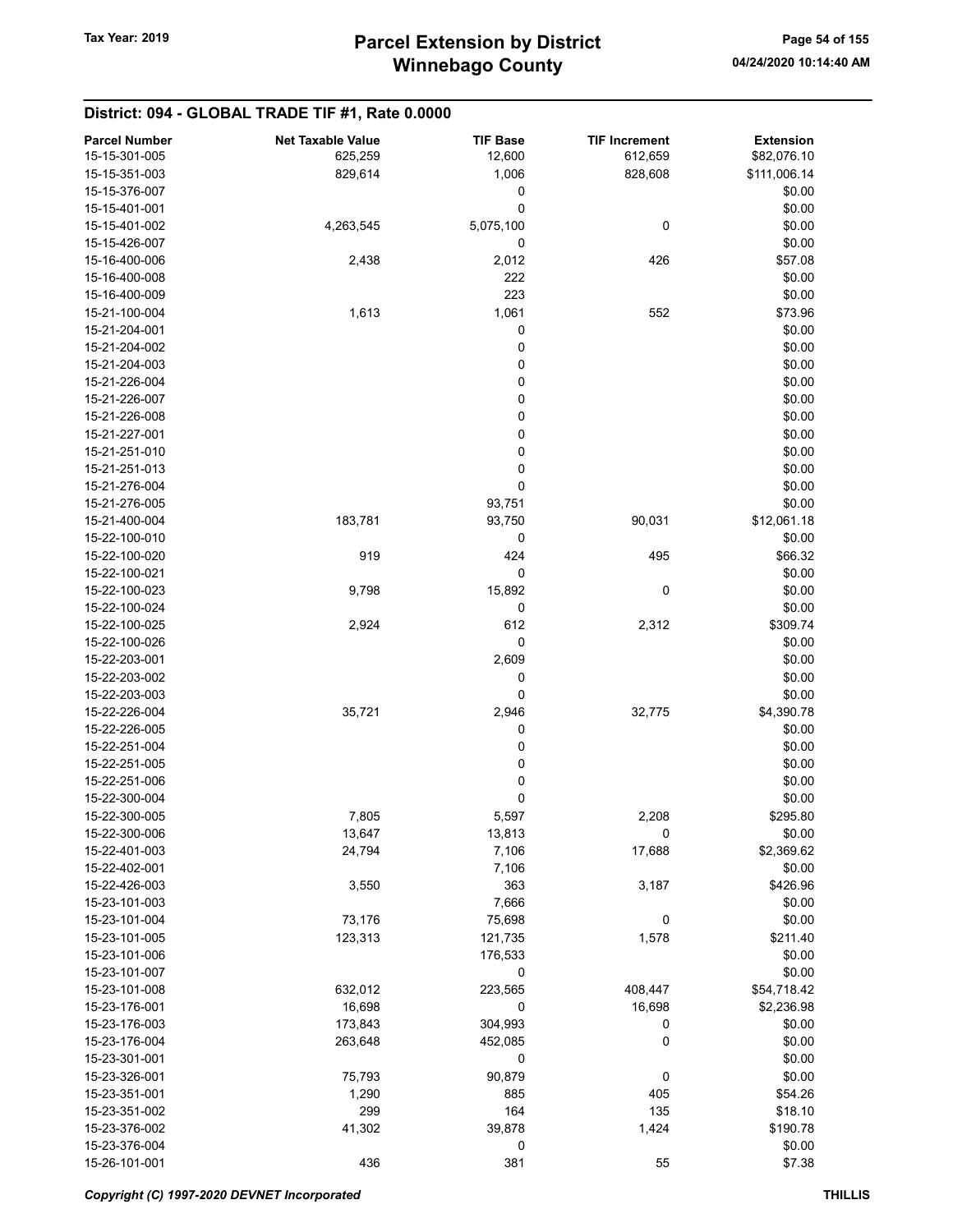| <b>Parcel Number</b> | <b>Net Taxable Value</b> | <b>TIF Base</b> | <b>TIF Increment</b> | <b>Extension</b> |
|----------------------|--------------------------|-----------------|----------------------|------------------|
| 15-26-101-002        | 0                        | 9               | 0                    | \$0.00           |
| 15-27-100-004        | 6.599                    | 4,293           | 2,306                | \$308.94         |
| 15-27-201-002        | 5.607                    | 1.916           | 3.691                | \$494.48         |
| 15-27-226-001        | 2.392                    | 247             | 2.145                | \$287.36         |
| Totals for 094       | 31,409,138               | 29,310,191      | 8,269,555            | \$1,107,847.88   |
|                      |                          |                 |                      | 216 Parcels      |

## District: 098 - MACHESNEY PARK TIF, Rate 0.0000

| <b>Parcel Number</b>  | <b>Net Taxable Value</b> | <b>TIF Base</b> | <b>TIF Increment</b> | <b>Extension</b>  |
|-----------------------|--------------------------|-----------------|----------------------|-------------------|
| 08-20-101-001         | 3,880                    | 2,619           | 1,261                | \$125.84          |
| 08-20-101-002         | 2,669                    | 6,160           | 0                    | \$0.00            |
| 08-20-101-003         | 80,407                   | 49,922          | 30,485               | \$3,042.28        |
| 08-20-101-005         | 2,944                    | 1,989           | 955                  | \$95.32           |
| 08-20-101-011         | 54,537                   | 14,977          | 39,560               | \$3,947.94        |
| 08-20-101-012         | 11,765                   | 4,004           | 7,761                | \$774.52          |
| 08-20-101-014         | 86,335                   | 62,793          | 23,542               | \$2,349.40        |
| 08-20-101-015         | 2,526                    | 10,099          | 0                    | \$0.00            |
| 08-20-101-016         | 510,735                  | 10,960          | 499,775              | \$49,875.56       |
| 08-20-101-017         | 8,045                    | 8,722           | 0                    | \$0.00            |
| 08-20-101-018         | 69,904                   | 61,322          | 8,582                | \$856.46          |
| 08-20-104-001         | 0                        | 117             | 0                    | \$0.00            |
| 08-20-126-004         | 1,446,181                | 52,443          | 1,393,738            | \$141,665.12      |
| 08-20-132-035         | 202,377                  | 438             | 201,939              | \$20,525.90       |
| 08-20-132-036         | 148,636                  | 9,212           | 139,424              | \$14,171.62       |
| 08-20-132-037         | 258,171                  | 15,352          | 242,819              | \$24,681.10       |
| 08-20-132-041         | 148,735                  | 8,331           | 140,404              | \$14,271.22       |
| 08-20-132-042         | 1,763                    | 438             | 1,325                | \$134.68          |
| 08-20-133-043         | 1,541,431                | 55,794          | 1,485,637            | \$151,006.10      |
| 08-20-176-023         | 429,924                  | 4,640           | 425,284              | \$43,227.58       |
| 08-20-176-027         | 139,303                  | 12,938          | 126,365              | \$12,844.24       |
| 08-20-176-028         | 111,860                  | 3,299           | 108,561              | \$11,034.58       |
| 08-20-176-029         | 109,507                  | 3,299           | 106,208              | \$10,795.42       |
| 08-20-176-030         | 437,995                  | 12,809          | 425,186              | \$43,217.62       |
| 08-20-180-023         | 169,672                  | 10,538          | 159,134              | \$16,175.02       |
| 08-20-180-024         | 143,051                  | 4,768           | 138,283              | \$14,055.64       |
| 08-20-180-029         | 477,282                  | 6,754           | 470,528              | \$47,826.36       |
| 08-20-180-030         | 704,733                  | 13,231          | 691,502              | \$70,287.04       |
| 08-20-181-026         | 102,004                  | 26,420          | 75,584               | \$7,682.66        |
| 08-20-181-027         | 2,366,592                | 126,294         | 2,240,298            | \$227,712.86      |
| <b>Totals for 098</b> | 9,772,964                | 600,682         | 9,184,140            | \$932,382.08      |
|                       |                          |                 |                      | <b>30 Parcels</b> |

#### District: 104 - SOUTH ROCKFORD TIF, Rate 0.0000

| <b>Parcel Number</b> | <b>Net Taxable Value</b> | <b>TIF Base</b> | <b>TIF Increment</b> | <b>Extension</b> |
|----------------------|--------------------------|-----------------|----------------------|------------------|
| 11-22-484-003        | 3,968                    | 3,639           | 329                  | \$44.08          |
| 11-22-484-004        | 0                        | 166             | 0                    | \$0.00           |
| 11-22-488-001        | 33,910                   | 27,385          | 6,525                | \$874.14         |
| 11-22-489-001        |                          | 0               |                      | \$0.00           |
| 11-22-489-002        |                          | 2,999           |                      | \$0.00           |
| 11-26-151-001        | 9,798                    | 10,549          | 0                    | \$0.00           |
| 11-26-152-001        |                          | 19,358          |                      | \$0.00           |
| 11-26-153-001        |                          | 4,073           |                      | \$0.00           |
| 11-26-153-002        | 536                      | 1,164           | 0                    | \$0.00           |
| 11-26-153-004        | 36,030                   | 31,647          | 4,383                | \$587.18         |
| 11-26-154-001        |                          | 67,972          |                      | \$0.00           |
| 11-26-155-003        | 1,425                    | 1,377           | 48                   | \$6.44           |
| 11-26-155-004        | 30,654                   | 31,504          | 0                    | \$0.00           |
| 11-26-156-001        | 13,673                   | 21,597          | 0                    | \$0.00           |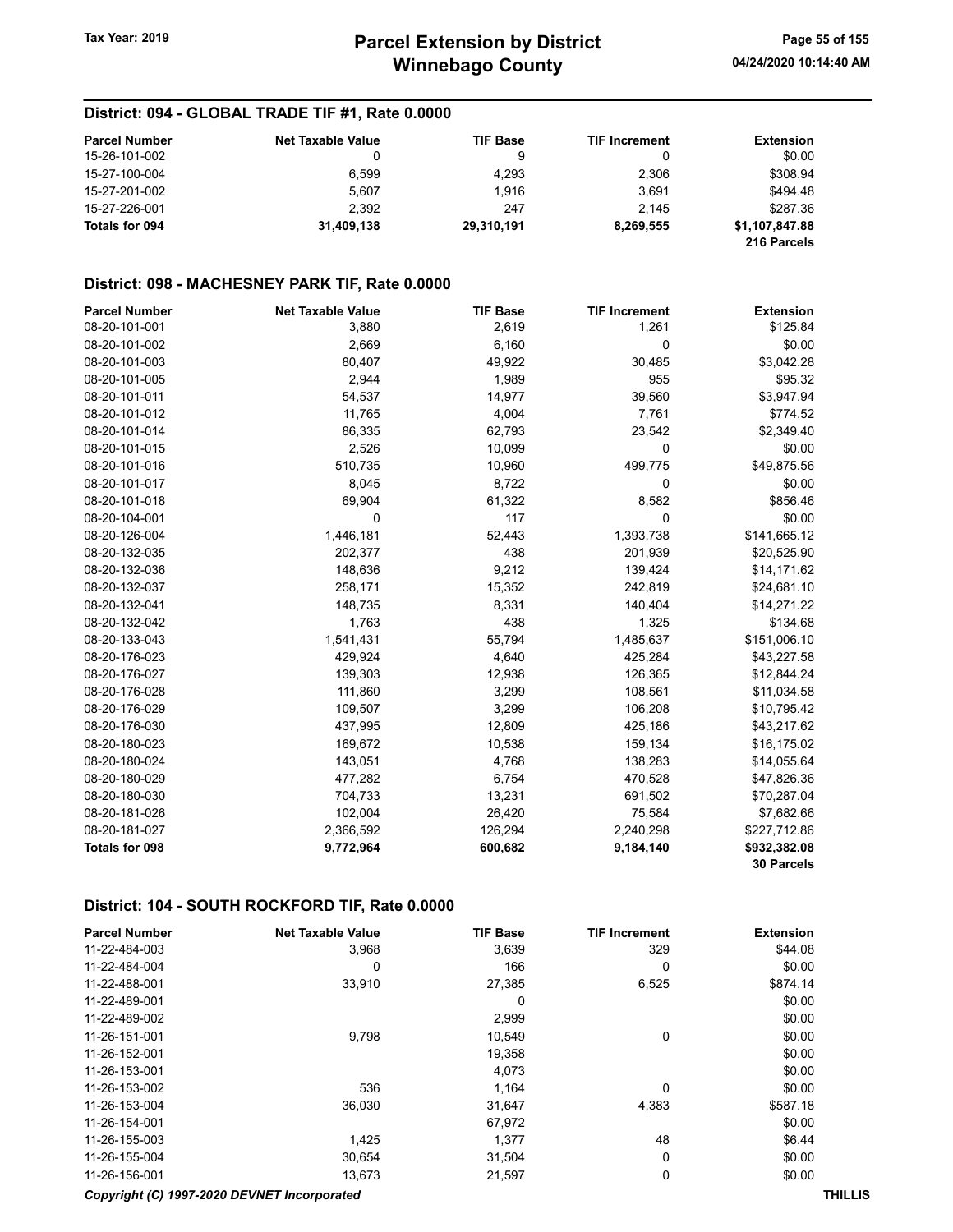## District: 104 - SOUTH ROCKFORD TIF, Rate 0.0000

| <b>Parcel Number</b> | <b>Net Taxable Value</b> | <b>TIF Base</b> | <b>TIF Increment</b> | <b>Extension</b> |
|----------------------|--------------------------|-----------------|----------------------|------------------|
| 11-26-156-002        | 24,479                   | 11,229          | 13,250               | \$1,775.06       |
| 11-26-156-003        |                          | 11,688          |                      | \$0.00           |
| 11-26-156-004        | 52,496                   | 45,155          | 7,341                | \$983.46         |
| 11-26-156-005        | 183                      | 713             | 0                    | \$0.00           |
|                      |                          |                 |                      |                  |
| 11-26-156-006        | 4,292                    | 5,606           | 0                    | \$0.00           |
| 11-26-156-007        | 0                        | 0               | 0                    | \$0.00           |
| 11-26-301-001        | 36,955                   | 35,300          | 1,655                | \$221.72         |
| 11-27-206-003        | 519                      | 2,789           | 0                    | \$0.00           |
| 11-27-211-002        |                          | 0               |                      | \$0.00           |
| 11-27-211-003        |                          | 0               |                      | \$0.00           |
| 11-27-211-004        |                          | 0               |                      | \$0.00           |
| 11-27-211-006        |                          | $\mathbf 0$     |                      | \$0.00           |
| 11-27-211-008        |                          | 6,742           |                      | \$0.00           |
| 11-27-211-009        | 13,840                   | 6,606           | 7,234                | \$969.12         |
| 11-27-211-010        | 636                      | 613             | 23                   | \$3.08           |
| 11-27-211-012        |                          | 0               |                      | \$0.00           |
| 11-27-211-013        |                          | 0               |                      | \$0.00           |
| 11-27-211-014        |                          | 0               |                      | \$0.00           |
| 11-27-211-015        |                          | 0               |                      | \$0.00           |
| 11-27-211-016        |                          | 0               |                      | \$0.00           |
|                      |                          |                 |                      |                  |
| 11-27-211-017        | 19,335                   | 28,006          | 0                    | \$0.00           |
| 11-27-211-019        |                          | 1,395           |                      | \$0.00           |
| 11-27-211-020        |                          | 71,525          |                      | \$0.00           |
| 11-27-211-021        |                          | 0               |                      | \$0.00           |
| 11-27-211-022        |                          | 0               |                      | \$0.00           |
| 11-27-211-023        | 1,566                    | 49,434          | 0                    | \$0.00           |
| 11-27-211-024        |                          | 0               |                      | \$0.00           |
| 11-27-226-001        |                          | 0               |                      | \$0.00           |
| 11-27-226-010        |                          | 0               |                      | \$0.00           |
| 11-27-226-011        | 14,412                   | 3,555           | 10,857               | \$1,454.48       |
| 11-27-226-012        | 5,604                    | 3,556           | 2,048                | \$274.36         |
| 11-27-229-001        | 161                      | 395             | 0                    | \$0.00           |
| 11-27-229-013        |                          | 0               |                      | \$0.00           |
| 11-27-229-014        |                          | 0               |                      | \$0.00           |
| 11-27-230-010        | 54,575                   | 45,252          | 9,323                | \$1,248.98       |
| 11-27-230-016        | 420                      | 911             | 0                    | \$0.00           |
|                      |                          |                 |                      |                  |
| 11-27-230-017        |                          | 4,247           |                      | \$0.00           |
| 11-27-230-019        | 665,687                  | 750,728         | 0                    | \$0.00           |
| 11-27-231-002        |                          | 924             |                      | \$0.00           |
| 11-27-232-002        | 12,565                   | 7,342           | 5,223                | \$699.72         |
| 11-27-232-003        | 9,139                    | 13,512          | 0                    | \$0.00           |
| 11-27-232-004        | 18,898                   | 20,412          | 0                    | \$0.00           |
| 11-27-232-005        | 30,500                   | 30,533          | 0                    | \$0.00           |
| 11-27-232-006        | 0                        | 344             | 0                    | \$0.00           |
| 11-27-232-007        | 21,052                   | 22,191          | 0                    | \$0.00           |
| 11-27-232-008        | 97,930                   | 72,205          | 25,725               | \$3,446.30       |
| 11-27-232-009        | 7,240                    | 7,065           | 175                  | \$23.44          |
| 11-27-232-010        | 4,209                    | 3,971           | 238                  | \$31.88          |
| 11-27-232-011        | 930                      | 17,192          | 0                    | \$0.00           |
| 11-27-233-003        |                          | 441             |                      | \$0.00           |
| 11-27-257-001        | 8,328                    | 11,599          | 0                    | \$0.00           |
| 11-27-257-002        | 8,930                    | 7,367           | 1,563                | \$209.40         |
| 11-27-257-003        |                          |                 | 0                    | \$0.00           |
|                      | 5,301                    | 10,834          |                      |                  |
| 11-27-257-004        | 2,160                    | 2,080           | 80                   | \$10.72          |
| 11-27-257-005        | $\pmb{0}$                | 6,765           | $\mathbf 0$          | \$0.00           |
| 11-27-257-007        | 11,849                   | 3,297           | 8,552                | \$1,145.70       |
| 11-27-257-008        | 3,216                    | 7,266           | 0                    | \$0.00           |
| 11-27-257-009        | 10,499                   | 12,942          | 0                    | \$0.00           |
| 11-27-257-010        | 15,263                   | 11,582          | 3,681                | \$493.14         |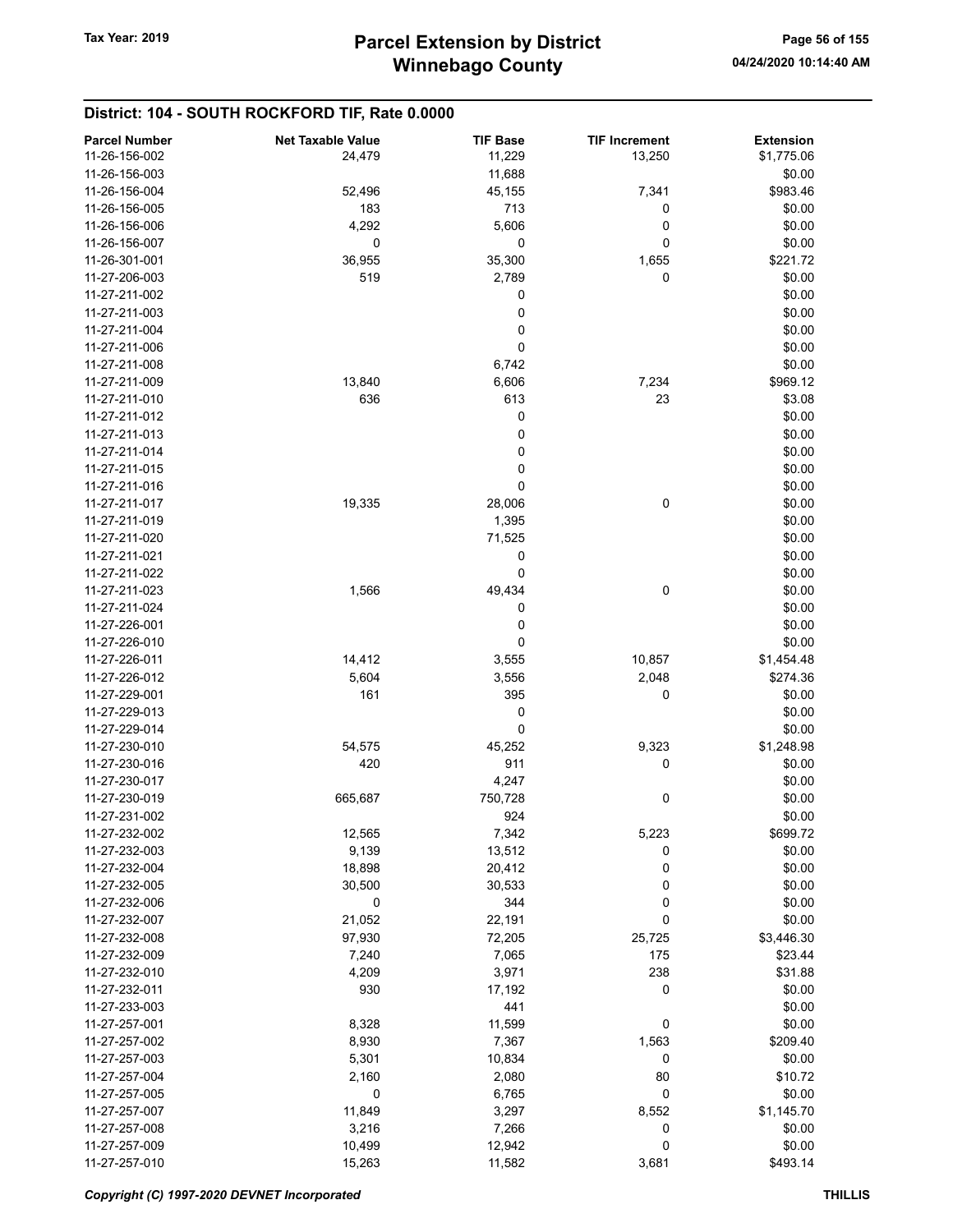## District: 104 - SOUTH ROCKFORD TIF, Rate 0.0000

| <b>Parcel Number</b> | <b>Net Taxable Value</b> | <b>TIF Base</b> | <b>TIF Increment</b> | <b>Extension</b> |
|----------------------|--------------------------|-----------------|----------------------|------------------|
| 11-27-257-011        | 5,217                    | 7,221           | 0                    | \$0.00           |
| 11-27-257-012        | 12,071                   | 100             | 11,971               | \$1,603.72       |
| 11-27-257-013        | 11,800                   | 3,035           | 8,765                | \$1,174.22       |
| 11-27-276-001        | 2,437                    | 9,807           | 0                    | \$0.00           |
| 11-27-276-002        | 33,349                   | 21,076          | 12,273               | \$1,644.18       |
| 11-27-276-006        | 8,842                    | 5,001           | 3,841                | \$514.58         |
| 11-27-276-007        | 930                      | 100             | 830                  | \$111.20         |
| 11-27-276-008        | 7,798                    | 6,636           | 1,162                | \$155.68         |
| 11-27-277-005        | 17,729                   | 814             | 16,915               | \$2,266.06       |
| 11-27-277-006        | 17,749                   | 814             | 16,935               | \$2,268.74       |
| 11-27-277-007        | 0                        | 8,650           | 0                    | \$0.00           |
| 11-27-277-011        |                          | 0               |                      | \$0.00           |
| 11-27-277-012        |                          | 0               |                      | \$0.00           |
| 11-27-277-014        | 18,155                   | 5,537           | 12,618               | \$1,690.40       |
| 11-27-277-015        |                          | 2,690           |                      | \$0.00           |
| 11-27-277-016        | 7,888                    | 12,757          | 0                    | \$0.00           |
| 11-27-278-001        | 4,241                    | 3,925           | 316                  | \$42.34          |
| 11-27-278-002        | 794                      | 421             | 373                  | \$49.98          |
| 11-27-278-003        | 4,904                    | 4,904           | 0                    | \$0.00           |
| 11-27-278-004        | 845                      | 6,685           | 0                    | \$0.00           |
| 11-27-278-005        | 3,466                    | 9,191           | 0                    | \$0.00           |
| 11-27-278-006        | 4,845                    | 12,474          | 0                    | \$0.00           |
| 11-27-278-007        | 497                      | 8,151           | 0                    | \$0.00           |
| 11-27-278-012        | 7,931                    | 4,932           | 2,999                | \$401.78         |
| 11-27-278-017        | 8,432                    | 5,283           | 3,149                | \$421.86         |
| 11-27-278-018        | 5,224                    | 6,689           | 0                    | \$0.00           |
| 11-27-278-019        | 14,848                   | 11,052          | 3,796                | \$508.54         |
| 11-27-278-020        | 30,807                   | 28,193          | 2,614                | \$350.20         |
| 11-27-278-021        | 69,679                   | 1,628           | 68,051               | \$9,116.60       |
| 11-27-278-022        | 9,212                    | 2,358           | 6,854                | \$918.22         |
| 11-27-279-011        | 1,490                    | 1,218           | 272                  | \$36.44          |
| 11-27-279-012        | 18,970                   | 22,602          | 0                    | \$0.00           |
| 11-27-279-013        | 20,211                   | 15,726          | 4,485                | \$600.84         |
| 11-27-280-007        |                          | 0               |                      | \$0.00           |
| 11-27-280-008        |                          | 609             |                      | \$0.00           |
| 11-27-280-009        |                          | 7,233           |                      | \$0.00           |
| 11-27-280-010        |                          | 3,517           |                      | \$0.00           |
| 11-27-280-011        |                          | 5,795           |                      | \$0.00           |
| 11-27-280-012        | 14,865                   | 14,902          | 0                    | \$0.00           |
| 11-27-280-013        | 1,319                    | 386             | 933                  | \$125.00         |
| 11-27-280-014        | 1,489                    | 664             | 825                  | \$110.52         |
| 11-27-280-015        | 2,810                    | 1,862           | 948                  | \$127.00         |
| 11-27-280-016        | 16,631                   | 20,711          | 0                    | \$0.00           |
| 11-27-280-017        | 8,869                    | 2,273           | 6,596                | \$883.66         |
| 11-27-282-002        |                          | 0               |                      | \$0.00           |
| 11-27-282-003        |                          | 0               |                      | \$0.00           |
| 11-27-282-005        |                          | 7,463           |                      | \$0.00           |
| 11-27-282-006        |                          | 14,491          |                      | \$0.00           |
| 11-27-282-007        | 2,075                    | 1,988           | 87                   | \$11.66          |
| 11-27-283-001        |                          | 2,929           |                      | \$0.00           |
| 11-27-283-002        |                          | 7,333           |                      | \$0.00           |
| 11-27-284-001        |                          | 8,125           |                      | \$0.00           |
| 11-27-284-002        | 11,523                   | 11,211          | 312                  | \$41.80          |
| 11-27-284-003        | 10,443                   | 8,096           | 2,347                | \$314.42         |
| 11-27-284-004        | 1,322                    | 814             | 508                  | \$68.06          |
| 11-27-284-005        | 11,316                   | 24,553          | 0                    | \$0.00           |
| 11-27-284-006        | 661                      | 1,429           | 0                    | \$0.00           |
| 11-27-284-007        | 661                      | 626             | 35                   | \$4.70           |
| 11-27-284-010        | 6,486                    | 24,505          | $\mathbf 0$          | \$0.00           |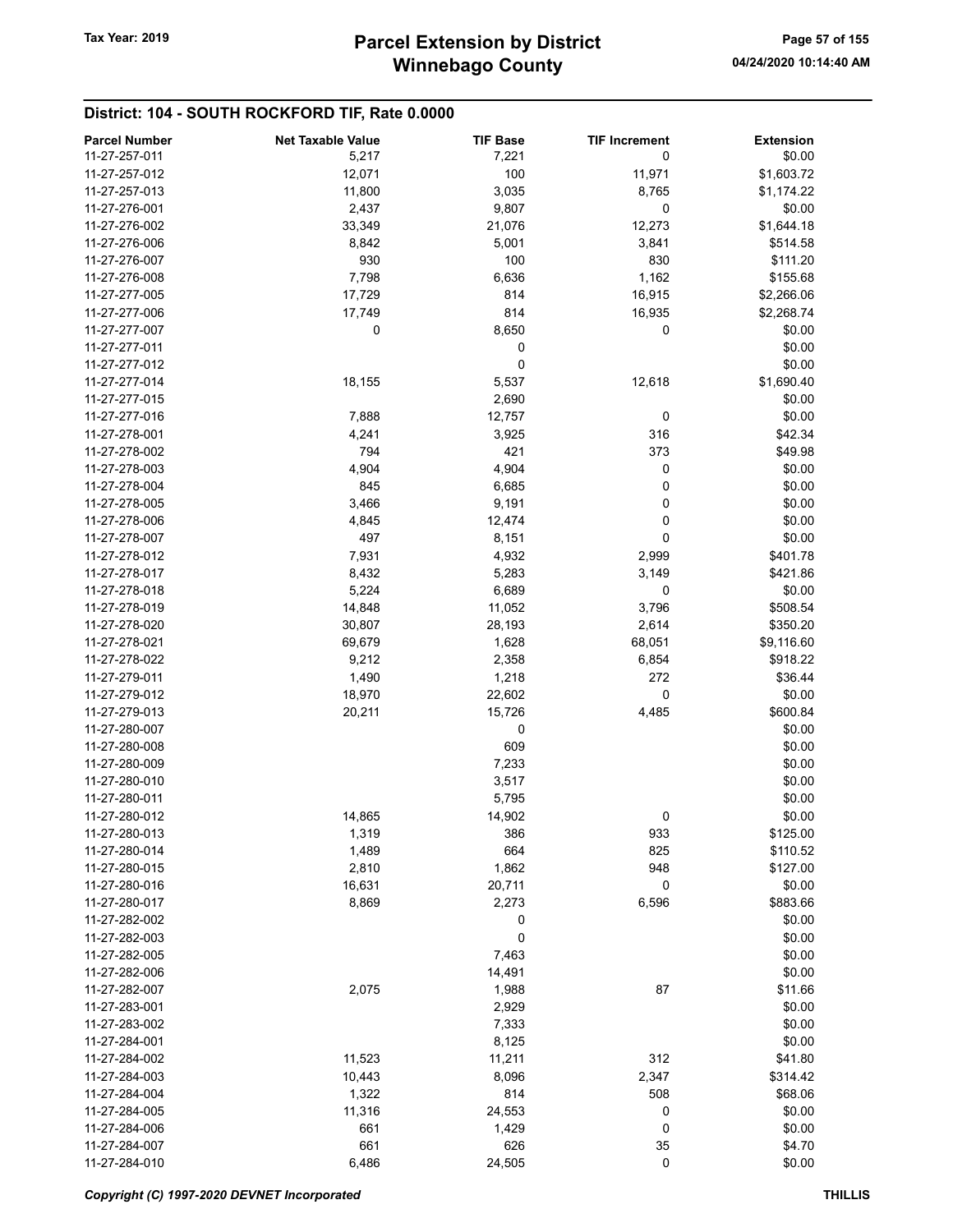## District: 104 - SOUTH ROCKFORD TIF, Rate 0.0000

| <b>Parcel Number</b> | <b>Net Taxable Value</b> | <b>TIF Base</b> | <b>TIF Increment</b> | <b>Extension</b>            |
|----------------------|--------------------------|-----------------|----------------------|-----------------------------|
| 11-27-285-002        |                          | 3,521           |                      | \$0.00                      |
| 11-27-285-003        |                          | 0               |                      | \$0.00                      |
| 11-27-286-002        | 1,181                    | 2,378           | $\mathbf 0$          | \$0.00                      |
| 11-27-286-003        |                          | 1,980           |                      | \$0.00                      |
| 11-27-287-001        |                          | 294             |                      | \$0.00                      |
| 11-27-403-001        | 445                      | 326             | 119                  | \$15.94                     |
| 11-27-403-002        | 0                        | 2,789           | $\mathbf 0$          | \$0.00                      |
| 11-27-403-003        | 8,771                    | 5,204           | 3,567                | \$477.86                    |
| 11-27-403-004        | 11,261                   | 5,481           | 5,780                | \$774.34                    |
| 11-27-403-005        | 3,749                    | 3,045           | 704                  | \$94.32                     |
| 11-27-403-006        | 13,001                   | 11,011          | 1,990                | \$266.60                    |
| 11-27-403-007        | 3,883                    | 1,252           | 2,631                | \$352.48                    |
| 11-27-403-008        | 2,237                    | 794             | 1,443                | \$193.32                    |
| 11-27-403-009        | 2,237                    | 794             | 1,443                | \$193.32                    |
| 11-27-403-012        | 8,070                    | 3,432           | 4,638                | \$621.34                    |
| 11-27-403-014        | 10,256                   | 4,698           | 5,558                | \$744.60                    |
| 11-27-403-015        | 16,260                   | 14,986          | 1,274                | \$170.68                    |
| 11-27-403-016        | 36,718                   | 28,218          | 8,500                | \$1,138.72                  |
| 11-27-428-021        | 320,144                  | 16,205          | 303,939              | \$40,717.80                 |
| 11-27-428-024        | 57,384                   | 280             | 57,104               | \$7,650.06                  |
| 11-27-428-025        | 205,509                  | 5,713           | 199,796              | \$26,766.08                 |
| 11-27-428-026        | 105,535                  | 22,197          | 83,338               | \$11,164.54                 |
| 11-27-429-005        | 7,500                    | 2,491           | 5,009                | \$671.04                    |
| 11-27-429-006        |                          | 3,825           |                      | \$0.00                      |
| 11-27-429-007        |                          | 5,496           |                      | \$0.00                      |
| 11-27-429-008        |                          | 9,534           |                      | \$0.00                      |
| 11-27-429-009        | 1,148                    | 842             | 306                  | \$41.00                     |
| 11-27-429-013        | 8,119                    | 2,487           | 5,632                | \$754.50                    |
| 11-27-429-016        |                          | 0               |                      | \$0.00                      |
| 11-27-429-017        |                          | $\mathbf 0$     |                      | \$0.00                      |
| 11-27-430-002        |                          | 32,996          |                      | \$0.00                      |
| 11-27-430-003        | 2,172                    | 2,047           | 125                  | \$16.76                     |
| Totals for 104       | 2,559,574                | 2,174,240       | 991,959              | \$132,890.10<br>164 Parcels |

#### District: 105 - LINCOLNWOOD TIF, Rate 0.0000

| <b>Parcel Number</b> | <b>Net Taxable Value</b> | <b>TIF Base</b> | <b>TIF Increment</b> | <b>Extension</b> |
|----------------------|--------------------------|-----------------|----------------------|------------------|
| 11-21-301-002        | 25,310                   | 148             | 25,162               | \$3,370.88       |
| 11-21-301-003        | 19,312                   | 148             | 19,164               | \$2,567.34       |
| 11-21-301-004        | 8,677                    | 148             | 8,529                | \$1,142.60       |
| 11-21-301-005        | 18,004                   | 148             | 17,856               | \$2,392.12       |
| 11-21-301-006        | 17,955                   | 148             | 17,807               | \$2,385.56       |
| 11-21-301-007        | 19,164                   | 148             | 19,016               | \$2,547.52       |
| 11-21-301-008        | 13,109                   | 148             | 12,961               | \$1,736.36       |
| 11-21-301-009        | 19,507                   | 148             | 19,359               | \$2,593.48       |
| 11-21-301-010        | 16,644                   | 148             | 16,496               | \$2,209.92       |
| 11-21-301-011        | 18,106                   | 148             | 17,958               | \$2,405.78       |
| 11-21-302-023        | 18,768                   | 148             | 18,620               | \$2,494.48       |
| 11-21-302-024        | 18,058                   | 148             | 17,910               | \$2,399.36       |
| 11-21-302-025        | 14,739                   | 148             | 14,591               | \$1,954.72       |
| 11-21-302-026        | 10,485                   | 149             | 10,336               | \$1,384.68       |
| 11-21-302-027        | 18,746                   | 149             | 18,597               | \$2,491.38       |
| 11-21-302-028        | 18,109                   | 149             | 17,960               | \$2,406.06       |
| 11-21-302-029        | 7,822                    | 149             | 7,673                | \$1,027.94       |
| 11-21-303-022        | 16,653                   | 149             | 16,504               | \$2,211.00       |
| 11-21-303-023        | 15,165                   | 149             | 15,016               | \$2,011.66       |
| 11-21-303-024        | 17,523                   | 149             | 17,374               | \$2,327.54       |
| 11-21-303-025        | 14,502                   | 149             | 14,353               | \$1,922.84       |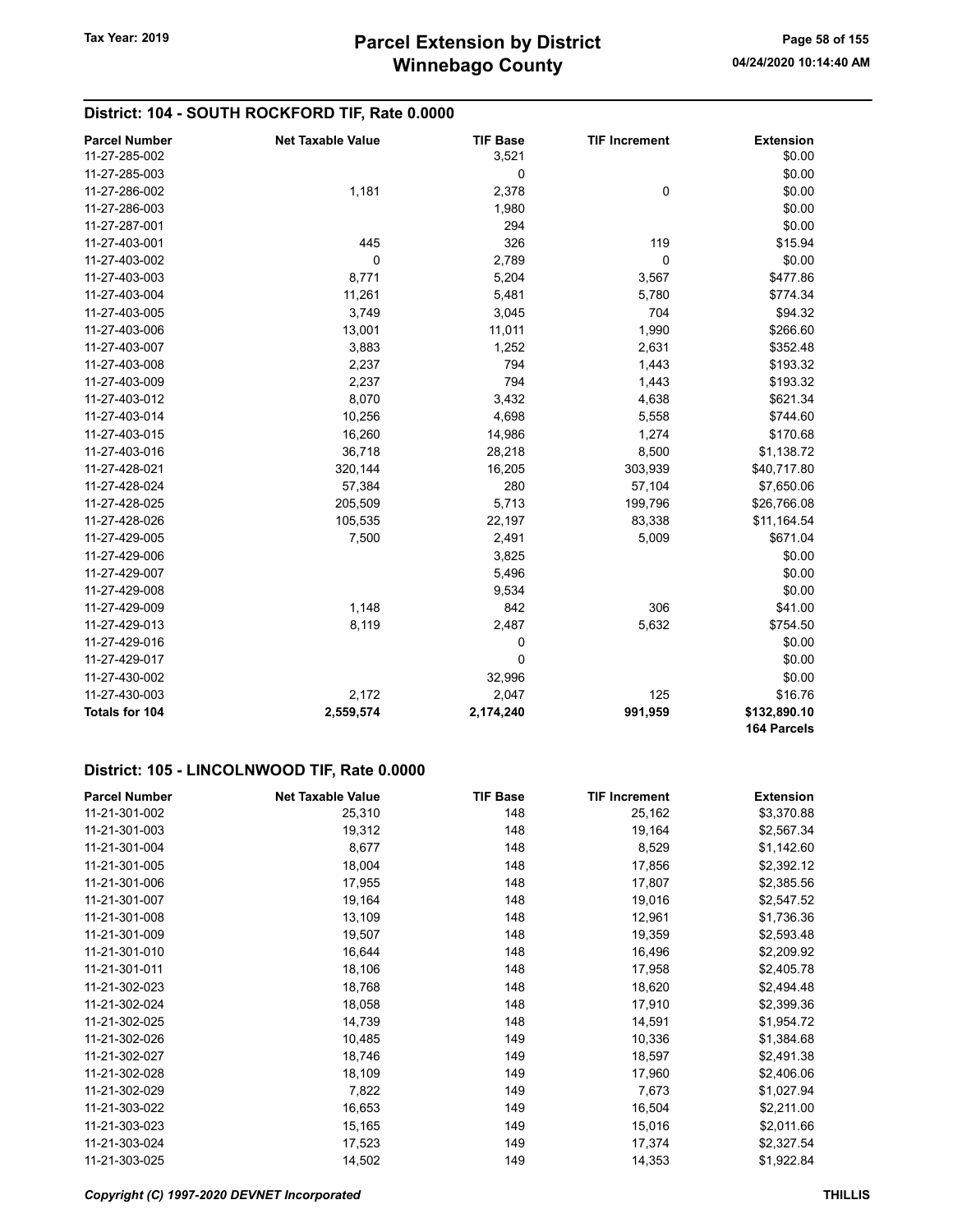## District: 105 - LINCOLNWOOD TIF, Rate 0.0000

| <b>Parcel Number</b> | <b>Net Taxable Value</b> | <b>TIF Base</b> | <b>TIF Increment</b> | Extension   |
|----------------------|--------------------------|-----------------|----------------------|-------------|
| 11-21-303-026        | 17.601                   | 149             | 17.452               | \$2,338.00  |
| 11-21-303-027        | 10.313                   | 149             | 10.164               | \$1,361.64  |
| 11-21-303-028        | 15.738                   | 149             | 15.589               | \$2,088.42  |
| 11-21-303-029        | 14.556                   | 149             | 14.407               | \$1,930.06  |
| 11-21-303-030        | 16.422                   | 149             | 16.273               | \$2,180.04  |
| Totals for 105       | 420.988                  | 3,861           | 417.127              | \$55,881.38 |
|                      |                          |                 |                      | 26 Parcels  |

## District: 106 - DURAND VILLAGE TIF, Rate 0.0000

| <b>Parcel Number</b> | <b>Net Taxable Value</b> | <b>TIF Base</b> | <b>TIF Increment</b> | <b>Extension</b> |
|----------------------|--------------------------|-----------------|----------------------|------------------|
| 05-10-332-009        | 6,045                    | 4,834           | 1,211                | \$122.70         |
| 05-10-332-012        | 54,033                   | 43,477          | 10,556               | \$1,069.48       |
| 05-10-378-002        | 10,671                   | 8,534           | 2,137                | \$216.52         |
| 05-10-378-003        | 36,834                   | 41,053          | 0                    | \$0.00           |
| 05-10-378-005        |                          | 0               |                      | \$0.00           |
| 05-10-378-006        |                          | 0               |                      | \$0.00           |
| 05-10-378-007        | 3,640                    | 24,266          | 0                    | \$0.00           |
| 05-10-378-008        | 10,593                   | 8,469           | 2,124                | \$215.20         |
| 05-10-378-009        | 13,125                   | 10,496          | 2,629                | \$266.36         |
| 05-10-378-010        | 12,427                   | 9,936           | 2,491                | \$252.38         |
| 05-10-378-011        | 23,750                   | 18,990          | 4,760                | \$482.26         |
| 05-10-378-012        | 23,588                   | 27,654          | 0                    | \$0.00           |
| 05-10-378-013        | 2,480                    | 25,113          | 0                    | \$0.00           |
| 05-10-378-014        | 2,480                    | 18,632          | 0                    | \$0.00           |
| 05-10-378-015        | 44,093                   | 21,666          | 22,427               | \$2,272.20       |
| 05-10-382-001        | 33,638                   | 27,845          | 5,793                | \$586.92         |
| 05-10-382-002        | 13,488                   | 20,805          | 0                    | \$0.00           |
| 05-10-382-003        | 7,082                    | 15,189          | 0                    | \$0.00           |
| 05-10-382-004        | 12,910                   | 15,119          | 0                    | \$0.00           |
| 05-10-382-005        | 50,222                   | 51,860          | 0                    | \$0.00           |
| 05-10-382-006        | 2,900                    | 2,317           | 583                  | \$59.08          |
| 05-10-382-008        | 4,480                    | 3,583           | 897                  | \$90.88          |
| 05-10-382-010        | 494                      | 394             | 100                  | \$10.14          |
| 05-10-382-011        | 779                      | 622             | 157                  | \$15.92          |
| 05-10-382-012        | 1,554                    | 1,244           | 310                  | \$31.42          |
| 05-10-382-013        | 1,724                    | 1,379           | 345                  | \$34.96          |
| 05-10-382-014        | 1,723                    | 14,248          | 0                    | \$0.00           |
| 05-10-382-017        | 26,550                   | 4,508           | 22,042               | \$2,233.20       |
| 05-10-382-019        | 36,160                   | 57,162          | 0                    | \$0.00           |
| 05-10-384-001        | 7,910                    | 6,324           | 1,586                | \$160.70         |
| 05-10-384-002        | 3,288                    | 2,628           | 660                  | \$66.88          |
| 05-10-384-004        | 2,858                    | 10,260          | 0                    | \$0.00           |
| 05-10-384-006        | 48,304                   | 20,847          | 27,457               | \$2,781.82       |
| 05-10-385-002        | 29,856                   | 21,318          | 8,538                | \$865.04         |
| 05-10-385-003        | 10,935                   | 8,742           | 2,193                | \$222.18         |
| 05-10-385-004        | 51,287                   | 41,007          | 10,280               | \$1,041.52       |
| 05-10-385-005        | 1,955                    | 1,564           | 391                  | \$39.62          |
| 05-10-385-006        | 36,066                   | 26,595          | 9,471                | \$959.56         |
| 05-10-405-005        |                          | 0               |                      | \$0.00           |
| 05-10-405-006        |                          | 16,466          |                      | \$0.00           |
| 05-10-451-001        | 29,099                   | 23,265          | 5,834                | \$591.08         |
| 05-10-451-002        | 5,952                    | 10,439          | 0                    | \$0.00           |
| 05-10-451-003        | 31,751                   | 25,386          | 6,365                | \$644.88         |
| 05-10-451-004        | 7,245                    | 1,001           | 6,244                | \$632.62         |
| 05-10-451-005        | 7,696                    | 9,792           | 0                    | \$0.00           |
| 05-10-451-008        | 12,571                   | 13,744          | 0                    | \$0.00           |
| 05-10-451-009        | 13,689                   | 10,945          | 2,744                | \$278.02         |
| 05-10-451-010        | 16,478                   | 13,175          | 3,303                | \$334.64         |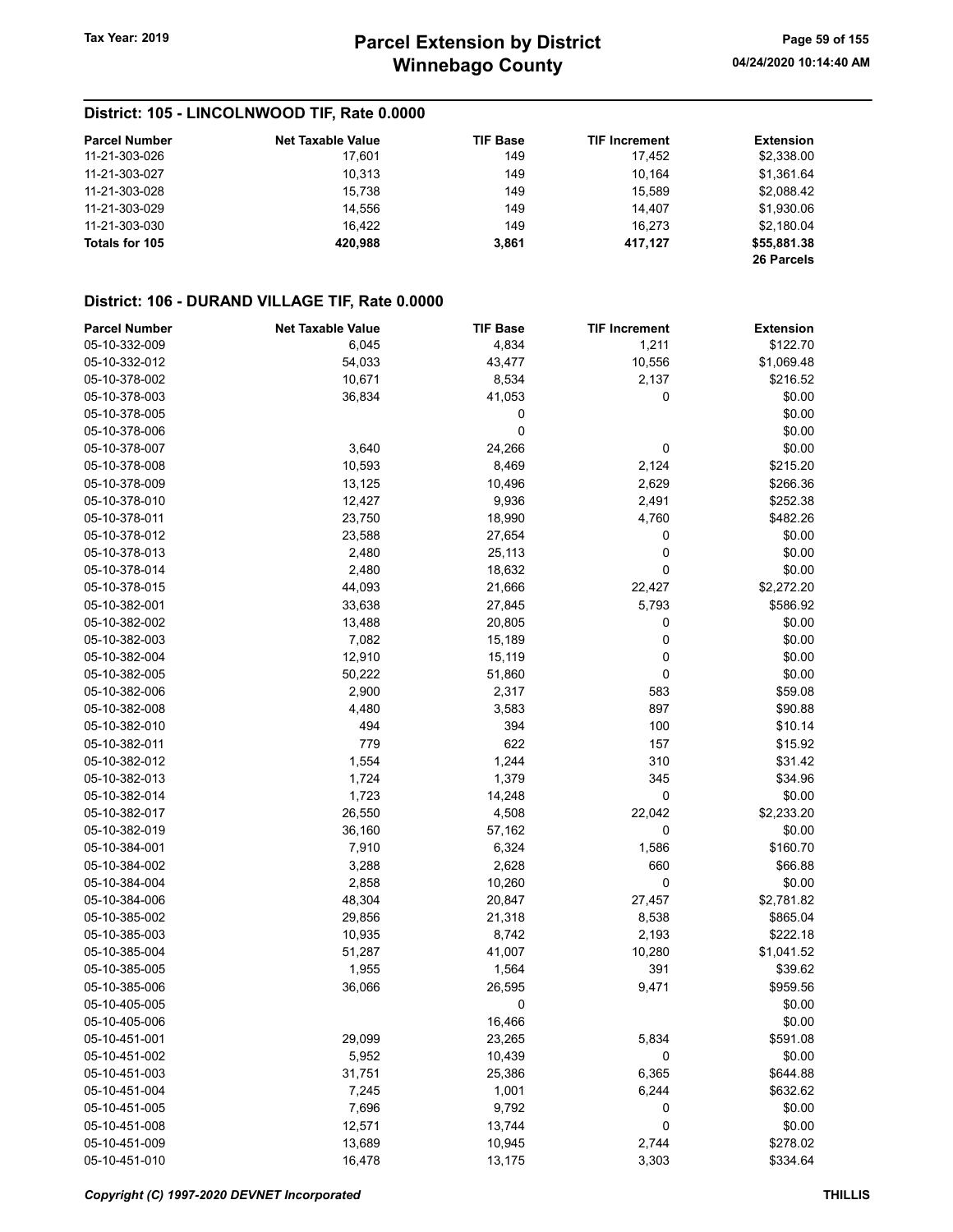## District: 106 - DURAND VILLAGE TIF, Rate 0.0000

| <b>Parcel Number</b> | <b>Net Taxable Value</b> | <b>TIF Base</b> | <b>TIF Increment</b> | <b>Extension</b>          |
|----------------------|--------------------------|-----------------|----------------------|---------------------------|
| 05-10-451-011        | 17,716                   | 12,352          | 5,364                | \$543.46                  |
| 05-10-451-012        | 29,713                   | 30,378          | 0                    | \$0.00                    |
| 05-10-451-013        | 27,834                   | 22,254          | 5,580                | \$565.34                  |
| 05-10-451-014        | 4,904                    | 5,533           | 0                    | \$0.00                    |
| 05-10-451-015        | 16,938                   | 16,104          | 834                  | \$84.50                   |
| 05-10-451-016        | 1,481                    | 1,185           | 296                  | \$30.00                   |
| 05-10-451-017        | 635                      | 508             | 127                  | \$12.88                   |
| 05-10-451-018        | 1,100                    | 880             | 220                  | \$22.30                   |
| 05-10-451-019        | 3,668                    | 2,932           | 736                  | \$74.58                   |
| 05-10-451-020        | 10,894                   | 8,710           | 2,184                | \$221.28                  |
| 05-10-451-021        | 19,335                   | 14,821          | 4,514                | \$457.34                  |
| 05-10-454-004        | 13,929                   | 11,137          | 2,792                | \$282.88                  |
| 05-10-454-005        | 18,573                   | 14,849          | 3,724                | \$377.30                  |
| 05-10-454-006        | 4,073                    | 3,257           | 816                  | \$82.68                   |
| 05-10-454-008        | 20,223                   | 20,967          | 0                    | \$0.00                    |
| 05-10-454-009        | 15,789                   | 19,021          | 0                    | \$0.00                    |
| 05-10-454-011        | 3,668                    | 2,932           | 736                  | \$74.58                   |
| 05-10-454-014        | 227,978                  | 171,243         | 56,735               | \$5,748.12                |
| 05-10-455-001        |                          | 0               |                      | \$0.00                    |
| 05-10-455-002        | 2,038                    | 1,629           | 409                  | \$41.44                   |
| 05-10-455-004        | 1,021                    | 818             | 203                  | \$20.58                   |
| 05-10-455-007        | 1,628                    | 1,303           | 325                  | \$32.94                   |
| 05-10-455-008        | 1,421                    | 1,137           | 284                  | \$28.78                   |
| 05-10-455-009        | 3,055                    | 2,443           | 612                  | \$62.00                   |
| 05-10-455-013        | 18,788                   | 11,770          | 7,018                | \$711.04                  |
| 05-10-455-015        | 4,857                    | 3,882           | 975                  | \$98.78                   |
| 05-10-455-017        | 27,380                   | 21,893          | 5,487                | \$555.92                  |
| 05-10-455-018        | 2,473                    | 1,977           | 496                  | \$50.26                   |
| 05-10-455-019        | 1,875                    | 0               | 1,875                | \$189.98                  |
| 05-10-456-002        |                          |                 | 890                  |                           |
| 05-10-456-003        | 4,437                    | 3,547           | 314                  | \$90.18<br>\$31.82        |
| 05-10-456-004        | 1,568                    | 1,254           | 310                  |                           |
| 05-10-456-005        | 1,546                    | 1,236           | $\pmb{0}$            | \$31.42<br>\$0.00         |
| 05-10-456-006        | 2,408                    | 2,567           | 1,418                | \$143.66                  |
| 05-10-457-001        | 7,073                    | 5,655           |                      |                           |
|                      | 26,942                   | 21,543          | 5,399                | \$547.00                  |
| 05-10-457-002        | 37,963                   | 32,457          | 5,506                | \$557.84                  |
| 05-10-457-003        | 26,729                   | 21,373          | 5,356                | \$542.64                  |
| 05-10-457-004        | 7,813                    | 15,043          | 0                    | \$0.00                    |
| 05-10-457-005        |                          | 0               |                      | \$0.00                    |
| 05-10-459-004        | 1,794                    | 1,434           | 360                  | \$36.48                   |
| 05-10-459-005        | 16,946                   | 9,770           | 7,176                | \$727.04                  |
| 05-10-461-002        | 20,259                   | 16,199          | 4,060                | \$411.34                  |
| 05-10-461-012        | 37,566                   | 35,831          | 1,735                | \$175.78                  |
| 05-10-461-015        | 22,364                   | 16,922          | 5,442                | \$551.36                  |
| 05-10-461-016        | 40,035                   | 72,319          | 0                    | \$0.00                    |
| 05-15-201-004        | 1,880                    | 1,504           | 376                  | \$38.10                   |
| 05-15-201-007        | 55,635                   | 38,360          | 17,275               | \$1,750.22                |
| 05-15-201-008        | 45,184                   | 38,361          | 6,823                | \$691.28                  |
| 05-15-204-001        |                          | 0               |                      | \$0.00                    |
| Totals for 106       | 1,615,532                | 1,484,183       | 328,410              | \$33,273.30<br>97 Parcels |

#### District: 107 - SPRINGFIELD CORNERS TIF, Rate 0.0000

| <b>Parcel Number</b> | Net Taxable Value | TIF Base | <b>TIF Increment</b> | Extension  |
|----------------------|-------------------|----------|----------------------|------------|
| 11-17-402-001        | 15.506            | 193      | 15.313               | \$2.051.44 |
| 11-17-402-002        | 10.567            | 193      | 10.374               | \$1.389.78 |
| 11-17-402-003        | 344               | 5        | 339                  | \$45.42    |
| 11-17-402-004        | 344               | 5        | 339                  | \$45.42    |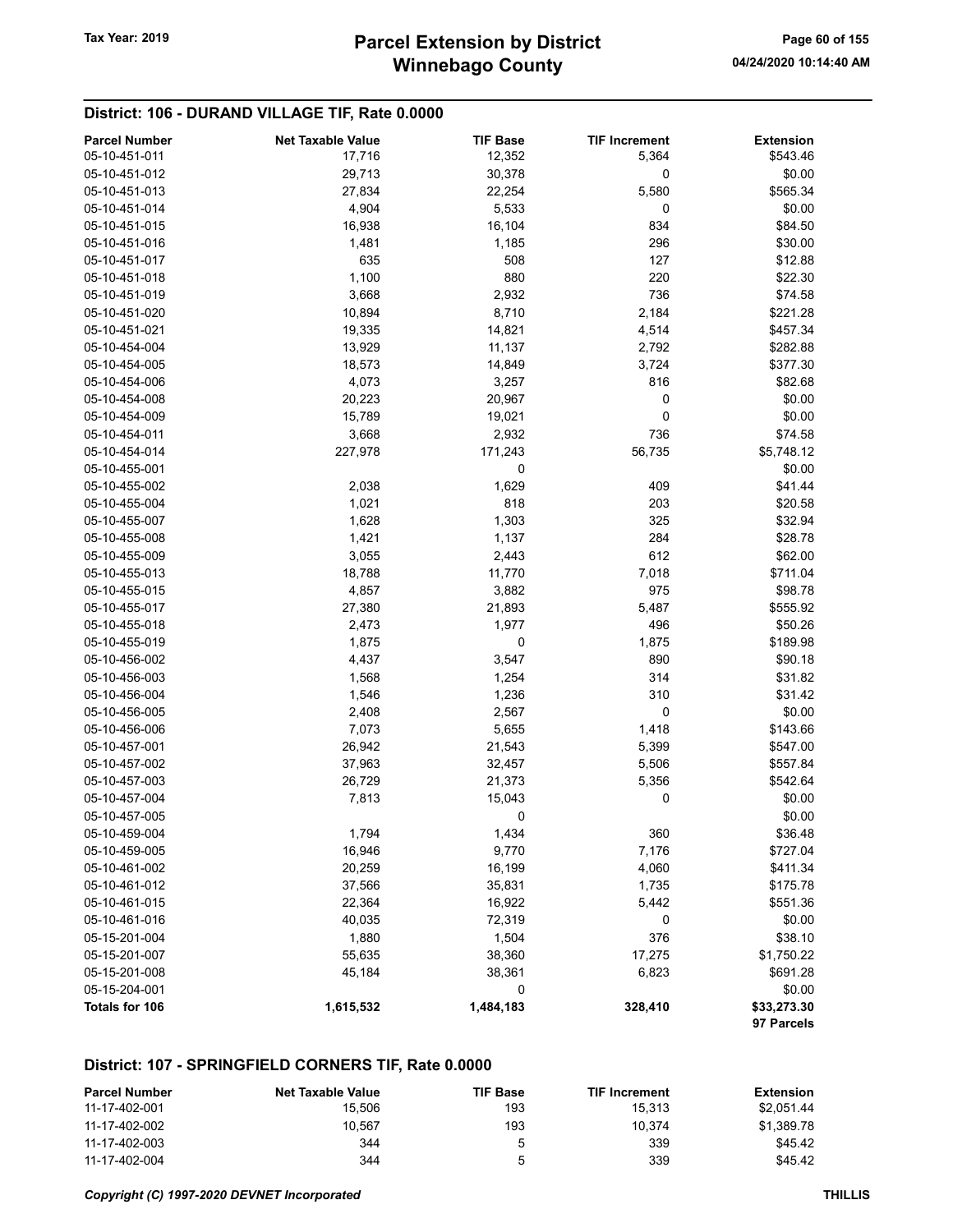## District: 107 - SPRINGFIELD CORNERS TIF, Rate 0.0000

| <b>Parcel Number</b> | <b>Net Taxable Value</b> | <b>TIF Base</b> | <b>TIF Increment</b> | <b>Extension</b> |
|----------------------|--------------------------|-----------------|----------------------|------------------|
| 11-17-402-005        | 20,049                   | 5               | 20,044               | \$2,685.24       |
| 11-17-402-006        | 344                      | 5               | 339                  | \$45.42          |
| 11-17-402-007        | 344                      | 5               | 339                  | \$45.42          |
| 11-17-402-008        | 344                      | 5               | 339                  | \$45.42          |
| 11-17-402-009        | 344                      | 5               | 339                  | \$45.42          |
|                      |                          |                 |                      |                  |
| 11-17-402-010        | 344                      | 5               | 339                  | \$45.42          |
| 11-17-403-001        | 344                      | 5               | 339                  | \$45.42          |
| 11-17-403-002        | 344                      | 5               | 339                  | \$45.42          |
| 11-17-403-003        | 344                      | 5               | 339                  | \$45.42          |
| 11-17-403-004        | 344                      | 5               | 339                  | \$45.42          |
| 11-17-403-005        | 344                      | 5               | 339                  | \$45.42          |
| 11-17-403-006        | 344                      | 5               | 339                  | \$45.42          |
| 11-17-403-007        | 344                      | 5               | 339                  | \$45.42          |
| 11-17-403-008        | 344                      | 5               | 339                  | \$45.42          |
| 11-17-404-001        | 20,938                   | 5               | 20,933               | \$2,804.34       |
| 11-17-404-002        | 344                      | 5               | 339                  | \$45.42          |
| 11-17-404-003        | 344                      | 5               | 339                  | \$45.42          |
|                      |                          |                 |                      |                  |
| 11-17-404-004        | 26,488                   | 5               | 26,483               | \$3,547.86       |
| 11-17-404-005        | 344                      | 5               | 339                  | \$45.42          |
| 11-17-404-006        | 10,796                   | 5               | 10,791               | \$1,445.64       |
| 11-17-404-007        | 10,796                   | 5               | 10,791               | \$1,445.64       |
| 11-17-404-008        | 344                      | 5               | 339                  | \$45.42          |
| 11-17-404-009        | 18,726                   | 5               | 18,721               | \$2,508.00       |
| 11-17-404-010        | 344                      | 5               | 339                  | \$45.42          |
| 11-17-404-011        | 344                      | 5               | 339                  | \$45.42          |
| 11-17-404-012        | 344                      | 5               | 339                  | \$45.42          |
| 11-17-404-013        | 24,502                   | 5               | 24,497               | \$3,281.80       |
| 11-17-404-014        | 23,397                   | 5               | 23,392               | \$3,133.76       |
| 11-17-404-015        | 344                      | 5               | 339                  | \$45.42          |
|                      |                          |                 |                      |                  |
| 11-17-404-016        | 344                      | 5               | 339                  | \$45.42          |
| 11-17-404-017        | 344                      | 5               | 339                  | \$45.42          |
| 11-17-451-014        | 4,162                    | 193             | 3,969                | \$531.72         |
| 11-17-451-015        | 21,320                   | 193             | 21,127               | \$2,830.32       |
| 11-17-453-012        | 18,590                   | 193             | 18,397               | \$2,464.60       |
| 11-17-453-013        | 20,099                   | 193             | 19,906               | \$2,666.76       |
| 11-17-453-014        | 22,194                   | 193             | 22,001               | \$2,947.42       |
| 11-17-454-001        | 23,731                   | 193             | 23,538               | \$3,153.32       |
| 11-17-454-002        | 20,576                   | 5               | 20,571               | \$2,755.84       |
| 11-17-454-003        | 20,264                   | 5               | 20,259               | \$2,714.04       |
| 11-17-455-001        | 20,124                   | 193             | 19,931               | \$2,670.10       |
| 11-17-455-002        | 20,453                   | 193             | 20,260               | \$2,714.18       |
| 11-17-455-003        |                          | 193             |                      |                  |
|                      | 22,016                   |                 | 21,823               | \$2,923.56       |
| 11-17-455-004        | 21,089                   | 193             | 20,896               | \$2,799.38       |
| 11-17-455-005        | 22,494                   | 193             | 22,301               | \$2,987.60       |
| 11-17-455-006        | 344                      | 5               | 339                  | \$45.42          |
| 11-17-455-007        | 344                      | 5               | 339                  | \$45.42          |
| 11-17-455-008        | 344                      | 5               | 339                  | \$45.42          |
| 11-17-455-009        | 344                      | 5               | 339                  | \$45.42          |
| 11-17-455-010        | 344                      | 5               | 339                  | \$45.42          |
| 11-17-455-011        | 26,758                   | 5               | 26,753               | \$3,584.02       |
| 11-17-456-001        | 20,822                   | 193             | 20,629               | \$2,763.62       |
| 11-17-456-002        | 8,181                    | 193             | 7,988                | \$1,070.14       |
| 11-17-456-003        | 20,033                   | 193             | 19,840               | \$2,657.92       |
| 11-17-456-004        | 13,209                   | 194             | 13,015               | \$1,743.58       |
| 11-17-456-005        | 22,495                   | 194             | 22,301               | \$2,987.60       |
|                      |                          | 194             |                      |                  |
| 11-17-456-006        | 14,052                   |                 | 13,858               | \$1,856.52       |
| 11-17-456-007        | 20,240                   | 194             | 20,046               | \$2,685.50       |
| 11-17-456-008        | 20,745                   | 194             | 20,551               | \$2,753.16       |
| 11-17-456-009        | 15,565                   | 194             | 15,371               | \$2,059.22       |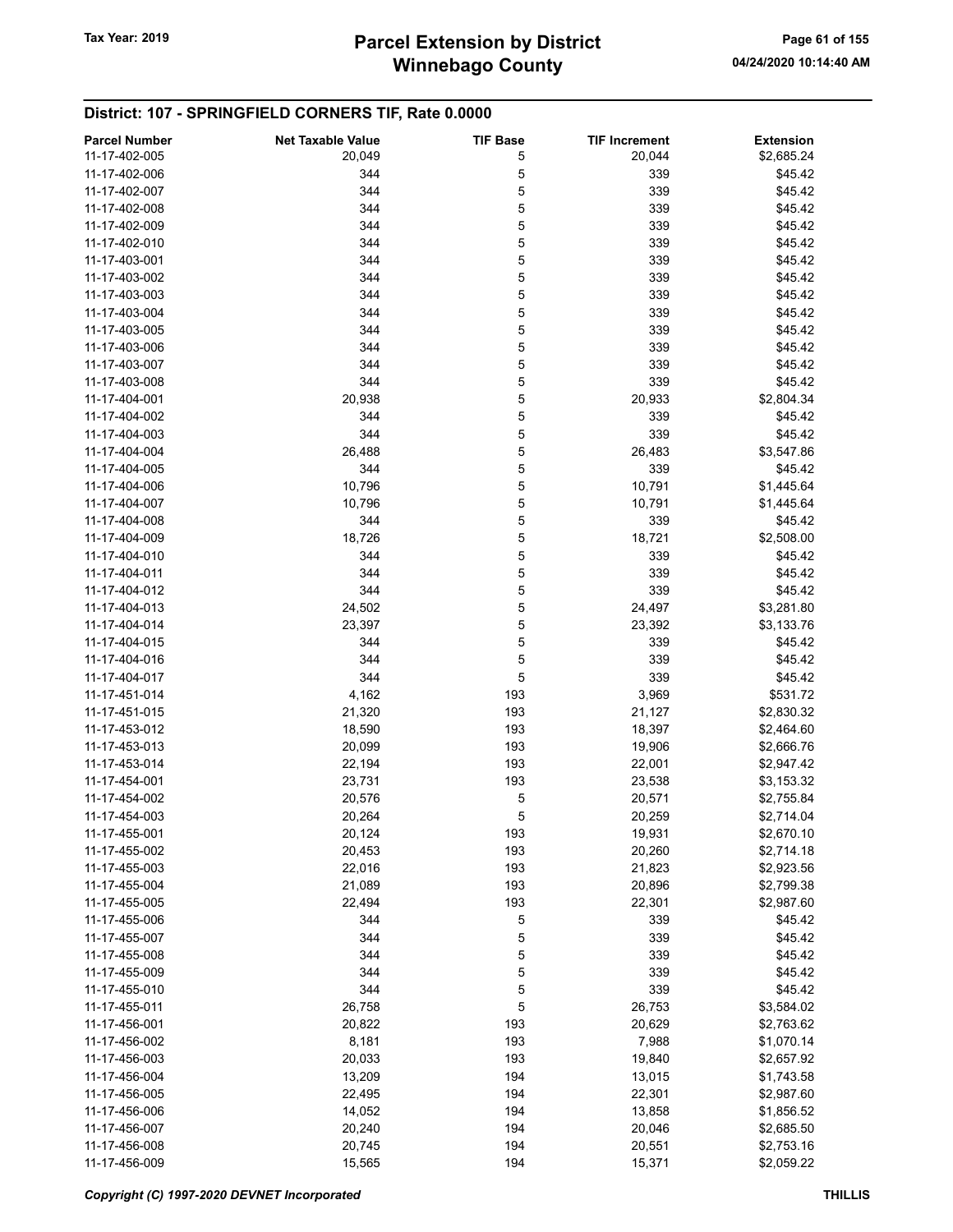# Winnebago County Tax Year: 2019 **Parcel Extension by District** Page 62 of 155

#### District: 107 - SPRINGFIELD CORNERS TIF, Rate 0.0000

| <b>Parcel Number</b> | <b>Net Taxable Value</b> | <b>TIF Base</b> | <b>TIF Increment</b> | <b>Extension</b> |
|----------------------|--------------------------|-----------------|----------------------|------------------|
| 11-17-456-010        | 27,441                   | 194             | 27,247               | \$3,650.20       |
| 11-17-456-011        | 17,639                   | 194             | 17,445               | \$2,337.06       |
| 11-17-456-012        | 14,180                   | 194             | 13,986               | \$1,873.66       |
| 11-17-456-013        | 12,848                   | 194             | 12,654               | \$1,695.22       |
| 11-17-456-014        | 20,060                   | 194             | 19,866               | \$2,661.40       |
| 11-17-456-015        | 23,855                   | 194             | 23,661               | \$3,169.80       |
| 11-17-456-017        | 5,961                    | 65              | 5,896                | \$789.88         |
| 11-17-456-018        | 2,090                    | 65              | 2,025                | \$271.28         |
| 11-17-456-019        | 212,267                  | 65              | 212,202              | \$28,428.08      |
| 11-17-457-001        | 246,430                  | 194             | 246,236              | \$32,987.50      |
| 11-20-131-002        | 6,113                    | 10,803          | 0                    | \$0.00           |
| 11-20-131-011        | 0                        | 8,211           | 0                    | \$0.00           |
| 11-20-131-013        | 10,579                   | 10,476          | 103                  | \$13.80          |
| 11-20-132-001        | 5,730                    | 5,538           | 192                  | \$25.72          |
| 11-20-132-002        | 218,519                  | 8,819           | 209,700              | \$28,092.88      |
| 11-20-132-003        | 7,615                    | 285             | 7,330                | \$981.98         |
| 11-20-132-004        | 9,014                    | 379             | 8,635                | \$1,156.82       |
| 11-20-201-008        |                          | 3,369           |                      | \$0.00           |
| 11-20-202-001        |                          | 819             |                      | \$0.00           |
| 11-20-202-002        |                          | 819             |                      | \$0.00           |
| 11-20-203-001        |                          | 98,759          |                      | \$0.00           |
| 11-20-204-001        |                          | 596             |                      | \$0.00           |
| 11-20-226-003        |                          | 4,170           |                      | \$0.00           |
| 11-20-226-004        |                          | 2,612           |                      | \$0.00           |
| 11-20-226-005        |                          | 0               |                      | \$0.00           |
| 11-20-226-006        | 1,764                    | 604             | 1,160                | \$155.40         |
| 11-20-226-008        |                          | 798             |                      | \$0.00           |
| 11-20-226-009        |                          | 423             |                      | \$0.00           |
| 11-20-226-010        |                          | 29,725          |                      | \$0.00           |
| 11-20-226-011        |                          | 1,588           |                      | \$0.00           |
| 11-20-226-012        | 10,717                   | 7,254           | 3,463                | \$463.94         |
| 11-20-226-013        |                          | 373             |                      | \$0.00           |
| 11-20-226-014        | 200,046                  | 373             | 199,673              | \$26,749.60      |
| 11-20-226-015        |                          | 74              |                      | \$0.00           |
| 11-20-226-016        |                          | 42              |                      | \$0.00           |
| 11-20-227-001        |                          | 283,340         |                      | \$0.00           |
| 11-20-227-002        |                          | 1,389           |                      | \$0.00           |
| 11-20-277-001        | 3,477                    | 1,196           | 2,281                | \$305.58         |
| 11-20-277-002        |                          | 485             |                      | \$0.00           |
| 11-20-277-003        |                          | 15,372          |                      | \$0.00           |
| 11-20-277-004        |                          | 509             |                      | \$0.00           |
| 11-20-277-005        |                          | 3,587           |                      | \$0.00           |
| 11-20-277-006        | 4,757                    | 6,906           | 0                    | \$0.00           |
| 11-20-278-001        |                          | 6,274           |                      | \$0.00           |
| 11-20-278-002        |                          | 6,495           |                      | \$0.00           |
| 11-20-278-003        |                          | 728             |                      | \$0.00           |
| 11-20-278-006        | 8,059                    | 7,007           | 1,052                | \$140.94         |
| 11-20-278-007        | 9,025                    | 6,756           | 2,269                | \$303.98         |
| Totals for 107       | 1,709,483                | 542,963         | 1,643,916            | \$220,230.94     |
|                      |                          |                 |                      | 111 Parcels      |

#### District: 125 - WAGON WHEEL TIF, Rate 0.0000

| <b>Parcel Number</b> | <b>Net Taxable Value</b> | <b>TIF Base</b> | <b>TIF Increment</b> | Extension |
|----------------------|--------------------------|-----------------|----------------------|-----------|
| 03-23-476-008        | 23.232                   | 61.633          |                      | \$0.00    |
| 03-23-476-013        | 23.491                   | 13.798          | 9.693                | \$951.14  |
| 03-23-477-001        | 36.926                   | 27.662          | 9.264                | \$909.04  |
| 03-23-477-002        | 7.789                    | 5.895           | 1.894                | \$185.86  |
| 03-23-477-003        | 7.778                    | 5.895           | 1.883                | \$184.78  |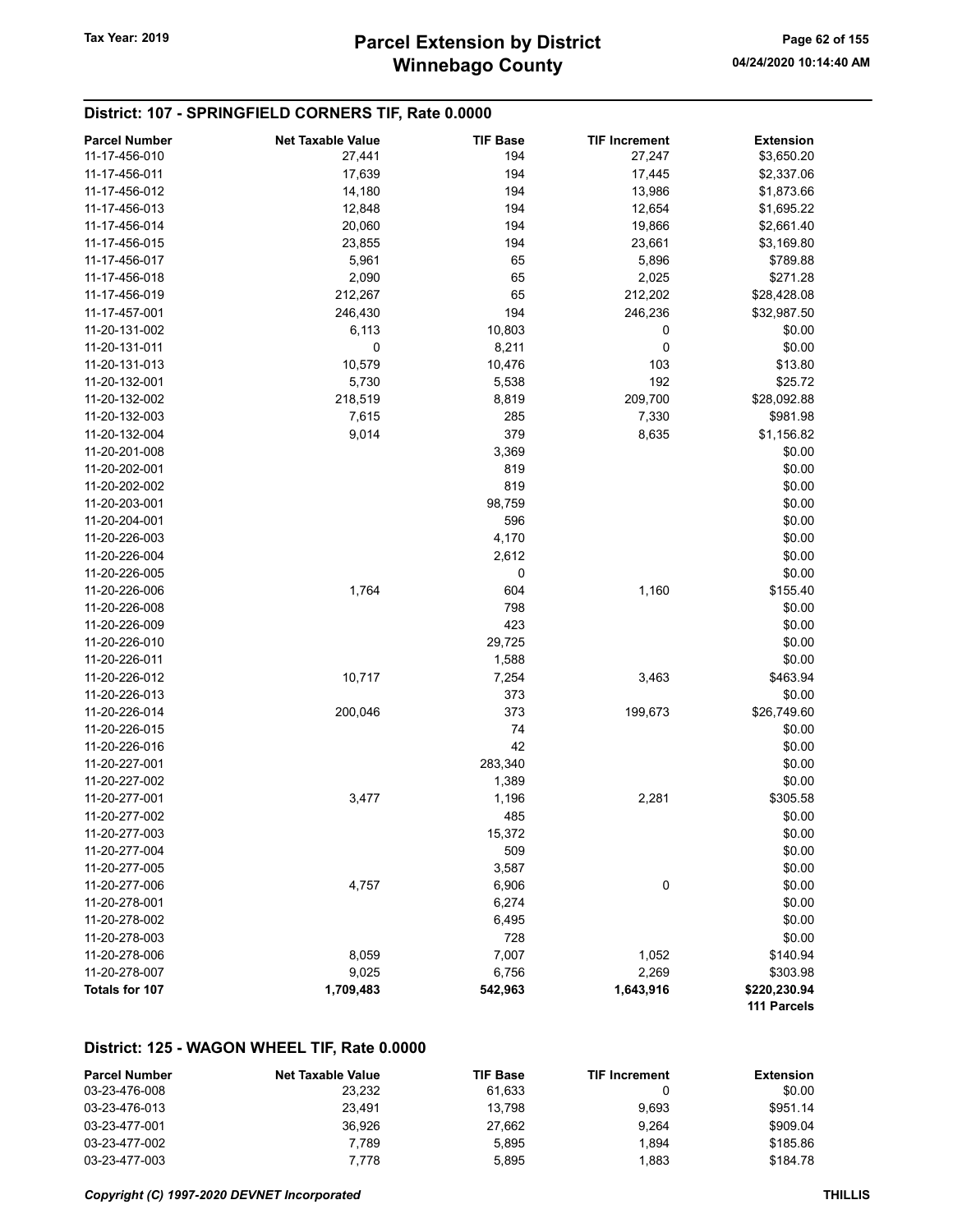## District: 125 - WAGON WHEEL TIF, Rate 0.0000

| <b>Parcel Number</b>  | <b>Net Taxable Value</b> | <b>TIF Base</b> | <b>TIF Increment</b> | <b>Extension</b> |
|-----------------------|--------------------------|-----------------|----------------------|------------------|
| 03-23-477-004         | 7,756                    | 5,895           | 1,861                | \$182.62         |
| 03-24-302-013         | 63,299                   | 50,370          | 12,929               | \$1,268.66       |
| 03-24-302-014         | 85,881                   | 73,189          | 12,692               | \$1,245.40       |
| 03-24-302-015         | 53,345                   | 45,460          | 7,885                | \$773.72         |
| 03-24-302-016         | 49,140                   | 41,879          | 7,261                | \$712.50         |
| 03-24-302-017         | 30.925                   | 26,357          | 4,568                | \$448.24         |
| 03-24-302-018         | 1,848                    | 1,575           | 273                  | \$26.80          |
| 03-24-302-019         | 30,204                   | 25,740          | 4,464                | \$438.04         |
| 03-24-302-020         | 768                      | 654             | 114                  | \$11.20          |
| 03-24-303-021         |                          | 0               |                      | \$0.00           |
| 03-24-305-006         | 204,633                  | 438             | 204,195              | \$20,036.64      |
| 03-24-305-007         | 11,747                   | 175             | 11,572               | \$1,135.50       |
| 03-24-305-008         | 17,070                   | 263             | 16,807               | \$1,649.20       |
| 03-24-351-004         | 77,451                   | 68,931          | 8,520                | \$836.04         |
| 03-24-351-008         | 135,835                  | 29,072          | 106,763              | \$10,476.12      |
| 03-24-351-009         | 46,679                   | 209             | 46,470               | \$4,559.88       |
| 03-24-351-010         | 718,097                  | 86,707          | 631,390              | \$61,955.14      |
| <b>Totals for 125</b> | 1,633,894                | 571,797         | 1,100,498            | \$107,986.52     |
|                       |                          |                 |                      | 22 Parcels       |

#### District: 126 - RIVER OAKS TIF, Rate 0.0000

| <b>Parcel Number</b>  | <b>Net Taxable Value</b> | <b>TIF Base</b> | <b>TIF Increment</b> | <b>Extension</b> |
|-----------------------|--------------------------|-----------------|----------------------|------------------|
| 11-34-179-003         | 1,617                    | 2,897           | 0                    | \$0.00           |
| 11-34-204-001         |                          | 0               |                      | \$0.00           |
| 11-34-204-006         | 386                      | 724             | 0                    | \$0.00           |
| 11-34-205-002         | 1,114                    | 2,173           | 0                    | \$0.00           |
| 11-34-206-001         | 15,624                   | 5,069           | 10,555               | \$1,414.02       |
| 11-34-206-002         | 19,497                   | 5,794           | 13,703               | \$1,835.76       |
| 11-34-206-003         | 13,497                   | 5,794           | 7,703                | \$1,031.96       |
| 11-34-206-004         | 13,497                   | 5,794           | 7,703                | \$1,031.96       |
| 11-34-206-005         | 11,723                   | 5,069           | 6,654                | \$891.42         |
| 11-34-206-006         | 17,043                   | 3,621           | 13,422               | \$1,798.12       |
| 11-34-206-007         | 6,723                    | 4,345           | 2,378                | \$318.58         |
| 11-34-206-008         | 19,497                   | 4,345           | 15,152               | \$2,029.88       |
| 11-34-206-009         | 15,959                   | 4,345           | 11,614               | \$1,555.90       |
| 11-34-206-010         | 20,959                   | 3,621           | 17,338               | \$2,322.72       |
| 11-34-206-011         | 20,959                   | 4,345           | 16,614               | \$2,225.74       |
| 11-34-206-012         | 26,959                   | 2,897           | 24,062               | \$3,223.52       |
| 11-34-206-013         | 13,497                   | 2,897           | 10,600               | \$1,420.06       |
| 11-34-206-014         | 13,497                   | 2,897           | 10,600               | \$1,420.06       |
| 11-34-206-015         | 19,497                   | 2,897           | 16,600               | \$2,223.86       |
| 11-34-206-016         | 20,959                   | 2,897           | 18,062               | \$2,419.72       |
| <b>Totals for 126</b> | 272,504                  | 72,421          | 202,760              | \$27,163.28      |
|                       |                          |                 |                      | 20 Parcels       |

#### District: 127 - GARRISON SCHOOL TIF, Rate 0.0000

| <b>Parcel Number</b> | <b>Net Taxable Value</b>                    | <b>TIF Base</b> | <b>TIF Increment</b> | <b>Extension</b> |
|----------------------|---------------------------------------------|-----------------|----------------------|------------------|
| 11-14-380-010        | 8,860                                       | 19.462          | 0                    | \$0.00           |
| 11-14-380-011        | 18.789                                      | 33,990          | 0                    | \$0.00           |
| 11-14-380-012        | 12.771                                      | 17,062          | 0                    | \$0.00           |
| 11-14-380-013        | 15,192                                      | 22,636          | 0                    | \$0.00           |
| 11-14-380-014        | 10.880                                      | 10.526          | 354                  | \$47.42          |
| 11-14-380-015        | 6,588                                       | 19,978          | 0                    | \$0.00           |
| 11-14-452-014        | 13.230                                      | 17,253          | $\mathbf{0}$         | \$0.00           |
| 11-14-452-015        | 16.524                                      | 22.387          | $\mathbf{0}$         | \$0.00           |
| 11-14-452-016        | 12.596                                      | 27,776          | $\mathbf{0}$         | \$0.00           |
| 11-14-452-017        | 7.123                                       | 31,258          | 0                    | \$0.00           |
| 11-14-452-018        | 11.923                                      | 25,295          | 0                    | \$0.00           |
|                      | Copyright (C) 1997-2020 DEVNET Incorporated |                 |                      | <b>THILLIS</b>   |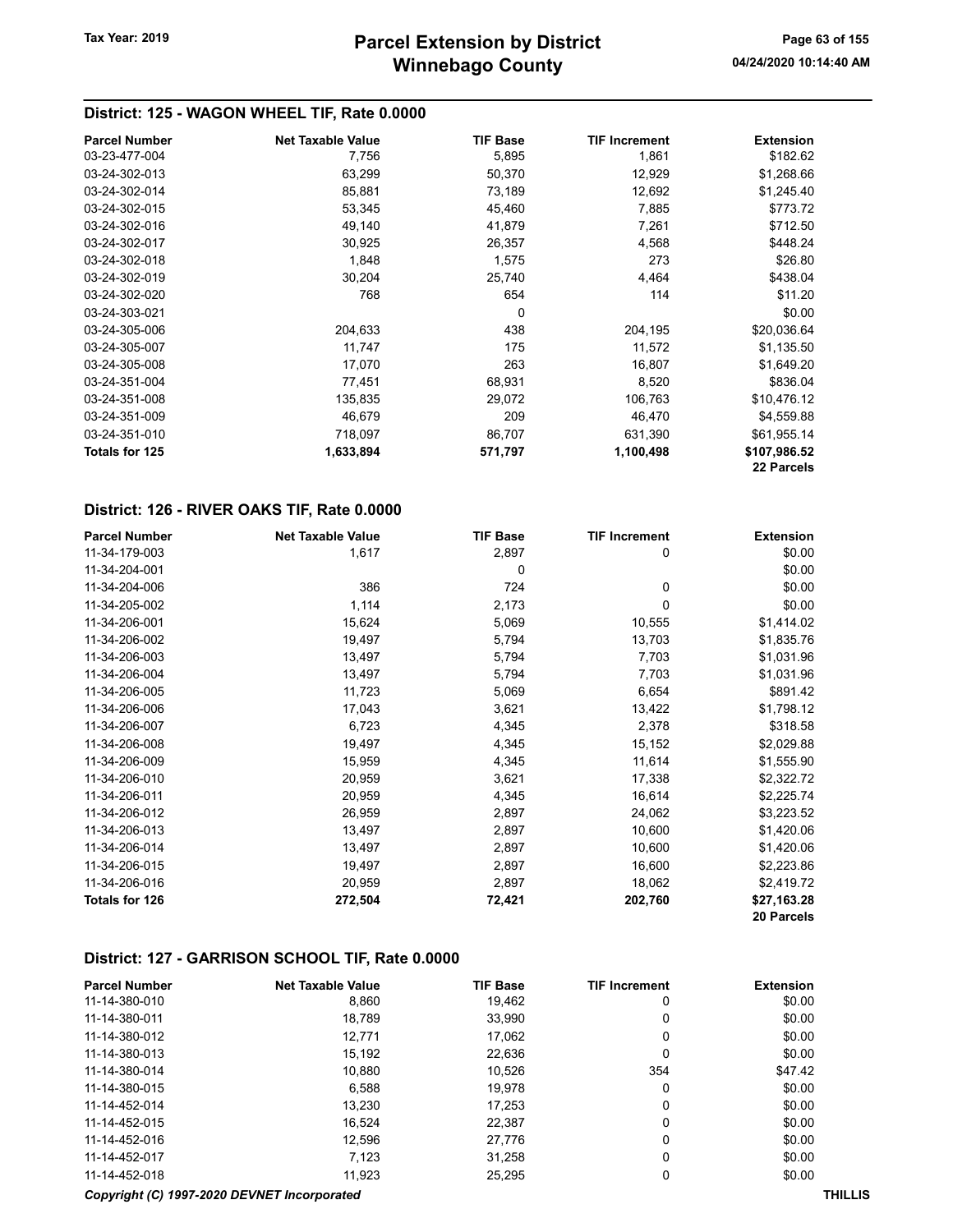#### District: 127 - GARRISON SCHOOL TIF, Rate 0.0000

| <b>Parcel Number</b> | <b>Net Taxable Value</b> | <b>TIF Base</b> | <b>TIF Increment</b> | <b>Extension</b> |
|----------------------|--------------------------|-----------------|----------------------|------------------|
| 11-14-452-019        | 11,945                   | 21,851          | 0                    | \$0.00           |
| 11-14-452-020        | 11,417                   | 15,844          | 0                    | \$0.00           |
| 11-14-452-021        | 5,385                    | 13,465          | 0                    | \$0.00           |
| 11-14-452-022        | 12,139                   | 22,221          | 0                    | \$0.00           |
| 11-14-452-023        |                          |                 |                      |                  |
|                      | 9,715                    | 4,567           | 5,148                | \$689.66         |
| 11-14-452-024        | 15,064                   | 18,617          | 0                    | \$0.00           |
| 11-14-452-025        | 8,114                    | 22,071          | 0                    | \$0.00           |
| 11-14-452-026        | 6,628                    | 11,772          | 0                    | \$0.00           |
| 11-14-452-027        | 8,467                    | 13,813          | 0                    | \$0.00           |
| 11-14-452-028        | 11,297                   | 21,800          | 0                    | \$0.00           |
| 11-14-452-029        | 11,924                   | 15,932          | 0                    | \$0.00           |
| 11-14-452-030        | 431                      | 468             | 0                    | \$0.00           |
| 11-14-452-031        | 7,102                    | 12,483          | 0                    | \$0.00           |
| 11-14-452-032        | 6,892                    | 16,339          | 0                    | \$0.00           |
| 11-14-452-033        | 13,620                   | 16,741          | 0                    | \$0.00           |
| 11-14-452-034        | 11,511                   | 13,712          | 0                    | \$0.00           |
| 11-14-452-035        | 11,649                   | 17,741          | 0                    | \$0.00           |
| 11-14-453-001        |                          | 0               |                      | \$0.00           |
| 11-14-453-019        |                          | 0               |                      | \$0.00           |
| 11-14-453-020        |                          | 0               |                      | \$0.00           |
| 11-14-453-021        |                          | 0               |                      | \$0.00           |
| 11-14-453-022        |                          | 0               |                      | \$0.00           |
| 11-14-453-023        |                          | 0               |                      | \$0.00           |
| 11-14-454-010        | 23,111                   | 34,135          | 0                    | \$0.00           |
| 11-14-454-011        |                          | 25,720          |                      | \$0.00           |
| 11-14-454-041        |                          | 0               |                      | \$0.00           |
| 11-14-454-042        | 26,728                   | 24,210          | 2,518                | \$337.34         |
| 11-14-454-044        | 11,612                   | 20,587          | 0                    | \$0.00           |
| 11-14-454-045        | 14,610                   | 18,366          | 0                    | \$0.00           |
| 11-14-454-046        | 19,215                   | 27,713          | 0                    | \$0.00           |
| 11-14-455-005        | 18,433                   | 26,634          | 0                    | \$0.00           |
| 11-14-455-017        | 19,103                   | 28,265          | 0                    | \$0.00           |
| 11-14-455-021        | 31,135                   | 1,319           | 29,816               | \$3,994.36       |
| 11-14-455-022        | 42,143                   | 1,319           | 40,824               | \$5,469.08       |
| 11-14-455-025        | 35,667                   | 660             | 35,007               | \$4,689.78       |
| 11-14-455-026        | 38,374                   | 1,979           | 36,395               | \$4,875.74       |
|                      |                          |                 |                      |                  |
| 11-14-455-027        | 43,337                   | 1,979           | 41,358               | \$5,540.62       |
| 11-14-455-028        | 40,789                   | 1,319           | 39,470               | \$5,287.68       |
| 11-14-455-029        | 42,064                   | 659             | 41,405               | \$5,546.90       |
| 11-14-455-030        | 36,064                   | 659             | 35,405               | \$4,743.10       |
| 11-14-455-031        | 37,473                   | 1,979           | 35,494               | \$4,755.02       |
| 11-14-455-032        | 0                        | 5,276           | 0                    | \$0.00           |
| 11-14-455-034        | 26,529                   | 1,702           | 24,827               | \$3,326.00       |
| 11-14-455-035        | 0                        | 1               | 0                    | \$0.00           |
| 11-14-455-036        | 13,368                   | 17,866          | 0                    | \$0.00           |
| 11-14-455-037        | 9,192                    | 21,083          | 0                    | \$0.00           |
| 11-14-455-038        | 1,816                    | 12,116          | 0                    | \$0.00           |
| 11-14-455-039        | 16,949                   | 17,532          | 0                    | \$0.00           |
| 11-14-455-040        | 22,598                   | 16,633          | 5,965                | \$799.12         |
| 11-14-456-001        | 423                      | 461             | 0                    | \$0.00           |
| 11-14-456-002        | 17,160                   | 19,411          | 0                    | \$0.00           |
| 11-14-456-003        | 12,032                   | 19,898          | 0                    | \$0.00           |
| 11-14-456-004        | 12,849                   | 13,218          | 0                    | \$0.00           |
| 11-14-456-005        | 12,145                   | 20,640          | 0                    | \$0.00           |
| 11-14-456-006        | 10,707                   | 14,968          | 0                    | \$0.00           |
| 11-14-456-007        | 12,052                   | 18,863          | 0                    | \$0.00           |
| 11-14-456-008        | 9,866                    | 16,412          | 0                    | \$0.00           |
| 11-14-456-009        | 15,523                   | 34,100          | 0                    | \$0.00           |
| 11-14-456-010        | 15,064                   | 22,204          | 0                    | \$0.00           |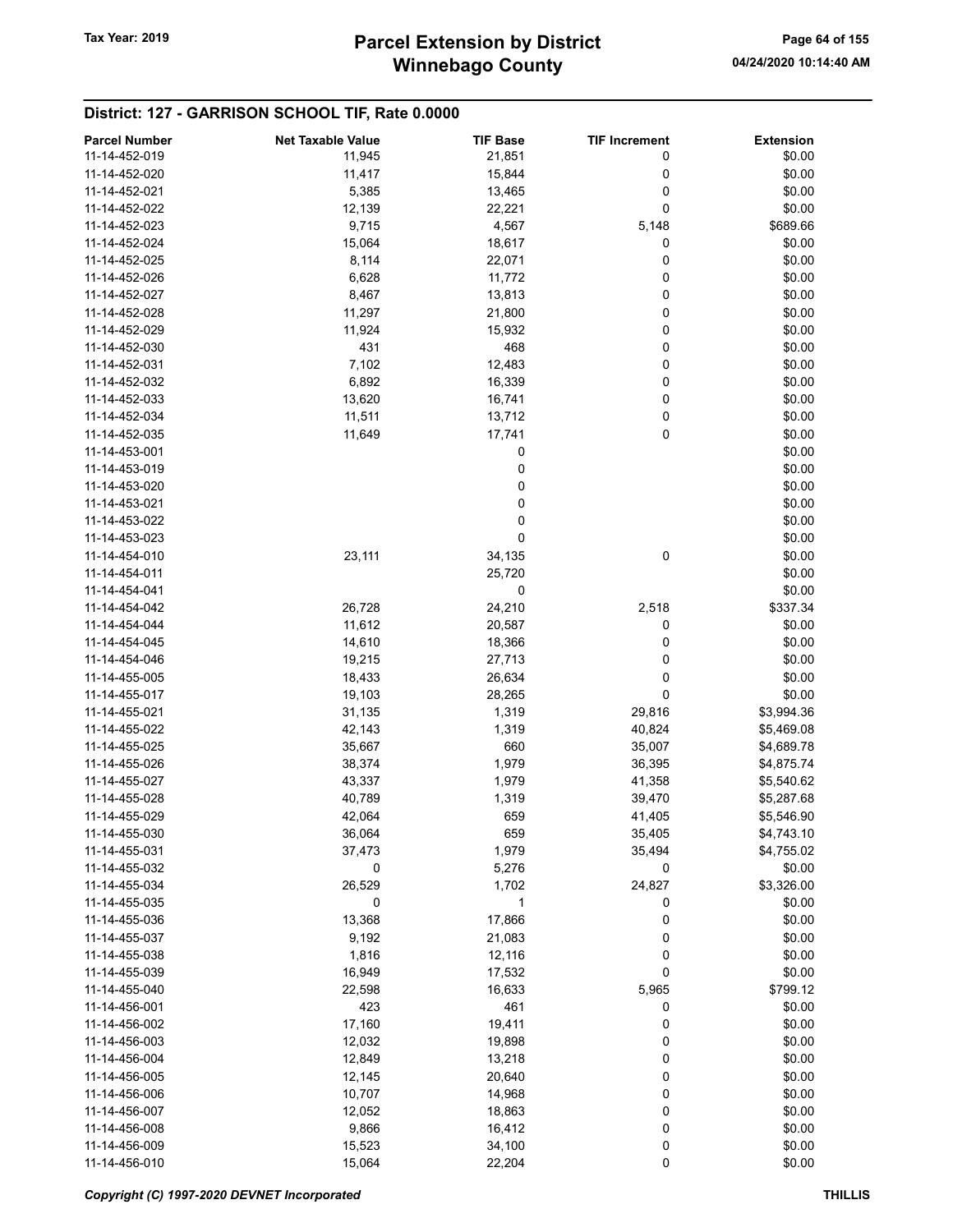## District: 127 - GARRISON SCHOOL TIF, Rate 0.0000

| <b>Parcel Number</b> | <b>Net Taxable Value</b> | <b>TIF Base</b> | <b>TIF Increment</b> | <b>Extension</b> |
|----------------------|--------------------------|-----------------|----------------------|------------------|
| 11-14-456-011        | 16,571                   | 17,273          | 0                    | \$0.00           |
| 11-14-456-013        | 9,625                    | 14,993          | 0                    | \$0.00           |
| 11-14-456-014        | 3,579                    | 10,564          | 0                    | \$0.00           |
| 11-14-456-026        | 26,166                   | 25,492          | 674                  | \$90.30          |
| 11-14-456-032        | 3,377                    | 11,689          | 0                    | \$0.00           |
| 11-14-456-034        | 11,355                   | 12,503          | 0                    | \$0.00           |
| 11-14-456-035        | 10,966                   | 12,106          | 0                    | \$0.00           |
| 11-14-456-037        |                          | 0               |                      | \$0.00           |
| 11-14-458-001        | 5,508                    | 18,328          | 0                    | \$0.00           |
|                      |                          |                 |                      |                  |
| 11-14-458-002        | 7,670                    | 12,151          | 0                    | \$0.00           |
| 11-14-459-001        | 17,599                   | 20,229          | 0                    | \$0.00           |
| 11-14-459-002        | 10,342                   | 23,221          | 0                    | \$0.00           |
| 11-14-459-003        | 17,058                   | 14,064          | 2,994                | \$401.10         |
| 11-14-459-004        | 12,032                   | 21,770          | 0                    | \$0.00           |
| 11-14-459-005        | 7,112                    | 24,598          | 0                    | \$0.00           |
| 11-14-459-006        | 10,907                   | 15,404          | 0                    | \$0.00           |
| 11-14-459-007        | 6,449                    | 12,590          | 0                    | \$0.00           |
| 11-14-459-008        | 7,993                    | 17,079          | 0                    | \$0.00           |
| 11-14-459-009        | 13,120                   | 12,847          | 273                  | \$36.58          |
| 11-14-459-010        | 10,358                   | 18,343          | 0                    | \$0.00           |
| 11-14-459-011        | 7,391                    | 19,496          | 0                    | \$0.00           |
| 11-14-459-012        | 6,757                    | 17,778          | 0                    | \$0.00           |
| 11-14-459-013        | 541                      | 1,009           | 0                    | \$0.00           |
| 11-14-459-014        | 25,525                   | 50,231          | 0                    | \$0.00           |
| 11-14-459-015        | 541                      | 589             | 0                    | \$0.00           |
| 11-14-459-016        | 15,356                   | 20,550          | 0                    | \$0.00           |
| 11-14-460-002        | 4,131                    | 22,140          | 0                    | \$0.00           |
| 11-14-460-003        | 2,576                    | 17,049          | 0                    | \$0.00           |
| 11-14-460-004        | 15,088                   | 19,945          | 0                    | \$0.00           |
| 11-14-460-005        | 16,942                   | 12,637          | 4,305                | \$576.74         |
| 11-14-460-006        | 9,564                    | 18,184          | 0                    | \$0.00           |
| 11-14-460-007        | 26,330                   | 29,777          | 0                    | \$0.00           |
| 11-14-460-008        | 10,280                   | 18,032          | 0                    | \$0.00           |
| 11-14-460-009        | 9,978                    | 19,830          | 0                    | \$0.00           |
| 11-14-460-010        | 7,261                    | 19,490          | 0                    | \$0.00           |
| 11-14-460-016        | 16,036                   | 17,776          | 0                    | \$0.00           |
| 11-14-460-017        | 8,196                    | 19,296          | 0                    | \$0.00           |
| 11-14-464-001        | 32,221                   | 2,986           | 29,235               | \$3,916.54       |
| 11-14-464-002        | 41,062                   | 2,834           | 38,228               | \$5,121.30       |
| 11-14-464-003        | 36,582                   | 2,944           | 33,638               | \$4,506.38       |
| 11-14-464-004        | 42,955                   | 2,960           | 39,995               | \$5,358.02       |
| 11-14-464-005        | 36,875                   |                 | 33,909               | \$4,542.70       |
|                      |                          | 2,966           |                      |                  |
| 11-14-464-006        | 37,915                   | 3,035           | 34,880               | \$4,672.78       |
| 11-14-464-007        | 40,821                   | 3,236           | 37,585               | \$5,035.16       |
| 11-14-464-008        | 45,115                   | 3,532           | 41,583               | \$5,570.76       |
| 11-14-464-009        | 31,622                   | 2,600           | 29,022               | \$3,888.00       |
| 11-14-464-010        | 0                        | 2,600           | 0                    | \$0.00           |
| 11-14-464-011        | 33,701                   | 2,741           | 30,960               | \$4,147.62       |
| 11-14-464-012        | 34,155                   | 2,774           | 31,381               | \$4,204.02       |
| 11-14-464-013        | 33,701                   | 2,741           | 30,960               | \$4,147.62       |
| 11-14-464-014        | 48,528                   | 3,353           | 45,175               | \$6,051.96       |
| 11-14-464-015        | 42,967                   | 2,967           | 40,000               | \$5,358.68       |
| 11-14-464-016        | 1,516                    | 127             | 1,389                | \$186.08         |
| 11-14-464-017        | 1,516                    | 127             | 1,389                | \$186.08         |
| 11-14-464-018        | 1,516                    | 127             | 1,389                | \$186.08         |
| 11-14-464-019        | 1,516                    | 127             | 1,389                | \$186.08         |
| 11-14-464-020        | 1,768                    | 146             | 1,622                | \$217.30         |
| 11-14-464-021        | 1,768                    | 146             | 1,622                | \$217.30         |
| 11-14-464-022        | 1,768                    | 146             | 1,622                | \$217.30         |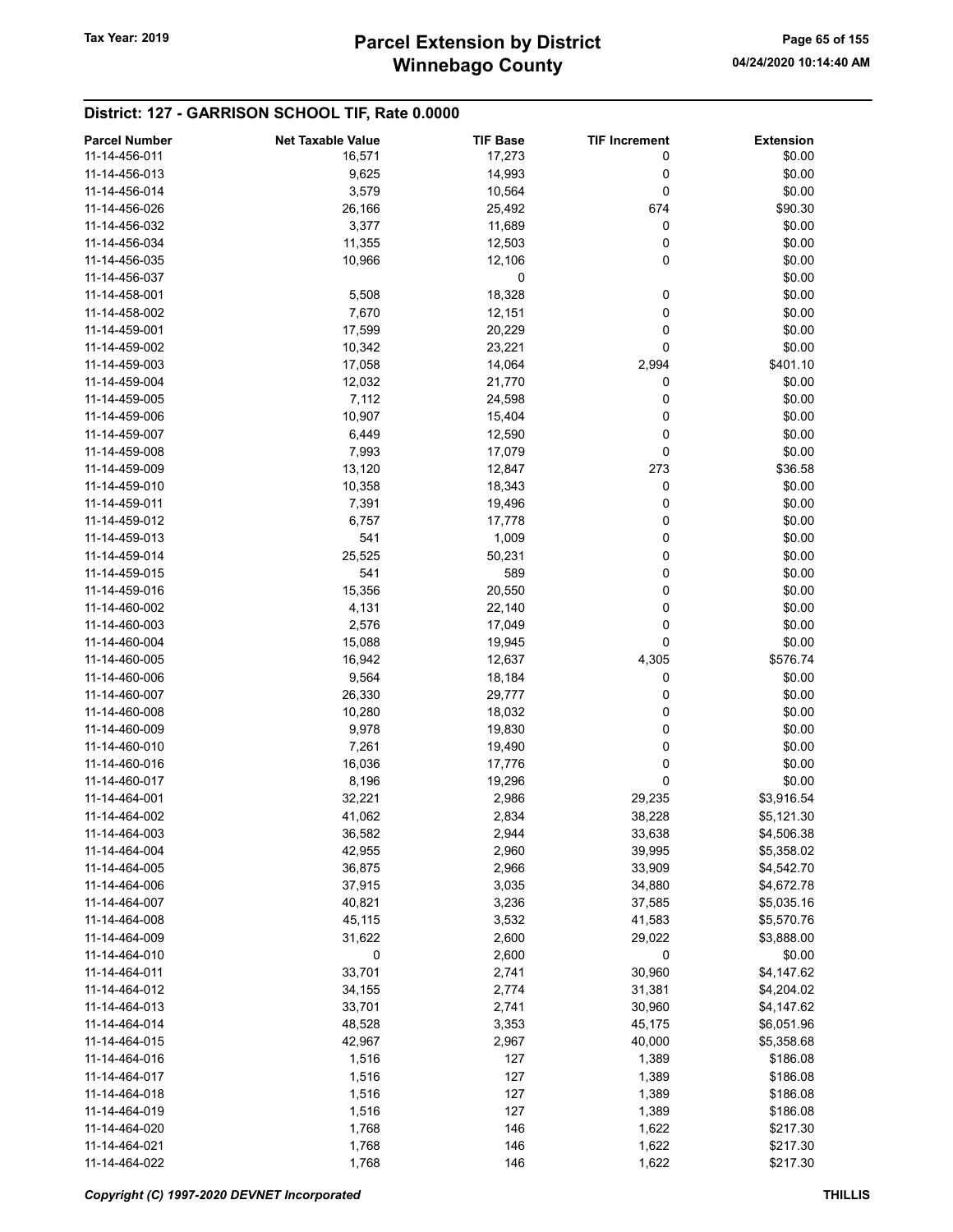#### District: 127 - GARRISON SCHOOL TIF, Rate 0.0000

| <b>Parcel Number</b>  | <b>Net Taxable Value</b> | <b>TIF Base</b> | <b>TIF Increment</b> | <b>Extension</b> |
|-----------------------|--------------------------|-----------------|----------------------|------------------|
| 11-14-464-023         | 1,768                    | 135             | 1,633                | \$218.78         |
| 11-14-464-024         | 1,516                    | 130             | 1,386                | \$185.68         |
| 11-14-464-025         | 1,516                    | 123             | 1,393                | \$186.62         |
| 11-14-464-026         | 1,516                    | 123             | 1,393                | \$186.62         |
| 11-14-464-027         | 1,516                    | 142             | 1,374                | \$184.08         |
| 11-14-464-028         | 1,568                    | 120             | 1,448                | \$193.98         |
| 11-14-464-029         | 1,328                    | 116             | 1,212                | \$162.38         |
| 11-14-464-030         | 1,328                    | 108             | 1,220                | \$163.44         |
| 11-14-464-031         | 1,448                    | 110             | 1,338                | \$179.26         |
| 11-14-464-032         | 1,448                    | 125             | 1,323                | \$177.24         |
| 11-14-464-033         | 1,772                    | 132             | 1,640                | \$219.72         |
| 11-14-464-034         | 1,500                    | 126             | 1,374                | \$184.08         |
| 11-14-464-035         | 1,500                    | 126             | 1,374                | \$184.08         |
| 11-14-464-036         | 1,568                    | 129             | 1,439                | \$192.78         |
| 11-14-464-037         | 1,568                    | 144             | 1,424                | \$190.78         |
| <b>Totals for 127</b> | 1,948,635                | 1,683,103       | 910,176              | \$121,933.82     |
|                       |                          |                 |                      | 144 Parcels      |

## District: 128 - KISHWAUKEE & HARRISON TIF, Rate 0.0000

| <b>Parcel Number</b>  | <b>Net Taxable Value</b> | <b>TIF Base</b> | <b>TIF Increment</b> | <b>Extension</b> |
|-----------------------|--------------------------|-----------------|----------------------|------------------|
| 11-35-376-001         | 6,263                    | 5,875           | 388                  | \$51.98          |
| 11-35-376-004         | 19,692                   | 22,488          | 0                    | \$0.00           |
| 11-35-376-005         | 19,675                   | 18,479          | 1,196                | \$160.22         |
| 11-35-377-004         | 72,501                   | 129,644         | 0                    | \$0.00           |
| 11-35-377-005         | 2,252                    | 3,862           | 0                    | \$0.00           |
| 11-35-377-006         | 17,266                   | 26,955          | 0                    | \$0.00           |
| 11-35-451-002         | 28,103                   | 26,301          | 1,802                | \$241.42         |
| 11-35-451-003         | 1,117                    | 1,048           | 69                   | \$9.24           |
| 11-35-451-004         | 246,208                  | 231,254         | 14,954               | \$2,003.34       |
| 11-35-451-008         | 348,460                  | 328,370         | 20,090               | \$2,691.40       |
| 11-35-451-010         | 2,054                    | 7,867           | 0                    | \$0.00           |
| 11-35-451-011         | 27,509                   | 34,780          | 0                    | \$0.00           |
| 11-35-451-012         | 445,354                  | 132,981         | 312,373              | \$41,847.68      |
| 11-35-453-011         | 4,552                    | 3,827           | 725                  | \$97.14          |
| 11-35-476-001         | 87,507                   | 136,795         | 0                    | \$0.00           |
| 11-35-476-002         | 9,004                    | 10,626          | 0                    | \$0.00           |
| 11-35-476-003         | 271,175                  | 333,747         | 0                    | \$0.00           |
| 11-35-476-004         | 65,790                   | 72,614          | 0                    | \$0.00           |
| 11-35-476-005         | 62,721                   | 67,031          | 0                    | \$0.00           |
| 11-35-476-006         | 2,375                    | 0               | 2,375                | \$318.18         |
| 11-35-477-001         | 3,609                    | 3,358           | 251                  | \$33.64          |
| 11-35-477-006         | 78,343                   | 216,668         | 0                    | \$0.00           |
| 11-35-477-007         | 3,132                    | 2,938           | 194                  | \$26.00          |
| 11-35-477-008         | 27,047                   | 24,256          | 2,791                | \$373.90         |
| 11-35-477-009         | 14,772                   | 22,367          | $\mathbf 0$          | \$0.00           |
| <b>Totals for 128</b> | 1,866,481                | 1,864,131       | 357,208              | \$47,854.14      |
|                       |                          |                 |                      | 25 Parcels       |

#### District: 129 - LINCOLNWOOD TIF #2, Rate 0.0000

| <b>Parcel Number</b> | <b>Net Taxable Value</b> | <b>TIF Base</b> | <b>TIF Increment</b> | <b>Extension</b> |
|----------------------|--------------------------|-----------------|----------------------|------------------|
| 11-21-154-020        | 17.492                   | 586             | 16.906               | \$2,264.86       |
| 11-21-154-021        | 22,819                   | 586             | 22,233               | \$2,978.50       |
| 11-21-154-022        | 16.959                   | 586             | 16,373               | \$2,193.44       |
| 11-21-154-023        | 26.204                   | 586             | 25,618               | \$3.431.98       |
| 11-21-154-024        | 22.720                   | 586             | 22.134               | \$2.965.24       |
| 11-21-154-025        | 20.154                   | 586             | 19.568               | \$2,621.48       |
| 11-21-154-026        | 16.720                   | 586             | 16.134               | \$2.161.42       |
| 11-21-154-027        | 12.915                   | 586             | 12.329               | \$1,651.68       |

#### Copyright (C) 1997-2020 DEVNET Incorporated THILLIS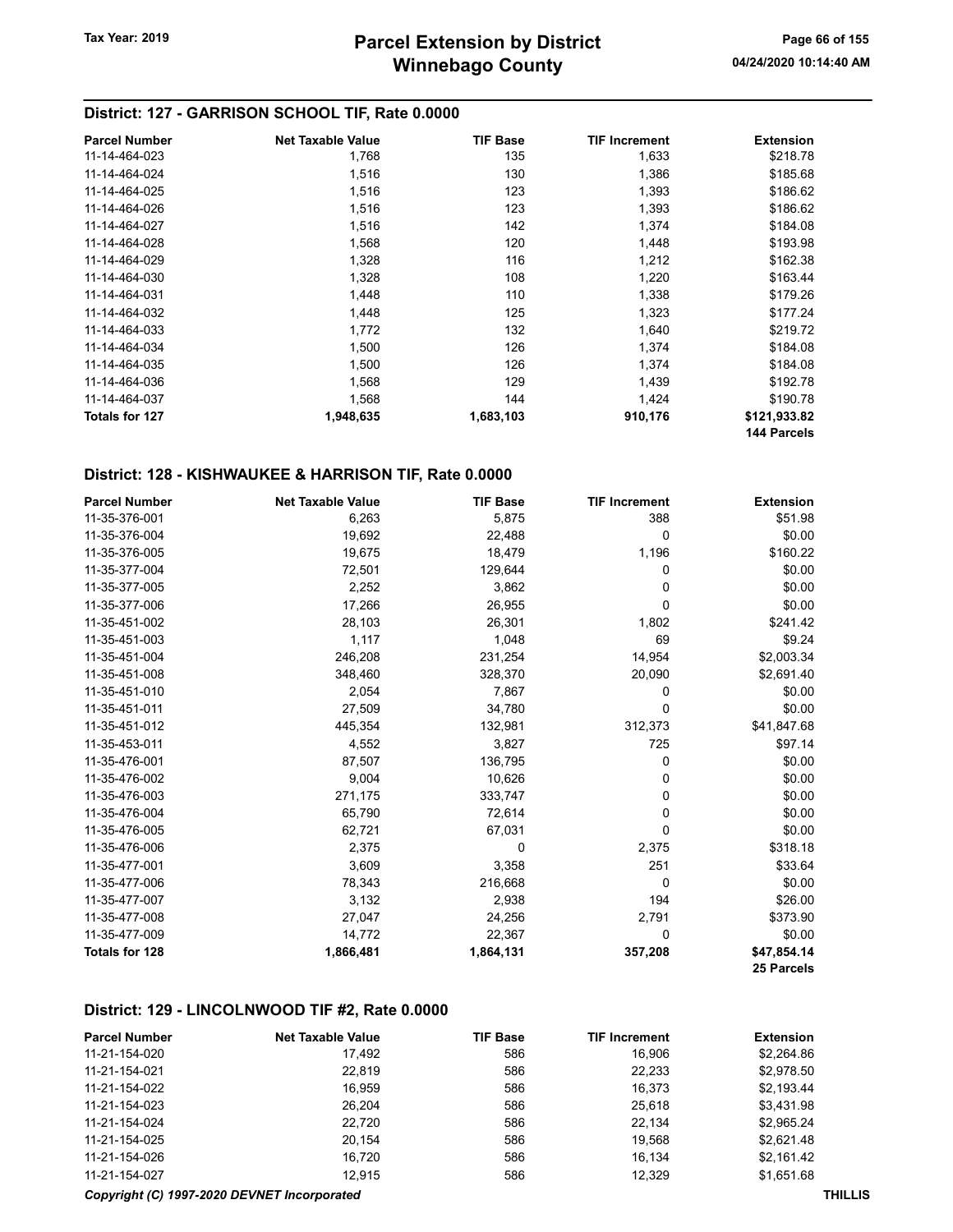## District: 129 - LINCOLNWOOD TIF #2, Rate 0.0000

| <b>Parcel Number</b> | <b>Net Taxable Value</b> | <b>TIF Base</b> | <b>TIF Increment</b> | <b>Extension</b> |
|----------------------|--------------------------|-----------------|----------------------|------------------|
| 11-21-154-028        | 18,342                   | 586             | 17.756               | \$2,378.72       |
| 11-21-158-003        | 16,695                   | 586             | 16,109               | \$2,158.08       |
| 11-21-158-004        | 20,302                   | 586             | 19,716               | \$2,641.30       |
| 11-21-158-005        | 16.720                   | 586             | 16,134               | \$2,161.42       |
| 11-21-158-006        | 20,609                   | 586             | 20,023               | \$2,682.42       |
| 11-21-158-007        | 16,836                   | 586             | 16,250               | \$2,176.96       |
| 11-21-158-008        | 18,814                   | 586             | 18,228               | \$2,441.96       |
| 11-21-158-009        | 20,285                   | 586             | 19,699               | \$2,639.02       |
| 11-21-158-010        | 17,855                   | 1.172           | 16,683               | \$2,234.98       |
| Totals for 129       | 322,441                  | 10,548          | 311,893              | \$41,783.46      |
|                      |                          |                 |                      | 17 Parcels       |

| <b>Parcel Number</b> | <b>Net Taxable Value</b> | <b>TIF Base</b> | <b>TIF Increment</b> | <b>Extension</b> |
|----------------------|--------------------------|-----------------|----------------------|------------------|
| 11-20-255-001        | 7,707                    | 7,736           | 0                    | \$0.00           |
| 11-20-255-002        | 0                        | 8,043           | 0                    | \$0.00           |
| 11-20-255-003        | 269                      | 13,631          | 0                    | \$0.00           |
| 11-20-255-004        | 269                      | 293             | 0                    | \$0.00           |
| 11-20-255-007        | 245                      | 266             | 0                    | \$0.00           |
| 11-20-255-008        | 245                      | 266             | 0                    | \$0.00           |
| 11-20-255-009        | 184                      | 266             | 0                    | \$0.00           |
| 11-20-255-010        | 184                      | 266             | 0                    | \$0.00           |
| 11-20-255-011        | 6,875                    | 439             | 6,436                | \$862.22         |
| 11-20-402-002        | 3,729                    | 7,758           | 0                    | \$0.00           |
| 11-20-402-008        | 8,516                    | 4,497           | 4,019                | \$538.42         |
| 11-20-402-009        | 5,211                    | 5,543           | 0                    | \$0.00           |
| 11-20-402-010        | 3,727                    | 3,569           | 158                  | \$21.18          |
| 11-20-402-013        | 237                      | 222             | 15                   | \$2.02           |
| 11-20-402-014        |                          | 6,534           |                      | \$0.00           |
| 11-20-402-015        | 184                      | 266             | 0                    | \$0.00           |
| 11-20-402-016        | 184                      | 266             | 0                    | \$0.00           |
| 11-20-402-017        | 184                      | 266             | 0                    | \$0.00           |
| 11-20-402-018        | 184                      | 266             | 0                    | \$0.00           |
| 11-20-402-019        | 184                      | 266             | 0                    | \$0.00           |
| 11-20-402-020        | 184                      | 266             | 0                    | \$0.00           |
| 11-20-402-021        | 0                        | 5,278           | 0                    | \$0.00           |
| 11-20-402-022        | 7,113                    | 8,021           | 0                    | \$0.00           |
| 11-20-402-023        | 171                      | 186             | 0                    | \$0.00           |
| 11-20-402-024        | 0                        | 6,125           | 0                    | \$0.00           |
| 11-20-402-025        | $\mathbf 0$              | 3,317           | 0                    | \$0.00           |
| 11-20-402-026        | 404                      | 5,342           | 0                    | \$0.00           |
| 11-20-402-027        | 8,485                    | 4,438           | 4,047                | \$542.16         |
| 11-20-403-004        |                          | 0               |                      | \$0.00           |
| 11-20-404-011        | 6,566                    | 569             | 5,997                | \$803.40         |
| 11-20-404-017        | 332                      | 810             | 0                    | \$0.00           |
| 11-20-404-018        | 332                      | 361             | 0                    | \$0.00           |
| 11-20-404-019        | 332                      | 361             | 0                    | \$0.00           |
| 11-20-404-020        | 3,730                    | 6,329           | 0                    | \$0.00           |
| 11-20-404-021        | 221                      | 6,334           | 0                    | \$0.00           |
| 11-20-404-022        | 4,051                    | 6,204           | 0                    | \$0.00           |
| 11-20-404-025        | 4,570                    | 546             | 4,024                | \$539.08         |
| 11-20-404-026        | 0                        | 6,001           | 0                    | \$0.00           |
| 11-20-405-001        | 181                      | 198             | 0                    | \$0.00           |
| 11-20-405-002        | 6,876                    | 3,471           | 3,405                | \$456.16         |
| 11-20-405-003        | 9,682                    | 6,915           | 2,767                | \$370.70         |
| 11-20-405-004        | 0                        | 4,656           | 0                    | \$0.00           |
| 11-20-405-005        | 178                      | 193             | 0                    | \$0.00           |
| 11-20-405-006        | 178                      | 193             | 0                    | \$0.00           |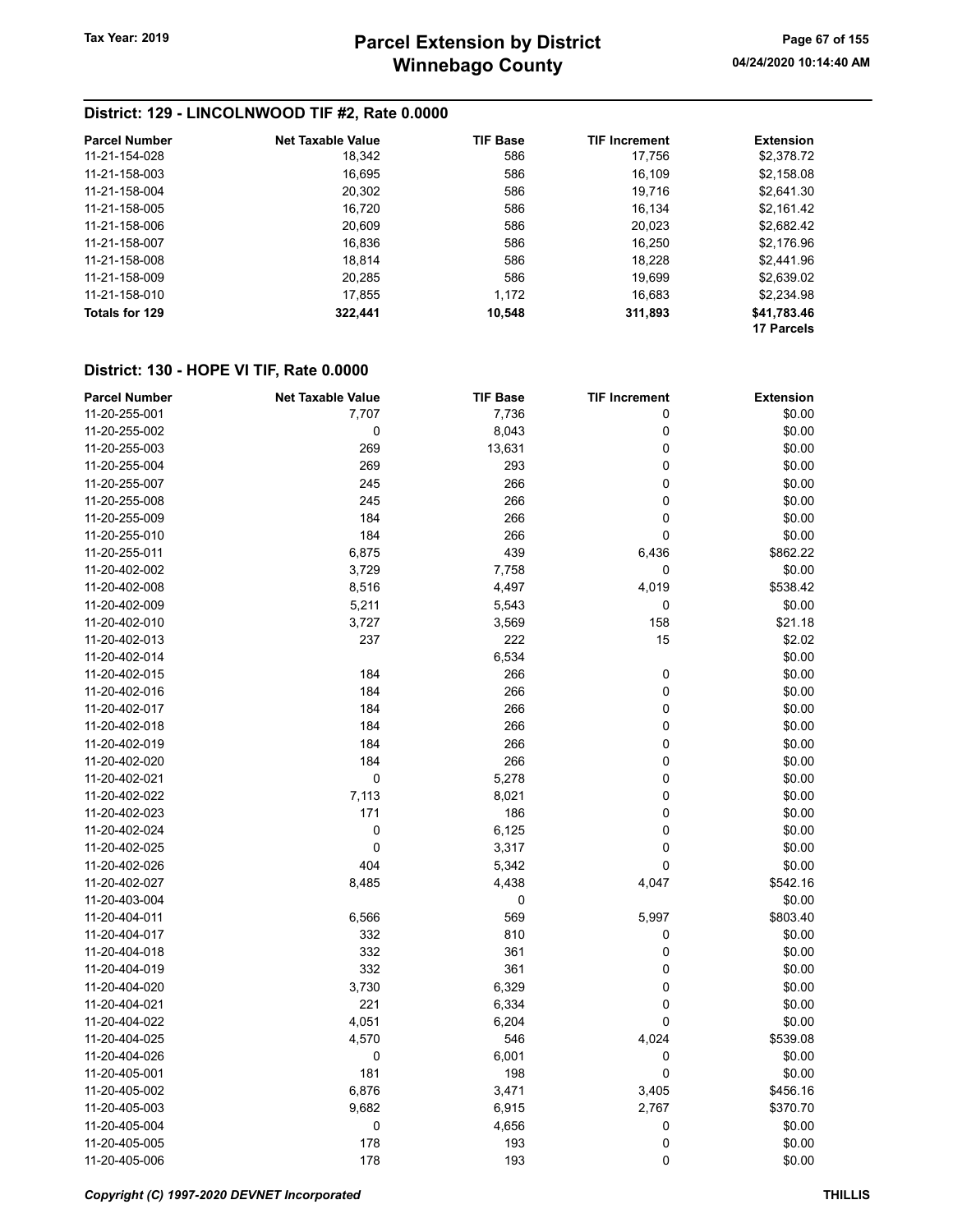# Winnebago County Tax Year: 2019 **Parcel Extension by District** Page 68 of 155

| <b>Parcel Number</b> | <b>Net Taxable Value</b> | <b>TIF Base</b> | <b>TIF Increment</b> | <b>Extension</b> |
|----------------------|--------------------------|-----------------|----------------------|------------------|
| 11-20-405-007        | 178                      | 193             | 0                    | \$0.00           |
| 11-20-405-008        | 178                      | 193             | 0                    | \$0.00           |
| 11-20-405-009        | 3,475                    | 3,190           | 285                  | \$38.18          |
| 11-20-405-010        | 6,712                    | 8,919           | 0                    | \$0.00           |
| 11-20-405-011        | 178                      | 193             | 0                    | \$0.00           |
| 11-20-405-012        | 3,126                    | 9,833           | 0                    | \$0.00           |
| 11-20-405-015        | 181                      | 198             | 0                    | \$0.00           |
| 11-20-405-016        | 181                      | 198             | 0                    | \$0.00           |
| 11-20-405-017        | 181                      | 3,982           | 0                    | \$0.00           |
| 11-20-405-018        | 181                      | 198             | 0                    | \$0.00           |
| 11-20-405-021        | 364                      | 395             | 0                    | \$0.00           |
| 11-20-405-022        | 4,570                    | 387             | 4,183                | \$560.38         |
| 11-20-406-002        | 181                      | 198             | 0                    | \$0.00           |
| 11-20-406-003        | 6,696                    | 7,745           | 0                    | \$0.00           |
| 11-20-406-007        | 178                      | 193             | 0                    | \$0.00           |
| 11-20-406-008        | 178                      | 193             | 0                    | \$0.00           |
| 11-20-406-014        | 181                      | 3,205           | 0                    | \$0.00           |
| 11-20-406-015        | 0                        | 10,212          | 0                    | \$0.00           |
| 11-20-406-016        | 181                      | 5,354           | 0                    | \$0.00           |
| 11-20-406-017        | 1,770                    | 4,515           | 0                    | \$0.00           |
| 11-20-406-018        | 11,643                   | 11,723          | 0                    | \$0.00           |
| 11-20-406-019        | 0                        | 9,243           | $\pmb{0}$            | \$0.00           |
| 11-20-406-020        | $\mathbf 0$              | 8,242           | 0                    | \$0.00           |
| 11-20-406-021        | 6,877                    | 290             | 6,587                | \$882.44         |
| 11-20-406-022        | 4,571                    | 290             | 4,281                | \$573.52         |
| 11-20-428-001        | 177                      | 192             | 0                    | \$0.00           |
| 11-20-428-002        | 181                      | 198             | 0                    | \$0.00           |
| 11-20-428-003        | 8,462                    | 9,090           | 0                    | \$0.00           |
| 11-20-428-004        |                          | 3,024           |                      | \$0.00           |
| 11-20-428-005        | 177                      | 192             | 0                    | \$0.00           |
| 11-20-428-006        | 7,527                    | 10,646          | 0                    | \$0.00           |
| 11-20-428-010        | 239                      | 7,852           | 0                    | \$0.00           |
| 11-20-428-011        | 201                      | 219             | 0                    | \$0.00           |
| 11-20-428-012        | 201                      | 219             | 0                    | \$0.00           |
| 11-20-428-013        | 201                      | 219             | 0                    | \$0.00           |
| 11-20-428-014        | 201                      | 219             | 0                    | \$0.00           |
| 11-20-428-015        | 201                      | 1,353           | 0                    | \$0.00           |
| 11-20-428-016        | 191                      | 5,351           | 0                    | \$0.00           |
| 11-20-428-017        | 5,974                    | 6,660           | 0                    | \$0.00           |
| 11-20-428-018        | 886                      | 843             | 43                   | \$5.76           |
| 11-20-428-019        | 191                      | 5,415           | 0                    | \$0.00           |
| 11-20-428-020        | 3,625                    | 5,117           | 0                    | \$0.00           |
| 11-20-428-021        | 8,350                    | 14,589          | 0                    | \$0.00           |
| 11-20-428-022        | 191                      | 207             | 0                    | \$0.00           |
| 11-20-428-023        | 316                      | 344             | 0                    | \$0.00           |
| 11-20-428-024        | 6,876                    | 299             | 6,577                | \$881.10         |
| 11-20-429-005        | 191                      | 0               | 191                  | \$25.60          |
| 11-20-429-006        | 191                      | 0               | 191                  | \$25.60          |
| 11-20-429-007        | 191                      | 0               | 191                  | \$25.60          |
| 11-20-429-012        |                          | 4,317           |                      | \$0.00           |
| 11-20-429-015        | 8,852                    | 319             | 8,533                | \$1,143.14       |
| 11-20-429-018        | 0                        | 3,726           | 0                    | \$0.00           |
| 11-20-429-019        | 5,964                    | 4,170           | 1,794                | \$240.34         |
| 11-20-429-020        | 7,412                    | 10,566          | 0                    | \$0.00           |
| 11-20-429-021        | 286                      | 1,994           | 0                    | \$0.00           |
| 11-20-429-022        | 7,776                    | 5,539           | 2,237                | \$299.68         |
| 11-20-429-023        | 191                      | 5,972           | 0                    | \$0.00           |
| 11-20-429-025        | 6,875                    | 414             | 6,461                | \$865.56         |
| 11-20-429-026        | 6,876                    | 319             | 6,557                | \$878.42         |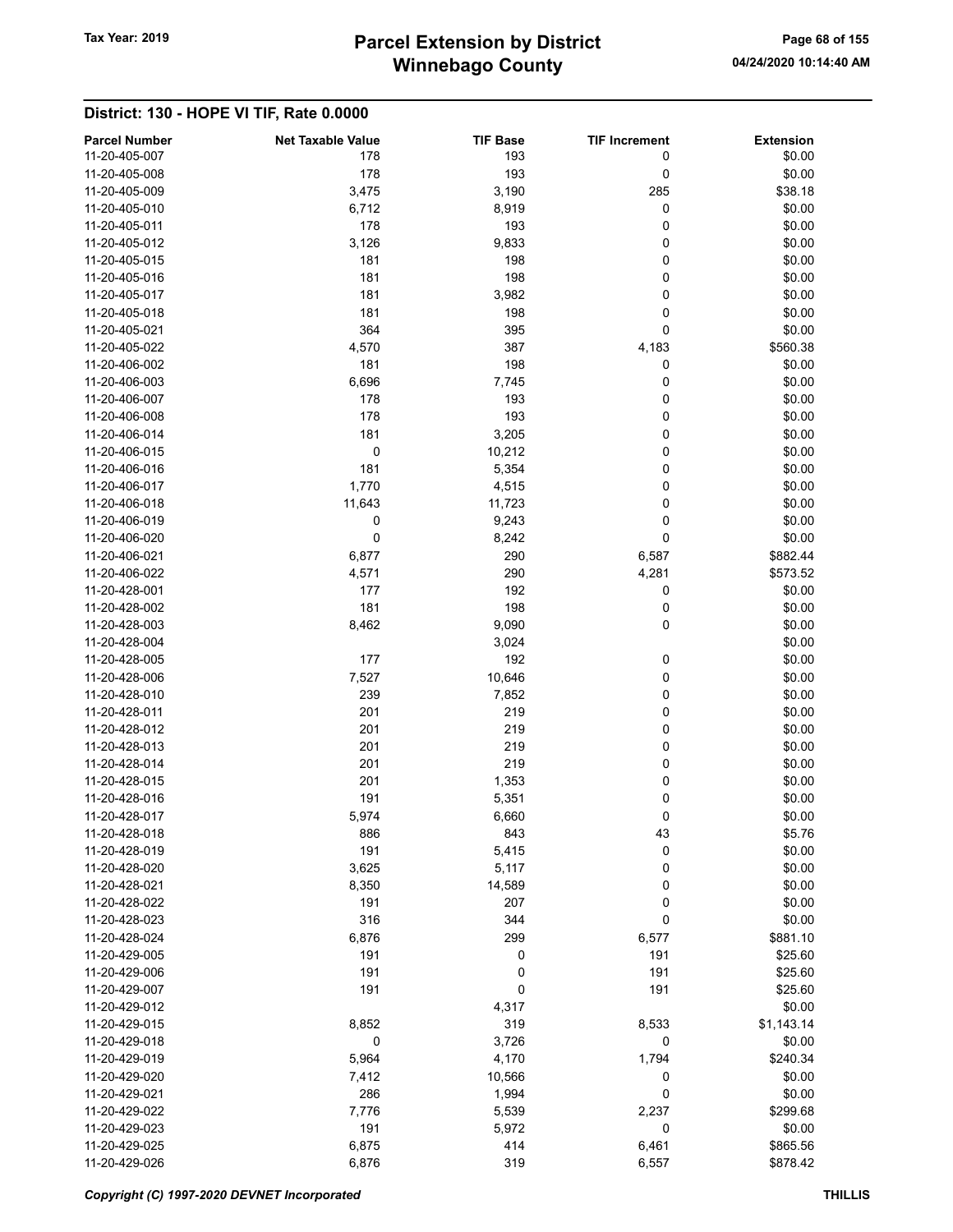# Winnebago County Tax Year: 2019 **Parcel Extension by District** Page 69 of 155

| <b>Parcel Number</b>           | <b>Net Taxable Value</b> | <b>TIF Base</b> | <b>TIF Increment</b> | <b>Extension</b> |
|--------------------------------|--------------------------|-----------------|----------------------|------------------|
| 11-20-429-027                  | 6,876                    | 319             | 6,557                | \$878.42         |
| 11-20-429-028                  | 6,877                    | 426             | 6,451                | \$864.22         |
| 11-20-429-029                  | 6,876                    | 319             | 6,557                | \$878.42         |
| 11-20-429-030                  | 386                      | 1,308           | 0                    | \$0.00           |
| 11-20-429-031                  |                          | 1,308           |                      | \$0.00           |
| 11-20-430-001                  | 6,779                    | 3,967           | 2,812                | \$376.72         |
| 11-20-430-002                  | 3,928                    | 4,650           | 0                    | \$0.00           |
| 11-20-430-003                  | 4,430                    | 5,162           | 0                    | \$0.00           |
| 11-20-430-004                  | 0                        | 158             | 0                    | \$0.00           |
| 11-20-430-007                  | 6,876                    | 453             | 6,423                | \$860.48         |
| 11-20-430-008                  | 6,876                    | 1,106           | 5,770                | \$773.00         |
| 11-20-430-009                  | 208                      | 226             | 0                    | \$0.00           |
| 11-20-430-012                  | 1,777                    | 4,187           | 0                    | \$0.00           |
| 11-20-430-015                  | 208                      | 226             | 0                    | \$0.00           |
| 11-20-430-016                  | 208                      | 226             | 0                    | \$0.00           |
| 11-20-430-017                  | 0                        | 111             | 0                    | \$0.00           |
| 11-20-430-018                  | 4,437                    | 4,265           | 172                  | \$23.04          |
| 11-20-430-019                  | 4,289                    | 3,195           | 1,094                | \$146.56         |
| 11-20-430-021                  | 6,876                    | 453             | 6,423                | \$860.48         |
| 11-20-430-022                  | 417                      | 478             | 0                    | \$0.00           |
| 11-20-430-023<br>11-20-431-001 | 0                        | 453             | 0                    | \$0.00           |
| 11-20-431-004                  | 2,116                    | 3,700           | 0                    | \$0.00           |
| 11-20-431-005                  | 5,544<br>229             | 6,686<br>248    | 0<br>0               | \$0.00<br>\$0.00 |
| 11-20-431-006                  | 3,115                    | 3,524           | 0                    | \$0.00           |
| 11-20-431-007                  |                          |                 | 0                    | \$0.00           |
| 11-20-431-008                  | 2,160<br>386             | 11,441          | 0                    | \$0.00           |
| 11-20-431-009                  |                          | 1,337           | 0                    | \$0.00           |
| 11-20-431-010                  | 8,672<br>305             | 9,357<br>332    | 0                    | \$0.00           |
| 11-20-431-011                  | 7,984                    | 11,954          | 0                    | \$0.00           |
| 11-20-431-012                  | 203                      | 221             | 0                    | \$0.00           |
| 11-20-431-015                  | 6,876                    | 650             | 6,226                | \$834.08         |
| 11-20-431-016                  |                          | 584             |                      | \$0.00           |
| 11-20-431-017                  | 9,740                    | 11,426          | 0                    | \$0.00           |
| 11-20-431-018                  | 342                      | 6,600           | 0                    | \$0.00           |
| 11-20-452-001                  | 9,317                    | 428             | 8,889                | \$1,190.84       |
| 11-20-452-002                  | 2,181                    | 4,514           | 0                    | \$0.00           |
| 11-20-452-003                  | 4,572                    | 361             | 4,211                | \$564.14         |
| 11-20-452-004                  | 203                      | 221             | 0                    | \$0.00           |
| 11-20-452-016                  | 2,208                    | 4,660           | 0                    | \$0.00           |
| 11-20-452-017                  | 6,336                    | 4,660           | 1,676                | \$224.54         |
| 11-20-452-028                  | 6,877                    | 294             | 6,583                | \$881.90         |
| 11-20-452-029                  | 4,573                    | 294             | 4,279                | \$573.24         |
| 11-20-452-031                  | 6,877                    | 293             | 6,584                | \$882.04         |
| 11-20-452-032                  | 4,573                    | 293             | 4,280                | \$573.38         |
| 11-20-452-033                  | 6,877                    | 293             | 6,584                | \$882.04         |
| 11-20-452-034                  | 4,573                    | 293             | 4,280                | \$573.38         |
| 11-20-452-035                  | 9,317                    | 391             | 8,926                | \$1,195.80       |
| 11-20-452-036                  | 6,876                    | 391             | 6,485                | \$868.78         |
| 11-20-452-037                  | 359                      | 412             | 0                    | \$0.00           |
| 11-20-453-001                  | 189                      | 206             | 0                    | \$0.00           |
| 11-20-453-002                  | 0                        | 4,004           | 0                    | \$0.00           |
| 11-20-453-003                  | 3,629                    | 3,064           | 565                  | \$75.70          |
| 11-20-453-009                  | 1,995                    | 7,639           | 0                    | \$0.00           |
| 11-20-453-010                  | 1,247                    | 2,364           | 0                    | \$0.00           |
| 11-20-453-013                  | 178                      | 193             | 0                    | \$0.00           |
| 11-20-453-014                  | 178                      | 193             | 0                    | \$0.00           |
| 11-20-453-015                  | 3,126                    | 10,215          | 0                    | \$0.00           |
| 11-20-453-016                  | 178                      | 193             | 0                    | \$0.00           |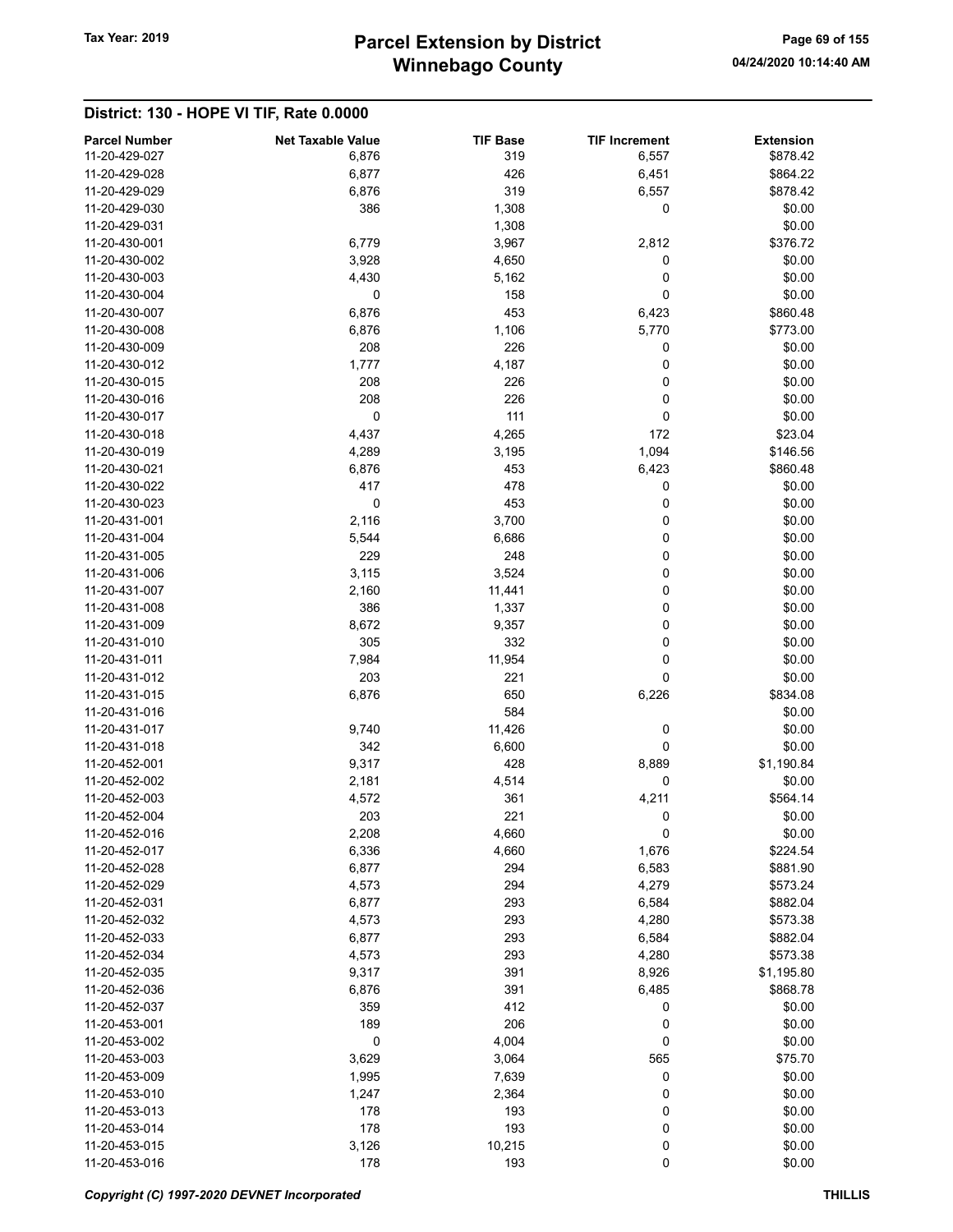# Winnebago County Tax Year: 2019 **Parcel Extension by District** Page 70 of 155

| <b>Parcel Number</b>           | <b>Net Taxable Value</b> | <b>TIF Base</b> | <b>TIF Increment</b> | <b>Extension</b> |
|--------------------------------|--------------------------|-----------------|----------------------|------------------|
| 11-20-453-017                  | 178                      | 193             | 0                    | \$0.00           |
| 11-20-453-018                  | 3,185                    | 5,441           | 0                    | \$0.00           |
| 11-20-453-021                  | 356                      | 5,452           | 0                    | \$0.00           |
| 11-20-453-022                  | 0                        | 3,690           | 0                    | \$0.00           |
| 11-20-453-025                  | 178                      | 193             | 0                    | \$0.00           |
| 11-20-453-026                  | 178                      | 193             | 0                    | \$0.00           |
| 11-20-453-027                  | 217                      | 237             | 0                    | \$0.00           |
| 11-20-453-029                  | 6,874                    | 387             | 6,487                | \$869.04         |
| 11-20-453-030                  | 6,875                    | 377             | 6,498                | \$870.52         |
| 11-20-453-031                  | 6,875                    | 309             | 6,566                | \$879.64         |
| 11-20-453-032                  | 4,571                    | 309             | 4,262                | \$570.98         |
| 11-20-453-033                  | 9,315                    | 387             | 8,928                | \$1,196.06       |
| 11-20-453-034                  | 6,874                    | 1,173           | 5,701                | \$763.76         |
| 11-20-454-003                  | 4,033                    | 4,096           | 0                    | \$0.00           |
| 11-20-454-004                  | 5,769                    | 13,362          | 0                    | \$0.00           |
| 11-20-454-005                  | 4,869                    | 5,154           | 0                    | \$0.00           |
| 11-20-454-006                  |                          | 7,056           |                      | \$0.00           |
| 11-20-454-011                  | 178                      | 193             | 0                    | \$0.00           |
| 11-20-454-014                  | 178                      | 193             | 0                    | \$0.00           |
| 11-20-454-015                  | 6,084                    | 3,813           | 2,271                | \$304.24         |
| 11-20-454-016                  | 178                      | 193             | 0                    | \$0.00           |
| 11-20-454-017                  | 178                      | 193             | 0                    | \$0.00           |
| 11-20-454-018                  | 178                      | 193             | 0                    | \$0.00           |
| 11-20-454-019                  | 178                      | 193             | 0                    | \$0.00           |
| 11-20-454-020                  | 178                      | 193             | 0                    | \$0.00           |
| 11-20-454-021                  | 178                      | 1,763           | 0                    | \$0.00           |
| 11-20-454-022                  | 178                      | 193             | 0                    | \$0.00           |
| 11-20-454-023                  | 178                      | 193             | 0                    | \$0.00           |
| 11-20-454-024                  | 178                      | 193             | 0                    | \$0.00           |
| 11-20-454-025                  | 178                      | 1,531           | 0                    | \$0.00           |
| 11-20-454-026                  | 178                      | 3,990           | 0                    | \$0.00           |
| 11-20-454-027                  | 8,513                    | 5,811           | 2,702                | \$361.98         |
| 11-20-454-028                  | 6,874                    | 387             | 6,487                | \$869.04         |
| 11-20-454-029                  | 4,571                    | 309             | 4,262                | \$570.98         |
| 11-20-454-030                  | 6,875                    | 8,463           | 0                    | \$0.00           |
| 11-20-454-031                  | 9,315                    | 387             | 8,928                | \$1,196.06       |
| 11-20-455-003                  | 220                      | 287             | 0                    | \$0.00           |
| 11-20-455-004                  |                          |                 |                      |                  |
|                                | 8,750                    | 13,477          | 0                    | \$0.00           |
| 11-20-455-005                  | 11,331                   | 13,506          | 0                    | \$0.00           |
| 11-20-455-006<br>11-20-455-010 | 9,610                    | 10,336          | 0                    | \$0.00           |
|                                | 9,483                    | 9,126           | 357                  | \$47.84          |
| 11-20-455-011                  | 6,541                    | 13,030          | 0                    | \$0.00           |
| 11-20-455-017                  | 5,192                    | 343             | 4,849                | \$649.62         |
| 11-20-455-018                  |                          | 343             |                      | \$0.00           |
| 11-20-455-019                  | 14,556                   | 343             | 14,213               | \$1,904.08       |
| 11-20-455-020                  |                          | 0               |                      | \$0.00           |
| 11-20-455-021                  |                          | 0               |                      | \$0.00           |
| 11-20-455-022                  | 13,159                   | 362             | 12,797               | \$1,714.38       |
| 11-20-456-001                  | 178                      | 193             | 0                    | \$0.00           |
| 11-20-456-002                  | 178                      | 193             | 0                    | \$0.00           |
| 11-20-456-003                  | 178                      | 193             | 0                    | \$0.00           |
| 11-20-456-004                  | 178                      | 3,474           | 0                    | \$0.00           |
| 11-20-456-009                  | 178                      | 3,615           | 0                    | \$0.00           |
| 11-20-456-010                  | 178                      | 193             | 0                    | \$0.00           |
| 11-20-456-011                  | 0                        | 5,616           | 0                    | \$0.00           |
| 11-20-456-020                  | 0                        | 101             | 0                    | \$0.00           |
| 11-20-456-025                  | 178                      | 193             | 0                    | \$0.00           |
| 11-20-456-026                  | 3,442                    | 3,710           | 0                    | \$0.00           |
| 11-20-456-027                  | 2,370                    | 3,500           | 0                    | \$0.00           |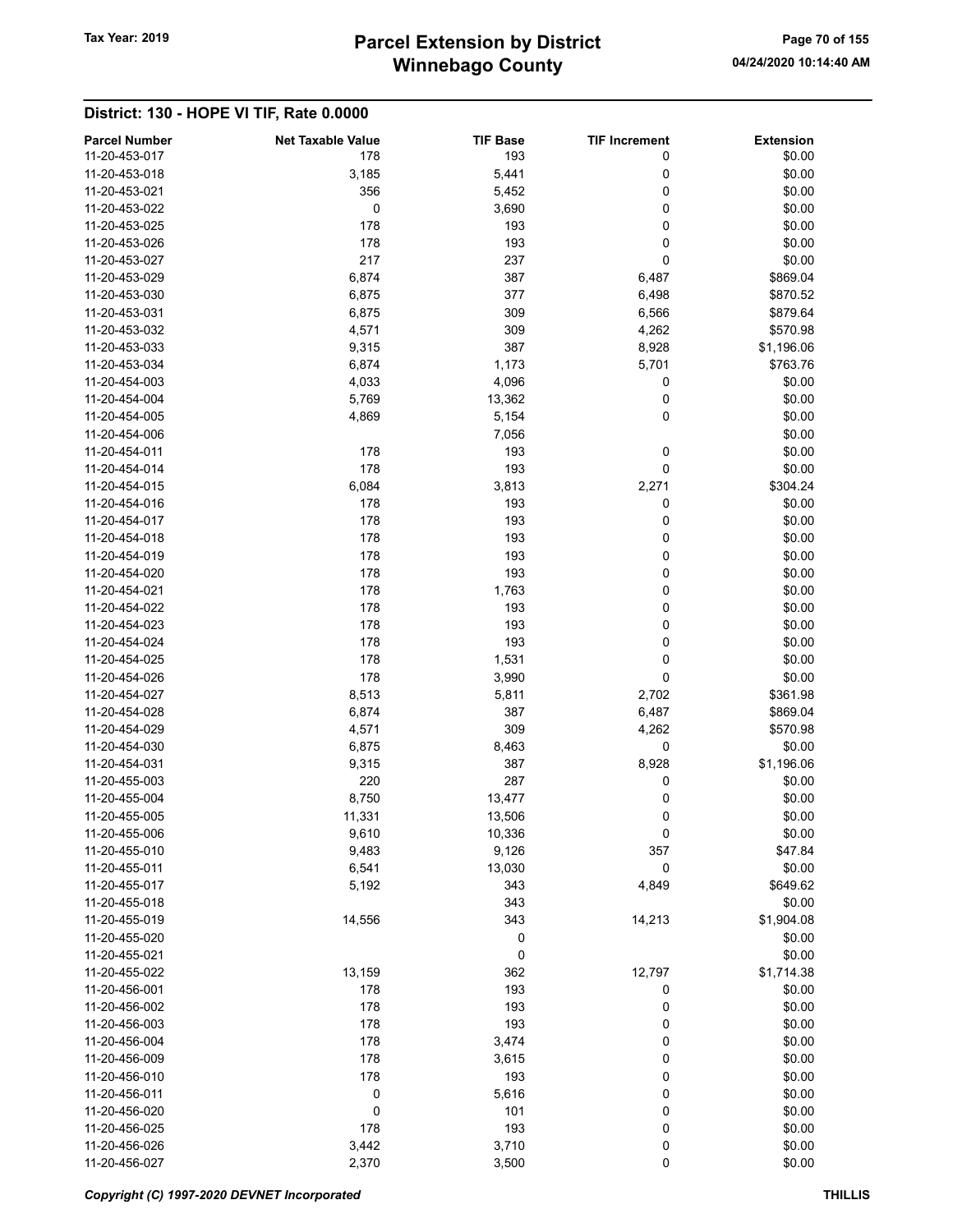| <b>Parcel Number</b> | <b>Net Taxable Value</b> | <b>TIF Base</b> | <b>TIF Increment</b> | <b>Extension</b> |
|----------------------|--------------------------|-----------------|----------------------|------------------|
| 11-20-456-028        | 4,769                    | 4,438           | 331                  | \$44.34          |
| 11-20-456-029        | 178                      | 1,541           | 0                    | \$0.00           |
| 11-20-456-033        | 178                      | 193             | 0                    | \$0.00           |
| 11-20-456-037        | 14,220                   | 290             | 13,930               | \$1,866.16       |
| 11-20-456-038        | 0                        | 97              | 0                    | \$0.00           |
| 11-20-456-039        | 15,168                   | 464             | 14,704               | \$1,969.86       |
| 11-20-456-040        | 4,745                    | 10,296          | 0                    | \$0.00           |
| 11-20-456-042        | 356                      | 387             | 0                    | \$0.00           |
| 11-20-456-043        | 13,824                   | 290             | 13,534               | \$1,813.12       |
| 11-20-456-045        | 13,916                   | 290             | 13,626               | \$1,825.44       |
| 11-20-456-046        | 13,916                   | 290             | 13,626               | \$1,825.44       |
| 11-20-456-047        | 13,913                   | 387             | 13,526               | \$1,812.04       |
| 11-20-456-048        | 12,220                   | 290             | 11,930               | \$1,598.24       |
| 11-20-456-049        | 13,916                   | 290             | 13,626               | \$1,825.44       |
| 11-20-456-050        | 534                      | 580             | 0                    |                  |
|                      |                          |                 |                      | \$0.00           |
| 11-20-456-052        | 14,199                   | 3,354           | 10,845               | \$1,452.88       |
| 11-20-456-053        | 14,507                   | 290             | 14,217               | \$1,904.62       |
| 11-20-456-054        | 0                        | 145             | 0                    | \$0.00           |
| 11-20-456-055        | 7,458                    | 4,586           | 2,872                | \$384.76         |
| 11-20-457-004        | 178                      | 193             | 0                    | \$0.00           |
| 11-20-457-010        | 178                      | 193             | 0                    | \$0.00           |
| 11-20-457-011        | 178                      | 4,676           | 0                    | \$0.00           |
| 11-20-457-018        | 178                      | 1,249           | 0                    | \$0.00           |
| 11-20-457-028        | 178                      | 193             | 0                    | \$0.00           |
| 11-20-457-029        | 10,295                   | 10,558          | 0                    | \$0.00           |
| 11-20-457-030        | 178                      | 193             | 0                    | \$0.00           |
| 11-20-457-034        | 178                      | 1,308           | 0                    | \$0.00           |
| 11-20-457-042        | 0                        | 11,138          | 0                    | \$0.00           |
| 11-20-457-043        | 13,824                   | 290             | 13,534               | \$1,813.12       |
| 11-20-457-044        | 7,684                    | 290             | 7,394                | \$990.56         |
|                      |                          |                 |                      |                  |
| 11-20-457-045        | 13,824                   | 290             | 13,534               | \$1,813.12       |
| 11-20-457-046        |                          | 290             |                      | \$0.00           |
| 11-20-457-047        | 13,824                   | 290             | 13,534               | \$1,813.12       |
| 11-20-457-048        |                          | 338             |                      | \$0.00           |
| 11-20-457-049        | 15,893                   | 193             | 15,700               | \$2,103.28       |
| 11-20-457-050        | 14,199                   | 306             | 13,893               | \$1,861.20       |
| 11-20-457-051        | 14,199                   | 306             | 13,893               | \$1,861.20       |
| 11-20-457-052        | 14,288                   | 386             | 13,902               | \$1,862.42       |
| 11-20-457-053        | 14,596                   | 386             | 14,210               | \$1,903.68       |
| 11-20-457-054        | 14,288                   | 386             | 13,902               | \$1,862.42       |
| 11-20-457-055        | 14,596                   | 386             | 14,210               | \$1,903.68       |
| 11-20-457-056        | 14,229                   | 386             | 13,843               | \$1,854.52       |
| 11-20-457-057        | 14,288                   | 386             | 13,902               | \$1,862.42       |
| 11-20-457-058        | 6,657                    | 7,318           | 0                    | \$0.00           |
| 11-20-476-002        | 6,876                    | 361             | 6,515                | \$872.80         |
| 11-20-476-003        | 332                      | 5,828           | 0                    | \$0.00           |
| 11-20-476-004        | 4,277                    | 6,894           | 0                    | \$0.00           |
| 11-20-476-005        | 193                      | 210             | 0                    | \$0.00           |
| 11-20-476-006        |                          | 227             |                      |                  |
|                      | 218                      |                 | 0                    | \$0.00           |
| 11-20-476-007        | 196                      | 212             | 0                    | \$0.00           |
| 11-20-476-008        | 196                      | 212             | 0                    | \$0.00           |
| 11-20-476-009        | 196                      | 212             | 0                    | \$0.00           |
| 11-20-476-013        |                          | 0               |                      | \$0.00           |
| 11-20-476-014        |                          | 0               |                      | \$0.00           |
| 11-20-476-015        | 553                      | 3,970           | 0                    | \$0.00           |
| 11-20-476-016        | 196                      | 212             | 0                    | \$0.00           |
| 11-20-476-017        | 196                      | 1,242           | 0                    | \$0.00           |
| 11-20-476-020        | 6,343                    | 6,191           | 152                  | \$20.36          |
| 11-20-476-021        | 386                      | 6,932           | $\pmb{0}$            | \$0.00           |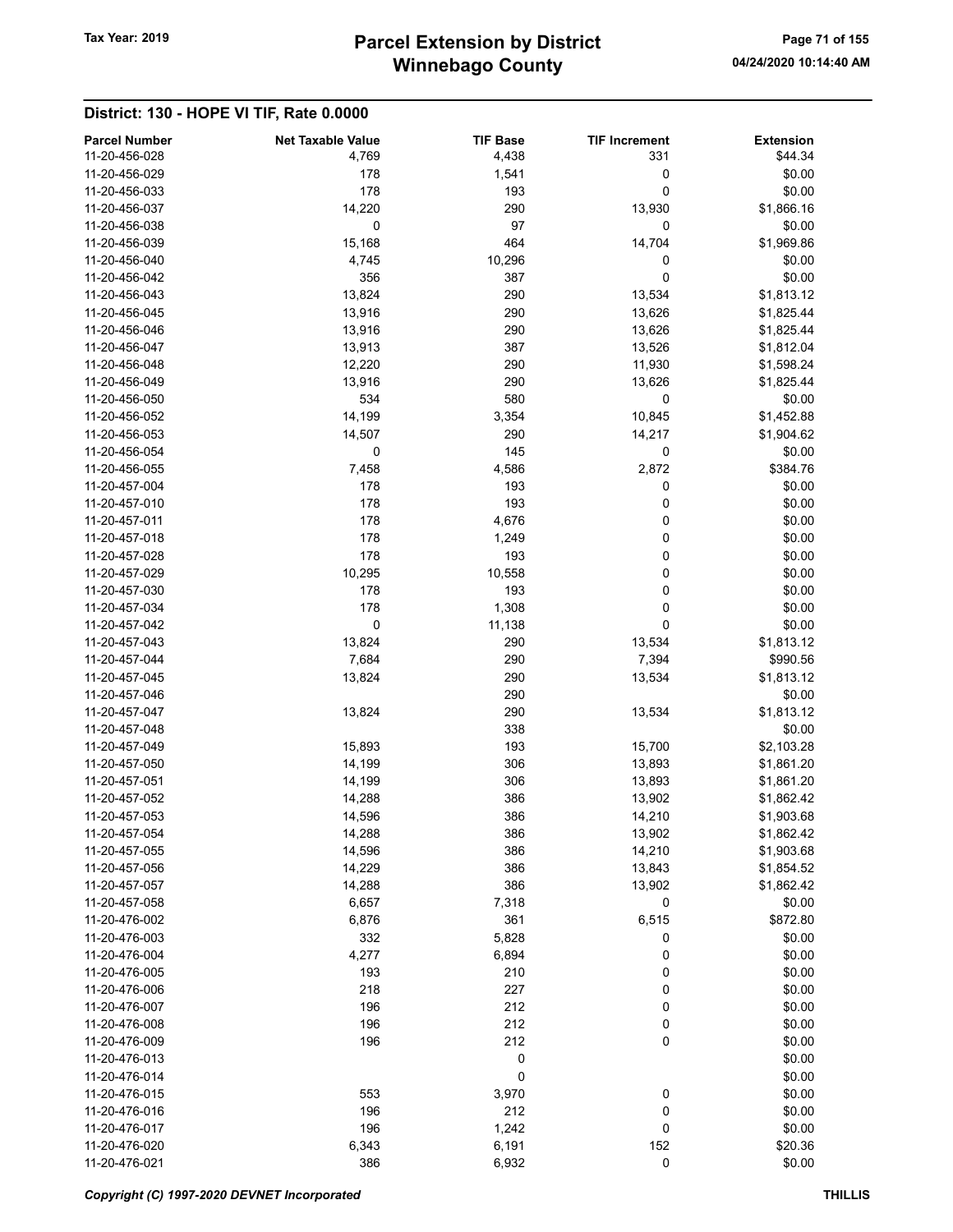# Winnebago County Tax Year: 2019 **Parcel Extension by District** Page 72 of 155

| <b>Parcel Number</b><br>11-20-476-022 | <b>Net Taxable Value</b><br>8,546 | <b>TIF Base</b> | <b>TIF Increment</b><br>0 | <b>Extension</b><br>\$0.00 |
|---------------------------------------|-----------------------------------|-----------------|---------------------------|----------------------------|
| 11-20-476-023                         | 4,570                             | 10,125<br>319   |                           |                            |
| 11-20-476-024                         | 6,876                             | 319             | 4,251<br>6,557            | \$569.50<br>\$878.42       |
| 11-20-476-025                         | 9,317                             | 425             | 8,892                     | \$1,191.24                 |
| 11-20-477-001                         | 5,409                             | 5,664           | 0                         | \$0.00                     |
| 11-20-477-007                         | 0                                 | 5,108           | 0                         | \$0.00                     |
| 11-20-477-010                         | 2,812                             | 6,849           | 0                         | \$0.00                     |
| 11-20-477-013                         |                                   | 3,603           |                           | \$0.00                     |
| 11-20-477-016                         | 2,812                             | 4,678           | 0                         | \$0.00                     |
| 11-20-477-019                         | 4,570                             | 319             | 4,251                     | \$569.50                   |
| 11-20-477-020                         | 0                                 | 106             | 0                         | \$0.00                     |
| 11-20-477-021                         | 196                               | 212             | 0                         | \$0.00                     |
| 11-20-477-022                         | 7,710                             | 10,863          | 0                         | \$0.00                     |
| 11-20-477-023                         | 357                               | 9,700           | 0                         | \$0.00                     |
| 11-20-477-024                         | 11,082                            | 426             | 10,656                    | \$1,427.56                 |
| 11-20-477-025                         | 11,082                            | 426             | 10,656                    | \$1,427.56                 |
| 11-20-477-026                         | 9,317                             | 426             | 8,891                     | \$1,191.10                 |
| 11-20-477-027                         | 6,875                             | 388             | 6,487                     | \$869.04                   |
| 11-20-477-028                         |                                   | 722             |                           | \$0.00                     |
| 11-20-478-001                         | 263                               | 286             | 0                         | \$0.00                     |
| 11-20-478-002                         | 4,856                             | 5,343           | 0                         | \$0.00                     |
| 11-20-478-011                         | 5,323                             | 5,601           | 0                         | \$0.00                     |
| 11-20-478-012                         | 152                               | 166             | 0                         | \$0.00                     |
| 11-20-478-013                         | 9,106                             | 8,107           | 999                       | \$133.84                   |
| 11-20-478-014                         | 152                               | 166             | 0                         | \$0.00                     |
| 11-20-478-015                         | 9,676                             | 10,626          | 0                         | \$0.00                     |
| 11-20-478-016                         | 9,460                             | 12,719          | 0                         | \$0.00                     |
| 11-20-478-017                         | 12,749                            | 9,928           | 2,821                     | \$377.92                   |
| 11-20-478-018                         | 305                               | 332             | 0                         | \$0.00                     |
| 11-20-478-019                         | 5,299                             | 6,587           | 0                         | \$0.00                     |
| 11-20-478-020                         | 3,487                             | 5,183           | 0                         | \$0.00                     |
| 11-20-478-021                         | 915                               | 873             | 42                        | \$5.64                     |
| 11-20-478-022                         | 203                               | 221             | 0                         | \$0.00                     |
| 11-20-478-023                         | 203                               | 221             | 0                         | \$0.00                     |
| 11-20-478-024                         | 4,578                             | 4,191           | 387                       | \$51.86                    |
| 11-20-478-025                         | 2,638                             | 4,185           | 0                         | \$0.00                     |
| 11-20-478-026                         | 12,856                            | 18,358          | 0                         | \$0.00                     |
| 11-20-478-028                         | 4,563                             | 370             | 4,193                     | \$561.72                   |
| 11-20-478-030                         | 6,876                             | 382             | 6,494                     | \$869.98                   |
| 11-20-478-031                         | 6,876                             | 312             | 6,564                     | \$879.36                   |
| 11-20-479-001                         | 258                               | 6,180           | 0                         | \$0.00                     |
| 11-20-479-002                         | 253                               | 276             | 0                         | \$0.00                     |
| 11-20-479-003                         | 11,038                            | 14,519          | 0                         | \$0.00                     |
| 11-20-479-008                         | 407                               | 6,295           | 0                         | \$0.00                     |
| 11-20-479-009                         | 198                               | 215             | 0                         | \$0.00                     |
| 11-20-479-010                         | 7,984                             | 10,756          | 0                         | \$0.00                     |
| 11-20-479-011                         | 356                               | 387             | 0                         | \$0.00                     |
| 11-20-479-012                         | 203                               | 221             | 0                         | \$0.00                     |
| 11-20-479-013                         | 2,487                             | 3,512           | 0                         | \$0.00                     |
| 11-20-479-014                         | 6,946                             | 9,399           | 0                         | \$0.00                     |
| 11-20-479-015                         | 0                                 | 11,612          | 0                         | \$0.00                     |
| 11-20-479-016                         | 5,912                             | 7,896           | 0                         | \$0.00                     |
| 11-20-479-017                         | 6,838                             | 7,772           | 0                         | \$0.00                     |
| 11-20-479-020                         | 2,501                             | 7,797           | 0                         | \$0.00                     |
| 11-20-479-021                         | 0                                 | 11,399          | 0                         | \$0.00                     |
| 11-20-479-022                         | 198                               | 215             | 0                         | \$0.00                     |
| 11-20-479-023                         | 611                               | 664             | 0                         | \$0.00                     |
| 11-20-479-025                         | 2,055                             | 10,874          | 0                         | \$0.00                     |
| 11-20-479-026                         | 6,874                             | 442             | 6,432                     | \$861.68                   |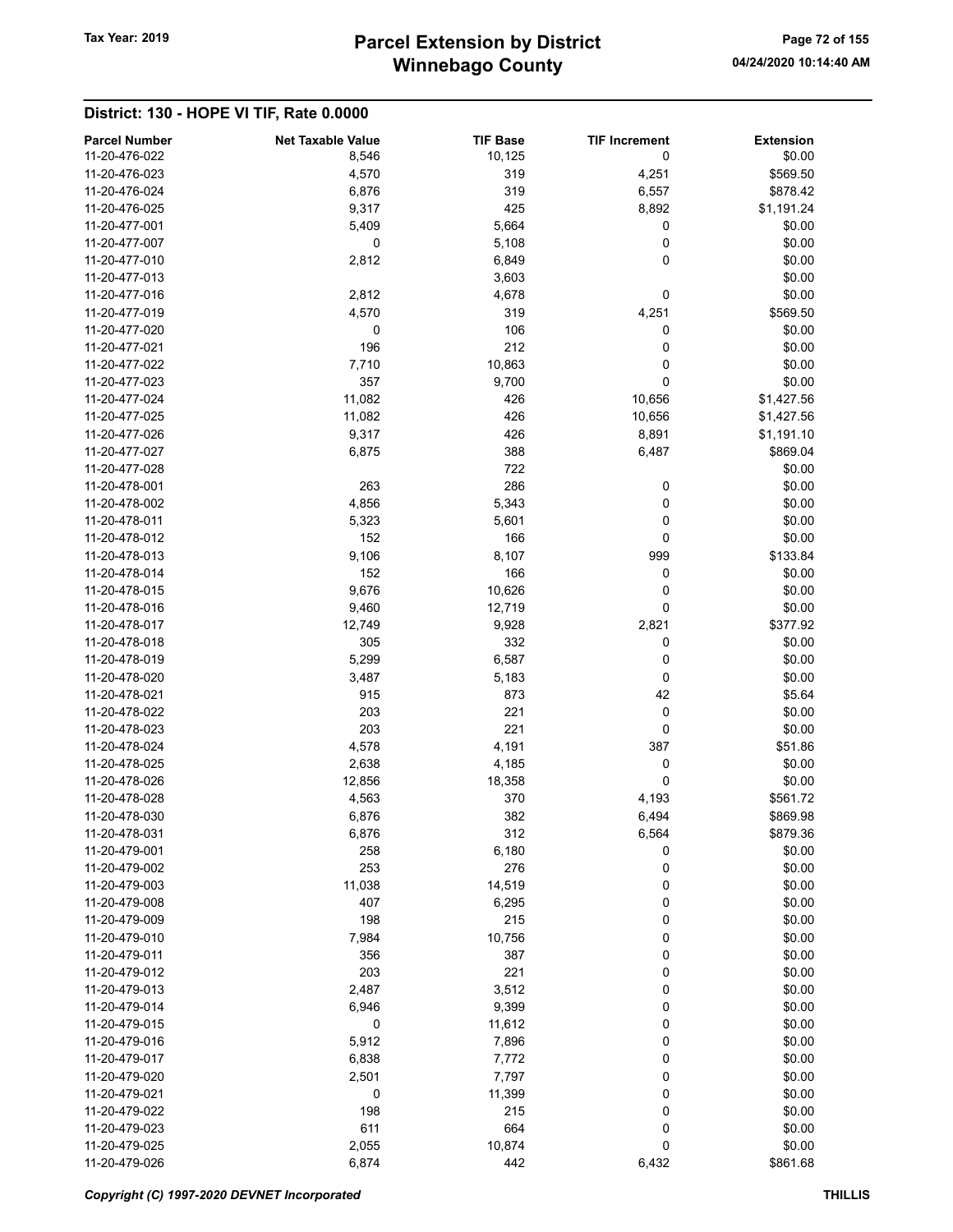#### District: 130 - HOPE VI TIF, Rate 0.0000

| <b>Parcel Number</b><br>11-20-479-028 | <b>Net Taxable Value</b><br>4,571 | <b>TIF Base</b><br>332 | <b>TIF Increment</b><br>4,239 | <b>Extension</b><br>\$567.90 |
|---------------------------------------|-----------------------------------|------------------------|-------------------------------|------------------------------|
| 11-20-479-029                         | 6,875                             | 332                    | 6,543                         | \$876.56                     |
| 11-20-480-001                         |                                   | 0                      |                               | \$0.00                       |
| 11-20-480-002                         |                                   | 0                      |                               | \$0.00                       |
| 11-20-480-003                         | 17,411                            | 13,175                 | 4,236                         | \$567.48                     |
| 11-20-480-004                         | 196                               | 212                    | 0                             | \$0.00                       |
| 11-20-480-005                         | 196                               | 212                    | 0                             | \$0.00                       |
| 11-20-480-006                         | 196                               | 212                    | 0                             | \$0.00                       |
| 11-20-480-007                         | 196                               | 212                    | 0                             | \$0.00                       |
| 11-20-480-008                         | 3,529                             | 3,139                  | 390                           | \$52.26                      |
| 11-20-480-009                         | 3,533                             | 4,655                  | 0                             | \$0.00                       |
| 11-20-480-010                         | 196                               | 212                    | 0                             | \$0.00                       |
| 11-20-480-011                         | 196                               | 212                    | 0                             | \$0.00                       |
| 11-20-480-012                         | 196                               | 212                    | 0                             | \$0.00                       |
| 11-20-480-013                         | 391                               | 426                    | 0                             | \$0.00                       |
| 11-20-480-017                         | 12,260                            | 356                    | 11,904                        | \$1,594.74                   |
| 11-20-480-018                         | 5,369                             | 5,271                  | 98                            | \$13.14                      |
| 11-20-480-019                         | 261                               | 284                    | 0                             | \$0.00                       |
| 11-20-480-020                         | 0                                 | 154                    | 0                             | \$0.00                       |
| 11-20-480-021                         | 14,166                            | 319                    | 13,847                        | \$1,855.04                   |
| 11-20-480-027                         | 196                               | 212                    |                               |                              |
|                                       |                                   |                        | 0                             | \$0.00                       |
| 11-20-480-028                         | 4,433                             | 3,828                  | 605                           | \$81.06                      |
| 11-20-480-038                         |                                   | 319                    |                               | \$0.00                       |
| 11-20-480-039                         |                                   | 319                    |                               | \$0.00                       |
| 11-20-480-040                         | 13,850                            | 319                    | 13,531                        | \$1,812.72                   |
| 11-20-480-041                         | 6,904                             | 319                    | 6,585                         | \$882.18                     |
| 11-20-480-042                         | 6,568                             | 319                    | 6,249                         | \$837.16                     |
| 11-20-480-043                         | 15,138                            | 436                    | 14,702                        | \$1,969.58                   |
| 11-20-480-044                         | 14,323                            | 426                    | 13,897                        | \$1,861.74                   |
| 11-20-480-045                         | 15,866                            | 5,826                  | 10,040                        | \$1,345.04                   |
| 11-20-480-048                         | 21,717                            | 638                    | 21,079                        | \$2,823.90                   |
| 11-20-481-001                         | 475                               | 4,831                  | 0                             | \$0.00                       |
| 11-20-481-002                         | 337                               | 367                    | 0                             | \$0.00                       |
| 11-20-481-003                         | 293                               | 319                    | 0                             | \$0.00                       |
| 11-20-481-019                         |                                   | 0                      |                               | \$0.00                       |
| 11-20-481-020                         | 293                               | 319                    | 0                             | \$0.00                       |
| 11-20-481-023                         | 196                               | 212                    | 0                             | \$0.00                       |
| 11-20-481-036                         |                                   | 0                      |                               | \$0.00                       |
| 11-20-481-038                         |                                   | 0                      |                               | \$0.00                       |
| 11-20-481-039                         | 489                               | 532                    | 0                             | \$0.00                       |
| 11-20-481-040                         | 15,619                            | 531                    | 15,088                        | \$2,021.30                   |
| 11-20-481-041                         | 4,143                             | 424                    | 3,719                         | \$498.22                     |
| 11-20-481-042                         | 9,631                             | 424                    | 9,207                         | \$1,233.44                   |
| 11-20-481-043                         | 11,311                            | 424                    | 10,887                        | \$1,458.50                   |
| 11-20-482-003                         | 5,342                             | 5,629                  | 0                             | \$0.00                       |
| 11-20-482-004                         | 12,272                            | 11,230                 | 1,042                         | \$139.60                     |
| 11-20-482-005                         | 203                               | 3,737                  | 0                             | \$0.00                       |
| 11-20-482-009                         | 203                               | 221                    | 0                             | \$0.00                       |
| 11-20-482-010                         | 12,028                            | 11,504                 | 524                           | \$70.20                      |
| 11-20-482-019                         | 219                               | 238                    | 0                             | \$0.00                       |
| 11-20-482-020                         | 3,696                             | 4,568                  | 0                             | \$0.00                       |
| 11-20-482-021                         | 5,599                             | 8,640                  | 0                             | \$0.00                       |
| 11-20-482-022                         | 203                               | 221                    | 0                             | \$0.00                       |
| 11-20-482-023                         | 407                               | 443                    | 0                             | \$0.00                       |
| 11-20-482-024                         | 5,831                             | 9,412                  | 0                             | \$0.00                       |
| 11-20-482-025                         | 203                               | 3,597                  | 0                             | \$0.00                       |
| 11-20-482-026                         | 203                               | 221                    | 0                             | \$0.00                       |
| 11-20-482-027                         | 8,104                             | 7,840                  | 264                           | \$35.38                      |
| 11-20-482-028                         | 0                                 | 111                    | $\mathbf 0$                   | \$0.00                       |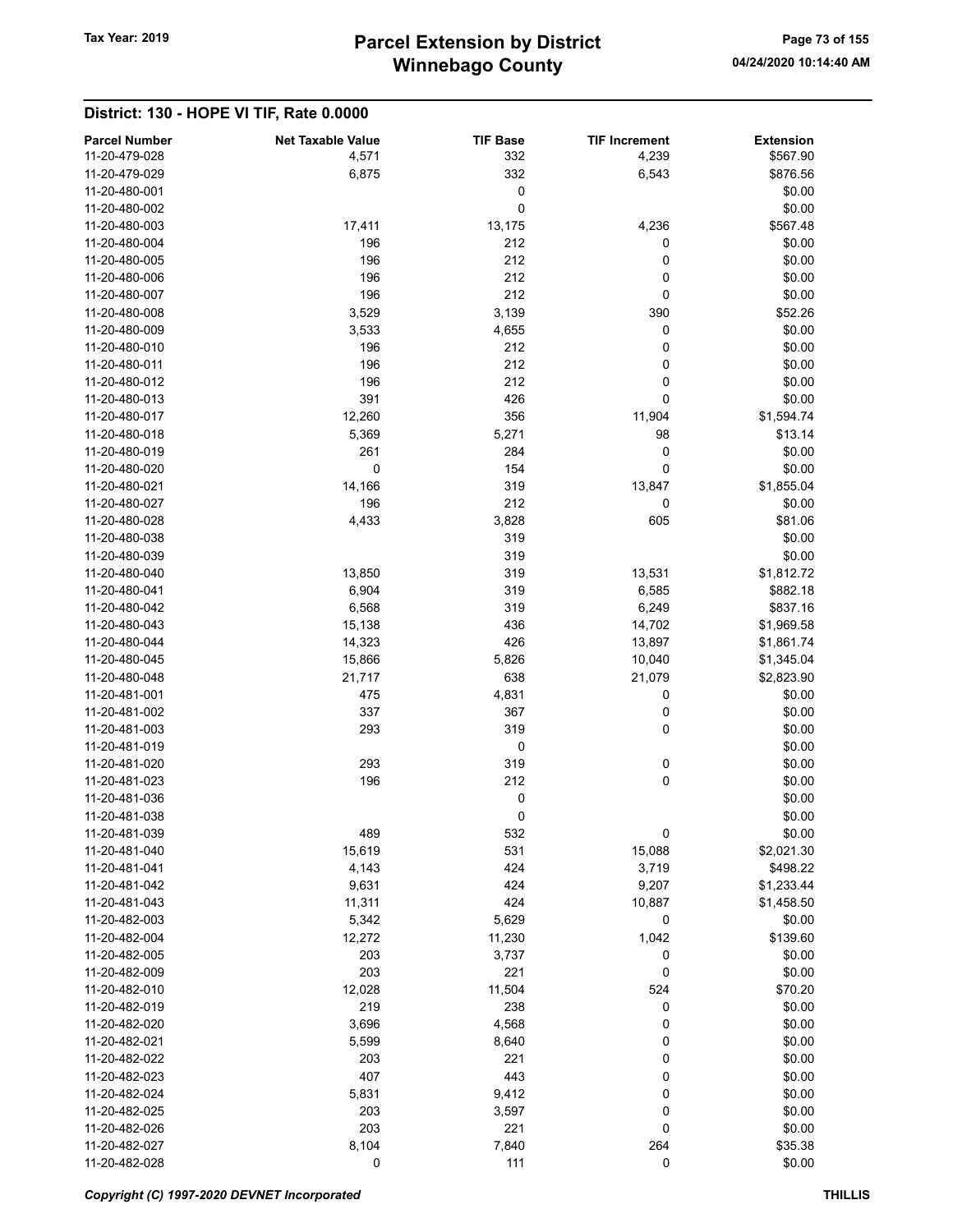## District: 130 - HOPE VI TIF, Rate 0.0000

| <b>Parcel Number</b>  | <b>Net Taxable Value</b> | <b>TIF Base</b> | <b>TIF Increment</b> | <b>Extension</b> |
|-----------------------|--------------------------|-----------------|----------------------|------------------|
| 11-20-482-029         | 1,261                    | 8,605           | 0                    | \$0.00           |
| 11-20-482-030         | 203                      | 221             | 0                    | \$0.00           |
| 11-20-482-037         | 18,925                   | 332             | 18,593               | \$2,490.86       |
| 11-20-482-038         | 11,262                   | 332             | 10,930               | \$1,464.26       |
| 11-20-482-042         | 14,662                   | 238             | 14,424               | \$1,932.34       |
| 11-20-482-043         | 305                      | 608             | 0                    | \$0.00           |
| 11-20-482-045         |                          | 5,599           |                      | \$0.00           |
| 11-20-483-001         | 219                      | 238             | 0                    | \$0.00           |
| 11-20-483-002         | 4,466                    | 4,131           | 335                  | \$44.88          |
| 11-20-483-003         | 2,649                    | 3,860           | 0                    | \$0.00           |
| 11-20-483-004         | 203                      | 221             | $\mathbf{0}$         | \$0.00           |
| 11-20-483-005         | 10,307                   | 8,512           | 1,795                | \$240.48         |
| 11-20-483-006         | 226                      | 242             | 0                    | \$0.00           |
| 11-20-483-007         | 203                      | 221             | 0                    | \$0.00           |
| 11-20-483-008         | $\Omega$                 | 111             | $\Omega$             | \$0.00           |
| 11-20-483-009         | 4,423                    | 9,590           | 0                    | \$0.00           |
| 11-20-483-012         | 285                      | 309             | $\Omega$             | \$0.00           |
| 11-20-483-019         | 6,080                    | 5,738           | 342                  | \$45.82          |
| 11-20-483-024         | 12,983                   | 1,433           | 11,550               | \$1,547.32       |
| 11-20-483-025         | 2,937                    | 8,663           | 0                    | \$0.00           |
| 11-20-483-026         | 305                      | 332             | 0                    | \$0.00           |
| 11-20-483-027         | 0                        | 111             | 0                    | \$0.00           |
| 11-20-483-028         | $\Omega$                 | 111             | 0                    | \$0.00           |
| 11-20-483-036         | 13,964                   | 443             | 13,521               | \$1,811.38       |
| 11-20-483-037         | 407                      | 443             | $\mathbf 0$          | \$0.00           |
| 11-20-483-040         | 18,215                   | 221             | 17,994               | \$2,410.60       |
| 11-20-483-041         | 15,485                   | 586             | 14,899               | \$1,995.98       |
| <b>Totals for 130</b> | 1,655,565                | 1,189,820       | 966,631              | \$129,497.30     |
|                       |                          |                 |                      | 425 Parcels      |

| <b>Parcel Number</b> | <b>Net Taxable Value</b> | <b>TIF Base</b> | <b>TIF Increment</b> | <b>Extension</b> |
|----------------------|--------------------------|-----------------|----------------------|------------------|
| 11-01-230-009        |                          | 0               |                      | \$0.00           |
| 11-01-230-025        |                          | 0               |                      | \$0.00           |
| 11-01-277-027        | 37,511                   | 76,681          | 0                    | \$0.00           |
| 11-01-277-028        | 30,156                   | 31,070          | 0                    | \$0.00           |
| 11-01-277-030        | 18,175                   | 18,496          | 0                    | \$0.00           |
| 11-01-277-031        | 5,477                    | 8,747           | 0                    | \$0.00           |
| 11-01-277-032        | 258,114                  | 166,196         | 91,918               | \$9,712.98       |
| 11-01-280-033        | 53,174                   | 46,703          | 6,471                | \$683.80         |
| 11-01-429-001        | 33,998                   | 37,991          | 0                    | \$0.00           |
| 11-01-429-003        | 87,281                   | 91,178          | 0                    | \$0.00           |
| 11-01-429-004        | 64,301                   | 75,572          | 0                    | \$0.00           |
| 11-01-429-011        |                          | 0               |                      | \$0.00           |
| 11-01-429-012        | 103,577                  | 129,446         | 0                    | \$0.00           |
| 11-01-429-013        | 10,844                   | 10,238          | 606                  | \$64.04          |
| 11-01-431-012        | 196,819                  | 218,385         | 0                    | \$0.00           |
| 11-01-431-014        | 13,942                   | 14,291          | 0                    | \$0.00           |
| 11-01-431-028        | 22,414                   | 23,037          | 0                    | \$0.00           |
| 11-01-452-046        |                          | 0               |                      | \$0.00           |
| 11-01-476-011        |                          | 0               |                      | \$0.00           |
| 11-01-476-012        |                          | 0               |                      | \$0.00           |
| 11-01-476-013        | 11,930                   | 12,173          | 0                    | \$0.00           |
| 11-01-476-014        | 18,564                   | 27,982          | 0                    | \$0.00           |
| 11-01-476-015        | 2,247                    | 2,695           | 0                    | \$0.00           |
| 11-01-476-016        | 3,147                    | 3,604           | 0                    | \$0.00           |
| 11-01-476-017        | 17,000                   | 11,458          | 5,542                | \$585.62         |
| 11-01-476-018        | 171,068                  | 99,852          | 71,216               | \$7,525.40       |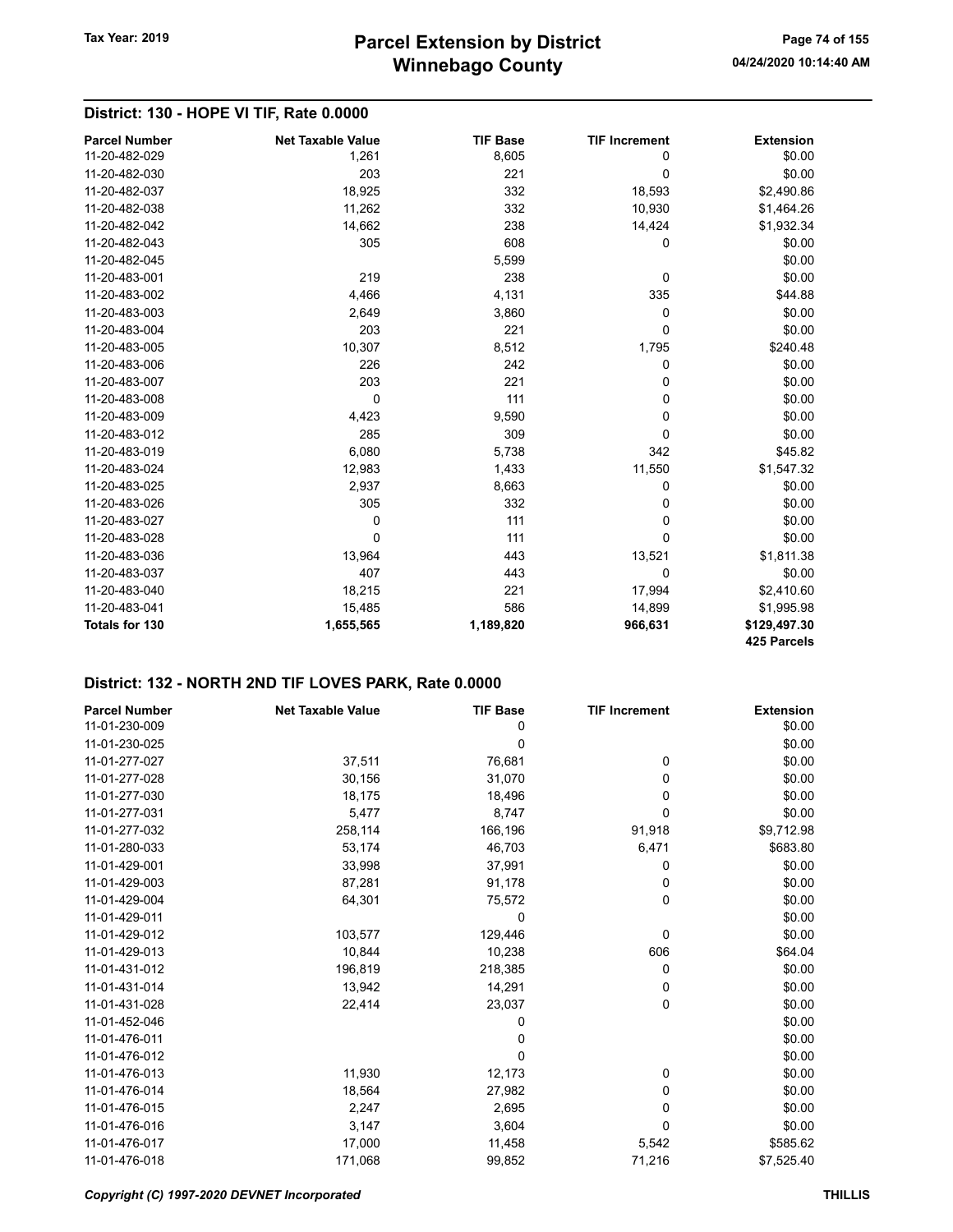| <b>Parcel Number</b> | <b>Net Taxable Value</b> | <b>TIF Base</b> | <b>TIF Increment</b> | <b>Extension</b> |
|----------------------|--------------------------|-----------------|----------------------|------------------|
| 11-01-476-019        | 44,572                   | 46,074          | 0                    | \$0.00           |
| 11-01-476-021        | 36,292                   | 37,474          | 0                    | \$0.00           |
| 11-01-477-001        |                          | 0               |                      | \$0.00           |
| 11-01-477-002        | 16,979                   | 13,751          | 3,228                | \$341.10         |
| 11-01-477-003        | 11,103                   | 13,859          | 0                    | \$0.00           |
| 11-01-477-004        |                          |                 |                      |                  |
|                      | 9,246                    | 12,384          | 0                    | \$0.00           |
| 11-01-477-005        | 4,056                    | 3,700           | 356                  | \$37.62          |
| 11-01-477-006        | 16,363                   | 5,769           | 10,594               | \$1,119.48       |
| 11-01-477-007        | 11,610                   | 12,045          | 0                    | \$0.00           |
| 11-01-477-008        | 3,664                    | 3,982           | 0                    | \$0.00           |
| 11-01-477-009        | 38,036                   | 25,957          | 12,079               | \$1,276.40       |
| 11-01-477-010        | 20,325                   | 21,796          | 0                    | \$0.00           |
| 11-01-477-011        |                          | 0               |                      | \$0.00           |
| 11-01-477-012        |                          | 0               |                      | \$0.00           |
| 11-01-477-013        |                          | 0               |                      | \$0.00           |
| 11-01-477-014        | 4,596                    | 6,107           | 0                    | \$0.00           |
| 11-01-477-015        | 15,434                   | 20,272          | 0                    | \$0.00           |
| 11-01-477-021        | 52,153                   | 87,642          | 0                    | \$0.00           |
| 11-01-478-007        |                          | 0               |                      | \$0.00           |
| 11-01-478-016        | 5,719                    | 5,821           | 0                    | \$0.00           |
| 11-01-478-017        | 49,942                   | 51,630          | 0                    | \$0.00           |
| 11-01-479-014        | 101,291                  | 130,774         | 0                    | \$0.00           |
| 11-01-479-025        | 27,232                   | 22,579          | 4,653                | \$491.68         |
| 11-01-479-026        | 21,277                   | 23,616          | 0                    | \$0.00           |
| 11-01-479-027        |                          | 60,444          |                      | \$0.00           |
| 11-12-226-017        |                          | 0               |                      | \$0.00           |
| 11-12-226-019        | 10,882                   |                 |                      | \$0.00           |
| 11-12-226-021        | 30,634                   | 11,235          | 0<br>0               |                  |
|                      |                          | 31,770          |                      | \$0.00           |
| 11-12-226-022        |                          | 0               |                      | \$0.00           |
| 11-12-226-023        |                          | 0               |                      | \$0.00           |
| 11-12-226-024        | 48,582                   | 41,467          | 7,115                | \$751.84         |
| 11-12-226-054        | 51,218                   | 40,295          | 10,923               | \$1,154.24       |
| 11-12-226-064        | 16,444                   | 16,991          | 0                    | \$0.00           |
| 11-12-226-065        | 19,102                   | 19,774          | 0                    | \$0.00           |
| 11-12-226-066        | 19,130                   | 18,908          | 222                  | \$23.46          |
| 11-12-226-067        | 4,097                    | 4,285           | 0                    | \$0.00           |
| 11-12-226-068        | 3,685                    | 3,760           | 0                    | \$0.00           |
| 11-12-226-069        | 5,018                    | 5,119           | 0                    | \$0.00           |
| 11-12-226-070        | 48,934                   | 93,711          | 0                    | \$0.00           |
| 11-12-226-072        | 66,874                   | 24,530          | 42,344               | \$4,474.50       |
| 11-12-226-083        | 101,865                  | 114,705         | 0                    | \$0.00           |
| 11-12-226-084        | 4,796                    | 8,121           | 0                    | \$0.00           |
| 11-12-226-085        | 6,531                    | 9,673           | 0                    | \$0.00           |
| 11-12-226-086        |                          | 0               |                      | \$0.00           |
| 11-12-226-089        |                          | 0               |                      | \$0.00           |
| 11-12-226-091        | 265,795                  | 289,190         | 0                    | \$0.00           |
| 11-12-226-099        | 3,296                    | 2,350           | 946                  | \$99.96          |
| 11-12-226-100        | 33,244                   | 44,648          | 0                    | \$0.00           |
| 11-12-278-014        | 42,401                   | 43,793          | 0                    | \$0.00           |
| 11-12-278-015        | 72,672                   | 88,164          | 0                    | \$0.00           |
| 11-12-278-016        | 32,768                   | 45,572          | 0                    | \$0.00           |
| 11-12-278-017        | 33,677                   | 73,114          | 0                    | \$0.00           |
| 11-12-278-018        |                          |                 | 0                    |                  |
|                      | 25,431                   | 26,223          |                      | \$0.00           |
| 11-12-278-019        | 36,413                   | 42,603          | 0                    | \$0.00           |
| 11-12-278-020        | 10,592                   | 11,113          | 0                    | \$0.00           |
| 11-12-278-021        | 10,592                   | 11,113          | 0                    | \$0.00           |
| 11-12-278-022        | 10,592                   | 15,617          | 0                    | \$0.00           |
| 11-12-281-013        | 69,969                   | 112,085         | 0                    | \$0.00           |
| 11-12-281-014        | 35,932                   | 38,801          | 0                    | \$0.00           |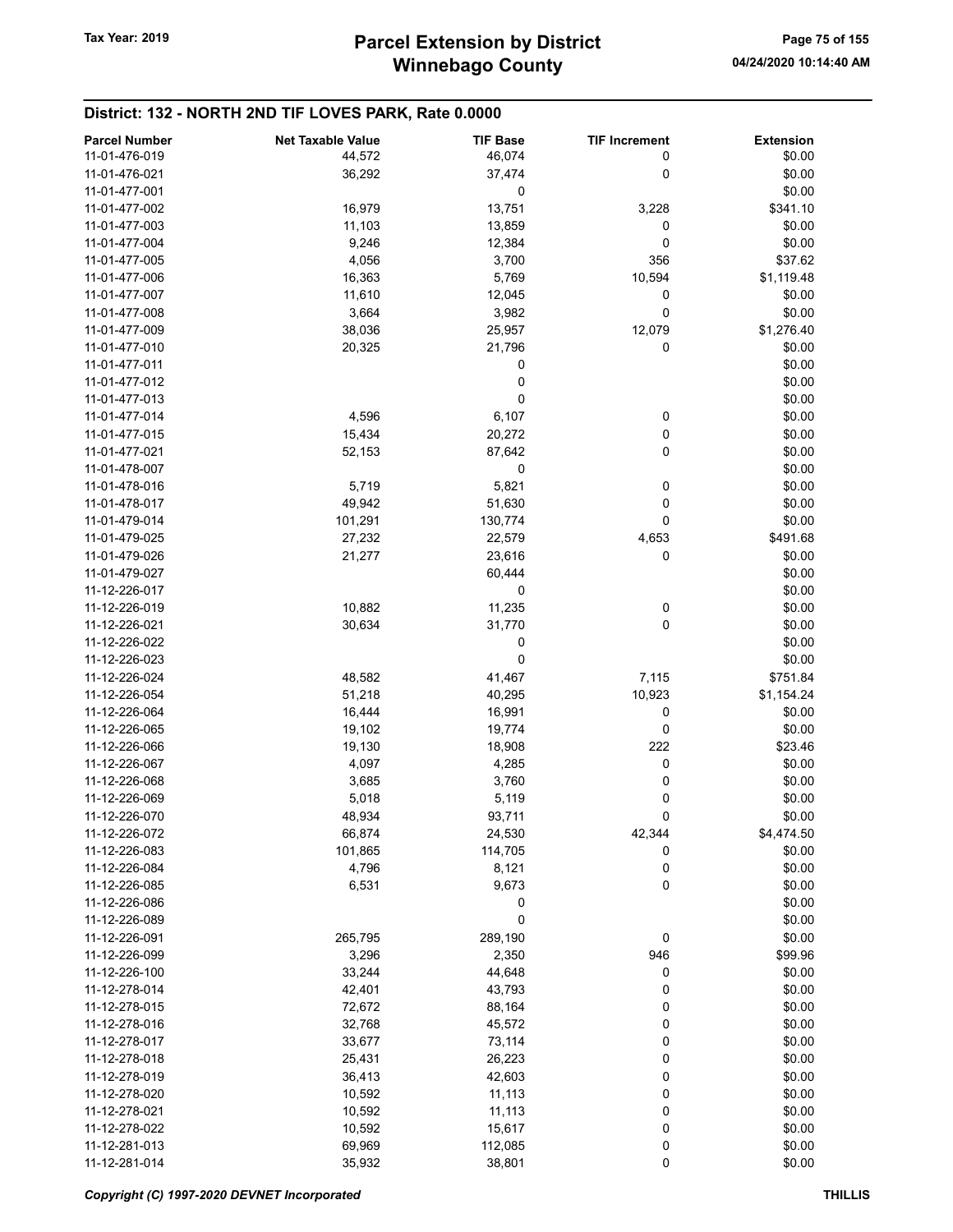# Winnebago County Tax Year: 2019 **Parcel Extension by District** Page 76 of 155

| <b>Parcel Number</b> | <b>Net Taxable Value</b> | <b>TIF Base</b>   | <b>TIF Increment</b> | <b>Extension</b>     |
|----------------------|--------------------------|-------------------|----------------------|----------------------|
| 11-12-281-015        | 9,186                    | 10,587            | 0                    | \$0.00               |
| 11-12-281-016        | 33,095                   | 34,183            | 0                    | \$0.00               |
| 11-12-281-017        | 25,233                   | 42,309            | 0                    | \$0.00               |
| 11-12-281-018        | 31,490                   | 35,670            | 0                    | \$0.00               |
|                      |                          |                   | 0                    | \$0.00               |
| 11-12-281-019        | 37,703                   | 38,970            |                      |                      |
| 11-12-281-020        | 7,380                    | 10,666            | 0                    | \$0.00               |
| 11-12-281-021        | 28,912                   | 26,463            | 2,449                | \$258.80             |
| 11-12-281-022        | 9,106                    | 11,606            | 0                    | \$0.00               |
| 11-12-428-013        | 23,416                   | 24,132            | 0                    | \$0.00               |
| 11-12-428-018        | 18,917                   | 19,439            | 0                    | \$0.00               |
| 11-12-428-019        | 9,077                    | 9,239             | 0                    | \$0.00               |
| 11-12-428-020        | 20,817                   | 21,432            | 0                    | \$0.00               |
| 11-12-428-021        | 33,729                   | 34,651            | 0                    | \$0.00               |
| 11-12-428-022        | 52,597                   | 54,442            | 0                    | \$0.00               |
| 11-12-428-023        | 34,658                   | 35,807            | 0                    | \$0.00               |
| 11-12-428-024        | 23,112                   | 27,059            | 0                    | \$0.00               |
| 11-12-428-025        | 56,115                   | 93,809            | 0                    | \$0.00               |
| 11-12-431-015        | 33,865                   | 38,705            | 0                    | \$0.00               |
| 11-12-431-016        | 23,981                   | 27,820            | 0                    | \$0.00               |
| 11-12-431-017        | 85,602                   | 93,502            | 0                    | \$0.00               |
| 11-12-431-018        | 131,825                  | 159,202           | 0                    | \$0.00               |
| 11-12-431-019        | 9,077                    | 9,239             | 0                    | \$0.00               |
| 11-12-480-011        | 55,062                   | 67,201            | 0                    | \$0.00               |
| 11-12-480-012        | 14,289                   | 14,653            | 0                    | \$0.00               |
| 11-12-480-013        | 22,357                   | 25,611            | 0                    | \$0.00               |
| 11-12-480-014        | 46,198                   | 76,845            | 0                    | \$0.00               |
| 11-12-480-015        | 41,221                   |                   | 0                    | \$0.00               |
|                      |                          | 42,469            | 0                    |                      |
| 11-12-480-016        | 82,967                   | 86,279            |                      | \$0.00               |
| 11-12-484-009        | 2,654                    | 6,071             | 0                    | \$0.00               |
| 11-12-484-010        | 21,982                   | 28,960            | 0                    | \$0.00               |
| 11-12-484-012        | 127,783                  | 182,978           | 0                    | \$0.00               |
| 12-06-101-019        | 115,523                  | 179,352           | 0                    | \$0.00               |
| 12-06-101-020        | 1,359,269                | 1,826,805         | 0                    | \$0.00               |
| 12-06-104-001        |                          | 0                 |                      | \$0.00               |
| 12-06-151-001        | 0                        | 2,762             | 0                    | \$0.00               |
| 12-06-151-002        | 124,550                  | 125,000           | 0                    | \$0.00               |
| 12-06-151-003        | 177,865                  | 196,004           | 0                    | \$0.00               |
| 12-06-151-004        | 31,368                   | 32,781            | 0                    | \$0.00               |
| 12-06-152-001        | 67,872                   | 47,381            | 20,491               | \$2,165.28           |
| 12-06-152-002        | 7,722                    | 10,786            | 0                    | \$0.00               |
| 12-06-152-003        | 123,783                  | 150,413           | 0                    | \$0.00               |
| 12-06-153-001        | 101,635                  | 146,722           | 0                    | \$0.00               |
| 12-06-153-002        | 69,466                   | 78,878            | 0                    | \$0.00               |
| 12-06-153-034        |                          | 142,763           |                      | \$0.00               |
| 12-06-154-001        | 193,933                  | 25,688            | 168,245              | \$17,778.46          |
| 12-06-301-001        | 180,632                  | 188,190           | 0                    | \$0.00               |
| 12-06-301-002        | 13,332                   | 13,569            | 0                    | \$0.00               |
| 12-06-301-003        | 20,024                   | 9,491             | 10,533               | \$1,113.02           |
| 12-06-302-001        | 32,198                   | 33,166            | 0                    | \$0.00               |
| 12-06-302-009        | 127,853                  | 170,032           | 0                    | \$0.00               |
| 12-06-304-001        |                          |                   |                      |                      |
| 12-06-304-002        | 218,295<br>88,380        | 216,388<br>85,937 | 1,907                | \$201.52<br>\$258.16 |
|                      |                          |                   | 2,443                |                      |
| 12-06-304-003        | 17,026                   | 17,598            | 0                    | \$0.00               |
| 12-06-304-004        | 30,112                   | 31,175            | 0                    | \$0.00               |
| 12-06-304-005        | 19,827                   | 24,540            | 0                    | \$0.00               |
| 12-06-304-006        | 20,779                   | 35,177            | 0                    | \$0.00               |
| 12-06-304-007        | 6,510                    | 6,671             | 0                    | \$0.00               |
| 12-06-304-008        | 5,056                    | 6,671             | 0                    | \$0.00               |
| 12-06-304-009        | 5,056                    | 6,740             | 0                    | \$0.00               |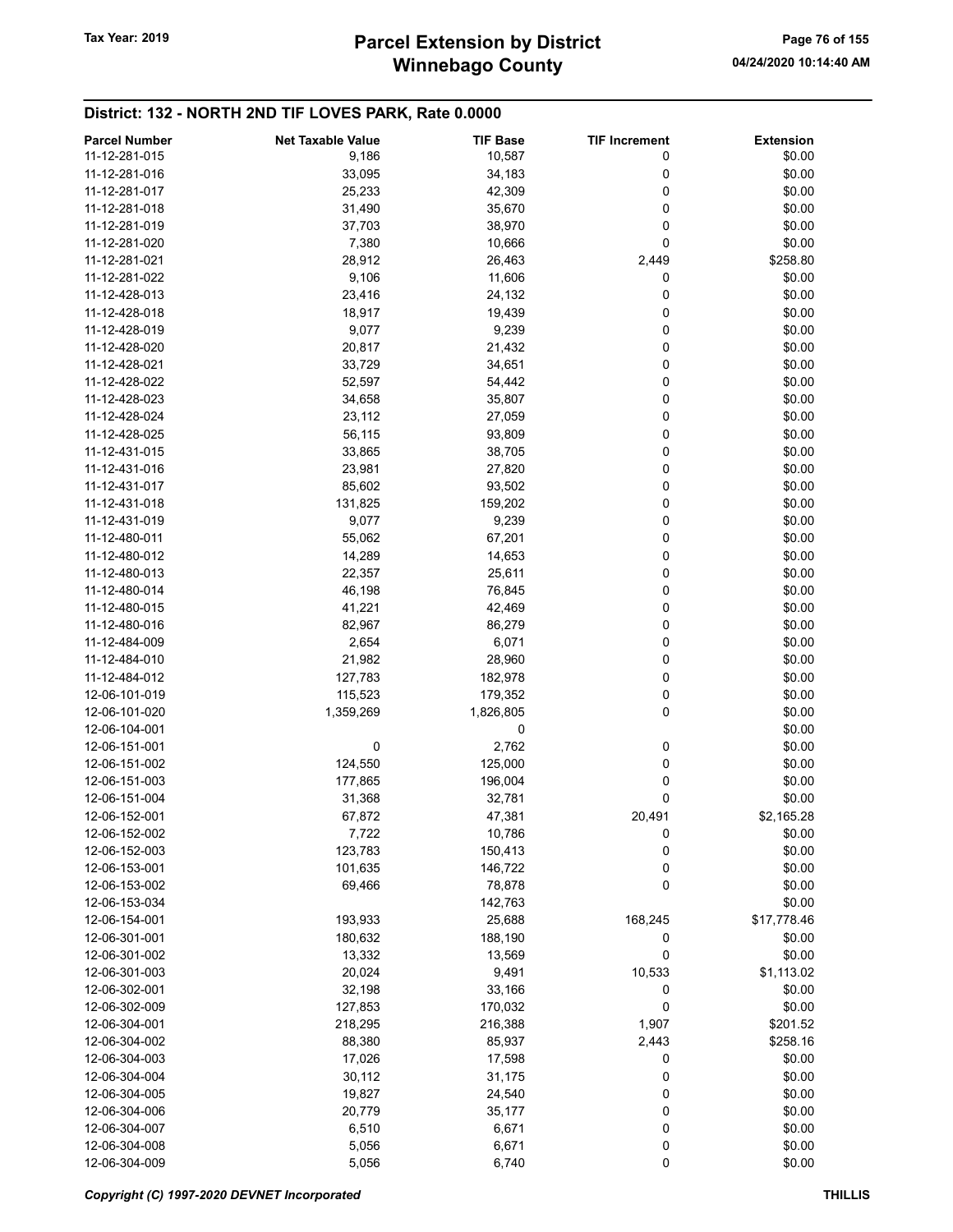| <b>Parcel Number</b> | <b>Net Taxable Value</b> | <b>TIF Base</b> | <b>TIF Increment</b> | <b>Extension</b> |
|----------------------|--------------------------|-----------------|----------------------|------------------|
| 12-06-304-010        | 5,056                    | 6,671           | 0                    | \$0.00           |
| 12-06-304-011        | 5,056                    | 5,900           | 0                    | \$0.00           |
| 12-06-304-012        | 109,015                  | 108,029         | 986                  | \$104.20         |
| 12-06-304-017        | 132,960                  | 138,396         | 0                    | \$0.00           |
| 12-06-304-019        |                          |                 |                      | \$1,225.56       |
|                      | 24,938                   | 13,340          | 11,598               |                  |
| 12-06-304-020        | 47,441                   | 49,059          | 0                    | \$0.00           |
| 12-06-305-003        | 41,737                   | 43,734          | 0                    | \$0.00           |
| 12-06-305-004        | 9,243                    | 11,041          | 0                    | \$0.00           |
| 12-06-305-012        | 156,261                  | 166,501         | 0                    | \$0.00           |
| 12-06-351-001        | 6,106                    | 8,061           | 0                    | \$0.00           |
| 12-06-351-002        | 35,401                   | 22,805          | 12,596               | \$1,331.02       |
| 12-06-351-008        | 12,378                   | 15,448          | 0                    | \$0.00           |
| 12-06-351-010        | 53,169                   | 59,979          | 0                    | \$0.00           |
| 12-06-351-017        | 43,490                   | 31,686          | 11,804               | \$1,247.34       |
| 12-06-351-018        | 26,508                   | 22,894          | 3,614                | \$381.90         |
| 12-06-351-019        | 107,537                  | 128,992         | 0                    | \$0.00           |
| 12-06-351-020        |                          | 0               |                      | \$0.00           |
| 12-06-351-022        | 53,410                   | 55,002          | 0                    | \$0.00           |
| 12-06-351-023        | 20,159                   | 25,539          | 0                    | \$0.00           |
|                      |                          |                 |                      |                  |
| 12-06-352-001        | 48,041                   | 61,328          | 0                    | \$0.00           |
| 12-06-352-002        | 16,097                   | 16,652          | 0                    | \$0.00           |
| 12-06-352-003        | 4,084                    | 4,164           | 0                    | \$0.00           |
| 12-06-352-004        | 48,916                   | 53,902          | 0                    | \$0.00           |
| 12-06-352-005        | 22,178                   | 24,263          | 0                    | \$0.00           |
| 12-06-352-006        | 58,314                   | 62,039          | 0                    | \$0.00           |
| 12-06-352-012        | 33,951                   | 38,703          | 0                    | \$0.00           |
| 12-06-352-013        | 19,865                   | 20,824          | 0                    | \$0.00           |
| 12-06-352-014        | 17,266                   | 26,764          | 0                    | \$0.00           |
| 12-06-352-015        | 20,679                   | 8,464           | 12,215               | \$1,290.76       |
| 12-06-352-016        | 20,416                   | 7,057           | 13,359               | \$1,411.66       |
| 12-06-352-018        |                          | 0               |                      | \$0.00           |
| 12-06-352-025        | 0                        | 23,161          | 0                    | \$0.00           |
| 12-06-353-001        | 40,948                   | 42,265          | 0                    | \$0.00           |
| 12-06-353-002        | 33,178                   | 34,303          | 0                    | \$0.00           |
| 12-06-353-003        |                          |                 |                      |                  |
|                      | 16,047                   | 14,909          | 1,138                | \$120.26         |
| 12-06-353-004        | 15,020                   | 15,576          | 0                    | \$0.00           |
| 12-06-353-005        | 40,935                   | 42,176          | 0                    | \$0.00           |
| 12-06-353-006        | 19,662                   | 23,773          | 0                    | \$0.00           |
| 12-06-353-030        |                          | 0               |                      | \$0.00           |
| 12-06-353-031        | 17,700                   | 2,518           | 15,182               | \$1,604.28       |
| 12-06-353-032        | 56,017                   | 55,139          | 878                  | \$92.78          |
| 12-06-354-001        | 32,631                   | 30,721          | 1,910                | \$201.84         |
| 12-06-354-004        | 15,987                   | 16,267          | 0                    | \$0.00           |
| 12-06-354-005        | 35,805                   | 42,607          | 0                    | \$0.00           |
| 12-06-354-006        |                          | 0               |                      | \$0.00           |
| 12-06-354-019        | 3,892                    | 4,634           | 0                    | \$0.00           |
| 12-06-354-020        | 5,223                    | 6,240           | 0                    | \$0.00           |
| 12-06-354-021        | 5,223                    | 6,240           | 0                    | \$0.00           |
| 12-06-354-031        | 18,897                   | 26,286          | 0                    | \$0.00           |
| 12-07-101-001        |                          | 18,161          |                      | \$0.00           |
| 12-07-101-002        |                          |                 |                      |                  |
|                      |                          | 22,073          |                      | \$0.00           |
| 12-07-101-003        |                          | 0               |                      | \$0.00           |
| 12-07-101-004        |                          | 0               |                      | \$0.00           |
| 12-07-101-006        | 65,314                   | 68,487          | 0                    | \$0.00           |
| 12-07-101-007        |                          | 439             |                      | \$0.00           |
| 12-07-101-008        | 780                      | 173             | 607                  | \$64.14          |
| 12-07-102-003        | 39,241                   | 40,065          | 0                    | \$0.00           |
| 12-07-102-004        | 15,952                   | 22,276          | 0                    | \$0.00           |
| 12-07-102-006        |                          | 0               |                      | \$0.00           |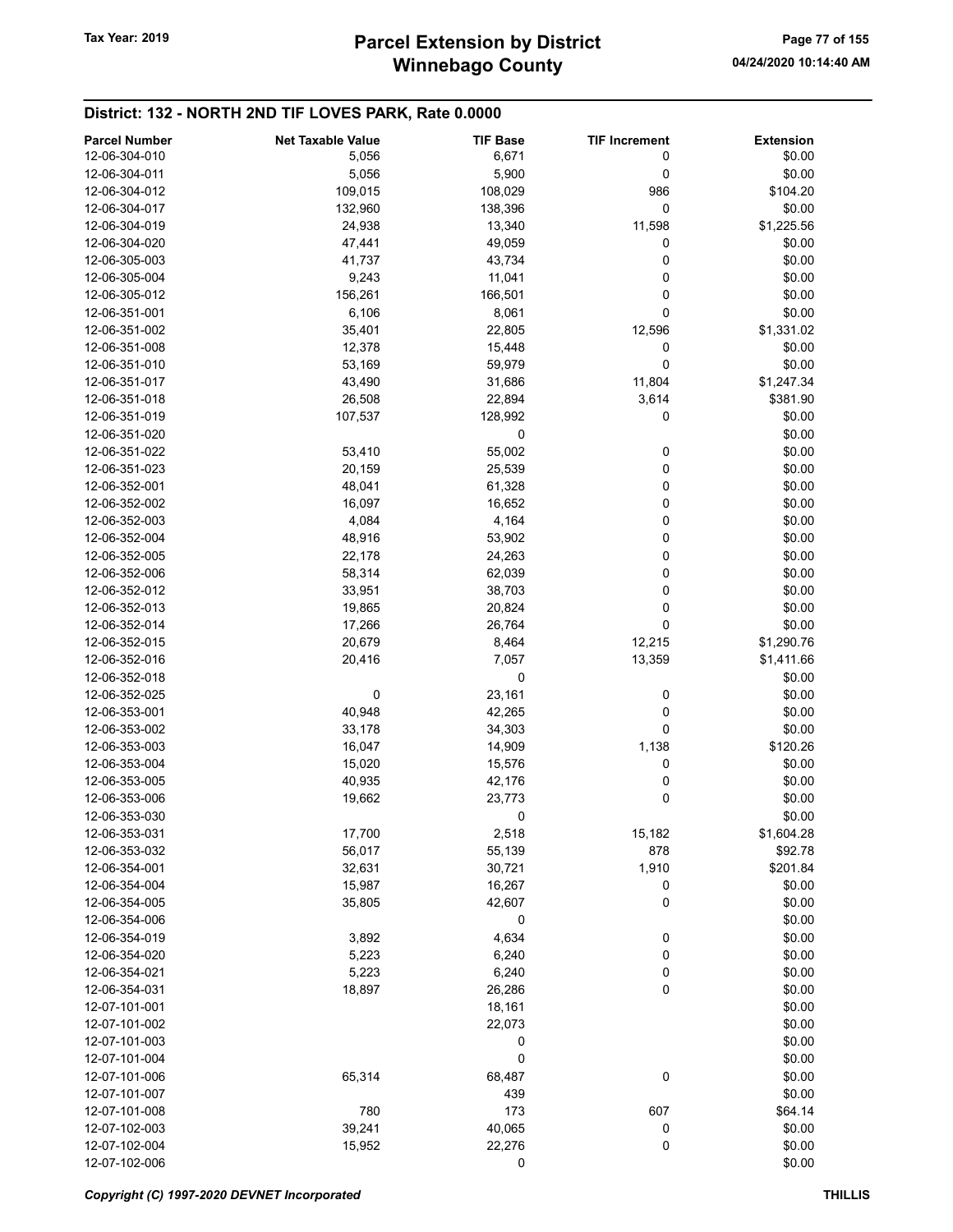| <b>Parcel Number</b><br>12-07-102-007 | <b>Net Taxable Value</b> | <b>TIF Base</b><br>0 | <b>TIF Increment</b> | <b>Extension</b><br>\$0.00 |
|---------------------------------------|--------------------------|----------------------|----------------------|----------------------------|
| 12-07-102-008                         | 27,562                   | 28,268               | 0                    | \$0.00                     |
| 12-07-102-009                         | 3,975                    | 3,774                | 201                  | \$21.24                    |
| 12-07-102-013                         | 15,442                   | 24,680               | 0                    | \$0.00                     |
| 12-07-102-039                         | 27,280                   | 28,067               | 0                    | \$0.00                     |
| 12-07-102-040                         | 17,162                   | 22,356               | 0                    | \$0.00                     |
| 12-07-102-041                         | 27,868                   | 28,133               | 0                    | \$0.00                     |
| 12-07-104-047                         | 24,373                   | 21,749               | 2,624                | \$277.28                   |
| 12-07-104-049                         | 304,503                  | 167,011              | 137,492              | \$14,528.78                |
| 12-07-105-001                         | 109,567                  | 120,654              | 0                    | \$0.00                     |
| 12-07-105-002                         | 75,091                   | 102,582              | 0                    | \$0.00                     |
| 12-07-154-001                         | 1,507,442                | 966,666              | 540,776              | \$57,143.80                |
| 12-07-177-003                         | 36,663                   | 41,692               | 0                    | \$0.00                     |
| 12-07-301-001                         | 15,889                   | 17,144               | 0                    | \$0.00                     |
| 12-07-301-002                         | 29,438                   | 31,652               | 0                    | \$0.00                     |
| 12-07-302-001                         | 117,035                  | 196,689              | 0                    | \$0.00                     |
| 12-07-303-001                         | 33,399                   | 53,808               | 0                    | \$0.00                     |
| 12-07-303-002                         | 18,716                   | 19,046               | 0                    | \$0.00                     |
| 12-07-303-003                         | 22,117                   | 21,216               | 901                  | \$95.22                    |
| 12-07-303-004                         | 5,785                    | 6,165                | 0                    | \$0.00                     |
| 12-07-303-005                         | 3,991                    | 6,165                | 0                    | \$0.00                     |
| 12-07-303-006                         | 5,785                    | 6,165                | 0                    | \$0.00                     |
| 12-07-303-007                         | 16,713                   | 17,961               | 0                    | \$0.00                     |
| 12-07-303-008                         | 38,261                   | 64,312               | 0                    | \$0.00                     |
| 12-07-303-009                         | 8,462                    | 13,628               | 0                    | \$0.00                     |
| 12-07-303-010                         | 10,594                   | 12,915               | 0                    | \$0.00                     |
| 12-07-303-011                         | 22,596                   | 26,590               | 0                    | \$0.00                     |
| 12-07-303-012                         | 3,991                    | 5,436                | 0                    | \$0.00                     |
| 12-07-303-013                         | 3,991                    | 5,436                | 0                    | \$0.00                     |
| 12-07-303-014                         | 3,991                    | 5,436                | 0                    | \$0.00                     |
| 12-07-303-015                         | 55,308                   | 56,968               | 0                    | \$0.00                     |
| 12-07-304-001                         | 4,684                    | 4,766                | 0                    | \$0.00                     |
| 12-07-304-002                         | 35,186                   | 38,378               | 0                    | \$0.00                     |
| 12-07-304-010                         | 22,630                   | 23,780               | 0                    | \$0.00                     |
| 12-07-304-011                         | 47,737                   | 55,854               | 0                    | \$0.00                     |
| 12-07-305-001                         | 19,414                   | 20,000               | 0                    | \$0.00                     |
| 12-07-305-002                         | 16,437                   | 6,309                | 10,128               | \$1,070.24                 |
| 12-07-305-006                         | 8,775                    | 8,951                | 0                    | \$0.00                     |
| 12-07-305-007                         | 23,200                   | 23,934               | 0                    | \$0.00                     |
| 12-07-307-001                         | 25,315                   | 53,437               | 0                    | \$0.00                     |
| 12-07-307-006                         | 7,673                    | 7,828                | 0                    | \$0.00                     |
| 12-07-307-007                         | 4,603                    | 4,453                | 150                  | \$15.86                    |
| 12-07-307-008                         | 3,650                    | 3,461                | 189                  | \$19.98                    |
| 12-07-308-001                         | 6,046                    | 6,489                | 0                    | \$0.00                     |
| 12-07-308-002                         | 4,932                    | 6,047                | 0                    | \$0.00                     |
| 12-07-308-003                         | 111,548                  | 116,586              | 0                    | \$0.00                     |
| 12-07-308-004                         | 86,916                   | 99,418               | 0                    | \$0.00                     |
| 12-07-308-005                         | 3,487                    | 3,858                | 0                    | \$0.00                     |
| 12-07-308-006                         | 95,647                   | 100,389              | 0                    | \$0.00                     |
| 12-07-326-001                         | 14,122                   | 15,461               | 0                    | \$0.00                     |
| 12-07-326-002<br>12-07-326-003        | 7,442                    | 8,229<br>8,713       | 0                    | \$0.00<br>\$0.00           |
| 12-07-326-004                         | 7,880<br>21,762          | 23,395               | 0<br>0               | \$0.00                     |
| 12-07-326-005                         | 5,782                    | 6,395                | 0                    | \$0.00                     |
| 12-07-326-006                         | 6,506                    | 28,474               | 0                    | \$0.00                     |
| 12-07-326-007                         | 57,646                   | 52,203               | 5,443                | \$575.16                   |
| 12-07-326-010                         | 12,753                   | 13,497               | 0                    | \$0.00                     |
| 12-07-326-011                         | 12,672                   | 13,392               | 0                    | \$0.00                     |
| 12-07-326-012                         | 11,982                   | 33,914               | 0                    | \$0.00                     |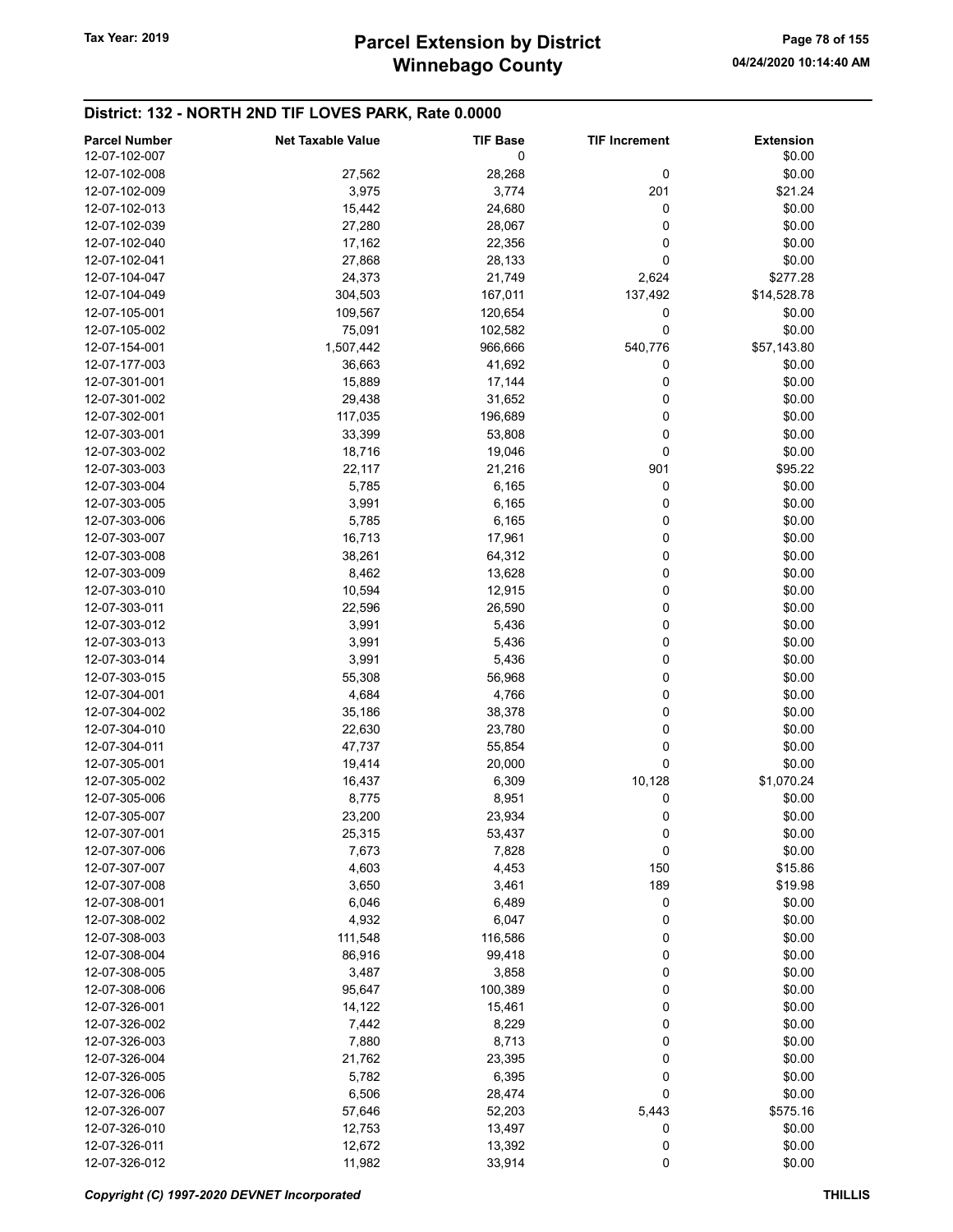| <b>Parcel Number</b> | <b>Net Taxable Value</b> | <b>TIF Base</b> | <b>TIF Increment</b> | Extension                   |
|----------------------|--------------------------|-----------------|----------------------|-----------------------------|
| 12-07-326-013        | 11.921                   | 12.600          | 0                    | \$0.00                      |
| 12-07-326-014        | 58.688                   | 75.000          | 0                    | \$0.00                      |
| 12-07-351-005        | 9.969                    | 18.944          |                      | \$0.00                      |
| 12-07-351-006        | 4.632                    | 4.713           | 0                    | \$0.00                      |
| 12-07-351-007        | 143.388                  | 162.576         |                      | \$0.00                      |
| Totals for 132       | 12.268.406               | 13.180.414      | 1.258.072            | \$132,940.66<br>267 Parcels |

## District: 133 - GLOBAL TRADE TIF #2, Rate 0.0000

| <b>Parcel Number</b> | <b>Net Taxable Value</b> | <b>TIF Base</b> | <b>TIF Increment</b> | <b>Extension</b> |
|----------------------|--------------------------|-----------------|----------------------|------------------|
| 15-03-351-011        | 578,840                  | 831,325         | 0                    | \$0.00           |
| 15-03-351-012        | 951,519                  | 1,356,782       | 0                    | \$0.00           |
| 15-03-351-013        | 110,275                  | 169,690         | 0                    | \$0.00           |
| 15-03-351-014        | 127,420                  | 143,390         | 0                    | \$0.00           |
| 15-03-352-030        | 274,523                  | 312,820         | 0                    | \$0.00           |
| 15-03-352-032        | 162,004                  | 240,881         | 0                    | \$0.00           |
| 15-03-352-033        | 121,359                  | 165,692         | 0                    | \$0.00           |
| 15-03-352-041        |                          | 0               |                      | \$0.00           |
| 15-03-352-042        | 276,329                  | 651,981         | 0                    | \$0.00           |
| 15-03-353-009        | 12,803                   | 17,275          | 0                    | \$0.00           |
| 15-03-353-017        | 1,808                    | 2,175           | 0                    | \$0.00           |
| 15-03-353-018        | 37,326                   | 19,306          | 18,020               | \$2,414.10       |
| 15-03-353-019        | 1,206                    | 1,450           | 0                    | \$0.00           |
| 15-03-353-020        | 9,293                    | 13,712          | 0                    | \$0.00           |
|                      |                          |                 | 0                    |                  |
| 15-03-353-021        | 201,337                  | 276,732         |                      | \$0.00           |
| 15-03-354-001        | 12,754                   | 23,681          | 0                    | \$0.00           |
| 15-03-354-002        | 14,908                   | 29,712          | 0                    | \$0.00           |
| 15-03-377-002        | 98,257                   | 102,202         | 0                    | \$0.00           |
| 15-03-451-010        | 81,798                   | 190,460         | 0                    | \$0.00           |
| 15-04-428-008        | 743,053                  | 492,511         | 250,542              | \$33,564.36      |
| 15-04-453-005        | 4,430                    | 5,317           | 0                    | \$0.00           |
| 15-04-453-006        | 69,186                   | 73,862          | 0                    | \$0.00           |
| 15-04-453-007        | 1,709,968                | 2,128,626       | 0                    | \$0.00           |
| 15-04-476-002        | 878,987                  | 916,667         | 0                    | \$0.00           |
| 15-04-477-008        | 182,326                  | 169,955         | 12,371               | \$1,657.32       |
| 15-04-477-009        | 27,080                   | 28,265          | 0                    | \$0.00           |
| 15-04-477-010        | 425,644                  | 440,752         | 0                    | \$0.00           |
| 15-04-477-011        | 263,744                  | 341,711         | 0                    | \$0.00           |
| 15-09-226-004        | 1,161,373                | 73,537          | 1,087,836            | \$145,734.14     |
| 15-09-226-006        | 1,533                    | 148             | 1,385                | \$185.54         |
| 15-09-226-007        | 1,799                    | 66              | 1,733                | \$232.16         |
| 15-09-426-001        | 453                      | 32,921          | 0                    | \$0.00           |
| 15-10-101-004        | 5,262                    | 6,315           | 0                    | \$0.00           |
| 15-10-101-013        | 54,330                   | 1,690,349       | 0                    | \$0.00           |
| 15-10-101-015        | 18,908                   | 31,009          | 0                    | \$0.00           |
| 15-10-101-016        | 8,799                    | 5,208           | 3,591                | \$481.08         |
| 15-10-101-019        | 494,185                  | 17,146          | 477,039              | \$63,907.48      |
| 15-10-251-003        | 3,720                    | 69              | 3,651                | \$489.12         |
| 15-10-301-003        | 4,136                    | 1,406           | 2,730                | \$365.74         |
| 15-10-301-005        | 16,050                   | 5,920           | 10,130               | \$1,357.10       |
| 15-10-326-001        | 5,596                    | 31,263          | 0                    | \$0.00           |
| 15-10-326-002        | 2,197                    | 19,525          | 0                    | \$0.00           |
| 15-10-326-003        | 5,897                    | 7,094           | $\pmb{0}$            | \$0.00           |
| 15-10-326-011        |                          | 0               |                      | \$0.00           |
| 15-10-401-010        | 69,152                   | 12,065          | 57,087               | \$7,647.78       |
| 15-10-401-011        | 26,327                   | 4,182           | 22,145               | \$2,966.70       |
| 15-10-476-002        | 16,222                   | 6,076           | 10,146               | \$1,359.24       |
|                      |                          |                 |                      |                  |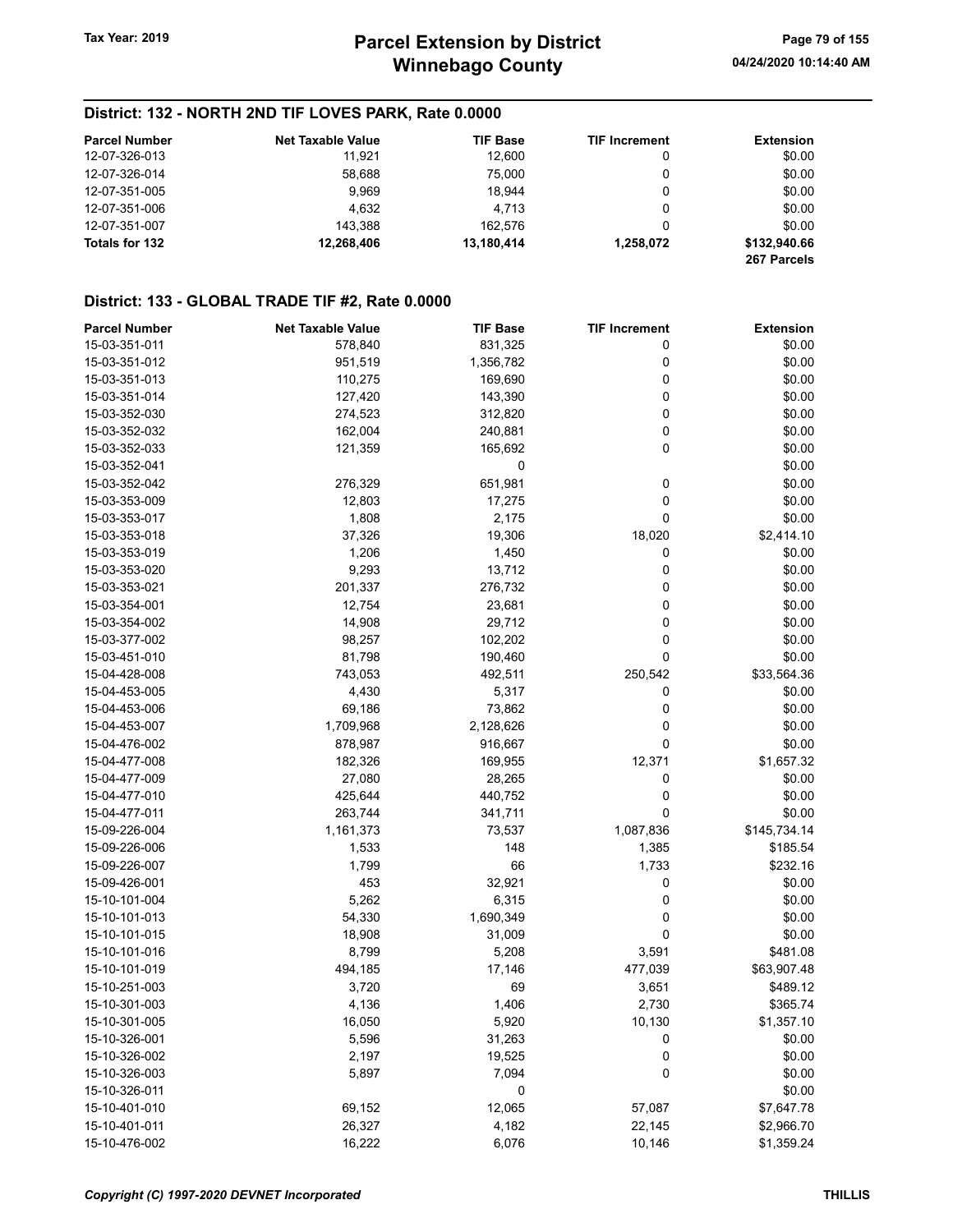# Winnebago County Tax Year: 2019 **Parcel Extension by District** Page 80 of 155

## District: 133 - GLOBAL TRADE TIF #2, Rate 0.0000

| <b>Parcel Number</b> | <b>Net Taxable Value</b> | <b>TIF Base</b> | <b>TIF Increment</b> | Extension                  |
|----------------------|--------------------------|-----------------|----------------------|----------------------------|
| 15-15-226-001        | 2.164                    | 187             | 1.977                | \$264.86                   |
| Totals for 133       | 9.276.280                | 11.091.418      | 1.960.383            | \$262.626.72<br>48 Parcels |

#### District: 134 - ASSISTED LIVING/ RIVER HOUSING TIF, Rate 0.0000

| <b>Parcel Number</b> | <b>Net Taxable Value</b> | <b>TIF Base</b> | <b>TIF Increment</b> | <b>Extension</b> |
|----------------------|--------------------------|-----------------|----------------------|------------------|
| 15-03-126-017        | 7,103                    | 7,383           | 0                    | \$0.00           |
| 15-03-126-021        | 28,446                   | 40,802          | 0                    | \$0.00           |
| 15-03-126-022        | 29,707                   | 36,096          | 0                    | \$0.00           |
| 15-03-126-026        | 6,776                    | 8,133           | 0                    | \$0.00           |
| 15-03-126-027        | 6.189                    | 7.116           | 0                    | \$0.00           |
| 15-03-127-001        | 7.217                    | 14.034          | 0                    | \$0.00           |
| 15-03-127-002        | 6.903                    | 13.522          | 0                    | \$0.00           |
| Totals for 134       | 92,341                   | 127,086         | 0                    | \$0.00           |
|                      |                          |                 |                      | <b>7 Parcels</b> |

| <b>Parcel Number</b>                        | <b>Net Taxable Value</b> | <b>TIF Base</b> | <b>TIF Increment</b> | <b>Extension</b> |
|---------------------------------------------|--------------------------|-----------------|----------------------|------------------|
| 08-19-228-017                               | 33,597                   | 35,898          | 0                    | \$0.00           |
| 08-19-228-018                               | 11,512                   | 20,670          | $\mathbf 0$          | \$0.00           |
| 08-19-228-019                               | 14,141                   | 20,802          | $\mathbf 0$          | \$0.00           |
| 08-19-228-020                               | 40,380                   | 36,707          | 3,673                | \$366.56         |
| 08-19-228-022                               | 136,961                  | 5,801           | 131,160              | \$13,089.24      |
| 08-19-228-023                               | 101,887                  | 110,697         | 0                    | \$0.00           |
| 08-19-277-012                               | 54,448                   | 56,238          | $\mathbf 0$          | \$0.00           |
| 08-19-277-013                               | 5,200                    | 14,066          | 0                    | \$0.00           |
| 08-19-277-014                               | 19,405                   | 20,044          | $\mathbf 0$          | \$0.00           |
| 08-19-277-015                               | 61,396                   | 33,868          | 27,528               | \$2,747.18       |
| 08-19-277-016                               | 76,655                   | 78,706          | 0                    | \$0.00           |
| 08-19-277-018                               | 9,077                    | 12,103          | $\mathbf 0$          | \$0.00           |
| 08-19-326-004                               | 24,891                   | 33,226          | $\mathbf 0$          | \$0.00           |
| 08-19-426-001                               | 1,267                    | 1,308           | 0                    | \$0.00           |
| 08-19-426-002                               | 1,267                    | 1,308           | 0                    | \$0.00           |
| 08-19-426-003                               | 3,847                    | 3,972           | $\mathbf 0$          | \$0.00           |
| 08-19-426-004                               | 13,959                   | 18,803          | $\mathbf 0$          | \$0.00           |
| 08-19-426-005                               | 17,971                   | 19,757          | $\mathbf 0$          | \$0.00           |
| 08-19-426-006                               | 3,847                    | 3,972           | $\mathbf 0$          | \$0.00           |
| 08-19-426-007                               | 17,423                   | 24,192          | $\mathbf 0$          | \$0.00           |
| 08-19-426-010                               | 12,399                   | 20,631          | $\mathbf 0$          | \$0.00           |
| 08-19-426-011                               | 6,302                    | 16,628          | $\mathbf 0$          | \$0.00           |
| 08-19-426-013                               | 11,533                   | 19,839          | 0                    | \$0.00           |
| 08-19-426-014                               | 14,541                   | 30,104          | 0                    | \$0.00           |
| 08-19-426-016                               | 15,927                   | 17,564          | 0                    | \$0.00           |
| 08-19-426-019                               | 1,299                    | 3,972           | 0                    | \$0.00           |
| 08-19-427-001                               | 830                      | 857             | 0                    | \$0.00           |
| 08-19-428-007                               | 29,693                   | 30,668          | 0                    | \$0.00           |
| 08-19-428-008                               | 73,485                   | 75,900          | $\mathbf 0$          | \$0.00           |
| 08-19-428-009                               | 23,908                   | 17,260          | 6,648                | \$675.74         |
| 08-19-428-010                               | 12,671                   | 21,531          | 0                    | \$0.00           |
| 08-19-452-015                               | 25,705                   | 27,749          | $\mathbf 0$          | \$0.00           |
| 08-19-453-013                               | 8,596                    | 17,345          | $\mathbf 0$          | \$0.00           |
| 08-19-453-014                               | 65,836                   | 67,998          | $\mathbf 0$          | \$0.00           |
| 08-19-454-001                               | 3,847                    | 3,972           | 0                    | \$0.00           |
| 08-19-454-002                               | 23,582                   | 10,971          | 12,611               | \$1,281.84       |
| 08-19-454-003                               | 17,863                   | 27,009          | $\mathbf 0$          | \$0.00           |
| 08-19-454-004                               | 39,168                   | 38,004          | 1,164                | \$118.32         |
| 08-19-454-005                               | 3,496                    | 5,543           | 0                    | \$0.00           |
| 08-19-454-006                               | 8,136                    | 18,450          | $\mathbf 0$          | \$0.00           |
| Copyright (C) 1997-2020 DEVNET Incorporated |                          |                 |                      | <b>THILLIS</b>   |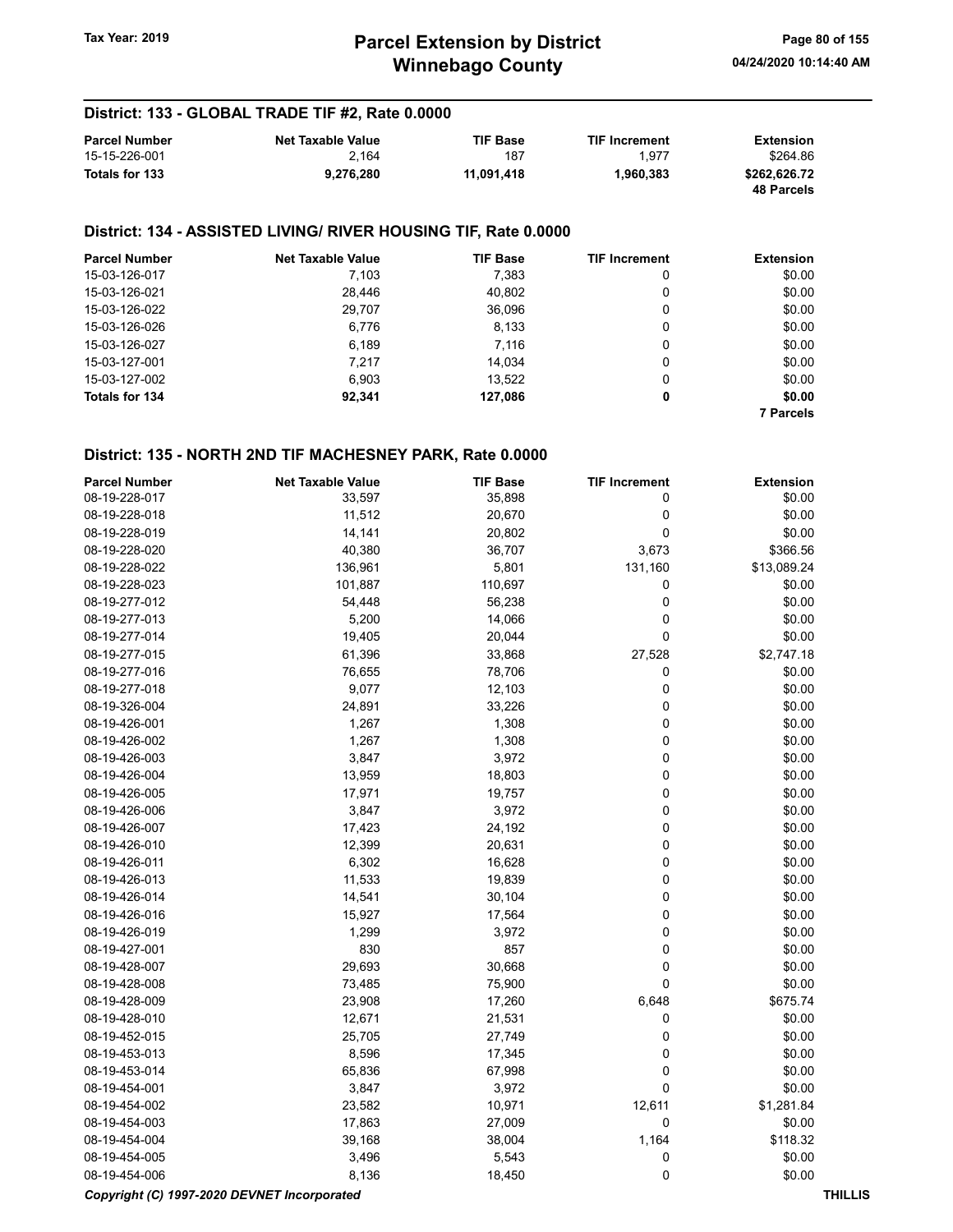| <b>Parcel Number</b> | <b>Net Taxable Value</b> | <b>TIF Base</b> | <b>TIF Increment</b> | <b>Extension</b> |
|----------------------|--------------------------|-----------------|----------------------|------------------|
| 08-19-454-007        | 18,263                   | 14,243          | 4,020                | \$408.62         |
| 08-19-454-008        | 31,861                   | 39,123          | 0                    | \$0.00           |
| 08-19-454-009        | 71,405                   | 73,754          | 0                    | \$0.00           |
| 08-19-454-010        | 25,677                   | 26,522          | 0                    | \$0.00           |
| 08-19-454-011        | 4,416                    | 2,494           | 1,922                | \$195.36         |
| 08-19-454-015        | 118,058                  | 77,880          | 40,178               | \$4,083.86       |
| 08-19-478-001        | 8,660                    | 8,943           | 0                    | \$0.00           |
| 08-20-102-007        | 55,912                   | 60,710          | 0                    | \$0.00           |
| 08-20-102-008        | 7,896                    | 8,150           | 0                    | \$0.00           |
| 08-20-102-009        | 15,596                   | 11,126          | 4,470                | \$446.10         |
| 08-20-103-003        |                          | 0               |                      | \$0.00           |
| 08-20-103-004        |                          | 0               |                      | \$0.00           |
| 08-20-103-005        |                          | 0               |                      | \$0.00           |
| 08-20-103-006        |                          | 0               |                      | \$0.00           |
| 08-20-151-001        | 21,580                   | 11,851          | 9,729                | \$988.90         |
| 08-20-151-002        | 153,713                  | 158,762         | 0                    | \$0.00           |
| 08-20-151-003        | 135,744                  | 140,204         | 0                    | \$0.00           |
| 08-20-151-004        | 682                      | 703             | 0                    | \$0.00           |
| 08-20-151-005        | 63,573                   | 36,333          | 27,240               | \$2,718.44       |
| 08-20-151-006        | 33,147                   | 34,237          | 0                    | \$0.00           |
| 08-30-129-019        | 90,408                   | 32,828          | 57,580               | \$5,683.62       |
| 08-30-130-006        | 71,651                   | 28,818          | 42,833               | \$4,227.96       |
| 08-30-131-001        | 39,139                   | 5,850           | 33,289               | \$3,285.90       |
| 08-30-131-002        | 117,782                  | 184,192         | 0                    | \$0.00           |
| 08-30-152-005        | 100,860                  | 80,534          | 20,326               | \$2,006.34       |
| 08-30-152-006        | 498,534                  | 601,172         | 0                    | \$0.00           |
| 08-30-152-011        | 1,864,827                | 98,190          | 1,766,637            | \$174,381.20     |
| 08-30-152-021        | 63,395                   | 470,446         | 0                    | \$0.00           |
| 08-30-152-022        | 9,394                    | 0               | 9,394                | \$927.26         |
| 08-30-152-025        |                          | 209,301         |                      | \$0.00           |
| 08-30-152-026        | 43,778                   | 0               | 43,778               | \$4,321.24       |
| 08-30-152-027        | 344,439                  | 0               | 344,439              | \$33,998.88      |
| 08-30-152-028        |                          | $\mathbf 0$     |                      | \$0.00           |
| 08-30-152-029        | 862,154                  | 209,301         | 652,853              | \$64,441.82      |
| 08-30-157-001        | 850,991                  | 470,446         | 380,545              | \$37,562.84      |
| 08-30-176-002        | 127,356                  | 135,843         | 0                    | \$0.00           |
| 08-30-176-005        | 1,199                    | 32,775          | 0                    | \$0.00           |
| 08-30-176-006        | 129,499                  | 112,891         | 16,608               | \$1,639.34       |
| 08-30-176-007        | 43,314                   | 18,208          | 25,106               | \$2,478.16       |
| 08-30-176-008        | 41,841                   | 18,208          | 23,633               | \$2,332.78       |
| 08-30-176-009        | 40,868                   | 18,208          | 22,660               | \$2,236.72       |
| 08-30-177-001        | 871                      | 25,492          | 0                    | \$0.00           |
| 08-30-177-002        | 43,614                   | 18,208          | 25,406               | \$2,507.78       |
| 08-30-177-003        | 43,467                   | 18,208          | 25,259               | \$2,493.28       |
| 08-30-177-004        | 45,547                   | 21,850          | 23,697               | \$2,339.08       |
| 08-30-177-005        | 99,854                   | 80,116          | 19,738               | \$1,948.30       |
| 08-30-201-005        | 35,885                   | 38,262          | 0                    | \$0.00           |
| 08-30-201-006        | 67,441                   | 10,741          | 56,700               | \$5,596.74       |
| 08-30-202-013        | 70,134                   | 42,946          | 27,188               | \$2,683.68       |
| 08-30-206-003        | 286,077                  | 295,478         | 0                    | \$0.00           |
| 08-30-251-001        |                          | 0               |                      | \$0.00           |
| 08-30-251-002        |                          | 0               |                      | \$0.00           |
| 08-30-251-003        |                          | 0               |                      | \$0.00           |
| 08-30-251-004        |                          | 0               |                      | \$0.00           |
| 08-30-251-005        |                          | $\pmb{0}$       |                      | \$0.00           |
| 08-30-326-001        | 21,054                   | 14,717          | 6,337                | \$625.52         |
| 08-30-326-002        | 15,295                   | 21,877          | 0                    | \$0.00           |
| 08-30-326-003        | 2,520                    | 2,134           | 386                  | \$38.10          |
| 08-30-326-004        | 2,520                    | 2,134           | 386                  | \$38.10          |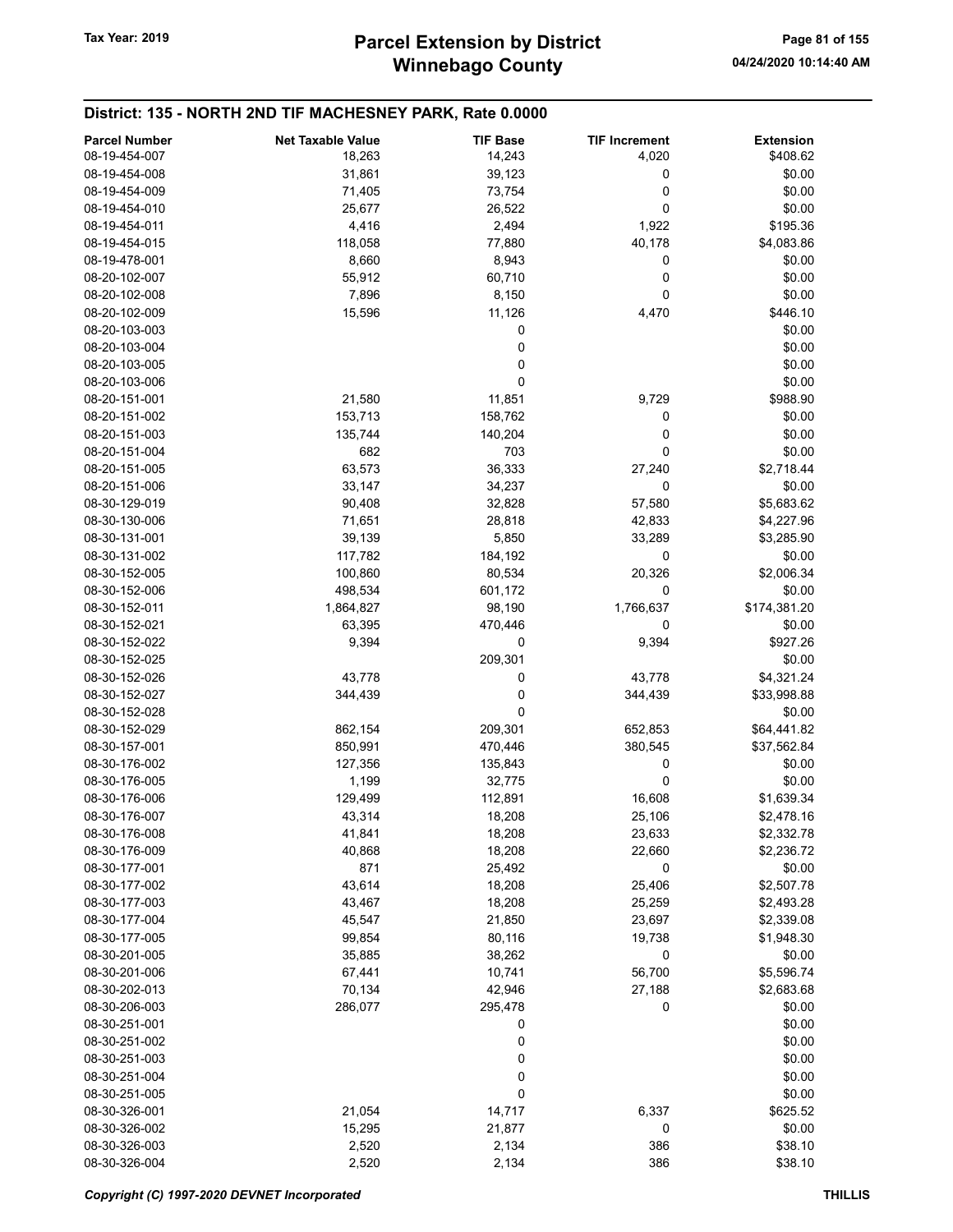| <b>Parcel Number</b> | <b>Net Taxable Value</b> | <b>TIF Base</b> | <b>TIF Increment</b> | <b>Extension</b> |
|----------------------|--------------------------|-----------------|----------------------|------------------|
| 08-30-326-005        | 2,520                    | 7,241           | 0                    | \$0.00           |
| 08-30-326-006        | 13,947                   | 18,671          | 0                    | \$0.00           |
| 08-30-326-007        | 15,394                   | 17,894          | 0                    | \$0.00           |
| 08-30-326-008        | 2,680                    | 2,325           | 355                  | \$35.04          |
| 08-30-326-009        | 12,821                   | 11,848          | 973                  | \$96.04          |
| 08-30-326-010        | 23,812                   | 16,967          | 6,845                | \$675.66         |
| 08-30-326-011        | 17,098                   | 15,964          | 1,134                | \$111.94         |
| 08-30-326-012        | 7,962                    | 6,747           | 1,215                | \$119.94         |
| 08-30-326-013        | 46,813                   | 3,172           | 43,641               | \$4,307.72       |
| 08-30-326-014        | 7,419                    | 5,249           | 2,170                | \$214.20         |
| 08-30-326-015        | 69,998                   | 72,299          | 0                    | \$0.00           |
| 08-30-327-001        | 18,409                   | 14,143          | 4,266                | \$421.10         |
| 08-30-327-002        | 19,498                   | 18,243          | 1,255                | \$123.88         |
| 08-30-327-003        | 8,288                    | 6,988           | 1,300                | \$128.32         |
| 08-30-327-004        | 9,087                    | 10,840          | 0                    | \$0.00           |
| 08-30-327-005        | 15,158                   | 10,707          | 4,451                | \$439.36         |
| 08-30-327-006        | 16,193                   | 14,517          | 1,676                | \$165.44         |
| 08-30-327-007        | 14,351                   | 10,214          | 4,137                | \$408.36         |
| 08-30-327-008        | 4,938                    | 8,658           | 0                    | \$0.00           |
| 08-30-327-009        | 16,157                   | 20,764          | 0                    | \$0.00           |
| 08-30-327-010        | 14,628                   | 19,317          | 0                    | \$0.00           |
| 08-30-327-011        | 15,454                   | 9,407           | 6,047                | \$596.90         |
| 08-30-327-014        | 5,999                    | 10,267          | 0                    | \$0.00           |
| 08-30-327-015        | 19,633                   | 18,297          | 1,336                | \$131.88         |
| 08-30-327-018        | 6,473                    | 15,274          | 0                    | \$0.00           |
| 08-30-327-019        | 6,192                    | 16,826          | 0                    | \$0.00           |
| 08-30-327-020        | 8,374                    | 13,658          | 0                    | \$0.00           |
| 08-30-327-021        | 13,284                   | 12,565          | 719                  | \$70.98          |
| 08-30-327-022        | 19,492                   | 18,932          | 560                  | \$55.28          |
| 08-30-327-023        | 24,446                   | 17,938          | 6,508                | \$642.40         |
| 08-30-327-024        | 14,149                   | 20,112          | 0                    | \$0.00           |
| 08-30-327-025        | 19,133                   | 20,635          | 0                    | \$0.00           |
| 08-30-327-026        | 25,698                   | 24,819          | 879                  | \$86.76          |
| 08-30-327-027        | 5,490                    | 12,017          | 0                    | \$0.00           |
| 08-30-327-028        | 20,985                   | 27,669          | 0                    | \$0.00           |
| 08-30-327-031        | 5,421                    | 4,594           | 827                  | \$81.64          |
| 08-30-327-032        | 10,603                   | 19,070          | 0                    | \$0.00           |
| 08-30-327-033        |                          | 0               |                      | \$0.00           |
| 08-30-327-034        | 10,067                   | 14,552          | 0                    | \$0.00           |
| 08-30-327-035        | 33,373                   | 25,388          | 7,985                | \$788.18         |
| 08-30-327-036        | 3,593                    | 27,027          | 0                    | \$0.00           |
| 08-30-328-001        | 11,721                   | 16,761          | 0                    | \$0.00           |
| 08-30-328-002        | 24,434                   | 24,654          | 0                    | \$0.00           |
| 08-30-328-003        | 20,297                   | 27,526          | 0                    | \$0.00           |
| 08-30-328-004        | 2,520                    | 2,134           | 386                  | \$38.10          |
| 08-30-328-005        | 2,520                    | 2,134           | 386                  | \$38.10          |
| 08-30-328-006        | 13,291                   | 20,188          | 0                    | \$0.00           |
| 08-30-328-007        | 2,520                    | 2,134           | 386                  | \$38.10          |
| 08-30-328-008        | 15,831                   | 23,336          | 0                    | \$0.00           |
| 08-30-328-009        | 20,130                   | 24,534          | 0                    | \$0.00           |
| 08-30-328-010        | 18,890                   | 20,157          | 0                    | \$0.00           |
| 08-30-328-011        | 23,654                   | 23,003          | 651                  | \$64.26          |
| 08-30-328-013        | 28,011                   | 34,511          | 0                    | \$0.00           |
| 08-30-328-014        | 5,785                    | 4,409           | 1,376                | \$135.82         |
| 08-30-328-015        | 11,591                   | 14,091          | 0                    | \$0.00           |
| 08-30-328-016        | 15,154                   | 14,121          | 1,033                | \$101.98         |
| 08-30-328-017        | 16,616                   | 3,340           | 13,276               | \$1,310.46       |
| 08-30-328-018        | 11,664                   | 18,423          | 0                    | \$0.00           |
| 08-30-328-019        | 22,102                   | 17,365          | 4,737                | \$467.58         |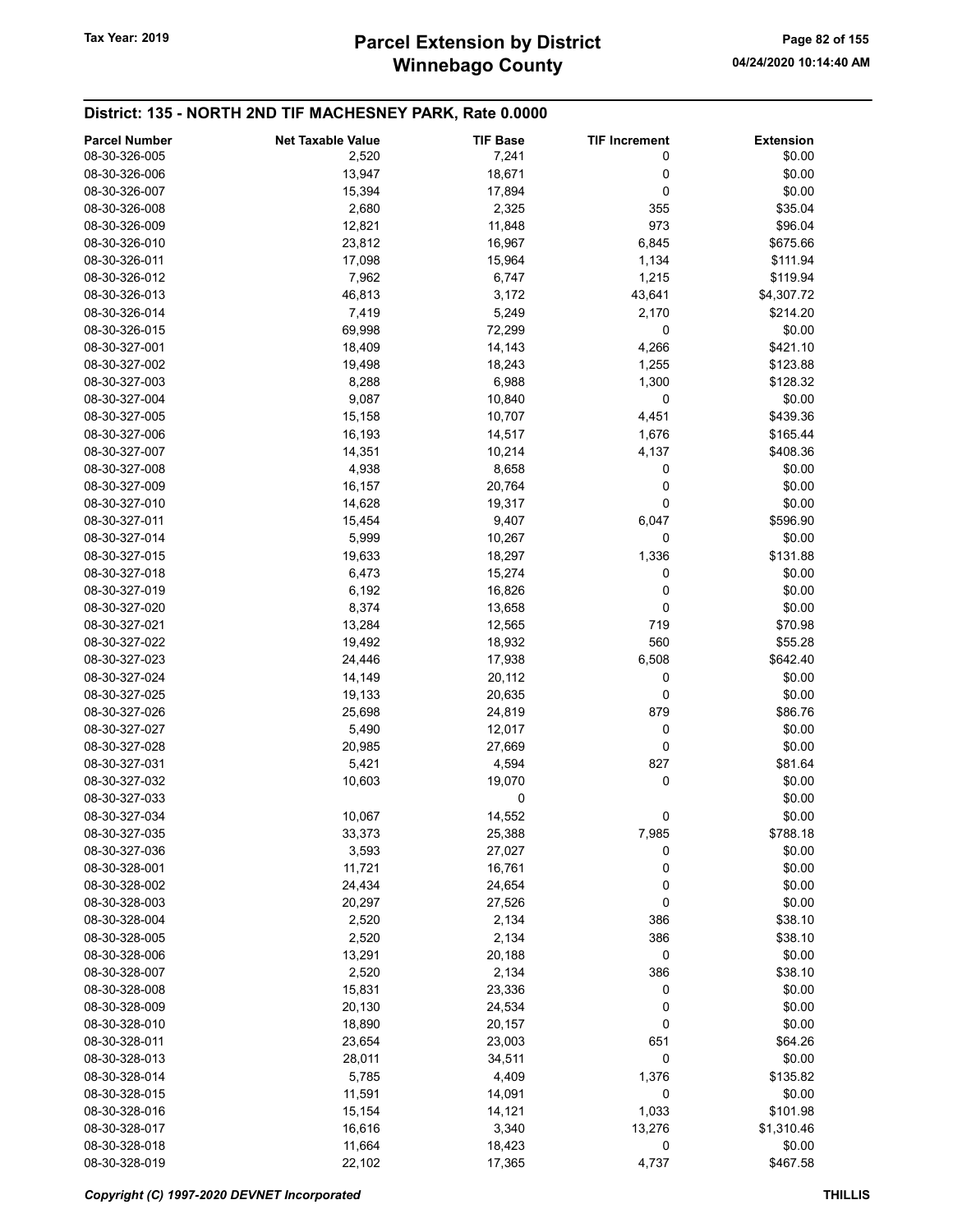| <b>Parcel Number</b> | <b>Net Taxable Value</b> | <b>TIF Base</b> | <b>TIF Increment</b> | <b>Extension</b> |
|----------------------|--------------------------|-----------------|----------------------|------------------|
| 08-30-328-022        | 21,673                   | 11,229          | 10,444               | \$1,030.92       |
| 08-30-328-023        | 13,549                   | 13,195          | 354                  | \$34.94          |
| 08-30-328-025        | 26,770                   | 18,489          | 8,281                | \$817.40         |
| 08-30-328-026        | 6,361                    | 5,468           | 893                  | \$88.16          |
| 08-30-328-027        | 15,105                   | 15,604          | 0                    | \$0.00           |
|                      |                          |                 |                      |                  |
| 08-30-328-028        | 26,811                   | 24,754          | 2,057                | \$203.04         |
| 08-30-328-029        | 20,638                   | 19,065          | 1,573                | \$155.28         |
| 08-30-328-030        | 30,654                   | 26,666          | 3,988                | \$393.66         |
| 08-30-328-031        | 28,183                   | 36,291          | 0                    | \$0.00           |
| 08-30-328-032        | 16,486                   | 21,277          | 0                    | \$0.00           |
| 08-30-328-033        | 24,759                   | 23,323          | 1,436                | \$141.74         |
| 08-30-329-001        | 23,586                   | 22,122          | 1,464                | \$144.52         |
| 08-30-329-002        | 24,327                   | 17,825          | 6,502                | \$641.80         |
| 08-30-329-003        | 25,390                   | 12,541          | 12,849               | \$1,268.30       |
| 08-30-329-004        | 15,418                   | 14,758          | 660                  | \$65.16          |
| 08-30-329-005        | 17,847                   | 14,779          | 3,068                | \$302.84         |
| 08-30-329-006        | 22,435                   | 16,148          | 6,287                | \$620.58         |
| 08-30-329-007        | 21,647                   | 20,284          | 1,363                | \$134.54         |
| 08-30-329-008        | 6,907                    | 21,798          | 0                    | \$0.00           |
| 08-30-329-009        | 2,520                    | 2,134           | 386                  | \$38.10          |
| 08-30-329-010        | 6,438                    | 28,810          | 0                    | \$0.00           |
| 08-30-329-012        | 21,488                   | 22,056          | 0                    | \$0.00           |
| 08-30-329-013        | 2,520                    | 2,134           | 386                  | \$38.10          |
| 08-30-329-016        | 21,600                   | 15,238          | 6,362                | \$627.98         |
| 08-30-329-017        | 20,768                   | 14,449          | 6,319                | \$623.74         |
| 08-30-329-019        | 29,136                   | 27,524          | 1,612                | \$159.12         |
| 08-30-329-022        | 58,578                   | 64,843          | 0                    | \$0.00           |
| 08-30-329-028        | 15,978                   | 22,570          | 0                    | \$0.00           |
| 08-30-329-029        | 42,817                   | 44,225          | 0                    | \$0.00           |
| 08-30-329-030        | 22,712                   | 8,628           | 14,084               | \$1,390.20       |
| 08-30-329-031        | 39,184                   | 40,472          | 0                    | \$0.00           |
| 08-30-329-032        | 50,328                   | 51,981          | 0                    | \$0.00           |
| 08-30-329-033        | 7,862                    | 5,561           | 2,301                | \$227.14         |
| 08-30-329-034        | 1,259                    | 1,067           | 192                  | \$18.96          |
| 08-30-329-036        | 16,927                   | 22,660          | 0                    | \$0.00           |
| 08-30-357-001        | 27,717                   | 30,706          | 0                    | \$0.00           |
| 08-30-357-002        | 18,799                   | 12,589          | 6,210                | \$612.98         |
| 08-30-357-003        | 2,470                    | 2,069           | 401                  | \$39.58          |
| 08-30-357-004        | 37,669                   | 15,579          | 22,090               | \$2,180.46       |
| 08-30-357-007        | 37,274                   | 31,839          | 5,435                | \$536.48         |
| 08-30-357-008        | 10,593                   | 19,372          | 0                    | \$0.00           |
| 08-30-357-009        | 2,441                    | 2,069           | 372                  | \$36.72          |
| 08-30-357-010        | 12,513                   | 15,516          | 0                    | \$0.00           |
| 08-30-357-013        | 2,441                    | 2,069           | 372                  | \$36.72          |
| 08-30-357-014        | 21,855                   | 20,712          | 1,143                | \$112.82         |
| 08-30-357-015        | 29,240                   | 28,188          | 1,052                | \$103.84         |
| 08-30-357-016        | 22,024                   | 13,597          | 8,427                | \$831.82         |
| 08-30-357-017        | 25,384                   | 24,036          | 1,348                | \$133.06         |
| 08-30-358-001        | 23,827                   | 17,361          | 6,466                | \$638.26         |
| 08-30-358-002        | 19,928                   | 13,102          | 6,826                | \$673.78         |
| 08-30-358-003        | 2,441                    | 2,069           | 372                  | \$36.72          |
| 08-30-358-004        | 14,789                   | 14,480          | 309                  | \$30.50          |
| 08-30-358-005        | 8,720                    | 15,746          | $\mathbf 0$          | \$0.00           |
| 08-30-358-006        | 21,425                   | 20,775          | 650                  | \$64.16          |
| 08-30-358-007        | 12,677                   | 17,474          | 0                    | \$0.00           |
| 08-30-358-008        | 9,378                    | 14,745          | 0                    | \$0.00           |
| 08-30-358-011        | 13,473                   | 15,974          | 0                    | \$0.00           |
| 08-30-358-012        | 17,258                   | 8,297           | 8,961                | \$884.52         |
| 08-30-358-013        | 15,223                   | 14,259          | 964                  | \$95.16          |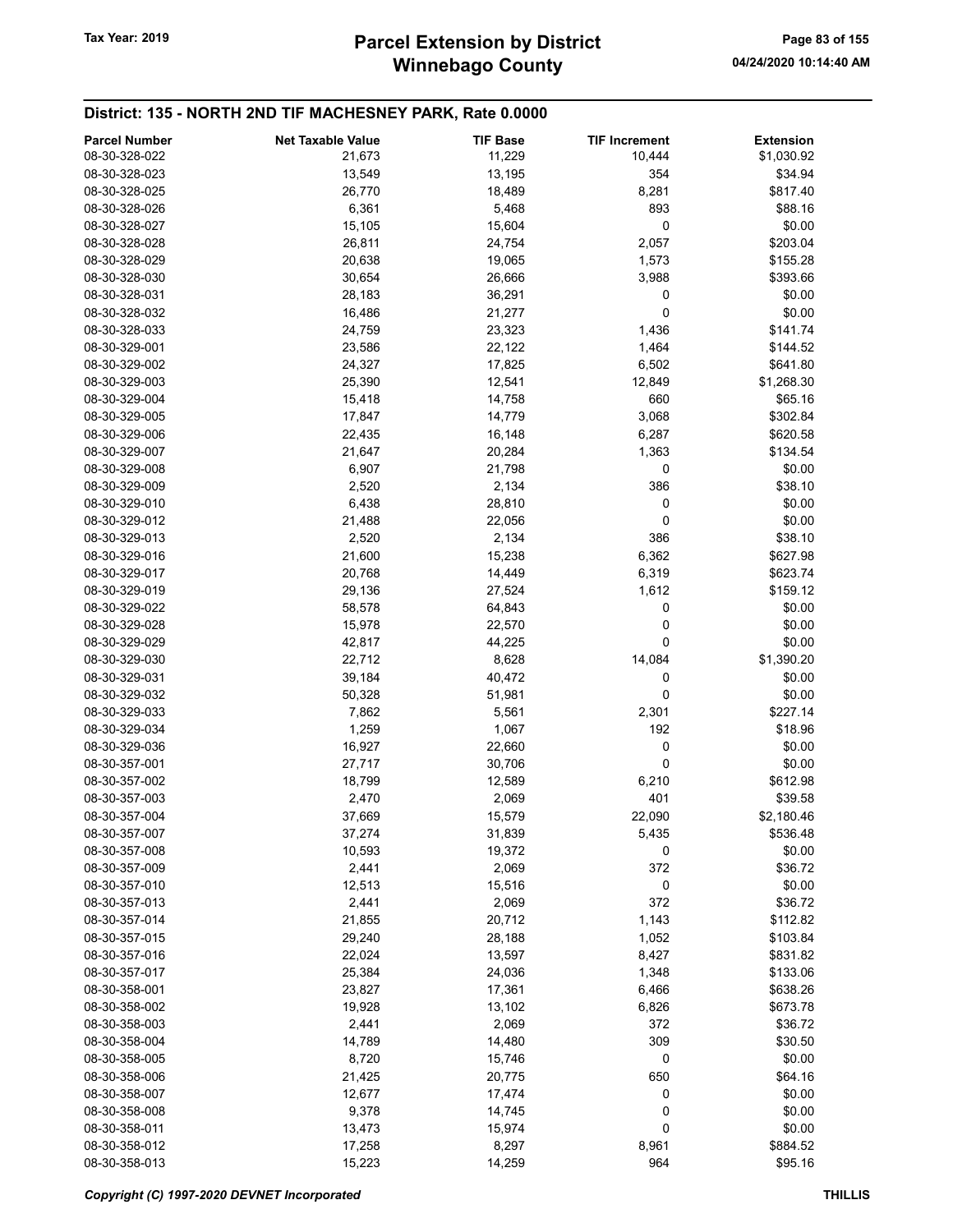| <b>Parcel Number</b> | <b>Net Taxable Value</b> | <b>TIF Base</b> | <b>TIF Increment</b> | <b>Extension</b> |
|----------------------|--------------------------|-----------------|----------------------|------------------|
| 08-30-358-014        | 11,704                   | 16,552          | 0                    | \$0.00           |
| 08-30-358-015        | 24,976                   | 27,932          | 0                    | \$0.00           |
| 08-30-358-016        | 18,289                   | 17,120          | 1,169                | \$115.40         |
| 08-30-358-017        | 12,535                   | 13,677          | 0                    | \$0.00           |
| 08-30-358-018        | 23,364                   | 18,966          | 4,398                | \$434.12         |
| 08-30-358-019        | 16,203                   | 4,971           | 11,232               | \$1,108.70       |
| 08-30-358-020        | 20,205                   | 18,348          | 1,857                | \$183.30         |
| 08-30-359-001        | 20,653                   | 19,348          | 1,305                | \$128.82         |
| 08-30-359-002        | 18,706                   | 11,897          | 6,809                | \$672.10         |
| 08-30-359-003        | 18,911                   | 19,267          | 0                    | \$0.00           |
| 08-30-359-004        | 15,288                   | 19,950          | 0                    | \$0.00           |
| 08-30-359-005        | 12,889                   | 12,676          | 213                  | \$21.02          |
| 08-30-359-006        | 16,906                   | 16,487          | 419                  | \$41.36          |
| 08-30-359-007        | 2,441                    | 2,069           | 372                  | \$36.72          |
| 08-30-359-008        | 27,715                   | 15,953          | 11,762               | \$1,161.00       |
| 08-30-359-009        | 14,261                   | 18,299          | 0                    | \$0.00           |
| 08-30-359-010        | 24,508                   | 23,006          | 1,502                | \$148.26         |
| 08-30-359-011        | 19,436                   | 17,902          | 1,534                | \$151.42         |
| 08-30-359-012        | 17,116                   | 20,830          | 0                    | \$0.00           |
| 08-30-359-013        | 12,237                   | 12,172          | 65                   | \$6.42           |
| 08-30-359-014        | 19,447                   | 13,105          | 6,342                | \$626.02         |
| 08-30-359-015        | 11,683                   | 16,533          | 0                    | \$0.00           |
| 08-30-359-016        | 19,902                   | 24,329          | 0                    | \$0.00           |
| 08-30-360-001        | 26,066                   | 15,889          | 10,177               | \$1,004.56       |
| 08-30-360-002        |                          |                 |                      | \$650.98         |
| 08-30-360-003        | 26,338<br>16,298         | 19,743          | 6,595<br>0           | \$0.00           |
|                      |                          | 18,336          |                      |                  |
| 08-30-360-004        | 4,804                    | 14,096          | 0                    | \$0.00           |
| 08-30-360-005        | 18,840                   | 17,241          | 1,599                | \$157.84         |
| 08-30-360-006        | 13,523                   | 13,279          | 244                  | \$24.08          |
| 08-30-360-007        | 16,315                   | 15,453          | 862                  | \$85.10          |
| 08-30-360-008        | 15,089                   | 14,761          | 328                  | \$32.38          |
| 08-30-376-001        | 25,895                   | 27,821          | $\pmb{0}$            | \$0.00           |
| 08-30-376-002        | 20,024                   | 19,153          | 871                  | \$85.98          |
| 08-30-376-003        | 17,657                   | 17,174          | 483                  | \$47.68          |
| 08-30-376-004        | 19,319                   | 23,753          | 0                    | \$0.00           |
| 08-30-376-005        | 21,483                   | 18,510          | 2,973                | \$293.46         |
| 08-30-376-006        | 20,285                   | 20,757          | 0                    | \$0.00           |
| 08-30-376-007        | 26,296                   | 29,845          | 0                    | \$0.00           |
| 08-30-376-008        | 26,620                   | 25,583          | 1,037                | \$102.36         |
| 08-30-376-009        | 19,292                   | 18,725          | 567                  | \$55.98          |
| 08-30-376-010        | 31,289                   | 27,861          | 3,428                | \$338.38         |
| 08-30-376-011        | 14,770                   | 21,158          | 0                    | \$0.00           |
| 08-30-376-012        | 19,483                   | 18,091          | 1,392                | \$137.40         |
| 08-30-376-013        | 26,634                   | 19,423          | 7,211                | \$711.78         |
| 08-30-376-014        | 12,252                   | 18,497          | 0                    | \$0.00           |
| 08-30-376-015        | 29,280                   | 21,529          | 7,751                | \$765.10         |
| 08-30-376-016        | 8,583                    | 6,874           | 1,709                | \$168.70         |
| 08-30-376-017        | 58,706                   | 60,636          | 0                    | \$0.00           |
| 08-30-376-018        | 29,327                   | 30,290          | 0                    | \$0.00           |
| 08-30-376-019        | 13,859                   | 13,230          | 629                  | \$62.10          |
| 08-30-376-020        | 169,243                  | 162,112         | 7,131                | \$703.90         |
| 08-30-377-001        | 4,673                    | 5,077           | 0                    | \$0.00           |
| 08-30-377-002        | 4,796                    | 5,077           | 0                    | \$0.00           |
| 08-30-377-003        | 4,816                    | 5,077           | 0                    | \$0.00           |
| 08-30-377-014        | 23,555                   | 25,285          | 0                    | \$0.00           |
| 08-30-377-016        | 219,048                  | 235,823         | 0                    | \$0.00           |
| 08-30-378-006        | 47,278                   | 36,634          | 10,644               | \$1,050.66       |
| 08-30-378-009        | 39,815                   | 41,124          | 0                    | \$0.00           |
| 08-30-378-012        | 232,897                  | 195,538         | 37,359               | \$3,687.64       |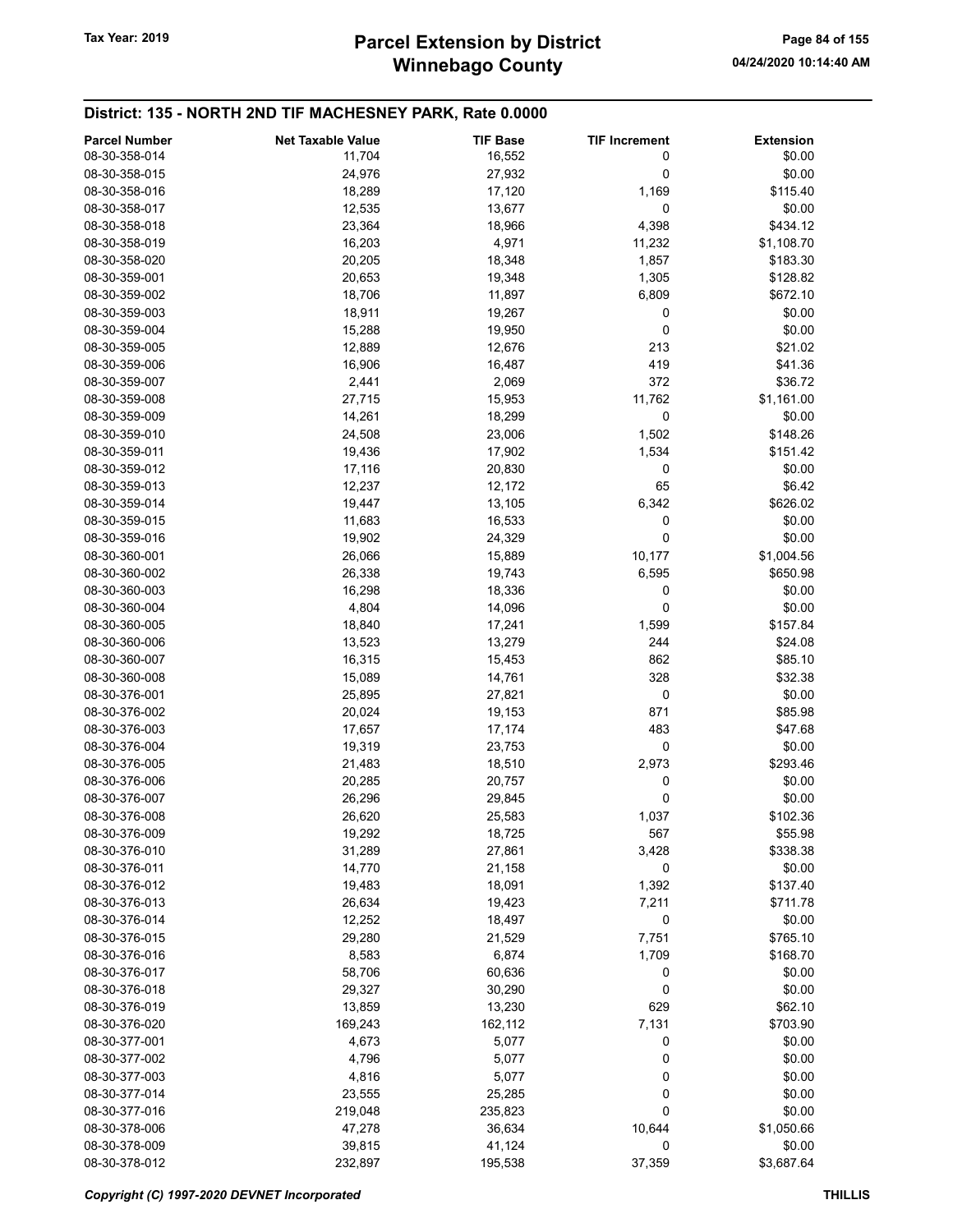| <b>Parcel Number</b> | <b>Net Taxable Value</b> | <b>TIF Base</b> | <b>TIF Increment</b> | Extension    |
|----------------------|--------------------------|-----------------|----------------------|--------------|
| 08-30-378-013        | 192.562                  | 143.396         | 49.166               | \$4.853.08   |
| 08-30-378-014        | 283.973                  | 175.261         | 108.712              | \$10.730.74  |
| Totals for 135       | 12.140.178               | 9.065.270       | 4.489.737            | \$443,608.56 |
|                      |                          |                 |                      | 278 Parcels  |

#### District: 137 - MAIN & WHITMAN TIF, Rate 0.0000

| <b>Parcel Number</b> | <b>Net Taxable Value</b> | <b>TIF Base</b> | <b>TIF Increment</b> | <b>Extension</b> |
|----------------------|--------------------------|-----------------|----------------------|------------------|
| 11-23-179-001        | 14.027                   | 88.351          |                      | \$0.00           |
| 11-23-206-011        | 1.829.243                | 845.661         | 983.582              | \$131.767.54     |
| Totals for 137       | 1.843.270                | 934.012         | 983.582              | \$131.767.54     |
|                      |                          |                 |                      | 2 Parcels        |

| <b>Parcel Number</b>                        | <b>Net Taxable Value</b> | <b>TIF Base</b> | <b>TIF Increment</b> | <b>Extension</b> |
|---------------------------------------------|--------------------------|-----------------|----------------------|------------------|
| 11-25-155-001                               | 5,687                    | 11,285          | 0                    | \$0.00           |
| 11-25-155-002                               | 2,161                    | 20,604          | 0                    | \$0.00           |
| 11-25-155-003                               | 4,475                    | 1,639           | 2,836                | \$379.94         |
| 11-25-155-004                               | 10,717                   | 16,559          | 0                    | \$0.00           |
| 11-25-155-005                               | 0                        | 11,102          | 0                    | \$0.00           |
| 11-25-155-006                               | 6,845                    | 15,312          | 0                    | \$0.00           |
| 11-25-155-007                               | 7,670                    | 14,333          | $\mathbf 0$          | \$0.00           |
| 11-25-155-008                               | 1,742                    | 12,801          | 0                    | \$0.00           |
| 11-25-155-009                               | 8,653                    | 17,607          | 0                    | \$0.00           |
| 11-25-155-010                               | 7,670                    | 10,188          | $\mathbf 0$          | \$0.00           |
| 11-25-155-011                               | 1,609                    | 1,927           | $\mathbf 0$          | \$0.00           |
| 11-25-155-012                               | 8,263                    | 7,066           | 1,197                | \$160.36         |
| 11-25-155-013                               | 1,571                    | 19,947          | $\mathbf 0$          | \$0.00           |
| 11-25-155-014                               | 13,251                   | 11,535          | 1,716                | \$229.90         |
| 11-25-155-015                               | 6,694                    | 16,158          | 0                    | \$0.00           |
| 11-25-155-016                               | 8,158                    | 15,356          | $\pmb{0}$            | \$0.00           |
| 11-25-155-017                               | 9,283                    | 21,147          | $\mathbf 0$          | \$0.00           |
| 11-25-155-018                               | 10,800                   | 20,523          | 0                    | \$0.00           |
| 11-25-155-019                               | 10,679                   | 13,041          | 0                    | \$0.00           |
| 11-25-155-020                               | 9,971                    | 14,875          | $\mathbf 0$          | \$0.00           |
| 11-25-155-021                               | 40,109                   | 71,980          | $\pmb{0}$            | \$0.00           |
| 11-25-155-022                               | 14,985                   | 18,333          | 0                    | \$0.00           |
| 11-25-155-023                               | 13,389                   | 19,557          | 0                    | \$0.00           |
| 11-25-155-024                               | 7,437                    | 18,368          | 0                    | \$0.00           |
| 11-25-155-025                               | 1,276                    | 1,654           | $\mathbf 0$          | \$0.00           |
| 11-25-155-026                               | 200                      | 11,703          | 0                    | \$0.00           |
| 11-25-155-027                               | 10,935                   | 21,597          | 0                    | \$0.00           |
| 11-25-155-028                               | 14,755                   | 23,184          | 0                    | \$0.00           |
| 11-25-155-029                               | 2,847                    | 12,227          | $\mathbf 0$          | \$0.00           |
| 11-25-155-030                               | 10,718                   | 17,876          | 0                    | \$0.00           |
| 11-25-155-031                               | 14,312                   | 26,500          | 0                    | \$0.00           |
| 11-25-155-032                               | 11,021                   | 12,347          | 0                    | \$0.00           |
| 11-25-155-033                               | 14,555                   | 15,130          | $\mathbf 0$          | \$0.00           |
| 11-25-156-001                               | 13,826                   | 13,890          | 0                    | \$0.00           |
| 11-25-156-002                               | 8,192                    | 19,360          | $\mathbf 0$          | \$0.00           |
| 11-25-156-003                               | 11,783                   | 19,158          | 0                    | \$0.00           |
| 11-25-156-004                               | 34,232                   | 34,310          | 0                    | \$0.00           |
| 11-25-156-005                               | 9,557                    | 18,821          | 0                    | \$0.00           |
| 11-25-156-006                               | 11,064                   | 21,037          | $\mathbf 0$          | \$0.00           |
| 11-25-156-007                               | 6,334                    | 4,790           | 1,544                | \$206.86         |
| 11-25-156-008                               | 5,253                    | 8,333           | $\mathbf 0$          | \$0.00           |
| 11-25-156-009                               | 20,337                   | 26,228          | $\mathbf 0$          | \$0.00           |
| 11-25-156-010                               | 10,780                   | 18,875          | $\pmb{0}$            | \$0.00           |
| 11-25-156-011                               | 8,916                    | 15,221          | $\mathbf 0$          | \$0.00           |
| Copyright (C) 1997-2020 DEVNET Incorporated |                          |                 |                      | <b>THILLIS</b>   |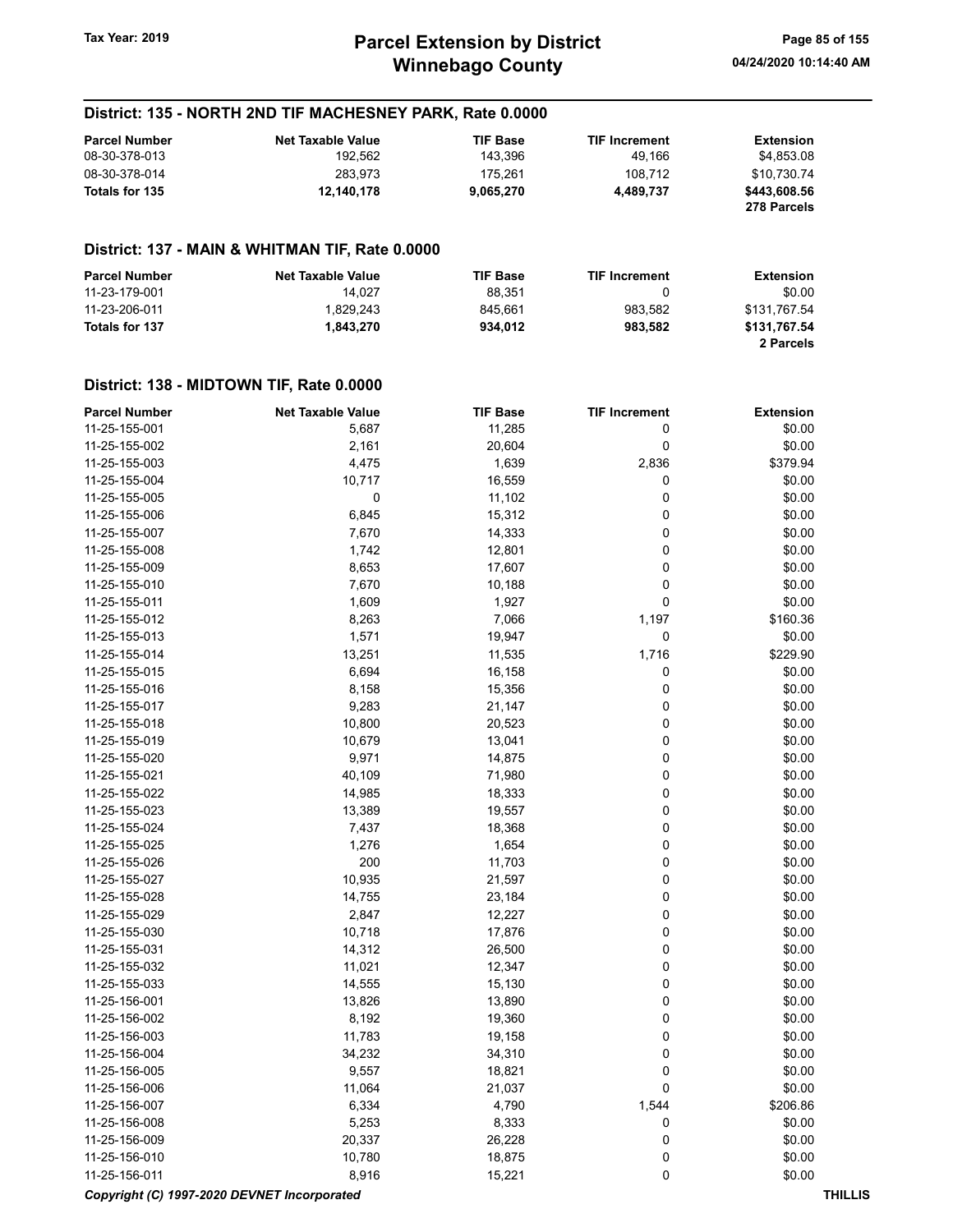# Winnebago County Tax Year: 2019 **Parcel Extension by District** Page 86 of 155

# District: 138 - MIDTOWN TIF, Rate 0.0000 Parcel Number **Net Taxable Value** TIF Base TIF Increment Extension 11-25-156-012 8,110 8,110 25,543 0 \$0.00 11-25-156-013 11,239 22,094 0 \$0.00 11-25-156-014 8,689 15,088 0 \$0.00 11-25-156-015 **11,601** 11,601 **23,048** 0 \$0.00 11-25-156-016 \$0.00 11-25-156-017 7,844 12,863 0 \$0.00 11-25-156-018 4,939 9,686 0 \$0.00 11-25-156-019 4,614 9,104 0 \$0.00 11-25-156-020 **80.00** 7,885 24,102 0 \$0.00 11-25-156-021 9,964 9,964 10,407 0 \$0.00 11-25-156-022 1,903 3,225 0 \$0.00 11-25-156-023 34,147 \$0.00 11-25-157-001 \$0.00 11-25-157-002 \$0.00 11-25-157-003 18,353 \$0.00 11-25-157-004 19,525 \$0.00 11-25-157-005 \$0.00 11-25-157-006 \$0.00 11-25-157-007 12,382 \$0.00 11-25-157-008 4,081 \$0.00

| 11-25-157-008 |        | 4,081  |             | \$0.00 |
|---------------|--------|--------|-------------|--------|
| 11-25-157-009 |        | 20,822 |             | \$0.00 |
| 11-25-157-010 |        | 11,272 |             | \$0.00 |
| 11-25-157-011 |        | 13,683 |             | \$0.00 |
| 11-25-157-012 |        | 16,307 |             | \$0.00 |
| 11-25-157-013 |        | 11,946 |             | \$0.00 |
| 11-25-158-001 |        | 13,303 |             | \$0.00 |
| 11-25-158-002 |        | 13,119 |             | \$0.00 |
| 11-25-158-003 |        | 19,246 |             | \$0.00 |
| 11-25-158-004 |        | 19,992 |             | \$0.00 |
| 11-25-158-005 | 2,985  | 3,648  | 0           | \$0.00 |
| 11-25-158-006 |        | 16,250 |             | \$0.00 |
| 11-25-158-007 |        | 17,834 |             | \$0.00 |
| 11-25-158-008 |        | 12,442 |             | \$0.00 |
| 11-25-158-009 |        | 7,350  |             | \$0.00 |
| 11-25-158-010 |        | 11,282 |             | \$0.00 |
| 11-25-158-011 |        | 10,760 |             | \$0.00 |
| 11-25-158-012 |        | 2,370  |             | \$0.00 |
| 11-25-159-001 |        | 1,720  |             | \$0.00 |
| 11-25-159-002 |        | 15,447 |             | \$0.00 |
| 11-25-159-003 |        | 6,060  |             | \$0.00 |
| 11-25-159-004 |        | 27,610 |             | \$0.00 |
| 11-25-159-005 |        | 27,962 |             | \$0.00 |
| 11-25-159-006 |        | 15,017 |             | \$0.00 |
| 11-25-159-007 |        | 17,386 |             | \$0.00 |
| 11-25-159-008 |        | 4,753  |             | \$0.00 |
| 11-25-159-009 |        | 14,486 |             | \$0.00 |
| 11-25-159-010 |        | 16,003 |             | \$0.00 |
| 11-25-159-011 |        | 15,417 |             | \$0.00 |
| 11-25-159-012 |        | 18,535 |             | \$0.00 |
| 11-25-159-013 |        | 21,715 |             | \$0.00 |
| 11-25-159-014 |        | 16,213 |             | \$0.00 |
| 11-25-160-001 | 14,537 | 30,144 | $\mathbf 0$ | \$0.00 |
| 11-25-160-002 |        | 14,907 |             | \$0.00 |
| 11-25-160-003 |        | 13,559 |             | \$0.00 |
| 11-25-160-004 |        | 16,851 |             | \$0.00 |
| 11-25-160-005 | 8,948  | 15,009 | 0           | \$0.00 |
| 11-25-160-006 |        | 7,007  |             | \$0.00 |
| 11-25-160-007 | 2,737  | 19,426 | 0           | \$0.00 |
| 11-25-160-008 |        | 17,598 |             | \$0.00 |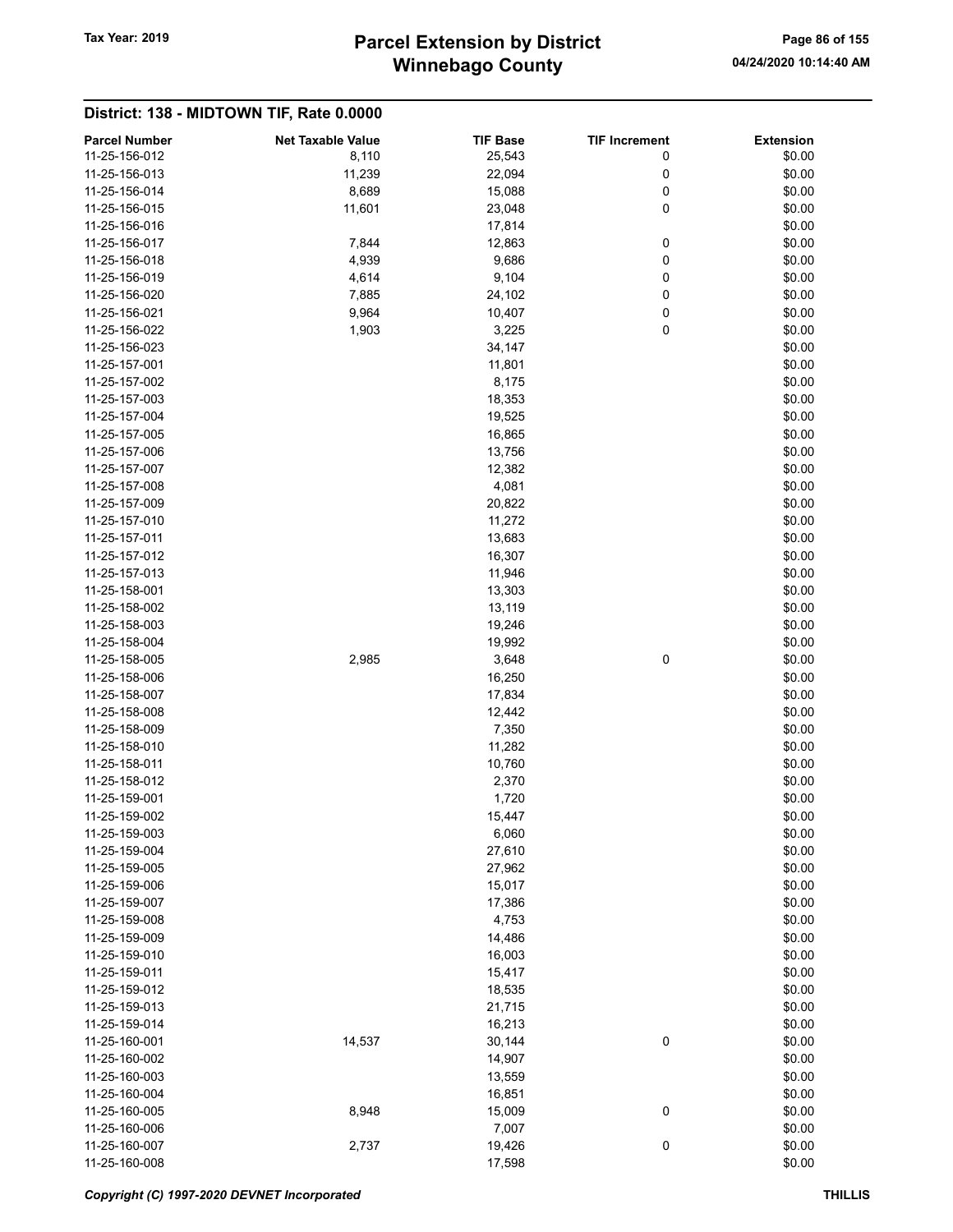# Winnebago County Tax Year: 2019 **Parcel Extension by District** Page 87 of 155

| <b>Parcel Number</b><br>11-25-160-009 | <b>Net Taxable Value</b> | <b>TIF Base</b><br>0 | <b>TIF Increment</b> | Extension<br>\$0.00 |
|---------------------------------------|--------------------------|----------------------|----------------------|---------------------|
| 11-25-160-010                         |                          | 40,835               |                      | \$0.00              |
| 11-25-301-001                         | 9,543                    | 1,632                | 7,911                | \$1,059.82          |
| 11-25-301-002                         | 8,337                    | 12,766               | 0                    | \$0.00              |
| 11-25-301-003                         | 8,159                    | 16,593               | 0                    | \$0.00              |
| 11-25-301-004                         | 544                      | 16,888               | 0                    | \$0.00              |
| 11-25-301-005                         | 7,786                    | 12,966               | 0                    | \$0.00              |
| 11-25-301-006                         | 11,707                   | 11,907               | 0                    | \$0.00              |
| 11-25-301-007                         | 9,129                    | 18,705               | 0                    | \$0.00              |
| 11-25-301-008                         | 3,123                    | 19,532               | 0                    | \$0.00              |
| 11-25-301-009                         | 9,669                    | 16,911               | 0                    | \$0.00              |
| 11-25-301-010                         | 14,908                   | 21,243               | 0                    | \$0.00              |
| 11-25-301-011                         | 5,834                    | 14,884               | 0                    | \$0.00              |
| 11-25-301-012                         | 6,545                    | 22,831               | 0                    | \$0.00              |
| 11-25-301-013                         | 15,098                   | 21,731               | 0                    | \$0.00              |
| 11-25-301-014                         | 1,220                    | 1,582                | 0                    | \$0.00              |
| 11-25-301-015                         | 20,621                   | 23,041               | 0                    | \$0.00              |
| 11-25-301-020                         | 15,858                   | 23,049               | 0                    | \$0.00              |
| 11-25-301-021                         | 7,422                    | 15,173               | 0                    | \$0.00              |
| 11-25-301-022                         | 10,372                   | 20,839               | 0                    | \$0.00              |
| 11-25-301-023                         | 10,061                   | 14,305               | 0                    | \$0.00              |
| 11-25-301-024                         | 7,135                    | 7,802                | 0                    | \$0.00              |
| 11-25-301-025                         | 10,009                   | 19,297               | 0                    | \$0.00              |
| 11-25-301-026                         | 1,015                    | 1,316                | 0                    | \$0.00              |
| 11-25-301-027                         | 9,005                    | 17,872               | 0                    | \$0.00              |
| 11-25-301-028                         | 0                        | 16,864               | 0                    | \$0.00              |
| 11-25-301-029                         | 19,640                   | 20,528               | 0                    | \$0.00              |
| 11-25-301-030                         | 4,979                    | 5,172                | 0                    | \$0.00              |
| 11-25-301-031                         | 5,767                    | 6,694                | 0                    | \$0.00              |
| 11-25-301-033                         | 12,273                   | 21,896               | 0                    | \$0.00              |
| 11-25-301-035                         | 11,470                   | 18,139               | 0                    | \$0.00              |
| 11-25-301-036                         | 3,487                    | 8,767                | 0                    | \$0.00              |
| 11-25-301-037                         | 2,906                    | 14,047               | 0                    | \$0.00              |
| 11-25-301-038                         | 9,051                    | 18,119               | 0                    | \$0.00              |
| 11-25-301-039                         | 8,854                    | 17,446               | 0                    | \$0.00              |
| 11-25-301-040                         | 1,714                    | 18,079               | 0                    | \$0.00              |
| 11-25-301-041                         | 883                      | 11,275               | 0                    | \$0.00              |
| 11-25-302-001                         | 10,729                   | 17,197               | 0                    | \$0.00              |
| 11-25-302-002                         | 9,181                    | 20,056               | 0                    | \$0.00              |
| 11-25-302-003                         | 7,362                    | 14,008               | 0                    | \$0.00              |
| 11-25-302-004                         | 9,004                    | 16,093               | 0                    | \$0.00              |
| 11-25-302-005                         | 2,385                    | 21,252               | 0                    | \$0.00              |
| 11-25-302-006                         | 10,525                   | 19,967               | 0                    | \$0.00              |
| 11-25-302-007                         | 11,769                   | 23,719               | 0                    | \$0.00              |
| 11-25-302-008                         | 8,367                    | 16,533               | 0                    | \$0.00              |
| 11-25-302-009                         | 11,950                   | 25,476               | 0                    | \$0.00              |
| 11-25-302-010                         | 10,231                   | 19,791               | 0                    | \$0.00              |
| 11-25-302-011                         | 8,383                    | 16,511               | 0                    | \$0.00              |
| 11-25-302-012                         | 36,746                   | 41,555               | 0                    | \$0.00              |
| 11-25-302-013                         | 10,186                   | 14,028               | 0                    | \$0.00              |
| 11-25-302-014                         | 8,898                    | 17,285               | 0                    | \$0.00              |
| 11-25-302-015                         | 8,077                    | 16,651               | 0                    | \$0.00              |
| 11-25-302-016                         | 11,181                   | 21,820               | 0                    | \$0.00              |
| 11-25-302-017                         | 9,574                    | 18,985               | 0                    | \$0.00              |
| 11-25-302-018                         | 17,276                   | 18,592               | 0                    | \$0.00              |
| 11-25-302-019                         | 12,243                   | 2,165                | 10,078               | \$1,350.12          |
| 11-25-302-020                         | 10,363                   | 15,750               | 0                    | \$0.00              |
| 11-25-302-021                         | 2,263                    | 31,572               | 0                    | \$0.00              |
| 11-25-302-022                         | 8,553                    | 17,243               | 0                    | \$0.00              |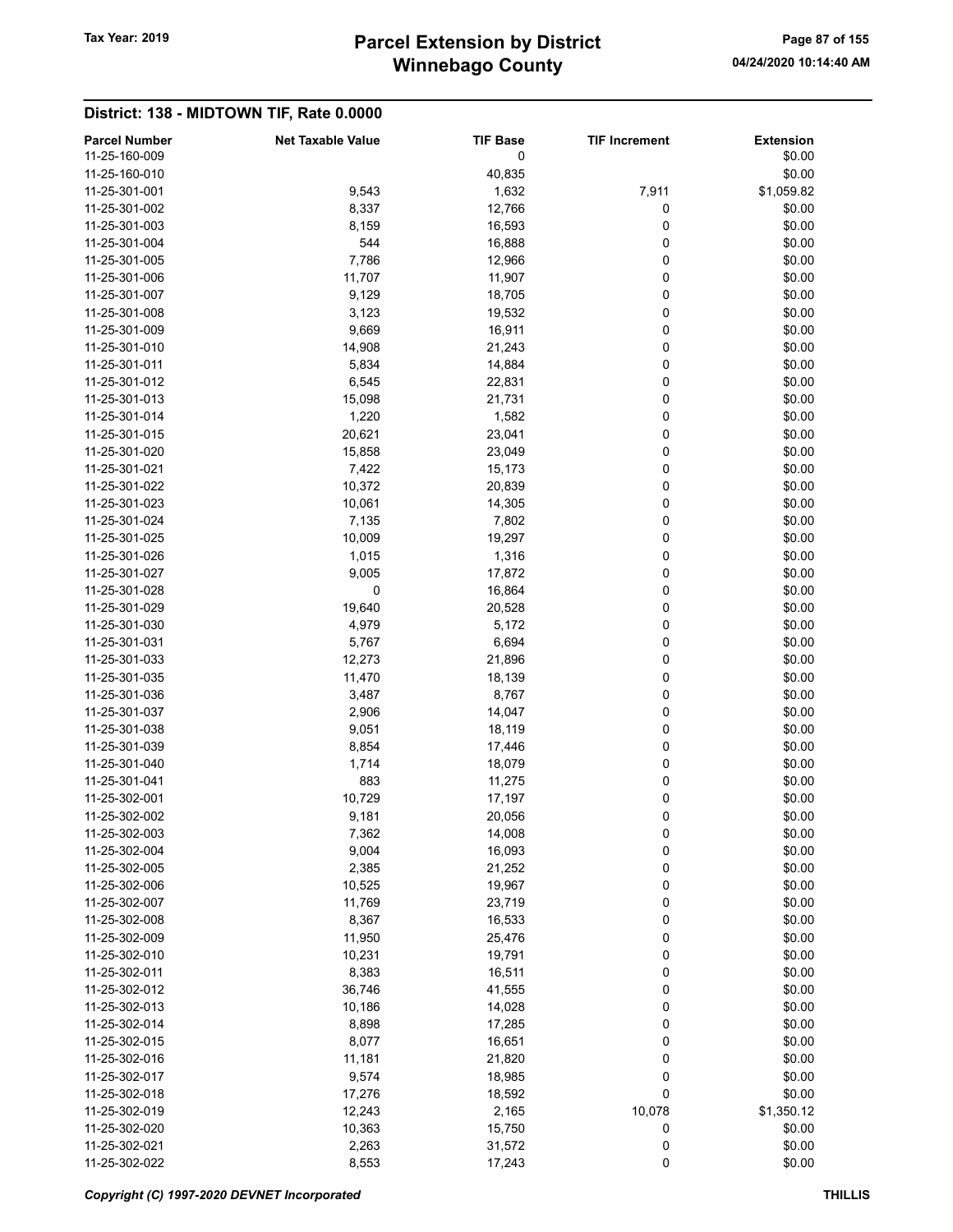# Winnebago County Tax Year: 2019 **Parcel Extension by District** Page 88 of 155

| <b>Parcel Number</b> | <b>Net Taxable Value</b> | <b>TIF Base</b> | <b>TIF Increment</b> | <b>Extension</b> |
|----------------------|--------------------------|-----------------|----------------------|------------------|
| 11-25-303-001        | 8,886                    | 12,384          | 0                    | \$0.00           |
| 11-25-303-002        | 9,647                    | 10,561          | 0                    | \$0.00           |
| 11-25-303-003        | 6,059                    | 10,358          | 0                    | \$0.00           |
| 11-25-303-004        | 10,237                   | 19,274          | 0                    | \$0.00           |
| 11-25-303-005        | 4,483                    | 15,208          | 0                    | \$0.00           |
| 11-25-303-006        | 10,133                   | 16,205          | 0                    | \$0.00           |
| 11-25-303-007        | 8,053                    | 18,676          | 0                    | \$0.00           |
| 11-25-303-008        | 10,716                   | 19,965          | 0                    | \$0.00           |
| 11-25-303-009        | 15,065                   | 28,000          | 0                    | \$0.00           |
| 11-25-303-010        | 9,696                    | 19,897          | 0                    | \$0.00           |
| 11-25-303-011        | 10,184                   | 20,951          | 0                    | \$0.00           |
|                      |                          |                 |                      |                  |
| 11-25-303-012        | 10,211                   | 21,005          | 0                    | \$0.00           |
| 11-25-303-013        | 12,100                   | 23,815          | 0                    | \$0.00           |
| 11-25-303-014        | 9,416                    | 28,625          | 0                    | \$0.00           |
| 11-25-303-015        | 8,751                    | 17,697          | 0                    | \$0.00           |
| 11-25-303-016        | 8,829                    | 18,083          | 0                    | \$0.00           |
| 11-25-303-017        | 5,694                    | 20,113          | 0                    | \$0.00           |
| 11-25-303-018        | 5,427                    | 12,811          | 0                    | \$0.00           |
| 11-25-303-021        | 4,649                    | 10,845          | 0                    | \$0.00           |
| 11-25-303-022        | 7,110                    | 20,225          | 0                    | \$0.00           |
| 11-25-303-023        | 3,151                    | 12,953          | 0                    | \$0.00           |
| 11-25-303-024        | 1,375                    | 1,783           | 0                    | \$0.00           |
| 11-25-303-025        | 7,923                    | 17,252          | 0                    | \$0.00           |
| 11-25-303-026        |                          |                 | 0                    |                  |
|                      | 8,804                    | 18,024          |                      | \$0.00           |
| 11-25-303-027        | 8,857                    | 18,117          | 0                    | \$0.00           |
| 11-25-303-029        | 7,161                    | 15,664          | 0                    | \$0.00           |
| 11-25-303-030        | 16,677                   | 18,089          | 0                    | \$0.00           |
| 11-25-304-001        | 1,685                    | 1,750           | 0                    | \$0.00           |
| 11-25-305-001        | 1,785                    | 1,854           | 0                    | \$0.00           |
| 11-25-305-003        | 190                      | 1,963           | 0                    | \$0.00           |
| 11-25-306-001        |                          | 1,516           |                      | \$0.00           |
| 11-25-307-001        | 1,580                    | 1,641           | 0                    | \$0.00           |
| 11-25-308-001        | 1,152                    | 1,197           | 0                    | \$0.00           |
| 11-25-309-001        | 21,643                   | 22,480          | 0                    | \$0.00           |
| 11-25-309-007        | 62,082                   | 64,483          | 0                    | \$0.00           |
| 11-25-309-008        | 1,545                    | 1,605           | 0                    | \$0.00           |
| 11-25-309-009        |                          |                 | 0                    |                  |
|                      | 37,778                   | 39,239          |                      | \$0.00           |
| 11-25-309-011        | 51,430                   | 53,420          | 0                    | \$0.00           |
| 11-25-309-012        | 40,920                   | 49,335          | 0                    | \$0.00           |
| 11-25-310-004        | 14,039                   | 23,715          | 0                    | \$0.00           |
| 11-25-310-006        | 9,417                    | 34,163          | 0                    | \$0.00           |
| 11-25-310-007        | 36,957                   | 56,682          | 0                    | \$0.00           |
| 11-25-310-008        | 112,190                  | 116,531         | 0                    | \$0.00           |
| 11-25-351-001        | 2,181                    | 2,293           | 0                    | \$0.00           |
| 11-25-351-002        | 855                      | 893             | 0                    | \$0.00           |
| 11-25-351-004        | 3,028                    | 3,145           | 0                    | \$0.00           |
| 11-25-351-006        | 855                      | 1,056           | 0                    | \$0.00           |
| 11-25-351-007        | 132,709                  | 164,246         | 0                    | \$0.00           |
| 11-25-352-001        | 26,572                   | 44,487          | 0                    | \$0.00           |
| 11-25-352-003        | 5,115                    | 5,313           | 0                    | \$0.00           |
| 11-25-352-004        | 1,321                    | 1,372           | 0                    | \$0.00           |
|                      |                          |                 |                      |                  |
| 11-25-352-005        | 11,101                   | 11,531          | 0                    | \$0.00           |
| 11-25-353-001        | 154,206                  | 163,913         | 0                    | \$0.00           |
| 11-25-354-001        | 2,582                    | 2,682           | 0                    | \$0.00           |
| 11-25-354-003        | 2,171                    | 3,486           | 0                    | \$0.00           |
| 11-25-354-004        | 2,173                    | 2,257           | 0                    | \$0.00           |
| 11-25-354-005        | 2,255                    | 3,924           | 0                    | \$0.00           |
| 11-25-354-006        | 2,129                    | 3,373           | 0                    | \$0.00           |
| 11-25-355-001        | 13,574                   | 22,836          | 0                    | \$0.00           |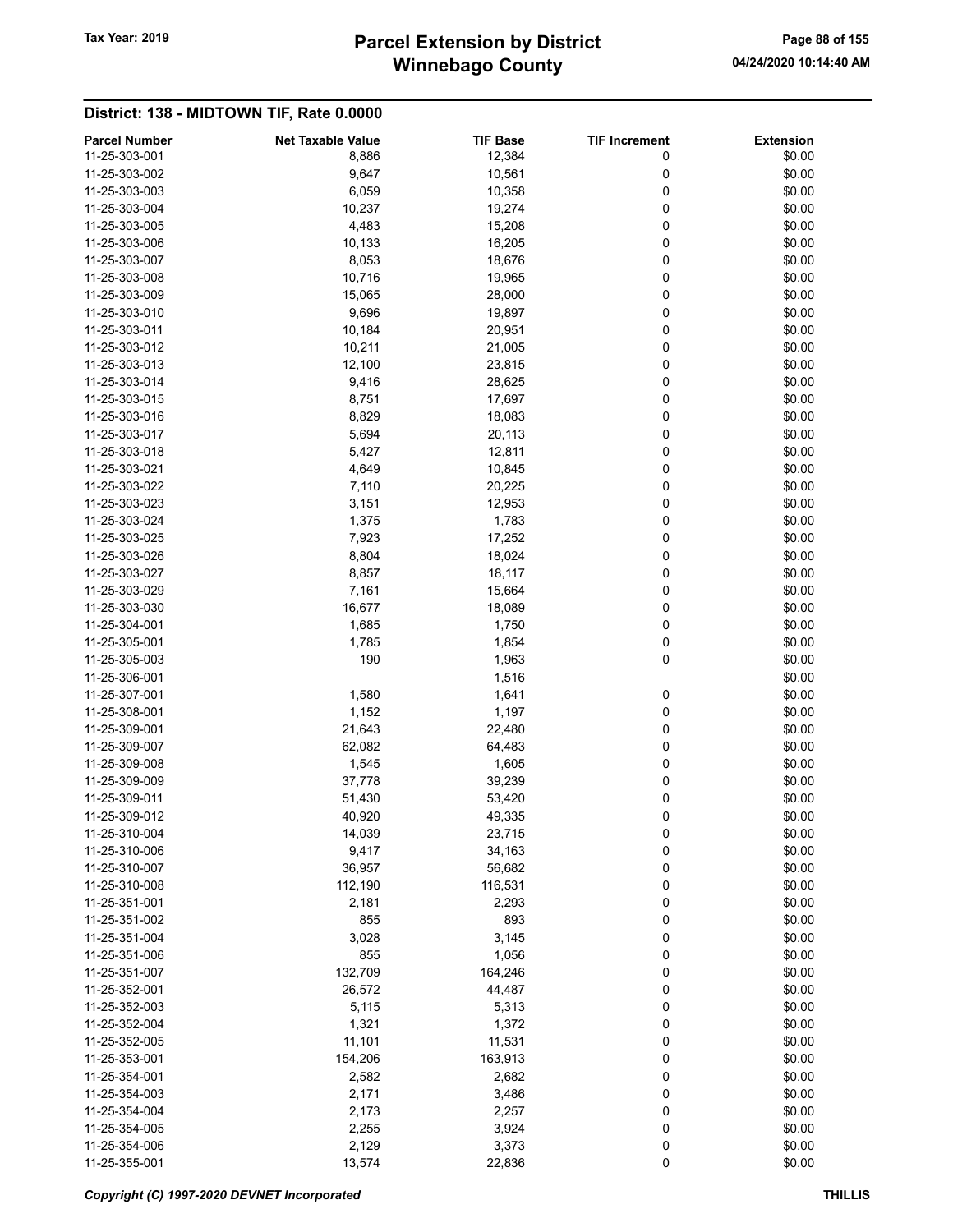# Winnebago County Tax Year: 2019 **Parcel Extension by District** Page 89 of 155

| <b>Parcel Number</b> | <b>Net Taxable Value</b> | <b>TIF Base</b> | <b>TIF Increment</b> | <b>Extension</b> |
|----------------------|--------------------------|-----------------|----------------------|------------------|
| 11-25-355-002        | 8,697                    | 9,033           | 0                    | \$0.00           |
| 11-25-355-003        | 6,217                    | 24,522          | 0                    | \$0.00           |
| 11-25-355-004        | 1,482                    | 1,540           | 0                    | \$0.00           |
| 11-25-356-001        | 85,325                   | 93,041          | 0                    | \$0.00           |
| 11-25-356-002        | 4,885                    | 5,074           | 0                    | \$0.00           |
| 11-25-356-003        | 32,761                   | 34,266          | 0                    | \$0.00           |
| 11-25-356-004        | 415                      | 627             | 0                    | \$0.00           |
| 11-25-356-005        | 2,402                    | 2,495           | 0                    | \$0.00           |
| 11-26-230-010        | 7,550                    | 9,634           | 0                    | \$0.00           |
| 11-26-231-010        | 12,000                   | 12,586          | 0                    | \$0.00           |
| 11-26-231-011        | 17,998                   | 48,688          | 0                    | \$0.00           |
| 11-26-231-013        | 22,175                   | 22,533          | 0                    | \$0.00           |
| 11-26-231-015        | 20,399                   | 21,351          | 0                    | \$0.00           |
| 11-26-231-016        | 16,632                   | 29,933          | 0                    | \$0.00           |
| 11-26-231-019        | 40,981                   | 56,794          | 0                    | \$0.00           |
| 11-26-232-001        | 11,599                   | 16,151          | 0                    | \$0.00           |
| 11-26-232-002        | 12,348                   | 7,111           | 5,237                | \$701.60         |
| 11-26-232-003        | 15,600                   | 16,372          | 0                    | \$0.00           |
| 11-26-232-004        | 5,533                    | 6,013           | 0                    | \$0.00           |
| 11-26-232-005        | 13,451                   | 19,323          | 0                    | \$0.00           |
| 11-26-233-001        | 4,419                    | 4,896           | 0                    | \$0.00           |
| 11-26-233-002        | 15,389                   | 16,272          | 0                    | \$0.00           |
|                      |                          |                 |                      |                  |
| 11-26-233-003        | 37,959                   | 41,157          | 0                    | \$0.00           |
| 11-26-233-004        | 25,963                   | 27,544          | 0                    | \$0.00           |
| 11-26-233-005        | 15,441                   | 34,152          | 0                    | \$0.00           |
| 11-26-233-006        | 34,914                   | 30,644          | 4,270                | \$572.04         |
| 11-26-233-008        | 40,670                   | 42,837          | 0                    | \$0.00           |
| 11-26-233-028        | 4,164                    | 4,595           | 0                    | \$0.00           |
| 11-26-233-029        | 56,540                   | 30,448          | 26,092               | \$3,495.48       |
| 11-26-235-004        | 4,359                    | 31,453          | 0                    | \$0.00           |
| 11-26-235-005        | 3,881                    | 15,644          | 0                    | \$0.00           |
| 11-26-235-006        | 17,848                   | 60,450          | 0                    | \$0.00           |
| 11-26-235-009        | 22,023                   | 23,077          | 0                    | \$0.00           |
| 11-26-235-010        | 15,437                   | 16,237          | 0                    | \$0.00           |
| 11-26-235-011        | 13,021                   | 13,727          | 0                    | \$0.00           |
| 11-26-235-017        | 56,572                   | 60,163          | 0                    | \$0.00           |
| 11-26-235-018        | 2,289                    | 2,378           | 0                    | \$0.00           |
| 11-26-235-019        |                          | 0               |                      | \$0.00           |
| 11-26-236-002        | 29,115                   | 30,605          | 0                    | \$0.00           |
| 11-26-236-003        | 22,183                   | 24,581          | 0                    | \$0.00           |
| 11-26-236-004        | 10,326                   | 11,440          | 0                    | \$0.00           |
| 11-26-236-007        | 13,798                   | 13,842          | 0                    | \$0.00           |
| 11-26-236-008        | 4,395                    | 7,871           | 0                    | \$0.00           |
| 11-26-236-009        | 5,678                    | 6,448           | 0                    | \$0.00           |
| 11-26-236-010        | 5,678                    | 6,448           | 0                    | \$0.00           |
| 11-26-236-011        | 8,994                    | 18,096          | 0                    | \$0.00           |
| 11-26-236-012        | 3,209                    | 3,333           | 0                    | \$0.00           |
| 11-26-236-013        | 14,595                   | 15,160          | 0                    | \$0.00           |
| 11-26-236-014        | 15,543                   | 19,545          | 0                    | \$0.00           |
| 11-26-276-005        | 95,853                   | 26,477          | 69,376               | \$9,294.10       |
| 11-26-276-006        | 55,894                   | 17,405          | 38,489               | \$5,156.26       |
| 11-26-276-007        | 47,750                   | 16,702          | 31,048               | \$4,159.42       |
| 11-26-276-008        | 41,097                   | 16,702          | 24,395               | \$3,268.12       |
| 11-26-276-012        | 23,188                   | 24,084          | 0                    | \$0.00           |
| 11-26-276-013        | 28,823                   | 27,228          | 1,595                | \$213.68         |
| 11-26-276-014        |                          |                 |                      |                  |
|                      | 16,670                   | 17,314          | 0                    | \$0.00           |
| 11-26-276-015        | 40,655                   | 47,153          | 0                    | \$0.00           |
| 11-26-276-016        | 107,075                  | 48,967          | 58,108               | \$7,784.56       |
| 11-26-277-001        | 16,490                   | 19,049          | 0                    | \$0.00           |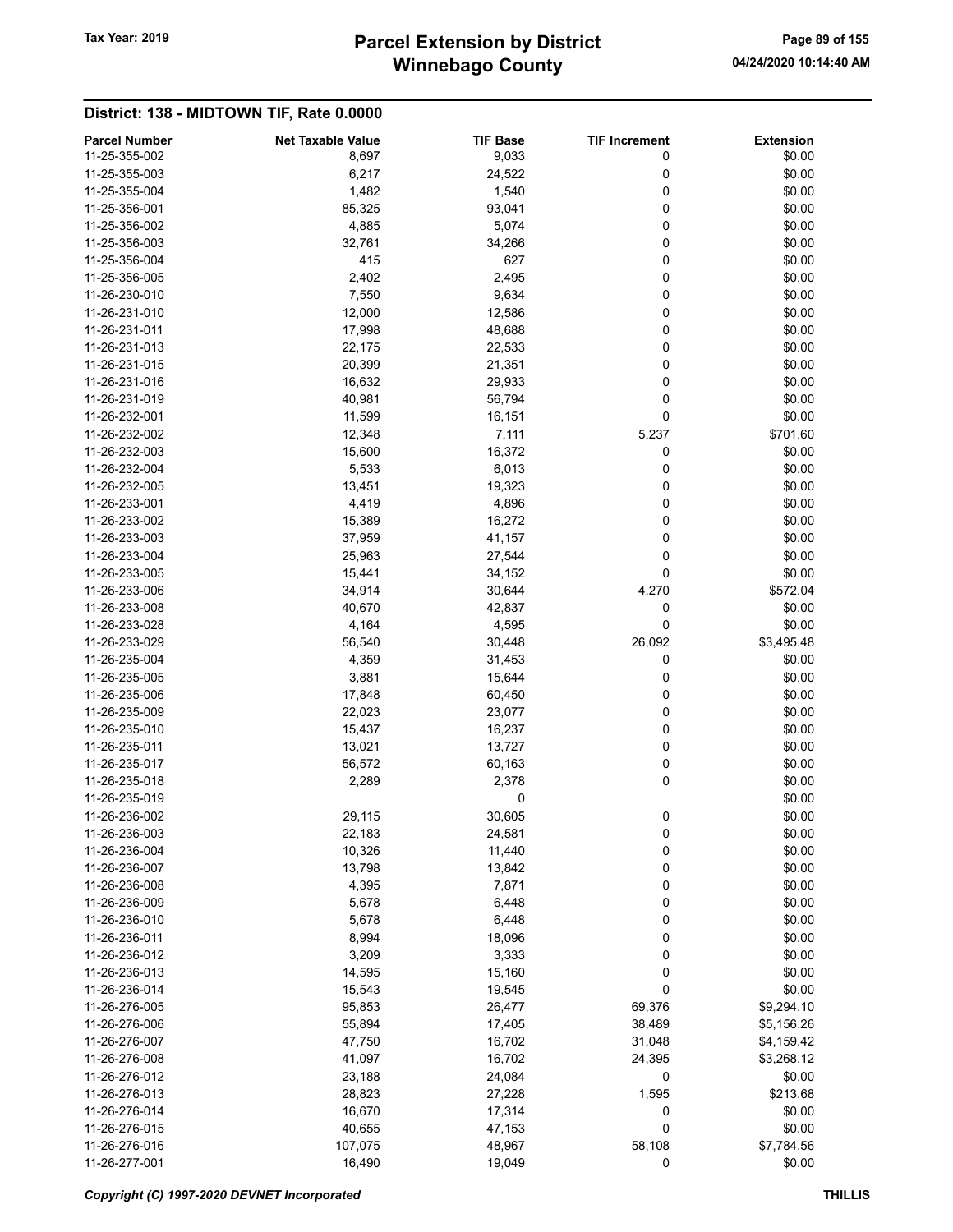# Winnebago County Tax Year: 2019 **Parcel Extension by District** Page 90 of 155

| <b>Parcel Number</b> | <b>Net Taxable Value</b> | <b>TIF Base</b> | <b>TIF Increment</b> | <b>Extension</b> |
|----------------------|--------------------------|-----------------|----------------------|------------------|
| 11-26-277-002        | 22,598                   | 33,268          | 0                    | \$0.00           |
| 11-26-277-003        | 14,584                   | 15,269          | 0                    | \$0.00           |
| 11-26-277-004        | 1,980                    | 2,559           | 0                    | \$0.00           |
| 11-26-277-005        | 1,980                    | 2,213           | 0                    | \$0.00           |
| 11-26-277-006        | 18,834                   | 20,573          | 0                    | \$0.00           |
| 11-26-277-007        | 18,483                   | 38,239          | 0                    | \$0.00           |
| 11-26-277-009        | 12,732                   | 23,608          | 0                    | \$0.00           |
| 11-26-277-010        | 7,114                    | 12,948          | 0                    | \$0.00           |
| 11-26-277-011        | 7,112                    | 10,745          | 0                    | \$0.00           |
| 11-26-277-012        | 8,489                    | 18,233          | 0                    | \$0.00           |
| 11-26-277-013        | 5,837                    |                 | 0                    | \$0.00           |
|                      |                          | 7,578           |                      |                  |
| 11-26-277-015        | 10,308                   | 15,188          | 0                    | \$0.00           |
| 11-26-277-017        | 7,114                    | 12,948          | 0                    | \$0.00           |
| 11-26-277-020        | 44,864                   | 46,442          | 0                    | \$0.00           |
| 11-26-277-021        | 6,032                    | 14,081          | 0                    | \$0.00           |
| 11-26-277-022        | 4,288                    | 16,381          | 0                    | \$0.00           |
| 11-26-277-023        |                          | 119,613         |                      | \$0.00           |
| 11-26-280-002        | 12,634                   | 15,296          | 0                    | \$0.00           |
| 11-26-280-003        | 38,616                   | 40,037          | 0                    | \$0.00           |
| 11-26-280-004        | 8,797                    | 14,667          | 0                    | \$0.00           |
| 11-26-280-006        | 26,717                   | 19,600          | 7,117                | \$953.44         |
| 11-26-280-009        | 32,290                   | 33,539          | 0                    | \$0.00           |
| 11-26-280-010        | 21,082                   | 23,801          | 0                    | \$0.00           |
| 11-26-280-011        |                          |                 | 0                    | \$0.00           |
|                      | 8,152                    | 8,468           |                      |                  |
| 11-26-280-014        | 7,017                    | 23,474          | 0                    | \$0.00           |
| 11-26-280-015        | 50,739                   | 52,131          | 0                    | \$0.00           |
| 11-26-280-016        | 9,044                    | 9,394           | 0                    | \$0.00           |
| 11-26-280-017        | 890                      | 1,150           | 0                    | \$0.00           |
| 11-26-280-018        | 20,293                   | 24,973          | 0                    | \$0.00           |
| 11-26-280-019        | 773                      | 999             | 0                    | \$0.00           |
| 11-26-280-020        | 773                      | 999             | 0                    | \$0.00           |
| 11-26-280-021        | 8,974                    | 18,345          | 0                    | \$0.00           |
| 11-26-280-022        | 12,760                   | 20,846          | 0                    | \$0.00           |
| 11-26-280-023        | 3,774                    | 14,802          | 0                    | \$0.00           |
| 11-26-280-024        | 5,474                    | 5,720           | 0                    | \$0.00           |
| 11-26-282-005        | 24,103                   | 35,135          | 0                    | \$0.00           |
| 11-26-282-008        | 8,058                    | 8,861           | 0                    | \$0.00           |
| 11-26-282-009        | 1,747                    | 2,072           | 0                    | \$0.00           |
| 11-26-282-010        | 30,672                   | 41,549          | 0                    | \$0.00           |
| 11-26-282-011        | 5,937                    | 20,885          | 0                    | \$0.00           |
|                      |                          |                 |                      |                  |
| 11-26-282-012        | 32,015                   | 82,028          | $\mathbf 0$          | \$0.00           |
| 11-26-283-001        | 15,891                   | 14,165          | 1,726                | \$231.24         |
| 11-26-283-002        | 21,089                   | 15,743          | 5,346                | \$716.20         |
| 11-26-283-003        | 17,613                   | 18,715          | 0                    | \$0.00           |
| 11-26-283-004        | 4,683                    | 15,038          | 0                    | \$0.00           |
| 11-26-283-005        | 14,142                   | 93,183          | 0                    | \$0.00           |
| 11-26-283-006        | 33,941                   | 35,254          | 0                    | \$0.00           |
| 11-26-283-007        | 6,903                    | 16,516          | 0                    | \$0.00           |
| 11-26-283-008        | 8,152                    | 8,468           | 0                    | \$0.00           |
| 11-26-283-009        | 6,833                    | 15,024          | 0                    | \$0.00           |
| 11-26-283-011        | 56,095                   | 50,050          | 6,045                | \$809.84         |
| 11-26-283-012        | 8,858                    | 9,201           | 0                    | \$0.00           |
| 11-26-283-013        | 8,871                    | 9,214           | 0                    | \$0.00           |
| 11-26-283-014        | 11,216                   | 25,029          | 0                    | \$0.00           |
| 11-26-283-015        | 8,752                    | 25,573          | 0                    | \$0.00           |
| 11-26-283-017        |                          | 18,387          |                      |                  |
|                      | 6,585                    |                 | 0                    | \$0.00           |
| 11-26-285-001        | 1,667                    | 58,863          | 0                    | \$0.00           |
| 11-26-285-002        | 6,918                    | 7,523           | 0                    | \$0.00           |
| 11-26-285-003        | 8,842                    | 8,833           | 9                    | \$1.22           |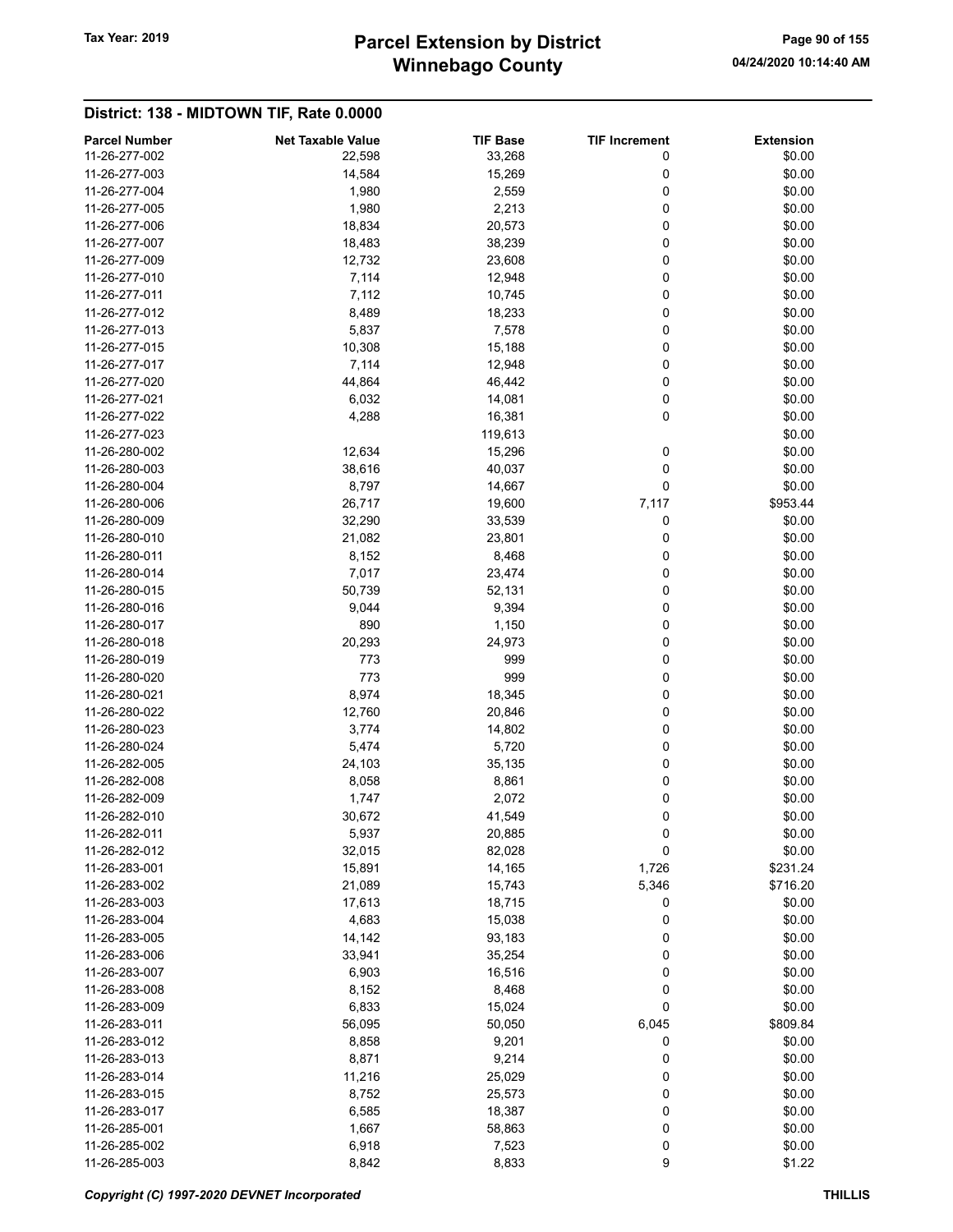# Winnebago County Tax Year: 2019 **Parcel Extension by District** Page 91 of 155

#### District: 138 - MIDTOWN TIF, Rate 0.0000 Parcel Number **Net Taxable Value** TIF Base TIF Increment Extension 11-26-285-004 **3,880** 3,880 **25,616** 0 \$0.00 11-26-286-001 13,462 13,983 0 \$0.00 11-26-287-001 0 \$0.00  $11-26-287-002$  \$0.00 11-26-288-001 27,115 23,046 4,069 \$545.12 11-26-288-002 3,189 3,189 3,189 3,189 3,189 3,189 3,189 3,189 11-26-288-003 0 \$0.00 11-26-288-004 17,499 22,849 0 \$0.00 11-26-288-005 9,978 31,876 0 \$0.00 11-26-288-006 8,934 17,777 0 \$0.00 11-26-288-007 22,601 39,399 0 \$0.00 11-26-288-008 8,767 8,792 0 \$0.00 11-26-288-009 15,858 27,559 0 \$0.00 11-26-288-010 **1,440** 1,963 0 \$0.00 11-26-288-011 8,335 16,925 0 \$0.00 11-26-288-012 11,621 16,148 0 \$0.00  $11-26-403-003$  \$0.00 11-26-403-004 **1,623 1,623 1,623 1,623 1,623 1,623 1,623** 11-26-404-001 29,129 30,255 0 \$0.00 11-26-404-002 7,670 14,494 0 \$0.00 11-26-404-003 **12-8 120 120 14,554** 15,116 0 30.00 11-26-404-004 **4,977** 5,170 0 \$0.00 11-26-404-005 1,862 2,437 0 \$0.00  $11-26-404-006$  \$0.00 11-26-404-007 **15,426** 23,807 0 \$0.00 11-26-404-008 0 17,001 0 \$0.00 11-26-404-009 6,438 6,438 14,460 0 0 \$0.00 11-26-404-010 1,054 1,362 0 \$0.00 11-26-404-011 5,724 4,796 928 \$124.32 11-26-404-012 2,928 8,326 0 \$0.00 11-26-404-013 8,096 8,096 4,967 3,129 \$419.18 11-26-404-014 1,090 1,410 0 \$0.00 11-26-404-015 5,415 16,389 0 \$0.00  $11-26-405-001$  \$0.00 11-26-405-002 0 0 159 0 0 \$0.00 11-26-406-001 \$0.00 \$0.00 \$0.00 \$0.00 \$0.00 \$0.00 \$0.00 \$0.00 \$0.00 \$0.00 \$0.00 \$0.00 \$0.00 \$0.00 \$0.00 \$0.00 11-26-406-002 1,095 \$0.00 11-26-406-003 3,172 13,194 0 \$0.00 11-26-406-004 \$0.00 11-26-406-005 8,439 16,984 0 \$0.00 11-26-406-006 10,688 21,336 0 \$0.00 11-26-406-007 14,312 28,750 0 \$0.00 11-26-406-008 **10,544** 10,544 **40,704** 0 \$0.00 11-26-406-009 17,574 \$0.00 11-26-407-002 8,843 \$0.00 11-26-407-003 \$0.00 11-26-407-005 \$0.00 11-26-407-006 1,136 20,778 0 \$0.00 11-26-407-007 15,754 \$0.00 11-26-407-008 7,448 14,378 0 \$0.00 11-26-407-009 7,356 11,179 0 \$0.00 11-26-407-010 9,328 18,626 0 \$0.00 11-26-407-011 691 5,265 0 \$0.00 11-26-407-012 9,104 9,104 18,591 0 \$0.00 11-26-407-013 \$0.00 11-26-408-001 **15,713** 16,321 0 \$0.00 11-26-408-002 4,369 16,625 0 \$0.00 11-26-408-003 \$0.00 \$0.00 \$0.00 \$0.00 \$0.00 \$0.00 \$0.00 \$0.00 \$0.00 \$0.00 \$0.00 \$0.00 \$0.00 \$0.00 \$0.00 \$0.00 11-26-408-004 7,303 7,585 0 \$0.00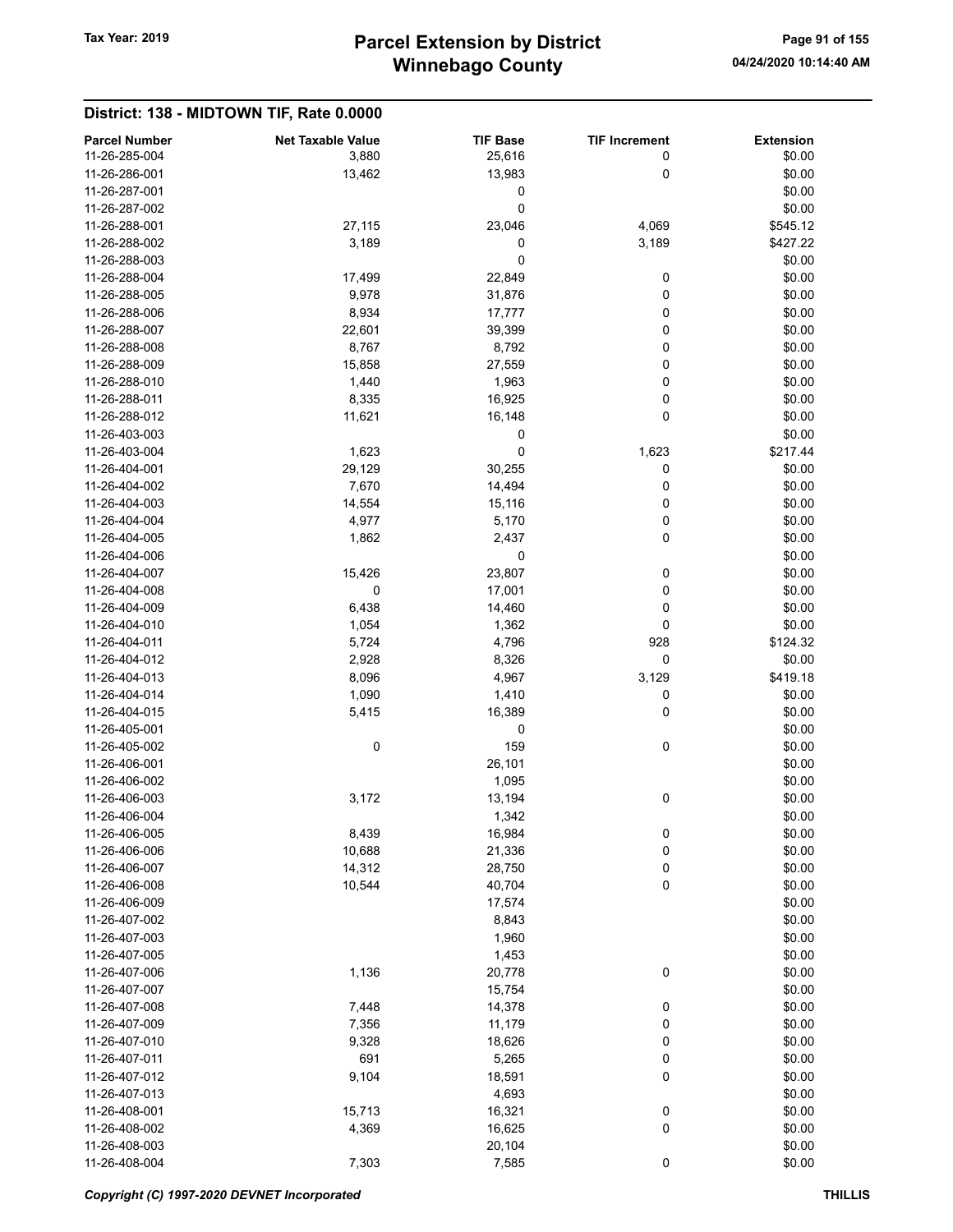# Winnebago County Tax Year: 2019 **Parcel Extension by District** Page 92 of 155

| <b>Parcel Number</b> | <b>Net Taxable Value</b> | <b>TIF Base</b> | <b>TIF Increment</b> | <b>Extension</b> |
|----------------------|--------------------------|-----------------|----------------------|------------------|
| 11-26-408-005        | 2,176                    | 20,394          | 0                    | \$0.00           |
| 11-26-408-006        | 6,097                    | 6,333           | 0                    | \$0.00           |
| 11-26-408-007        | 2,825                    | 21,380          | 0                    | \$0.00           |
| 11-26-408-008        | 9,326                    | 18,294          | 0                    | \$0.00           |
| 11-26-408-009        | 1,171                    | 0               | 1,171                | \$156.88         |
| 11-26-408-010        | 1,171                    | 20,098          | 0                    | \$0.00           |
| 11-26-408-011        | 320                      | 14,775          | 0                    | \$0.00           |
| 11-26-408-012        | 1,148                    | 14,107          | 0                    | \$0.00           |
| 11-26-408-013        | 8,176                    | 11,302          | 0                    | \$0.00           |
| 11-26-408-017        | 7,837                    | 17,151          | 0                    | \$0.00           |
| 11-26-408-018        |                          | 1,197           |                      | \$0.00           |
| 11-26-409-001        |                          | 1,396           |                      | \$0.00           |
| 11-26-409-002        | 4,685                    | 9,777           | 0                    | \$0.00           |
| 11-26-409-003        | 7,898                    | 5,000           | 2,898                | \$388.24         |
| 11-26-409-004        | 2,301                    | 12,250          | 0                    | \$0.00           |
| 11-26-409-005        | 945                      | 13,532          | 0                    | \$0.00           |
| 11-26-409-007        | 5,308                    | 10,800          | 0                    | \$0.00           |
| 11-26-409-008        |                          | 891             |                      | \$0.00           |
| 11-26-409-009        | 7,522                    | 12,212          | 0                    | \$0.00           |
| 11-26-409-012        | 7,515                    | 16,595          | 0                    | \$0.00           |
| 11-26-409-015        | 8,495                    | 1,877           | 6,618                | \$886.60         |
| 11-26-409-016        |                          |                 |                      | \$0.00           |
|                      | 1,131<br>7,282           | 1,463<br>14,441 | 0                    |                  |
| 11-26-409-017        |                          |                 | 0                    | \$0.00           |
| 11-26-409-018        | 9,488                    | 13,986          | 0                    | \$0.00           |
| 11-26-409-019        | 8,654                    | 14,014          | 0                    | \$0.00           |
| 11-26-409-020        | 6,833                    | 15,431          | 0                    | \$0.00           |
| 11-26-409-021        |                          | 28,851          |                      | \$0.00           |
| 11-26-409-022        | 9,181                    | 18,062          | 0                    | \$0.00           |
| 11-26-409-023        | 11,298                   | 22,272          | 0                    | \$0.00           |
| 11-26-409-024        | 8,705                    | 19,508          | 0                    | \$0.00           |
| 11-26-409-027        | 6,780                    | 13,327          | 0                    | \$0.00           |
| 11-26-409-028        | 1,606                    | 10,176          | 0                    | \$0.00           |
| 11-26-409-029        | 414                      | 535             | 0                    | \$0.00           |
| 11-26-409-030        | 1,306                    | 9,403           | 0                    | \$0.00           |
| 11-26-410-001        | 937                      | 2,095           | 0                    | \$0.00           |
| 11-26-410-002        | 6,272                    | 12,680          | 0                    | \$0.00           |
| 11-26-410-003        | 7,772                    | 15,742          | 0                    | \$0.00           |
| 11-26-410-004        | 1,100                    | 1,423           | 0                    | \$0.00           |
| 11-26-410-005        | 10,297                   | 20,681          | 0                    | \$0.00           |
| 11-26-410-006        | 5,545                    | 12,859          | 0                    | \$0.00           |
| 11-26-410-007        | 1,664                    | 19,035          | 0                    | \$0.00           |
| 11-26-410-008        | 1,682                    | 13,908          | $\pmb{0}$            | \$0.00           |
| 11-26-410-009        |                          | 18,598          |                      | \$0.00           |
| 11-26-410-010        | 6,791                    | 13,802          | 0                    | \$0.00           |
| 11-26-410-011        | 6,595                    | 14,358          | 0                    | \$0.00           |
| 11-26-410-012        | 3,298                    | 6,651           | 0                    | \$0.00           |
| 11-26-410-013        | 567                      | 733             | 0                    | \$0.00           |
| 11-26-410-014        | 6,089                    | 13,174          | 0                    | \$0.00           |
| 11-26-410-015        | 5,577                    | 14,674          | 0                    | \$0.00           |
| 11-26-410-016        | 4,654                    | 8,889           | 0                    | \$0.00           |
| 11-26-410-017        | 5,616                    | 11,661          | 0                    | \$0.00           |
| 11-26-410-018        | 970                      | 20,164          | 0                    | \$0.00           |
| 11-26-410-019        | 7,961                    | 15,725          | 0                    | \$0.00           |
| 11-26-411-004        | 934                      | 1,208           | 0                    | \$0.00           |
| 11-26-411-005        | 7,905                    | 17,670          | 0                    | \$0.00           |
| 11-26-411-006        | 3,905                    | 12,670          | 0                    | \$0.00           |
| 11-26-411-007        | 8,077                    | 19,156          | 0                    | \$0.00           |
| 11-26-411-008        | 8,152                    | 11,195          | 0                    | \$0.00           |
| 11-26-411-009        | 5,981                    | 12,854          | $\pmb{0}$            | \$0.00           |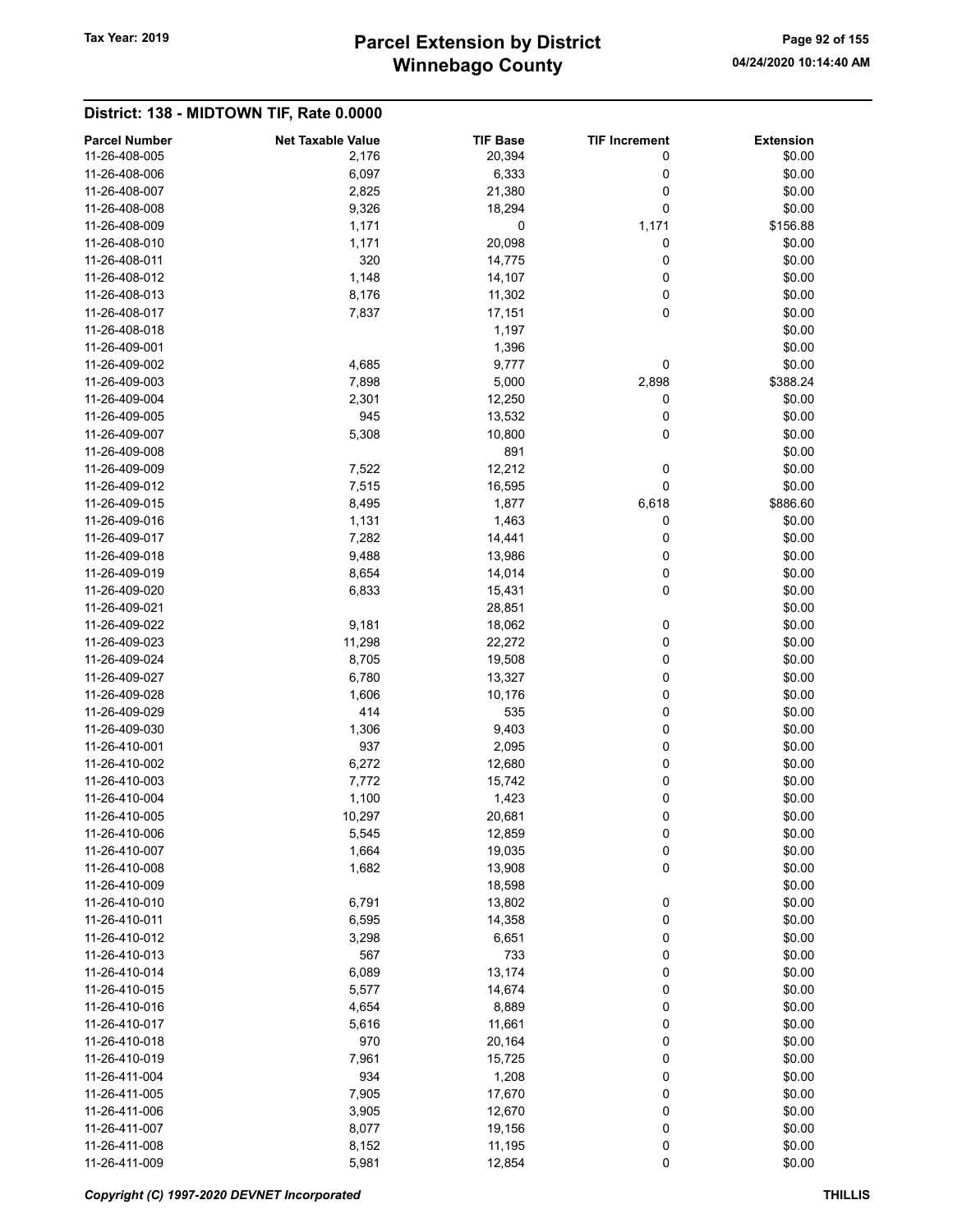# Winnebago County Tax Year: 2019 **Parcel Extension by District** Page 93 of 155

| <b>Parcel Number</b> | <b>Net Taxable Value</b> | <b>TIF Base</b> | <b>TIF Increment</b> | <b>Extension</b> |
|----------------------|--------------------------|-----------------|----------------------|------------------|
| 11-26-411-010        | 7,228                    | 20,502          | 0                    | \$0.00           |
| 11-26-411-011        | 7,601                    | 27,026          | 0                    | \$0.00           |
| 11-26-411-013        |                          | 0               |                      | \$0.00           |
| 11-26-411-014        | 9,756                    | 14,175          | 0                    | \$0.00           |
| 11-26-411-015        | 21,070                   | 23,912          | 0                    | \$0.00           |
| 11-26-411-016        | 3,918                    | 18,381          | 0                    | \$0.00           |
| 11-26-412-001        |                          | 1,360           |                      | \$0.00           |
| 11-26-412-002        | 7,313                    | 8,300           | 0                    | \$0.00           |
| 11-26-412-003        | 7,961                    | 15,904          | 0                    | \$0.00           |
| 11-26-412-004        |                          | 1,482           |                      | \$0.00           |
| 11-26-412-005        |                          | 2,273           |                      | \$0.00           |
| 11-26-413-001        | 6,108                    | 16,534          | 0                    | \$0.00           |
| 11-26-413-002        | 1,545                    | 0               | 1,545                | \$206.98         |
| 11-26-413-003        | 11,772                   | 24,060          | 0                    | \$0.00           |
| 11-26-413-004        | 0                        | 3,948           | 0                    | \$0.00           |
| 11-26-413-005        | 4,707                    | 19,410          | 0                    | \$0.00           |
| 11-26-413-006        | 9,603                    | 18,333          | 0                    | \$0.00           |
| 11-26-413-007        | 8,048                    | 0               | 8,048                | \$1,078.18       |
| 11-26-413-008        | 5,903                    | 12,490          | 0                    | \$0.00           |
| 11-26-413-009        | 9,670                    | 15,088          | 0                    | \$0.00           |
|                      |                          |                 |                      | \$0.00           |
| 11-26-413-010        | 6,100                    | 14,934          | 0                    |                  |
| 11-26-413-011        | 11,591                   | 22,757          | 0                    | \$0.00           |
| 11-26-413-012        | 11,699                   | 23,454          | 0                    | \$0.00           |
| 11-26-413-013        | 6,624                    | 11,174          | 0                    | \$0.00           |
| 11-26-413-014        | 9,929                    | 15,277          | 0                    | \$0.00           |
| 11-26-413-015        | 10,064                   | 20,361          | 0                    | \$0.00           |
| 11-26-413-016        | 2,336                    | 18,100          | 0                    | \$0.00           |
| 11-26-413-017        | 8,677                    | 5,916           | 2,761                | \$369.88         |
| 11-26-413-018        | 10,429                   | 16,000          | 0                    | \$0.00           |
| 11-26-426-002        | 28,562                   | 79,966          | 0                    | \$0.00           |
| 11-26-426-006        | 14,622                   | 17,105          | 0                    | \$0.00           |
| 11-26-426-008        | 1,250                    | 3,949           | 0                    | \$0.00           |
| 11-26-426-009        | 2,299                    | 7,840           | 0                    | \$0.00           |
| 11-26-426-010        | 5,310                    | 11,858          | 0                    | \$0.00           |
| 11-26-426-011        | 612                      | 2,093           | 0                    | \$0.00           |
| 11-26-427-001        | 13,142                   | 19,410          | 0                    | \$0.00           |
| 11-26-428-001        | 10,380                   | 22,899          | 0                    | \$0.00           |
| 11-26-428-002        | 6,574                    | 13,287          | 0                    | \$0.00           |
| 11-26-428-005        | 13,830                   | 17,894          | 0                    | \$0.00           |
| 11-26-428-006        | 6,972                    | 11,815          | 0                    | \$0.00           |
| 11-26-428-007        | 1,545                    | 1,998           | 0                    | \$0.00           |
| 11-26-428-008        | 1,545                    | 1,998           | 0                    | \$0.00           |
| 11-26-428-009        | 1,545                    | 1,998           | 0                    | \$0.00           |
| 11-26-428-011        | 9,157                    | 26,381          | 0                    | \$0.00           |
| 11-26-428-013        |                          | 17,439          |                      | \$0.00           |
| 11-26-428-014        | 10,472                   | 9,663           | 809                  | \$108.38         |
| 11-26-428-015        | 11,086                   | 22,425          | 0                    | \$0.00           |
| 11-26-429-001        | 950                      | 16,130          | 0                    | \$0.00           |
| 11-26-429-002        | 9,608                    | 16,720          | 0                    | \$0.00           |
| 11-26-429-003        |                          |                 |                      |                  |
|                      | 0                        | 9,868           | 0                    | \$0.00           |
| 11-26-429-004        | 9,196                    | 18,393          | 0                    | \$0.00           |
| 11-26-429-005        | 625                      | 15,658          | 0                    | \$0.00           |
| 11-26-429-006        | 9,130                    | 10,488          | 0                    | \$0.00           |
| 11-26-429-007        | 5,520                    | 14,635          | 0                    | \$0.00           |
| 11-26-429-008        | 8,687                    | 17,274          | 0                    | \$0.00           |
| 11-26-429-009        | 940                      | 1,216           | 0                    | \$0.00           |
| 11-26-429-010        | 7,310                    | 10,388          | 0                    | \$0.00           |
| 11-26-429-011        | 8,363                    | 24,936          | 0                    | \$0.00           |
| 11-26-429-012        | 8,287                    | 22,403          | 0                    | \$0.00           |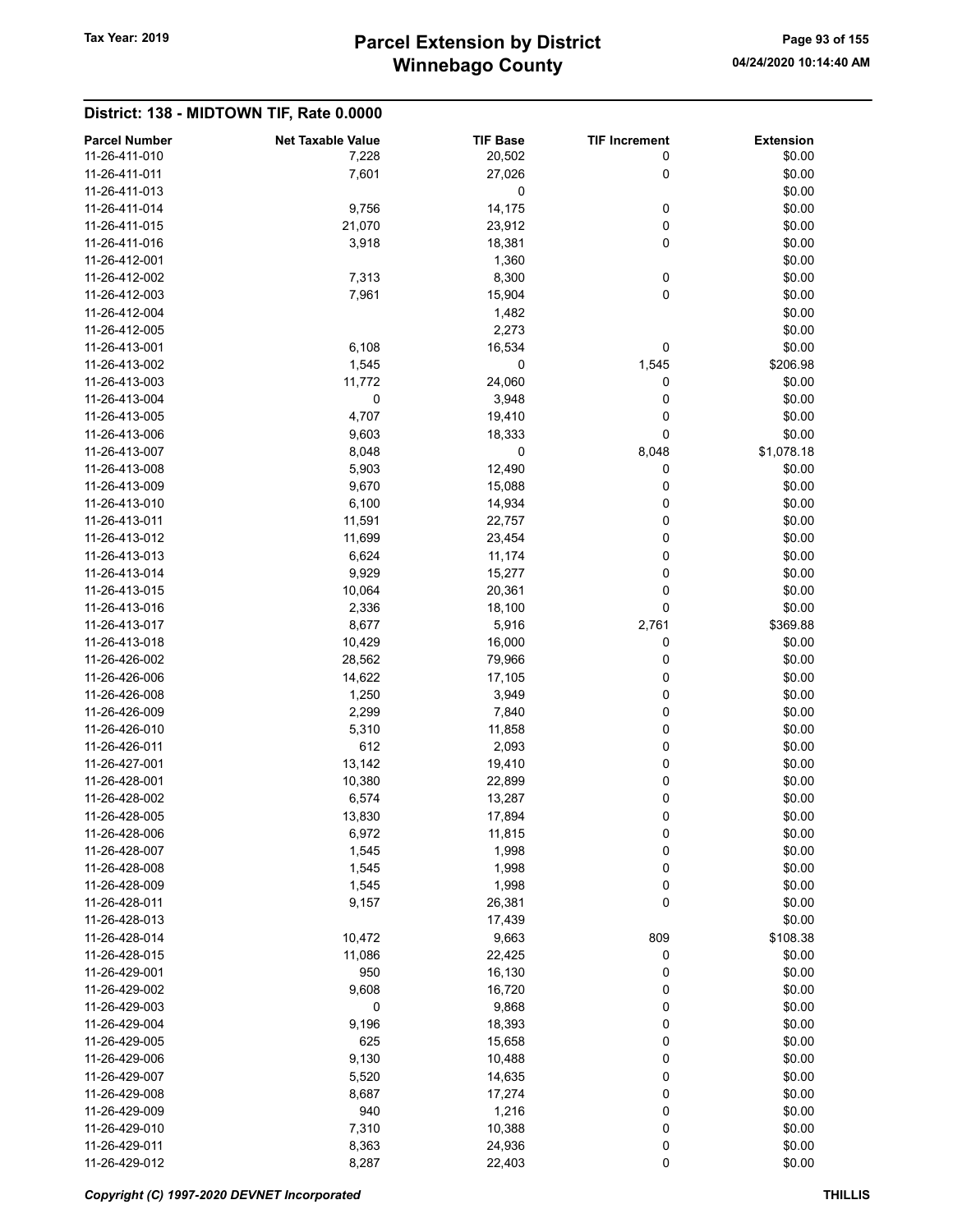# Winnebago County Tax Year: 2019 **Parcel Extension by District** Page 94 of 155

| <b>Parcel Number</b> | <b>Net Taxable Value</b> | <b>TIF Base</b> | <b>TIF Increment</b> | <b>Extension</b> |
|----------------------|--------------------------|-----------------|----------------------|------------------|
| 11-26-429-013        | 11,408                   | 15,778          | 0                    | \$0.00           |
| 11-26-429-014        | 11,826                   | 23,972          | 0                    | \$0.00           |
| 11-26-429-015        | 9,434                    | 14,437          | 0                    | \$0.00           |
| 11-26-430-001        | 14,438                   | 19,275          | 0                    | \$0.00           |
| 11-26-430-002        | 32,274                   | 33,726          | 0                    | \$0.00           |
| 11-26-430-003        | 1,573                    | 1,574           | 0                    | \$0.00           |
| 11-26-430-004        | 16,685                   | 17,342          | 0                    | \$0.00           |
| 11-26-430-007        | 30,230                   | 39,920          | 0                    | \$0.00           |
| 11-26-430-012        | 54,928                   | 38,675          | 16,253               | \$2,177.38       |
| 11-26-432-003        | 10,328                   | 19,532          | 0                    | \$0.00           |
| 11-26-432-004        | 18,200                   | 18,903          | 0                    | \$0.00           |
| 11-26-432-005        | 5,948                    | 0               | 5,948                | \$796.84         |
| 11-26-432-006        | 8,869                    | 6,798           | 2,071                | \$277.46         |
| 11-26-432-007        | 6,512                    | 11,053          | 0                    | \$0.00           |
| 11-26-432-008        | 20,210                   | 36,380          | 0                    | \$0.00           |
| 11-26-432-009        | 4,799                    | 13,127          | 0                    | \$0.00           |
| 11-26-432-010        | 6,322                    | 14,732          | 0                    | \$0.00           |
| 11-26-432-011        | 6,752                    | 14,773          | 0                    | \$0.00           |
| 11-26-432-012        | 7,670                    | 18,786          | 0                    | \$0.00           |
| 11-26-432-013        | 6,717                    | 13,045          | 0                    | \$0.00           |
| 11-26-432-014        | 1,060                    | 1,371           | 0                    | \$0.00           |
| 11-26-432-015        | 16,602                   | 17,244          | 0                    | \$0.00           |
| 11-26-432-016        | 9,123                    | 18,860          | 0                    | \$0.00           |
| 11-26-432-017        |                          | 0               |                      | \$0.00           |
| 11-26-435-006        |                          | 1,433           |                      |                  |
|                      | 1,379                    |                 | 0                    | \$0.00           |
| 11-26-438-001        | 799                      | 18,599          | 0                    | \$0.00           |
| 11-26-438-002        | 941                      | 27,417          | 0                    | \$0.00           |
| 11-26-438-003        | 11,199                   | 22,486          | 0                    | \$0.00           |
| 11-26-438-004        | 5,183                    | 12,783          | 0                    | \$0.00           |
| 11-26-438-005        | 8,065                    | 16,117          | 0                    | \$0.00           |
| 11-26-438-006        | 4,401                    | 13,396          | 0                    | \$0.00           |
| 11-26-438-007        | 7,445                    | 17,469          | 0                    | \$0.00           |
| 11-26-438-008        | 5,357                    | 10,666          | 0                    | \$0.00           |
| 11-26-438-009        | 5,578                    | 9,350           | 0                    | \$0.00           |
| 11-26-438-012        | 3,772                    | 10,061          | 0                    | \$0.00           |
| 11-26-438-013        | 7,711                    | 4,695           | 3,016                | \$404.04         |
| 11-26-438-014        | 6,285                    | 13,830          | 0                    | \$0.00           |
| 11-26-438-015        | 8,270                    | 19,324          | 0                    | \$0.00           |
| 11-26-438-016        | 5,008                    | 20,044          | 0                    | \$0.00           |
| 11-26-438-017        | 8,208                    | 12,722          | 0                    | \$0.00           |
| 11-26-438-018        | 5,115                    | 8,291           | 0                    | \$0.00           |
| 11-26-438-021        | 10,514                   | 20,638          | 0                    | \$0.00           |
| 11-26-438-022        | 11,357                   | 8,158           | 3,199                | \$428.56         |
| 11-26-438-023        | 6,958                    | 14,034          | 0                    | \$0.00           |
| 11-26-438-024        | 5,360                    | 17,159          | 0                    | \$0.00           |
| 11-26-451-009        | 10,344                   | 20,607          | 0                    | \$0.00           |
| 11-26-451-010        | 7,841                    | 5,392           | 2,449                | \$328.10         |
| 11-26-451-011        |                          | 1,753           |                      | \$0.00           |
| 11-26-451-012        |                          | 0               |                      | \$0.00           |
| 11-26-451-014        |                          | 0               |                      | \$0.00           |
| 11-26-451-015        |                          | 0               |                      | \$0.00           |
| 11-26-451-016        |                          | 0               |                      | \$0.00           |
| 11-26-451-017        |                          | 0               |                      | \$0.00           |
| 11-26-451-018        |                          | 0               |                      | \$0.00           |
| 11-26-451-019        |                          | 0               |                      | \$0.00           |
| 11-26-451-020        |                          |                 |                      |                  |
|                      |                          | 2,783           |                      | \$0.00           |
| 11-26-452-001        |                          | 0               |                      | \$0.00           |
| 11-26-452-002        |                          | 0               |                      | \$0.00           |
| 11-26-452-003        |                          | 0               |                      | \$0.00           |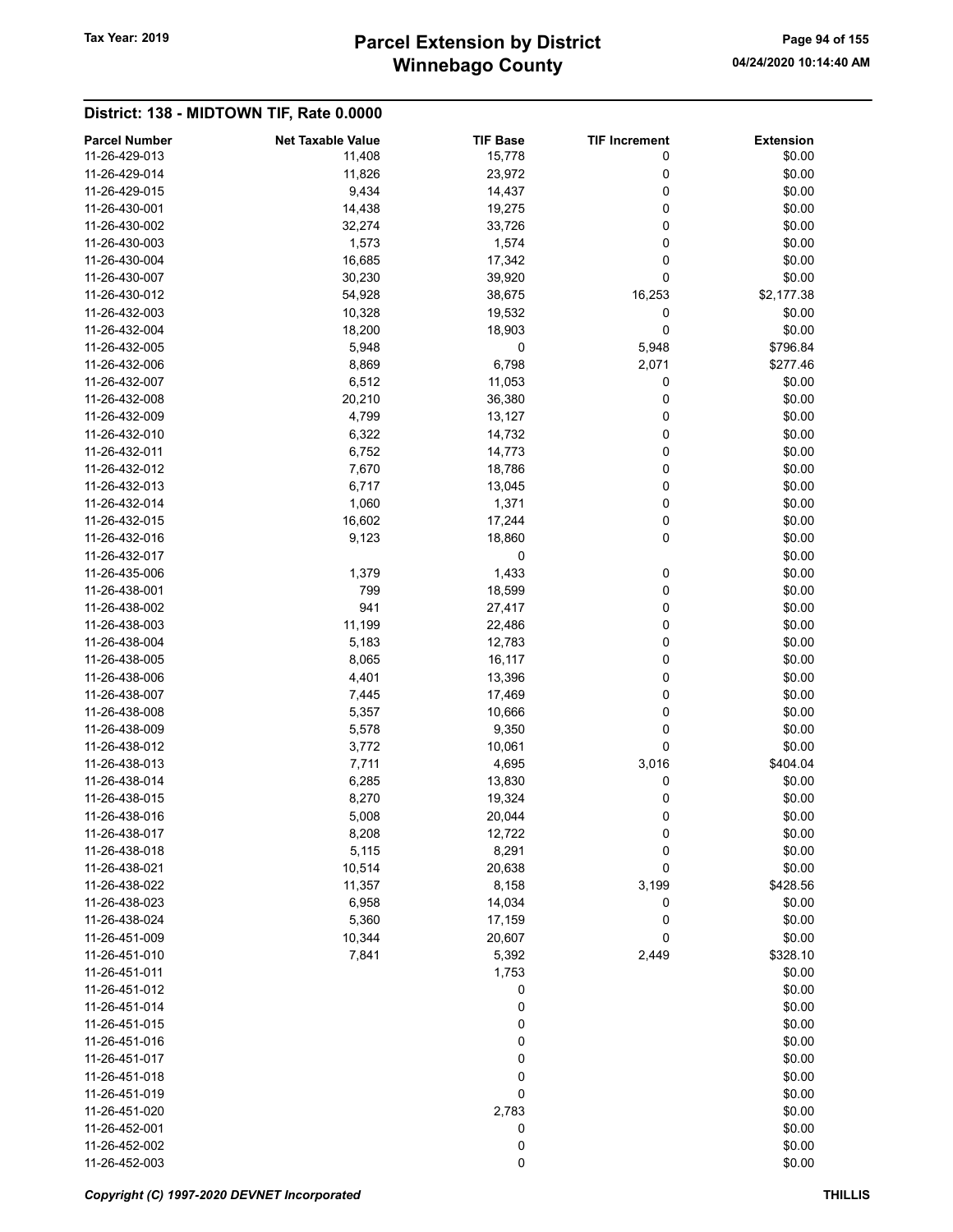# Winnebago County Tax Year: 2019 **Parcel Extension by District** Tax Year: 2019 Page 95 of 155

#### District: 138 - MIDTOWN TIF, Rate 0.0000 Parcel Number **Net Taxable Value** TIF Base TIF Increment Extension  $11-26-452-004$  \$0.00  $11-26-452-005$  \$0.00  $11-26-452-006$  \$0.00  $11-26-453-001$  \$0.00 11-26-453-003 391 810 0 \$0.00 11-26-453-006 8,146 8,146 18,156 0 \$0.00 11-26-453-007 7,661 10,476 0 \$0.00 11-26-453-008 4,904 15,380 0 \$0.00 11-26-453-009 1,833 19,388 0 \$0.00 11-26-453-010 30,365 31,539 0 \$0.00 11-26-453-011 4,772 4,957 0 \$0.00 11-26-453-013 8,861 17,974 0 \$0.00 11-26-453-014 **5,501** 5,501 **15,632** 0 \$0.00 11-26-476-001 **5,625** 17,050 0 \$0.00 11-26-476-002 8,534 16,753 0 \$0.00 11-26-476-003 12,859 24,972 0 \$0.00 11-26-476-004 **5,253** 6,002 0 \$0.00 11-26-476-006 25,606 35,183 0 \$0.00 11-26-476-007 0 163 0 \$0.00 11-26-476-008 6,747 7,008 0 \$0.00 11-26-476-009 4,329 4,329 4,496 0 \$0.00 11-26-476-010 5,491 12,088 0 \$0.00 11-26-476-011 0 247 0 \$0.00 11-26-480-001 14,749 15,319 0 \$0.00 11-26-480-002 8,370 8,370 13,397 0 \$0.00 11-26-480-003 4,974 11,965 0 \$0.00 11-26-480-004 0 1,847 0 \$0.00 11-26-480-005 5,206 9,967 0 \$0.00 11-26-480-006 11,696 23,059 0 \$0.00 11-26-480-007 **1,494** 14,002 0 \$0.00 11-26-485-001 \$0.00 11-26-485-002 1,494 14,036 0 \$0.00  $11-26-485-003$  \$0.00 11-26-485-004 **5,950** 5,950 6,849 0 \$0.00 11-26-485-005 6,543 6,543 14,796 0 \$0.00 11-26-485-006 12,932 20,649 0 \$0.00 11-26-485-007 8,319 10,249 0 \$0.00 11-26-486-001 **3,360** 19,128 0 \$0.00 11-26-486-002 8,989 8,989 18,893 0 \$0.00 11-26-486-003 7,295 11,222 0 \$0.00 11-26-486-004 1,717 9,355 0 \$0.00 11-26-486-005 10,156 20,445 0 \$0.00 11-26-486-006 6,023 6,023 7,313 0 \$0.00 11-26-486-007 8,982 13,127 0 \$0.00 11-26-486-008 10,952 17,870 0 \$0.00 11-26-486-009 13,182 21,457 0 \$0.00 Totals for 138 **5,981,303** 5,981,303 10,329,770 373,859 550,085.00

#### District: 139 - KISHWAUKEE & HARRISON TIF #2, Rate 0.0000

| <b>Parcel Number</b> | <b>Net Taxable Value</b> | <b>TIF Base</b> | <b>TIF Increment</b> | Extension |
|----------------------|--------------------------|-----------------|----------------------|-----------|
| 11-36-451-001        | 28.126                   | 29.214          |                      | \$0.00    |
| 11-36-451-010        | 408.267                  | 462.515         | 0                    | \$0.00    |
| Totals for 139       | 436.393                  | 491.729         |                      | \$0.00    |
|                      |                          |                 |                      | 2 Parcels |

621 Parcels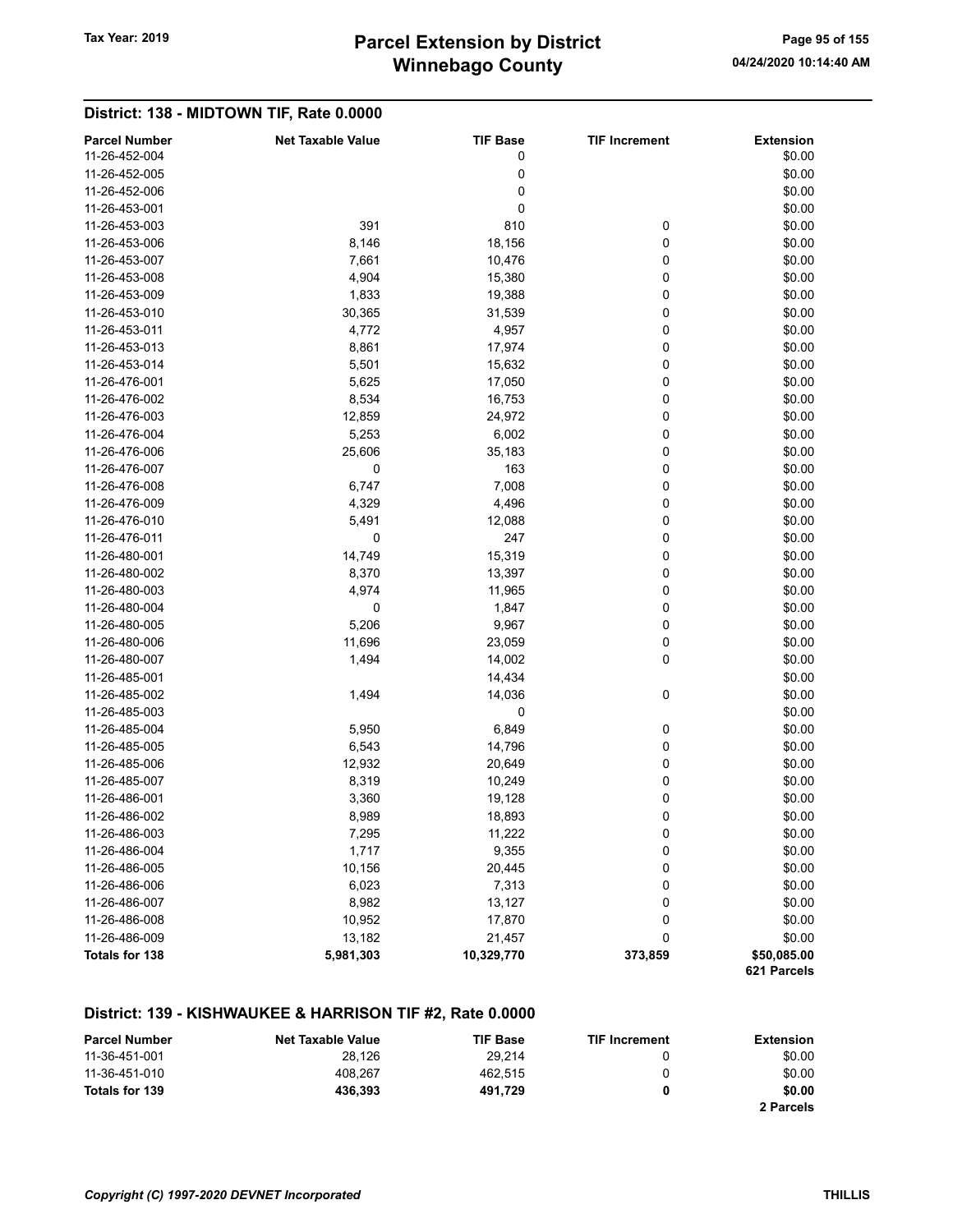## District: 140 - FORMER BELOIT CORP TIF, Rate 0.0000

| <b>Parcel Number</b> | <b>Net Taxable Value</b> | <b>TIF Base</b> | <b>TIF Increment</b> | <b>Extension</b>  |
|----------------------|--------------------------|-----------------|----------------------|-------------------|
| 03-12-376-001        | 43,570                   | 56,148          | 0                    | \$0.00            |
| 03-12-452-002        | 115,973                  | 73,384          | 42,589               | \$4,179.06        |
| 03-12-452-003        | 976,278                  | 284,859         | 691,419              | \$67,845.50       |
| 03-12-476-001        | 62,468                   | 56,871          | 5,597                | \$549.22          |
| 03-13-126-001        | 188,906                  | 243,447         | 0                    | \$0.00            |
| 03-13-176-004        | 27,364                   | 25,990          | 1,374                | \$134.82          |
| 03-13-201-002        | 2,846,863                | 907,988         | 1,938,875            | \$190,252.12      |
| 03-13-226-027        | 23,213                   | 21,134          | 2,079                | \$204.00          |
| 03-13-226-029        | 28,404                   | 25,858          | 2,546                | \$249.84          |
| 03-13-226-035        | 4,045                    | 3,723           | 322                  | \$31.60           |
| 03-13-226-036        | 21,984                   | 19,899          | 2,085                | \$204.60          |
| 03-13-226-037        | 25,775                   | 23,360          | 2,415                | \$236.98          |
| 03-13-231-001        | 21,515                   | 19,548          | 1,967                | \$193.02          |
| 03-13-252-001        | 6,518                    | 5,360           | 1,158                | \$113.64          |
| 03-13-252-004        | 10,824                   | 8,229           | 2,595                | \$254.64          |
| 04-07-351-001        | 1,543                    | 1,406           | 137                  | \$13.44           |
| Totals for 140       | 4,405,243                | 1,777,204       | 2,695,158            | \$264,462.48      |
|                      |                          |                 |                      | <b>16 Parcels</b> |

#### District: 141 - GLOBAL TRADE TIF #3, Rate 0.0000

| <b>Parcel Number</b> | <b>Net Taxable Value</b> | <b>TIF Base</b> | <b>TIF Increment</b> | <b>Extension</b> |
|----------------------|--------------------------|-----------------|----------------------|------------------|
| 15-11-102-003        |                          | 0               |                      | \$0.00           |
| 15-11-126-004        | 2,751                    | 5,750           | 0                    | \$0.00           |
| 15-11-126-005        | 77,511                   | 49,017          | 28,494               | \$3,817.26       |
| 15-11-126-006        | 8,195                    | 8,512           | 0                    | \$0.00           |
| 15-11-126-007        | 99,602                   | 103,455         | 0                    | \$0.00           |
| 15-11-126-008        |                          | 86,823          |                      | \$0.00           |
| 15-11-127-003        | 263,076                  | 409,479         | 0                    | \$0.00           |
| 15-11-127-004        | 49,722                   | 57,574          | 0                    | \$0.00           |
| 15-11-127-005        | 26,315                   | 30,667          | 0                    | \$0.00           |
| 15-11-127-006        | 7,060                    | 7,333           | 0                    | \$0.00           |
| 15-11-127-007        | 89,655                   | 93,123          | 0                    | \$0.00           |
| 15-11-127-010        | 62,368                   | 81,880          | 0                    | \$0.00           |
| 15-11-127-011        | 77,978                   | 83,967          | 0                    | \$0.00           |
| 15-11-127-012        | 106,464                  | 128,947         | 0                    | \$0.00           |
| 15-11-128-001        | 112,739                  | 140,343         | 0                    | \$0.00           |
| 15-11-128-002        | 45,316                   | 47,069          | 0                    | \$0.00           |
| 15-11-128-003        | 48,799                   | 50,687          | 0                    | \$0.00           |
| 15-11-128-004        | 61,972                   | 64,370          | 0                    | \$0.00           |
| 15-11-128-005        | 32,210                   | 33,457          | 0                    | \$0.00           |
| 15-11-128-006        | 58,439                   | 60,700          | 0                    | \$0.00           |
| 15-11-128-007        | 53,677                   | 55,753          | 0                    | \$0.00           |
| 15-11-128-008        | 23,838                   | 28,260          | 0                    | \$0.00           |
| 15-11-128-009        | 35,571                   | 42,560          | 0                    | \$0.00           |
| 15-11-151-001        | 977,229                  | 1,160,469       | 0                    | \$0.00           |
| 15-11-151-002        | 422,554                  | 822,466         | 0                    | \$0.00           |
| 15-11-151-004        | 43,894                   | 45,592          | 0                    | \$0.00           |
| 15-11-151-005        | 290,807                  | 398,551         | 0                    | \$0.00           |
| 15-11-176-002        | 99,809                   | 223,494         | 0                    | \$0.00           |
| 15-11-176-003        | 215,155                  | 223,494         | 0                    | \$0.00           |
| 15-11-176-010        | 21,314                   | 23,017          | 0                    | \$0.00           |
| 15-11-176-011        | 7,760                    | 8,574           | 0                    | \$0.00           |
| 15-11-176-013        |                          | 0               |                      | \$0.00           |
| 15-11-176-014        |                          | 0               |                      | \$0.00           |
| 15-11-176-015        | 398,026                  | 413,425         | 0                    | \$0.00           |
| 15-11-176-016        | 162,562                  | 231,831         | 0                    | \$0.00           |
| 15-11-201-001        |                          | 0               |                      | \$0.00           |
| 15-11-201-002        |                          | 0               |                      | \$0.00           |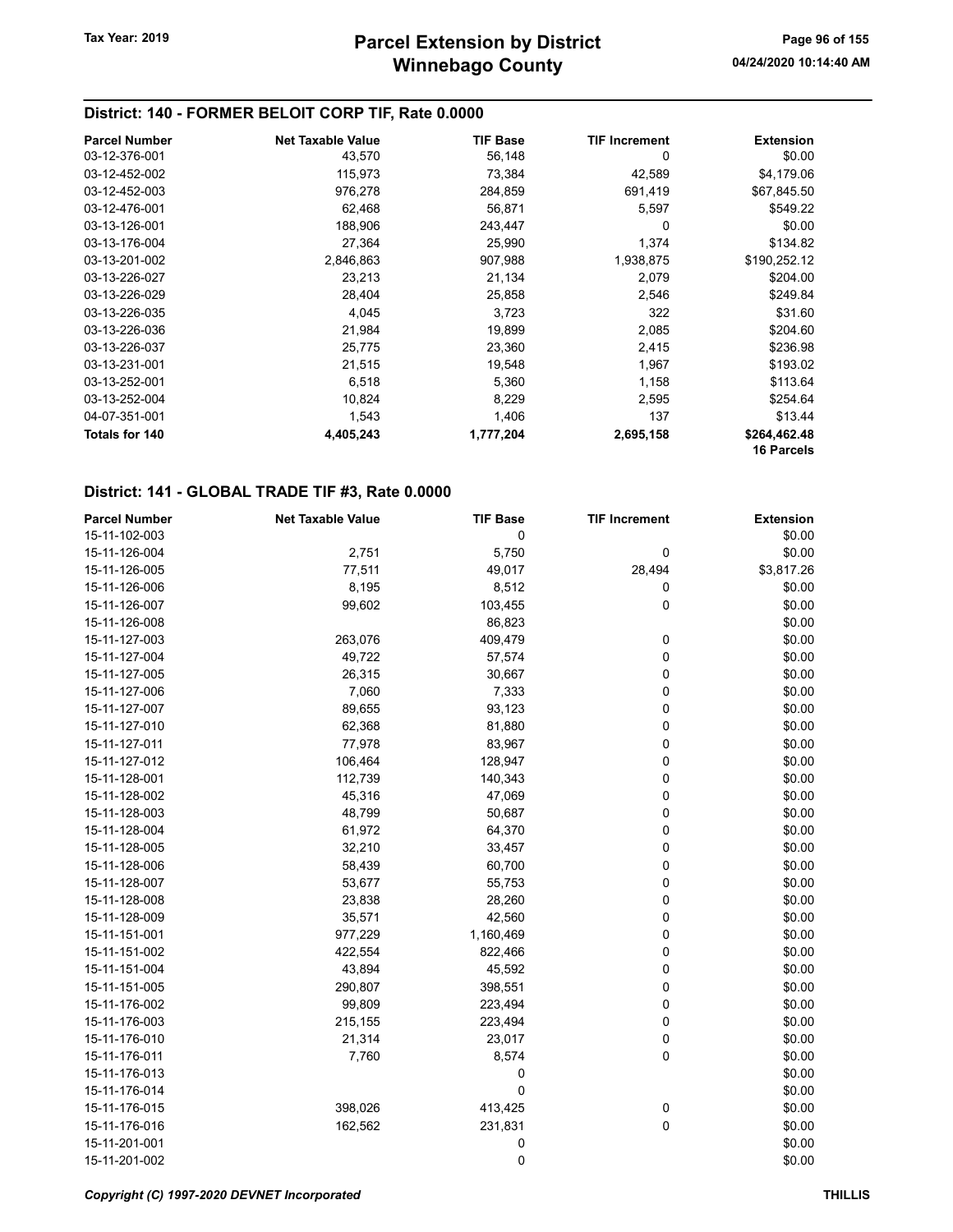## District: 141 - GLOBAL TRADE TIF #3, Rate 0.0000

| <b>Parcel Number</b> | <b>Net Taxable Value</b> | <b>TIF Base</b> | <b>TIF Increment</b> | <b>Extension</b> |
|----------------------|--------------------------|-----------------|----------------------|------------------|
| 15-11-226-001        | 32,252                   | 29,089          | 3,163                | \$423.74         |
| 15-11-226-003        | 177,782                  | 180,818         | 0                    | \$0.00           |
| 15-11-226-004        | 220,527                  | 204,408         | 16,119               | \$2,159.42       |
| 15-11-226-006        | 189,338                  | 378,470         | 0                    | \$0.00           |
| 15-11-227-001        | 483,060                  | 1,007,571       | 0                    | \$0.00           |
| 15-11-227-002        | 221,204                  | 425,569         | 0                    | \$0.00           |
| 15-11-227-004        | 21,277                   | 22,099          | 0                    | \$0.00           |
| 15-11-227-005        | 19,708                   | 20,470          | 0                    | \$0.00           |
| 15-11-251-003        | 354,494                  | 488,439         | 0                    | \$0.00           |
| 15-11-251-004        | 455,437                  | 473,057         | 0                    | \$0.00           |
| 15-11-251-005        | 531,741                  | 837,186         | 0                    | \$0.00           |
| 15-11-252-002        |                          |                 | 0                    |                  |
|                      | 29,571                   | 30,715          |                      | \$0.00           |
| 15-11-252-003        | 32,521                   | 33,779          | 0                    | \$0.00           |
| 15-11-252-004        | 223,233                  | 294,185         | 0                    | \$0.00           |
| 15-11-276-001        |                          | 0               |                      | \$0.00           |
| 15-11-276-002        |                          | 7,167           |                      | \$0.00           |
| 15-11-276-003        |                          | 3,941           |                      | \$0.00           |
| 15-11-276-004        | 35,324                   | 36,690          | 0                    | \$0.00           |
| 15-11-276-005        | 517,784                  | 650,837         | 0                    | \$0.00           |
| 15-11-301-002        | 31,726                   | 32,954          | 0                    | \$0.00           |
| 15-11-301-003        | 69,921                   | 72,626          | 0                    | \$0.00           |
| 15-11-301-004        | 287,407                  | 186,113         | 101,294              | \$13,570.06      |
| 15-11-301-005        | 258,348                  | 334,237         | 0                    | \$0.00           |
| 15-11-326-007        | 184,905                  | 192,059         | 0                    | \$0.00           |
| 15-11-326-011        | 644,541                  | 862,598         | 0                    | \$0.00           |
| 15-11-326-012        |                          | 0               |                      | \$0.00           |
| 15-11-326-013        |                          | 0               |                      | \$0.00           |
| 15-11-401-002        | 1,330,731                | 1,466,864       | 0                    | \$0.00           |
| 15-12-101-001        | 71,178                   | 70,523          | 655                  | \$87.76          |
| 15-12-101-002        | 827,776                  | 1,280,505       | 0                    | \$0.00           |
| 15-12-101-003        | 92,911                   | 126,708         | 0                    | \$0.00           |
| 15-12-101-004        | 23,435                   | 134,341         | 0                    | \$0.00           |
| 15-12-101-005        | 81,866                   | 85,033          | 0                    | \$0.00           |
| 15-12-126-001        | 148,707                  | 147,105         | 1,602                | \$214.62         |
| 15-12-126-002        | 325,189                  | 364,825         | 0                    | \$0.00           |
| 15-12-126-003        | 5,510                    | 5,723           | 0                    | \$0.00           |
| 15-12-126-004        | 16,549                   | 10,905          | 5,644                | \$756.12         |
| 15-12-126-005        | 21,741                   | 22,389          | 0                    | \$0.00           |
| 15-12-126-007        |                          | 0               |                      | \$0.00           |
| 15-12-126-008        | 129,626                  | 134,641         |                      | \$0.00           |
| 15-12-126-009        |                          |                 | 0                    |                  |
|                      | 16,988                   | 18,467          | 0                    | \$0.00           |
| 15-12-126-010        | 7,024                    | 19,431          | 0                    | \$0.00           |
| 15-12-126-011        | 15,478                   | 19,011          | 0                    | \$0.00           |
| 15-12-126-012        | 13,257                   | 16,429          | 0                    | \$0.00           |
| 15-12-126-013        | 10,388                   | 17,840          | 0                    | \$0.00           |
| 15-12-126-014        | 4,472                    | 18,762          | 0                    | \$0.00           |
| 15-12-126-015        | 10,794                   | 14,718          | 0                    | \$0.00           |
| 15-12-126-016        | 4,026                    | 11,818          | 0                    | \$0.00           |
| 15-12-126-017        | 3,011                    | 5,511           | 0                    | \$0.00           |
| 15-12-127-001        | 13,831                   | 18,377          | 0                    | \$0.00           |
| 15-12-127-002        | 9,490                    | 9,877           | 0                    | \$0.00           |
| 15-12-127-003        | 2,324                    | 9,969           | 0                    | \$0.00           |
| 15-12-127-004        | 17,746                   | 27,776          | 0                    | \$0.00           |
| 15-12-127-005        | 1,822                    | 5,022           | 0                    | \$0.00           |
| 15-12-127-006        | 14,817                   | 8,414           | 6,403                | \$857.80         |
| 15-12-127-007        | 16,117                   | 23,262          | 0                    | \$0.00           |
| 15-12-127-008        | 15,399                   | 21,587          | 0                    | \$0.00           |
| 15-12-127-009        | 12,889                   | 23,621          | 0                    | \$0.00           |
| 15-12-127-010        | 5,365                    | 5,130           | 235                  | \$31.48          |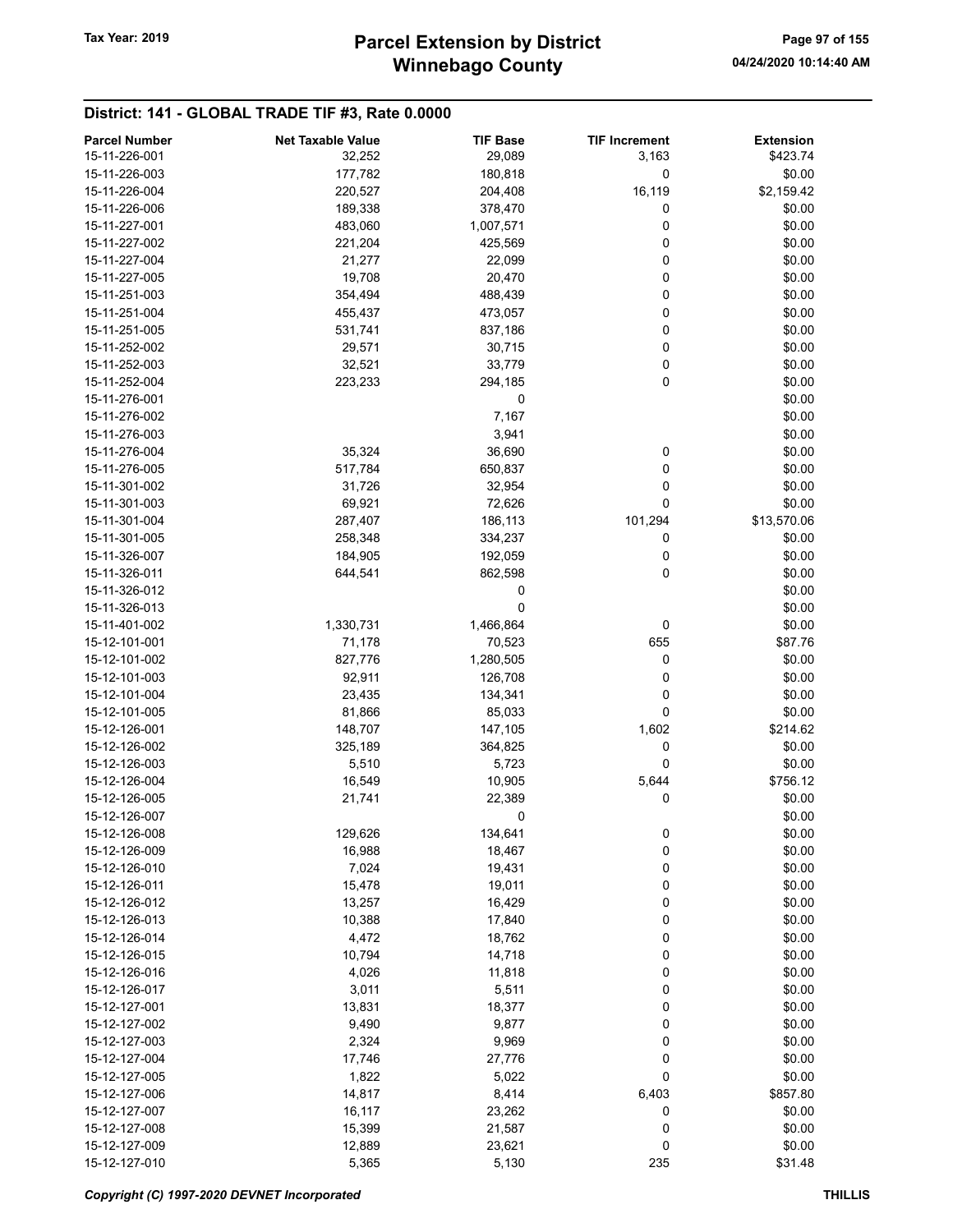# Winnebago County Tax Year: 2019 **Parcel Extension by District** Page 98 of 155

## District: 141 - GLOBAL TRADE TIF #3, Rate 0.0000

| <b>Parcel Number</b>  | <b>Net Taxable Value</b> | <b>TIF Base</b> | <b>TIF Increment</b> | <b>Extension</b>           |
|-----------------------|--------------------------|-----------------|----------------------|----------------------------|
| 15-12-127-011         | 45,160                   | 62,713          | 0                    | \$0.00                     |
| 15-12-127-012         | 8,463                    | 19,191          | $\mathbf 0$          | \$0.00                     |
| 15-12-127-013         | 7,133                    | 10,043          | 0                    | \$0.00                     |
| 15-12-127-014         | 8,136                    | 12,034          | 0                    | \$0.00                     |
| 15-12-127-015         | 2,117                    | 2,749           | $\pmb{0}$            | \$0.00                     |
| 15-12-127-016         | 2,261                    | 3,123           | 0                    | \$0.00                     |
| 15-12-127-017         | 24,815                   | 30,418          | 0                    | \$0.00                     |
| 15-12-127-018         | 15,267                   | 16,077          | 0                    | \$0.00                     |
| 15-12-127-019         | 25,244                   | 31,454          | 0                    | \$0.00                     |
| 15-12-128-001         | 15,939                   | 15,492          | 447                  | \$59.88                    |
| 15-12-128-002         | 1,996                    | 21,096          | 0                    | \$0.00                     |
| 15-12-128-005         | 14,992                   | 22,054          | 0                    | \$0.00                     |
| 15-12-128-006         | 14,521                   | 21,195          | 0                    | \$0.00                     |
| 15-12-128-007         | 9,276                    | 4,261           | 5,015                | \$671.84                   |
| 15-12-128-008         | 17,850                   | 17,464          | 386                  | \$51.72                    |
| 15-12-128-009         | 14,537                   | 10,081          | 4,456                | \$596.96                   |
| 15-12-128-010         | 17,551                   | 12,268          | 5,283                | \$707.76                   |
| 15-12-128-011         | 1,592                    | 2,067           | 0                    | \$0.00                     |
| 15-12-128-012         | 16,371                   | 18,749          | $\pmb{0}$            | \$0.00                     |
| 15-12-152-001         | 60,634                   | 62,980          | 0                    | \$0.00                     |
| 15-12-152-004         | 166,838                  | 173,293         | 0                    | \$0.00                     |
| 15-12-152-005         |                          | $\mathbf 0$     |                      | \$0.00                     |
| 15-12-152-006         | 27,227                   | 28,281          | 0                    | \$0.00                     |
| 15-12-152-007         | 539,298                  | 394,653         | 144,645              | \$19,377.66                |
| 15-12-176-001         | 12,097                   | 65,480          | 0                    | \$0.00                     |
| 15-12-176-005         | 11,691                   | 54,793          | $\mathbf 0$          | \$0.00                     |
| 15-12-176-006         | 107,152                  | 172,106         | 0                    | \$0.00                     |
| 15-12-176-007         | 136,577                  | 141,860         | 0                    | \$0.00                     |
| 15-12-302-001         | 31,864                   | 33,097          | 0                    | \$0.00                     |
| 15-12-302-004         | 6,870                    | 7,136           | $\mathbf 0$          | \$0.00                     |
| 15-12-302-005         | 223,574                  | 114,627         | 108,947              | \$14,595.30                |
| 15-12-302-006         | 14,333                   | 14,333          | 0                    | \$0.00                     |
| 15-12-303-002         | 126,716                  | 146,243         | 0                    | \$0.00                     |
| 15-12-303-003         | 349,965                  | 568,335         | 0                    | \$0.00                     |
| 15-12-326-001         | 131,810                  | 188,097         | $\pmb{0}$            | \$0.00                     |
| 15-12-326-002         | 139,867                  | 161,420         | 0                    | \$0.00                     |
| 15-12-326-003         | 5,054                    | 6,550           | 0                    | \$0.00                     |
| 15-12-327-004         | 47,621                   | 49,368          | 0                    | \$0.00                     |
| 15-12-327-020         | 76,619                   | 67,545          | 9,074                | \$1,215.62                 |
| 15-12-327-021         | 78,366                   | 81,399          | 0                    | \$0.00                     |
| 15-12-328-017         | 2,587                    | 3,145           | 0                    | \$0.00                     |
| 15-12-328-018         | 1,232                    | $\pmb{0}$       | 1,232                | \$165.06                   |
| 15-12-328-019         | 116,018                  | 202,984         | 0                    | \$0.00                     |
| <b>Totals for 141</b> | 14,952,157               | 19,240,554      | 443,094              | \$59,360.06<br>139 Parcels |

| <b>Parcel Number</b> | <b>Net Taxable Value</b> | <b>TIF Base</b> | <b>TIF Increment</b> | <b>Extension</b> |
|----------------------|--------------------------|-----------------|----------------------|------------------|
| 11-14-359-001        |                          | 12,009          |                      | \$0.00           |
| 11-14-359-002        | 8,826                    | 6,555           | 2,271                | \$304.24         |
| 11-14-359-003        | 4.218                    | 4,218           | 0                    | \$0.00           |
| 11-14-360-004        | 4.068                    | 11.575          | 0                    | \$0.00           |
| 11-14-360-005        | 13.913                   | 13.059          | 854                  | \$114.42         |
| 11-14-360-006        | 11,801                   | 17,675          | 0                    | \$0.00           |
| 11-14-360-007        | 8,263                    | 15,049          | 0                    | \$0.00           |
| 11-14-360-008        | 11.921                   | 20.017          | 0                    | \$0.00           |
| 11-14-360-009        | 9.467                    | 14.878          | 0                    | \$0.00           |
| 11-14-360-010        | 16.898                   | 18.617          | 0                    | \$0.00           |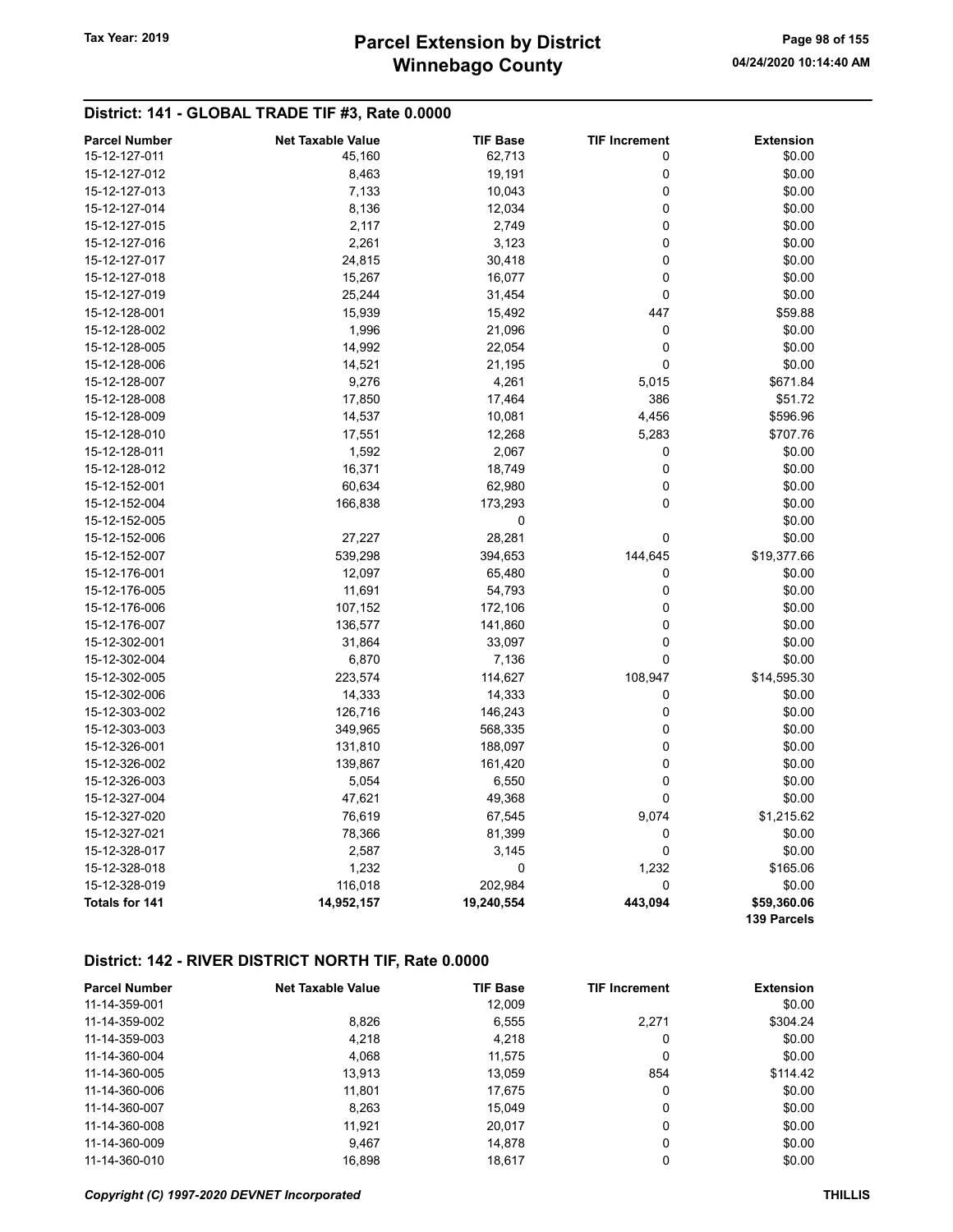# Winnebago County Tax Year: 2019 **Parcel Extension by District** Page 99 of 155

| <b>Parcel Number</b> | <b>Net Taxable Value</b> | <b>TIF Base</b> | <b>TIF Increment</b> | <b>Extension</b> |
|----------------------|--------------------------|-----------------|----------------------|------------------|
| 11-14-361-001        | 3,012                    | 14,405          | 0                    | \$0.00           |
| 11-14-361-002        | 7,450                    | 17,796          | 0                    | \$0.00           |
| 11-14-361-003        | 8,656                    | 18,846          | 0                    | \$0.00           |
|                      |                          |                 |                      |                  |
| 11-14-361-004        | 4,360                    | 16,401          | 0                    | \$0.00           |
| 11-14-361-005        | 3,787                    | 9,234           | 0                    | \$0.00           |
| 11-22-281-011        | 67,355                   | 84,545          | 0                    | \$0.00           |
| 11-22-281-013        | 18,145                   | 18,847          | 0                    | \$0.00           |
| 11-22-281-014        | 70,801                   | 99,855          | 0                    | \$0.00           |
| 11-22-281-016        | 21,579                   | 22,046          | 0                    | \$0.00           |
| 11-22-284-004        | 27,221                   | 28,275          | 0                    | \$0.00           |
| 11-22-284-005        | 4,799                    | 22,035          | 0                    | \$0.00           |
| 11-22-284-006        | 4,302                    | 0               | 4,302                | \$576.34         |
| 11-22-284-007        | 5,064                    | 5,260           | 0                    | \$0.00           |
| 11-22-284-008        |                          | 4,636           |                      | \$0.00           |
|                      |                          |                 |                      |                  |
| 11-22-284-011        |                          | 126,703         |                      | \$0.00           |
| 11-22-284-012        |                          | 0               |                      | \$0.00           |
| 11-22-285-001        | 85,273                   | 88,572          | 0                    | \$0.00           |
| 11-22-285-002        |                          | 0               |                      | \$0.00           |
| 11-22-285-003        |                          | 0               |                      | \$0.00           |
| 11-22-426-001        |                          | 0               |                      | \$0.00           |
| 11-22-426-002        |                          | 0               |                      | \$0.00           |
| 11-22-426-003        |                          | 0               |                      | \$0.00           |
| 11-22-426-004        |                          | 0               |                      | \$0.00           |
| 11-22-427-002        | 563                      | 732             | $\mathbf 0$          | \$0.00           |
|                      |                          |                 |                      |                  |
| 11-22-427-003        |                          | 0               |                      | \$0.00           |
| 11-22-427-004        |                          | 0               |                      | \$0.00           |
| 11-22-427-006        | 1,115                    | 1,158           | 0                    | \$0.00           |
| 11-22-427-007        | 1,289                    | 1,339           | 0                    | \$0.00           |
| 11-22-427-008        | 10,411                   | 10,813          | 0                    | \$0.00           |
| 11-22-427-010        | 41,427                   | 28,616          | 12,811               | \$1,716.26       |
| 11-22-427-011        | 8,016                    | 8,325           | 0                    | \$0.00           |
| 11-22-427-014        |                          | 0               |                      | \$0.00           |
| 11-22-427-015        | 19,586                   | 15,533          | 4,053                | \$542.98         |
| 11-22-427-016        | 13,303                   | 14,517          | 0                    | \$0.00           |
| 11-22-427-018        | 34,227                   | 47,073          | 0                    | \$0.00           |
|                      |                          |                 |                      |                  |
| 11-22-431-004        |                          | 0               |                      | \$0.00           |
| 11-22-431-005        |                          | 0               |                      | \$0.00           |
| 11-22-433-017        |                          | 0               |                      | \$0.00           |
| 11-23-101-003        | 4,184                    | 6,650           | 0                    | \$0.00           |
| 11-23-101-004        | 301                      | 4,299           | $\pmb{0}$            | \$0.00           |
| 11-23-101-005        |                          | 6,691           |                      | \$0.00           |
| 11-23-101-006        | 6,781                    | 15,409          | 0                    | \$0.00           |
| 11-23-102-002        | 9,521                    | 14,352          | 0                    | \$0.00           |
| 11-23-102-003        | 4,143                    | 16,860          | 0                    | \$0.00           |
| 11-23-102-004        | 10,425                   | 11,146          | 0                    | \$0.00           |
| 11-23-102-005        | 1,768                    | 17,644          | 0                    | \$0.00           |
| 11-23-102-006        | 7,808                    | 18,529          | 0                    | \$0.00           |
| 11-23-102-007        |                          |                 |                      |                  |
|                      | 603                      | 784             | 0                    | \$0.00           |
| 11-23-102-008        | 12,040                   | 16,629          | 0                    | \$0.00           |
| 11-23-102-009        | 1,385                    | 17,215          | 0                    | \$0.00           |
| 11-23-102-010        | 270                      | 13,418          | 0                    | \$0.00           |
| 11-23-102-011        | 7,852                    | 10,153          | 0                    | \$0.00           |
| 11-23-102-012        | 8,215                    | 20,017          | 0                    | \$0.00           |
| 11-23-102-013        | 8,429                    | 13,834          | 0                    | \$0.00           |
| 11-23-102-014        | 7,248                    | 15,363          | 0                    | \$0.00           |
| 11-23-102-015        | 15,166                   | 20,935          | 0                    | \$0.00           |
| 11-23-102-016        | 11,091                   | 15,385          | 0                    | \$0.00           |
| 11-23-102-017        | 9,022                    | 18,412          | 0                    | \$0.00           |
| 11-23-102-018        | 15,127                   | 21,153          | 0                    | \$0.00           |
|                      |                          |                 |                      |                  |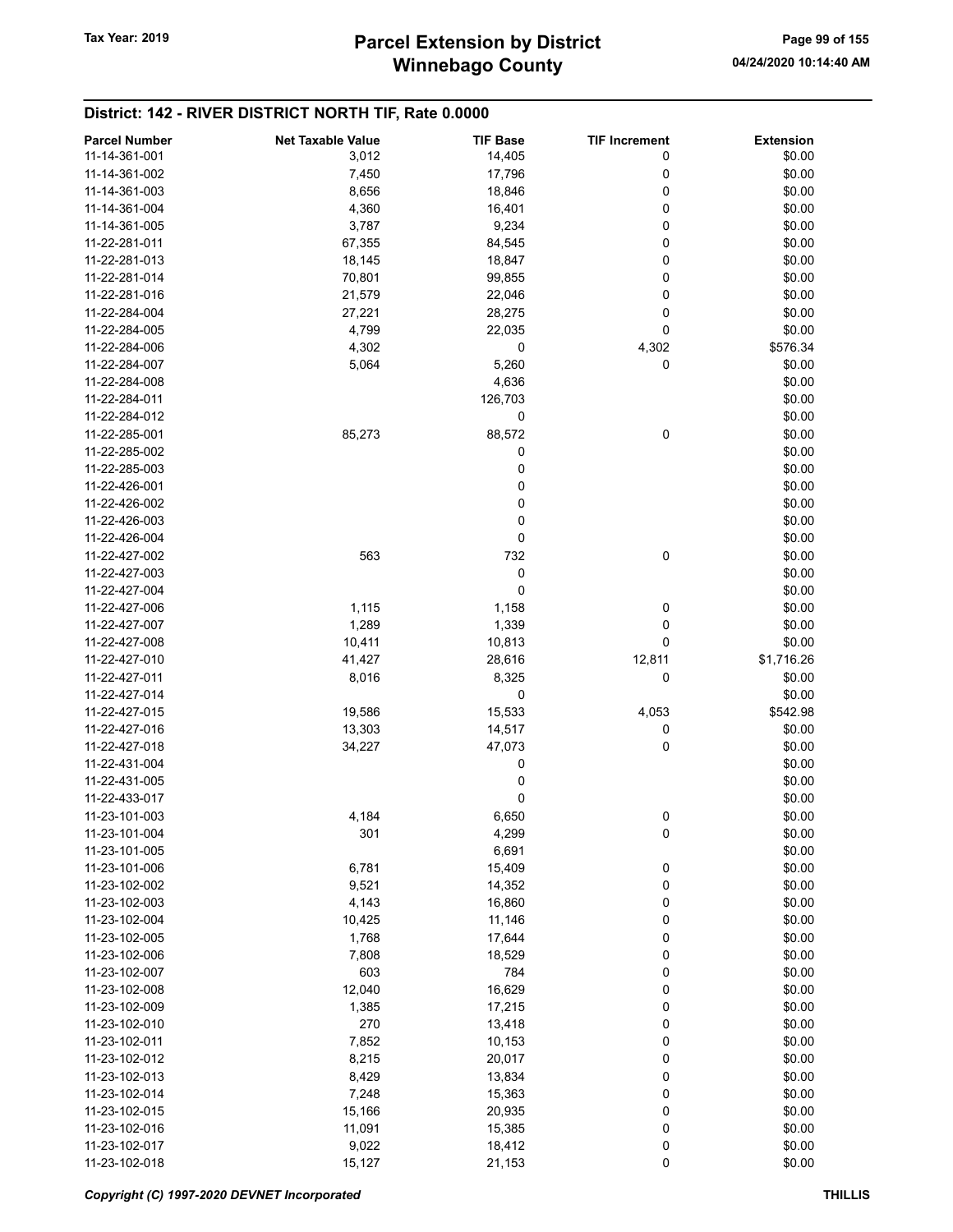| <b>Parcel Number</b> | <b>Net Taxable Value</b> | <b>TIF Base</b> | <b>TIF Increment</b> | <b>Extension</b> |
|----------------------|--------------------------|-----------------|----------------------|------------------|
| 11-23-102-019        | 16,105                   | 22,359          | 0                    | \$0.00           |
| 11-23-102-020        | 609                      | 792             | 0                    | \$0.00           |
| 11-23-102-021        | 3,112                    | 5,598           | 0                    | \$0.00           |
|                      |                          |                 |                      |                  |
| 11-23-102-022        | 460                      | 21,865          | 0                    | \$0.00           |
| 11-23-102-023        | 9,108                    | 14,416          | 0                    | \$0.00           |
| 11-23-104-006        | 1,818                    | 8,375           | 0                    | \$0.00           |
| 11-23-104-014        | 3,082                    | 11,827          | 0                    | \$0.00           |
| 11-23-104-017        | 5,427                    | 5,427           | 0                    | \$0.00           |
| 11-23-104-018        | 615                      | 10,895          | 0                    | \$0.00           |
| 11-23-104-019        | 12,268                   | 16,810          | 0                    | \$0.00           |
| 11-23-104-020        | 12,569                   | 14,045          | 0                    | \$0.00           |
| 11-23-104-022        | 11,221                   | 20,499          | 0                    | \$0.00           |
| 11-23-104-023        | 10,537                   | 10,325          | 212                  | \$28.40          |
| 11-23-106-013        | 172                      | 223             | 0                    | \$0.00           |
| 11-23-106-014        |                          |                 | 0                    |                  |
|                      | 7,781                    | 10,211          |                      | \$0.00           |
| 11-23-106-015        | 0                        | 17,580          | 0                    | \$0.00           |
| 11-23-106-016        | 2,724                    | 500             | 2,224                | \$297.94         |
| 11-23-106-017        | 6,756                    | 10,155          | 0                    | \$0.00           |
| 11-23-106-018        | 397                      | 516             | 0                    | \$0.00           |
| 11-23-106-019        | 4,513                    | 9,825           | 0                    | \$0.00           |
| 11-23-106-020        | 8,131                    | 5,673           | 2,458                | \$329.30         |
| 11-23-106-021        | 322                      | 418             | 0                    | \$0.00           |
| 11-23-106-022        | 573                      | 745             | 0                    | \$0.00           |
| 11-23-106-023        | 10,343                   | 13,482          | 0                    | \$0.00           |
| 11-23-106-024        | 347                      | 451             | 0                    | \$0.00           |
|                      |                          |                 |                      |                  |
| 11-23-106-025        | 4,718                    | 8,189           | 0                    | \$0.00           |
| 11-23-107-001        | 6,600                    | 7,377           | 0                    | \$0.00           |
| 11-23-107-002        | 290                      | 376             | 0                    | \$0.00           |
| 11-23-107-003        | 11,940                   | 6,761           | 5,179                | \$693.82         |
| 11-23-107-004        | 7,854                    | 9,790           | 0                    | \$0.00           |
| 11-23-107-005        | 16,065                   | 22,240          | 0                    | \$0.00           |
| 11-23-107-009        | 7,160                    | 4,649           | 2,511                | \$336.40         |
| 11-23-107-010        | 11,220                   | 10,392          | 828                  | \$110.92         |
| 11-23-107-011        | 6,845                    | 9,753           | 0                    | \$0.00           |
| 11-23-107-012        | 5,718                    | 11,231          | 0                    | \$0.00           |
| 11-23-107-013        | 0                        | 7,152           | 0                    | \$0.00           |
| 11-23-107-014        | 302                      | 4,342           | 0                    | \$0.00           |
| 11-23-107-015        | 10,938                   | 9,211           | 1,727                | \$231.36         |
|                      |                          |                 |                      |                  |
| 11-23-107-016        | 4,729                    | 4,729           | 0                    | \$0.00           |
| 11-23-107-017        | 371                      | 482             | 0                    | \$0.00           |
| 11-23-107-018        | 2,568                    | 4,146           | 0                    | \$0.00           |
| 11-23-107-021        | 8,909                    | 19,206          | 0                    | \$0.00           |
| 11-23-107-022        | 8,130                    | 13,972          | 0                    | \$0.00           |
| 11-23-107-023        | 7,364                    | 17,593          | 0                    | \$0.00           |
| 11-23-107-025        | 32,252                   | 38,443          | 0                    | \$0.00           |
| 11-23-107-026        | 164,675                  | 171,379         | 0                    | \$0.00           |
| 11-23-107-027        | 13,413                   | 20,681          | 0                    | \$0.00           |
| 11-23-107-028        | 17,824                   | 25,084          | 0                    | \$0.00           |
| 11-23-107-030        | 475                      | 16,410          | 0                    | \$0.00           |
| 11-23-107-031        | 437                      | 15,495          | 0                    | \$0.00           |
| 11-23-107-032        | 12,014                   | 17,634          | 0                    | \$0.00           |
|                      |                          |                 |                      |                  |
| 11-23-107-033        | 7,517                    | 18,367          | 0                    | \$0.00           |
| 11-23-107-035        | 302                      | 392             | 0                    | \$0.00           |
| 11-23-107-036        | 11,087                   | 31,693          | 0                    | \$0.00           |
| 11-23-107-037        | 15,272                   | 16,734          | 0                    | \$0.00           |
| 11-23-107-038        | 15,730                   | 21,530          | 0                    | \$0.00           |
| 11-23-107-039        | 12,420                   | 19,151          | 0                    | \$0.00           |
| 11-23-107-040        | 17,055                   | 18,508          | 0                    | \$0.00           |
| 11-23-107-041        | 538                      | 18,335          | 0                    | \$0.00           |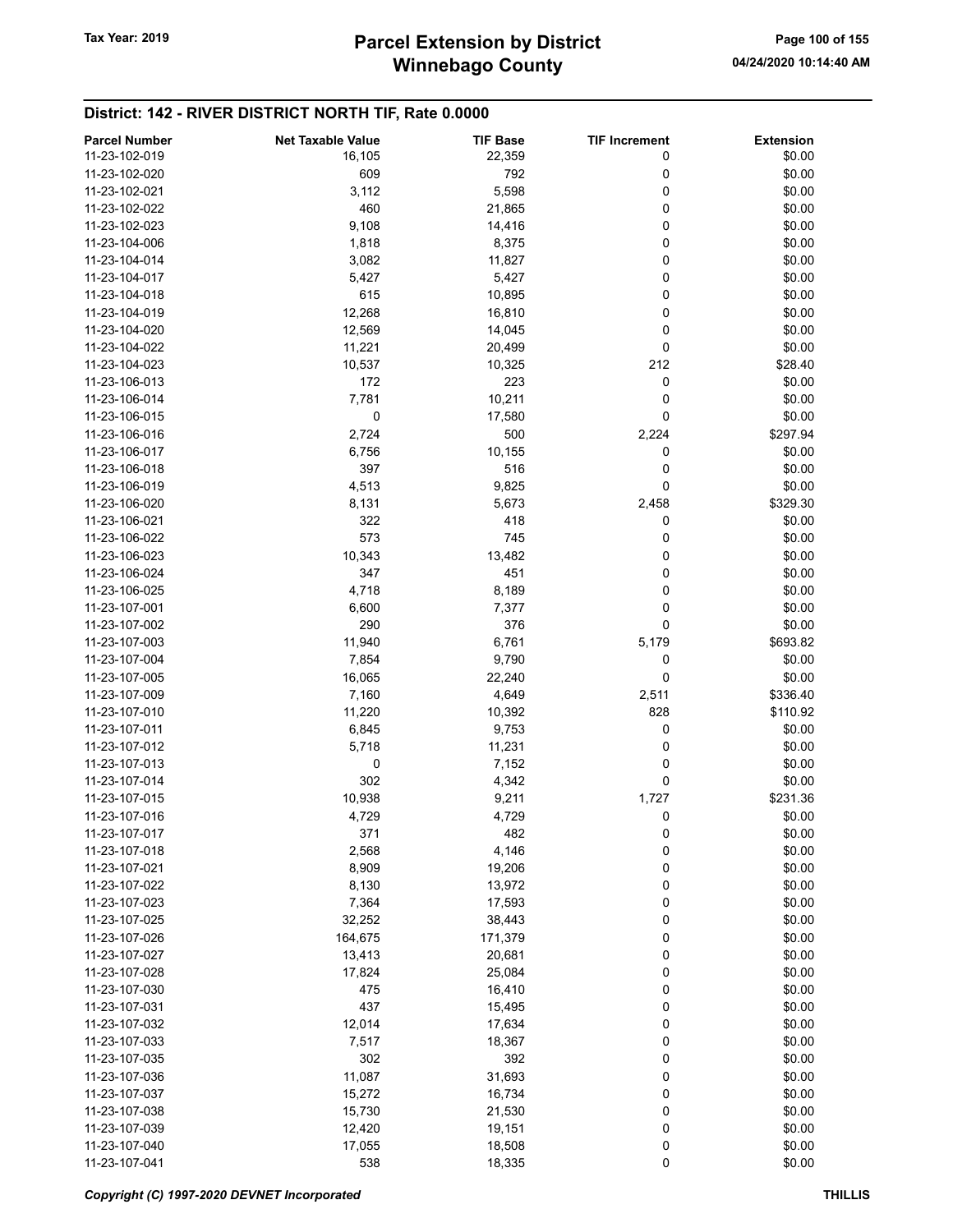| <b>Parcel Number</b> | <b>Net Taxable Value</b> | <b>TIF Base</b> | <b>TIF Increment</b> | <b>Extension</b> |
|----------------------|--------------------------|-----------------|----------------------|------------------|
| 11-23-107-042        | 3,810                    | 28,011          | 0                    | \$0.00           |
| 11-23-107-043        |                          | 9,335           |                      | \$0.00           |
|                      | 1,282                    |                 | 0                    |                  |
| 11-23-107-044        | 138,181                  | 196,017         | 0                    | \$0.00           |
| 11-23-126-001        | 11,418                   | 20,772          | 0                    | \$0.00           |
| 11-23-126-004        | 603                      | 5,385           | 0                    | \$0.00           |
| 11-23-126-005        |                          | 0               |                      | \$0.00           |
| 11-23-126-006        | 8,050                    | 19,728          | 0                    | \$0.00           |
| 11-23-126-007        | 1,594                    | 6,553           | 0                    | \$0.00           |
| 11-23-126-008        | 302                      | 392             | 0                    | \$0.00           |
| 11-23-126-009        | 594                      | 771             | 0                    | \$0.00           |
| 11-23-126-010        | 9,054                    | 14,254          | 0                    | \$0.00           |
| 11-23-126-011        | 0                        | 0               | 0                    | \$0.00           |
| 11-23-126-012        | 8,046                    | 21,789          | 0                    | \$0.00           |
| 11-23-126-013        | 519                      | 674             |                      | \$0.00           |
|                      |                          |                 | 0                    |                  |
| 11-23-126-014        | 8,191                    | 13,038          | 0                    | \$0.00           |
| 11-23-126-015        | 6,310                    | 8,730           | 0                    | \$0.00           |
| 11-23-126-016        | 10,794                   | 11,743          | 0                    | \$0.00           |
| 11-23-126-017        | 4,392                    | 7,444           | 0                    | \$0.00           |
| 11-23-126-018        | 587                      | 5,810           | 0                    | \$0.00           |
| 11-23-126-019        | 3,087                    | 7,498           | 0                    | \$0.00           |
| 11-23-126-020        | 5,839                    | 10,835          | 0                    | \$0.00           |
| 11-23-126-021        | 5,600                    | 10,416          | 0                    | \$0.00           |
| 11-23-126-022        | 5,532                    | 5,532           | 0                    | \$0.00           |
| 11-23-126-023        | 118                      | 2,568           | 0                    | \$0.00           |
| 11-23-126-024        | 8,651                    | 14,772          | 0                    | \$0.00           |
|                      |                          |                 |                      |                  |
| 11-23-126-025        | 4,205                    | 12,728          | 0                    | \$0.00           |
| 11-23-126-026        | 8,079                    | 10,512          | 0                    | \$0.00           |
| 11-23-126-027        | 330                      | 4,771           | 0                    | \$0.00           |
| 11-23-126-028        | 5,242                    | 17,468          | 0                    | \$0.00           |
| 11-23-126-029        | 446                      | 4,700           | 0                    | \$0.00           |
| 11-23-126-030        | 16,573                   | 27,584          | 0                    | \$0.00           |
| 11-23-126-031        | 20,357                   | 23,476          | 0                    | \$0.00           |
| 11-23-126-032        | 6,780                    | 19,253          | 0                    | \$0.00           |
| 11-23-126-033        | 16,190                   | 21,291          | 0                    | \$0.00           |
| 11-23-126-034        | 627                      | 815             | 0                    | \$0.00           |
| 11-23-126-035        | 10,070                   | 21,523          | 0                    | \$0.00           |
| 11-23-126-036        | 15,110                   | 0               | 15,110               | \$2,024.24       |
| 11-23-126-037        | 15,652                   | 16,537          | 0                    | \$0.00           |
|                      |                          |                 |                      |                  |
| 11-23-126-038        | 37,015                   | 37,929          | 0                    | \$0.00           |
| 11-23-126-039        | 1,730                    | 102,964         | 0                    | \$0.00           |
| 11-23-126-040        | 18,478                   | 34,124          | 0                    | \$0.00           |
| 11-23-126-041        | 25,197                   | 34,403          | 0                    | \$0.00           |
| 11-23-126-042        | 195,050                  | 202,578         | 0                    | \$0.00           |
| 11-23-126-043        | 14,898                   | 14,565          | 333                  | \$44.62          |
| 11-23-129-001        | 225,207                  | 343,607         | 0                    | \$0.00           |
| 11-23-129-002        | 95,263                   | 109,302         | 0                    | \$0.00           |
| 11-23-129-003        | 6,514                    | 822             | 5,692                | \$762.54         |
| 11-23-129-004        | 8,688                    | 10,451          | 0                    | \$0.00           |
| 11-23-129-005        | 14,321                   | 16,004          | 0                    | \$0.00           |
| 11-23-129-007        | 1,021                    | 1,325           | 0                    | \$0.00           |
| 11-23-129-008        | 145,900                  | 202,170         | 0                    | \$0.00           |
| 11-23-129-009        |                          | 1,767           | 0                    |                  |
|                      | 1,361                    |                 |                      | \$0.00           |
| 11-23-129-010        | 130,376                  | 135,423         | 0                    | \$0.00           |
| 11-23-129-011        | 17,171                   | 29,793          | 0                    | \$0.00           |
| 11-23-129-012        | 21,410                   | 23,082          | 0                    | \$0.00           |
| 11-23-129-013        | 96,626                   | 100,364         | 0                    | \$0.00           |
| 11-23-130-001        | 17,371                   | 24,259          | 0                    | \$0.00           |
| 11-23-130-002        | 10,228                   | 8,476           | 1,752                | \$234.72         |
| 11-23-130-003        | 278,418                  | 289,083         | 0                    | \$0.00           |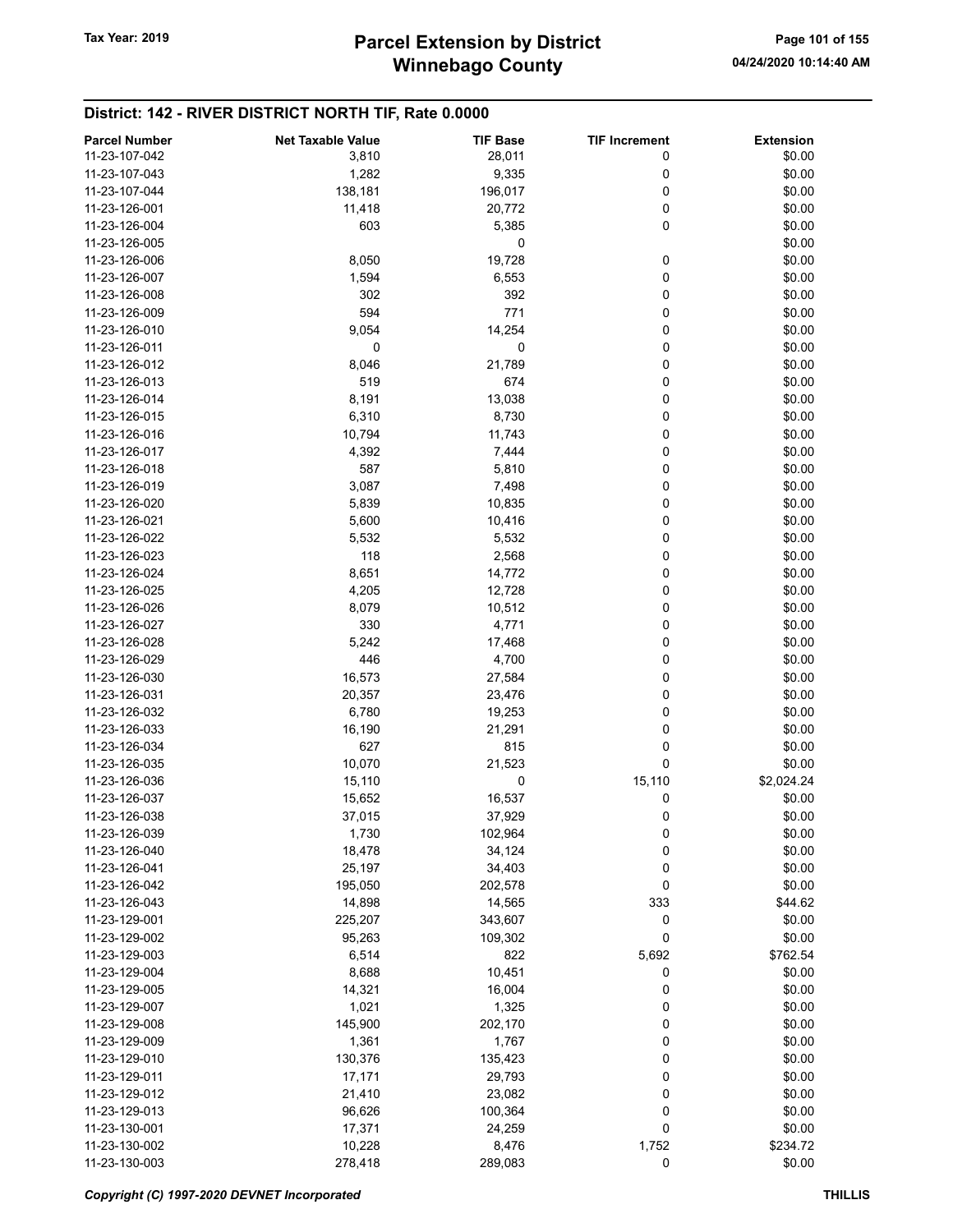| <b>Parcel Number</b> | <b>Net Taxable Value</b> | <b>TIF Base</b> | <b>TIF Increment</b> | <b>Extension</b> |
|----------------------|--------------------------|-----------------|----------------------|------------------|
| 11-23-130-004        | 10,594                   | 22,036          | 0                    | \$0.00           |
| 11-23-130-005        |                          | 83,694          | 34,559               | \$4,629.78       |
|                      | 118,253                  |                 |                      |                  |
| 11-23-130-006        | 4,805                    | 7,614           | 0                    | \$0.00           |
| 11-23-130-007        | 6,833                    | 8,815           | 0                    | \$0.00           |
| 11-23-130-008        | 17,153                   | 21,676          | 0                    | \$0.00           |
| 11-23-130-009        | 8,212                    | 13,073          | 0                    | \$0.00           |
| 11-23-130-010        | 18,057                   | 7,868           | 10,189               | \$1,365.00       |
| 11-23-130-011        | 615                      | 800             | 0                    | \$0.00           |
| 11-23-130-012        | 53,055                   | 158,257         | 0                    | \$0.00           |
| 11-23-130-013        | 5,083                    | 0               | 5,083                | \$680.96         |
| 11-23-130-014        | 7,244                    | 0               | 7,244                | \$970.46         |
| 11-23-130-015        | 30,897                   | 0               | 30,897               | \$4,139.18       |
| 11-23-130-016        | 28,621                   | 24,229          | 4,392                | \$588.38         |
| 11-23-130-017        | 12,519                   | 13,687          | 0                    | \$0.00           |
| 11-23-130-018        | 90,229                   | 81,681          | 8,548                | \$1,145.16       |
| 11-23-130-019        | 28,547                   | 40,213          | 0                    | \$0.00           |
| 11-23-130-020        | 7,447                    | 7,735           | 0                    | \$0.00           |
| 11-23-130-021        | 16,626                   | 17,269          | 0                    | \$0.00           |
| 11-23-130-022        |                          | 0               |                      | \$0.00           |
| 11-23-132-001        | 29,241                   | 30,373          | 0                    | \$0.00           |
| 11-23-132-002        | 31,195                   | 38,196          | 0                    | \$0.00           |
| 11-23-132-003        | 19,693                   | 21,687          | 0                    | \$0.00           |
| 11-23-132-004        |                          | 0               |                      | \$0.00           |
| 11-23-132-005        |                          | 31,107          |                      | \$0.00           |
| 11-23-132-006        |                          | 9,450           |                      | \$0.00           |
| 11-23-132-007        | 81,097                   |                 | 0                    | \$0.00           |
|                      |                          | 96,001          |                      |                  |
| 11-23-132-008        |                          | 53,214          |                      | \$0.00           |
| 11-23-132-009        | 10,603                   | 11,014          | 0                    | \$0.00           |
| 11-23-132-010        | 5,530                    | 5,744           | 0                    | \$0.00           |
| 11-23-132-011        | 23,170                   | 30,813          | 0                    | \$0.00           |
| 11-23-132-012        | 27,212                   | 28,265          | 0                    | \$0.00           |
| 11-23-132-013        | 19,073                   | 16,750          | 2,323                | \$311.22         |
| 11-23-132-014        |                          | 0               |                      | \$0.00           |
| 11-23-132-015        |                          | 0               |                      | \$0.00           |
| 11-23-132-016        |                          | 0               |                      | \$0.00           |
| 11-23-132-017        |                          | 0               |                      | \$0.00           |
| 11-23-132-018        |                          | 0               |                      | \$0.00           |
| 11-23-151-004        | 7,768                    | 10,094          | 0                    | \$0.00           |
| 11-23-151-005        | 10,808                   | 13,938          | 0                    | \$0.00           |
| 11-23-151-006        | 3,824                    | 14,663          | 0                    | \$0.00           |
| 11-23-151-007        | 8,833                    | 6,867           | 1,966                | \$263.38         |
| 11-23-151-011        |                          | 0               |                      | \$0.00           |
| 11-23-152-001        | 661                      | 858             | 0                    | \$0.00           |
| 11-23-152-002        | 7,986                    | 3,491           | 4,495                | \$602.18         |
| 11-23-152-003        | 7,531                    | 24,249          | 0                    | \$0.00           |
| 11-23-153-001        | 735                      | 955             | 0                    | \$0.00           |
| 11-23-153-002        | 419                      | 545             | 0                    | \$0.00           |
| 11-23-153-003        | 513                      | 666             | 0                    | \$0.00           |
| 11-23-153-004        | 460                      | 598             | 0                    | \$0.00           |
| 11-23-153-005        | 4,649                    | 12,552          | 0                    | \$0.00           |
| 11-23-153-006        | 321                      | 417             | 0                    | \$0.00           |
| 11-23-153-007        | 7,552                    | 16,750          | 0                    | \$0.00           |
| 11-23-154-001        | 48,958                   |                 |                      | \$1,663.20       |
|                      |                          | 36,543          | 12,415<br>0          |                  |
| 11-23-154-002        | 483                      | 627             |                      | \$0.00           |
| 11-23-154-003        | 553                      | 0               | 553                  | \$74.08          |
| 11-23-154-004        | 2,668                    | 3,215           | 0                    | \$0.00           |
| 11-23-154-005        | 0                        | 5,314           | 0                    | \$0.00           |
| 11-23-154-006        | 10,147                   | 12,190          | 0                    | \$0.00           |
| 11-23-154-007        | 689                      | 895             | 0                    | \$0.00           |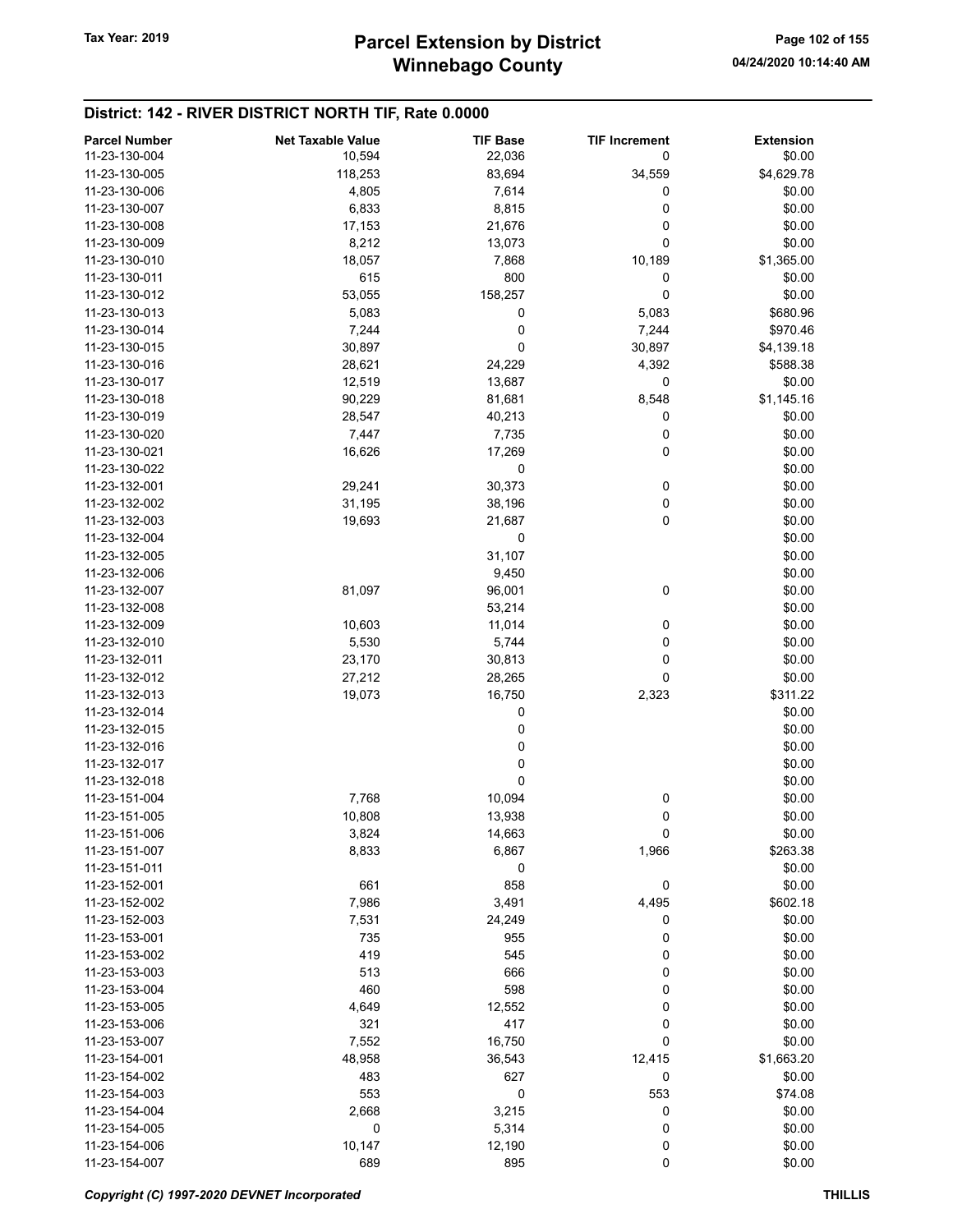# Winnebago County Tax Year: 2019 **Parcel Extension by District** Page 103 of 155

| <b>Parcel Number</b> | <b>Net Taxable Value</b> | <b>TIF Base</b> | <b>TIF Increment</b> | <b>Extension</b> |
|----------------------|--------------------------|-----------------|----------------------|------------------|
| 11-23-154-008        | 51,594                   | 48,938          | 2,656                | \$355.82         |
| 11-23-154-009        | 20,512                   | 23,449          | 0                    | \$0.00           |
| 11-23-154-010        | 359                      | 4,230           | 0                    | \$0.00           |
| 11-23-154-011        | 5,003                    | 6,030           | 0                    | \$0.00           |
| 11-23-154-012        | 9,376                    | 16,495          | 0                    | \$0.00           |
| 11-23-154-013        |                          |                 | 0                    | \$0.00           |
|                      | 7,309                    | 9,012           |                      |                  |
| 11-23-154-014        | 54,424                   | 27,260          | 27,164               | \$3,639.08       |
| 11-23-154-015        | 9,029                    | 9,029           | 0                    | \$0.00           |
| 11-23-155-001        |                          | 0               |                      | \$0.00           |
| 11-23-155-002        | 11,149                   | 23,776          | 0                    | \$0.00           |
| 11-23-155-003        | 12,035                   | 12,964          | 0                    | \$0.00           |
| 11-23-155-004        | 16,668                   | 17,850          | 0                    | \$0.00           |
| 11-23-156-001        | 14,504                   | 15,530          | 0                    | \$0.00           |
| 11-23-156-002        | 7,231                    | 3,576           | 3,655                | \$489.66         |
| 11-23-156-003        | 6,803                    | 11,134          | 0                    | \$0.00           |
| 11-23-156-004        | 1,106                    | 1,319           | 0                    | \$0.00           |
| 11-23-156-005        | 12,337                   | 13,785          | 0                    | \$0.00           |
| 11-23-156-006        | 4,160                    | 11,680          | 0                    | \$0.00           |
| 11-23-156-007        | 636                      | 761             | 0                    | \$0.00           |
| 11-23-156-008        | 12,107                   | 20,123          | 0                    | \$0.00           |
| 11-23-156-009        | 12,296                   | 16,088          | 0                    | \$0.00           |
| 11-23-156-010        | 7,814                    | 12,732          | 0                    | \$0.00           |
| 11-23-156-011        | 454                      | 590             | 0                    | \$0.00           |
| 11-23-156-012        | 41,426                   | 49,238          | 0                    | \$0.00           |
| 11-23-156-013        | 18,173                   | 22,122          | 0                    | \$0.00           |
| 11-23-156-014        | 62,516                   | 71,669          | 0                    | \$0.00           |
| 11-23-156-015        | 13,996                   | 14,988          | 0                    | \$0.00           |
| 11-23-157-001        | 2,804                    | 5,366           | 0                    | \$0.00           |
| 11-23-157-002        | 13,183                   | 20,844          | 0                    | \$0.00           |
| 11-23-157-003        | 13,182                   | 21,181          | 0                    | \$0.00           |
| 11-23-157-006        | 3,626                    | 3,934           | 0                    | \$0.00           |
| 11-23-157-007        | 17,725                   | 20,486          | 0                    | \$0.00           |
| 11-23-157-008        | 16,062                   | 16,952          | 0                    | \$0.00           |
| 11-23-157-010        |                          | 0               |                      | \$0.00           |
| 11-23-157-011        |                          | 15,578          |                      | \$0.00           |
| 11-23-157-012        |                          | 4,130           |                      | \$0.00           |
| 11-23-157-013        | 5,781                    |                 |                      | \$0.00           |
|                      |                          | 7,088           | 0                    |                  |
| 11-23-157-014        | 35,370                   | 37,273          | 0                    | \$0.00           |
| 11-23-157-015        | 0                        | 346             | 0                    | \$0.00           |
| 11-23-157-016        |                          | 0               |                      | \$0.00           |
| 11-23-157-017        | 8,555                    | 22,704          | 0                    | \$0.00           |
| 11-23-158-001        | 0                        | 0               | 0                    | \$0.00           |
| 11-23-158-002        | 18,081                   | 8,888           | 9,193                | \$1,231.56       |
| 11-23-159-001        | 38,469                   | 424,135         | 0                    | \$0.00           |
| 11-23-159-002        | 118,765                  | 123,360         | 0                    | \$0.00           |
| 11-23-159-003        |                          | 0               |                      | \$0.00           |
| 11-23-159-004        | 27,247                   | 28,301          | 0                    | \$0.00           |
| 11-23-159-005        | 3,737                    | 4,538           | $\pmb{0}$            | \$0.00           |
| 11-23-160-003        |                          | 0               |                      | \$0.00           |
| 11-23-160-004        |                          | 0               |                      | \$0.00           |
| 11-23-176-001        |                          | 0               |                      | \$0.00           |
| 11-23-176-003        | 16,188                   | 17,334          | $\pmb{0}$            | \$0.00           |
| 11-23-176-004        | 60,653                   | 63,000          | $\pmb{0}$            | \$0.00           |
| 11-23-176-005        |                          | 0               |                      | \$0.00           |
| 11-23-176-006        |                          | 0               |                      | \$0.00           |
| 11-23-176-007        |                          | 0               |                      | \$0.00           |
| 11-23-176-008        | 53,437                   | 53,837          | 0                    | \$0.00           |
| 11-23-176-009        | 38,200                   | 39,914          | 0                    | \$0.00           |
| 11-23-176-010        |                          | 0               |                      | \$0.00           |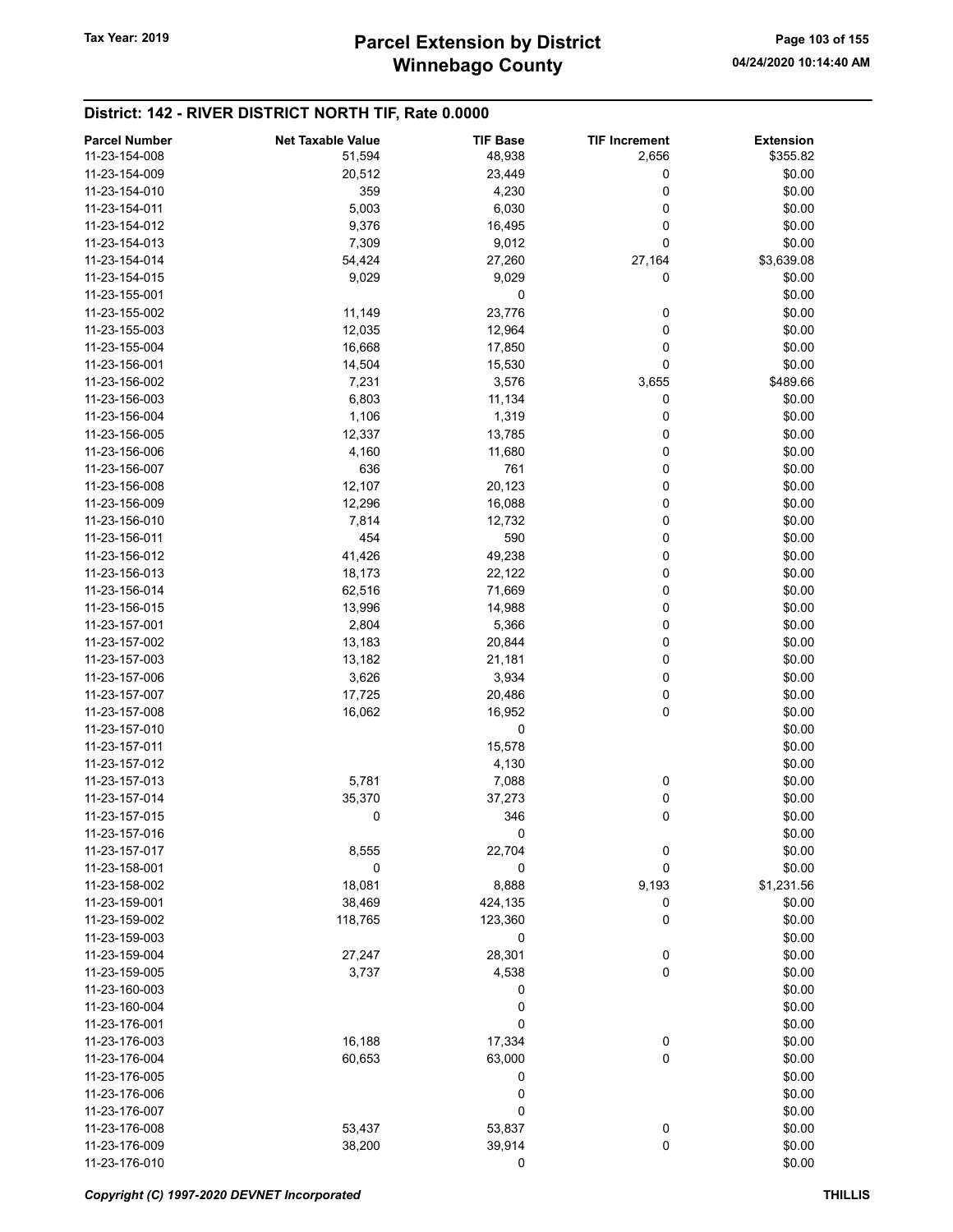| <b>Parcel Number</b> | <b>Net Taxable Value</b> | <b>TIF Base</b> | <b>TIF Increment</b> | <b>Extension</b> |
|----------------------|--------------------------|-----------------|----------------------|------------------|
| 11-23-176-011        | 16,222                   | 17,372          | 0                    | \$0.00           |
| 11-23-176-012        | 504,625                  | 501,057         | 3,568                | \$478.00         |
| 11-23-177-001        | 11,203                   | 15,256          | 0                    | \$0.00           |
| 11-23-177-002        | 23,161                   | 27,731          | 0                    | \$0.00           |
| 11-23-177-003        | 12,632                   | 15,321          | 0                    | \$0.00           |
| 11-23-177-004        |                          | 0               |                      | \$0.00           |
| 11-23-177-005        | 18,159                   | 0               | 18,159               | \$2,432.72       |
| 11-23-177-006        |                          | 0               |                      | \$0.00           |
| 11-23-177-007        |                          | 0               |                      | \$0.00           |
| 11-23-177-008        | 98,982                   | 102,811         | 0                    | \$0.00           |
| 11-23-177-009        | 13,136                   | 0               | 13,136               | \$1,759.80       |
| 11-23-177-010        | 1,939                    | 0               | 1,939                | \$259.76         |
| 11-23-177-011        | 4,045                    | 0               | 4,045                | \$541.90         |
| 11-23-178-004        |                          | 0               |                      | \$0.00           |
| 11-23-179-002        | 579,967                  | 518,813         | 61,154               | \$8,192.62       |
| 11-23-179-003        |                          | 70,344          |                      | \$0.00           |
| 11-23-179-004        | 75,921                   | 75,443          | 478                  | \$64.04          |
| 11-23-179-005        |                          | 0               |                      | \$0.00           |
| 11-23-179-006        |                          | 0               |                      | \$0.00           |
| 11-23-179-015        |                          | 0               |                      | \$0.00           |
| 11-23-179-021        |                          | 0               |                      | \$0.00           |
| 11-23-180-001        | 80,611                   | 83,467          | 0                    | \$0.00           |
| 11-23-180-002        | 1,885                    | 1,958           | 0                    | \$0.00           |
| 11-23-181-013        |                          | 0               |                      | \$0.00           |
| 11-23-182-001        | 2,190                    | 21,547          | 0                    | \$0.00           |
| 11-23-182-002        | 15,146                   | 24,841          | 0                    | \$0.00           |
| 11-23-182-003        | 15,146                   | 24,841          | 0                    | \$0.00           |
| 11-23-182-004        | 15,146                   | 24,841          | 0                    | \$0.00           |
| 11-23-182-005        | 10,117                   | 16,478          | 0                    | \$0.00           |
| 11-23-182-006        | 15,146                   | 24,841          | 0                    | \$0.00           |
| 11-23-182-007        | 15,146                   | 24,841          | 0                    | \$0.00           |
| 11-23-182-008        | 15,146                   | 24,841          | 0                    | \$0.00           |
| 11-23-182-009        | 303                      | 332             | 0                    | \$0.00           |
| 11-23-182-010        | 303                      | 332             | 0                    | \$0.00           |
| 11-23-182-011        | 303                      | 332             | 0                    | \$0.00           |
| 11-23-182-012        | 303                      | 332             | 0                    | \$0.00           |
| 11-23-182-013        | 303                      | 332             | 0                    | \$0.00           |
| 11-23-301-001        | 18,081                   | 33,953          | 0                    | \$0.00           |
| 11-23-301-005        |                          | 0               |                      | \$0.00           |
| 11-23-302-003        |                          | 0               |                      | \$0.00           |
| 11-23-302-004        |                          | 0               |                      | \$0.00           |
| 11-23-303-004        | 53,055                   | 75,464          | 0                    | \$0.00           |
| 11-23-303-007        | 320,112                  | 257,289         | 62,823               | \$8,416.22       |
| 11-23-305-001        | 62,741                   | 42,627          | 20,114               | \$2,694.62       |
| 11-23-305-002        | 168,385                  | 37,781          | 130,604              | \$17,496.64      |
| 11-23-305-004        | 235,118                  | 117,265         | 117,853              | \$15,788.42      |
| 11-23-306-001        | 175,236                  | 32,945          | 142,291              | \$19,062.30      |
| 11-23-306-005        | 27,120                   | 66,500          | 0                    | \$0.00           |
| 11-23-306-013        | 29,776                   | 23,660          | 6,116                | \$819.34         |
| 11-23-306-014        | 62,037                   | 102,587         | 0                    | \$0.00           |
| 11-23-306-016        | 19,554                   | 23,175          | 0                    | \$0.00           |
| 11-23-306-017        | 14,311                   | 10,125          | 4,186                | \$560.80         |
| 11-23-306-018        | 11,847                   | 17,950          | 0                    | \$0.00           |
| 11-23-307-001        | 16,960                   | 18,648          | 0                    | \$0.00           |
| 11-23-307-002        | 17,393                   | 20,778          | 0                    | \$0.00           |
| 11-23-307-003        | 96,033                   | 121,075         | 0                    | \$0.00           |
| 11-23-307-004        | 71,178                   | 59,578          | 11,600               | \$1,554.02       |
| 11-23-307-005        | 19,497                   | 18,951          | 546                  | \$73.16          |
| 11-23-307-006        | 17,990                   | 18,951          | 0                    | \$0.00           |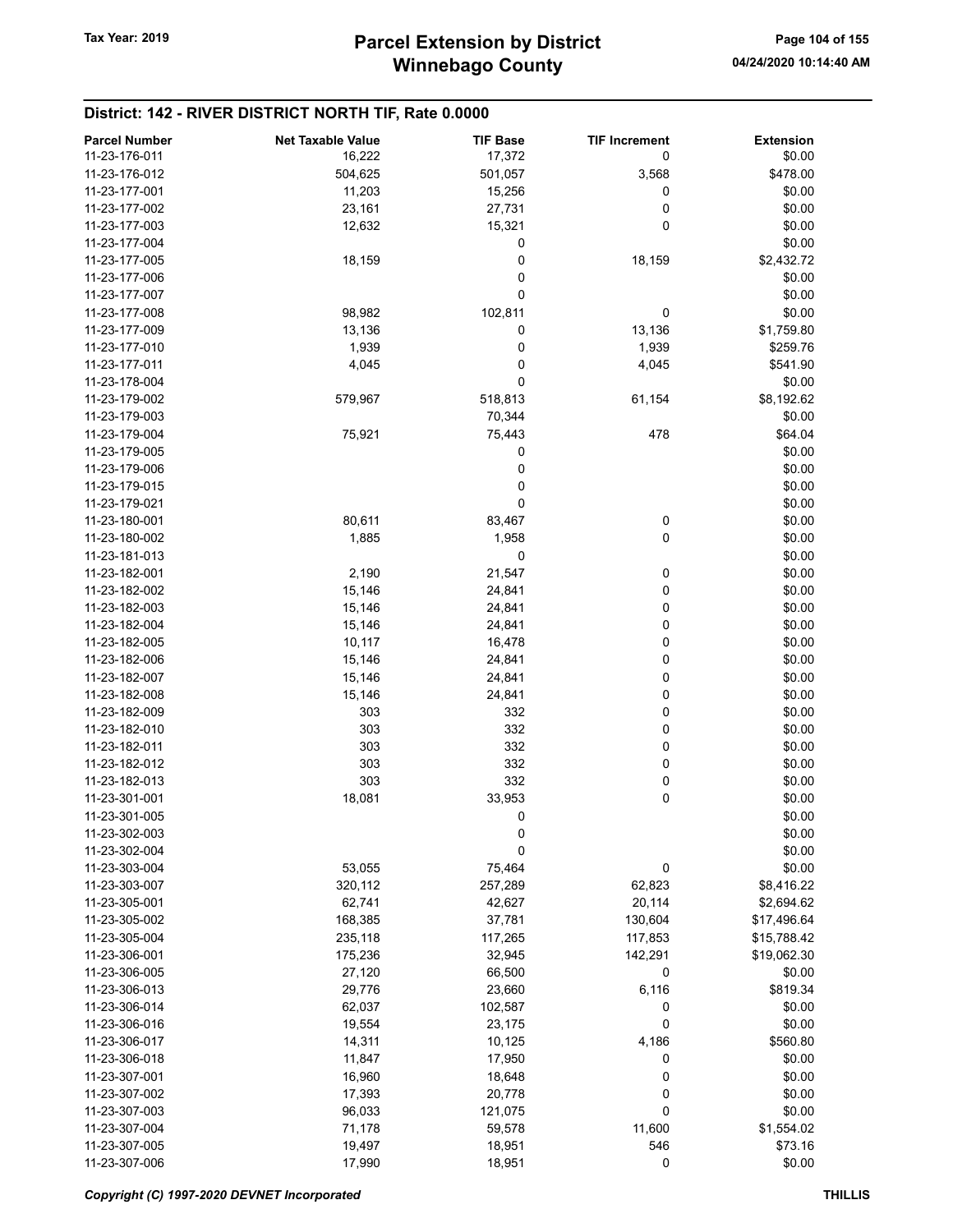| <b>Parcel Number</b>  | <b>Net Taxable Value</b> | <b>TIF Base</b> | <b>TIF Increment</b> | <b>Extension</b> |
|-----------------------|--------------------------|-----------------|----------------------|------------------|
| 11-23-307-007         | 1,043,186                | 684,012         | 359,174              | \$48,117.46      |
| 11-23-307-008         |                          | 0               |                      | \$0.00           |
| 11-23-308-001         |                          | $\pmb{0}$       |                      | \$0.00           |
| 11-23-308-002         |                          | 0               |                      | \$0.00           |
| 11-23-308-003         |                          | 0               |                      | \$0.00           |
| 11-23-308-004         |                          | $\pmb{0}$       |                      | \$0.00           |
| 11-23-308-005         |                          | 0               |                      | \$0.00           |
| 11-23-308-006         | 23,538                   | 24,656          | 0                    | \$0.00           |
| 11-23-308-008         |                          | 0               |                      | \$0.00           |
| 11-23-308-009         |                          | $\pmb{0}$       |                      | \$0.00           |
| 11-23-308-010         |                          | 0               |                      | \$0.00           |
| 11-23-308-011         |                          | 0               |                      | \$0.00           |
| 11-23-308-014         | 19,176                   | 20,261          | 0                    | \$0.00           |
| 11-23-308-015         |                          | $\mathbf 0$     |                      | \$0.00           |
| 11-23-310-001         | 11,419                   | 33,160          | 0                    | \$0.00           |
| 11-23-310-002         | 16,537                   | 17,369          | 0                    | \$0.00           |
| 11-23-310-003         | 2,856                    | 6,012           | 0                    | \$0.00           |
| 11-23-310-004         |                          | 0               |                      | \$0.00           |
| 11-23-310-005         |                          | $\mathbf 0$     |                      | \$0.00           |
| 11-23-311-003         | 31,425                   | 31,149          | 276                  | \$36.98          |
| 11-23-311-004         | 21,377                   | 22,313          | 0                    | \$0.00           |
| 11-23-311-005         | 48,028                   | 134,827         | $\mathbf 0$          | \$0.00           |
| 11-23-311-009         |                          | 0               |                      | \$0.00           |
| 11-23-312-005         |                          | 0               |                      | \$0.00           |
| 11-23-312-006         | 1,748,080                | 492,614         | 1,255,466            | \$168,191.02     |
| 11-23-312-008         | 25,559                   | 32,764          | 0                    | \$0.00           |
| 11-23-312-009         | 13,036                   | 0               | 13,036               | \$1,746.40       |
| 11-23-312-010         |                          | $\mathbf 0$     |                      | \$0.00           |
| 11-23-312-011         | 18,249                   | 29,228          | 0                    | \$0.00           |
| 11-23-313-005         |                          | 0               |                      | \$0.00           |
| 11-23-313-008         |                          | $\pmb{0}$       |                      | \$0.00           |
| 11-23-314-001         |                          | 45,857          |                      | \$0.00           |
| 11-23-314-002         |                          | 1,267           |                      | \$0.00           |
| 11-23-314-003         |                          | 0               |                      | \$0.00           |
| 11-23-314-004         |                          | $\pmb{0}$       |                      | \$0.00           |
| 11-23-315-004         |                          | 0               |                      | \$0.00           |
| 11-23-356-002         |                          | $\pmb{0}$       |                      | \$0.00           |
| 11-23-356-004         | 813,078                  | 955,404         | 0                    | \$0.00           |
| <b>Totals for 142</b> | 11,549,073               | 12,012,491      | 2,454,213            | \$328,783.82     |
|                       |                          |                 |                      | 402 Parcels      |

| <b>Parcel Number</b> | <b>Net Taxable Value</b> | <b>TIF Base</b> | <b>TIF Increment</b> | <b>Extension</b> |
|----------------------|--------------------------|-----------------|----------------------|------------------|
| 11-25-357-001        | 2,204                    | 23,810          | 0                    | \$0.00           |
| 11-25-357-002        | 11,058                   | 18,918          | 0                    | \$0.00           |
| 11-25-357-003        | 15,533                   | 22,801          | 0                    | \$0.00           |
| 11-25-357-004        | 3,362                    | 3,659           | 0                    | \$0.00           |
| 11-25-357-005        | 5,857                    | 23,835          | 0                    | \$0.00           |
| 11-25-357-006        | 8,383                    | 10,017          | 0                    | \$0.00           |
| 11-25-357-007        | 1,603                    | 5,293           | 0                    | \$0.00           |
| 11-25-357-008        | 6,298                    | 14,718          | 0                    | \$0.00           |
| 11-25-357-009        | 6,307                    | 14.844          | 0                    | \$0.00           |
| 11-25-357-010        | 436                      | 13,068          | 0                    | \$0.00           |
| 11-25-357-011        | 2,847                    | 22,484          | 0                    | \$0.00           |
| 11-25-357-012        | 3.631                    | 23,758          | 0                    | \$0.00           |
| 11-25-357-013        | 2,847                    | 3,866           | 0                    | \$0.00           |
| 11-25-357-014        | 15,325                   | 22,684          | 0                    | \$0.00           |
| 11-25-357-015        | 9,554                    | 23,696          | 0                    | \$0.00           |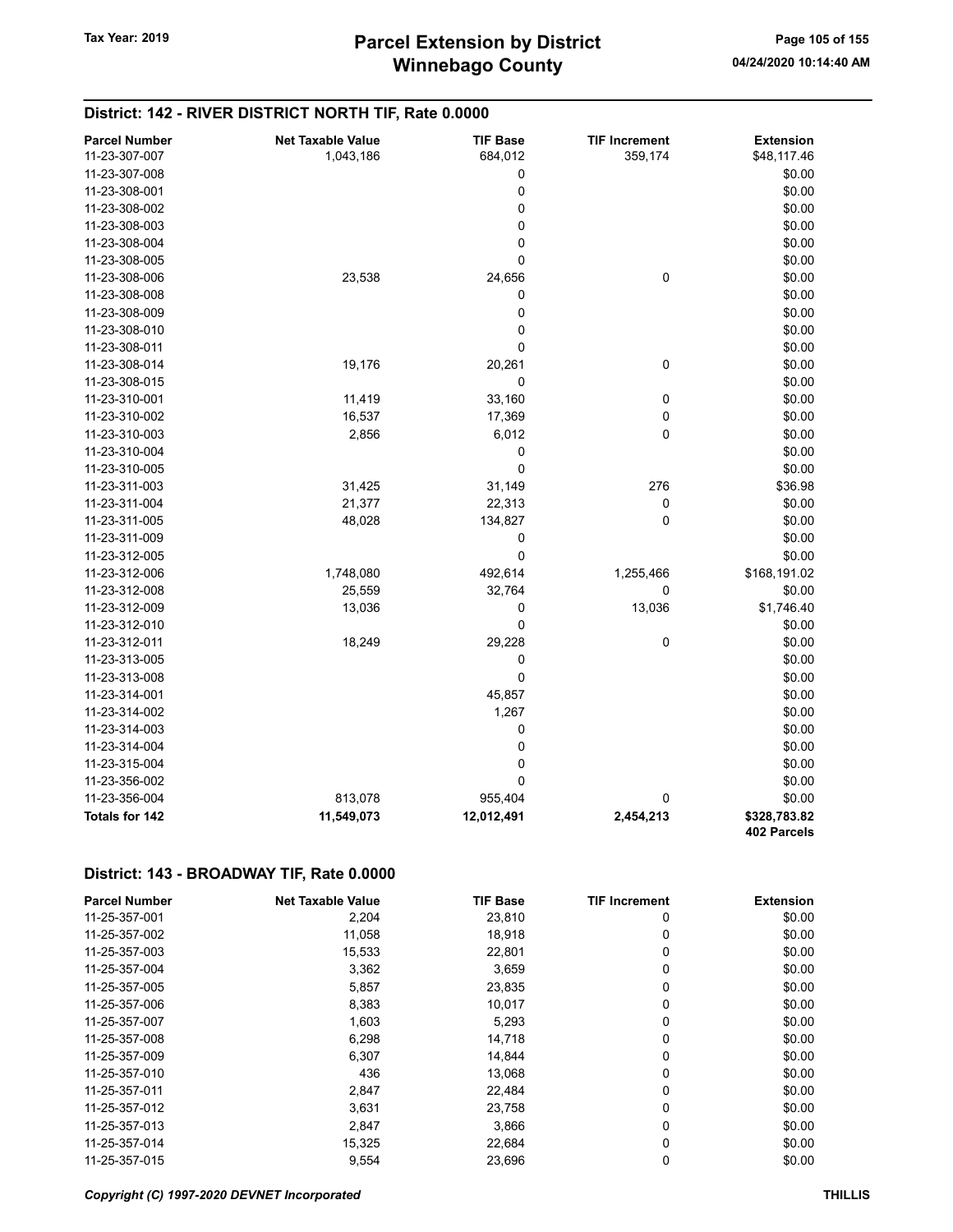# Winnebago County Tax Year: 2019 **Parcel Extension by District** Page 106 of 155

| <b>Parcel Number</b> | <b>Net Taxable Value</b> | <b>TIF Base</b> | <b>TIF Increment</b> | <b>Extension</b> |
|----------------------|--------------------------|-----------------|----------------------|------------------|
| 11-25-358-001        | 11,107                   | 12,813          | 0                    | \$0.00           |
| 11-25-358-002        | 6,717                    | 18,807          | 0                    | \$0.00           |
| 11-25-358-003        | 6,554                    | 15,473          | 0                    | \$0.00           |
| 11-25-358-004        | 6,666                    | 19,374          | 0                    | \$0.00           |
| 11-25-358-005        | 3,023                    | 13,951          | 0                    | \$0.00           |
| 11-25-358-006        | 11,696                   | 26,530          | 0                    | \$0.00           |
| 11-25-358-007        | 8,425                    | 18,097          | 0                    | \$0.00           |
| 11-25-358-008        | 10,981                   | 17,976          | 0                    | \$0.00           |
|                      |                          |                 |                      |                  |
| 11-25-358-009        | 11,028                   | 14,986          | 0                    | \$0.00           |
| 11-25-358-010        | 11,699                   | 33,893          | 0                    | \$0.00           |
| 11-25-358-011        | 13,463                   | 17,429          | 0                    | \$0.00           |
| 11-25-358-012        | 14,272                   | 15,913          | 0                    | \$0.00           |
| 11-25-358-013        | 14,893                   | 30,183          | 0                    | \$0.00           |
| 11-25-358-014        | 8,420                    | 15,494          | 0                    | \$0.00           |
| 11-25-358-015        | 1,524                    | 13,982          | 0                    | \$0.00           |
| 11-25-358-016        | 17,382                   | 25,124          | 0                    | \$0.00           |
| 11-25-359-001        | 2,296                    | 3,118           | 0                    | \$0.00           |
| 11-25-359-002        | 8,731                    | 19,335          | 0                    | \$0.00           |
| 11-25-359-003        | 8,434                    | 18,385          | 0                    | \$0.00           |
| 11-25-359-004        | 11,586                   | 14,103          | 0                    | \$0.00           |
| 11-25-359-005        | 31,781                   | 53,826          | 0                    | \$0.00           |
| 11-25-359-006        | 38,635                   | 42,045          | 0                    | \$0.00           |
| 11-25-359-007        | 1,799                    | 2,443           | 0                    | \$0.00           |
| 11-25-359-008        | 3,053                    | 16,469          | 0                    | \$0.00           |
| 11-25-359-009        | 9,065                    | 21,626          | 0                    | \$0.00           |
| 11-25-359-010        | 14,225                   | 27,445          | 0                    | \$0.00           |
|                      |                          |                 |                      |                  |
| 11-25-359-011        | 5,753                    | 13,714          | 0                    | \$0.00           |
| 11-25-359-012        | 10,586                   | 19,601          | 0                    | \$0.00           |
| 11-25-359-013        | 9,845                    | 21,027          | 0                    | \$0.00           |
| 11-25-359-014        | 10,450                   | 29,491          | 0                    | \$0.00           |
| 11-25-360-001        | 9,379                    | 20,430          | 0                    | \$0.00           |
| 11-25-360-002        | 7,787                    | 17,344          | 0                    | \$0.00           |
| 11-25-360-005        | 12,550                   | 16,959          | 0                    | \$0.00           |
| 11-25-360-006        | 3,031                    | 4,116           | 0                    | \$0.00           |
| 11-25-360-007        | 6,763                    | 13,900          | 0                    | \$0.00           |
| 11-25-360-008        | 3,381                    | 4,456           | 0                    | \$0.00           |
| 11-25-360-009        | 24,075                   | 26,200          | 0                    | \$0.00           |
| 11-25-360-010        | 13,248                   | 25,762          | 0                    | \$0.00           |
| 11-25-360-011        | 8,198                    | 9,332           | 0                    | \$0.00           |
| 11-25-360-012        | 10,454                   | 11,588          | 0                    | \$0.00           |
| 11-25-360-013        | 38,061                   | 58,365          | $\pmb{0}$            | \$0.00           |
| 11-25-360-014        | 1,506                    | 15,354          | 0                    | \$0.00           |
| 11-25-360-015        | 13,922                   | 22,719          | 0                    | \$0.00           |
| 11-25-360-016        | 2,161                    | 14,195          | 0                    | \$0.00           |
| 11-25-360-017        | 10,385                   | 21,358          | 0                    | \$0.00           |
| 11-25-360-018        | 8,808                    | 27,372          | 0                    | \$0.00           |
| 11-25-360-019        |                          |                 |                      | \$0.00           |
|                      |                          | 11,678          |                      |                  |
| 11-25-360-020        | 2,296                    | 23,345          | 0                    | \$0.00           |
| 11-25-360-021        | 2,636                    | 16,961          | 0                    | \$0.00           |
| 11-25-360-022        | 2,669                    | 13,760          | $\pmb{0}$            | \$0.00           |
| 11-25-360-023        | 10,034                   | 26,083          | $\pmb{0}$            | \$0.00           |
| 11-25-360-025        |                          | 33,008          |                      | \$0.00           |
| 11-25-360-027        |                          | 9,144           |                      | \$0.00           |
| 11-25-360-028        | 27,367                   | 34,311          | 0                    | \$0.00           |
| 11-25-360-029        | 19,715                   | 29,095          | 0                    | \$0.00           |
| 11-25-361-001        | 21,624                   | 32,592          | 0                    | \$0.00           |
| 11-25-361-002        | 8,667                    | 16,123          | 0                    | \$0.00           |
| 11-25-361-003        | 7,205                    | 13,187          | 0                    | \$0.00           |
| 11-25-361-004        | 9,203                    | 18,690          | $\pmb{0}$            | \$0.00           |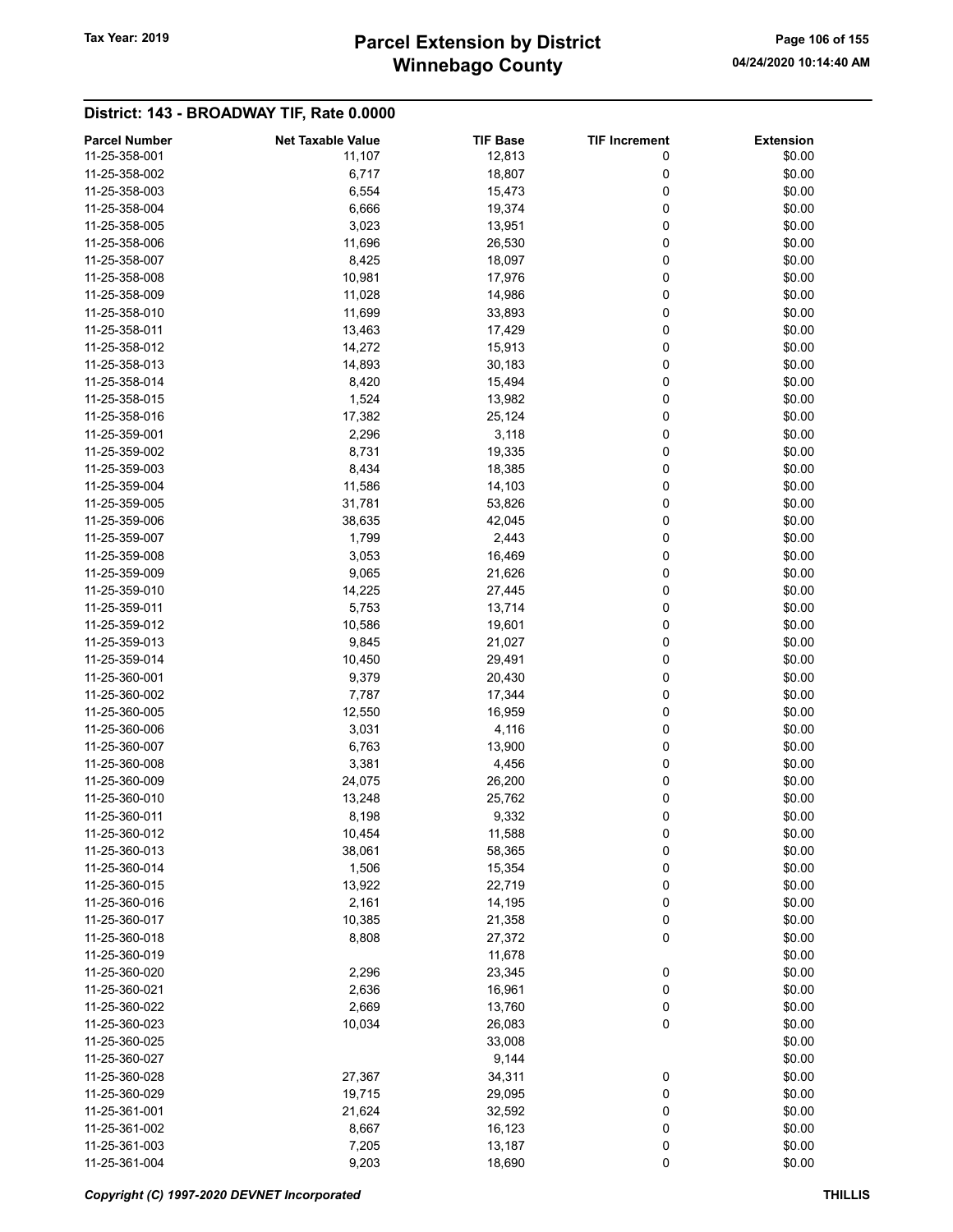# Winnebago County Tax Year: 2019 **Parcel Extension by District** Page 107 of 155

| <b>Parcel Number</b> | <b>Net Taxable Value</b> | <b>TIF Base</b> | <b>TIF Increment</b> | <b>Extension</b> |
|----------------------|--------------------------|-----------------|----------------------|------------------|
| 11-25-361-005        | 2,430                    | 18,062          | 0                    | \$0.00           |
| 11-25-361-006        | 2,021                    | 21,279          | 0                    | \$0.00           |
| 11-25-361-007        | 7,472                    | 17,972          | 0                    | \$0.00           |
| 11-25-361-008        | 6,856                    | 14,065          | 0                    | \$0.00           |
| 11-25-361-009        | 18,478                   | 40,823          | 0                    | \$0.00           |
| 11-25-361-010        | 25,524                   | 40,884          | 0                    | \$0.00           |
| 11-25-361-011        | 26,073                   | 33,574          | 0                    | \$0.00           |
| 11-25-361-012        | 3,200                    | 30,230          | 0                    | \$0.00           |
| 11-25-361-013        |                          | 41,700          | 0                    | \$0.00           |
|                      | 35,095                   |                 |                      |                  |
| 11-25-361-014        | 7,392                    | 16,012          | 0                    | \$0.00           |
| 11-25-361-015        | 12,478                   | 15,531          | 0                    | \$0.00           |
| 11-25-361-016        | 2,835                    | 19,507          | 0                    | \$0.00           |
| 11-25-361-017        | 146,875                  | 55,711          | 91,164               | \$12,212.98      |
| 11-25-361-018        | 30,489                   | 33,179          | 0                    | \$0.00           |
| 11-25-361-019        | 7,063                    | 8,618           | 0                    | \$0.00           |
| 11-25-361-020        | 15,829                   | 20,137          | 0                    | \$0.00           |
| 11-25-362-001        | 12,234                   | 15,504          | 0                    | \$0.00           |
| 11-25-362-002        | 12,048                   | 14,937          | 0                    | \$0.00           |
| 11-25-362-003        | 6,892                    | 20,662          | 0                    | \$0.00           |
| 11-25-362-004        | 8,658                    | 22,821          | 0                    | \$0.00           |
| 11-25-362-005        | 8,321                    | 17,142          | 0                    | \$0.00           |
| 11-25-362-006        | 7,518                    | 21,665          | 0                    | \$0.00           |
| 11-25-362-007        | 9,627                    | 11,551          | 0                    | \$0.00           |
| 11-25-362-008        | 16,880                   | 18,812          | 0                    | \$0.00           |
| 11-25-362-009        | 2,379                    | 13,981          | 0                    | \$0.00           |
| 11-25-362-010        | 9,322                    | 19,919          | 0                    | \$0.00           |
| 11-25-362-011        | 7,758                    | 16,543          | 0                    | \$0.00           |
| 11-25-362-012        | 884                      | 1,220           | 0                    | \$0.00           |
| 11-25-362-013        | 29,973                   | 43,214          | 0                    | \$0.00           |
| 11-25-362-014        | 156                      | 213             | 0                    | \$0.00           |
| 11-25-362-015        | 29,423                   | 35,842          | 0                    | \$0.00           |
| 11-25-362-016        | 6,066                    | 14,645          | 0                    | \$0.00           |
| 11-25-362-017        | 8,969                    | 13,564          | 0                    | \$0.00           |
| 11-25-362-018        | 15,573                   | 22,864          | 0                    | \$0.00           |
| 11-25-362-019        | 9,002                    | 23,358          | 0                    | \$0.00           |
| 11-25-362-020        | 3,728                    | 28,306          | 0                    | \$0.00           |
| 11-25-362-021        | 11,290                   | 23,251          | 0                    | \$0.00           |
| 11-25-362-022        | 12,769                   | 21,666          | 0                    | \$0.00           |
| 11-25-362-023        | 9,812                    | 20,115          | 0                    | \$0.00           |
| 11-25-362-024        | 54,230                   | 41,561          | 12,669               | \$1,697.24       |
| 11-25-362-025        |                          |                 |                      |                  |
|                      | 29,188                   | 36,101          | 0                    | \$0.00           |
| 11-25-362-026        | 14,106                   | 17,326          | 0                    | \$0.00           |
| 11-25-362-027        | 34,909                   | 52,823          | 0                    | \$0.00           |
| 11-25-362-028        | 26,756                   | 41,246          | 0                    | \$0.00           |
| 11-25-362-029        | 32,854                   | 36,241          | 0                    | \$0.00           |
| 11-25-362-030        | 6,574                    | 42,361          | 0                    | \$0.00           |
| 11-25-378-002        | 31,433                   | 34,208          | 0                    | \$0.00           |
| 11-25-378-006        | 7,205                    | 13,224          | 0                    | \$0.00           |
| 11-25-378-007        | 12,422                   | 20,709          | 0                    | \$0.00           |
| 11-25-378-008        | 8,623                    | 17,127          | 0                    | \$0.00           |
| 11-25-378-009        |                          | 0               |                      | \$0.00           |
| 11-25-378-010        | 37,083                   | 68,468          | 0                    | \$0.00           |
| 11-25-378-011        | 22,528                   | 27,939          | 0                    | \$0.00           |
| 11-25-379-001        | 287                      | 312             | 0                    | \$0.00           |
| 11-25-379-002        | 1,557                    | 1,695           | 0                    | \$0.00           |
| 11-25-379-003        | 8,966                    | 18,856          | 0                    | \$0.00           |
| 11-25-379-004        | 6,704                    | 16,373          | 0                    | \$0.00           |
| 11-25-379-005        | 11,652                   | 21,442          | 0                    | \$0.00           |
| 11-25-379-006        | 10,558                   | 18,018          | 0                    | \$0.00           |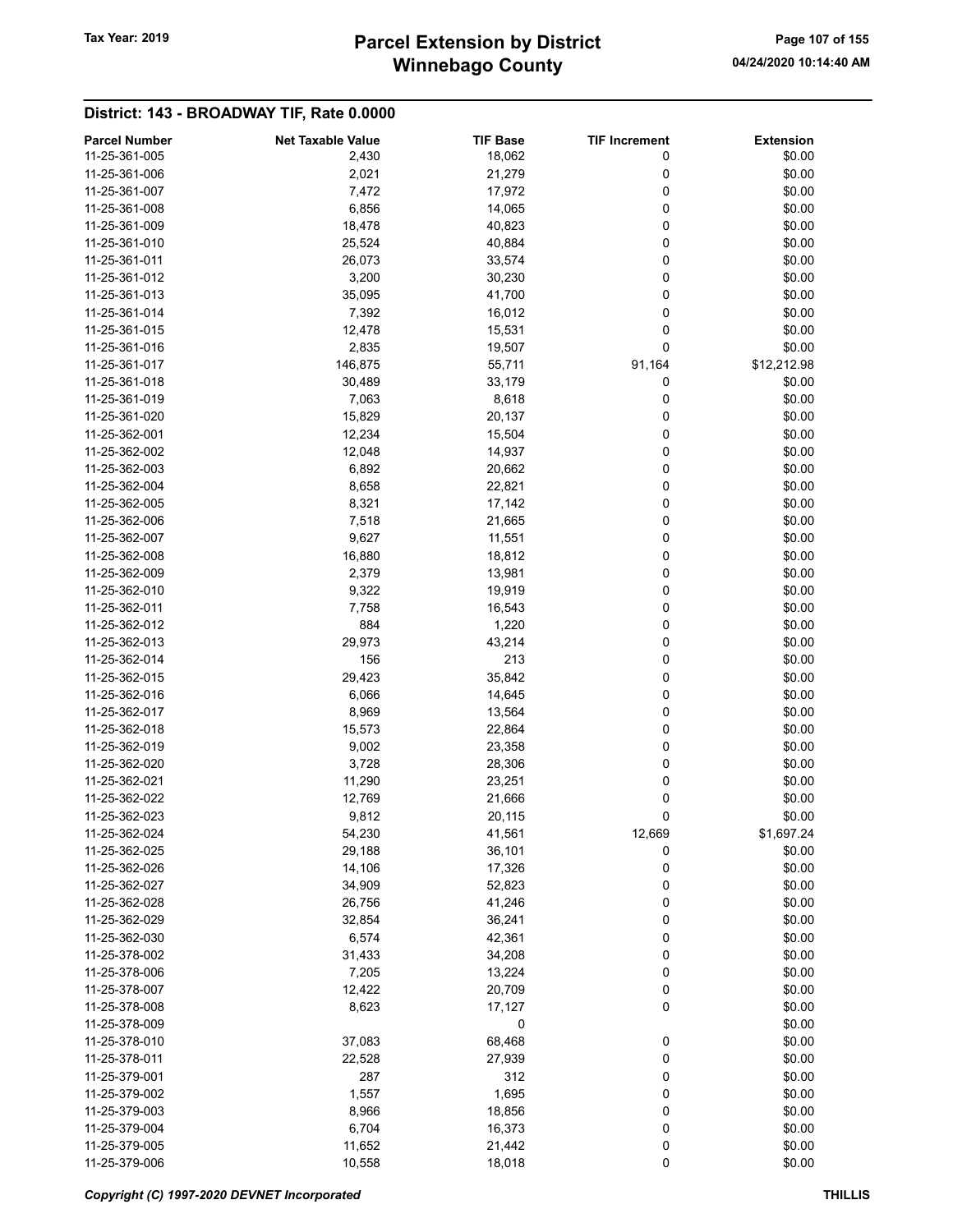# Winnebago County Tax Year: 2019 **Parcel Extension by District** Page 108 of 155

| <b>Parcel Number</b> | <b>Net Taxable Value</b> | <b>TIF Base</b> | <b>TIF Increment</b> | <b>Extension</b> |
|----------------------|--------------------------|-----------------|----------------------|------------------|
| 11-25-379-007        | 54,613                   | 67,773          | 0                    | \$0.00           |
| 11-25-380-001        | 7,266                    | 7,907           | 0                    | \$0.00           |
| 11-25-380-002        | 11,821                   | 15,840          | 0                    | \$0.00           |
| 11-25-380-003        | 13,269                   | 16,625          | 0                    | \$0.00           |
| 11-25-380-004        |                          | 24,174          | 0                    | \$0.00           |
|                      | 9,057                    |                 |                      |                  |
| 11-25-380-005        | 12,957                   | 25,147          | 0                    | \$0.00           |
| 11-25-380-006        | 9,751                    | 22,561          | 0                    | \$0.00           |
| 11-25-380-007        | 12,523                   | 17,105          | 0                    | \$0.00           |
| 11-25-380-008        | 10,497                   | 18,882          | 0                    | \$0.00           |
| 11-25-380-009        | 8,600                    | 17,628          | 0                    | \$0.00           |
| 11-25-380-010        | 1,066                    | 9,654           | 0                    | \$0.00           |
| 11-25-380-011        | 12,026                   | 13,088          | 0                    | \$0.00           |
| 11-25-380-012        | 8,837                    | 12,478          | 0                    | \$0.00           |
| 11-25-380-013        | 2,062                    | 19,184          | 0                    | \$0.00           |
| 11-25-380-014        | 9,221                    | 19,018          | 0                    | \$0.00           |
| 11-25-380-015        | 8,477                    | 18,013          | 0                    | \$0.00           |
| 11-25-380-016        | 1,650                    | 13,170          | 0                    | \$0.00           |
| 11-25-380-017        | 10,030                   | 20,696          | 0                    | \$0.00           |
| 11-25-380-018        | 8,086                    | 16,371          | 0                    | \$0.00           |
| 11-25-380-019        |                          |                 |                      |                  |
|                      | 6,871                    | 16,446          | 0                    | \$0.00           |
| 11-25-380-020        | 7,031                    | 14,228          | 0                    | \$0.00           |
| 11-25-380-021        | 7,203                    | 16,989          | 0                    | \$0.00           |
| 11-25-380-022        | 28,103                   | 38,792          | 0                    | \$0.00           |
| 11-25-381-001        | 24,360                   | 41,560          | 0                    | \$0.00           |
| 11-25-381-002        | 770                      | 1,100           | 0                    | \$0.00           |
| 11-25-381-003        | 7,121                    | 14,851          | 0                    | \$0.00           |
| 11-25-381-004        | 2,113                    | 13,684          | 0                    | \$0.00           |
| 11-25-381-005        | 6,588                    | 8,224           | 0                    | \$0.00           |
| 11-25-381-006        | 14,903                   | 16,218          | 0                    | \$0.00           |
| 11-25-381-007        | 19,988                   | 39,662          | 0                    | \$0.00           |
| 11-25-381-008        | 12,171                   | 20,486          | 0                    | \$0.00           |
| 11-25-381-009        | 8,994                    | 19,004          | 0                    | \$0.00           |
| 11-25-381-010        | 11,919                   | 19,440          | 0                    | \$0.00           |
| 11-25-381-011        | 14,209                   | 18,233          | 0                    | \$0.00           |
| 11-25-381-012        | 18,741                   | 31,235          | 0                    | \$0.00           |
|                      |                          |                 |                      |                  |
| 11-25-381-013        | 12,383                   | 15,893          | 0                    | \$0.00           |
| 11-25-381-014        | 1,650                    | 8,821           | 0                    | \$0.00           |
| 11-25-382-001        | 15,391                   | 17,947          | 0                    | \$0.00           |
| 11-25-382-002        | 2,414                    | 3,094           | 0                    | \$0.00           |
| 11-25-382-003        | 7,065                    | 12,669          | 0                    | \$0.00           |
| 11-25-382-004        | 9,736                    | 13,472          | 0                    | \$0.00           |
| 11-25-382-006        | 5,753                    | 14,141          | 0                    | \$0.00           |
| 11-25-382-007        | 13,870                   | 16,666          | 0                    | \$0.00           |
| 11-25-382-008        | 12,052                   | 24,464          | 0                    | \$0.00           |
| 11-25-382-009        | 1,490                    | 17,657          | 0                    | \$0.00           |
| 11-25-382-010        | 7,019                    | 14,732          | 0                    | \$0.00           |
| 11-25-382-011        | 14,311                   | 12,111          | 2,200                | \$294.74         |
| 11-25-382-012        | 8,475                    | 9,835           | 0                    | \$0.00           |
| 11-25-382-013        | 8,475                    | 9,835           | 0                    | \$0.00           |
| 11-25-382-014        | 13,549                   | 15,356          | 0                    | \$0.00           |
|                      |                          |                 |                      |                  |
| 11-25-382-015        | 8,584                    | 9,953           | 0                    | \$0.00           |
| 11-25-382-016        | 13,392                   | 28,826          | 0                    | \$0.00           |
| 11-25-382-017        | 9,332                    | 28,172          | 0                    | \$0.00           |
| 11-25-382-018        | 19,960                   | 40,734          | 0                    | \$0.00           |
| 11-25-382-019        | 21,331                   | 28,288          | 0                    | \$0.00           |
| 11-25-382-020        | 825                      | 1,120           | 0                    | \$0.00           |
| 11-25-382-021        | 825                      | 1,120           | 0                    | \$0.00           |
| 11-25-383-001        | 10,913                   | 22,553          | 0                    | \$0.00           |
| 11-25-383-002        | 2,541                    | 17,683          | 0                    | \$0.00           |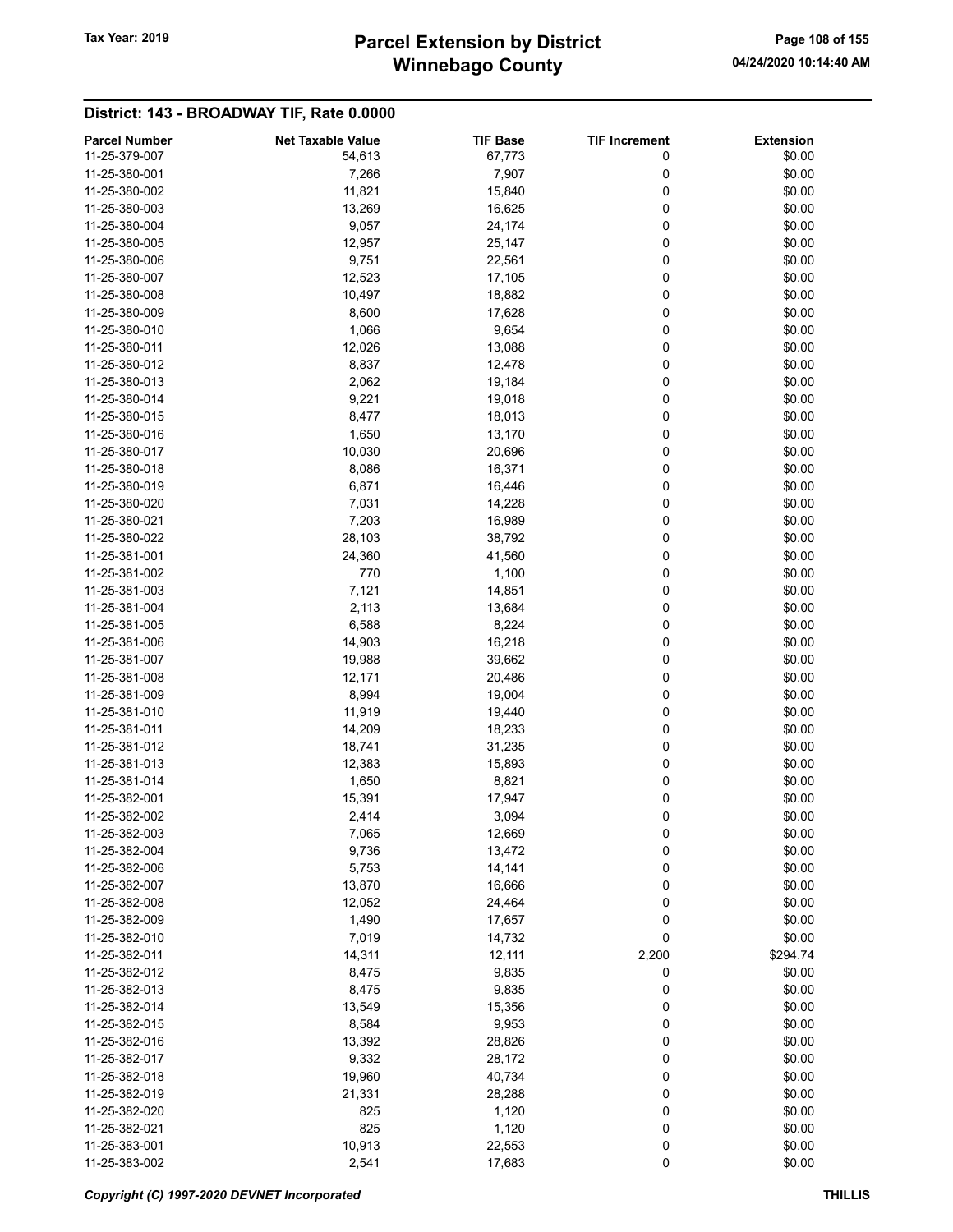# Winnebago County Tax Year: 2019 **Parcel Extension by District** Page 109 of 155

| <b>Parcel Number</b> | <b>Net Taxable Value</b> | <b>TIF Base</b> | <b>TIF Increment</b> | <b>Extension</b> |
|----------------------|--------------------------|-----------------|----------------------|------------------|
| 11-25-383-003        | 8,602                    | 20,430          | 0                    | \$0.00           |
| 11-25-383-004        | 7,934                    | 24,408          | 0                    | \$0.00           |
| 11-25-383-005        | 7,927                    | 19,010          | 0                    | \$0.00           |
| 11-25-383-006        | 8,269                    | 17,691          | 0                    | \$0.00           |
| 11-25-383-007        | 14,828                   | 15,559          | 0                    | \$0.00           |
| 11-25-383-008        | 8,890                    | 17,262          | 0                    | \$0.00           |
| 11-25-383-009        | 5,527                    | 14,643          | 0                    | \$0.00           |
| 11-25-383-010        | 8,286                    | 12,189          | 0                    | \$0.00           |
| 11-25-383-011        | 9,058                    | 11,451          | 0                    | \$0.00           |
| 11-25-383-012        | 30,582                   | 42,083          | 0                    | \$0.00           |
| 11-25-383-013        | 9,205                    | 11,731          | 0                    | \$0.00           |
| 11-25-383-016        |                          |                 | 0                    | \$0.00           |
|                      | 2,903                    | 22,100          |                      |                  |
| 11-25-383-017        | 1,196                    | 5,624           | 0                    | \$0.00           |
| 11-25-383-018        | 11,592                   | 22,607          | 0                    | \$0.00           |
| 11-25-383-019        | 5,751                    | 23,571          | 0                    | \$0.00           |
| 11-25-384-004        | 63,885                   | 68,458          | 0                    | \$0.00           |
| 11-25-460-001        | 188,994                  | 205,669         | 0                    | \$0.00           |
| 11-25-460-002        | 5,443                    | 10,937          | 0                    | \$0.00           |
| 11-26-351-001        | 285,456                  | 363,061         | 0                    | \$0.00           |
| 11-26-351-002        | 302,279                  | 438,856         | 0                    | \$0.00           |
| 11-26-352-001        | 21,447                   | 53,541          | 0                    | \$0.00           |
| 11-26-352-002        | 2,500                    | 3,396           | 0                    | \$0.00           |
| 11-26-352-003        | 2,045                    | 2,777           | 0                    | \$0.00           |
| 11-26-352-004        | 183                      | 3,835           | 0                    | \$0.00           |
| 11-26-352-005        | 2,080                    | 2,825           | 0                    | \$0.00           |
| 11-26-352-006        | 11,236                   | 17,024          | 0                    | \$0.00           |
| 11-26-352-007        | 2,316                    | 3,145           | 0                    | \$0.00           |
| 11-26-352-008        | 1,817                    | 2,467           | 0                    | \$0.00           |
| 11-26-352-009        | 1,852                    | 2,516           | 0                    | \$0.00           |
| 11-26-352-010        | 5,369                    | 10,780          | 0                    | \$0.00           |
| 11-26-352-012        | 8,829                    | 16,908          | 0                    | \$0.00           |
| 11-26-352-013        | 1,615                    | 2,194           | 0                    | \$0.00           |
| 11-26-354-001        | 10,057                   | 19,664          | 0                    | \$0.00           |
| 11-26-354-002        | 8,685                    | 27,470          | 0                    | \$0.00           |
| 11-26-354-003        | 6,830                    | 15,781          | 0                    | \$0.00           |
| 11-26-354-004        | 5,933                    | 5,113           | 820                  | \$109.86         |
| 11-26-354-005        | 2,247                    |                 | 0                    | \$0.00           |
|                      |                          | 3,052           |                      |                  |
| 11-26-355-001        |                          | 0               |                      | \$0.00           |
| 11-26-355-002        | 8,467                    | 17,892          | 0                    | \$0.00           |
| 11-26-355-003        | 15,325                   | 25,901          | 0                    | \$0.00           |
| 11-26-355-004        | 1,765                    | 17,357          | 0                    | \$0.00           |
| 11-26-355-005        | 9,903                    | 19,679          | 0                    | \$0.00           |
| 11-26-355-006        | 10,482                   | 22,519          | 0                    | \$0.00           |
| 11-26-355-007        | 3,741                    | 10,291          | 0                    | \$0.00           |
| 11-26-355-008        | 7,287                    | 13,603          | 0                    | \$0.00           |
| 11-26-355-009        | 7,807                    | 9,096           | 0                    | \$0.00           |
| 11-26-355-010        | 13,004                   | 27,951          | 0                    | \$0.00           |
| 11-26-355-011        | 4,959                    | 17,272          | 0                    | \$0.00           |
| 11-26-355-012        | 3,960                    | 8,944           | 0                    | \$0.00           |
| 11-26-355-013        | 5,346                    | 13,025          | 0                    | \$0.00           |
| 11-26-355-014        | 7,507                    | 14,790          | 0                    | \$0.00           |
| 11-26-355-015        | 4,486                    | 14,282          | 0                    | \$0.00           |
| 11-26-356-001        | 6,647                    | 15,053          | 0                    | \$0.00           |
| 11-26-356-002        | 8,824                    | 9,093           | 0                    | \$0.00           |
| 11-26-356-003        | 9,773                    | 9,967           | 0                    | \$0.00           |
| 11-26-356-004        | 7,605                    | 33,754          | 0                    | \$0.00           |
| 11-26-356-005        | 5,578                    | 8,834           | 0                    | \$0.00           |
| 11-26-356-006        | 8,884                    | 7,106           | 1,778                | \$238.20         |
| 11-26-356-007        | 8,973                    | 7,514           | 1,459                | \$195.46         |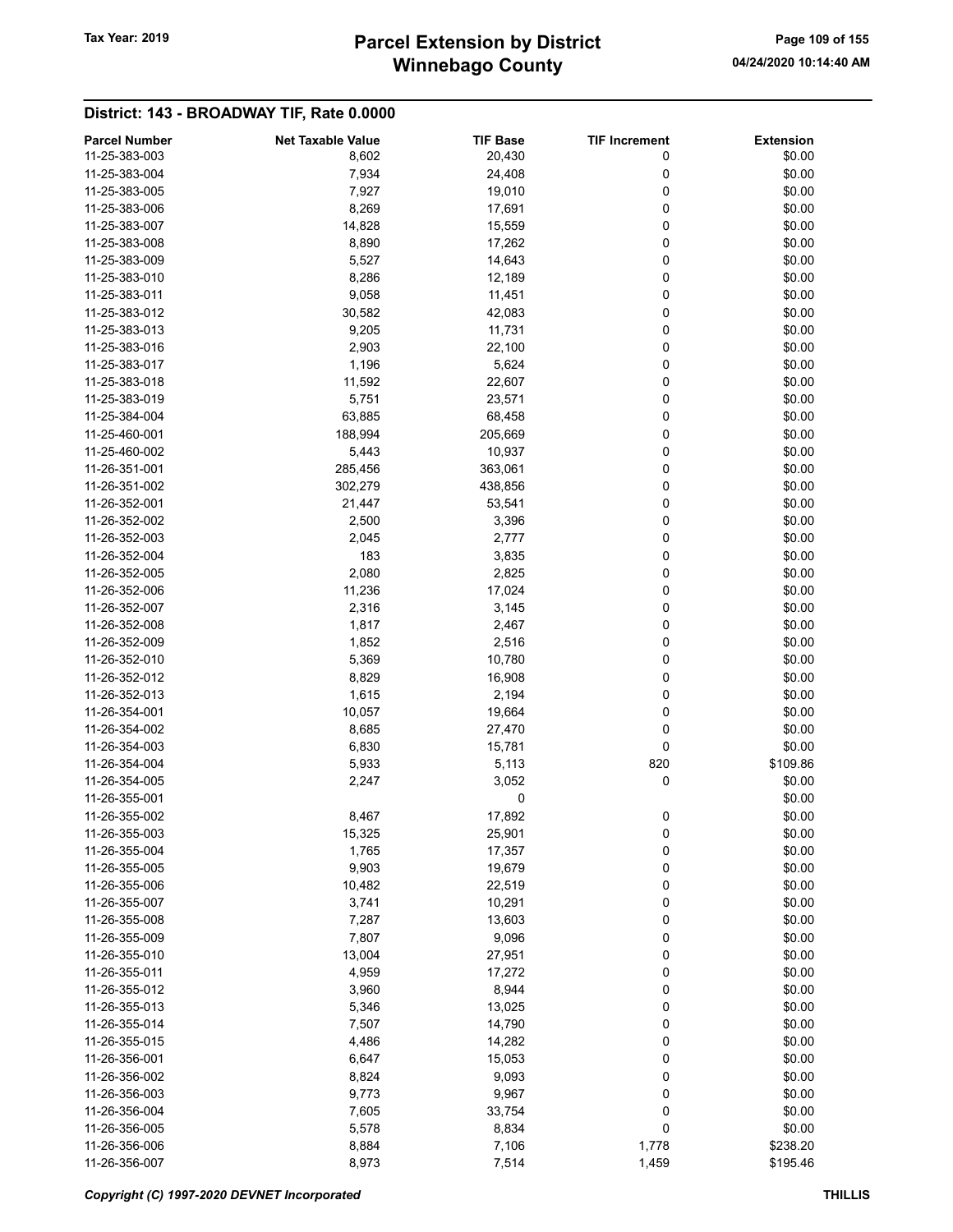# Winnebago County Tax Year: 2019 **Parcel Extension by District** Page 110 of 155

| <b>Parcel Number</b> | <b>Net Taxable Value</b> | <b>TIF Base</b> | <b>TIF Increment</b> | <b>Extension</b> |
|----------------------|--------------------------|-----------------|----------------------|------------------|
| 11-26-357-001        | 6,967                    | 8,896           | 0                    | \$0.00           |
| 11-26-357-002        | 6,647                    | 11,830          | 0                    | \$0.00           |
| 11-26-357-003        | 8,472                    | 10,767          | 0                    | \$0.00           |
| 11-26-357-004        | 8,289                    | 15,863          | 0                    | \$0.00           |
| 11-26-357-005        | 7,466                    | 17,049          | 0                    | \$0.00           |
| 11-26-357-006        | 2,391                    | 14,286          | 0                    | \$0.00           |
| 11-26-357-007        | 2,754                    | 9,151           | 0                    | \$0.00           |
| 11-26-357-008        | 6,486                    | 8,488           | 0                    | \$0.00           |
| 11-26-357-009        | 6,136                    | 11,969          | 0                    | \$0.00           |
| 11-26-357-010        | 5,369                    | 13,724          | 0                    | \$0.00           |
| 11-26-357-011        | 2,160                    | 9,027           | 0                    | \$0.00           |
| 11-26-357-012        | 6,391                    | 8,752           | 0                    | \$0.00           |
| 11-26-357-013        | 6,550                    | 12,424          | 0                    | \$0.00           |
| 11-26-357-014        | 5,692                    | 6,844           | 0                    | \$0.00           |
| 11-26-358-001        |                          | 0               |                      | \$0.00           |
| 11-26-358-002        | 8,690                    | 20,814          | 0                    | \$0.00           |
| 11-26-358-003        |                          |                 | 0                    | \$0.00           |
|                      | 1,344                    | 12,614          |                      |                  |
| 11-26-358-004        | 8,867                    | 20,255          | 0                    | \$0.00           |
| 11-26-358-005        | 6,745                    | 10,421          | 0                    | \$0.00           |
| 11-26-358-006        | 10,333                   | 12,302          | 0                    | \$0.00           |
| 11-26-358-007        | 8,432                    | 6,343           | 2,089                | \$279.86         |
| 11-26-379-001        | 15,979                   | 23,243          | 0                    | \$0.00           |
| 11-26-379-003        |                          | 2,041           |                      | \$0.00           |
| 11-26-379-004        | 4,623                    | 25,985          | 0                    | \$0.00           |
| 11-26-379-005        | 13,534                   | 14,729          | 0                    | \$0.00           |
| 11-26-379-006        | 81,802                   | 89,020          | 0                    | \$0.00           |
| 11-26-379-007        |                          | 70,370          |                      | \$0.00           |
| 11-26-379-008        | 6,882                    | 7,490           | 0                    | \$0.00           |
| 11-26-379-009        |                          | 1,388           |                      | \$0.00           |
| 11-26-380-001        | 4,268                    | 23,062          | 0                    | \$0.00           |
| 11-26-380-002        | 5,497                    | 26,443          | 0                    | \$0.00           |
| 11-26-381-001        | 46,396                   | 55,176          | 0                    | \$0.00           |
| 11-26-381-004        | 12,210                   | 14,426          | 0                    | \$0.00           |
| 11-26-382-003        | 2,211                    | 27,751          | 0                    | \$0.00           |
| 11-26-383-001        | 140,608                  | 153,014         | 0                    | \$0.00           |
| 11-26-383-002        | 1,752                    | 1,907           | 0                    | \$0.00           |
| 11-26-383-003        | 3,690                    | 4,016           | 0                    | \$0.00           |
| 11-26-383-006        | 245,366                  | 0               | 245,366              | \$32,870.96      |
| 11-26-383-007        | 194,950                  | 202,049         | 0                    | \$0.00           |
| 11-26-454-004        | 14,398                   | 27,802          | 0                    | \$0.00           |
| 11-26-454-006        | 53,502                   | 63,511          | 0                    | \$0.00           |
| 11-26-454-007        |                          | 3,680           |                      | \$0.00           |
| 11-26-456-002        |                          | 0               |                      | \$0.00           |
| 11-26-456-003        | 10,062                   | 24,452          | 0                    | \$0.00           |
| 11-26-456-004        | 30,568                   | 41,095          | 0                    | \$0.00           |
| 11-26-456-005        | 1,760                    | 2,326           | 0                    | \$0.00           |
| 11-26-456-007        | 33,898                   | 52,589          | 0                    | \$0.00           |
| 11-26-457-001        | 12,473                   | 22,512          | 0                    | \$0.00           |
| 11-26-457-002        | 12,066                   | 24,840          | 0                    | \$0.00           |
| 11-26-457-003        | 8,053                    | 18,559          | $\mathbf 0$          | \$0.00           |
| 11-26-457-004        | 15,162                   | 16,892          | 0                    | \$0.00           |
| 11-26-457-005        |                          |                 |                      | \$0.00           |
| 11-26-457-006        | 14,475                   | 25,102          | 0<br>0               | \$0.00           |
|                      | 7,716                    | 14,249          |                      |                  |
| 11-26-457-007        | 1,370                    | 7,883           | 0                    | \$0.00           |
| 11-26-457-008        | 9,222                    | 11,342          | 0                    | \$0.00           |
| 11-26-457-009        | 866                      | 1,173           | 0                    | \$0.00           |
| 11-26-457-010        | 11,074                   | 20,600          | 0                    | \$0.00           |
| 11-26-457-011        | 10,803                   | 22,379          | 0                    | \$0.00           |
| 11-26-457-012        | 4,393                    | 17,778          | 0                    | \$0.00           |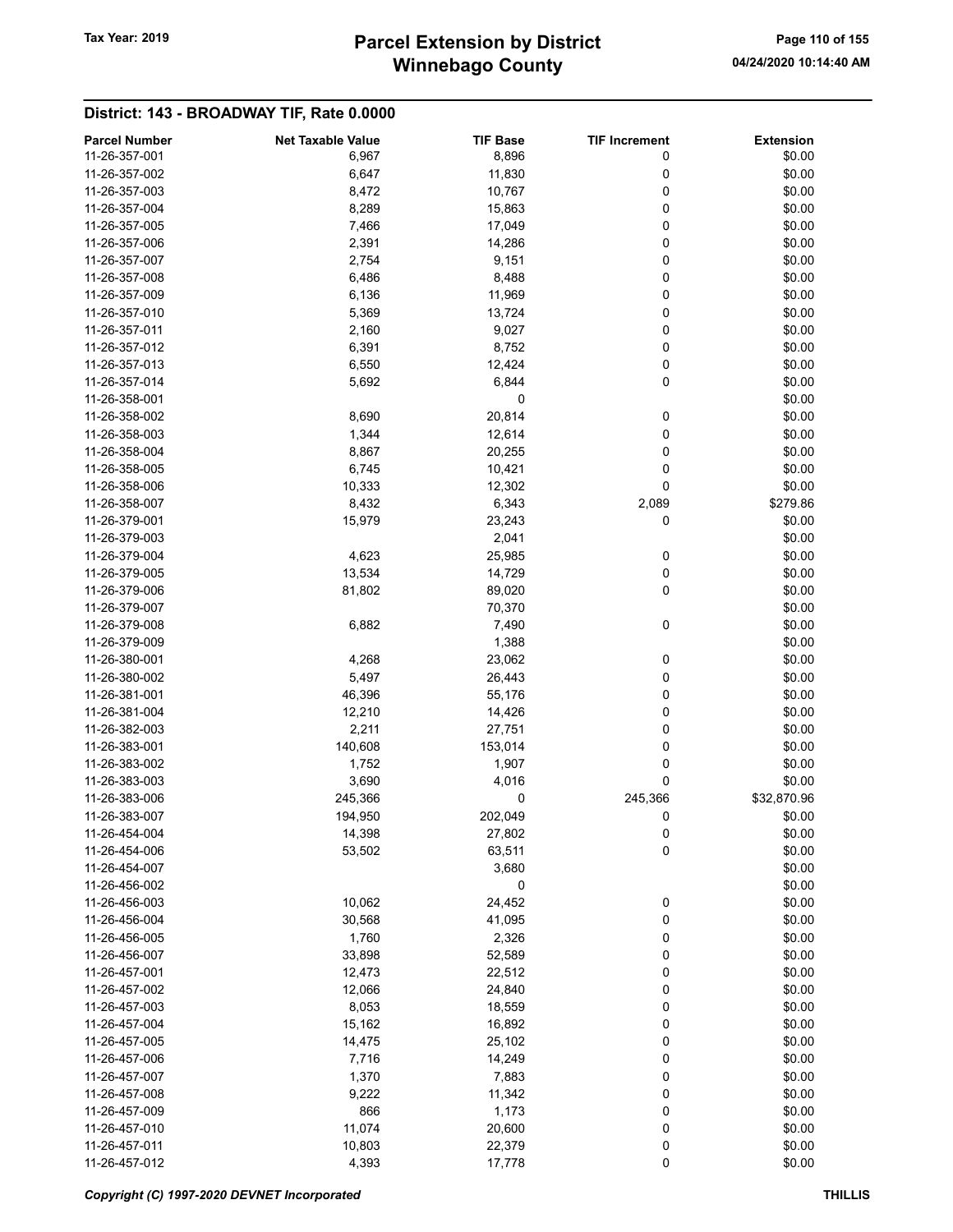# Winnebago County Tax Year: 2019 **Parcel Extension by District** Page 111 of 155

| <b>Parcel Number</b> | <b>Net Taxable Value</b> | <b>TIF Base</b> | <b>TIF Increment</b> | <b>Extension</b> |
|----------------------|--------------------------|-----------------|----------------------|------------------|
| 11-26-457-013        | 9,029                    | 18,828          | 0                    | \$0.00           |
| 11-26-458-012        | 5,659                    | 11,333          | 0                    | \$0.00           |
| 11-26-458-013        | 817                      | 1,107           | 0                    | \$0.00           |
| 11-26-458-014        | 5,174                    | 25,933          | 0                    | \$0.00           |
| 11-26-458-015        | 0                        | 89              | 0                    | \$0.00           |
| 11-26-458-018        | 92,169                   |                 | 18,829               | \$2,522.46       |
|                      |                          | 73,340          | 0                    |                  |
| 11-26-458-027        | 2,335                    | 2,766           |                      | \$0.00           |
| 11-26-458-028        | 2,183                    | 2,459           | 0                    | \$0.00           |
| 11-26-458-029        | 1,796                    | 14,308          | 0                    | \$0.00           |
| 11-26-458-030        | 17,901                   | 26,657          | 0                    | \$0.00           |
| 11-26-458-031        | 7,901                    | 18,510          | 0                    | \$0.00           |
| 11-26-459-003        | 20,509                   | 22,419          | 0                    | \$0.00           |
| 11-26-459-004        | 33,677                   | 49,014          | 0                    | \$0.00           |
| 11-26-459-005        | 9,572                    | 24,128          | 0                    | \$0.00           |
| 11-26-459-006        | 15,069                   | 22,965          | 0                    | \$0.00           |
| 11-26-459-007        | 12,413                   | 18,079          | 0                    | \$0.00           |
| 11-26-459-012        | 3,496                    | 4,379           | 0                    | \$0.00           |
| 11-26-459-013        | 3,496                    | 4,418           | 0                    | \$0.00           |
| 11-26-459-014        | 14,067                   | 17,221          | 0                    | \$0.00           |
| 11-26-459-015        | 14,177                   | 17,353          | 0                    | \$0.00           |
| 11-26-459-016        | 62,140                   | 58,200          | 3,940                | \$527.84         |
| 11-26-459-017        | 18,691                   | 20,764          | 0                    | \$0.00           |
| 11-26-459-018        | 25,246                   | 32,329          | 0                    | \$0.00           |
| 11-26-460-001        | 9,178                    | 7,159           | 2,019                | \$270.48         |
| 11-26-460-002        | 1,016                    | 8,632           | 0                    | \$0.00           |
| 11-26-460-003        | 7,988                    | 16,759          | 0                    | \$0.00           |
| 11-26-460-004        | 659                      | 893             | 0                    | \$0.00           |
| 11-26-460-005        | 6,951                    | 14,826          | 0                    | \$0.00           |
| 11-26-460-006        | 7,464                    | 20,238          | 0                    | \$0.00           |
| 11-26-460-007        | 8,364                    | 12,475          | 0                    | \$0.00           |
| 11-26-460-008        | 5,810                    | 14,797          | 0                    | \$0.00           |
| 11-26-460-009        | 8,574                    | 12,683          | 0                    | \$0.00           |
| 11-26-460-010        | 8,890                    | 13,136          | 0                    | \$0.00           |
| 11-26-460-011        | 7,518                    | 18,443          | 0                    | \$0.00           |
| 11-26-460-012        | 8,274                    | 16,228          | 0                    | \$0.00           |
| 11-26-460-013        | 4,486                    | 10,888          | 0                    | \$0.00           |
| 11-26-460-014        |                          |                 | 0                    |                  |
|                      | 8,124                    | 14,092          |                      | \$0.00           |
| 11-26-460-015        | 5,936                    | 12,651          | 0                    | \$0.00           |
| 11-26-461-001        | 8,472                    | 8,970           | 0                    | \$0.00           |
| 11-26-461-002        | 9,588                    | 19,590          | 0                    | \$0.00           |
| 11-26-461-003        | 7,657                    | 14,224          | 0                    | \$0.00           |
| 11-26-461-004        | 7,518                    | 15,460          | 0                    | \$0.00           |
| 11-26-461-005        | 7,076                    | 16,184          | 0                    | \$0.00           |
| 11-26-461-006        | 7,518                    | 12,478          | 0                    | \$0.00           |
| 11-26-461-007        | 7,322                    | 13,447          | 0                    | \$0.00           |
| 11-26-461-008        | 1,171                    | 17,394          | 0                    | \$0.00           |
| 11-26-461-009        | 8,286                    | 23,050          | 0                    | \$0.00           |
| 11-26-461-010        | 10,071                   | 21,283          | 0                    | \$0.00           |
| 11-26-461-011        | 8,754                    | 10,021          | 0                    | \$0.00           |
| 11-26-461-012        | 23,439                   | 29,461          | 0                    | \$0.00           |
| 11-26-461-013        | 9,226                    | 17,530          | 0                    | \$0.00           |
| 11-26-461-014        | 8,343                    | 20,646          | 0                    | \$0.00           |
| 11-26-461-015        | 8,253                    | 17,047          | 0                    | \$0.00           |
| 11-26-461-016        | 11,304                   | 23,820          | 0                    | \$0.00           |
| 11-26-461-017        | 20,551                   | 34,328          | 0                    | \$0.00           |
| 11-26-461-018        | 8,203                    | 18,429          | 0                    | \$0.00           |
| 11-26-461-019        | 9,265                    | 14,026          | 0                    | \$0.00           |
| 11-26-461-020        | 1,592                    | 13,294          | 0                    | \$0.00           |
| 11-26-461-021        |                          | 16,294          |                      | \$0.00           |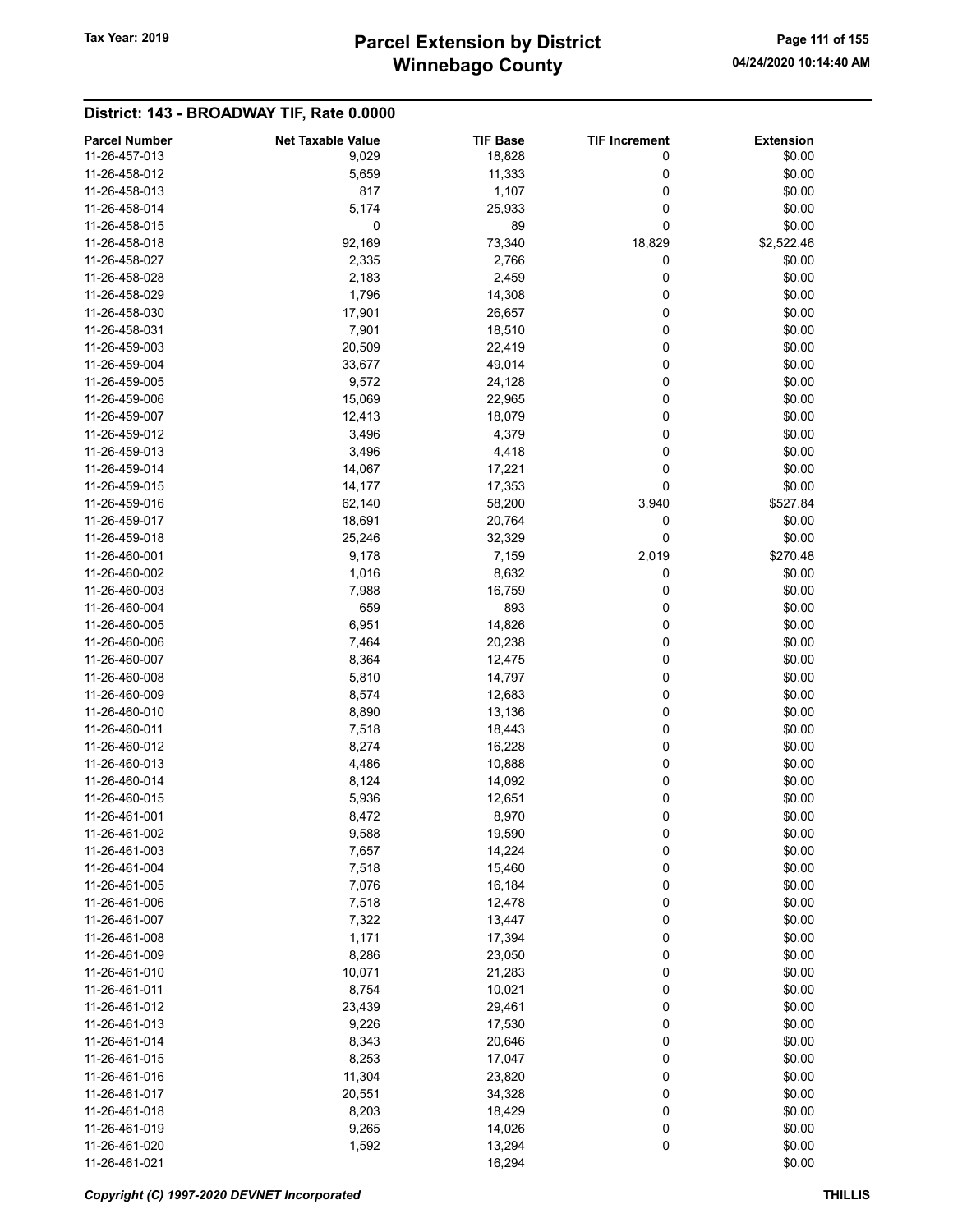# Winnebago County Tax Year: 2019 **Parcel Extension by District** Page 112 of 155

| <b>Parcel Number</b> | <b>Net Taxable Value</b> | <b>TIF Base</b> | <b>TIF Increment</b> | <b>Extension</b> |
|----------------------|--------------------------|-----------------|----------------------|------------------|
| 11-26-461-022        | 2,333                    | 9,134           | 0                    | \$0.00           |
| 11-26-461-023        | 11,666                   | 37,359          | 0                    | \$0.00           |
| 11-26-477-001        | 32                       | 18,768          | 0                    | \$0.00           |
| 11-26-477-002        | 2,922                    | 23,294          | 0                    | \$0.00           |
| 11-26-477-003        | 10,363                   |                 | 0                    | \$0.00           |
|                      |                          | 25,502          |                      |                  |
| 11-26-478-001        | 9,137                    | 18,986          | 0                    | \$0.00           |
| 11-26-478-002        | 8,701                    | 18,345          | 0                    | \$0.00           |
| 11-26-478-003        | 4,680                    | 16,020          | 0                    | \$0.00           |
| 11-26-478-004        | 8,342                    | 21,281          | 0                    | \$0.00           |
| 11-26-478-005        | 10,761                   | 10,761          | 0                    | \$0.00           |
| 11-26-478-006        | 3,349                    | 7,185           | 0                    | \$0.00           |
| 11-26-478-007        | 92,199                   | 102,731         | 0                    | \$0.00           |
| 11-26-478-008        | 11,958                   | 20,285          | 0                    | \$0.00           |
| 11-26-478-009        | 24,102                   | 41,871          | 0                    | \$0.00           |
| 11-26-479-001        | 8,431                    | 17,064          | 0                    | \$0.00           |
| 11-26-479-002        | 5,369                    | 13,918          | 0                    | \$0.00           |
| 11-26-479-003        | 8,013                    | 12,118          | 0                    | \$0.00           |
| 11-26-479-004        | 6,298                    | 15,392          | 0                    | \$0.00           |
| 11-26-479-005        | 10,932                   | 23,920          | 0                    | \$0.00           |
| 11-26-479-006        |                          |                 |                      |                  |
|                      | 6,984                    | 15,194          | 0                    | \$0.00           |
| 11-26-479-007        | 6,496                    | 16,548          | 0                    | \$0.00           |
| 11-26-479-008        | 6,003                    | 26,597          | 0                    | \$0.00           |
| 11-26-479-009        | 5,111                    | 12,758          | 0                    | \$0.00           |
| 11-26-479-010        | 4,932                    | 20,043          | 0                    | \$0.00           |
| 11-26-479-011        | 9,573                    | 23,173          | 0                    | \$0.00           |
| 11-26-479-012        | 9,286                    | 19,715          | 0                    | \$0.00           |
| 11-26-479-013        | 6,532                    | 8,854           | 0                    | \$0.00           |
| 11-26-479-014        | 20,498                   | 22,307          | 0                    | \$0.00           |
| 11-26-479-015        |                          | 0               |                      | \$0.00           |
| 11-26-479-016        | 28,613                   | 31,138          | 0                    | \$0.00           |
| 11-26-479-017        | 3,678                    | 5,819           | 0                    | \$0.00           |
| 11-26-479-018        | 6,414                    | 7,446           | 0                    | \$0.00           |
| 11-26-479-019        | 21,930                   | 26,982          | 0                    | \$0.00           |
| 11-26-479-020        | 26,046                   | 31,177          | 0                    | \$0.00           |
| 11-26-479-021        | 23,537                   | 54,231          | 0                    | \$0.00           |
| 11-26-479-022        |                          |                 | 0                    |                  |
|                      | 6,235                    | 23,775          |                      | \$0.00           |
| 11-26-479-023        | 12,248                   | 45,694          | 0                    | \$0.00           |
| 11-26-479-024        | 18,251                   | 20,680          | 0                    | \$0.00           |
| 11-26-479-025        | 11,412                   | 11,412          | 0                    | \$0.00           |
| 11-26-479-026        | 11,691                   | 11,691          | 0                    | \$0.00           |
| 11-26-479-027        | 29,460                   | 32,567          | 0                    | \$0.00           |
| 11-26-479-028        | 3,961                    | 12,486          | 0                    | \$0.00           |
| 11-26-481-001        | 16,983                   | 18,481          | 0                    | \$0.00           |
| 11-26-481-002        | 18,076                   | 24,603          | 0                    | \$0.00           |
| 11-26-481-003        | 1,379                    | 17,312          | 0                    | \$0.00           |
| 11-26-481-004        | 13,185                   | 18,954          | 0                    | \$0.00           |
| 11-26-481-005        | 1,494                    | 14,458          | 0                    | \$0.00           |
| 11-26-481-006        | 4,880                    | 11,045          | 0                    | \$0.00           |
| 11-26-481-007        | 7,991                    | 18,695          | 0                    | \$0.00           |
| 11-26-481-008        | 5,195                    | 13,621          | 0                    | \$0.00           |
| 11-26-482-001        | 1,694                    | 2,170           | 0                    | \$0.00           |
| 11-26-482-002        | 4,598                    | 15,288          | 0                    | \$0.00           |
| 11-26-482-003        |                          |                 | 0                    |                  |
|                      | 10,781                   | 16,794          |                      | \$0.00           |
| 11-26-482-004        | 13,243                   | 22,199          | 0                    | \$0.00           |
| 11-26-482-005        | 6,439                    | 16,133          | 0                    | \$0.00           |
| 11-26-482-006        | 8,635                    | 11,271          | 0                    | \$0.00           |
| 11-26-482-007        | 868                      | 15,679          | 0                    | \$0.00           |
| 11-26-482-008        | 1,475                    | 11,470          | 0                    | \$0.00           |
| 11-26-482-009        | 6,194                    | 18,566          | $\pmb{0}$            | \$0.00           |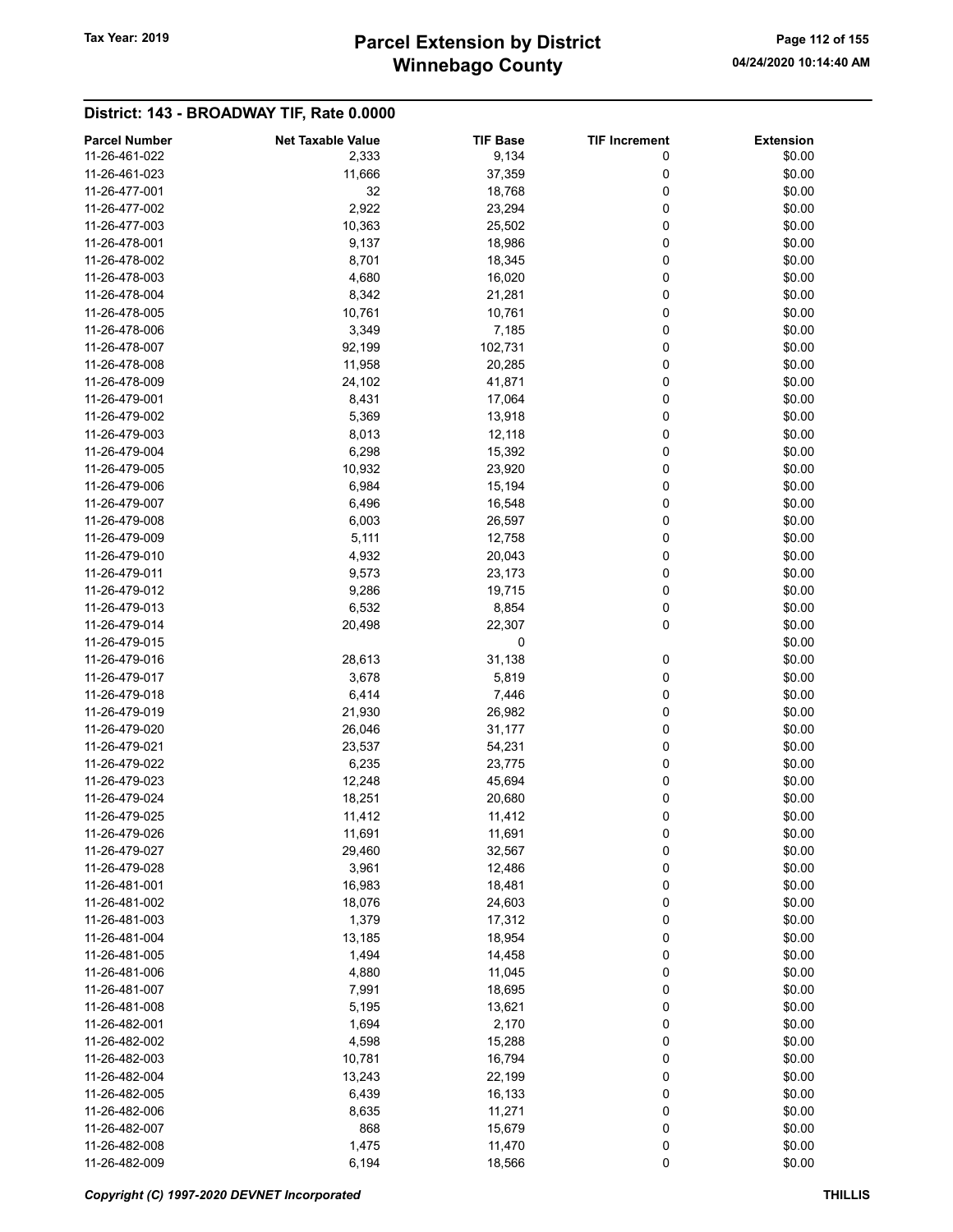# Winnebago County Tax Year: 2019 **Parcel Extension by District** Page 113 of 155

| <b>Parcel Number</b> | <b>Net Taxable Value</b> | <b>TIF Base</b> | <b>TIF Increment</b> | <b>Extension</b> |
|----------------------|--------------------------|-----------------|----------------------|------------------|
| 11-26-482-010        | 18,592                   | 21,266          | 0                    | \$0.00           |
| 11-26-482-011        | 7,337                    | 18,078          | 0                    | \$0.00           |
| 11-26-482-012        | 1,405                    | 17,156          | 0                    | \$0.00           |
| 11-26-482-013        | 0                        | 15,418          | 0                    | \$0.00           |
| 11-26-482-014        | 14,339                   | 25,520          | 0                    | \$0.00           |
| 11-26-482-015        |                          |                 | 0                    | \$0.00           |
|                      | 8,409                    | 17,649          |                      |                  |
| 11-26-482-016        | 13,533                   | 23,079          | 0                    | \$0.00           |
| 11-26-482-017        | 5,670                    | 18,623          | 0                    | \$0.00           |
| 11-26-482-018        | 36,161                   | 69,589          | 0                    | \$0.00           |
| 11-26-482-019        | 10,775                   | 22,489          | 0                    | \$0.00           |
| 11-26-483-001        | 25,360                   | 47,174          | 0                    | \$0.00           |
| 11-26-483-002        | 7,652                    | 18,285          | 0                    | \$0.00           |
| 11-26-483-003        | 6,923                    | 0               | 6,923                | \$927.46         |
| 11-26-483-004        | 14,309                   | 31,152          | 0                    | \$0.00           |
| 11-26-483-005        | 9,188                    | 12,842          | 0                    | \$0.00           |
| 11-26-483-006        | 1,404                    | 8,995           | 0                    | \$0.00           |
| 11-26-483-007        | 8,662                    | 33,927          | 0                    | \$0.00           |
| 11-26-483-008        |                          | 0               |                      | \$0.00           |
| 11-26-483-009        | 8,667                    | 7,067           | 1,600                | \$214.36         |
| 11-26-483-010        |                          | 0               |                      | \$0.00           |
| 11-26-483-011        |                          | 0               |                      | \$0.00           |
| 11-26-483-012        |                          | 0               |                      | \$0.00           |
| 11-26-483-013        |                          | 0               |                      | \$0.00           |
| 11-26-483-014        |                          | 0               |                      | \$0.00           |
| 11-26-483-015        | 12,384                   | 21,179          | 0                    | \$0.00           |
| 11-26-483-016        | 318                      | 6,990           |                      | \$0.00           |
|                      |                          |                 | 0                    |                  |
| 11-26-483-017        | 926                      | 1,765           | 0                    | \$0.00           |
| 11-26-483-018        | 7,322                    | 19,601          | 0                    | \$0.00           |
| 11-26-483-019        |                          | 0               |                      | \$0.00           |
| 11-26-484-002        |                          | 121,150         |                      | \$0.00           |
| 11-26-484-003        |                          | 0               |                      | \$0.00           |
| 11-26-484-005        | 29,196                   | 41,843          | 0                    | \$0.00           |
| 11-26-484-006        | 29,119                   | 32,306          | 0                    | \$0.00           |
| 11-26-484-007        | 12,504                   | 15,393          | 0                    | \$0.00           |
| 11-26-484-008        | 30,133                   | 33,295          | 0                    | \$0.00           |
| 11-26-484-009        | 19,957                   | 25,237          | 0                    | \$0.00           |
| 11-26-484-010        | 32,630                   | 36,206          | 0                    | \$0.00           |
| 11-26-484-011        | 89,453                   | 97,346          | 0                    | \$0.00           |
| 11-26-484-012        |                          | 20,293          |                      | \$0.00           |
| 11-26-484-013        |                          | $\pmb{0}$       |                      | \$0.00           |
| 11-26-487-001        | 1,896                    | 1,620           | 276                  | \$36.98          |
| 11-26-487-002        | 38,219                   | 48,337          | 0                    | \$0.00           |
| 11-26-487-004        | 12,585                   | 15,886          | 0                    | \$0.00           |
| 11-26-487-005        | 1,516                    | 15,368          | 0                    | \$0.00           |
| 11-26-487-006        | 7,124                    | 2,918           | 4,206                | \$563.48         |
| 11-26-487-007        | 1,515                    | 7,360           | 0                    | \$0.00           |
| 11-26-487-008        | 9,230                    | 19,126          | 0                    | \$0.00           |
| 11-26-487-009        | 3,735                    | 14,366          | 0                    | \$0.00           |
| 11-26-487-010        |                          |                 |                      | \$0.00           |
|                      | 6,351                    | 9,211           | 0                    |                  |
| 11-26-487-011        | 6,067                    | 18,229          | 0                    | \$0.00           |
| 11-26-487-012        | 10,007                   | 23,980          | 0                    | \$0.00           |
| 11-26-487-013        | 8,584                    | 14,397          | 0                    | \$0.00           |
| 11-26-487-014        | 6,717                    | 22,630          | 0                    | \$0.00           |
| 11-26-487-015        | 5,055                    | 11,550          | 0                    | \$0.00           |
| 11-26-487-016        | 11,933                   | 20,839          | 0                    | \$0.00           |
| 11-26-487-017        | 8,146                    | 19,305          | 0                    | \$0.00           |
| 11-26-487-018        | 1,496                    | 20,335          | 0                    | \$0.00           |
| 11-26-487-019        | 11,249                   | 22,451          | 0                    | \$0.00           |
| 11-26-487-020        | 7,909                    | 22,036          | 0                    | \$0.00           |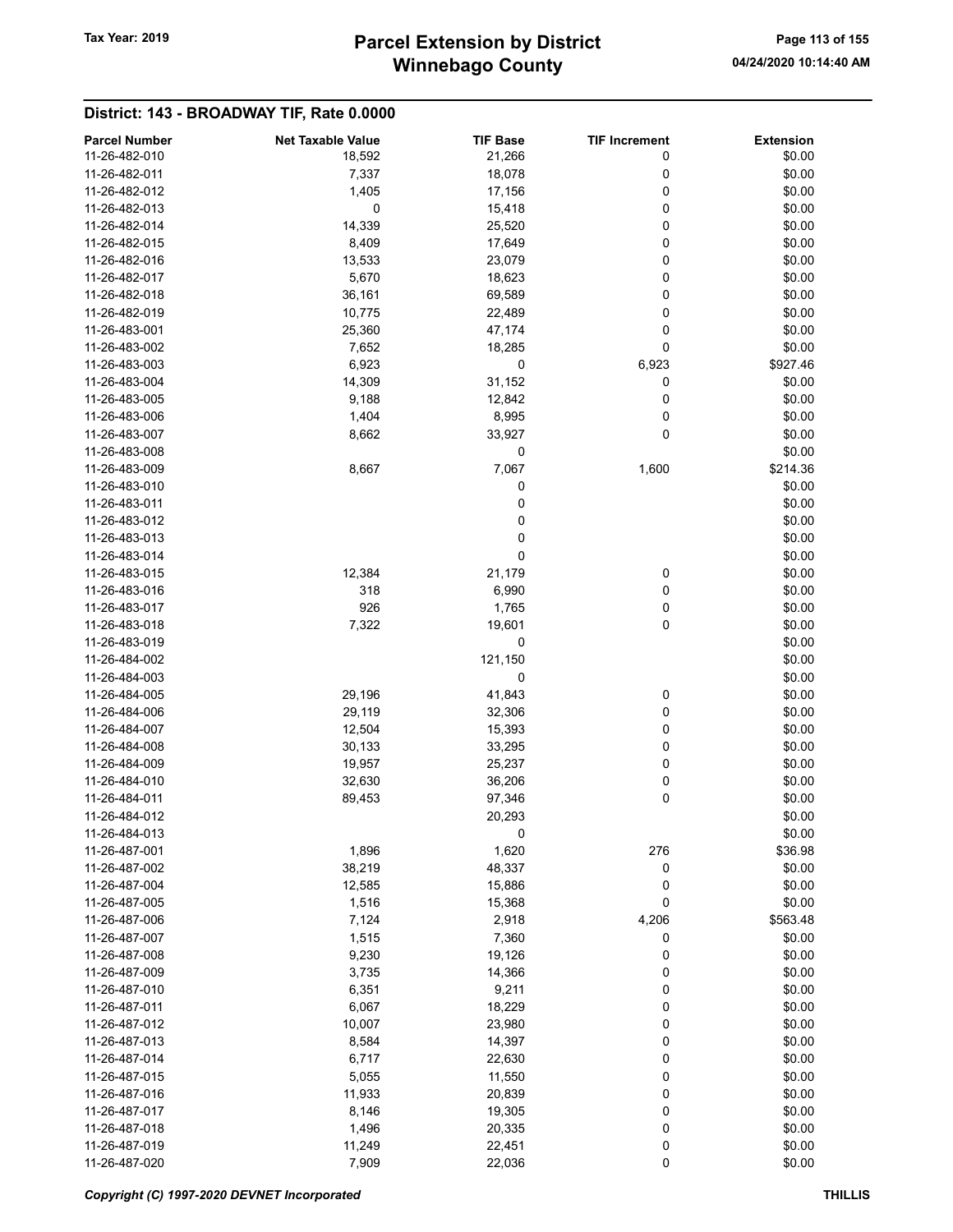# Winnebago County Tax Year: 2019 **Parcel Extension by District** Page 114 of 155

| <b>Parcel Number</b> | <b>Net Taxable Value</b> | <b>TIF Base</b> | <b>TIF Increment</b> | <b>Extension</b> |
|----------------------|--------------------------|-----------------|----------------------|------------------|
| 11-26-487-021        | 0                        | 168             | 0                    | \$0.00           |
|                      |                          |                 |                      |                  |
| 11-26-487-022        | 11,176                   | 16,654          | 0                    | \$0.00           |
| 11-26-488-001        | 8,594                    | 18,531          | 0                    | \$0.00           |
| 11-26-488-002        | 5,392                    | 10,778          | 0                    | \$0.00           |
| 11-26-488-003        | 915                      | 6,437           | 0                    | \$0.00           |
| 11-26-488-004        | 9,960                    | 19,324          | 0                    | \$0.00           |
| 11-26-488-005        | 7,345                    | 21,403          | 0                    | \$0.00           |
| 11-26-488-006        | 6,752                    | 12,538          | 0                    | \$0.00           |
| 11-26-488-007        | 2,916                    | 3,174           | 0                    | \$0.00           |
| 11-26-488-008        | 69,359                   | 75,478          | 0                    | \$0.00           |
| 11-26-488-009        | 9,700                    | 14,051          | 0                    | \$0.00           |
| 11-26-488-010        | 6,671                    | 11,146          | 0                    | \$0.00           |
| 11-26-488-011        | 1,006                    | 1,363           | 0                    | \$0.00           |
| 11-26-488-012        | 7,623                    | 23,974          | 0                    | \$0.00           |
| 11-26-488-013        | 5,305                    | 42,936          | 0                    | \$0.00           |
|                      |                          |                 |                      |                  |
| 11-26-488-014        |                          | 11,736          |                      | \$0.00           |
| 11-26-488-015        | 21,650                   | 24,347          | 0                    | \$0.00           |
| 11-26-488-016        | 5,880                    | 13,470          | 0                    | \$0.00           |
| 11-26-488-017        | 1,534                    | 12,686          | 0                    | \$0.00           |
| 11-26-488-018        | 8,615                    | 13,223          | 0                    | \$0.00           |
| 11-26-488-019        | 4,974                    | 20,744          | 0                    | \$0.00           |
| 11-26-488-020        | 5,810                    | 13,973          | 0                    | \$0.00           |
| 11-26-488-021        | 1,606                    | 6,004           | 0                    | \$0.00           |
| 11-26-488-022        | 8,700                    | 10,417          | 0                    | \$0.00           |
| 11-26-488-023        | 7,613                    | 17,717          | 0                    | \$0.00           |
| 11-26-488-025        | 5,481                    | 6,325           | 0                    | \$0.00           |
| 11-26-488-026        | 47,075                   | 49,048          | 0                    | \$0.00           |
| 11-26-488-027        | 15,991                   | 18,491          | 0                    | \$0.00           |
| 11-26-488-028        | 23,950                   | 26,430          | 0                    | \$0.00           |
| 11-26-488-029        | 29,955                   |                 |                      |                  |
|                      |                          | 36,405          | 0                    | \$0.00           |
| 11-26-488-030        | 15,561                   | 23,985          | 0                    | \$0.00           |
| 11-26-488-031        | 18,745                   | 21,196          | 0                    | \$0.00           |
| 11-26-488-032        |                          | 0               |                      | \$0.00           |
| 11-26-488-033        | 9,197                    | 9,856           | 0                    | \$0.00           |
| 11-27-477-001        | 24,037                   | 26,158          | 0                    | \$0.00           |
| 11-27-477-002        |                          | 0               |                      | \$0.00           |
| 11-27-478-001        | 4,157                    | 12,554          | 0                    | \$0.00           |
| 11-27-478-002        | 1,412                    | 1,918           | 0                    | \$0.00           |
| 11-27-478-003        | 1,444                    | 1,961           | 0                    | \$0.00           |
| 11-27-478-004        | 2,200                    | 19,970          | 0                    | \$0.00           |
| 11-27-478-005        | 6,298                    | 12,276          | 0                    | \$0.00           |
| 11-27-478-006        | 8,274                    | 17,512          | 0                    | \$0.00           |
| 11-27-478-007        | 4,085                    | 11,689          | 0                    | \$0.00           |
| 11-27-478-008        | 8,105                    | 13,826          | 0                    | \$0.00           |
| 11-27-479-001        | 11,404                   | 22,448          | 0                    | \$0.00           |
| 11-27-479-002        | 6,801                    | 15,595          | 0                    | \$0.00           |
| 11-27-479-003        | 8,693                    | 17,565          | 0                    | \$0.00           |
| 11-27-479-004        |                          |                 |                      | \$0.00           |
|                      | 7,065                    | 13,455          | 0                    |                  |
| 11-27-479-005        | 7,468                    | 12,187          | 0                    | \$0.00           |
| 11-27-479-006        | 14,650                   | 15,595          | 0                    | \$0.00           |
| 11-27-479-007        | 14,575                   | 20,425          | 0                    | \$0.00           |
| 11-27-479-008        | 9,995                    | 18,708          | 0                    | \$0.00           |
| 11-27-479-009        | 8,123                    | 10,046          | 0                    | \$0.00           |
| 11-27-479-010        | 9,192                    | 14,025          | 0                    | \$0.00           |
| 11-27-479-011        | 6,519                    | 12,821          | 0                    | \$0.00           |
| 11-27-479-012        | 8,129                    | 15,955          | 0                    | \$0.00           |
| 11-27-479-013        | 12,908                   | 16,239          | 0                    | \$0.00           |
| 11-27-479-014        | 15,818                   | 23,525          | 0                    | \$0.00           |
| 11-27-479-015        | 9,240                    | 20,207          | 0                    | \$0.00           |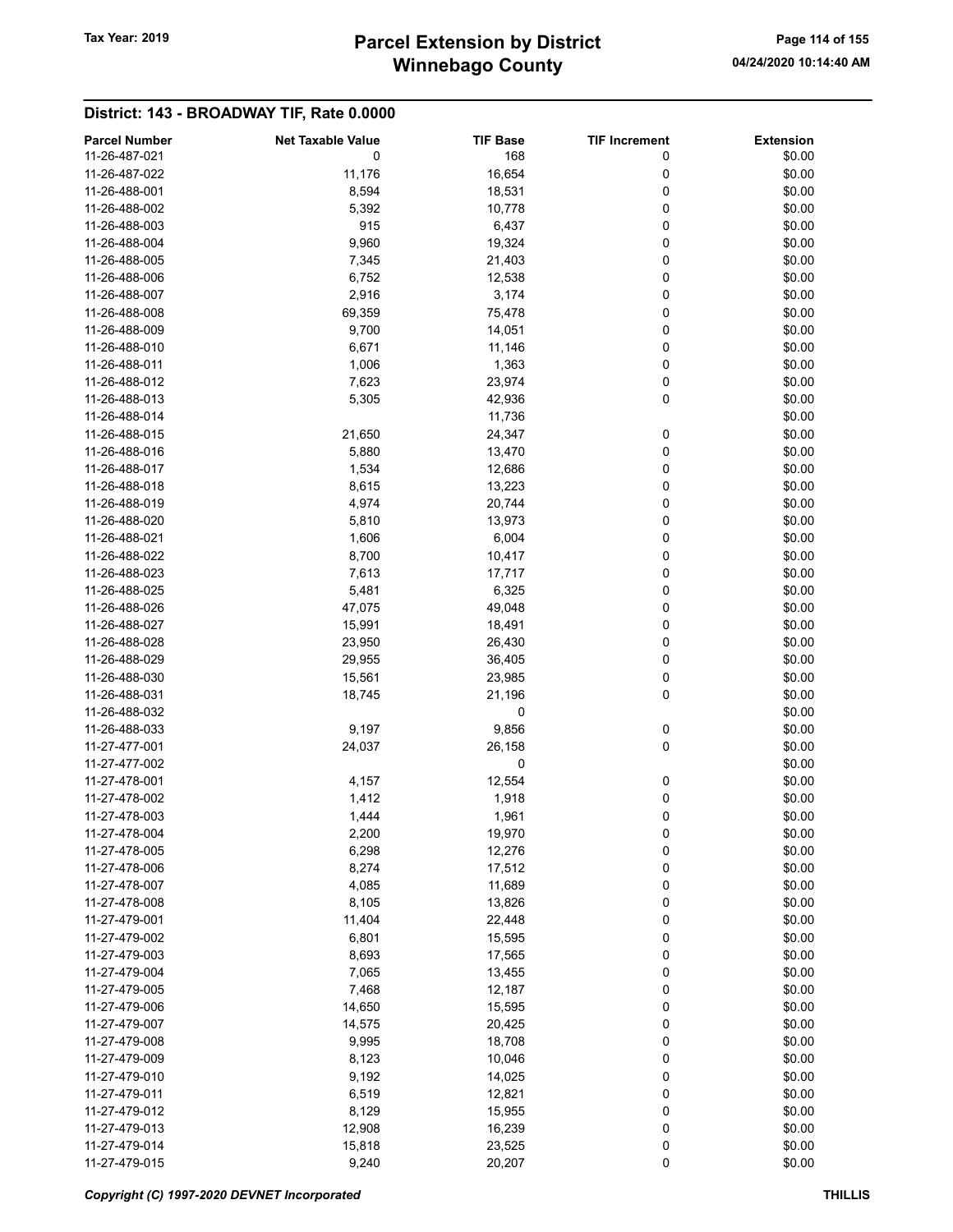# Winnebago County Tax Year: 2019 **Parcel Extension by District** Page 115 of 155

| <b>Parcel Number</b> | <b>Net Taxable Value</b> | <b>TIF Base</b> | <b>TIF Increment</b> | <b>Extension</b> |
|----------------------|--------------------------|-----------------|----------------------|------------------|
| 11-27-480-001        | 7,428                    | 8,202           | 0                    | \$0.00           |
| 11-27-480-002        | 11,699                   | 23,588          | 0                    | \$0.00           |
|                      |                          |                 |                      |                  |
| 11-27-480-003        | 1,715                    | 11,285          | 0                    | \$0.00           |
| 11-27-480-004        | 10,397                   | 8,842           | 1,555                | \$208.32         |
| 11-27-480-005        | 10,170                   | 24,614          | 0                    | \$0.00           |
| 11-27-480-006        | 9,420                    | 11,630          | 0                    | \$0.00           |
| 11-27-480-007        | 6,061                    | 13,584          | 0                    | \$0.00           |
| 11-27-480-008        | 5,973                    | 16,476          | 0                    | \$0.00           |
| 11-27-480-009        | 14,387                   | 24,102          | 0                    | \$0.00           |
| 11-27-480-010        | 8,402                    | 14,669          | 0                    | \$0.00           |
| 11-27-480-011        | 8,100                    | 19,637          | 0                    | \$0.00           |
|                      |                          |                 |                      |                  |
| 11-27-480-012        |                          | 20,874          |                      | \$0.00           |
| 11-27-480-013        | 9,784                    | 13,890          | 0                    | \$0.00           |
| 11-27-480-014        | 6,678                    | 6,401           | 277                  | \$37.12          |
| 11-27-480-015        | 11,229                   | 17,278          | 0                    | \$0.00           |
| 11-27-481-001        | 6,885                    | 10,787          | 0                    | \$0.00           |
| 11-27-481-002        | 0                        | 7,694           | 0                    | \$0.00           |
| 11-27-481-003        | 6,381                    | 19,778          | 0                    | \$0.00           |
| 11-27-481-004        | 7,568                    | 12,251          | 0                    | \$0.00           |
| 11-27-481-005        | 18,300                   | 21,129          | 0                    | \$0.00           |
|                      |                          |                 |                      |                  |
| 11-27-481-006        | 5,439                    | 7,353           | 0                    | \$0.00           |
| 11-27-481-007        | 15,065                   | 26,810          | 0                    | \$0.00           |
| 11-27-481-008        | 11,917                   | 20,354          | 0                    | \$0.00           |
| 11-34-226-001        | 10,616                   | 17,097          | 0                    | \$0.00           |
| 11-34-226-002        | 7,462                    | 16,188          | 0                    | \$0.00           |
| 11-34-226-003        | 0                        | 4,196           | 0                    | \$0.00           |
| 11-34-226-004        | 11,205                   | 13,824          | 0                    | \$0.00           |
| 11-34-226-005        | 9,262                    | 21,341          | 0                    | \$0.00           |
|                      |                          |                 |                      |                  |
| 11-34-226-006        | 7,304                    | 17,063          | 0                    | \$0.00           |
| 11-34-226-007        | 5,401                    | 6,079           | 0                    | \$0.00           |
| 11-34-226-008        | 4,427                    | 6,224           | 0                    | \$0.00           |
| 11-34-226-009        | 11,601                   | 9,691           | 1,910                | \$255.88         |
| 11-34-226-010        | 1,559                    | 5,958           | 0                    | \$0.00           |
| 11-34-226-011        | 10,761                   | 16,508          | 0                    | \$0.00           |
| 11-34-226-012        | 4,707                    | 17,283          | 0                    | \$0.00           |
| 11-34-227-001        | 7,701                    | 10,197          | 0                    | \$0.00           |
| 11-34-227-002        | 1,541                    | 17,358          | 0                    | \$0.00           |
| 11-34-227-003        | 9,739                    | 23,103          | 0                    | \$0.00           |
|                      |                          |                 |                      |                  |
| 11-34-227-004        | 2,182                    | 8,919           | 0                    | \$0.00           |
| 11-34-227-005        | 6,322                    | 6,001           | 321                  | \$43.00          |
| 11-34-227-006        | 11,099                   | 21,772          | 0                    | \$0.00           |
| 11-34-227-007        | 11,684                   | 21,250          | 0                    | \$0.00           |
| 11-34-228-001        | 5,380                    | 8,072           | 0                    | \$0.00           |
| 11-34-228-002        | 6,426                    | 14,251          | 0                    | \$0.00           |
| 11-34-228-003        | 9,332                    | 18,476          | 0                    | \$0.00           |
| 11-34-228-004        | 10,152                   | 28,222          | 0                    | \$0.00           |
| 11-34-228-005        | 2,452                    | 4,165           | 0                    | \$0.00           |
|                      |                          |                 |                      |                  |
| 11-34-228-006        | 16,927                   | 24,207          | 0                    | \$0.00           |
| 11-34-229-001        | 5,496                    | 5,980           | 0                    | \$0.00           |
| 11-34-229-002        | 5,496                    | 5,980           | 0                    | \$0.00           |
| 11-34-229-003        | 5,558                    | 6,048           | 0                    | \$0.00           |
| 11-34-229-006        | 3,518                    | 8,806           | 0                    | \$0.00           |
| 11-34-229-007        | 1,099                    | 1,493           | 0                    | \$0.00           |
| 11-34-229-008        |                          | 0               |                      | \$0.00           |
| 11-34-229-009        | 7,844                    | 14,918          | 0                    | \$0.00           |
| 11-34-229-010        | 4,068                    | 5,174           | 0                    | \$0.00           |
| 11-34-229-011        |                          |                 |                      |                  |
|                      | 12,082                   | 22,393          | 0                    | \$0.00           |
| 11-34-229-012        | 9,634                    | 26,935          | 0                    | \$0.00           |
| 11-34-229-013        | 6,467                    | 26,889          | $\pmb{0}$            | \$0.00           |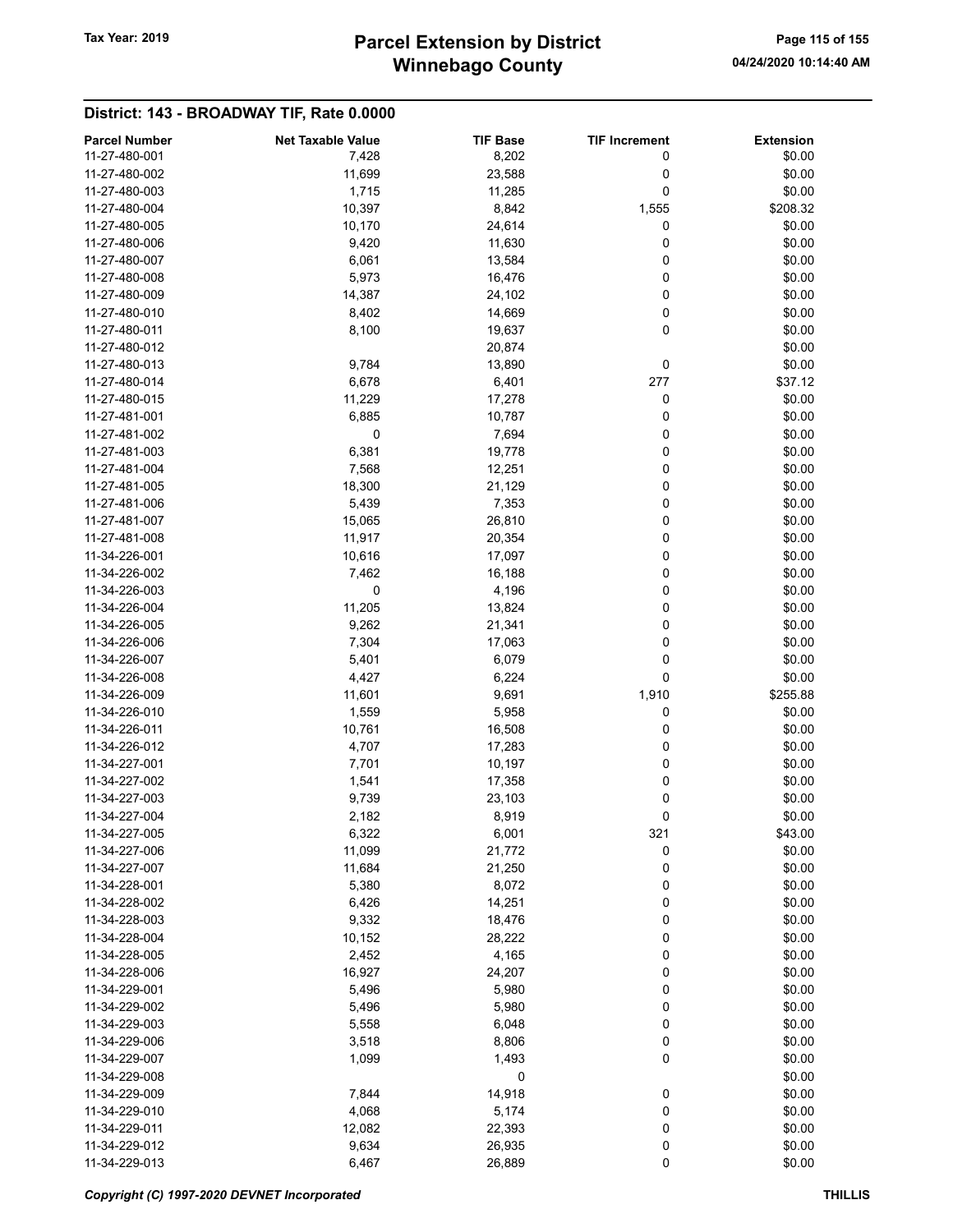# Winnebago County Tax Year: 2019 **Parcel Extension by District** Page 116 of 155

| <b>Parcel Number</b> | <b>Net Taxable Value</b> | <b>TIF Base</b> | <b>TIF Increment</b> | <b>Extension</b> |
|----------------------|--------------------------|-----------------|----------------------|------------------|
| 11-34-229-015        | 10,099                   | 16,160          | 0                    | \$0.00           |
| 11-34-229-016        | 11,866                   | 32,667          | 0                    | \$0.00           |
| 11-34-229-017        | 5,103                    | 5,879           | 0                    | \$0.00           |
| 11-34-229-018        | 6,894                    | 11,169          | 0                    | \$0.00           |
| 11-34-229-023        | 39,610                   | 50,440          | 0                    | \$0.00           |
| 11-34-229-024        | 0                        | 6,555           | 0                    | \$0.00           |
| 11-34-229-025        | 6,022                    | 25,582          | 0                    | \$0.00           |
| 11-34-229-026        | 35,450                   | 70,514          | 0                    | \$0.00           |
| 11-34-230-001        |                          |                 | 0                    | \$0.00           |
|                      | 11,038                   | 24,524          |                      |                  |
| 11-34-230-002        | 4,877                    | 17,107          | 0                    | \$0.00           |
| 11-34-230-005        | 521                      | 14,179          | 0                    | \$0.00           |
| 11-34-230-006        | 9,177                    | 8,206           | 971                  | \$130.08         |
| 11-34-230-007        | 6,159                    | 11,134          | 0                    | \$0.00           |
| 11-34-230-008        | 2,129                    | 3,165           | 0                    | \$0.00           |
| 11-34-230-009        | 2,129                    | 3,165           | 0                    | \$0.00           |
| 11-34-230-010        | 2,130                    | 3,165           | 0                    | \$0.00           |
| 11-34-230-011        | 2,128                    | 3,165           | 0                    | \$0.00           |
| 11-34-230-012        | 9,374                    | 20,853          | 0                    | \$0.00           |
| 11-34-230-013        | 9,204                    | 20,450          | 0                    | \$0.00           |
| 11-34-230-014        | 5,072                    | 6,253           | 0                    | \$0.00           |
| 11-34-230-015        | 995                      | 10,185          | 0                    | \$0.00           |
| 11-34-231-001        | 8,693                    | 18,559          | 0                    | \$0.00           |
| 11-34-231-002        | 14,381                   | 15,830          | 0                    | \$0.00           |
| 11-34-231-003        | 11,903                   | 18,869          | 0                    | \$0.00           |
| 11-34-231-004        | 6,786                    | 10,915          | 0                    | \$0.00           |
| 11-34-231-005        | 11,702                   | 12,932          | 0                    | \$0.00           |
| 11-34-231-006        | 15,828                   | 22,198          | 0                    | \$0.00           |
| 11-34-231-007        | 9,055                    | 24,016          | 0                    | \$0.00           |
| 11-34-231-008        | 5,736                    | 8,003           | 0                    | \$0.00           |
| 11-34-231-009        | 11,203                   | 24,575          | 0                    | \$0.00           |
| 11-34-231-010        | 18,907                   | 32,840          | 0                    | \$0.00           |
| 11-34-232-001        | 10,921                   | 10,251          | 670                  | \$89.76          |
| 11-34-232-002        | 50,251                   | 54,684          | 0                    | \$0.00           |
| 11-34-232-010        | 15,441                   | 14,053          | 1,388                | \$185.96         |
| 11-34-232-011        | 1,303                    | 1,419           | 0                    | \$0.00           |
| 11-34-276-003        | 67,795                   | 0               | 67,795               | \$9,082.30       |
| 11-35-101-001        | 3,146                    | 14,414          | 0                    | \$0.00           |
| 11-35-101-002        | 2,944                    | 13,261          | 0                    | \$0.00           |
| 11-35-101-003        | 1,502                    | 8,113           | 0                    | \$0.00           |
| 11-35-101-004        | 11,029                   | 15,932          |                      | \$0.00           |
| 11-35-101-005        |                          |                 | 0                    |                  |
|                      | 7,903                    | 15,038          | 0                    | \$0.00           |
| 11-35-101-006        | 5,865                    | 20,706          | $\bf{0}$             | \$0.00           |
| 11-35-101-007        | 14,803                   | 20,789          | 0                    | \$0.00           |
| 11-35-102-001        |                          | 0               |                      | \$0.00           |
| 11-35-102-002        |                          | 0               |                      | \$0.00           |
| 11-35-102-003        | 6,217                    | 8,154           | 0                    | \$0.00           |
| 11-35-102-004        | 7,553                    | 14,214          | 0                    | \$0.00           |
| 11-35-102-005        |                          | 0               |                      | \$0.00           |
| 11-35-102-006        | 11,352                   | 19,774          | $\boldsymbol{0}$     | \$0.00           |
| 11-35-102-007        | 8,924                    | 18,916          | 0                    | \$0.00           |
| 11-35-102-008        |                          | 0               |                      | \$0.00           |
| 11-35-103-001        |                          | 0               |                      | \$0.00           |
| 11-35-103-002        | 8,172                    | 8,893           | 0                    | \$0.00           |
| 11-35-103-003        |                          | 0               |                      | \$0.00           |
| 11-35-104-001        | 12,100                   | 14,623          | 0                    | \$0.00           |
| 11-35-104-002        | 36,377                   | 39,587          | 0                    | \$0.00           |
| 11-35-104-003        | 36,377                   | 39,587          | 0                    | \$0.00           |
| 11-35-104-004        | 18,252                   | 19,862          | 0                    | \$0.00           |
| 11-35-104-005        | 1,765                    | 1,920           | 0                    | \$0.00           |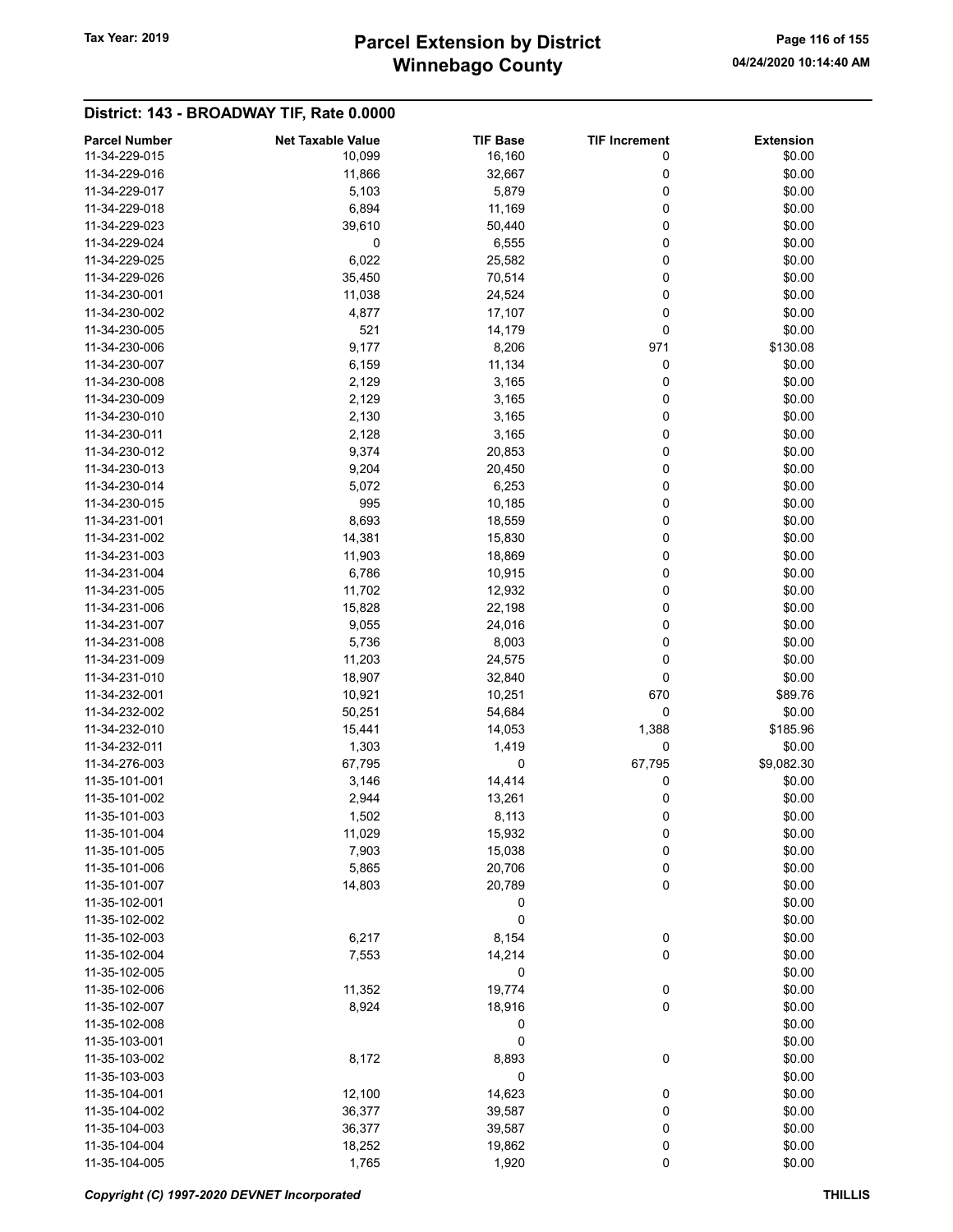# Winnebago County Tax Year: 2019 **Parcel Extension by District** Page 117 of 155

| <b>Parcel Number</b> | <b>Net Taxable Value</b> | <b>TIF Base</b> | <b>TIF Increment</b> | <b>Extension</b> |
|----------------------|--------------------------|-----------------|----------------------|------------------|
| 11-35-126-002        | 11,674                   | 21,773          | 0                    | \$0.00           |
| 11-35-126-003        | 706                      | 768             | 0                    | \$0.00           |
| 11-35-126-004        | 2,210                    | 25,397          | 0                    | \$0.00           |
| 11-35-127-001        | 15,435                   | 16,892          | 0                    | \$0.00           |
| 11-35-128-001        | 4,467                    | 4,860           | 0                    | \$0.00           |
| 11-35-128-003        | 12,898                   | 24,568          | 0                    | \$0.00           |
| 11-35-128-016        | 9,279                    | 19,188          | 0                    | \$0.00           |
| 11-35-128-017        | 269,737                  | 230,879         | 38,858               | \$5,205.70       |
| 11-35-128-018        | 3,356                    | 10,869          | 0                    | \$0.00           |
| 11-35-128-019        | 46,517                   | 53,130          | 0                    | \$0.00           |
| 11-35-128-020        | 1,935                    | 16,247          | 0                    | \$0.00           |
| 11-35-128-021        | 31,111                   | 34,954          | 0                    | \$0.00           |
| 11-35-128-022        | 10,348                   | 27,426          | 0                    | \$0.00           |
| 11-35-128-023        | 15,383                   | 25,519          | 0                    | \$0.00           |
| 11-35-201-005        | 130,594                  | 126,024         | 4,570                | \$612.24         |
| 11-35-201-006        | 23,041                   | 32,538          | 0                    | \$0.00           |
| 11-35-201-007        | 23,042                   | 32,423          | 0                    | \$0.00           |
| 11-35-201-008        | 14,984                   | 23,849          | 0                    | \$0.00           |
| 11-35-201-009        | 9,329                    | 31,575          | 0                    | \$0.00           |
| 11-35-201-012        | 8,335                    | 9,673           | 0                    | \$0.00           |
| 11-35-201-013        | 78,709                   | 90,908          | 0                    | \$0.00           |
| 11-35-201-014        | 18,665                   | 21,083          | 0                    | \$0.00           |
| 11-35-201-015        |                          | 23,022          |                      | \$0.00           |
| 11-35-201-016        | 42,697                   | 52,455          | 0                    | \$0.00           |
| 11-35-201-017        | 607                      | 530             | 77                   | \$10.32          |
| 11-35-202-001        | 49,030                   | 54,834          | 0                    | \$0.00           |
| 11-35-202-002        | 36,600                   | 40,703          | 0                    | \$0.00           |
| 11-35-202-003        | 3,139                    | 12,622          | 0                    | \$0.00           |
| 11-35-202-004        | 791                      | 965             | 0                    | \$0.00           |
| 11-35-202-005        | 9,610                    | 21,871          | 0                    | \$0.00           |
| 11-35-202-006        | 8,100                    | 16,756          | 0                    | \$0.00           |
| 11-35-202-007        | 23,042                   | 31,853          | 0                    | \$0.00           |
| 11-35-202-008        | 8,193                    | 18,631          | 0                    | \$0.00           |
| 11-35-202-009        | 13,558                   | 5,969           | 7,589                | \$1,016.68       |
| 11-35-202-010        | 15,091                   | 16,889          | 0                    | \$0.00           |
| 11-35-202-011        | 1,741                    | 2,372           | 0                    | \$0.00           |
| 11-35-202-012        | 11,298                   | 23,442          | 0                    | \$0.00           |
| 11-35-202-013        | 12,348                   | 14,763          | 0                    | \$0.00           |
| 11-35-202-014        | 11,644                   | 23,306          | 0                    | \$0.00           |
| 11-35-202-015        | 6,391                    | 17,384          | 0                    | \$0.00           |
| 11-35-202-016        | 1,153                    | 22,858          | 0                    | \$0.00           |
| 11-35-202-017        | 13,827                   | 28,492          | 0                    | \$0.00           |
| 11-35-203-001        | 20,181                   | 25,092          | 0                    | \$0.00           |
| 11-35-203-002        | 8,627                    | 20,746          | 0                    | \$0.00           |
| 11-35-203-003        | 8,274                    | 18,202          | 0                    | \$0.00           |
| 11-35-203-004        | 8,123                    | 22,672          | 0                    | \$0.00           |
| 11-35-203-005        | 3,848                    | 11,286          | 0                    | \$0.00           |
| 11-35-203-006        | 11,469                   | 17,007          | 0                    | \$0.00           |
| 11-35-203-007        | 11,234                   | 17,064          | 0                    | \$0.00           |
| 11-35-203-010        | 11,300                   | 16,464          | 0                    | \$0.00           |
| 11-35-203-011        | 10,191                   | 25,105          | 0                    | \$0.00           |
| 11-35-203-012        | 11,393                   | 26,102          | 0                    | \$0.00           |
| 11-35-203-013        | 9,320                    | 17,036          | 0                    | \$0.00           |
| 11-35-203-014        | 8,100                    | 16,432          | 0                    | \$0.00           |
| 11-35-203-015        | 9,960                    | 21,055          | 0                    | \$0.00           |
| 11-35-203-016        | 12,258                   | 28,220          | 0                    | \$0.00           |
| 11-35-203-017        | 3,333                    | 20,967          | 0                    | \$0.00           |
| 11-35-203-018        | 8,541                    | 23,131          | 0                    | \$0.00           |
| 11-35-203-019        | 553                      | 16,568          | 0                    | \$0.00           |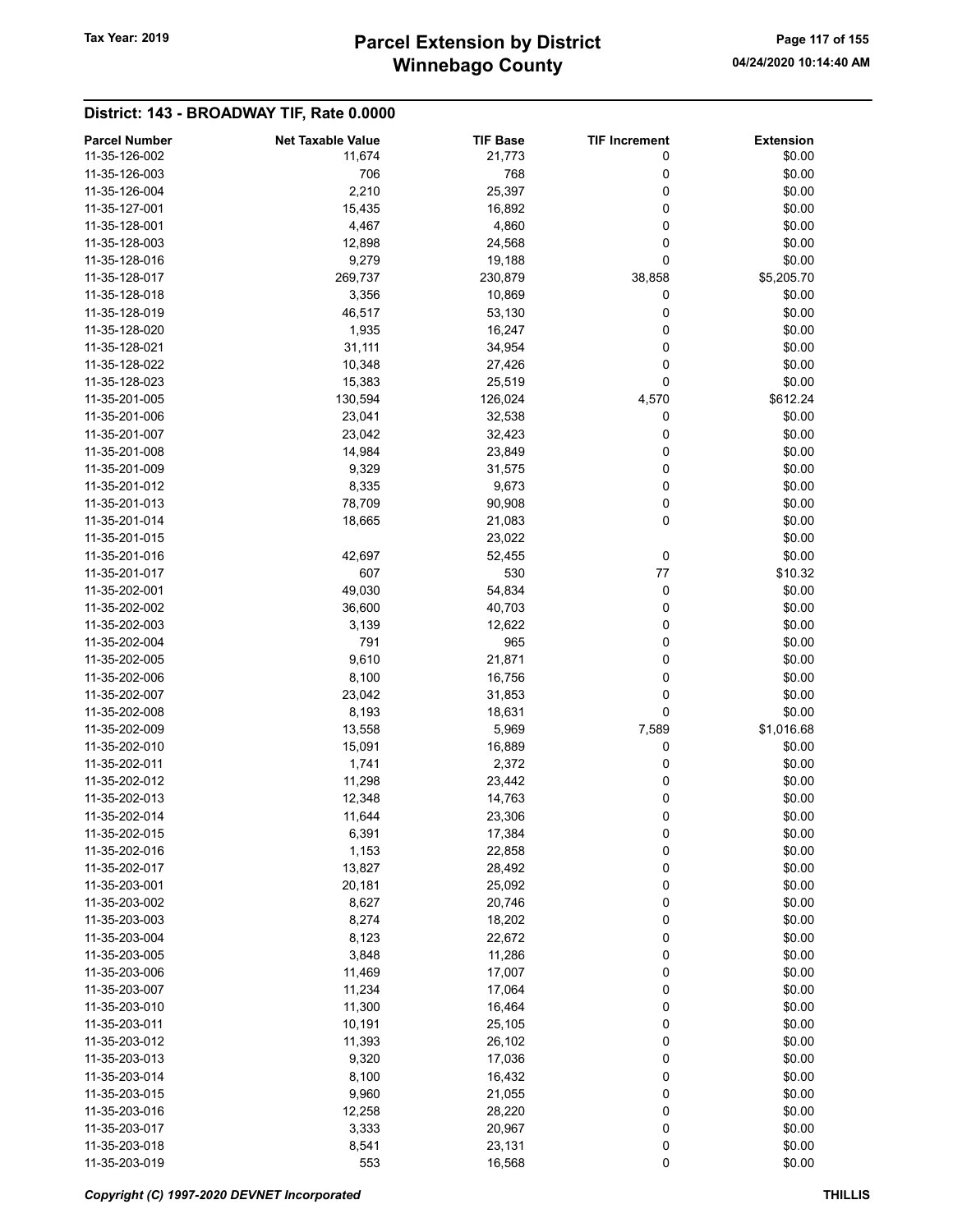# Winnebago County Tax Year: 2019 **Parcel Extension by District** Page 118 of 155

| <b>Parcel Number</b> | <b>Net Taxable Value</b> | <b>TIF Base</b> | <b>TIF Increment</b> | <b>Extension</b> |
|----------------------|--------------------------|-----------------|----------------------|------------------|
| 11-35-203-020        | 6,454                    | 19,798          | 0                    | \$0.00           |
| 11-35-226-001        | 46,663                   | 57,142          | 0                    | \$0.00           |
| 11-35-226-002        | 10,832                   | 22,328          | 0                    | \$0.00           |
| 11-35-226-003        | 9,694                    | 21,677          | 0                    | \$0.00           |
| 11-35-226-004        | 8,030                    | 17,591          | 0                    | \$0.00           |
| 11-35-226-005        | 2,125                    | 30,047          | 0                    | \$0.00           |
| 11-35-226-006        | 3,556                    | 4,453           | 0                    | \$0.00           |
| 11-35-226-007        | 10,459                   | 19,352          | 0                    | \$0.00           |
|                      |                          |                 |                      |                  |
| 11-35-226-008        | 4,424                    | 24,106          | 0                    | \$0.00           |
| 11-35-226-009        | 9,949                    | 16,728          | 0                    | \$0.00           |
| 11-35-226-010        | 7,816                    | 11,182          | 0                    | \$0.00           |
| 11-35-226-011        | 19,207                   | 33,487          | 0                    | \$0.00           |
| 11-35-226-012        | 22,648                   | 25,125          | 0                    | \$0.00           |
| 11-35-226-013        | 32,275                   | 35,545          | 0                    | \$0.00           |
| 11-35-226-014        | 9,772                    | 14,901          | 0                    | \$0.00           |
| 11-35-226-015        | 8,727                    | 13,951          | 0                    | \$0.00           |
| 11-35-226-018        | 8,751                    | 15,890          | 0                    | \$0.00           |
| 11-35-226-019        | 9,040                    | 21,395          | 0                    | \$0.00           |
| 11-35-226-020        | 26,174                   | 29,867          | 0                    | \$0.00           |
| 11-35-227-001        | 24,144                   | 34,040          | 0                    | \$0.00           |
| 11-35-227-002        |                          | 0               |                      | \$0.00           |
| 11-35-227-003        | 9,191                    | 10,669          | 0                    | \$0.00           |
| 11-35-227-004        | 28,925                   | 34,282          | 0                    | \$0.00           |
| 11-35-227-005        | 15,064                   | 27,981          | 0                    | \$0.00           |
|                      |                          |                 |                      |                  |
| 11-35-227-006        | 87,479                   | 96,367          | 0                    | \$0.00           |
| 11-35-227-007        | 15,151                   | 26,241          | 0                    | \$0.00           |
| 11-35-227-008        | 19,900                   | 21,366          | 0                    | \$0.00           |
| 11-35-227-009        | 40,402                   | 49,339          | 0                    | \$0.00           |
| 11-35-227-010        | 25,782                   | 28,531          | 0                    | \$0.00           |
| 11-35-227-011        | 45,988                   | 51,419          | 0                    | \$0.00           |
| 11-35-227-012        | 45,025                   | 48,998          | 0                    | \$0.00           |
| 11-35-227-013        | 28,521                   | 138,850         | 0                    | \$0.00           |
| 11-35-227-014        | 7,649                    | 8,323           | 0                    | \$0.00           |
| 11-35-227-015        | 12,782                   | 25,473          | 0                    | \$0.00           |
| 11-35-227-016        | 3,642                    | 7,355           | 0                    | \$0.00           |
| 11-35-227-017        | 8,274                    | 18,184          | 0                    | \$0.00           |
| 11-35-227-018        | 7,855                    | 17,241          | 0                    | \$0.00           |
| 11-35-228-001        | 22,175                   | 29,760          | 0                    | \$0.00           |
| 11-35-228-007        | 8,099                    | 9,037           | 0                    | \$0.00           |
| 11-35-228-008        | 12,231                   | 13,471          | 0                    | \$0.00           |
| 11-35-228-009        | 5,871                    | 7,566           | 0                    | \$0.00           |
| 11-35-228-011        |                          |                 |                      |                  |
|                      | 10,602                   | 12,862          | 0                    | \$0.00           |
| 11-35-228-015        | 10,289                   | 12,604          | 0                    | \$0.00           |
| 11-35-228-016        | 10,289                   | 12,604          | 0                    | \$0.00           |
| 11-35-228-019        | 6,290                    | 6,845           | 0                    | \$0.00           |
| 11-35-228-020        | 0                        | 22,514          | 0                    | \$0.00           |
| 11-35-228-021        | 10,401                   | 16,562          | 0                    | \$0.00           |
| 11-35-228-022        | 7,810                    | 12,814          | 0                    | \$0.00           |
| 11-35-228-023        | 9,262                    | 20,735          | 0                    | \$0.00           |
| 11-35-228-024        | 19,498                   | 38,495          | 0                    | \$0.00           |
| 11-35-228-040        | 96,641                   | 108,710         | 0                    | \$0.00           |
| 11-35-228-042        | 1,220                    | 1,414           | 0                    | \$0.00           |
| 11-35-228-043        | 4,545                    | 29,528          | 0                    | \$0.00           |
| 11-35-228-045        |                          | 0               |                      | \$0.00           |
| 11-35-228-047        | 4,980                    | 21,000          | 0                    | \$0.00           |
| 11-35-228-048        | 55,095                   | 105,764         | 0                    | \$0.00           |
| 11-36-101-001        | 2,405                    | 2,780           | 0                    | \$0.00           |
| 11-36-101-002        |                          |                 |                      | \$0.00           |
|                      | 2,662                    | 3,059           | 0                    |                  |
| 11-36-101-003        | 5,525                    | 6,339           | 0                    | \$0.00           |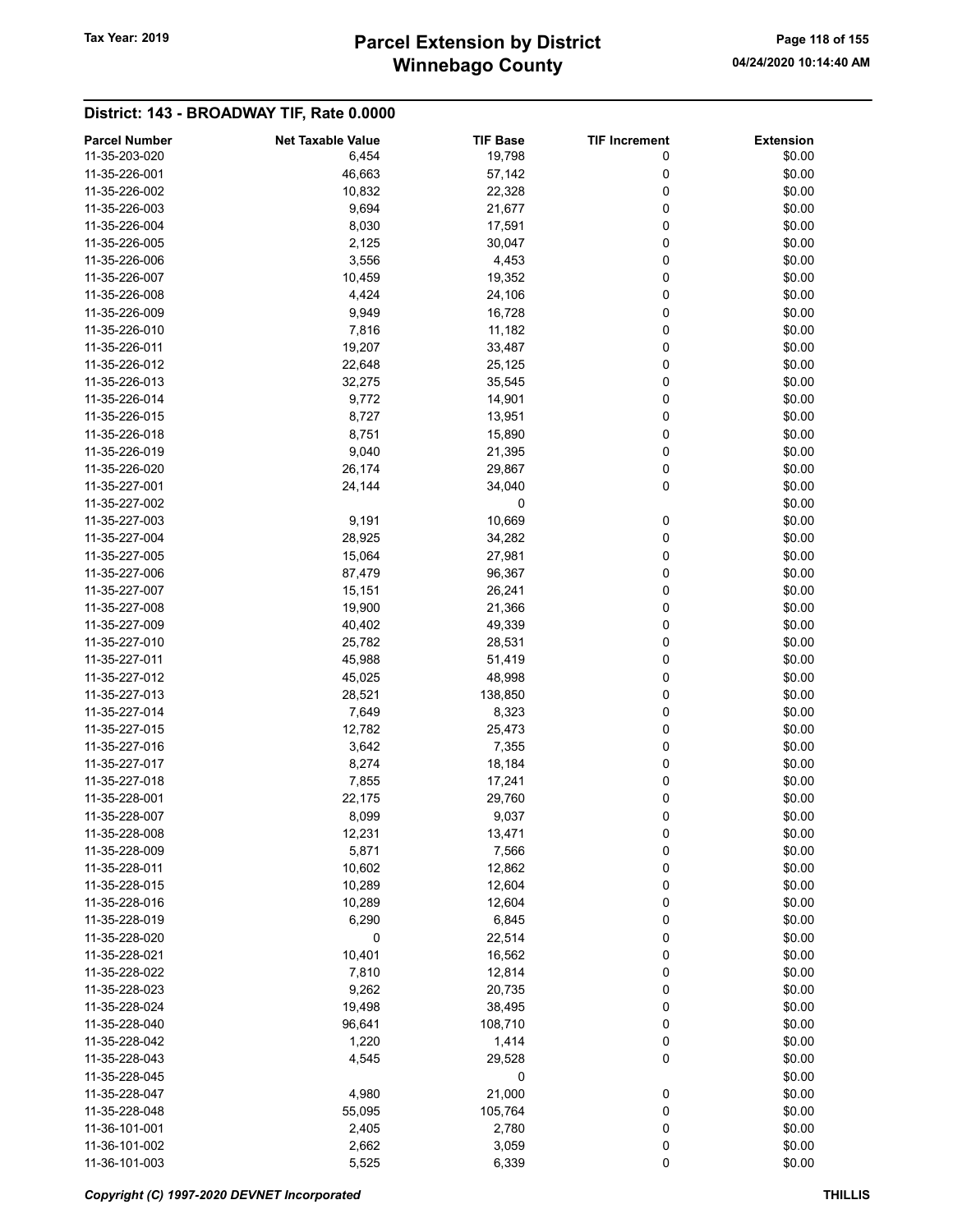# Winnebago County Tax Year: 2019 **Parcel Extension by District** Page 119 of 155

| <b>Parcel Number</b> | <b>Net Taxable Value</b> | <b>TIF Base</b> | <b>TIF Increment</b> | <b>Extension</b> |
|----------------------|--------------------------|-----------------|----------------------|------------------|
| 11-36-101-004        | 5,255                    | 7,746           | 0                    | \$0.00           |
| 11-36-101-005        | 22,853                   | 23,099          | 0                    | \$0.00           |
| 11-36-101-006        | 18,268                   | 22,397          | 0                    | \$0.00           |
| 11-36-101-007        | 11,534                   | 5,111           | 6,423                | \$860.48         |
|                      |                          |                 |                      |                  |
| 11-36-101-008        | 13,687                   | 15,074          | 0                    | \$0.00           |
| 11-36-101-009        | 40,129                   | 44,842          | 0                    | \$0.00           |
| 11-36-101-010        | 23,800                   | 45,521          | 0                    | \$0.00           |
| 11-36-101-011        | 23,789                   | 43,393          | 0                    | \$0.00           |
| 11-36-101-012        | 29,193                   | 68,426          | 0                    | \$0.00           |
| 11-36-101-017        | 15,073                   | 28,430          | 0                    | \$0.00           |
| 11-36-101-018        | 14,914                   | 33,058          | 0                    | \$0.00           |
| 11-36-101-019        | 11,155                   | 22,371          | 0                    | \$0.00           |
| 11-36-101-020        | 18,196                   | 33,875          | 0                    | \$0.00           |
| 11-36-101-021        | 4,434                    | 15,309          | 0                    | \$0.00           |
| 11-36-101-023        | 10,509                   | 19,605          | 0                    | \$0.00           |
| 11-36-102-001        | 22,339                   | 25,043          | 0                    | \$0.00           |
| 11-36-102-002        | 6,932                    | 7,892           | 0                    | \$0.00           |
| 11-36-102-003        | 6,214                    | 9,510           | 0                    | \$0.00           |
| 11-36-102-004        |                          |                 | 0                    | \$0.00           |
|                      | 12,067                   | 13,914          |                      |                  |
| 11-36-102-005        | 7,995                    | 7,180           | 815                  | \$109.18         |
| 11-36-102-008        | 12,196                   | 13,660          | 0                    | \$0.00           |
| 11-36-102-009        | 14,378                   | 21,032          | 0                    | \$0.00           |
| 11-36-102-010        | 22,596                   | 32,029          | 0                    | \$0.00           |
| 11-36-102-011        | 5,540                    | 23,166          | 0                    | \$0.00           |
| 11-36-102-012        | 7,344                    | 12,294          | 0                    | \$0.00           |
| 11-36-102-013        | 32,035                   | 45,301          | 0                    | \$0.00           |
| 11-36-102-014        | 9,393                    | 18,610          | 0                    | \$0.00           |
| 11-36-102-015        |                          | 0               |                      | \$0.00           |
| 11-36-102-016        | 8,768                    | 21,232          | 0                    | \$0.00           |
| 11-36-102-017        |                          | 10,500          |                      | \$0.00           |
| 11-36-102-018        | 11,207                   | 14,731          | 0                    | \$0.00           |
| 11-36-102-019        | 11,580                   | 31,931          | 0                    | \$0.00           |
| 11-36-102-020        | 8,832                    | 20,753          | 0                    | \$0.00           |
| 11-36-102-021        | 11,416                   | 14,611          | 0                    | \$0.00           |
| 11-36-102-022        | 9,503                    | 24,680          | 0                    | \$0.00           |
|                      |                          |                 | 0                    |                  |
| 11-36-102-023        | 22,226                   | 24,980          |                      | \$0.00           |
| 11-36-103-001        |                          | 0               |                      | \$0.00           |
| 11-36-103-002        | 1,444                    | 1,676           | 0                    | \$0.00           |
| 11-36-103-003        | 12,901                   | 14,231          | 0                    | \$0.00           |
| 11-36-103-004        | 3,208                    | 3,691           | 0                    | \$0.00           |
| 11-36-103-005        | 3,323                    | 3,887           | 0                    | \$0.00           |
| 11-36-103-006        | 9,991                    | 20,917          | 0                    | \$0.00           |
| 11-36-103-007        | 5,914                    | 20,225          | 0                    | \$0.00           |
| 11-36-103-008        | 6,937                    | 19,950          | 0                    | \$0.00           |
| 11-36-103-009        | 11,656                   | 17,268          | 0                    | \$0.00           |
| 11-36-103-010        | 6,508                    | 13,535          | 0                    | \$0.00           |
| 11-36-103-011        | 437                      | 14,998          | 0                    | \$0.00           |
| 11-36-103-014        |                          | 0               |                      | \$0.00           |
| 11-36-103-015        | 1,276                    | 12,032          | 0                    | \$0.00           |
| 11-36-103-016        | 5,950                    | 13,240          | 0                    | \$0.00           |
|                      |                          |                 |                      |                  |
| 11-36-103-017        | 7,379                    | 13,486          | 0                    | \$0.00           |
| 11-36-103-018        | 1,704                    | 1,978           | 0                    | \$0.00           |
| 11-36-103-019        | 4,895                    | 4,995           | 0                    | \$0.00           |
| 11-36-104-001        | 0                        | 0               | 0                    | \$0.00           |
| 11-36-104-002        | 29,445                   | 32,580          | 0                    | \$0.00           |
| 11-36-104-003        | 0                        | 0               | 0                    | \$0.00           |
| 11-36-104-005        | 8,043                    | 9,336           | 0                    | \$0.00           |
| 11-36-104-006        | 16,108                   | 17,528          | 0                    | \$0.00           |
| 11-36-104-007        | 31,258                   | 29,854          | 1,404                | \$188.10         |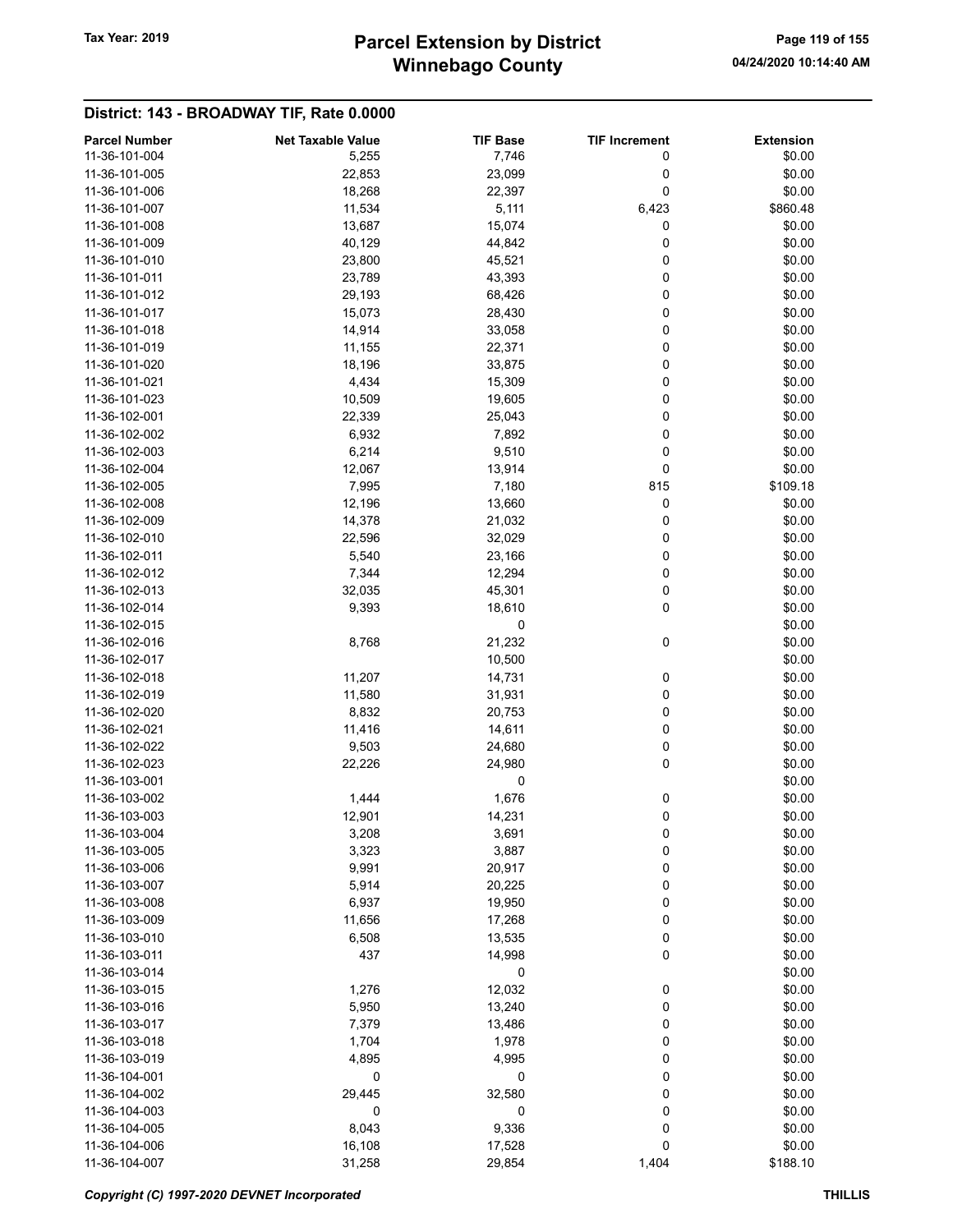# Winnebago County Tax Year: 2019 **Parcel Extension by District** Page 120 of 155

| <b>Parcel Number</b> | <b>Net Taxable Value</b> | <b>TIF Base</b> | <b>TIF Increment</b> | <b>Extension</b> |
|----------------------|--------------------------|-----------------|----------------------|------------------|
| 11-36-104-008        | 192                      | 261             | 0                    | \$0.00           |
| 11-36-104-009        | 6,775                    | 15,908          | 0                    | \$0.00           |
| 11-36-104-010        | 26,589                   | 42,909          | 0                    | \$0.00           |
| 11-36-104-011        |                          | 0               |                      | \$0.00           |
| 11-36-104-012        | 39,255                   | 43,752          | 0                    | \$0.00           |
| 11-36-126-002        | 9,064                    | 22,918          | 0                    | \$0.00           |
| 11-36-126-003        | 10,261                   | 21,256          | 0                    | \$0.00           |
| 11-36-126-004        | 7,670                    | 17,184          | 0                    | \$0.00           |
| 11-36-126-005        | 17,221                   | 32,688          | 0                    | \$0.00           |
| 11-36-126-006        | 17,826                   | 33,313          | 0                    | \$0.00           |
| 11-36-126-007        | 17,373                   | 32,407          | 0                    | \$0.00           |
| 11-36-126-008        | 13,607                   | 25,771          | 0                    | \$0.00           |
| 11-36-126-009        | 19,835                   | 31,208          | 0                    | \$0.00           |
| 11-36-126-010        |                          | 0               |                      | \$0.00           |
| 11-36-126-011        | 8,525                    | 21,103          | 0                    | \$0.00           |
| 11-36-126-012        | 16,331                   | 15,684          | 647                  | \$86.68          |
| 11-36-126-013        | 23,042                   | 38,877          | 0                    | \$0.00           |
| 11-36-126-014        | 33,202                   | 43,330          | 0                    | \$0.00           |
| 11-36-126-015        | 10,924                   | 30,556          | 0                    | \$0.00           |
| 11-36-126-016        | 38,487                   | 43,435          | 0                    | \$0.00           |
| 11-36-127-001        | 12,457                   | 14,049          | 0                    | \$0.00           |
| 11-36-127-002        | 10,943                   | 12,106          | 0                    | \$0.00           |
| 11-36-127-003        | 26,421                   | 29,444          | 0                    | \$0.00           |
| 11-36-127-004        | 12,754                   | 23,261          | 0                    | \$0.00           |
| 11-36-127-005        | 32,506                   | 41,864          | 0                    | \$0.00           |
| 11-36-127-006        | 13,456                   | 31,197          | 0                    | \$0.00           |
| 11-36-127-007        | 12,226                   | 21,768          | 0                    | \$0.00           |
| 11-36-127-008        | 14,693                   | 28,136          | 0                    | \$0.00           |
| 11-36-127-009        | 16,902                   | 21,129          | 0                    | \$0.00           |
| 11-36-127-010        | 15,513                   | 19,449          | 0                    | \$0.00           |
| 11-36-127-011        | 15,881                   | 30,083          | 0                    | \$0.00           |
| 11-36-127-012        | 26,588                   | 47,003          | 0                    | \$0.00           |
| 11-36-127-013        | 20,715                   | 46,305          | 0                    | \$0.00           |
| 11-36-127-014        | 14,184                   | 25,721          | 0                    | \$0.00           |
| 11-36-127-015        | 12,965                   | 24,338          | 0                    | \$0.00           |
| 11-36-127-016        | 10,291                   | 21,660          | 0                    | \$0.00           |
| 11-36-127-017        | 8,115                    | 19,275          | 0                    | \$0.00           |
| 11-36-127-018        | 8,817                    | 17,148          | 0                    | \$0.00           |
| 11-36-127-019        | 7,158                    | 14,668          | 0                    | \$0.00           |
| 11-36-128-002        | 2,020                    | 2,200           | 0                    | \$0.00           |
| 11-36-128-003        | 74,191                   | 68,493          | 5,698                | \$763.34         |
| 11-36-128-006        | 14,664                   | 17,395          | 0                    | \$0.00           |
| 11-36-128-008        | 58,056                   | 63,178          | 0                    | \$0.00           |
| 11-36-131-001        | 19,668                   | 26,420          | 0                    | \$0.00           |
| 11-36-131-002        | 18,277                   | 27,458          | 0                    | \$0.00           |
| 11-36-131-003        | 13,793                   | 23,932          | 0                    | \$0.00           |
| 11-36-131-004        | 8,754                    | 21,493          | 0                    | \$0.00           |
| 11-36-131-005        | 11,993                   | 21,911          | 0                    | \$0.00           |
| 11-36-131-006        | 31,199                   | 29,281          | 1,918                | \$256.96         |
| 11-36-201-004        | 4,239                    | 4,239           | 0                    | \$0.00           |
| 11-36-201-005        | 8,763                    | 19,961          | 0                    | \$0.00           |
| 11-36-202-001        | 4,249                    | 4,624           | 0                    | \$0.00           |
| 11-36-202-002        | 12,346                   | 24,673          | 0                    | \$0.00           |
| 11-36-202-003        | 9,332                    | 17,719          | 0                    | \$0.00           |
| 11-36-202-004        | 31,904                   | 47,228          | 0                    | \$0.00           |
| 11-36-202-005        | 31,904                   | 51,589          | 0                    | \$0.00           |
| 11-36-202-006        | 13,870                   | 20,341          | 0                    | \$0.00           |
| 11-36-202-007        | 11,285                   | 20,189          | 0                    | \$0.00           |
| 11-36-202-008        | 8,600                    | 14,783          | 0                    | \$0.00           |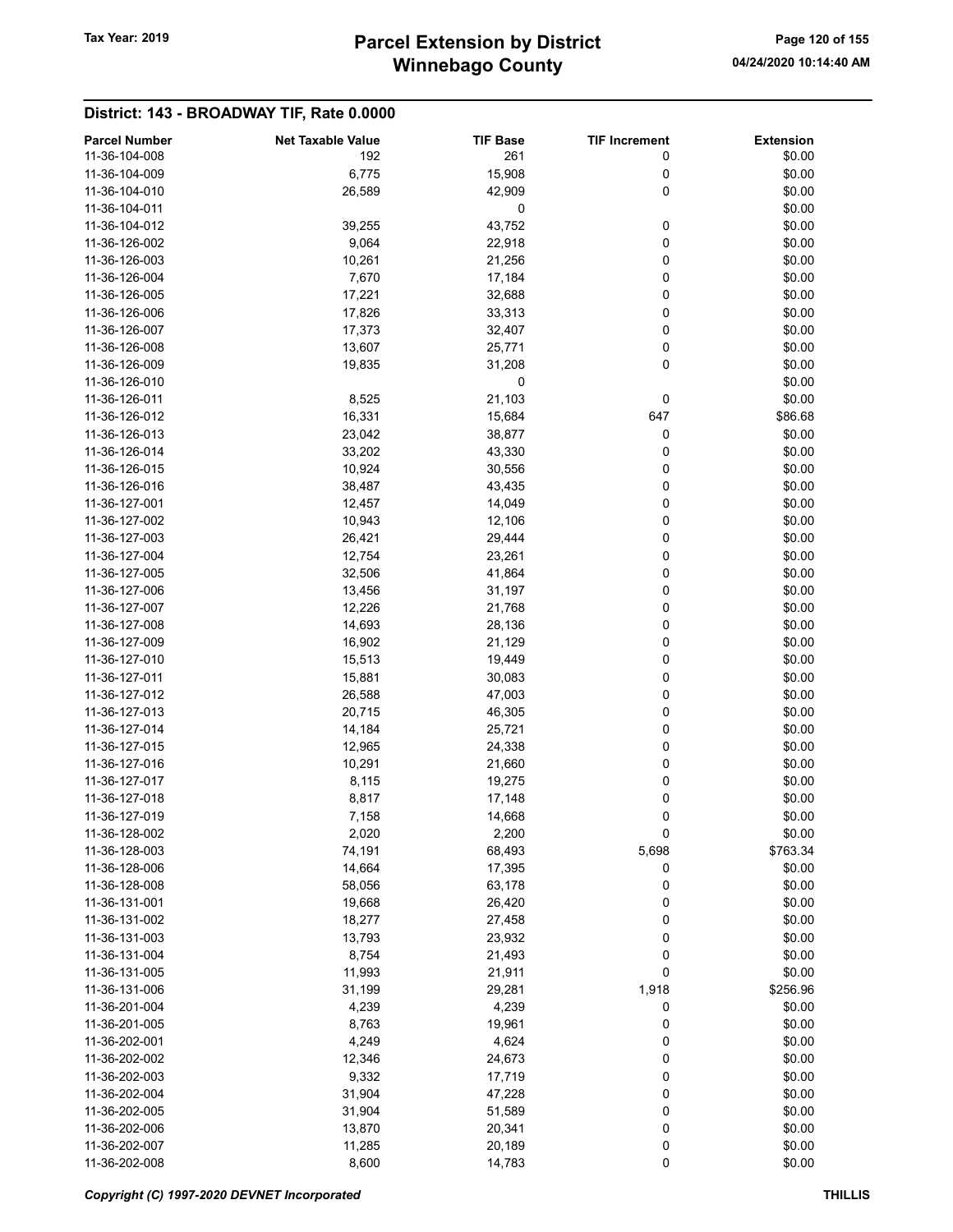# Winnebago County Tax Year: 2019 **Parcel Extension by District** Page 121 of 155

## District: 143 - BROADWAY TIF, Rate 0.0000

| <b>Parcel Number</b>  | <b>Net Taxable Value</b> | <b>TIF Base</b> | <b>TIF Increment</b> | <b>Extension</b>           |
|-----------------------|--------------------------|-----------------|----------------------|----------------------------|
| 11-36-202-009         | 55,836                   | 60,764          | 0                    | \$0.00                     |
| 11-36-202-010         | 7,718                    | 8,399           | 0                    | \$0.00                     |
| 11-36-202-011         | 9,040                    | 20,970          | 0                    | \$0.00                     |
| 11-36-202-012         | 8,134                    | 9,500           | 0                    | \$0.00                     |
| 11-36-202-013         | 8,386                    | 20,840          | 0                    | \$0.00                     |
| 11-36-202-014         | 6,403                    | 8,580           | 0                    | \$0.00                     |
| 11-36-203-004         | 1,960                    | 18,291          | 0                    | \$0.00                     |
| 11-36-203-005         | 7,065                    | 14,318          | 0                    | \$0.00                     |
| 11-36-203-006         | 7,725                    | 21,381          | 0                    | \$0.00                     |
| 11-36-203-007         | 6,566                    | 16,947          | 0                    | \$0.00                     |
| 11-36-203-008         | 15,629                   | 23,996          | 0                    | \$0.00                     |
| 11-36-203-009         | 8,693                    | 19,449          | 0                    | \$0.00                     |
| 11-36-203-010         | 7,810                    | 20,270          | 0                    | \$0.00                     |
| 11-36-203-011         | 8,661                    | 20,059          | $\Omega$             | \$0.00                     |
| 11-36-203-012         | 44,648                   | 53,985          | 0                    | \$0.00                     |
| 11-36-204-004         | 9,211                    | 13,571          | $\Omega$             | \$0.00                     |
| 11-36-204-005         | 12,971                   | 14,115          | 0                    | \$0.00                     |
| <b>Totals for 143</b> | 12,322,048               | 19,647,900      | 538,224              | \$72,104.46<br>917 Parcels |

## District: 144 - EAST RIVER TIF, Rate 0.0000

| <b>Parcel Number</b> | <b>Net Taxable Value</b> | <b>TIF Base</b> | <b>TIF Increment</b> | <b>Extension</b> |
|----------------------|--------------------------|-----------------|----------------------|------------------|
| 11-23-251-005        | 60,170                   | 64,673          | 0                    | \$0.00           |
| 11-23-251-008        | 3,469                    | 3,776           | 0                    | \$0.00           |
| 11-23-251-009        | 3,410                    | 3,711           | 0                    | \$0.00           |
| 11-23-251-010        | 70,082                   | 76,267          | 0                    | \$0.00           |
| 11-23-251-011        | 88,412                   | 113,732         | 0                    | \$0.00           |
| 11-23-251-012        | 156,143                  | 169,919         | 0                    | \$0.00           |
| 11-23-251-013        | 14,129                   | 18,432          | 0                    | \$0.00           |
| 11-23-252-001        | 108,023                  | 117,554         | 0                    | \$0.00           |
| 11-23-252-002        | 1,971                    | 2,145           | 0                    | \$0.00           |
| 11-23-252-003        | 1,851                    | 2,015           | 0                    | \$0.00           |
| 11-23-252-004        | 1,971                    | 2,145           | 0                    | \$0.00           |
| 11-23-252-005        | 11,835                   | 25,198          | 0                    | \$0.00           |
| 11-23-253-001        | 6,636                    | 17,599          | 0                    | \$0.00           |
| 11-23-253-002        | 67,196                   | 85,929          | 0                    | \$0.00           |
| 11-23-253-003        | 46,768                   | 50,895          | 0                    | \$0.00           |
| 11-23-253-004        | 22,453                   | 52,707          | 0                    | \$0.00           |
| 11-23-253-005        | 2,298                    | 2,501           | 0                    | \$0.00           |
| 11-23-253-006        | 10,613                   | 11,439          | 0                    | \$0.00           |
| 11-23-253-007        | 151,962                  | 165,365         | 0                    | \$0.00           |
| 11-23-253-008        | 29,896                   | 62,380          | 0                    | \$0.00           |
| 11-23-253-011        | 14,146                   | 18,012          | 0                    | \$0.00           |
| 11-23-253-012        | 12,112                   | 20,612          | 0                    | \$0.00           |
| 11-23-253-013        | 12,625                   | 20,785          | 0                    | \$0.00           |
| 11-23-253-037        | 0                        | 18,020          | 0                    | \$0.00           |
| 11-23-276-001        | 61,190                   | 66,589          | 0                    | \$0.00           |
| 11-23-276-002        | 67,313                   | 82,812          | 0                    | \$0.00           |
| 11-23-276-003        | 41,366                   | 45,017          | 0                    | \$0.00           |
| 11-23-276-004        | 3,496                    | 27,253          | 0                    | \$0.00           |
| 11-23-276-005        | 6,322                    | 10,204          | 0                    | \$0.00           |
| 11-23-276-006        | 64,886                   | 70,610          | 0                    | \$0.00           |
| 11-23-276-007        | 2,299                    | 2,501           | 0                    | \$0.00           |
| 11-23-326-001        | 1,449,916                | 124,726         | 1,325,190            | \$177,531.74     |
| 11-23-326-002        | 118,002                  | 128,414         | 0                    | \$0.00           |
| 11-23-327-002        |                          | 0               |                      | \$0.00           |
| 11-23-330-001        |                          | 0               |                      | \$0.00           |
| 11-23-331-002        | 1,160                    | 1,262           | 0                    | \$0.00           |

Copyright (C) 1997-2020 DEVNET Incorporated THILLIS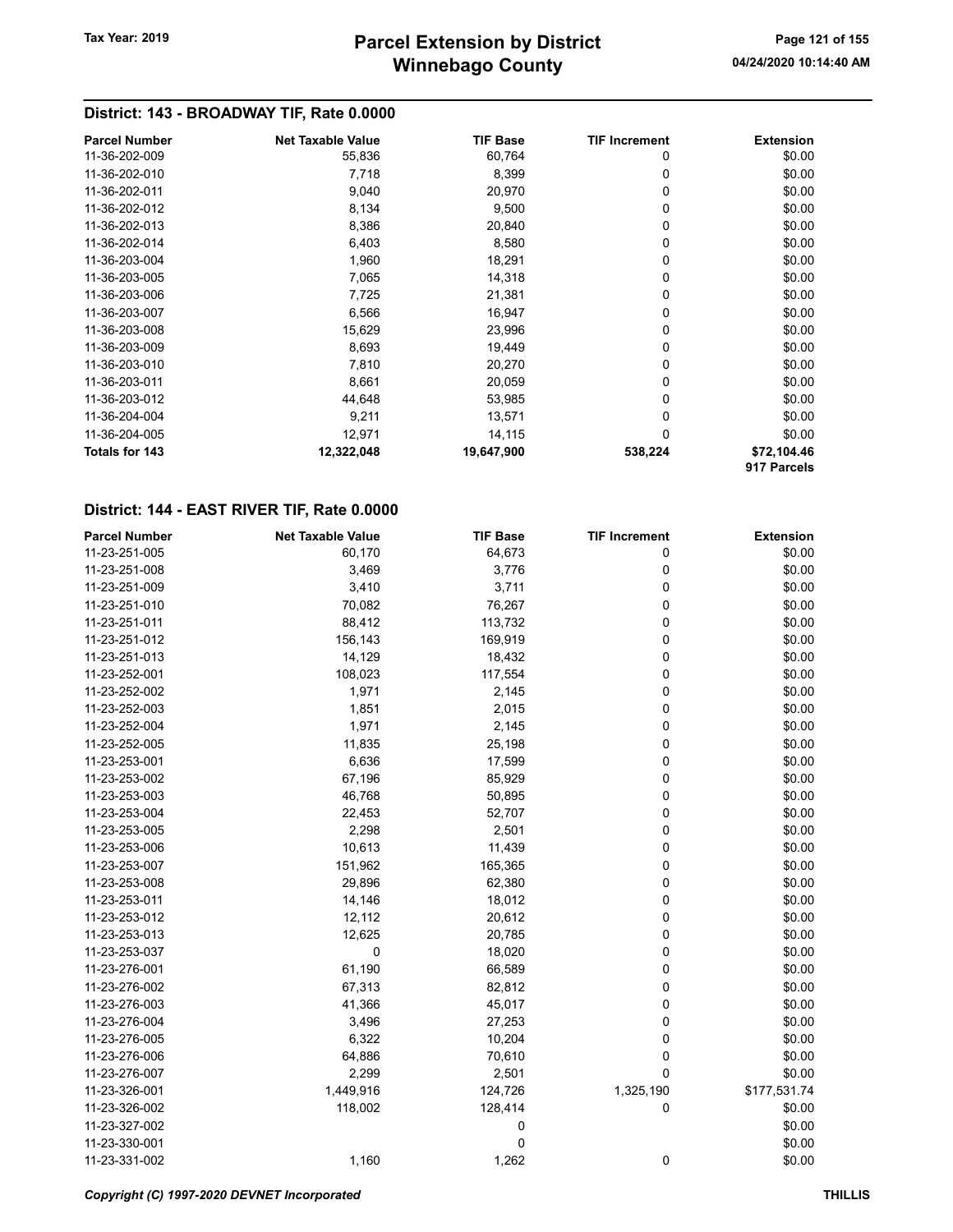# Winnebago County Tax Year: 2019 **Parcel Extension by District** Page 122 of 155

| <b>Parcel Number</b> | <b>Net Taxable Value</b> | <b>TIF Base</b> | <b>TIF Increment</b> | <b>Extension</b> |
|----------------------|--------------------------|-----------------|----------------------|------------------|
| 11-23-331-006        |                          | 0               |                      | \$0.00           |
| 11-23-332-001        |                          | 0               |                      | \$0.00           |
| 11-23-332-002        |                          | 0               |                      | \$0.00           |
|                      |                          |                 |                      |                  |
| 11-23-332-003        |                          | 0               |                      | \$0.00           |
| 11-23-333-001        | 23,526                   | 25,602          | 0                    | \$0.00           |
| 11-23-333-002        | 0                        | 1               | 0                    | \$0.00           |
| 11-23-333-004        | 8,896                    | 24,009          | 0                    | \$0.00           |
| 11-23-334-001        | 35,539                   | 43,917          | 0                    | \$0.00           |
| 11-23-334-002        | 14,714                   | 16,810          | 0                    | \$0.00           |
| 11-23-334-003        | 5,401                    | 5,878           | 0                    | \$0.00           |
| 11-23-334-004        | 15,386                   | 25,099          | 0                    | \$0.00           |
|                      |                          |                 |                      |                  |
| 11-23-335-001        | 3,322                    | 15,658          | 0                    | \$0.00           |
| 11-23-335-002        | 16,999                   | 10,878          | 6,121                | \$820.02         |
| 11-23-335-003        | 39,790                   | 30,676          | 9,114                | \$1,220.98       |
| 11-23-335-004        | 99,096                   | 107,840         | 0                    | \$0.00           |
| 11-23-335-006        | 74,444                   | 86,892          | 0                    | \$0.00           |
| 11-23-335-007        | 81,822                   | 89,042          | 0                    | \$0.00           |
| 11-23-335-008        | 12,689                   | 27,690          | 0                    | \$0.00           |
| 11-23-335-009        | 22,478                   | 40,808          | 0                    | \$0.00           |
| 11-23-335-010        | 3,794                    | 19,042          | 0                    | \$0.00           |
|                      |                          |                 |                      |                  |
| 11-23-335-011        | 25,331                   | 43,606          | 0                    | \$0.00           |
| 11-23-337-001        | 979                      | 190             | 789                  | \$105.70         |
| 11-23-337-002        | 698                      | 243             | 455                  | \$60.96          |
| 11-23-337-003        | 963                      | 225             | 738                  | \$98.88          |
| 11-23-337-004        | 1,358                    | 190             | 1,168                | \$156.48         |
| 11-23-337-005        | 501                      | 112             | 389                  | \$52.12          |
| 11-23-337-006        | 1,050                    | 240             | 810                  | \$108.52         |
| 11-23-337-007        | 57,467                   | 9,315           | 48,152               | \$6,450.78       |
| 11-23-337-008        | 34,677                   | 11,902          | 22,775               | \$3,051.10       |
| 11-23-337-009        |                          | 11,021          |                      |                  |
|                      | 38,114                   |                 | 27,093               | \$3,629.58       |
| 11-23-337-010        | 48,868                   | 9,320           | 39,548               | \$5,298.14       |
| 11-23-337-011        | 38,114                   | 11,771          | 26,343               | \$3,529.10       |
| 11-23-337-012        | 38,291                   | 11,115          | 27,176               | \$3,640.70       |
| 11-23-359-004        | 81,573                   | 0               | 81,573               | \$10,928.10      |
| 11-23-359-005        |                          | 0               |                      | \$0.00           |
| 11-23-361-002        | 1,982                    | 2,156           | 0                    | \$0.00           |
| 11-23-361-004        |                          | 56,639          |                      | \$0.00           |
| 11-23-377-001        |                          | 0               |                      | \$0.00           |
| 11-23-377-002        | 28,828                   | 14,555          | 14,273               | \$1,912.12       |
|                      |                          |                 |                      |                  |
| 11-23-379-001        | 1,410                    | 1,535           | 0                    | \$0.00           |
| 11-23-379-002        | 24,316                   | 22,499          | 1,817                | \$243.42         |
| 11-23-379-003        | 11,244                   | 13,115          | 0                    | \$0.00           |
| 11-23-379-004        | 9,231                    | 10,642          | 0                    | \$0.00           |
| 11-23-379-005        | 15,336                   | 11,486          | 3,850                | \$515.78         |
| 11-23-379-010        | 5,591                    | 7,612           | 0                    | \$0.00           |
| 11-23-379-011        | 73,024                   | 11,366          | 61,658               | \$8,260.14       |
| 11-23-379-012        | 253,422                  | 55,589          | 197,833              | \$26,503.10      |
| 11-23-379-013        | 22,753                   | 19,769          | 2,984                | \$399.76         |
| 11-23-379-014        |                          | 144,827         | 28,115               | \$3,766.48       |
|                      | 172,942                  |                 |                      |                  |
| 11-23-379-015        | 72,683                   | 68,681          | 4,002                | \$536.14         |
| 11-23-380-006        | 33,628                   | 21,939          | 11,689               | \$1,565.94       |
| 11-23-380-007        | 18,745                   | 18,154          | 591                  | \$79.18          |
| 11-23-380-008        | 20,460                   | 22,861          | 0                    | \$0.00           |
| 11-23-380-009        | 31,196                   | 28,180          | 3,016                | \$404.04         |
| 11-23-380-010        | 27,616                   | 30,946          | 0                    | \$0.00           |
| 11-23-381-001        |                          | 0               |                      | \$0.00           |
| 11-23-382-001        | 25,463                   | 40,501          | 0                    | \$0.00           |
| 11-23-382-003        | 106,349                  | 92,840          | 13,509               | \$1,809.76       |
|                      |                          |                 |                      |                  |
| 11-23-382-004        | 24,105                   | 20,234          | 3,871                | \$518.60         |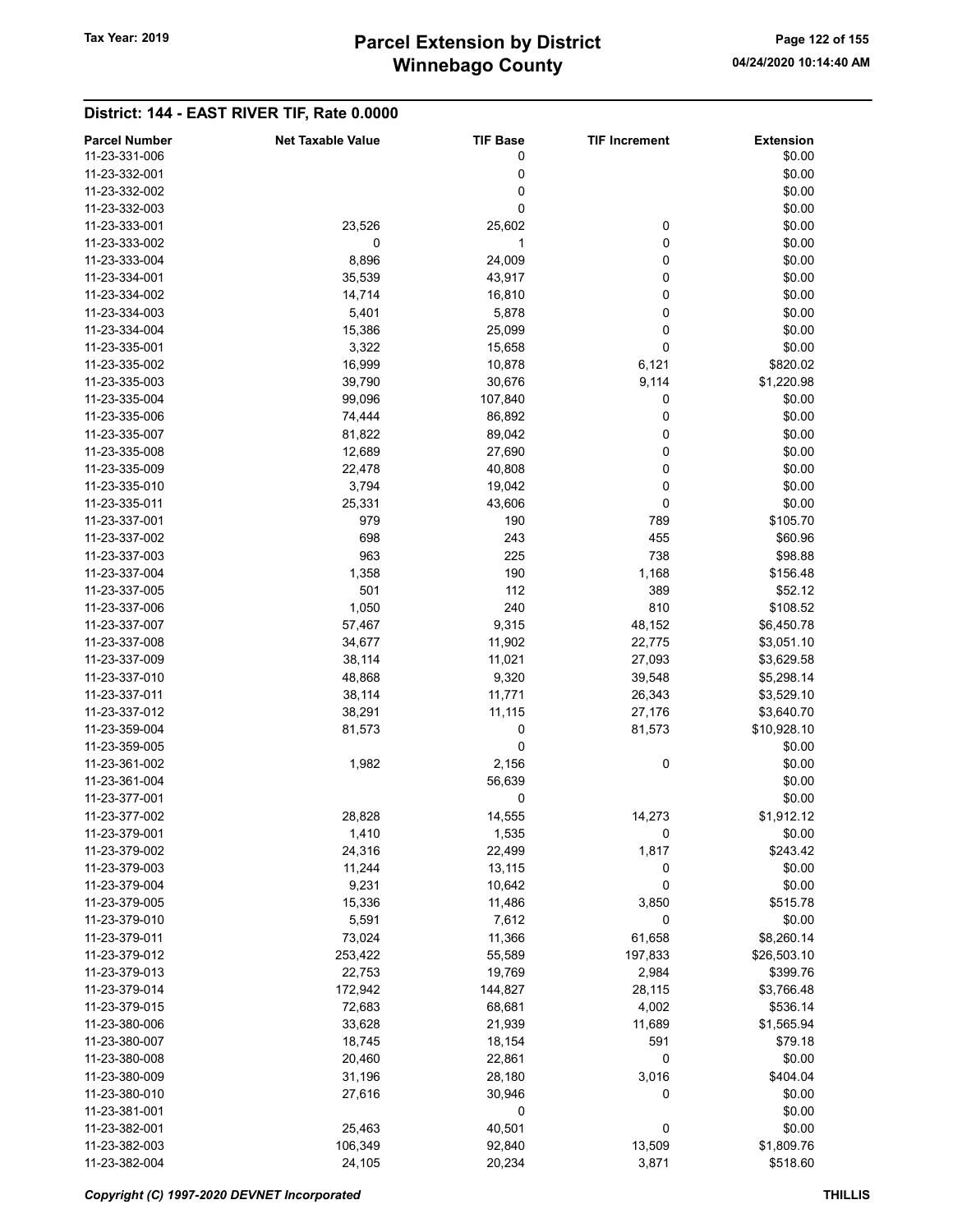# Winnebago County Tax Year: 2019 **Parcel Extension by District** Page 123 of 155

| <b>Parcel Number</b> | <b>Net Taxable Value</b> | <b>TIF Base</b> | <b>TIF Increment</b> | <b>Extension</b> |
|----------------------|--------------------------|-----------------|----------------------|------------------|
| 11-23-382-005        | 25,878                   | 22,442          | 3,436                | \$460.32         |
| 11-23-382-011        | 42,430                   | 46,720          | $\mathbf 0$          | \$0.00           |
| 11-23-382-012        | 75,329                   | 63,103          | 12,226               | \$1,637.88       |
| 11-23-382-013        | 27,586                   | 13,494          | 14,092               | \$1,887.86       |
| 11-23-382-014        | 21,842                   | 16,512          | 5,330                | \$714.04         |
| 11-23-382-015        |                          |                 |                      |                  |
|                      | 1,005                    | 1,166           | 0                    | \$0.00           |
| 11-23-382-016        | 51,989                   | 26,889          | 25,100               | \$3,362.58       |
| 11-23-382-017        | 58,495                   | 67,937          | 0                    | \$0.00           |
| 11-23-382-018        | 21,727                   | 24,316          | 0                    | \$0.00           |
| 11-23-382-019        | 33,059                   | 24,959          | 8,100                | \$1,085.14       |
| 11-23-382-021        | 1,974                    | 2,291           | 0                    | \$0.00           |
| 11-23-382-022        | 1,974                    | 2,291           | 0                    | \$0.00           |
| 11-23-382-023        | 6,036                    | 7,007           | 0                    | \$0.00           |
| 11-23-382-024        | 244,791                  | 25,497          | 219,294              | \$29,378.16      |
| 11-23-382-026        |                          | 0               |                      | \$0.00           |
| 11-23-382-027        |                          | 0               |                      | \$0.00           |
| 11-23-382-029        | 24,815                   | 22,706          | 2,109                | \$282.54         |
| 11-23-382-030        | 19,497                   | 18,139          | 1,358                | \$181.94         |
| 11-23-383-008        |                          | 0               |                      | \$0.00           |
| 11-23-384-003        | 23,385                   | 25,449          | 0                    | \$0.00           |
| 11-23-384-004        | 2,129                    | 2,317           | 0                    | \$0.00           |
| 11-23-384-005        | 13,963                   | 24,457          | 0                    | \$0.00           |
| 11-23-384-008        | 8,523                    | 0               | 8,523                | \$1,141.80       |
| 11-23-384-009        | 9,337                    | 0               | 9,337                | \$1,250.86       |
| 11-23-384-010        | 8,312                    | 0               | 8,312                | \$1,113.54       |
| 11-23-384-011        | 150,774                  | 0               | 150,774              | \$20,198.74      |
| 11-23-386-001        | 15,414                   | 31,703          | 0                    | \$0.00           |
| 11-23-386-002        | 3,097                    | 3,671           | 0                    | \$0.00           |
| 11-23-386-003        | 31,464                   | 27,108          | 4,356                | \$583.56         |
| 11-23-386-004        |                          | 0               |                      | \$0.00           |
| 11-23-386-010        | 38,286                   | 33,563          | 4,723                | \$632.74         |
| 11-23-386-011        | 15,114                   | 16,674          | 0                    | \$0.00           |
| 11-23-386-012        | 169,223                  | 33,302          | 135,921              | \$18,208.94      |
| 11-23-386-013        | 60,641                   | 12,176          | 48,465               | \$6,492.72       |
| 11-23-386-014        | 70,979                   | 14,806          | 56,173               | \$7,525.34       |
| 11-23-390-012        |                          | 0               |                      | \$0.00           |
| 11-23-390-013        |                          | 0               |                      | \$0.00           |
| 11-23-390-014        |                          | 0               |                      | \$0.00           |
| 11-23-390-018        |                          |                 |                      |                  |
| 11-23-390-019        | 891                      | 969             | 0                    | \$0.00<br>\$0.00 |
|                      | 26,344                   | 28,861          | 0                    |                  |
| 11-23-401-001        | 427                      | 466             | 0                    | \$0.00           |
| 11-23-401-002        | 10,367                   | 11,282          | 0                    | \$0.00           |
| 11-23-401-003        | 12,142                   | 24,609          | 0                    | \$0.00           |
| 11-23-401-004        | 23,214                   | 25,262          | 0                    | \$0.00           |
| 11-23-402-001        | 5,160                    | 9,414           | 0                    | \$0.00           |
| 11-23-402-002        | 1,124                    | 1,529           | 0                    | \$0.00           |
| 11-23-402-003        | 1,262                    | 1,716           | 0                    | \$0.00           |
| 11-23-402-004        | 27,169                   | 33,181          | 0                    | \$0.00           |
| 11-23-402-005        | 45,869                   | 49,917          | 0                    | \$0.00           |
| 11-23-402-006        | 8,152                    | 8,872           | 0                    | \$0.00           |
| 11-23-402-007        | 1,332                    | 16,278          | 0                    | \$0.00           |
| 11-23-403-001        | 84,904                   | 172,781         | 0                    | \$0.00           |
| 11-23-404-001        | 11,025                   | 11,997          | 0                    | \$0.00           |
| 11-23-404-002        | 681                      | 741             | 0                    | \$0.00           |
| 11-23-404-003        | 12,453                   | 34,343          | 0                    | \$0.00           |
| 11-23-404-004        | 24,067                   | 34,123          | 0                    | \$0.00           |
| 11-23-404-005        | 11,340                   | 23,561          | 0                    | \$0.00           |
| 11-23-404-006        | 8,524                    | 14,236          | 0                    | \$0.00           |
| 11-23-404-007        | 25,073                   | 16,375          | 8,698                | \$1,165.24       |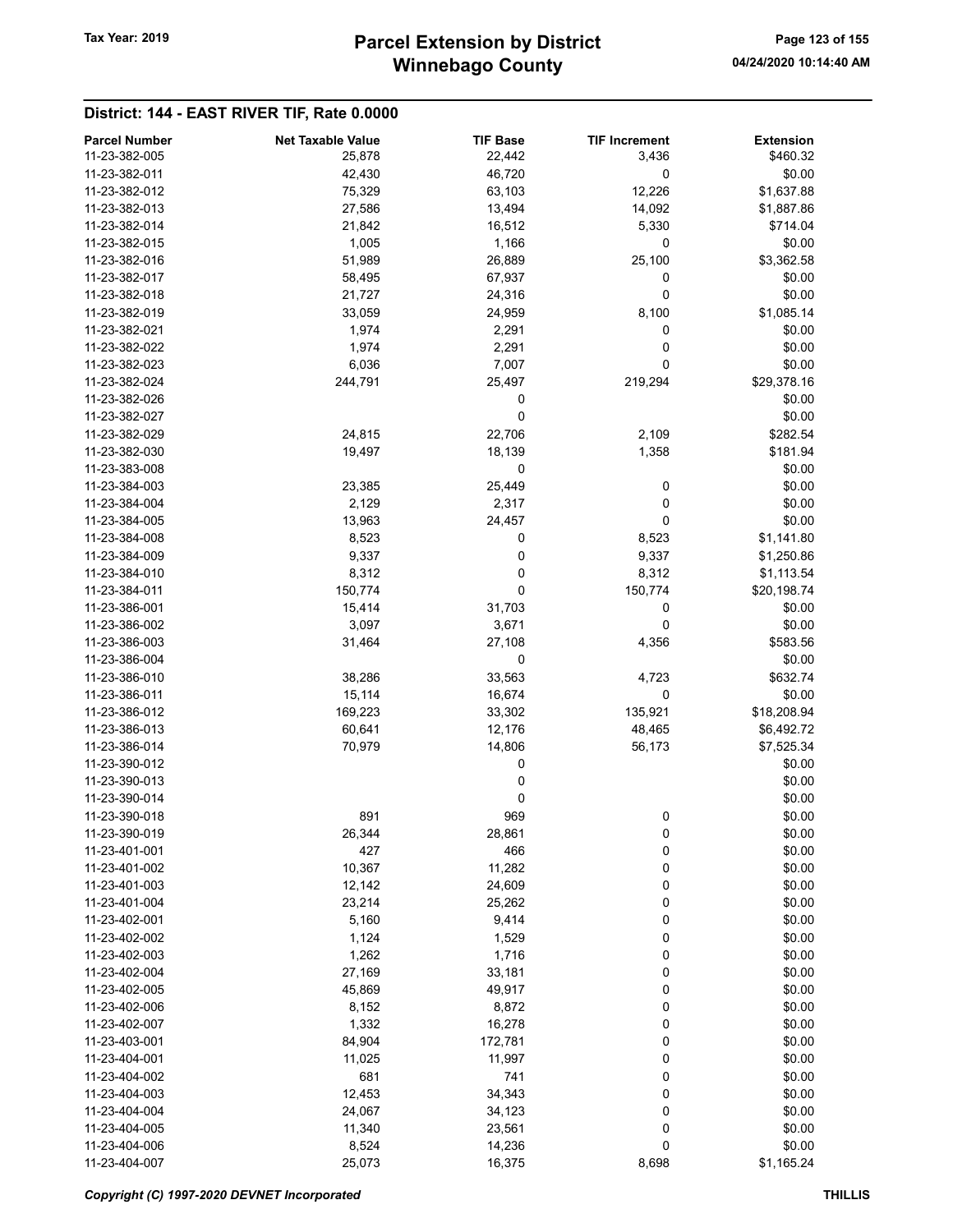# Winnebago County Tax Year: 2019 **Parcel Extension by District** Page 124 of 155

| <b>Parcel Number</b> | <b>Net Taxable Value</b> | <b>TIF Base</b> | <b>TIF Increment</b> | <b>Extension</b> |
|----------------------|--------------------------|-----------------|----------------------|------------------|
| 11-23-404-008        | 6,078                    | 18,015          | 0                    | \$0.00           |
| 11-23-404-009        | 37,283                   | 45,133          | 0                    | \$0.00           |
| 11-23-408-001        |                          | 0               |                      | \$0.00           |
| 11-23-411-001        | 1,038                    | 36,717          | 0                    | \$0.00           |
| 11-23-411-002        | 5,718                    | 17,726          | 0                    | \$0.00           |
| 11-23-411-003        | 13,138                   | 22,166          | 0                    | \$0.00           |
| 11-23-411-004        | 12,262                   | 13,606          | 0                    | \$0.00           |
| 11-23-411-005        | 6,275                    | 12,695          | 0                    | \$0.00           |
| 11-23-411-006        | 9,917                    | 19,860          | 0                    | \$0.00           |
| 11-23-411-007        |                          | 0               |                      | \$0.00           |
| 11-23-411-008        | 13,265                   | 0               | 13,265               | \$1,777.08       |
| 11-23-411-011        | 11,621                   | 14,615          | 0                    | \$0.00           |
| 11-23-451-001        |                          | 0               |                      | \$0.00           |
| 11-23-456-001        | 5,563                    | 21,941          | 0                    | \$0.00           |
| 11-23-456-007        | 9,551                    | 18,626          | 0                    | \$0.00           |
| 11-23-456-008        | 4,825                    | 22,381          | 0                    | \$0.00           |
| 11-23-456-009        | 9,557                    | 20,599          | 0                    | \$0.00           |
| 11-23-456-010        | 11,242                   | 19,641          | 0                    | \$0.00           |
| 11-23-456-011        | 6,512                    | 19,968          | 0                    | \$0.00           |
| 11-23-456-012        | 12,836                   | 22,907          | 0                    | \$0.00           |
| 11-23-456-013        | 2,520                    | 3,429           | 0                    | \$0.00           |
| 11-23-456-014        | 1,853                    | 2,520           | 0                    | \$0.00           |
| 11-23-456-015        | 1,928                    | 22,712          | 0                    | \$0.00           |
| 11-23-456-016        | 4,729                    | 13,245          | 0                    | \$0.00           |
| 11-23-456-017        | 9,136                    | 18,602          | 0                    | \$0.00           |
| 11-23-457-002        | 44,996                   | 126,580         | 0                    | \$0.00           |
| 11-23-457-006        | 75,016                   | 112,662         | 0                    | \$0.00           |
| 11-23-458-001        | 15,889                   | 25,436          | 0                    | \$0.00           |
| 11-23-458-002        | 24,102                   | 46,850          | 0                    | \$0.00           |
| 11-23-458-003        | 1,200                    | 1,307           | 0                    | \$0.00           |
| 11-23-458-004        | 7,000                    | 7,618           | 0                    | \$0.00           |
| 11-23-458-005        | 27,651                   | 86,317          | 0                    | \$0.00           |
| 11-23-458-006        | 26,173                   | 36,269          | 0                    | \$0.00           |
| 11-23-458-007        | 1,765                    | 0               | 1,765                | \$236.46         |
| 11-23-458-008        | 17,369                   | 0               | 17,369               | \$2,326.88       |
| 11-23-458-009        | 12,844                   | 20,919          | 0                    | \$0.00           |
| 11-23-458-010        | 54,560                   | 58,959          | 0                    | \$0.00           |
| 11-23-458-011        | 9,288                    | 19,255          | 0                    | \$0.00           |
| 11-23-458-012        | 5,171                    | 5,627           | 0                    | \$0.00           |
| 11-23-458-013        | 31,456                   | 34,045          | 0                    | \$0.00           |
| 11-23-458-014        | 43,413                   | 52,050          | 0                    | \$0.00           |
| 11-23-458-015        | 4,031                    | 4,387           | 0                    | \$0.00           |
| 11-23-462-001        | 9,452                    | 10,286          | 0                    | \$0.00           |
| 11-23-462-002        | 4,104                    | 4,466           | 0                    | \$0.00           |
| 11-23-462-003        | 22,428                   | 76,304          | 0                    | \$0.00           |
| 11-23-462-004        | 10,760                   | 14,004          | 0                    | \$0.00           |
| 11-23-462-005        | 13,726                   | 14,937          | 0                    | \$0.00           |
| 11-23-463-001        | 66,327                   | 100,802         | 0                    | \$0.00           |
| 11-26-101-001        | 54,590                   | 59,407          | 0                    | \$0.00           |
| 11-26-102-003        | 5,204                    | 39,832          | 0                    | \$0.00           |
| 11-26-103-001        | 2,215                    | 3,013           | 0                    | \$0.00           |
| 11-26-103-002        | 14,356                   | 17,997          | 0                    | \$0.00           |
| 11-26-103-003        | 11,567                   | 14,209          | 0                    | \$0.00           |
| 11-26-103-004        |                          | 0               |                      | \$0.00           |
| 11-26-103-005        | 16,406                   | 20,610          | 0                    | \$0.00           |
| 11-26-103-006        | 61,523                   | 66,950          | 0                    | \$0.00           |
| 11-26-103-007        | 9,135                    | 18,098          | 0                    | \$0.00           |
| 11-26-103-008        | 7,182                    | 21,605          | 0                    | \$0.00           |
| 11-26-103-009        | 28,378                   | 26,986          | 1,392                | \$186.48         |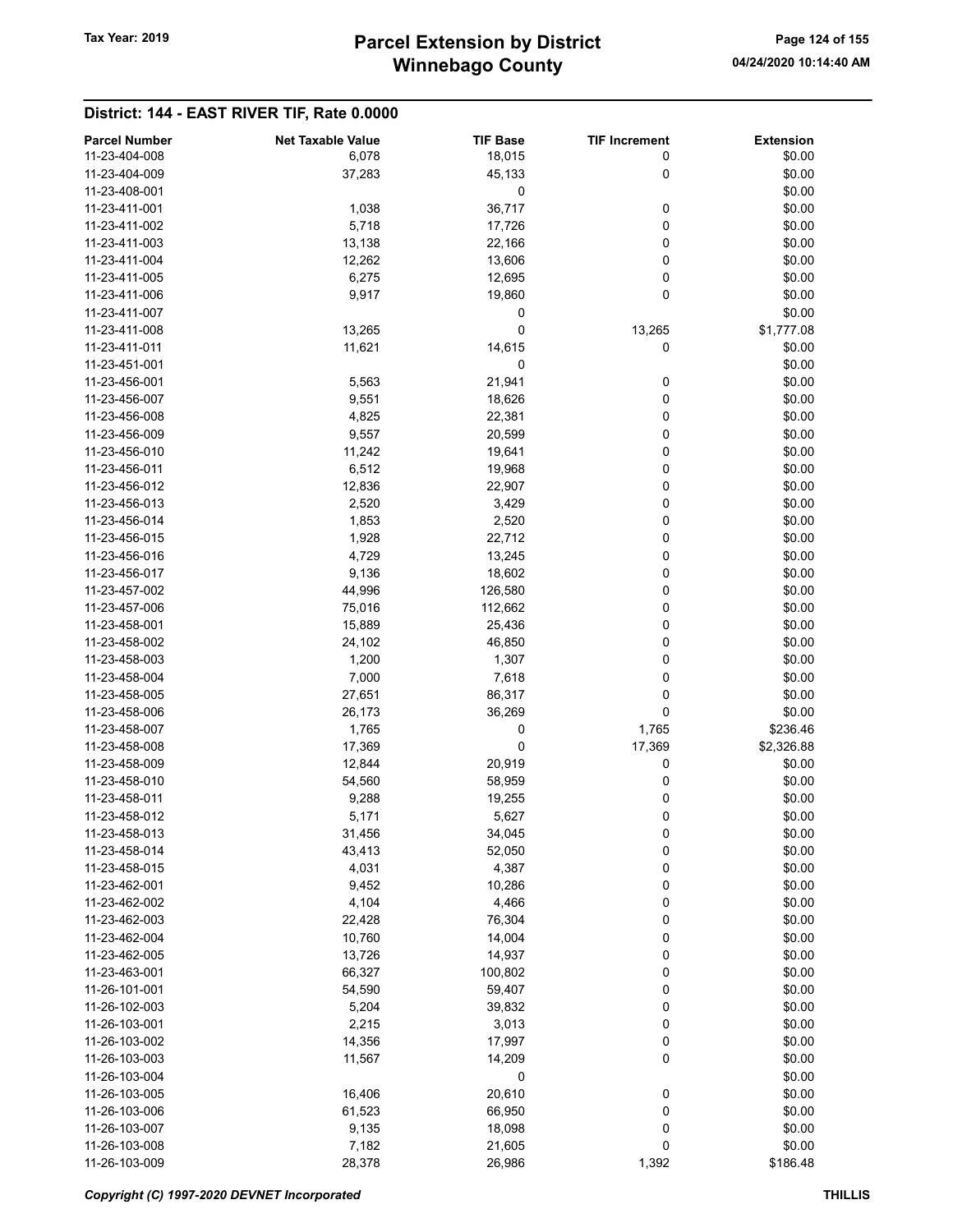# Winnebago County Tax Year: 2019 **Parcel Extension by District** Page 125 of 155

| <b>Parcel Number</b> | <b>Net Taxable Value</b> | <b>TIF Base</b> | <b>TIF Increment</b> | <b>Extension</b> |
|----------------------|--------------------------|-----------------|----------------------|------------------|
| 11-26-103-010        | 17,739                   | 20,279          | 0                    | \$0.00           |
| 11-26-104-001        | 62,598                   | 86,677          | 0                    | \$0.00           |
| 11-26-104-002        |                          | 0               |                      | \$0.00           |
| 11-26-126-001        |                          | 0               |                      | \$0.00           |
| 11-26-127-001        | 11,133                   | 40,554          | 0                    | \$0.00           |
| 11-26-127-002        | 28,996                   | 36,814          | 0                    | \$0.00           |
| 11-26-127-003        | 39,071                   | 45,821          | 0                    | \$0.00           |
| 11-26-127-005        | 1,769                    | 0               | 1,769                | \$237.00         |
| 11-26-127-006        | 8,807                    | 0               | 8,807                | \$1,179.86       |
| 11-26-128-001        |                          | 0               |                      | \$0.00           |
| 11-26-128-002        | 20,896                   | 45,197          | 0                    | \$0.00           |
| 11-26-128-003        | 18,052                   | 0               | 18,052               | \$2,418.38       |
| 11-26-128-004        | 20,140                   | 24,482          | 0                    | \$0.00           |
| 11-26-128-005        | 21,964                   | 26,625          | 0                    | \$0.00           |
| 11-26-128-006        | 11,864                   | 31,126          | 0                    | \$0.00           |
| 11-26-128-007        | 8,124                    | 30,202          | 0                    | \$0.00           |
| 11-26-128-008        | 13,175                   | 16,434          | 0                    | \$0.00           |
| 11-26-128-009        | 13,421                   | 22,663          | 0                    | \$0.00           |
| 11-26-128-010        | 11,303                   | 27,546          | 0                    | \$0.00           |
| 11-26-128-011        | 16,771                   | 9,913           | 6,858                | \$918.76         |
| 11-26-128-012        | 8,104                    | 23,914          | 0                    | \$0.00           |
| 11-26-128-013        | 13,332                   | 23,052          | 0                    | \$0.00           |
| 11-26-129-001        | 41,204                   | 21,416          | 19,788               | \$2,650.94       |
| 11-26-129-002        | 19,084                   | 27,718          | 0                    | \$0.00           |
| 11-26-129-003        | 15,588                   | 33,221          | 0                    | \$0.00           |
| 11-26-129-004        | 20,100                   | 23,649          | 0                    | \$0.00           |
| 11-26-129-005        | 6,368                    | 14,704          | 0                    | \$0.00           |
| 11-26-129-006        | 14,399                   | 20,722          | 0                    | \$0.00           |
| 11-26-129-007        | 12,789                   | 24,526          | 0                    | \$0.00           |
| 11-26-129-008        | 14,467                   | 29,555          | 0                    | \$0.00           |
| 11-26-129-009        | 14,666                   | 24,405          | 0                    | \$0.00           |
| 11-26-129-010        | 14,013                   | 23,732          | 0                    | \$0.00           |
| 11-26-129-011        | 10,291                   | 26,970          | 0                    | \$0.00           |
| 11-26-129-012        | 5,650                    | 10,631          | 0                    | \$0.00           |
| 11-26-129-013        | 7,263                    | 24,148          | 0                    | \$0.00           |
| 11-26-129-014        | 11,163                   | 22,804          | 0                    | \$0.00           |
| 11-26-129-015        | 7,841                    | 21,244          | 0                    | \$0.00           |
| 11-26-129-016        | 27,742                   | 26,243          | 1,499                | \$200.82         |
| 11-26-130-003        | 1,493                    | 2,031           | 0                    | \$0.00           |
| 11-26-130-004        | 4,068                    | 9,180           | 0                    | \$0.00           |
| 11-26-130-005        | 5,386                    | 3,486           | 1,900                | \$254.54         |
| 11-26-130-006        | 616                      | 838             | 0                    | \$0.00           |
| 11-26-130-007        | 10,637                   | 21,336          | 0                    | \$0.00           |
| 11-26-130-008        | 15,065                   | 26,217          | 0                    | \$0.00           |
| 11-26-130-009        |                          | 0               |                      | \$0.00           |
| 11-26-130-010        | 17,540                   | 17,171          | 369                  | \$49.44          |
| 11-26-130-011        | 21,867                   | 23,797          | 0                    | \$0.00           |
| 11-26-130-012        | 13,204                   | 27,462          | 0                    | \$0.00           |
| 11-26-130-013        | 14,689                   | 28,056          | 0                    | \$0.00           |
| 11-26-130-014        | 7,726                    | 15,394          | 0                    | \$0.00           |
| 11-26-130-015        |                          | 0               |                      | \$0.00           |
| 11-26-130-016        | 0                        | 14,694          | $\boldsymbol{0}$     | \$0.00           |
| 11-26-130-017        | 0                        | 0               | 0                    | \$0.00           |
| 11-26-131-001        |                          | 0               |                      | \$0.00           |
| 11-26-131-005        | 4,448                    | 4,840           | $\boldsymbol{0}$     | \$0.00           |
| 11-26-131-006        | 24,897                   | 27,294          | $\pmb{0}$            | \$0.00           |
| 11-26-132-002        |                          | 0               |                      | \$0.00           |
| 11-26-132-003        |                          | 0               |                      | \$0.00           |
| 11-26-132-005        | 3,249                    | 3,536           | 0                    | \$0.00           |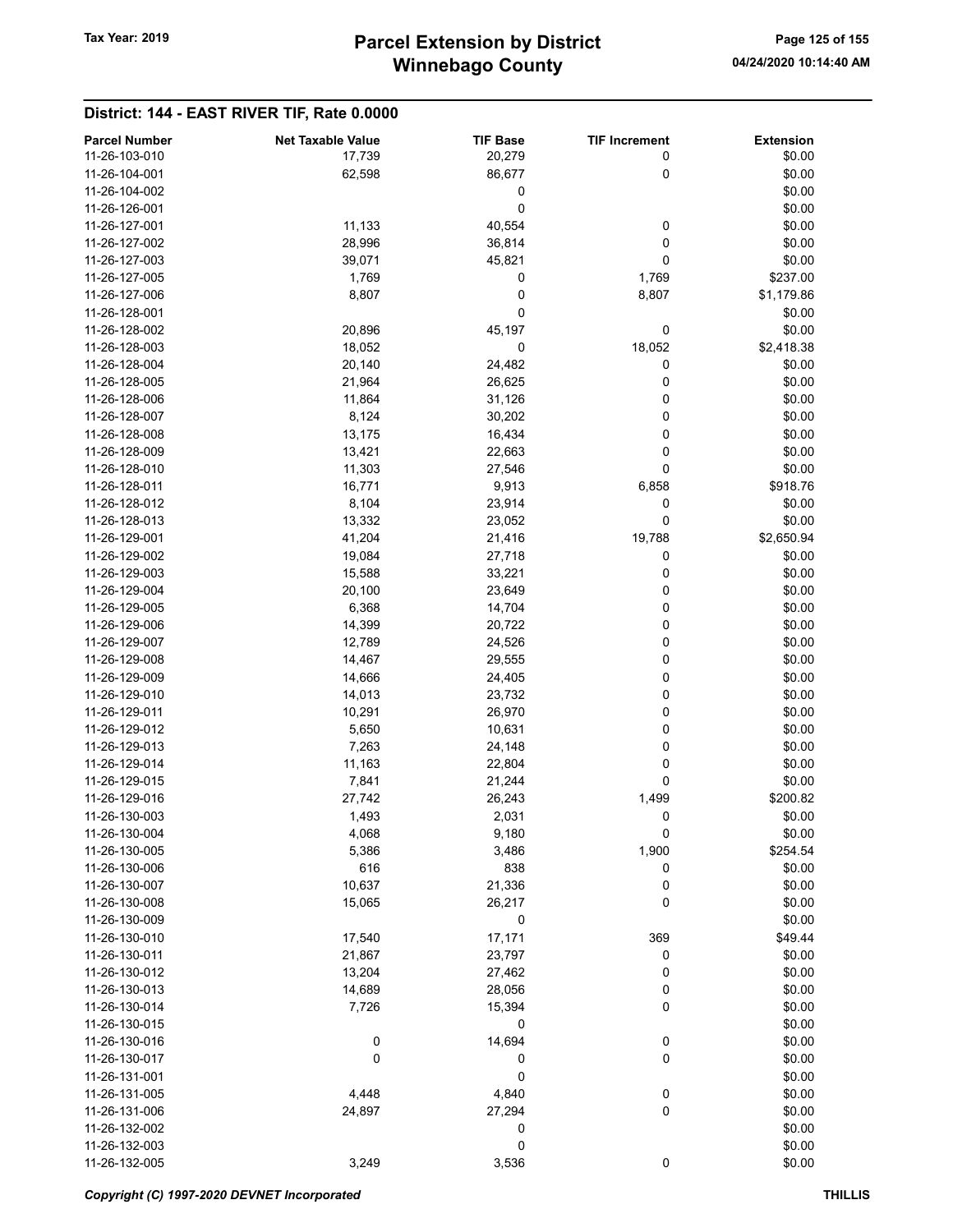| <b>Parcel Number</b> | <b>Net Taxable Value</b> | <b>TIF Base</b> | <b>TIF Increment</b> | <b>Extension</b> |
|----------------------|--------------------------|-----------------|----------------------|------------------|
| 11-26-132-006        | 6,688                    | 7,279           | 0                    | \$0.00           |
| 11-26-132-007        |                          |                 |                      |                  |
| 11-26-132-008        | 6,168                    | 6,713           | 0<br>0               | \$0.00           |
|                      | 9,497                    | 19,360          |                      | \$0.00           |
| 11-26-132-009        | 23,986                   | 19,813          | 4,173                | \$559.04         |
| 11-26-132-010        | 12,663                   | 32,889          | 0                    | \$0.00           |
| 11-26-132-011        | 16,797                   | 33,722          | 0                    | \$0.00           |
| 11-26-132-012        | 1,696                    | 1,846           | 0                    | \$0.00           |
| 11-26-132-013        |                          | 0               |                      | \$0.00           |
| 11-26-132-014        |                          | 0               |                      | \$0.00           |
| 11-26-132-015        |                          | 0               |                      | \$0.00           |
| 11-26-133-001        | 19,492                   | 33,812          | 0                    | \$0.00           |
| 11-26-133-002        | 18,698                   | 27,708          | 0                    | \$0.00           |
| 11-26-133-003        | 1,727                    | 9,408           | 0                    | \$0.00           |
| 11-26-133-004        | 4,434                    | 16,142          | 0                    | \$0.00           |
| 11-26-133-005        | 20,775                   | 24,810          | 0                    | \$0.00           |
| 11-26-133-006        | 8,400                    | 26,647          | 0                    | \$0.00           |
| 11-26-133-007        | 12,228                   | 32,412          | 0                    | \$0.00           |
| 11-26-133-008        | 24,658                   | 40,418          | 0                    | \$0.00           |
| 11-26-133-009        | 15,119                   | 31,271          | 0                    | \$0.00           |
| 11-26-133-010        | 24,467                   | 35,176          | 0                    | \$0.00           |
| 11-26-133-011        | 35,366                   | 46,512          | 0                    | \$0.00           |
| 11-26-133-012        | 42,009                   | 54,771          | 0                    | \$0.00           |
| 11-26-133-013        |                          | 31,433          |                      | \$0.00           |
| 11-26-134-001        | 13,558                   | 45,328          | 0                    | \$0.00           |
| 11-26-134-002        | 13,558                   | 45,328          | 0                    | \$0.00           |
| 11-26-134-003        | 0                        | 10,840          | 0                    | \$0.00           |
| 11-26-134-004        | 5,338                    | 10,840          | 0                    | \$0.00           |
| 11-26-134-005        | 13,177                   | 26,663          | 0                    | \$0.00           |
| 11-26-134-006        | 3,063                    | 3,333           | 0                    | \$0.00           |
| 11-26-134-007        |                          | 0               |                      | \$0.00           |
| 11-26-134-008        | 12,921                   | 22,005          | 0                    | \$0.00           |
| 11-26-134-009        | 2,977                    | 4,050           | 0                    | \$0.00           |
| 11-26-134-010        | 20,507                   | 34,013          | 0                    | \$0.00           |
| 11-26-135-005        | 2,157                    | 3,080           | 0                    | \$0.00           |
| 11-26-135-006        | 5,589                    | 14,252          | 0                    | \$0.00           |
| 11-26-137-001        |                          | 0               |                      | \$0.00           |
| 11-26-137-002        | 98,332                   | 0               | 98,332               | \$13,173.24      |
| 11-26-137-004        | 16,097                   | 18,162          | 0                    | \$0.00           |
| 11-26-137-005        | 1,067                    | 1,452           | 0                    | \$0.00           |
| 11-26-137-006        | 14,640                   | 17,259          | 0                    | \$0.00           |
| 11-26-137-007        | 7,960                    | 10,441          | 0                    | \$0.00           |
| 11-26-137-008        | 9,020                    | 17,281          | 0                    | \$0.00           |
| 11-26-137-010        |                          | 0               |                      | \$0.00           |
| 11-26-137-011        | 22,380                   | 28,354          | 0                    | \$0.00           |
| 11-26-138-001        | 23,334                   | 26,193          | 0                    | \$0.00           |
| 11-26-138-002        | 11,952                   | 24,476          | 0                    | \$0.00           |
| 11-26-138-003        | 56,013                   | 45,761          | 10,252               | \$1,373.44       |
| 11-26-138-004        |                          |                 |                      | \$0.00           |
| 11-26-138-005        |                          | 0<br>34,709     |                      |                  |
|                      | 29,539                   |                 | 0                    | \$0.00           |
| 11-26-138-006        |                          | 0               |                      | \$0.00           |
| 11-26-138-007        | 7,309                    | 23,555          | 0                    | \$0.00           |
| 11-26-138-008        | 12,016                   | 16,317          | 0                    | \$0.00           |
| 11-26-138-009        | 22,201                   | 27,173          | 0                    | \$0.00           |
| 11-26-138-010        |                          | 0               |                      | \$0.00           |
| 11-26-138-011        | 17,540                   | 24,674          | $\boldsymbol{0}$     | \$0.00           |
| 11-26-138-012        | 14,808                   | 25,477          | 0                    | \$0.00           |
| 11-26-138-013        | 7,635                    | 23,210          | 0                    | \$0.00           |
| 11-26-139-001        |                          | 0               |                      | \$0.00           |
| 11-26-139-002        | 33,848                   | 37,041          | 0                    | \$0.00           |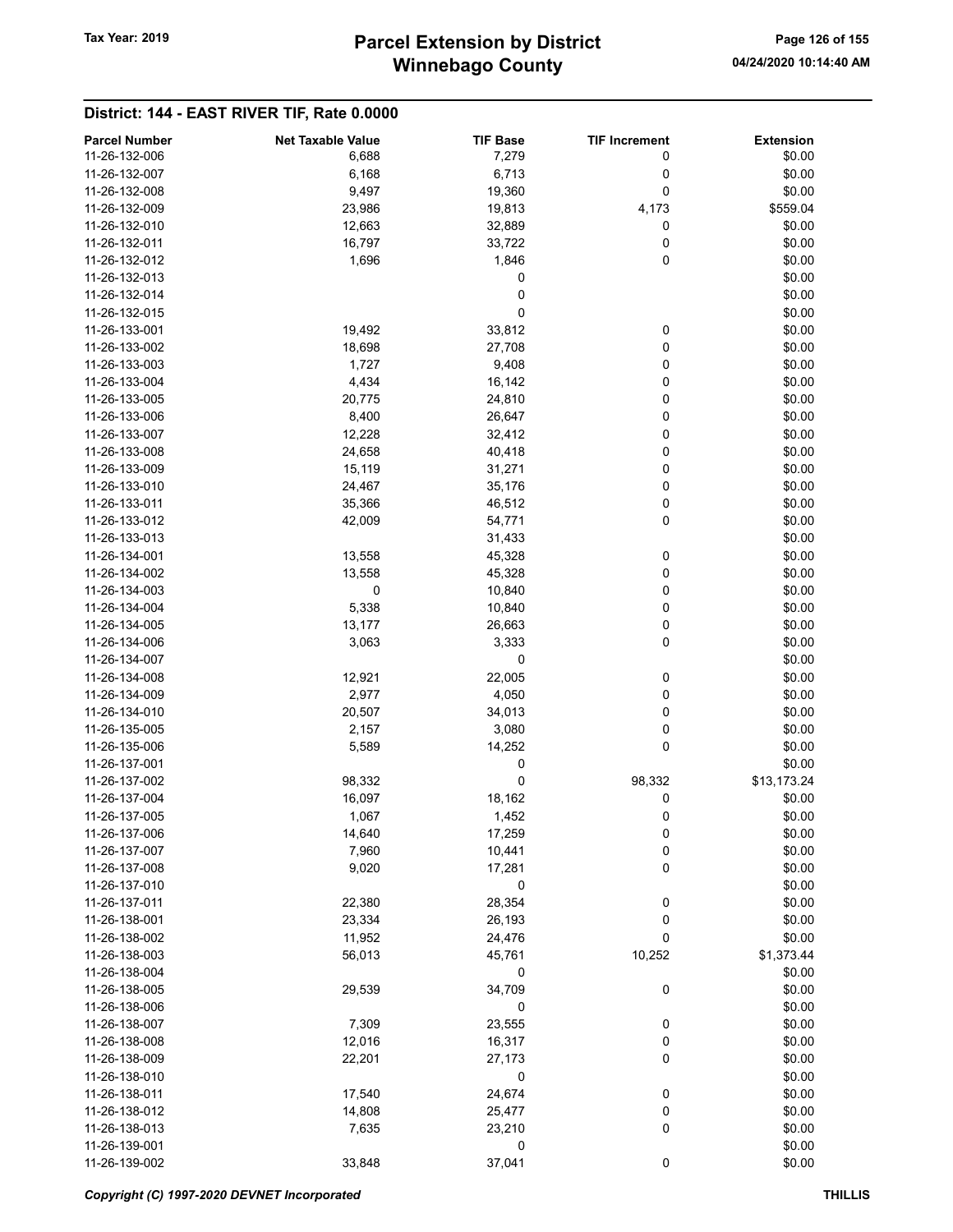# Winnebago County Tax Year: 2019 **Parcel Extension by District** Page 127 of 155

# District: 144 - EAST RIVER TIF, Rate 0.0000

| <b>Parcel Number</b><br>11-26-139-003 | <b>Net Taxable Value</b> | <b>TIF Base</b><br>0 | <b>TIF Increment</b> | <b>Extension</b><br>\$0.00 |
|---------------------------------------|--------------------------|----------------------|----------------------|----------------------------|
| 11-26-139-004                         | 5,629                    | 18,296               | 0                    | \$0.00                     |
| 11-26-139-006                         | 6,636                    | 20,355               | 0                    | \$0.00                     |
| 11-26-139-008                         | 13,435                   | 21,090               | 0                    | \$0.00                     |
| 11-26-139-009                         | 19,390                   | 30,709               | 0                    | \$0.00                     |
| 11-26-140-001                         |                          | 0                    |                      | \$0.00                     |
| 11-26-140-004                         | 2,043                    | 5,253                | 0                    | \$0.00                     |
| 11-26-140-007                         | 2,962                    | 4,029                | 0                    | \$0.00                     |
| 11-26-141-001                         | 16,260                   | 20,630               | 0                    | \$0.00                     |
| 11-26-141-002                         | 31,372                   | 44,809               | 0                    | \$0.00                     |
| 11-26-141-003                         |                          | 29,051               |                      | \$0.00                     |
| 11-26-141-007                         | 3,716                    | 29,871               | 0                    | \$0.00                     |
| 11-26-141-008                         | 9,726                    | 27,827               | 0                    | \$0.00                     |
| 11-26-141-009                         | 2,032                    | 7,469                | 0                    | \$0.00                     |
| 11-26-157-001                         |                          | 0                    |                      | \$0.00                     |
| 11-26-157-002                         |                          | 0                    |                      | \$0.00                     |
| 11-26-157-003                         |                          | 0                    |                      | \$0.00                     |
| 11-26-157-004                         |                          |                      |                      | \$0.00                     |
|                                       |                          | 0                    |                      |                            |
| 11-26-157-005                         |                          | 0                    |                      | \$0.00                     |
| 11-26-157-006                         | 93,715                   | 113,054              | 0                    | \$0.00                     |
| 11-26-157-007                         | 91,715                   | 102,899              | 0                    | \$0.00                     |
| 11-26-158-001                         |                          | 5,730                |                      | \$0.00                     |
| 11-26-158-002                         |                          | 4,829                |                      | \$0.00                     |
| 11-26-158-003                         |                          | 0                    |                      | \$0.00                     |
| 11-26-158-004                         | 865                      | 4,207                | 0                    | \$0.00                     |
| 11-26-158-005                         | 7,657                    | 14,160               | 0                    | \$0.00                     |
| 11-26-158-006                         | 898                      | 1,214                | 0                    | \$0.00                     |
| 11-26-158-007                         | 7,065                    | 16,506               | 0                    | \$0.00                     |
| 11-26-158-008                         | 5,756                    | 9,837                | 0                    | \$0.00                     |
| 11-26-158-009                         | 865                      | 0                    | 865                  | \$115.88                   |
| 11-26-158-010                         | 1,634                    | 6,206                | 0                    | \$0.00                     |
| 11-26-158-011                         | 5,046                    | 7,042                | 0                    | \$0.00                     |
| 11-26-158-012                         | 3,738                    | 7,158                | 0                    | \$0.00                     |
| 11-26-158-013                         | 8,408                    | 17,157               | 0                    | \$0.00                     |
| 11-26-159-002                         | 6,107                    | 4,147                | 1,960                | \$262.58                   |
| 11-26-159-005                         | 8,434                    | 17,786               | 0                    | \$0.00                     |
| 11-26-159-008                         | 900                      | 8,475                | 0                    | \$0.00                     |
| 11-26-159-009                         | 4,452                    | 5,747                | 0                    | \$0.00                     |
| 11-26-159-010                         | 5,828                    | 11,412               | 0                    | \$0.00                     |
| 11-26-159-011                         | 3,146                    | 12,356               | 0                    | \$0.00                     |
| 11-26-159-012                         | 878                      | 1,194                | 0                    | \$0.00                     |
| 11-26-159-013                         | 154                      | 210                  | 0                    | \$0.00                     |
| 11-26-159-014                         | 1,087                    | 1,478                | 0                    | \$0.00                     |
| 11-26-159-015                         | 5,480                    | 8,402                | 0                    | \$0.00                     |
| 11-26-159-016                         | 1,087                    | 0                    | 1,087                | \$145.62                   |
| 11-26-159-017                         | 10,615                   | 14,951               | 0                    | \$0.00                     |
| 11-26-159-018                         | 6,170                    | 13,432               | 0                    | \$0.00                     |
| 11-26-159-019                         | 11,191                   | 24,055               | 0                    | \$0.00                     |
| 11-26-159-020                         | 6,654                    | 7,547                | 0                    | \$0.00                     |
| 11-26-159-021                         | 1,132                    | 1,539                | 0                    | \$0.00                     |
| 11-26-159-022                         | 8,411                    | 16,498               | 0                    | \$0.00                     |
| 11-26-159-023                         | 9,686                    | 13,788               | 0                    | \$0.00                     |
| 11-26-159-024                         | 0                        | 7,029                | 0                    | \$0.00                     |
| 11-26-159-025                         | $\pmb{0}$                | 4,598                | 0                    | \$0.00                     |
| 11-26-160-001                         | 5,202                    | 3,651                | 1,551                | \$207.78                   |
| 11-26-160-002                         | 7,627                    | 15,006               | 0                    | \$0.00                     |
| 11-26-160-003                         | 10,562                   | 22,434               | 0                    | \$0.00                     |
| 11-26-160-004                         | 7,322                    | 9,175                | $\boldsymbol{0}$     | \$0.00                     |
| 11-26-160-005                         | 1,087                    | 10,451               | $\pmb{0}$            | \$0.00                     |

Copyright (C) 1997-2020 DEVNET Incorporated THILLIS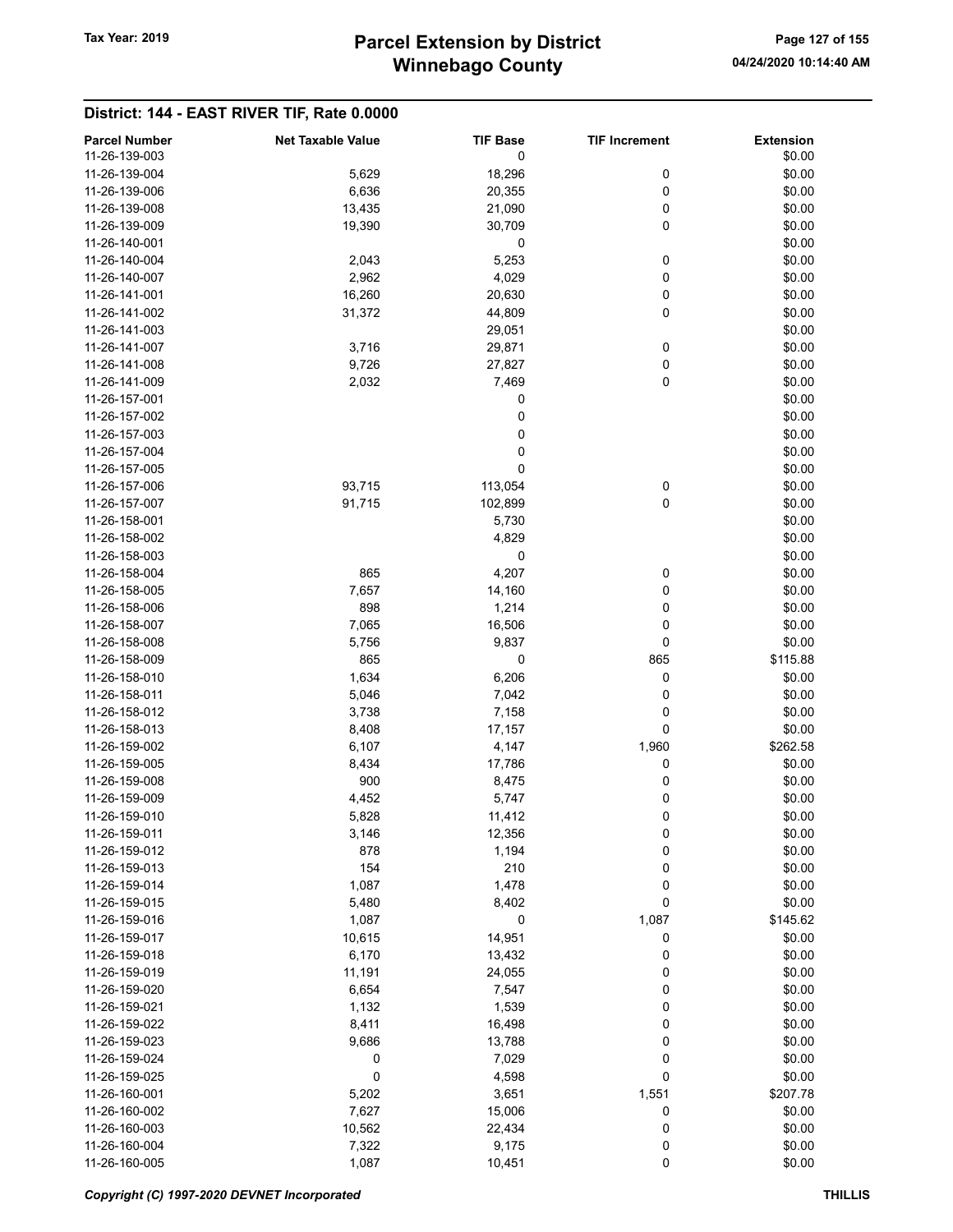| 11-26-160-008<br>8,971<br>\$59.76<br>9,417<br>446<br>10,261<br>0<br>\$0.00<br>11-26-160-009<br>14,695<br>0<br>\$0.00<br>11-26-160-010<br>2,615<br>8,532<br>0<br>11-26-176-002<br>\$0.00<br>0<br>11-26-176-003<br>165,285<br>165,285<br>\$22,142.74<br>11-26-176-004<br>0<br>\$0.00<br>9,829<br>6,984<br>11-26-177-001<br>2,845<br>\$381.14<br>6,984<br>11-26-177-002<br>9,814<br>2,830<br>\$379.14<br>11-26-177-003<br>5,118<br>10,784<br>0<br>\$0.00<br>0<br>\$0.00<br>11-26-177-004<br>7,444<br>9,991<br>18,672<br>24,695<br>0<br>\$0.00<br>11-26-177-005<br>7,633<br>13,899<br>0<br>\$0.00<br>11-26-177-006<br>11-26-177-007<br>1,253<br>1,705<br>0<br>\$0.00<br>2,062<br>0<br>\$0.00<br>11-26-177-008<br>1,515<br>0<br>11-26-177-009<br>10,157<br>15,367<br>\$0.00<br>0<br>11-26-177-011<br>4,400<br>15,333<br>\$0.00<br>0<br>\$0.00<br>11-26-177-012<br>5,459<br>18,852<br>0<br>\$0.00<br>11-26-177-013<br>8,331<br>11,667<br>0<br>\$0.00<br>11-26-177-014<br>13,183<br>28,223<br>1,903<br>0<br>\$0.00<br>11-26-177-015<br>13,271<br>0<br>7,903<br>\$0.00<br>11-26-177-016<br>14,473<br>0<br>11-26-177-017<br>4,394<br>8,227<br>\$0.00<br>0<br>11-26-177-018<br>9,618<br>19,682<br>\$0.00<br>9,614<br>18,347<br>0<br>\$0.00<br>11-26-177-019<br>0<br>\$0.00<br>9,413<br>17,370<br>11-26-177-020<br>0<br>\$0.00<br>11-26-177-027<br>9,711<br>19,792<br>11-26-178-001<br>0<br>\$0.00<br>0<br>\$0.00<br>7,240<br>7,844<br>11-26-178-002<br>11-26-178-005<br>12,978<br>28,323<br>0<br>\$0.00<br>11,263<br>0<br>\$0.00<br>11-26-178-006<br>23,431<br>\$0.00<br>11-26-178-007<br>11,262<br>22,911<br>0<br>0<br>\$0.00<br>1,391<br>1,892<br>11-26-178-011<br>\$342.02<br>6,777<br>4,224<br>2,553<br>11-26-178-012<br>11-26-178-013<br>9,418<br>19,844<br>0<br>\$0.00<br>11-26-178-014<br>15,817<br>397<br>\$53.18<br>15,420<br>0<br>8,055<br>\$0.00<br>11-26-178-015<br>10,176<br>6,994<br>7,356<br>0<br>\$0.00<br>11-26-178-016<br>11-26-178-017<br>7,612<br>9,445<br>0<br>\$0.00<br>0<br>11-26-178-018<br>9,564<br>11,897<br>\$0.00<br>11-26-178-019<br>\$0.00<br>624<br>0<br>\$0.00<br>11-26-178-020<br>$\boldsymbol{0}$<br>\$0.00<br>11-26-178-021<br>743<br>12,222<br>1,102<br>0<br>\$0.00<br>11-26-178-022<br>15,366<br>0<br>\$0.00<br>11-26-178-024<br>6,980<br>18,735<br>11-26-178-025<br>11,370<br>32,904<br>0<br>\$0.00<br>0<br>\$0.00<br>11-26-178-026<br>5,758<br>9,921<br>0<br>\$0.00<br>11-26-179-001<br>800<br>1,089<br>0<br>\$0.00<br>11-26-179-002<br>9,705<br>0<br>\$0.00<br>11-26-179-003<br>18,492<br>18,429<br>0<br>\$0.00<br>11-26-179-004<br>9,020<br>0<br>\$0.00<br>11-26-179-005<br>14,198<br>\$455.62<br>11-26-179-006<br>17,599<br>3,401<br>0<br>\$0.00<br>11-26-179-007<br>4,316<br>8,695<br>4,036<br>\$540.70<br>11-26-179-008<br>16,581<br>12,545<br>12,676<br>16,259<br>\$0.00<br>11-26-179-010<br>0<br>\$0.00<br>11-26-179-011<br>10,993<br>23,328<br>0<br>\$0.00<br>11-26-179-012<br>15,454<br>\$0.00<br>11-26-179-013<br>13,511 | <b>Parcel Number</b> | <b>Net Taxable Value</b> | <b>TIF Base</b> | <b>TIF Increment</b> | <b>Extension</b> |
|-----------------------------------------------------------------------------------------------------------------------------------------------------------------------------------------------------------------------------------------------------------------------------------------------------------------------------------------------------------------------------------------------------------------------------------------------------------------------------------------------------------------------------------------------------------------------------------------------------------------------------------------------------------------------------------------------------------------------------------------------------------------------------------------------------------------------------------------------------------------------------------------------------------------------------------------------------------------------------------------------------------------------------------------------------------------------------------------------------------------------------------------------------------------------------------------------------------------------------------------------------------------------------------------------------------------------------------------------------------------------------------------------------------------------------------------------------------------------------------------------------------------------------------------------------------------------------------------------------------------------------------------------------------------------------------------------------------------------------------------------------------------------------------------------------------------------------------------------------------------------------------------------------------------------------------------------------------------------------------------------------------------------------------------------------------------------------------------------------------------------------------------------------------------------------------------------------------------------------------------------------------------------------------------------------------------------------------------------------------------------------------------------------------------------------------------------------------------------------------------------------------------------------------------------------------------------------------------------------------------------------------------------------------------------------------------------------------------------------------------------------------------------------------------------------------------------------------------------------------------------------------------------------------------------------------------------------------------|----------------------|--------------------------|-----------------|----------------------|------------------|
|                                                                                                                                                                                                                                                                                                                                                                                                                                                                                                                                                                                                                                                                                                                                                                                                                                                                                                                                                                                                                                                                                                                                                                                                                                                                                                                                                                                                                                                                                                                                                                                                                                                                                                                                                                                                                                                                                                                                                                                                                                                                                                                                                                                                                                                                                                                                                                                                                                                                                                                                                                                                                                                                                                                                                                                                                                                                                                                                                                 |                      |                          |                 |                      |                  |
|                                                                                                                                                                                                                                                                                                                                                                                                                                                                                                                                                                                                                                                                                                                                                                                                                                                                                                                                                                                                                                                                                                                                                                                                                                                                                                                                                                                                                                                                                                                                                                                                                                                                                                                                                                                                                                                                                                                                                                                                                                                                                                                                                                                                                                                                                                                                                                                                                                                                                                                                                                                                                                                                                                                                                                                                                                                                                                                                                                 |                      |                          |                 |                      |                  |
|                                                                                                                                                                                                                                                                                                                                                                                                                                                                                                                                                                                                                                                                                                                                                                                                                                                                                                                                                                                                                                                                                                                                                                                                                                                                                                                                                                                                                                                                                                                                                                                                                                                                                                                                                                                                                                                                                                                                                                                                                                                                                                                                                                                                                                                                                                                                                                                                                                                                                                                                                                                                                                                                                                                                                                                                                                                                                                                                                                 |                      |                          |                 |                      |                  |
|                                                                                                                                                                                                                                                                                                                                                                                                                                                                                                                                                                                                                                                                                                                                                                                                                                                                                                                                                                                                                                                                                                                                                                                                                                                                                                                                                                                                                                                                                                                                                                                                                                                                                                                                                                                                                                                                                                                                                                                                                                                                                                                                                                                                                                                                                                                                                                                                                                                                                                                                                                                                                                                                                                                                                                                                                                                                                                                                                                 |                      |                          |                 |                      |                  |
|                                                                                                                                                                                                                                                                                                                                                                                                                                                                                                                                                                                                                                                                                                                                                                                                                                                                                                                                                                                                                                                                                                                                                                                                                                                                                                                                                                                                                                                                                                                                                                                                                                                                                                                                                                                                                                                                                                                                                                                                                                                                                                                                                                                                                                                                                                                                                                                                                                                                                                                                                                                                                                                                                                                                                                                                                                                                                                                                                                 |                      |                          |                 |                      |                  |
|                                                                                                                                                                                                                                                                                                                                                                                                                                                                                                                                                                                                                                                                                                                                                                                                                                                                                                                                                                                                                                                                                                                                                                                                                                                                                                                                                                                                                                                                                                                                                                                                                                                                                                                                                                                                                                                                                                                                                                                                                                                                                                                                                                                                                                                                                                                                                                                                                                                                                                                                                                                                                                                                                                                                                                                                                                                                                                                                                                 |                      |                          |                 |                      |                  |
|                                                                                                                                                                                                                                                                                                                                                                                                                                                                                                                                                                                                                                                                                                                                                                                                                                                                                                                                                                                                                                                                                                                                                                                                                                                                                                                                                                                                                                                                                                                                                                                                                                                                                                                                                                                                                                                                                                                                                                                                                                                                                                                                                                                                                                                                                                                                                                                                                                                                                                                                                                                                                                                                                                                                                                                                                                                                                                                                                                 |                      |                          |                 |                      |                  |
|                                                                                                                                                                                                                                                                                                                                                                                                                                                                                                                                                                                                                                                                                                                                                                                                                                                                                                                                                                                                                                                                                                                                                                                                                                                                                                                                                                                                                                                                                                                                                                                                                                                                                                                                                                                                                                                                                                                                                                                                                                                                                                                                                                                                                                                                                                                                                                                                                                                                                                                                                                                                                                                                                                                                                                                                                                                                                                                                                                 |                      |                          |                 |                      |                  |
|                                                                                                                                                                                                                                                                                                                                                                                                                                                                                                                                                                                                                                                                                                                                                                                                                                                                                                                                                                                                                                                                                                                                                                                                                                                                                                                                                                                                                                                                                                                                                                                                                                                                                                                                                                                                                                                                                                                                                                                                                                                                                                                                                                                                                                                                                                                                                                                                                                                                                                                                                                                                                                                                                                                                                                                                                                                                                                                                                                 |                      |                          |                 |                      |                  |
|                                                                                                                                                                                                                                                                                                                                                                                                                                                                                                                                                                                                                                                                                                                                                                                                                                                                                                                                                                                                                                                                                                                                                                                                                                                                                                                                                                                                                                                                                                                                                                                                                                                                                                                                                                                                                                                                                                                                                                                                                                                                                                                                                                                                                                                                                                                                                                                                                                                                                                                                                                                                                                                                                                                                                                                                                                                                                                                                                                 |                      |                          |                 |                      |                  |
|                                                                                                                                                                                                                                                                                                                                                                                                                                                                                                                                                                                                                                                                                                                                                                                                                                                                                                                                                                                                                                                                                                                                                                                                                                                                                                                                                                                                                                                                                                                                                                                                                                                                                                                                                                                                                                                                                                                                                                                                                                                                                                                                                                                                                                                                                                                                                                                                                                                                                                                                                                                                                                                                                                                                                                                                                                                                                                                                                                 |                      |                          |                 |                      |                  |
|                                                                                                                                                                                                                                                                                                                                                                                                                                                                                                                                                                                                                                                                                                                                                                                                                                                                                                                                                                                                                                                                                                                                                                                                                                                                                                                                                                                                                                                                                                                                                                                                                                                                                                                                                                                                                                                                                                                                                                                                                                                                                                                                                                                                                                                                                                                                                                                                                                                                                                                                                                                                                                                                                                                                                                                                                                                                                                                                                                 |                      |                          |                 |                      |                  |
|                                                                                                                                                                                                                                                                                                                                                                                                                                                                                                                                                                                                                                                                                                                                                                                                                                                                                                                                                                                                                                                                                                                                                                                                                                                                                                                                                                                                                                                                                                                                                                                                                                                                                                                                                                                                                                                                                                                                                                                                                                                                                                                                                                                                                                                                                                                                                                                                                                                                                                                                                                                                                                                                                                                                                                                                                                                                                                                                                                 |                      |                          |                 |                      |                  |
|                                                                                                                                                                                                                                                                                                                                                                                                                                                                                                                                                                                                                                                                                                                                                                                                                                                                                                                                                                                                                                                                                                                                                                                                                                                                                                                                                                                                                                                                                                                                                                                                                                                                                                                                                                                                                                                                                                                                                                                                                                                                                                                                                                                                                                                                                                                                                                                                                                                                                                                                                                                                                                                                                                                                                                                                                                                                                                                                                                 |                      |                          |                 |                      |                  |
|                                                                                                                                                                                                                                                                                                                                                                                                                                                                                                                                                                                                                                                                                                                                                                                                                                                                                                                                                                                                                                                                                                                                                                                                                                                                                                                                                                                                                                                                                                                                                                                                                                                                                                                                                                                                                                                                                                                                                                                                                                                                                                                                                                                                                                                                                                                                                                                                                                                                                                                                                                                                                                                                                                                                                                                                                                                                                                                                                                 |                      |                          |                 |                      |                  |
|                                                                                                                                                                                                                                                                                                                                                                                                                                                                                                                                                                                                                                                                                                                                                                                                                                                                                                                                                                                                                                                                                                                                                                                                                                                                                                                                                                                                                                                                                                                                                                                                                                                                                                                                                                                                                                                                                                                                                                                                                                                                                                                                                                                                                                                                                                                                                                                                                                                                                                                                                                                                                                                                                                                                                                                                                                                                                                                                                                 |                      |                          |                 |                      |                  |
|                                                                                                                                                                                                                                                                                                                                                                                                                                                                                                                                                                                                                                                                                                                                                                                                                                                                                                                                                                                                                                                                                                                                                                                                                                                                                                                                                                                                                                                                                                                                                                                                                                                                                                                                                                                                                                                                                                                                                                                                                                                                                                                                                                                                                                                                                                                                                                                                                                                                                                                                                                                                                                                                                                                                                                                                                                                                                                                                                                 |                      |                          |                 |                      |                  |
|                                                                                                                                                                                                                                                                                                                                                                                                                                                                                                                                                                                                                                                                                                                                                                                                                                                                                                                                                                                                                                                                                                                                                                                                                                                                                                                                                                                                                                                                                                                                                                                                                                                                                                                                                                                                                                                                                                                                                                                                                                                                                                                                                                                                                                                                                                                                                                                                                                                                                                                                                                                                                                                                                                                                                                                                                                                                                                                                                                 |                      |                          |                 |                      |                  |
|                                                                                                                                                                                                                                                                                                                                                                                                                                                                                                                                                                                                                                                                                                                                                                                                                                                                                                                                                                                                                                                                                                                                                                                                                                                                                                                                                                                                                                                                                                                                                                                                                                                                                                                                                                                                                                                                                                                                                                                                                                                                                                                                                                                                                                                                                                                                                                                                                                                                                                                                                                                                                                                                                                                                                                                                                                                                                                                                                                 |                      |                          |                 |                      |                  |
|                                                                                                                                                                                                                                                                                                                                                                                                                                                                                                                                                                                                                                                                                                                                                                                                                                                                                                                                                                                                                                                                                                                                                                                                                                                                                                                                                                                                                                                                                                                                                                                                                                                                                                                                                                                                                                                                                                                                                                                                                                                                                                                                                                                                                                                                                                                                                                                                                                                                                                                                                                                                                                                                                                                                                                                                                                                                                                                                                                 |                      |                          |                 |                      |                  |
|                                                                                                                                                                                                                                                                                                                                                                                                                                                                                                                                                                                                                                                                                                                                                                                                                                                                                                                                                                                                                                                                                                                                                                                                                                                                                                                                                                                                                                                                                                                                                                                                                                                                                                                                                                                                                                                                                                                                                                                                                                                                                                                                                                                                                                                                                                                                                                                                                                                                                                                                                                                                                                                                                                                                                                                                                                                                                                                                                                 |                      |                          |                 |                      |                  |
|                                                                                                                                                                                                                                                                                                                                                                                                                                                                                                                                                                                                                                                                                                                                                                                                                                                                                                                                                                                                                                                                                                                                                                                                                                                                                                                                                                                                                                                                                                                                                                                                                                                                                                                                                                                                                                                                                                                                                                                                                                                                                                                                                                                                                                                                                                                                                                                                                                                                                                                                                                                                                                                                                                                                                                                                                                                                                                                                                                 |                      |                          |                 |                      |                  |
|                                                                                                                                                                                                                                                                                                                                                                                                                                                                                                                                                                                                                                                                                                                                                                                                                                                                                                                                                                                                                                                                                                                                                                                                                                                                                                                                                                                                                                                                                                                                                                                                                                                                                                                                                                                                                                                                                                                                                                                                                                                                                                                                                                                                                                                                                                                                                                                                                                                                                                                                                                                                                                                                                                                                                                                                                                                                                                                                                                 |                      |                          |                 |                      |                  |
|                                                                                                                                                                                                                                                                                                                                                                                                                                                                                                                                                                                                                                                                                                                                                                                                                                                                                                                                                                                                                                                                                                                                                                                                                                                                                                                                                                                                                                                                                                                                                                                                                                                                                                                                                                                                                                                                                                                                                                                                                                                                                                                                                                                                                                                                                                                                                                                                                                                                                                                                                                                                                                                                                                                                                                                                                                                                                                                                                                 |                      |                          |                 |                      |                  |
|                                                                                                                                                                                                                                                                                                                                                                                                                                                                                                                                                                                                                                                                                                                                                                                                                                                                                                                                                                                                                                                                                                                                                                                                                                                                                                                                                                                                                                                                                                                                                                                                                                                                                                                                                                                                                                                                                                                                                                                                                                                                                                                                                                                                                                                                                                                                                                                                                                                                                                                                                                                                                                                                                                                                                                                                                                                                                                                                                                 |                      |                          |                 |                      |                  |
|                                                                                                                                                                                                                                                                                                                                                                                                                                                                                                                                                                                                                                                                                                                                                                                                                                                                                                                                                                                                                                                                                                                                                                                                                                                                                                                                                                                                                                                                                                                                                                                                                                                                                                                                                                                                                                                                                                                                                                                                                                                                                                                                                                                                                                                                                                                                                                                                                                                                                                                                                                                                                                                                                                                                                                                                                                                                                                                                                                 |                      |                          |                 |                      |                  |
|                                                                                                                                                                                                                                                                                                                                                                                                                                                                                                                                                                                                                                                                                                                                                                                                                                                                                                                                                                                                                                                                                                                                                                                                                                                                                                                                                                                                                                                                                                                                                                                                                                                                                                                                                                                                                                                                                                                                                                                                                                                                                                                                                                                                                                                                                                                                                                                                                                                                                                                                                                                                                                                                                                                                                                                                                                                                                                                                                                 |                      |                          |                 |                      |                  |
|                                                                                                                                                                                                                                                                                                                                                                                                                                                                                                                                                                                                                                                                                                                                                                                                                                                                                                                                                                                                                                                                                                                                                                                                                                                                                                                                                                                                                                                                                                                                                                                                                                                                                                                                                                                                                                                                                                                                                                                                                                                                                                                                                                                                                                                                                                                                                                                                                                                                                                                                                                                                                                                                                                                                                                                                                                                                                                                                                                 |                      |                          |                 |                      |                  |
|                                                                                                                                                                                                                                                                                                                                                                                                                                                                                                                                                                                                                                                                                                                                                                                                                                                                                                                                                                                                                                                                                                                                                                                                                                                                                                                                                                                                                                                                                                                                                                                                                                                                                                                                                                                                                                                                                                                                                                                                                                                                                                                                                                                                                                                                                                                                                                                                                                                                                                                                                                                                                                                                                                                                                                                                                                                                                                                                                                 |                      |                          |                 |                      |                  |
|                                                                                                                                                                                                                                                                                                                                                                                                                                                                                                                                                                                                                                                                                                                                                                                                                                                                                                                                                                                                                                                                                                                                                                                                                                                                                                                                                                                                                                                                                                                                                                                                                                                                                                                                                                                                                                                                                                                                                                                                                                                                                                                                                                                                                                                                                                                                                                                                                                                                                                                                                                                                                                                                                                                                                                                                                                                                                                                                                                 |                      |                          |                 |                      |                  |
|                                                                                                                                                                                                                                                                                                                                                                                                                                                                                                                                                                                                                                                                                                                                                                                                                                                                                                                                                                                                                                                                                                                                                                                                                                                                                                                                                                                                                                                                                                                                                                                                                                                                                                                                                                                                                                                                                                                                                                                                                                                                                                                                                                                                                                                                                                                                                                                                                                                                                                                                                                                                                                                                                                                                                                                                                                                                                                                                                                 |                      |                          |                 |                      |                  |
|                                                                                                                                                                                                                                                                                                                                                                                                                                                                                                                                                                                                                                                                                                                                                                                                                                                                                                                                                                                                                                                                                                                                                                                                                                                                                                                                                                                                                                                                                                                                                                                                                                                                                                                                                                                                                                                                                                                                                                                                                                                                                                                                                                                                                                                                                                                                                                                                                                                                                                                                                                                                                                                                                                                                                                                                                                                                                                                                                                 |                      |                          |                 |                      |                  |
|                                                                                                                                                                                                                                                                                                                                                                                                                                                                                                                                                                                                                                                                                                                                                                                                                                                                                                                                                                                                                                                                                                                                                                                                                                                                                                                                                                                                                                                                                                                                                                                                                                                                                                                                                                                                                                                                                                                                                                                                                                                                                                                                                                                                                                                                                                                                                                                                                                                                                                                                                                                                                                                                                                                                                                                                                                                                                                                                                                 |                      |                          |                 |                      |                  |
|                                                                                                                                                                                                                                                                                                                                                                                                                                                                                                                                                                                                                                                                                                                                                                                                                                                                                                                                                                                                                                                                                                                                                                                                                                                                                                                                                                                                                                                                                                                                                                                                                                                                                                                                                                                                                                                                                                                                                                                                                                                                                                                                                                                                                                                                                                                                                                                                                                                                                                                                                                                                                                                                                                                                                                                                                                                                                                                                                                 |                      |                          |                 |                      |                  |
|                                                                                                                                                                                                                                                                                                                                                                                                                                                                                                                                                                                                                                                                                                                                                                                                                                                                                                                                                                                                                                                                                                                                                                                                                                                                                                                                                                                                                                                                                                                                                                                                                                                                                                                                                                                                                                                                                                                                                                                                                                                                                                                                                                                                                                                                                                                                                                                                                                                                                                                                                                                                                                                                                                                                                                                                                                                                                                                                                                 |                      |                          |                 |                      |                  |
|                                                                                                                                                                                                                                                                                                                                                                                                                                                                                                                                                                                                                                                                                                                                                                                                                                                                                                                                                                                                                                                                                                                                                                                                                                                                                                                                                                                                                                                                                                                                                                                                                                                                                                                                                                                                                                                                                                                                                                                                                                                                                                                                                                                                                                                                                                                                                                                                                                                                                                                                                                                                                                                                                                                                                                                                                                                                                                                                                                 |                      |                          |                 |                      |                  |
|                                                                                                                                                                                                                                                                                                                                                                                                                                                                                                                                                                                                                                                                                                                                                                                                                                                                                                                                                                                                                                                                                                                                                                                                                                                                                                                                                                                                                                                                                                                                                                                                                                                                                                                                                                                                                                                                                                                                                                                                                                                                                                                                                                                                                                                                                                                                                                                                                                                                                                                                                                                                                                                                                                                                                                                                                                                                                                                                                                 |                      |                          |                 |                      |                  |
|                                                                                                                                                                                                                                                                                                                                                                                                                                                                                                                                                                                                                                                                                                                                                                                                                                                                                                                                                                                                                                                                                                                                                                                                                                                                                                                                                                                                                                                                                                                                                                                                                                                                                                                                                                                                                                                                                                                                                                                                                                                                                                                                                                                                                                                                                                                                                                                                                                                                                                                                                                                                                                                                                                                                                                                                                                                                                                                                                                 |                      |                          |                 |                      |                  |
|                                                                                                                                                                                                                                                                                                                                                                                                                                                                                                                                                                                                                                                                                                                                                                                                                                                                                                                                                                                                                                                                                                                                                                                                                                                                                                                                                                                                                                                                                                                                                                                                                                                                                                                                                                                                                                                                                                                                                                                                                                                                                                                                                                                                                                                                                                                                                                                                                                                                                                                                                                                                                                                                                                                                                                                                                                                                                                                                                                 |                      |                          |                 |                      |                  |
|                                                                                                                                                                                                                                                                                                                                                                                                                                                                                                                                                                                                                                                                                                                                                                                                                                                                                                                                                                                                                                                                                                                                                                                                                                                                                                                                                                                                                                                                                                                                                                                                                                                                                                                                                                                                                                                                                                                                                                                                                                                                                                                                                                                                                                                                                                                                                                                                                                                                                                                                                                                                                                                                                                                                                                                                                                                                                                                                                                 |                      |                          |                 |                      |                  |
|                                                                                                                                                                                                                                                                                                                                                                                                                                                                                                                                                                                                                                                                                                                                                                                                                                                                                                                                                                                                                                                                                                                                                                                                                                                                                                                                                                                                                                                                                                                                                                                                                                                                                                                                                                                                                                                                                                                                                                                                                                                                                                                                                                                                                                                                                                                                                                                                                                                                                                                                                                                                                                                                                                                                                                                                                                                                                                                                                                 |                      |                          |                 |                      |                  |
|                                                                                                                                                                                                                                                                                                                                                                                                                                                                                                                                                                                                                                                                                                                                                                                                                                                                                                                                                                                                                                                                                                                                                                                                                                                                                                                                                                                                                                                                                                                                                                                                                                                                                                                                                                                                                                                                                                                                                                                                                                                                                                                                                                                                                                                                                                                                                                                                                                                                                                                                                                                                                                                                                                                                                                                                                                                                                                                                                                 |                      |                          |                 |                      |                  |
|                                                                                                                                                                                                                                                                                                                                                                                                                                                                                                                                                                                                                                                                                                                                                                                                                                                                                                                                                                                                                                                                                                                                                                                                                                                                                                                                                                                                                                                                                                                                                                                                                                                                                                                                                                                                                                                                                                                                                                                                                                                                                                                                                                                                                                                                                                                                                                                                                                                                                                                                                                                                                                                                                                                                                                                                                                                                                                                                                                 |                      |                          |                 |                      |                  |
|                                                                                                                                                                                                                                                                                                                                                                                                                                                                                                                                                                                                                                                                                                                                                                                                                                                                                                                                                                                                                                                                                                                                                                                                                                                                                                                                                                                                                                                                                                                                                                                                                                                                                                                                                                                                                                                                                                                                                                                                                                                                                                                                                                                                                                                                                                                                                                                                                                                                                                                                                                                                                                                                                                                                                                                                                                                                                                                                                                 |                      |                          |                 |                      |                  |
|                                                                                                                                                                                                                                                                                                                                                                                                                                                                                                                                                                                                                                                                                                                                                                                                                                                                                                                                                                                                                                                                                                                                                                                                                                                                                                                                                                                                                                                                                                                                                                                                                                                                                                                                                                                                                                                                                                                                                                                                                                                                                                                                                                                                                                                                                                                                                                                                                                                                                                                                                                                                                                                                                                                                                                                                                                                                                                                                                                 |                      |                          |                 |                      |                  |
|                                                                                                                                                                                                                                                                                                                                                                                                                                                                                                                                                                                                                                                                                                                                                                                                                                                                                                                                                                                                                                                                                                                                                                                                                                                                                                                                                                                                                                                                                                                                                                                                                                                                                                                                                                                                                                                                                                                                                                                                                                                                                                                                                                                                                                                                                                                                                                                                                                                                                                                                                                                                                                                                                                                                                                                                                                                                                                                                                                 |                      |                          |                 |                      |                  |
|                                                                                                                                                                                                                                                                                                                                                                                                                                                                                                                                                                                                                                                                                                                                                                                                                                                                                                                                                                                                                                                                                                                                                                                                                                                                                                                                                                                                                                                                                                                                                                                                                                                                                                                                                                                                                                                                                                                                                                                                                                                                                                                                                                                                                                                                                                                                                                                                                                                                                                                                                                                                                                                                                                                                                                                                                                                                                                                                                                 |                      |                          |                 |                      |                  |
|                                                                                                                                                                                                                                                                                                                                                                                                                                                                                                                                                                                                                                                                                                                                                                                                                                                                                                                                                                                                                                                                                                                                                                                                                                                                                                                                                                                                                                                                                                                                                                                                                                                                                                                                                                                                                                                                                                                                                                                                                                                                                                                                                                                                                                                                                                                                                                                                                                                                                                                                                                                                                                                                                                                                                                                                                                                                                                                                                                 |                      |                          |                 |                      |                  |
|                                                                                                                                                                                                                                                                                                                                                                                                                                                                                                                                                                                                                                                                                                                                                                                                                                                                                                                                                                                                                                                                                                                                                                                                                                                                                                                                                                                                                                                                                                                                                                                                                                                                                                                                                                                                                                                                                                                                                                                                                                                                                                                                                                                                                                                                                                                                                                                                                                                                                                                                                                                                                                                                                                                                                                                                                                                                                                                                                                 |                      |                          |                 |                      |                  |
|                                                                                                                                                                                                                                                                                                                                                                                                                                                                                                                                                                                                                                                                                                                                                                                                                                                                                                                                                                                                                                                                                                                                                                                                                                                                                                                                                                                                                                                                                                                                                                                                                                                                                                                                                                                                                                                                                                                                                                                                                                                                                                                                                                                                                                                                                                                                                                                                                                                                                                                                                                                                                                                                                                                                                                                                                                                                                                                                                                 |                      |                          |                 |                      |                  |
|                                                                                                                                                                                                                                                                                                                                                                                                                                                                                                                                                                                                                                                                                                                                                                                                                                                                                                                                                                                                                                                                                                                                                                                                                                                                                                                                                                                                                                                                                                                                                                                                                                                                                                                                                                                                                                                                                                                                                                                                                                                                                                                                                                                                                                                                                                                                                                                                                                                                                                                                                                                                                                                                                                                                                                                                                                                                                                                                                                 |                      |                          |                 |                      |                  |
|                                                                                                                                                                                                                                                                                                                                                                                                                                                                                                                                                                                                                                                                                                                                                                                                                                                                                                                                                                                                                                                                                                                                                                                                                                                                                                                                                                                                                                                                                                                                                                                                                                                                                                                                                                                                                                                                                                                                                                                                                                                                                                                                                                                                                                                                                                                                                                                                                                                                                                                                                                                                                                                                                                                                                                                                                                                                                                                                                                 |                      |                          |                 |                      |                  |
|                                                                                                                                                                                                                                                                                                                                                                                                                                                                                                                                                                                                                                                                                                                                                                                                                                                                                                                                                                                                                                                                                                                                                                                                                                                                                                                                                                                                                                                                                                                                                                                                                                                                                                                                                                                                                                                                                                                                                                                                                                                                                                                                                                                                                                                                                                                                                                                                                                                                                                                                                                                                                                                                                                                                                                                                                                                                                                                                                                 |                      |                          |                 |                      |                  |
|                                                                                                                                                                                                                                                                                                                                                                                                                                                                                                                                                                                                                                                                                                                                                                                                                                                                                                                                                                                                                                                                                                                                                                                                                                                                                                                                                                                                                                                                                                                                                                                                                                                                                                                                                                                                                                                                                                                                                                                                                                                                                                                                                                                                                                                                                                                                                                                                                                                                                                                                                                                                                                                                                                                                                                                                                                                                                                                                                                 |                      |                          |                 |                      |                  |
|                                                                                                                                                                                                                                                                                                                                                                                                                                                                                                                                                                                                                                                                                                                                                                                                                                                                                                                                                                                                                                                                                                                                                                                                                                                                                                                                                                                                                                                                                                                                                                                                                                                                                                                                                                                                                                                                                                                                                                                                                                                                                                                                                                                                                                                                                                                                                                                                                                                                                                                                                                                                                                                                                                                                                                                                                                                                                                                                                                 |                      |                          |                 |                      |                  |
|                                                                                                                                                                                                                                                                                                                                                                                                                                                                                                                                                                                                                                                                                                                                                                                                                                                                                                                                                                                                                                                                                                                                                                                                                                                                                                                                                                                                                                                                                                                                                                                                                                                                                                                                                                                                                                                                                                                                                                                                                                                                                                                                                                                                                                                                                                                                                                                                                                                                                                                                                                                                                                                                                                                                                                                                                                                                                                                                                                 |                      |                          |                 |                      |                  |
|                                                                                                                                                                                                                                                                                                                                                                                                                                                                                                                                                                                                                                                                                                                                                                                                                                                                                                                                                                                                                                                                                                                                                                                                                                                                                                                                                                                                                                                                                                                                                                                                                                                                                                                                                                                                                                                                                                                                                                                                                                                                                                                                                                                                                                                                                                                                                                                                                                                                                                                                                                                                                                                                                                                                                                                                                                                                                                                                                                 |                      |                          |                 |                      |                  |
|                                                                                                                                                                                                                                                                                                                                                                                                                                                                                                                                                                                                                                                                                                                                                                                                                                                                                                                                                                                                                                                                                                                                                                                                                                                                                                                                                                                                                                                                                                                                                                                                                                                                                                                                                                                                                                                                                                                                                                                                                                                                                                                                                                                                                                                                                                                                                                                                                                                                                                                                                                                                                                                                                                                                                                                                                                                                                                                                                                 |                      |                          |                 |                      |                  |
|                                                                                                                                                                                                                                                                                                                                                                                                                                                                                                                                                                                                                                                                                                                                                                                                                                                                                                                                                                                                                                                                                                                                                                                                                                                                                                                                                                                                                                                                                                                                                                                                                                                                                                                                                                                                                                                                                                                                                                                                                                                                                                                                                                                                                                                                                                                                                                                                                                                                                                                                                                                                                                                                                                                                                                                                                                                                                                                                                                 |                      |                          |                 |                      |                  |
|                                                                                                                                                                                                                                                                                                                                                                                                                                                                                                                                                                                                                                                                                                                                                                                                                                                                                                                                                                                                                                                                                                                                                                                                                                                                                                                                                                                                                                                                                                                                                                                                                                                                                                                                                                                                                                                                                                                                                                                                                                                                                                                                                                                                                                                                                                                                                                                                                                                                                                                                                                                                                                                                                                                                                                                                                                                                                                                                                                 |                      |                          |                 |                      |                  |
|                                                                                                                                                                                                                                                                                                                                                                                                                                                                                                                                                                                                                                                                                                                                                                                                                                                                                                                                                                                                                                                                                                                                                                                                                                                                                                                                                                                                                                                                                                                                                                                                                                                                                                                                                                                                                                                                                                                                                                                                                                                                                                                                                                                                                                                                                                                                                                                                                                                                                                                                                                                                                                                                                                                                                                                                                                                                                                                                                                 |                      |                          |                 |                      |                  |
|                                                                                                                                                                                                                                                                                                                                                                                                                                                                                                                                                                                                                                                                                                                                                                                                                                                                                                                                                                                                                                                                                                                                                                                                                                                                                                                                                                                                                                                                                                                                                                                                                                                                                                                                                                                                                                                                                                                                                                                                                                                                                                                                                                                                                                                                                                                                                                                                                                                                                                                                                                                                                                                                                                                                                                                                                                                                                                                                                                 |                      |                          |                 |                      |                  |
|                                                                                                                                                                                                                                                                                                                                                                                                                                                                                                                                                                                                                                                                                                                                                                                                                                                                                                                                                                                                                                                                                                                                                                                                                                                                                                                                                                                                                                                                                                                                                                                                                                                                                                                                                                                                                                                                                                                                                                                                                                                                                                                                                                                                                                                                                                                                                                                                                                                                                                                                                                                                                                                                                                                                                                                                                                                                                                                                                                 | 11-26-179-014        |                          | 767             |                      | \$0.00           |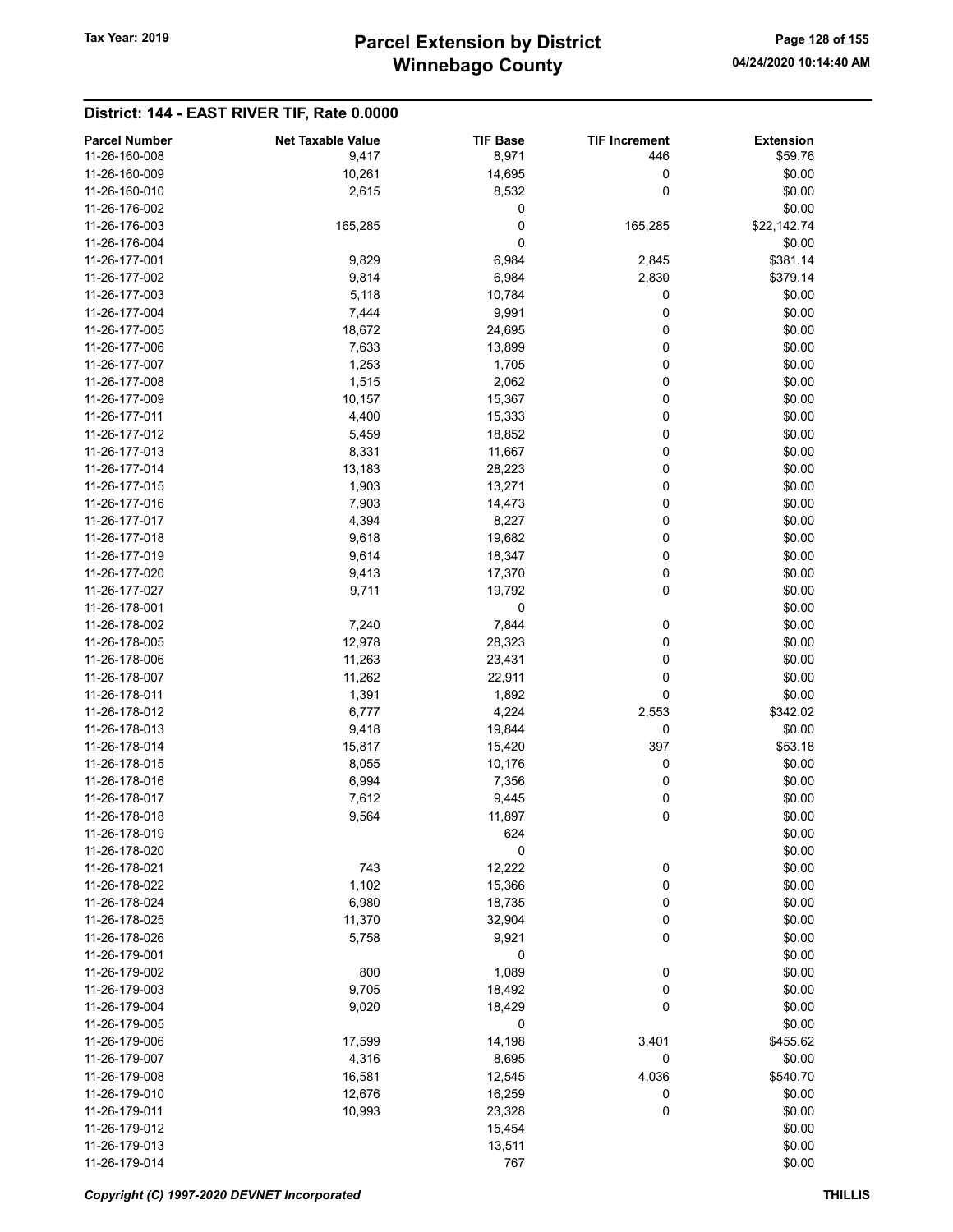# Winnebago County Tax Year: 2019 **Parcel Extension by District** Page 129 of 155

| <b>Parcel Number</b> | <b>Net Taxable Value</b> | <b>TIF Base</b> | <b>TIF Increment</b> | <b>Extension</b> |
|----------------------|--------------------------|-----------------|----------------------|------------------|
| 11-26-179-015        |                          | 3,917           |                      | \$0.00           |
| 11-26-179-016        |                          | 9,562           |                      | \$0.00           |
| 11-26-179-017        |                          |                 |                      | \$0.00           |
|                      |                          | 12,460          |                      |                  |
| 11-26-179-018        |                          | 4,259           |                      | \$0.00           |
| 11-26-179-019        |                          | 17,985          |                      | \$0.00           |
| 11-26-179-020        |                          | 126             |                      | \$0.00           |
| 11-26-179-021        |                          | 178             |                      | \$0.00           |
| 11-26-179-022        |                          | 1,341           |                      | \$0.00           |
| 11-26-179-023        |                          | 14,371          |                      | \$0.00           |
| 11-26-179-024        |                          | 4,480           |                      | \$0.00           |
| 11-26-179-033        | 74,724                   | 108,985         | 0                    | \$0.00           |
| 11-26-179-035        | 21,042                   | 24,987          | 0                    | \$0.00           |
| 11-26-179-036        | 22,219                   | 21,817          | 402                  | \$53.86          |
| 11-26-180-003        |                          |                 |                      |                  |
|                      |                          | 16,647          |                      | \$0.00           |
| 11-26-180-004        |                          | 12,626          |                      | \$0.00           |
| 11-26-180-022        |                          | 238,631         |                      | \$0.00           |
| 11-26-201-001        |                          | 0               |                      | \$0.00           |
| 11-26-201-003        |                          | 0               |                      | \$0.00           |
| 11-26-201-004        | 19,498                   | 103,719         | 0                    | \$0.00           |
| 11-26-201-005        |                          | 20,606          |                      | \$0.00           |
| 11-26-201-006        | 39,529                   | 43,413          | 0                    | \$0.00           |
| 11-26-201-008        | 21,744                   | 25,242          | 0                    | \$0.00           |
| 11-26-201-011        |                          | 136,072         |                      | \$0.00           |
| 11-26-201-012        | 10,563                   | 10,834          | 0                    | \$0.00           |
|                      |                          |                 |                      |                  |
| 11-26-201-013        | 3,658                    | 3,980           | 0                    | \$0.00           |
| 11-26-201-014        | 5,941                    | 6,465           | 0                    | \$0.00           |
| 11-26-201-015        | 2,520                    | 2,743           | 0                    | \$0.00           |
| 11-26-201-018        | 3,565                    | 4,588           | 0                    | \$0.00           |
| 11-26-201-021        | 70,303                   | 78,833          | 0                    | \$0.00           |
| 11-26-201-023        |                          | 0               |                      | \$0.00           |
| 11-26-201-024        |                          | 0               |                      | \$0.00           |
| 11-26-203-008        | 91,137                   | 117,758         | 0                    | \$0.00           |
| 11-26-203-009        | 84,582                   | 152,464         | 0                    | \$0.00           |
| 11-26-302-001        |                          | 0               |                      | \$0.00           |
| 11-26-303-001        | 5,927                    | 5,927           | 0                    | \$0.00           |
| 11-26-303-002        | 6,032                    | 13,990          | 0                    | \$0.00           |
| 11-26-303-003        | 6,519                    |                 |                      | \$0.00           |
|                      |                          | 9,518           | 0                    |                  |
| 11-26-303-004        | 10,255                   | 21,718          | 0                    | \$0.00           |
| 11-26-303-005        | 6,972                    | 14,027          | 0                    | \$0.00           |
| 11-26-303-006        | 10,622                   | 12,567          | 0                    | \$0.00           |
| 11-26-303-007        | 7,003                    | 7,948           | 0                    | \$0.00           |
| 11-26-303-009        | 5,729                    | 5,729           | $\mathbf 0$          | \$0.00           |
| 11-26-303-011        | 10,793                   | 18,137          | 0                    | \$0.00           |
| 11-26-303-012        | 262                      | 285             | $\pmb{0}$            | \$0.00           |
| 11-26-303-013        |                          | 0               |                      | \$0.00           |
| 11-26-303-015        | 2,128                    | 7,705           | 0                    | \$0.00           |
| 11-26-304-001        | 4,939                    | 14,615          | 0                    | \$0.00           |
| 11-26-304-002        | 8,402                    | 13,333          | 0                    | \$0.00           |
| 11-26-304-003        |                          |                 | 1,044                | \$139.86         |
|                      | 8,902                    | 7,858           |                      |                  |
| 11-26-304-004        | 4,064                    | 14,764          | 0                    | \$0.00           |
| 11-26-304-005        | 7,091                    | 7,240           | 0                    | \$0.00           |
| 11-26-304-008        |                          | 0               |                      | \$0.00           |
| 11-26-304-009        | 21,743                   | 23,660          | 0                    | \$0.00           |
| 11-26-304-011        | 42,295                   | 46,026          | 0                    | \$0.00           |
| 11-26-305-007        | 193,648                  | 217,267         | 0                    | \$0.00           |
| 11-26-326-001        | 7,414                    | 20,495          | 0                    | \$0.00           |
| 11-26-326-004        | 661                      | 8,758           | 0                    | \$0.00           |
| 11-26-326-005        | 6,896                    | 14,779          | 0                    | \$0.00           |
| 11-26-326-006        |                          | 1,194           |                      | \$0.00           |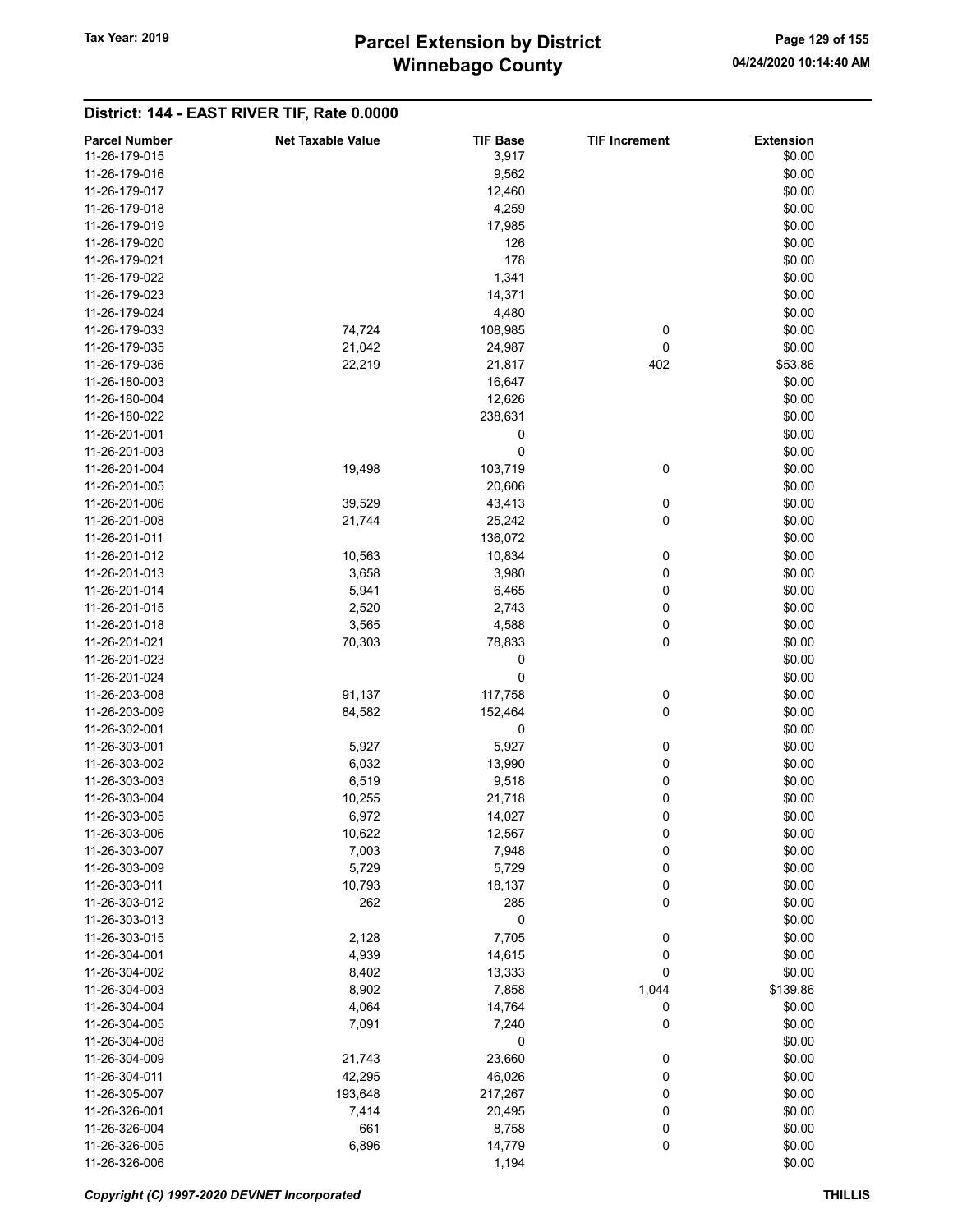# Winnebago County Tax Year: 2019 **Parcel Extension by District** Page 130 of 155

| <b>Parcel Number</b> | <b>Net Taxable Value</b> | <b>TIF Base</b> | <b>TIF Increment</b> | <b>Extension</b> |
|----------------------|--------------------------|-----------------|----------------------|------------------|
| 11-26-326-007        | 1,737                    | 27,560          | 0                    | \$0.00           |
| 11-26-326-008        | 7,705                    | 20,315          | 0                    | \$0.00           |
| 11-26-326-009        | 4,206                    | 12,886          | 0                    | \$0.00           |
| 11-26-326-010        | 661                      | 10,755          | 0                    | \$0.00           |
| 11-26-326-011        | 11,454                   | 19,629          | 0                    | \$0.00           |
| 11-26-326-012        | 0                        | 5,732           | 0                    | \$0.00           |
| 11-26-326-013        | 8,530                    | 15,425          | 0                    | \$0.00           |
| 11-26-326-014        |                          |                 | 0                    | \$0.00           |
|                      | 9,109                    | 28,137          |                      |                  |
| 11-26-327-033        |                          | 411,496         |                      | \$0.00           |
| 11-26-328-021        |                          | 1,217           |                      | \$0.00           |
| 11-26-328-022        |                          | 2,660           |                      | \$0.00           |
| 11-26-328-023        |                          | 2,310           |                      | \$0.00           |
| 11-26-328-025        |                          | 0               |                      | \$0.00           |
| 11-26-329-001        | 9,523                    | 18,193          | 0                    | \$0.00           |
| 11-26-329-002        | 11,296                   | 22,312          | 0                    | \$0.00           |
| 11-26-329-003        | 993                      | 1,350           | 0                    | \$0.00           |
| 11-26-329-004        | 7,437                    | 17,871          | 0                    | \$0.00           |
| 11-26-329-005        | 6,643                    | 7,847           | 0                    | \$0.00           |
| 11-26-329-006        | 5,578                    | 5,578           | 0                    | \$0.00           |
| 11-26-329-007        | 6,159                    | 10,522          | 0                    | \$0.00           |
| 11-26-329-008        | 1,054                    | 6,464           | 0                    | \$0.00           |
| 11-26-329-009        | 5,352                    | 5,967           | 0                    | \$0.00           |
| 11-26-329-010        | 5,561                    | 9,244           | 0                    | \$0.00           |
| 11-26-329-011        | 4,579                    | 4,579           | 0                    | \$0.00           |
| 11-26-329-012        | 7,020                    | 14,560          | 0                    | \$0.00           |
| 11-26-329-016        | 4,649                    | 4,981           | 0                    | \$0.00           |
| 11-26-329-017        | 1,054                    | 1,433           | 0                    | \$0.00           |
| 11-26-329-018        | 9,812                    | 25,851          | 0                    | \$0.00           |
| 11-26-329-019        | 8,336                    | 13,235          | 0                    | \$0.00           |
| 11-26-329-022        | 990                      | 20,492          | 0                    | \$0.00           |
| 11-26-329-023        | 5,175                    | 19,785          | 0                    | \$0.00           |
| 11-26-329-024        | 5,346                    | 16,125          | 0                    | \$0.00           |
| 11-26-329-025        | 6,461                    | 10,849          | 0                    | \$0.00           |
| 11-26-329-026        | 6,089                    | 11,531          | 0                    | \$0.00           |
| 11-26-329-027        | 1,493                    | 2,031           | 0                    | \$0.00           |
| 11-26-329-028        | 8,301                    | 7,696           | 605                  | \$81.06          |
| 11-26-329-029        | 6,694                    | 18,206          | 0                    | \$0.00           |
| 11-26-329-030        | 7,152                    | 18,690          | 0                    | \$0.00           |
| 11-26-329-031        |                          |                 | 0                    | \$0.00           |
| 11-26-329-032        | 1,159<br>1,222           | 17,081<br>1,663 | 0                    | \$0.00           |
|                      |                          |                 |                      |                  |
| 11-26-329-033        | 15                       | 1,791           | 0                    | \$0.00           |
| 11-26-329-034        | 1,264                    | 1,720           | 0                    | \$0.00           |
| 11-26-329-038        | 7,329                    | 25,992          | 0                    | \$0.00           |
| 11-26-329-039        | 1,667                    | 7,316           | 0                    | \$0.00           |
| 11-26-330-001        | 8,738                    | 13,968          | 0                    | \$0.00           |
| 11-26-330-002        | 6,208                    | 6,647           | 0                    | \$0.00           |
| 11-26-330-003        | 7,763                    | 19,827          | 0                    | \$0.00           |
| 11-26-330-004        | 4,009                    | 17,319          | 0                    | \$0.00           |
| 11-26-330-005        | 6,492                    | 9,382           | 0                    | \$0.00           |
| 11-26-330-008        | 4,683                    | 6,734           | 0                    | \$0.00           |
| 11-26-330-009        | 969                      | 1,318           | 0                    | \$0.00           |
| 11-26-330-010        | 6,360                    | 2,623           | 3,737                | \$500.64         |
| 11-26-330-011        | 6,633                    | 7,532           | 0                    | \$0.00           |
| 11-26-330-012        | 9,501                    | 17,273          | 0                    | \$0.00           |
| 11-26-330-013        | 6,275                    | 14,237          | 0                    | \$0.00           |
| 11-26-330-014        | 6,624                    | 13,323          | 0                    | \$0.00           |
| 11-26-330-015        | 7,518                    | 11,414          | 0                    | \$0.00           |
| 11-26-330-016        | 18,478                   | 33,928          | 0                    | \$0.00           |
| 11-26-330-017        | 8,832                    | 10,871          | 0                    | \$0.00           |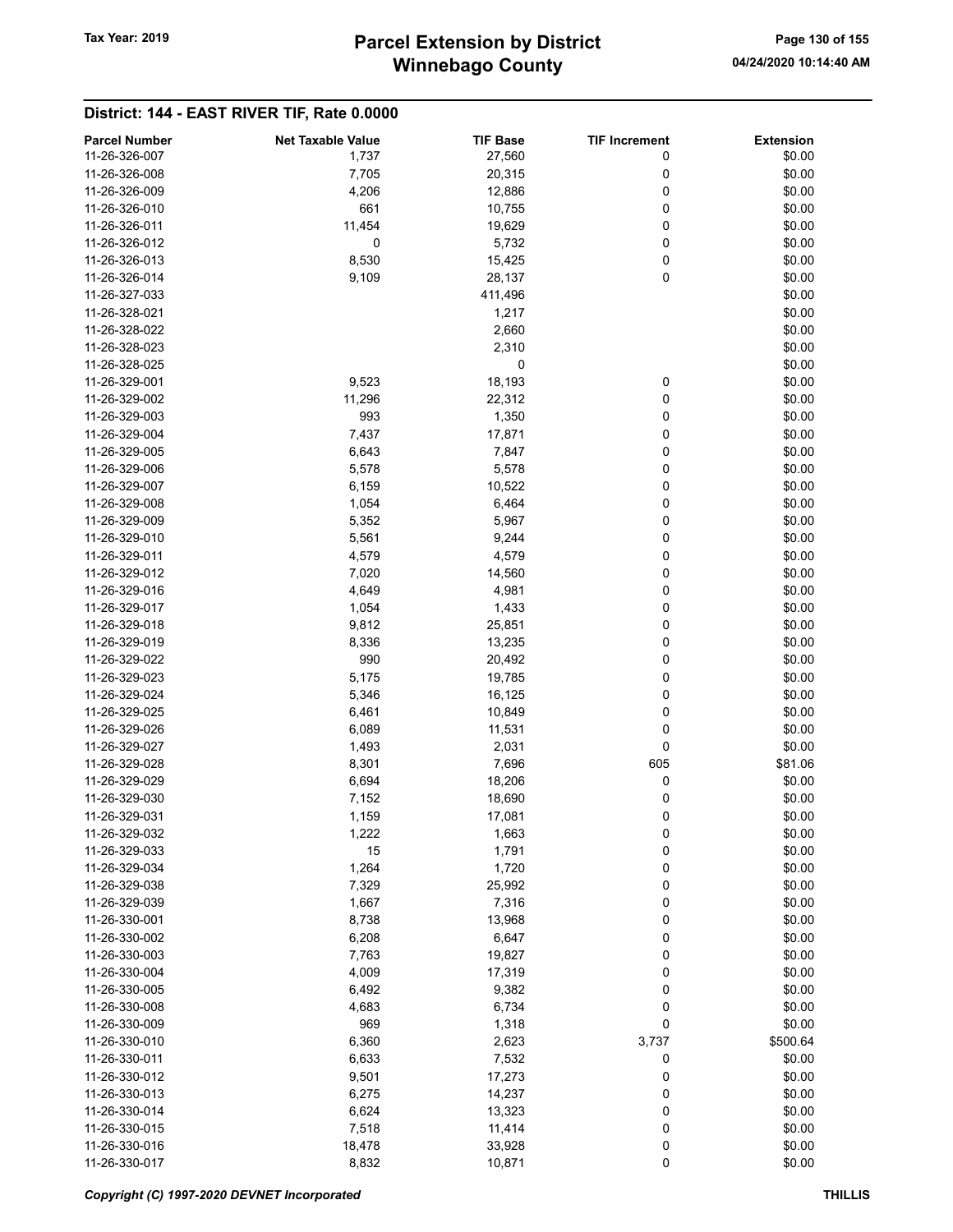## District: 144 - EAST RIVER TIF, Rate 0.0000

| <b>Parcel Number</b> | <b>Net Taxable Value</b> | <b>TIF Base</b> | <b>TIF Increment</b> | <b>Extension</b>            |
|----------------------|--------------------------|-----------------|----------------------|-----------------------------|
| 11-26-330-018        | 4,704                    | 5,578           | 0                    | \$0.00                      |
| 11-26-330-019        | 8,355                    | 15,577          | 0                    | \$0.00                      |
| 11-26-330-020        | 4,831                    | 8,739           | $\mathbf 0$          | \$0.00                      |
| 11-26-330-021        | 6,878                    | 10,494          | 0                    | \$0.00                      |
| 11-26-330-022        | 1,730                    | 22,270          | 0                    | \$0.00                      |
| 11-26-330-024        | 1,198                    | 14,191          | 0                    | \$0.00                      |
| 11-26-330-025        | 6,708                    | 9,424           | 0                    | \$0.00                      |
| 11-26-330-026        |                          | 19,805          |                      | \$0.00                      |
| 11-26-330-027        | 3,544                    | 22,547          | 0                    | \$0.00                      |
| 11-26-330-028        | 7,089                    | 11,971          | 0                    | \$0.00                      |
| 11-26-330-029        | 8,751                    | 27,486          | 0                    | \$0.00                      |
| 11-26-330-030        | 9,960                    | 21,801          | 0                    | \$0.00                      |
| 11-26-331-001        | 449                      | 1,578           | 0                    | \$0.00                      |
| 11-26-331-002        | 5,330                    | 10,847          | 0                    | \$0.00                      |
| 11-26-331-003        | 3,329                    | 6,211           | 0                    | \$0.00                      |
| 11-26-331-004        | 4,416                    | 4,416           | 0                    | \$0.00                      |
| 11-26-331-008        | 5,980                    | 11,184          | 0                    | \$0.00                      |
| 11-26-331-009        | 16,368                   | 20,230          | 0                    | \$0.00                      |
| 11-26-331-010        | 6,508                    | 14,312          | 0                    | \$0.00                      |
| 11-26-331-023        | $\mathbf 0$              | 19,988          | 0                    | \$0.00                      |
| 11-26-331-024        | 1,086                    | 20,174          | 0                    | \$0.00                      |
| 11-26-331-025        | 7,191                    | 20,114          | 0                    | \$0.00                      |
| 11-26-331-026        |                          | $\mathbf 0$     |                      | \$0.00                      |
| 11-26-331-027        | 854                      | 1,162           | 0                    | \$0.00                      |
| 11-26-331-029        | 1,076                    | 1,494           | 0                    | \$0.00                      |
| 11-26-331-030        |                          | 5,163           |                      | \$0.00                      |
| 11-26-331-031        | 773                      | 1,494           | 0                    | \$0.00                      |
| 11-26-331-032        | 8,752                    | 9,551           | 0                    | \$0.00                      |
| 11-26-353-006        | 136,874                  | 153,567         | 0                    | \$0.00                      |
| 11-26-353-007        | 1,534                    | $\mathbf 0$     | 1,534                | \$205.52                    |
| 11-26-376-010        | 245,444                  | 336,020         | 0                    | \$0.00                      |
| 11-26-378-004        | 57,306                   | 70,048          | $\Omega$             | \$0.00                      |
| Totals for 144       | 11,362,172               | 13,241,739      | 3,091,137            | \$414,110.76<br>599 Parcels |

#### District: 145 - SUMNER ROAD / GROVE ST TIF, Rate 0.0000

| <b>Parcel Number</b> | <b>Net Taxable Value</b> | <b>TIF Base</b> | <b>TIF Increment</b> | Extension |
|----------------------|--------------------------|-----------------|----------------------|-----------|
| 09-29-327-016        | 61.434                   | 93.550          |                      | \$0.00    |
| Totals for 145       | 61.434                   | 93.550          | 0                    | \$0.00    |
|                      |                          |                 |                      | l Parcels |

#### District: 146 - LOVES PARK CORP CENTER TIF, Rate 0.0000

| <b>Parcel Number</b>                        | <b>Net Taxable Value</b> | <b>TIF Base</b> | <b>TIF Increment</b> | <b>Extension</b> |                |
|---------------------------------------------|--------------------------|-----------------|----------------------|------------------|----------------|
| 08-35-379-003                               | 2,919                    | 1,659           | 1,260                | \$128.58         |                |
| 08-35-383-002                               | 418                      | 0               | 418                  | \$42.66          |                |
| 08-35-386-001                               | 220                      | 112             | 108                  | \$11.02          |                |
| 08-35-386-002                               | 153                      | 89              | 64                   | \$6.54           |                |
| 08-35-386-003                               | 209                      | 112             | 97                   | \$9.90           |                |
| 08-35-386-004                               | 177                      | 90              | 87                   | \$8.88           |                |
| 08-35-386-005                               | 157                      | 90              | 67                   | \$6.84           |                |
| 08-35-386-006                               | 156                      | 90              | 66                   | \$6.74           |                |
| 08-35-400-006                               | 8,709                    | 9,804           | 0                    | \$0.00           |                |
| 08-35-400-009                               | 1,715,666                | 1,931,441       | 0                    | \$0.00           |                |
| 08-35-400-010                               | 5,581                    | 147.394         | $\Omega$             | \$0.00           |                |
| 08-35-400-018                               | 6,513                    | 1,424           | 5,089                | \$509.90         |                |
| 08-35-400-020                               | 844                      | 475             | 369                  | \$37.66          |                |
| 08-35-400-021                               | 3,389,029                | 327             | 3,388,702            | \$345,793.32     |                |
| 12-02-126-012                               | 3,205                    | 14              | 3,191                | \$329.08         |                |
| Copyright (C) 1997-2020 DEVNET Incorporated |                          |                 |                      |                  | <b>THILLIS</b> |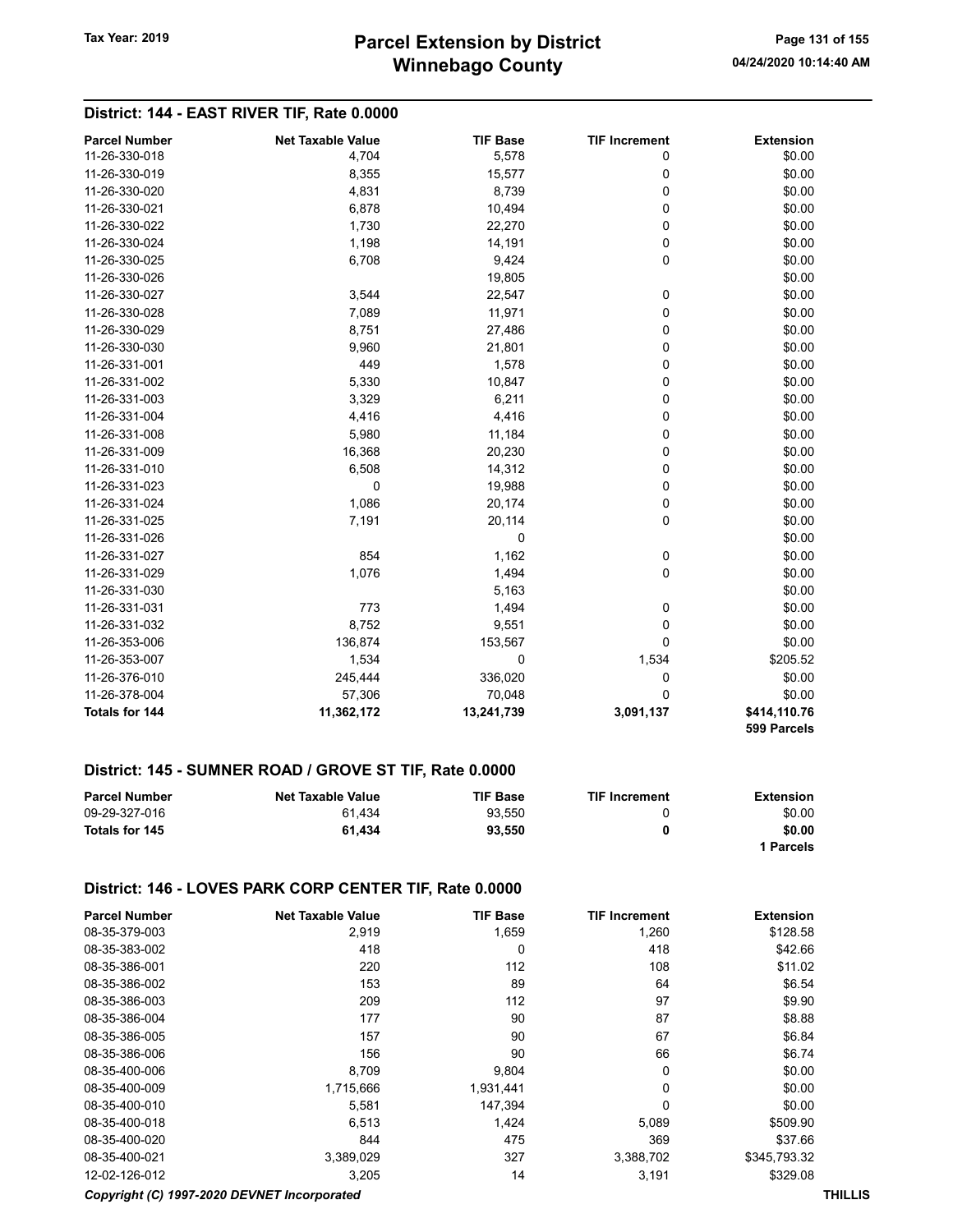### District: 146 - LOVES PARK CORP CENTER TIF, Rate 0.0000

| <b>Parcel Number</b> | <b>Net Taxable Value</b> | <b>TIF Base</b> | <b>TIF Increment</b> | <b>Extension</b>  |
|----------------------|--------------------------|-----------------|----------------------|-------------------|
| 12-02-126-013        | 252,441                  | 1,347           | 251,094              | \$25,894.58       |
| 12-02-127-008        | 155,807                  | $\mathbf 0$     | 155,807              | \$16,067.92       |
| 12-02-127-010        | 2,812                    | 12,049          | 0                    | \$0.00            |
| 12-02-178-002        | 393,491                  | 558,340         | 0                    | \$0.00            |
| 12-02-178-003        | 466                      | 199             | 267                  | \$27.54           |
| 12-02-178-004        | 602                      | 258             | 344                  | \$35.48           |
| 12-02-178-005        | 2,049                    | 390             | 1,659                | \$171.10          |
| 12-02-178-008        | 576                      | 267             | 309                  | \$31.88           |
| 12-02-178-009        | 289                      | 33,935          | 0                    | \$0.00            |
| 12-02-178-010        | 871                      | 288             | 583                  | \$60.12           |
| 12-02-178-011        | 808                      | 469             | 339                  | \$34.96           |
| 12-02-179-004        | 438                      | 228             | 210                  | \$21.66           |
| 12-02-179-005        | 495                      | 273             | 222                  | \$22.90           |
| 12-02-179-006        | 42,546                   | 47,297          | 0                    | \$0.00            |
| 12-02-179-007        |                          | 0               |                      | \$0.00            |
| 12-02-179-008        | 608                      | 672             | 0                    | \$0.00            |
| 12-02-201-003        | 2,259,609                | 1,835,109       | 424,500              | \$43,777.42       |
| 12-02-201-008        | 659                      | 611             | 48                   | \$4.96            |
| 12-02-251-007        | 657                      | 610             | 47                   | \$4.86            |
| 12-02-251-008        | 689                      | 641             | 48                   | \$4.96            |
| 12-02-251-009        | 777                      | 721             | 56                   | \$5.78            |
| 12-02-251-010        | 911                      | 857             | 54                   | \$5.58            |
| 12-02-251-011        | 461                      | 434             | 27                   | \$2.78            |
| 12-02-252-005        | 2,447                    | 2,306           | 141                  | \$14.54           |
| 12-02-252-006        | 527                      | 488             | 39                   | \$4.02            |
| 12-02-252-007        | 529                      | 491             | 38                   | \$3.92            |
| 12-02-252-008        | 527                      | 489             | 38                   | \$3.92            |
| Totals for 146       | 8,256,048                | 4,591,890       | 4,235,388            | \$433,092.00      |
|                      |                          |                 |                      | <b>42 Parcels</b> |

#### District: 147 - WESTSTONE TIF, Rate 0.0000

| <b>Parcel Number</b>  | <b>Net Taxable Value</b> | <b>TIF Base</b> | <b>TIF Increment</b> | <b>Extension</b> |
|-----------------------|--------------------------|-----------------|----------------------|------------------|
| 08-13-100-003         | 1,799                    | 342             | 1,457                | \$141.70         |
| 08-13-300-009         | 3,267                    | 1,475           | 1,792                | \$177.60         |
| 08-13-300-010         | 1,379                    | 660             | 719                  | \$71.26          |
| 08-13-300-011         | 57,407                   | 49,409          | 7,998                | \$792.62         |
| 08-14-100-005         | 4,622                    | 906             | 3,716                | \$361.40         |
| 08-14-200-003         | 8,179                    | 2,086           | 6,093                | \$592.56         |
| 08-14-300-002         | 1,450                    | 537             | 913                  | \$88.80          |
| 08-14-300-014         | 15,117                   | 39,124          | 0                    | \$0.00           |
| 08-14-300-016         | 16,963                   | 3,049           | 13,914               | \$1,378.90       |
| 08-14-400-001         | 2,129                    | 742             | 1,387                | \$134.90         |
| 08-14-400-007         | 6,840                    | 21,164          | 0                    | \$0.00           |
| 08-14-400-008         | 1,404                    | 450             | 954                  | \$94.54          |
| 08-14-400-009         | 1,626,954                | 35,123          | 1,591,831            | \$157,752.04     |
| 08-14-400-010         | 1,039,896                | 22,514          | 1,017,382            | \$100,823.58     |
| 08-14-400-012         | 10,622                   | 2,702           | 7,920                | \$784.88         |
| 08-14-400-014         | 1,299,870                | 1,797           | 1,298,073            | \$128,640.34     |
| 08-14-400-015         | 3,095                    | 4               | 3,091                | \$306.32         |
| 08-14-400-016         | 2,134                    | 0               | 2,134                | \$211.48         |
| 08-14-400-017         | 2,106                    | 0               | 2,106                | \$208.72         |
| 08-14-400-018         | 2,108                    | 0               | 2,108                | \$208.90         |
| 08-14-400-019         | 1,543,459                | 6,178           | 1,537,281            | \$152,346.08     |
| 08-14-400-020         | 347                      | 0               | 347                  | \$34.40          |
| 08-14-400-021         | 23,680                   | 126             | 23,554               | \$2,334.22       |
| <b>Totals for 147</b> | 5,674,827                | 188,388         | 5,524,770            | \$547,485.24     |
|                       |                          |                 |                      | 23 Parcels       |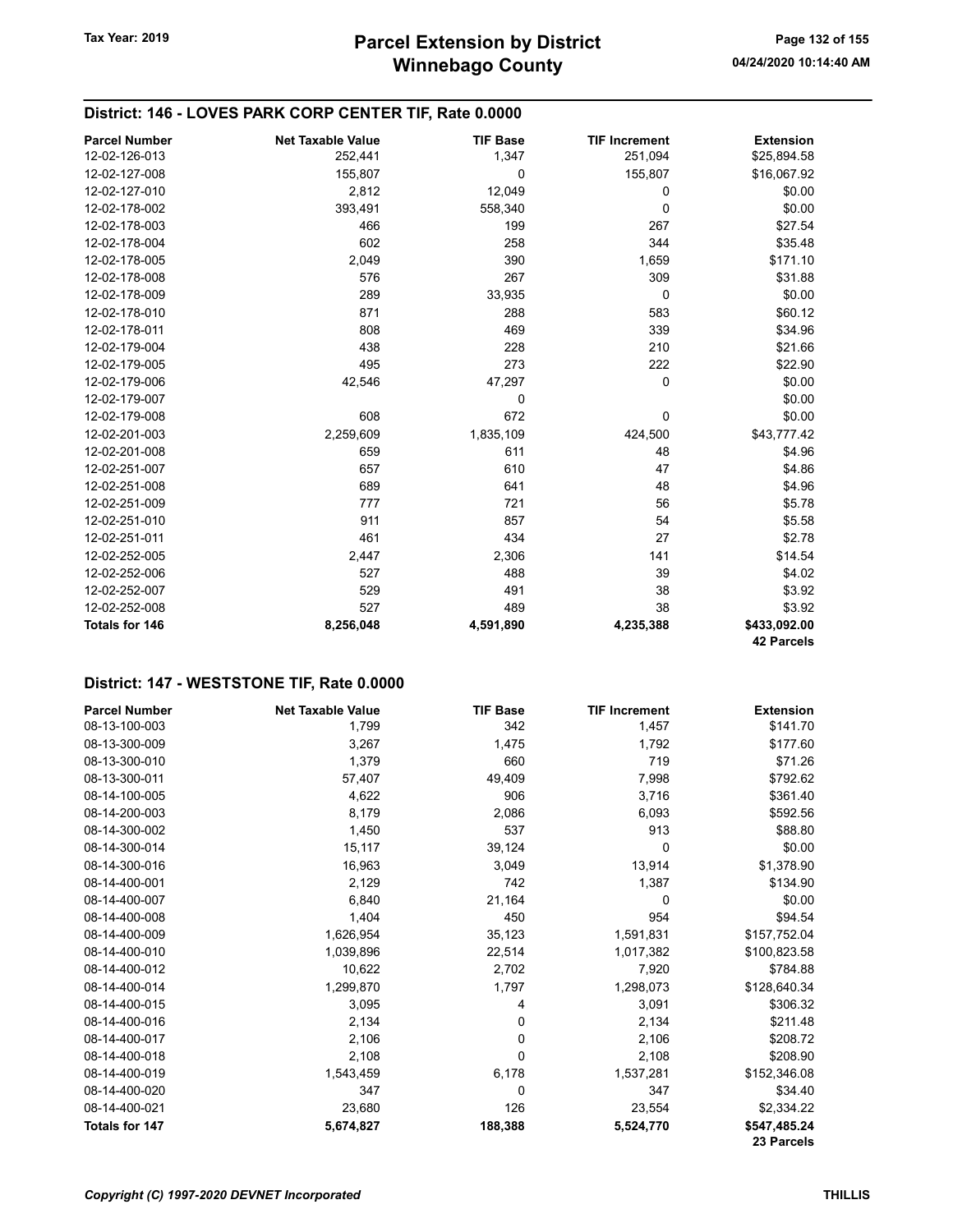## District: 148 - NORTH WILLOW CREEK TIF, Rate 0.0000

| <b>Parcel Number</b>  | <b>Net Taxable Value</b> | <b>TIF Base</b> | <b>TIF Increment</b> | <b>Extension</b>         |
|-----------------------|--------------------------|-----------------|----------------------|--------------------------|
| 08-16-103-008         | 1,646                    | 414             | 1.232                | \$125.24                 |
| 08-16-103-009         | 693                      | 213             | 480                  | \$48.80                  |
| 08-16-151-011         | 521.272                  | 411.014         | 110.258              | \$11.207.06              |
| 08-17-276-002         | 96.080                   | 31.431          | 64.649               | \$6.571.18               |
| 08-17-276-005         | 956.056                  | 1.043.576       | 0                    | \$0.00                   |
| <b>Totals for 148</b> | 1.575.747                | 1.486.648       | 176.619              | \$17.952.28<br>5 Parcels |

## District: 149 - SOUTH WILLOW CREEK TIF, Rate 0.0000

| <b>Parcel Number</b>  | <b>Net Taxable Value</b> | <b>TIF Base</b> | <b>TIF Increment</b> | <b>Extension</b>  |
|-----------------------|--------------------------|-----------------|----------------------|-------------------|
| 08-17-277-005         | 206,707                  | 225,630         | 0                    | \$0.00            |
| 08-17-277-014         | 1,341,668                | 22,720          | 1,318,948            | \$134,063.16      |
| 08-17-277-015         | 1,058,145                | 396,636         | 661,509              | \$67,238.42       |
| 08-17-277-016         | 43,001                   | 22,548          | 20,453               | \$2,078.92        |
| 08-17-378-005         | 155,376                  | 169,600         | 0                    | \$0.00            |
| 08-17-402-006         | 125,903                  | 137,430         | $\mathbf 0$          | \$0.00            |
| 08-17-402-015         | 244,562                  | 263,794         | $\mathbf 0$          | \$0.00            |
| 08-17-402-024         | 264,780                  | 329,417         | 0                    | \$0.00            |
| 08-17-402-025         | 0                        | 97              | $\mathbf 0$          | \$0.00            |
| 08-17-402-027         | 0                        | 97              | 0                    | \$0.00            |
| 08-17-402-028         | 288,250                  | 326,752         | $\pmb{0}$            | \$0.00            |
| 08-17-402-033         | 13,797                   | 7,189           | 6,608                | \$671.66          |
| 08-17-402-034         | 145,559                  | 158,885         | 0                    | \$0.00            |
| 08-17-402-035         | 1,021,573                | 217,507         | 804,066              | \$81,728.48       |
| 08-17-426-001         | 274,949                  | 300,118         | 0                    | \$0.00            |
| 08-17-426-003         | 176,522                  | 251,328         | $\mathbf 0$          | \$0.00            |
| 08-17-427-005         | 262,484                  | 238,949         | 23,535               | \$2,392.20        |
| 08-17-427-006         | 117,392                  | 128,139         | 0                    | \$0.00            |
| 08-17-427-008         | 765                      | 19,768          | 0                    | \$0.00            |
| 08-17-427-009         | 83,334                   | 90,963          | $\mathbf 0$          | \$0.00            |
| 08-17-427-010         | 250,242                  | 273,150         | 0                    | \$0.00            |
| 08-17-427-011         | 168,060                  | 183,445         | $\pmb{0}$            | \$0.00            |
| 08-17-427-018         | 1,197,754                | 1,009,449       | 188,305              | \$19,140.08       |
| 08-17-451-015         | 1,272,466                | 788,995         | 483,471              | \$49,141.94       |
| 08-17-451-016         | 31,167                   | 97              | 31,070               | \$3,158.08        |
| 08-17-451-017         | 31,819                   | 97              | 31,722               | \$3,224.36        |
| 08-17-451-018         | 30,533                   | 97              | 30,436               | \$3,093.64        |
| 08-17-476-001         | 58,146                   | 63,468          | $\pmb{0}$            | \$0.00            |
| 08-17-476-002         | 127,740                  | 102,645         | 25,095               | \$2,550.76        |
| 08-17-476-003         | 93,515                   | 102,076         | 0                    | \$0.00            |
| 08-17-476-004         | 127,113                  | 138,749         | $\overline{0}$       | \$0.00            |
| 08-17-476-010         |                          | 2,605           |                      | \$0.00            |
| 08-17-476-013         | 173,395                  | 13,344          | 160,051              | \$16,268.22       |
| 08-17-476-014         | 21,178                   | 211             | 20,967               | \$2,131.18        |
| 08-17-476-015         | 239,813                  | 231             | 239,582              | \$24,352.08       |
| 08-17-477-002         | 52,999                   | 298             | 52,701               | \$5,356.74        |
| 08-17-477-003         | 83,326                   | 561             | 82,765               | \$8,412.58        |
| 08-17-478-005         | 0                        | 97              | 0                    | \$0.00            |
| 08-17-478-006         | 88,763                   | 96,888          | $\pmb{0}$            | \$0.00            |
| 08-20-201-021         | 0                        | 97              | 0                    | \$0.00            |
| 08-20-225-013         | 886,956                  | 628,086         | 258,870              | \$26,312.58       |
| 08-20-225-014         | 78,100                   | 89,591          | $\pmb{0}$            | \$0.00            |
| 08-20-225-015         | 94,377                   | 109,501         | 0                    | \$0.00            |
| <b>Totals for 149</b> | 10,932,229               | 6,911,345       | 4,440,154            | \$451,315.08      |
|                       |                          |                 |                      | <b>43 Parcels</b> |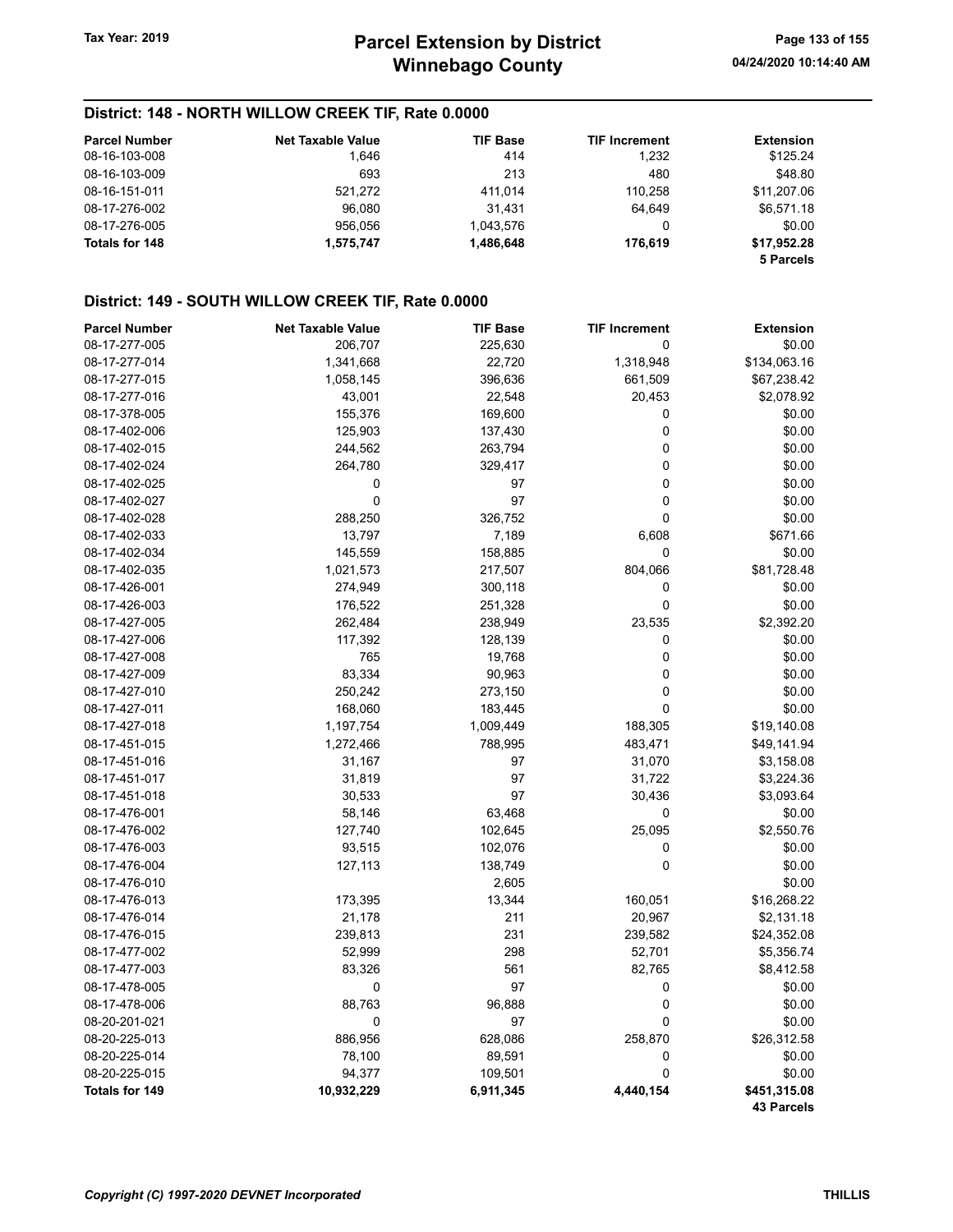## District: 150 - GLOBAL TRADEPARK SOUTH TIF, Rate 0.0000

| <b>Parcel Number</b>  | <b>Net Taxable Value</b> | <b>TIF Base</b> | <b>TIF Increment</b> | <b>Extension</b> |
|-----------------------|--------------------------|-----------------|----------------------|------------------|
| 15-28-452-002         | 6,804                    | 3,584           | 3,220                | \$388.64         |
| 15-28-477-002         | 8,698                    | 4,312           | 4,386                | \$529.36         |
| 15-33-100-006         | 16,470                   | 8,337           | 8,133                | \$981.60         |
| 15-33-200-005         | 21,354                   | 10,204          | 11,150               | \$1,345.74       |
| 15-33-200-007         | 30,252                   | 13,688          | 16,564               | \$1,999.18       |
| 15-33-200-008         | 8,333                    | 3,639           | 4,694                | \$566.54         |
| 15-33-300-002         | 25,503                   | 10,022          | 15,481               | \$1,868.46       |
| 15-33-300-004         | 5,909                    | 2,264           | 3,645                | \$439.94         |
| 15-33-400-002         | 11,165                   | 3,711           | 7,454                | \$899.66         |
| 15-33-400-003         | 11,256                   | 4,167           | 7,089                | \$855.60         |
| 15-33-400-004         | 13,731                   | 4,203           | 9,528                | \$1,149.98       |
| 15-33-400-005         | 11,264                   | 3,746           | 7,518                | \$907.38         |
| 15-33-400-006         | 2,397                    | 1,096           | 1,301                | \$157.02         |
| 15-34-101-001         | 17,524                   | 7,742           | 9,782                | \$1,180.64       |
| 15-34-101-003         | 6,734                    | 3,006           | 3,728                | \$449.96         |
| 15-34-126-004         | 35,465                   | 14,836          | 20,629               | \$2,489.80       |
| 15-34-200-005         | 6,209                    | 3,068           | 3,141                | \$379.10         |
| 15-34-300-001         | 40,112                   | 13,657          | 26,455               | \$3,192.96       |
| 15-34-300-002         | 23,237                   | 10,359          | 12,878               | \$1,554.30       |
| 15-34-400-001         | 37,410                   | 36,356          | 1,054                | \$127.22         |
| 15-34-400-003         | 21,226                   | 9,355           | 11,871               | \$1,432.76       |
| 15-35-300-001         | 34,277                   | 13,344          | 20,933               | \$2,526.50       |
| <b>Totals for 150</b> | 395,330                  | 184,696         | 210,634              | \$25,422.34      |
|                       |                          |                 |                      | 22 Parcels       |

#### District: 151 - I-39 / BAXTER ROAD TIF, Rate 0.0000

| <b>Parcel Number</b> | <b>Net Taxable Value</b> | <b>TIF Base</b> | <b>TIF Increment</b> | <b>Extension</b> |
|----------------------|--------------------------|-----------------|----------------------|------------------|
| 16-28-300-009        | 18,981                   | 10,775          | 8,206                | \$820.54         |
| 16-28-300-012        | 4,666                    | 536             | 4,130                | \$419.44         |
| 16-28-300-021        | 15,337                   | 3,346           | 11,991               | \$1,217.82       |
| 16-28-300-023        | 7,536                    | 2,227           | 5,309                | \$539.18         |
| 16-28-300-024        | 2,891                    | 1,237           | 1,654                | \$167.98         |
| 16-28-300-025        | 448,606                  | 468,044         | 0                    | \$0.00           |
| 16-28-400-013        | 1,288                    | 468             | 820                  | \$84.36          |
| 16-28-400-017        |                          | 20,821          |                      | \$0.00           |
| 16-28-400-019        | 2,719,762                | 6,661           | 2,713,101            | \$279,115.70     |
| 16-28-400-020        | 6,122,639                | 4,275           | 6,118,364            | \$629,438.94     |
| 16-28-400-021        | 2,696                    | 2,340           | 356                  | \$36.62          |
| 16-29-100-010        | 18,345                   | 6,404           | 11,941               | \$1,194.00       |
| 16-29-200-002        | 15,435                   | 6,095           | 9,340                | \$933.94         |
| 16-29-326-002        | 16,334                   | 6,685           | 9,649                | \$964.82         |
| 16-29-351-001        | 4,957                    | 896             | 4,061                | \$406.08         |
| 16-29-351-002        | 783                      | 529             | 254                  | \$25.40          |
| 16-29-351-003        | 34,983                   | 39,333          | 0                    | \$0.00           |
| 16-29-351-004        | 47,301                   | 48,602          | 0                    | \$0.00           |
| 16-29-376-001        | 6,778                    | 1,526           | 5,252                | \$525.16         |
| 16-29-400-002        | 8,855                    | 3,359           | 5,496                | \$558.18         |
| 16-29-400-004        | 3,051                    | 837             | 2,214                | \$221.38         |
| 16-29-400-005        | 493                      | 63              | 430                  | \$43.00          |
| 16-29-400-008        | 211,010                  | 212,024         | 0                    | \$0.00           |
| 16-29-400-011        | 301,313                  | 447,576         | 0                    | \$0.00           |
| 16-30-300-005        | 0                        | 21              | 0                    | \$0.00           |
| 16-30-300-009        | 12,761                   | 33,579          | 0                    | \$0.00           |
| 16-30-400-007        | 16,261                   | 93              | 16,168               | \$1,616.68       |
| 16-30-400-008        | 15,727                   | 7,459           | 8,268                | \$826.74         |
| 16-30-400-009        | 1,107                    | 428             | 679                  | \$67.90          |
| 16-30-400-010        | 34,872                   | 51,916          | 0                    | \$0.00           |
| 16-30-400-011        | 19,569                   | 24,625          | 0                    | \$0.00           |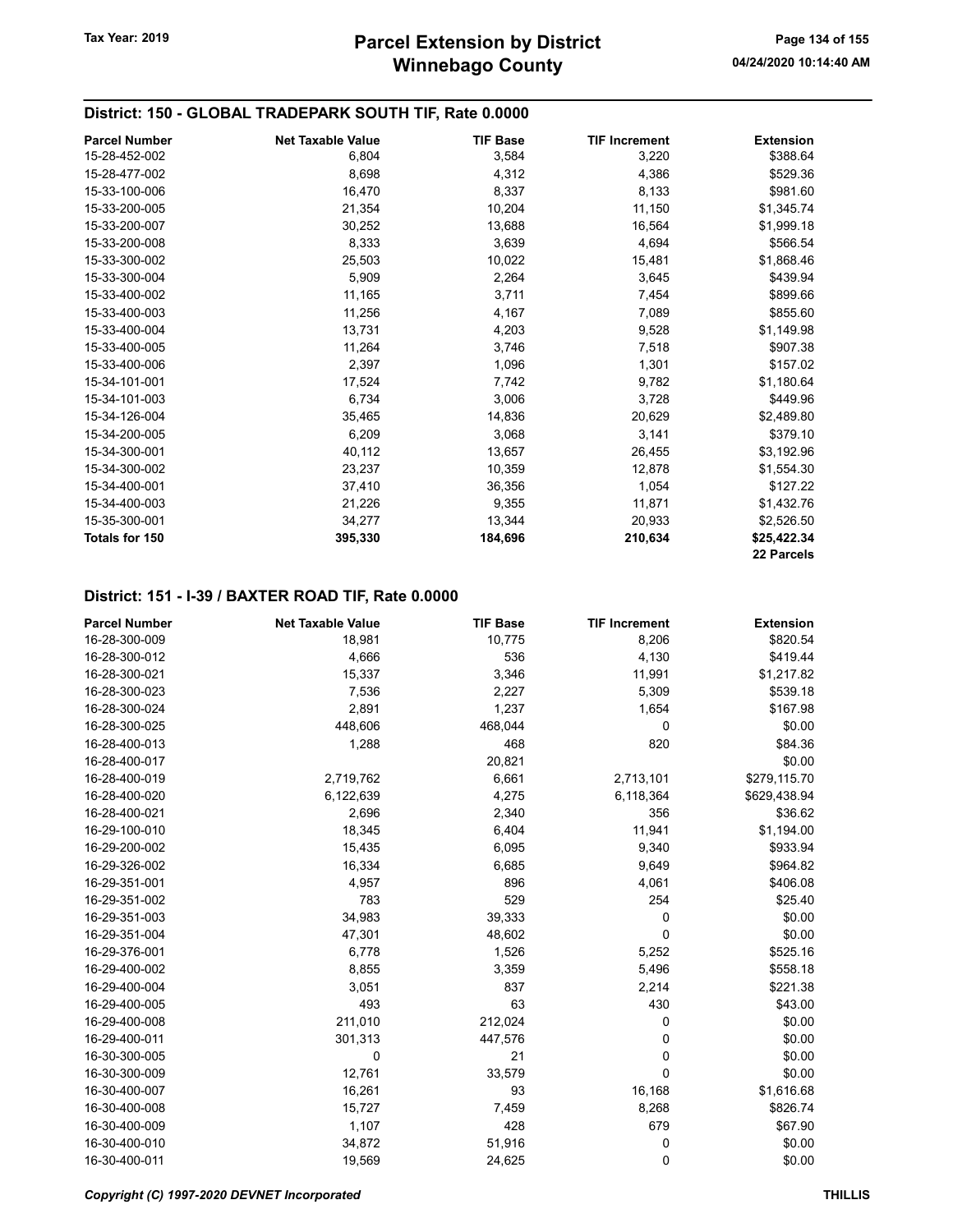## District: 151 - I-39 / BAXTER ROAD TIF, Rate 0.0000

| <b>Parcel Number</b> | <b>Net Taxable Value</b> | <b>TIF Base</b> | <b>TIF Increment</b> | <b>Extension</b> |
|----------------------|--------------------------|-----------------|----------------------|------------------|
| 16-30-400-013        | 2,739                    | 889             | 1,850                | \$185.00         |
| 16-30-400-014        | 30.716                   | 37,256          | 0                    | \$0.00           |
| 16-30-400-019        | 31,507                   | 34,852          | 0                    | \$0.00           |
| 16-30-400-020        | 119.531                  | 131.597         | 0                    | \$0.00           |
| 16-30-400-021        | 36,072                   | 97,982          | 0                    | \$0.00           |
| 16-31-100-023        | 43,227                   | 15,219          | 28,008               | \$2,800.58       |
| 16-32-100-004        | 37,968                   | 40,447          | 0                    | \$0.00           |
| 16-32-200-001        | 2.170                    | 226             | 1,944                | \$194.38         |
| 16-32-200-005        | 9,623                    | 1,604           | 8,019                | \$801.84         |
| 16-33-100-009        | 15.758                   | 6,490           | 9,268                | \$941.26         |
| 16-33-100-012        | 25,457                   | 28,510          | 0                    | \$0.00           |
| 16-33-100-013        | 9,508                    | 2,158           | 7,350                | \$734.94         |
| 16-33-200-009        | 25,827                   | 12,741          | 13,086               | \$1,346.26       |
| Totals for 151       | 10,504,440               | 1,822,751       | 9,007,208            | \$926,228.12     |
|                      |                          |                 |                      | 44 Parcels       |

#### District: 152 - ZENITH CUTTER TIF, Rate 0.0000

| <b>Parcel Number</b> | <b>Net Taxable Value</b> | <b>TIF Base</b> | <b>TIF Increment</b> | <b>Extension</b> |
|----------------------|--------------------------|-----------------|----------------------|------------------|
| 08-28-325-002        | 58.739                   | 23.880          | 34.859               | \$3,645.76       |
| 08-28-325-003        |                          | 3.674           |                      | \$0.00           |
| 08-28-325-004        | 737.575                  | 549.273         | 188.302              | \$19,693.76      |
| 08-28-355-002        | 396.168                  | 432.432         | 0                    | \$0.00           |
| 08-28-376-008        | 10.308.173               | 31.326          | 10.276.847           | \$1.074.814.32   |
| Totals for 152       | 11.500.655               | 1.040.585       | 10.500.008           | \$1,098,153.84   |
|                      |                          |                 |                      | 5 Parcels        |

## District: 153 - SPRING CREEK LAKES TIF, Rate 0.0000

| <b>Parcel Number</b> | <b>Net Taxable Value</b> | <b>TIF Base</b> | <b>TIF Increment</b> | <b>Extension</b> |
|----------------------|--------------------------|-----------------|----------------------|------------------|
| 08-25-300-006        | 30,838                   | 14,432          | 16,406               | \$1,474.26       |
| 08-26-400-013        |                          | 0               |                      | \$0.00           |
| 08-35-276-001        | 4,810                    | 5,249           | 0                    | \$0.00           |
| 08-35-400-014        | 11,730                   | 4,261           | 7,469                | \$748.36         |
| 08-35-400-015        | 3,987                    | 752             | 3,235                | \$324.14         |
| 08-35-400-016        | 6,694                    | 3,386           | 3,308                | \$331.46         |
| 08-35-400-017        | 2,315,470                | 2,661           | 2,312,809            | \$231,731.90     |
| 08-36-100-001        | 2,741                    | 1,319           | 1,422                | \$127.78         |
| 08-36-100-006        | 24,865                   | 13,624          | 11,241               | \$1,010.14       |
| 08-36-100-008        | 6,840                    | 3,382           | 3,458                | \$310.74         |
| 08-36-100-010        | 3,428                    | 1,762           | 1,666                | \$149.72         |
| 08-36-100-011        | 8,330                    | 3,957           | 4,373                | \$392.96         |
| 08-36-100-012        | 30,283                   | 15,372          | 14,911               | \$1,339.92       |
| 08-36-300-015        | 4,043                    | 2,322           | 1,721                | \$172.44         |
| 08-36-300-016        | 936                      | 540             | 396                  | \$39.68          |
| 08-36-300-017        | 1,283                    | 911             | 372                  | \$37.96          |
| 08-36-300-020        | 153                      | 91              | 62                   | \$6.34           |
| 08-36-300-021        | 2,811                    | 2,003           | 808                  | \$82.46          |
| 08-36-300-023        | 10,128                   | 6,507           | 3,621                | \$362.82         |
| 08-36-300-024        | 2,023                    | 1,275           | 748                  | \$76.34          |
| 08-36-300-025        | 4,341                    | 2,539           | 1,802                | \$180.56         |
| 08-36-300-026        | 10,999                   | 7,338           | 3,661                | \$366.82         |
| 08-36-300-029        | 57,423                   | 728             | 56,695               | \$5,785.34       |
| 08-36-300-030        | 1,391                    | 2,475           | 0                    | \$0.00           |
| 08-36-300-031        | 1,143,909                | 1,623           | 1,142,286            | \$116,562.30     |
| 12-02-226-006        | 125,764                  | 4,558           | 121,206              | \$12,499.62      |
| 12-02-226-008        | 32,353                   | 6,914           | 25,439               | \$2,623.46       |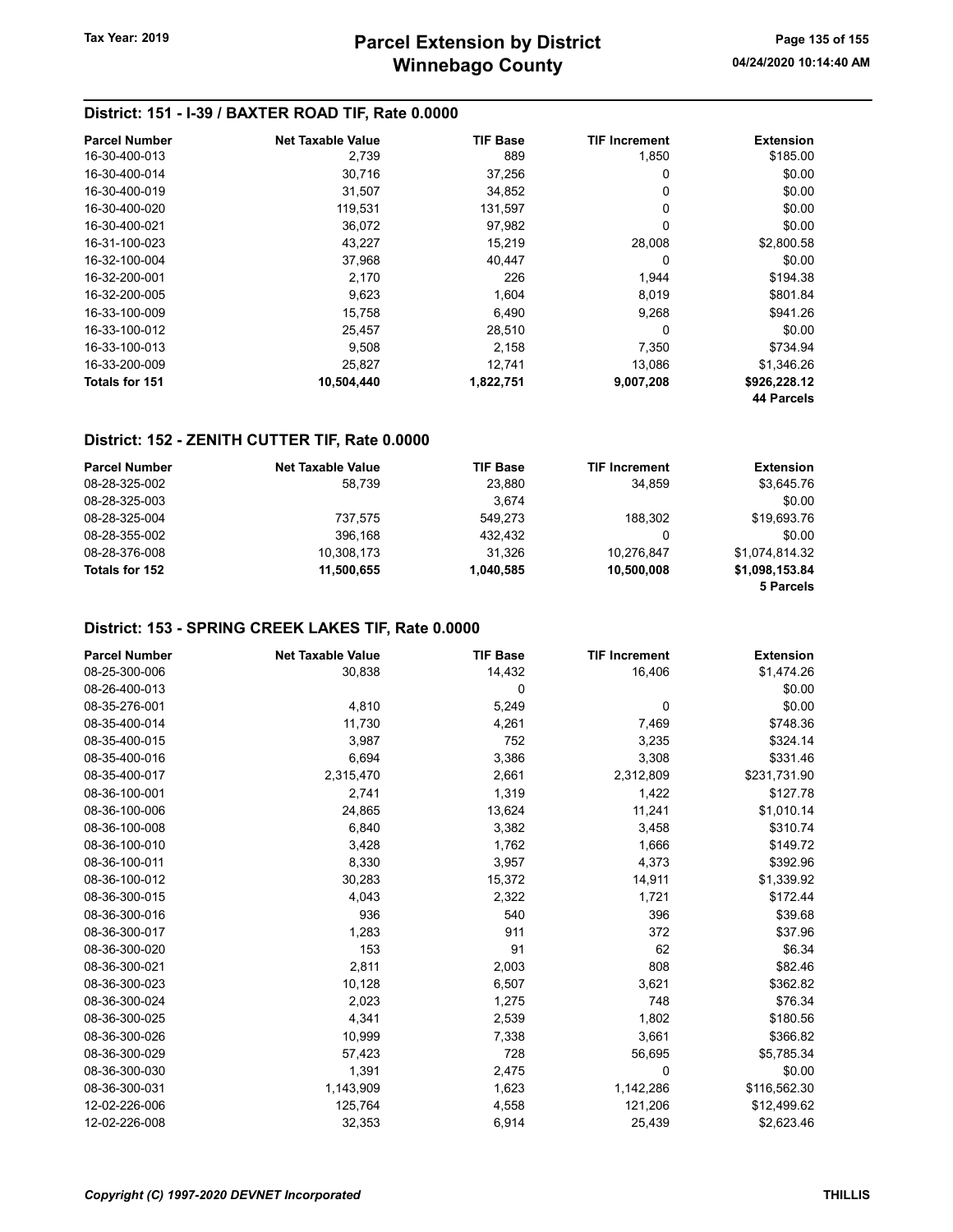## Winnebago County Tax Year: 2019 **Parcel Extension by District** Page 136 of 155

15 Parcels

#### Parcel Number **Net Taxable Value** TIF Base TIF Increment Extension 12-02-226-009 8,959 214 8,745 \$901.86 Totals for 153 3,856,532 110,195 3,747,860 \$377,639.38 28 Parcels District: 154 - FORMER WARNER ELECTRIC TIF, Rate 0.0000 Parcel Number **Net Taxable Value** TIF Base TIF Increment Extension 04-28-126-001 504,804 390,181 114,623 \$11,771.22 Totals for 154 **504,804** 504,804 **504,804** 390,181 **114,623** \$11,771.22 1 Parcels District: 157 - JEFFERSON / NORTH 3RD ST TIF, Rate 0.0000 Parcel Number **Net Taxable Value Net Taxable Value TIF Base TIF Increment Extension**<br>11-23-411-009 **Extension Extension Extension Extension Extension Extension Extension Extension** 11-23-411-009 5,183 9,599 0 \$0.00 11-23-411-010 8,861 8,861 6,699 2,162 \$289.64 11-23-411-012 8,474 17,319 0 \$0.00 11-23-411-013 6,113 13,388 0 \$0.00 11-23-411-014 **13,279** 0 \$0.00 11-23-411-015 **1,078** 1,441 0 \$0.00 11-23-453-020 3,583 3,829 0 \$0.00 11-23-453-021 202,147 39,488 162,659 \$21,790.94 11-23-454-010 293,483 87,738 205,745 \$27,563.04 11-23-454-011 9,072 880 8,192 \$1,097.46 11-23-456-002 4,966 5,307 0 \$0.00 11-23-456-003 4,506 4,815 0 \$0.00 11-23-456-004 36,066 60,992 0 \$0.00 11-23-456-005 5,738 6,132 0 \$0.00 11-23-456-006 3,707 3,960 0 \$0.00 Totals for 157 600,154 274,866 378,758 \$50,741.08

#### District: 159 - MULFORD & EAST STATE STREET TIF, Rate 0.0000

District: 153 - SPRING CREEK LAKES TIF, Rate 0.0000

| <b>Parcel Number</b> | <b>Net Taxable Value</b> | <b>TIF Base</b> | <b>TIF Increment</b> | <b>Extension</b> |
|----------------------|--------------------------|-----------------|----------------------|------------------|
| 12-20-426-004        |                          | 0               |                      | \$0.00           |
| 12-20-451-002        |                          | 0               |                      | \$0.00           |
| 12-20-451-003        |                          | 0               |                      | \$0.00           |
| 12-20-451-004        |                          | 0               |                      | \$0.00           |
| 12-20-451-008        | 247,565                  | 169,431         | 78,134               | \$10,467.38      |
| 12-20-451-009        |                          | 0               |                      | \$0.00           |
| 12-20-451-010        |                          | 0               |                      | \$0.00           |
| 12-20-451-011        | 23,313                   | 62,359          | 0                    | \$0.00           |
| 12-20-451-012        | 264,610                  | 61,160          | 203,450              | \$27,255.60      |
| 12-20-476-001        |                          | 0               |                      | \$0.00           |
| 12-21-278-021        | 36,472                   | 33,191          | 3,281                | \$439.56         |
| 12-21-278-022        | 5,845                    | 7,807           | 0                    | \$0.00           |
| 12-21-278-023        | 5,625                    | 7,514           | 0                    | \$0.00           |
| 12-21-278-024        | 68,611                   | 66,672          | 1,939                | \$259.76         |
| 12-21-278-025        |                          | 0               |                      | \$0.00           |
| 12-21-329-006        |                          | 0               |                      | \$0.00           |
| 12-21-330-005        | 361,790                  | 361,372         | 418                  | \$56.00          |
| 12-21-330-006        | 334,457                  | 413,499         | 0                    | \$0.00           |
| 12-21-351-003        |                          | 0               |                      | \$0.00           |
| 12-21-351-004        |                          | 0               |                      | \$0.00           |
| 12-21-376-004        |                          | 0               |                      | \$0.00           |
| 12-21-376-016        | 198,986                  | 270,497         | 0                    | \$0.00           |
| 12-21-376-017        | 1,524,290                | 1,439,445       | 84,845               | \$11,366.44      |
| 12-21-376-019        | 1,173,595                | 937,385         | 236,210              | \$31,644.36      |
| 12-21-376-020        | 462,074                  | 676,774         | 0                    | \$0.00           |

#### Copyright (C) 1997-2020 DEVNET Incorporated THILLIS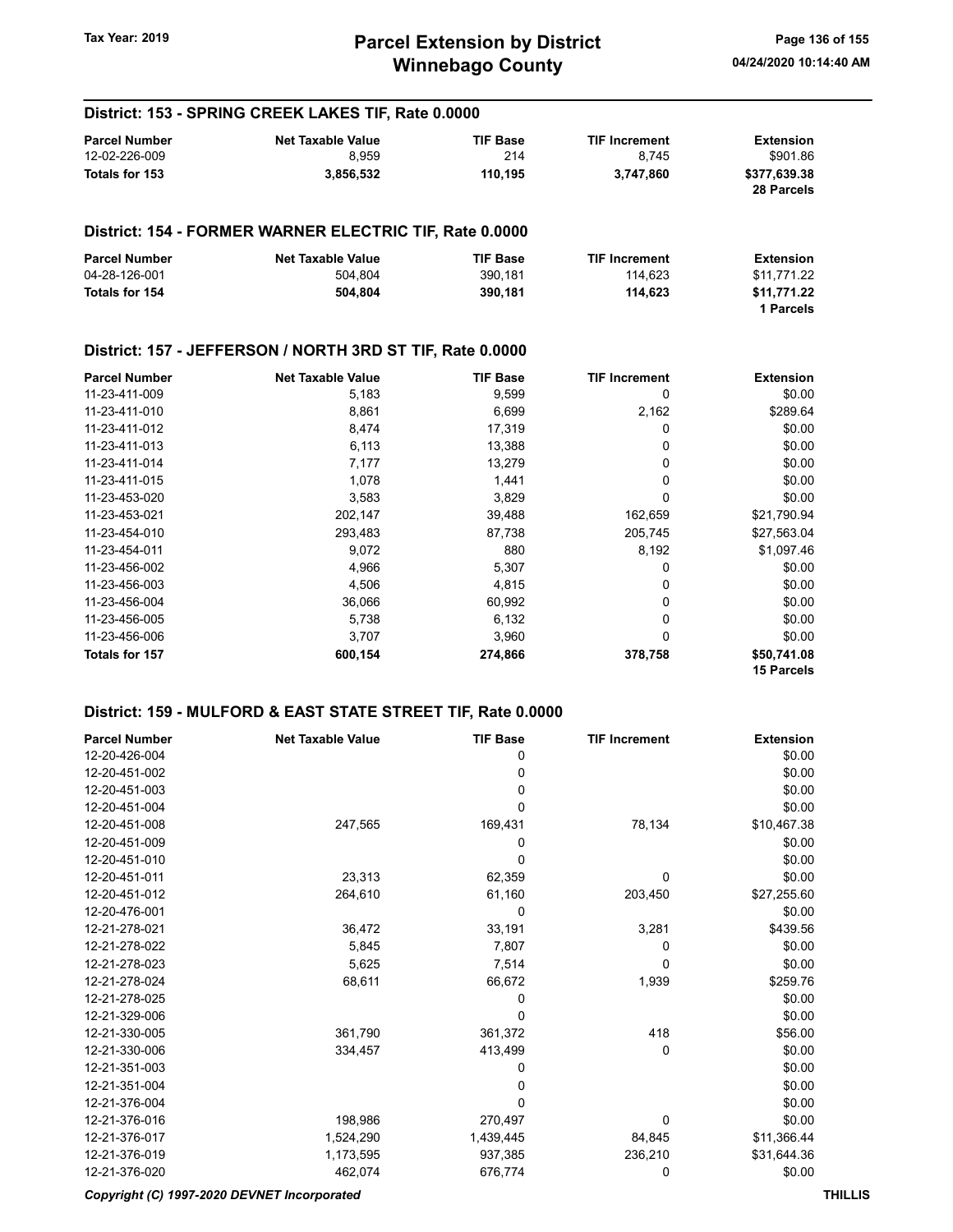| 12-21-377-010<br>\$0.00<br>797,613<br>974,433<br>0<br>12-21-377-012<br>557,868<br>661,754<br>0<br>\$0.00<br>180,044<br>12-21-377-015<br>266,202<br>86,158<br>\$24,119.96<br>44,649<br>12-21-377-016<br>179,409<br>134,760<br>\$5,981.50<br>\$0.00<br>12-21-401-002<br>0<br>63,872<br>\$0.00<br>12-21-426-001<br>39,465<br>0<br>0<br>\$0.00<br>12-21-426-002<br>28,500<br>69,467<br>0<br>\$0.00<br>12-21-426-003<br>44,814<br>62,231<br>0<br>12-21-426-004<br>46,530<br>50,543<br>\$0.00<br>0<br>\$0.00<br>12-21-426-005<br>41,075<br>60,786<br>0<br>\$0.00<br>12-21-426-006<br>35,785<br>53,380<br>0<br>\$0.00<br>12-21-426-007<br>46,200<br>47,591<br>0<br>\$0.00<br>12-21-426-008<br>40,422<br>46,489<br>0<br>\$0.00<br>12-21-426-009<br>45,212<br>48,741<br>46,781<br>0<br>\$0.00<br>12-21-426-010<br>57,554<br>12-21-426-011<br>38,103<br>55,773<br>0<br>\$0.00<br>11,715<br>12-21-426-012<br>39,527<br>27,812<br>\$1,569.42<br>0<br>12-21-426-013<br>35,492<br>44,268<br>\$0.00<br>35,189<br>0<br>\$0.00<br>12-21-426-014<br>36,605<br>\$0.00<br>12-21-426-015<br>35,279<br>37,283<br>0<br>0<br>\$0.00<br>12-21-426-016<br>26,166<br>40,672<br>0<br>\$0.00<br>12-21-427-001<br>35,369<br>47,622<br>\$0.00<br>12-21-427-002<br>58,001<br>58,941<br>$\Omega$<br>\$418.12<br>12-21-427-003<br>58,001<br>54,880<br>3,121<br>0<br>12-21-427-004<br>53,757<br>54,229<br>\$0.00<br>0<br>\$0.00<br>12-21-427-005<br>56,587<br>60,836<br>0<br>12-21-427-006<br>50,587<br>56,965<br>\$0.00<br>\$0.00<br>12-21-427-007<br>50,748<br>59,039<br>0<br>0<br>\$0.00<br>12-21-427-008<br>50,748<br>60,245<br>\$0.00<br>12-21-427-009<br>53,403<br>57,885<br>0<br>\$208.72<br>12-21-427-010<br>53,403<br>1,558<br>51,845<br>12-21-427-011<br>53,403<br>57,926<br>0<br>\$0.00<br>\$0.00<br>12-21-427-012<br>66,489<br>73,742<br>0<br>\$0.00<br>12-21-427-013<br>65,427<br>72,011<br>0<br>62,245<br>\$573.66<br>12-21-427-014<br>57,963<br>4,282<br>1,062<br>12-21-427-015<br>59,994<br>58,932<br>\$142.28<br>12-21-427-016<br>55,995<br>54,100<br>1,895<br>\$253.88<br>12-21-427-017<br>49,575<br>0<br>\$0.00<br>55,585<br>\$0.00<br>12-21-427-018<br>52,553<br>53,179<br>0<br>1,613<br>\$216.10<br>12-21-428-001<br>46,696<br>45,083<br>0<br>12-21-428-002<br>59,769<br>65,677<br>\$0.00<br>\$0.00<br>12-21-428-003<br>59,769<br>64,511<br>0<br>\$0.00<br>12-21-428-004<br>64,367<br>70,384<br>0<br>\$0.00<br>12-21-428-008<br>53,403<br>58,428<br>0<br>70,214<br>0<br>\$0.00<br>12-21-428-009<br>58,408<br>12-21-428-013<br>162,726<br>173,891<br>0<br>\$0.00<br>0<br>12-21-429-001<br>37,796<br>46,144<br>\$0.00<br>12-21-429-002<br>61,327<br>61,184<br>143<br>\$19.16<br>12-21-429-003<br>67,904<br>57,963<br>9,941<br>\$1,331.78<br>12-21-429-004<br>54,814<br>0<br>\$0.00<br>58,575<br>\$0.00<br>47,911<br>57,597<br>0<br>12-21-429-005<br>12-21-429-006<br>58,328<br>57,147<br>1,181<br>\$158.22<br>12-21-429-007<br>53,050<br>61,355<br>0<br>\$0.00<br>\$0.00<br>12-21-429-008<br>49,796<br>58,717<br>0<br>\$0.00<br>12-21-429-009<br>49,796<br>59,114<br>0<br>\$0.00<br>12-21-429-010<br>51,282<br>64,482<br>0<br>0<br>42,603<br>\$0.00<br>12-21-429-011<br>54,563<br>0<br>\$0.00<br>12-21-429-012<br>66,501<br>72,379<br>0<br>12-21-429-013<br>48,863<br>65,957<br>\$0.00 | <b>Parcel Number</b> | <b>Net Taxable Value</b> | <b>TIF Base</b> | <b>TIF Increment</b> | <b>Extension</b> |
|------------------------------------------------------------------------------------------------------------------------------------------------------------------------------------------------------------------------------------------------------------------------------------------------------------------------------------------------------------------------------------------------------------------------------------------------------------------------------------------------------------------------------------------------------------------------------------------------------------------------------------------------------------------------------------------------------------------------------------------------------------------------------------------------------------------------------------------------------------------------------------------------------------------------------------------------------------------------------------------------------------------------------------------------------------------------------------------------------------------------------------------------------------------------------------------------------------------------------------------------------------------------------------------------------------------------------------------------------------------------------------------------------------------------------------------------------------------------------------------------------------------------------------------------------------------------------------------------------------------------------------------------------------------------------------------------------------------------------------------------------------------------------------------------------------------------------------------------------------------------------------------------------------------------------------------------------------------------------------------------------------------------------------------------------------------------------------------------------------------------------------------------------------------------------------------------------------------------------------------------------------------------------------------------------------------------------------------------------------------------------------------------------------------------------------------------------------------------------------------------------------------------------------------------------------------------------------------------------------------------------------------------------------------------------------------------------------------------------------------------------------------------------------------------------------------------------------------------------------------------------------------------------------------------------------------------------------------------------------------------------------------------------------------------------------------------------------------------------------------------------------------------------------------------------------------------------------------------------------------------------------------------|----------------------|--------------------------|-----------------|----------------------|------------------|
|                                                                                                                                                                                                                                                                                                                                                                                                                                                                                                                                                                                                                                                                                                                                                                                                                                                                                                                                                                                                                                                                                                                                                                                                                                                                                                                                                                                                                                                                                                                                                                                                                                                                                                                                                                                                                                                                                                                                                                                                                                                                                                                                                                                                                                                                                                                                                                                                                                                                                                                                                                                                                                                                                                                                                                                                                                                                                                                                                                                                                                                                                                                                                                                                                                                                        |                      |                          |                 |                      |                  |
|                                                                                                                                                                                                                                                                                                                                                                                                                                                                                                                                                                                                                                                                                                                                                                                                                                                                                                                                                                                                                                                                                                                                                                                                                                                                                                                                                                                                                                                                                                                                                                                                                                                                                                                                                                                                                                                                                                                                                                                                                                                                                                                                                                                                                                                                                                                                                                                                                                                                                                                                                                                                                                                                                                                                                                                                                                                                                                                                                                                                                                                                                                                                                                                                                                                                        |                      |                          |                 |                      |                  |
|                                                                                                                                                                                                                                                                                                                                                                                                                                                                                                                                                                                                                                                                                                                                                                                                                                                                                                                                                                                                                                                                                                                                                                                                                                                                                                                                                                                                                                                                                                                                                                                                                                                                                                                                                                                                                                                                                                                                                                                                                                                                                                                                                                                                                                                                                                                                                                                                                                                                                                                                                                                                                                                                                                                                                                                                                                                                                                                                                                                                                                                                                                                                                                                                                                                                        |                      |                          |                 |                      |                  |
|                                                                                                                                                                                                                                                                                                                                                                                                                                                                                                                                                                                                                                                                                                                                                                                                                                                                                                                                                                                                                                                                                                                                                                                                                                                                                                                                                                                                                                                                                                                                                                                                                                                                                                                                                                                                                                                                                                                                                                                                                                                                                                                                                                                                                                                                                                                                                                                                                                                                                                                                                                                                                                                                                                                                                                                                                                                                                                                                                                                                                                                                                                                                                                                                                                                                        |                      |                          |                 |                      |                  |
|                                                                                                                                                                                                                                                                                                                                                                                                                                                                                                                                                                                                                                                                                                                                                                                                                                                                                                                                                                                                                                                                                                                                                                                                                                                                                                                                                                                                                                                                                                                                                                                                                                                                                                                                                                                                                                                                                                                                                                                                                                                                                                                                                                                                                                                                                                                                                                                                                                                                                                                                                                                                                                                                                                                                                                                                                                                                                                                                                                                                                                                                                                                                                                                                                                                                        |                      |                          |                 |                      |                  |
|                                                                                                                                                                                                                                                                                                                                                                                                                                                                                                                                                                                                                                                                                                                                                                                                                                                                                                                                                                                                                                                                                                                                                                                                                                                                                                                                                                                                                                                                                                                                                                                                                                                                                                                                                                                                                                                                                                                                                                                                                                                                                                                                                                                                                                                                                                                                                                                                                                                                                                                                                                                                                                                                                                                                                                                                                                                                                                                                                                                                                                                                                                                                                                                                                                                                        |                      |                          |                 |                      |                  |
|                                                                                                                                                                                                                                                                                                                                                                                                                                                                                                                                                                                                                                                                                                                                                                                                                                                                                                                                                                                                                                                                                                                                                                                                                                                                                                                                                                                                                                                                                                                                                                                                                                                                                                                                                                                                                                                                                                                                                                                                                                                                                                                                                                                                                                                                                                                                                                                                                                                                                                                                                                                                                                                                                                                                                                                                                                                                                                                                                                                                                                                                                                                                                                                                                                                                        |                      |                          |                 |                      |                  |
|                                                                                                                                                                                                                                                                                                                                                                                                                                                                                                                                                                                                                                                                                                                                                                                                                                                                                                                                                                                                                                                                                                                                                                                                                                                                                                                                                                                                                                                                                                                                                                                                                                                                                                                                                                                                                                                                                                                                                                                                                                                                                                                                                                                                                                                                                                                                                                                                                                                                                                                                                                                                                                                                                                                                                                                                                                                                                                                                                                                                                                                                                                                                                                                                                                                                        |                      |                          |                 |                      |                  |
|                                                                                                                                                                                                                                                                                                                                                                                                                                                                                                                                                                                                                                                                                                                                                                                                                                                                                                                                                                                                                                                                                                                                                                                                                                                                                                                                                                                                                                                                                                                                                                                                                                                                                                                                                                                                                                                                                                                                                                                                                                                                                                                                                                                                                                                                                                                                                                                                                                                                                                                                                                                                                                                                                                                                                                                                                                                                                                                                                                                                                                                                                                                                                                                                                                                                        |                      |                          |                 |                      |                  |
|                                                                                                                                                                                                                                                                                                                                                                                                                                                                                                                                                                                                                                                                                                                                                                                                                                                                                                                                                                                                                                                                                                                                                                                                                                                                                                                                                                                                                                                                                                                                                                                                                                                                                                                                                                                                                                                                                                                                                                                                                                                                                                                                                                                                                                                                                                                                                                                                                                                                                                                                                                                                                                                                                                                                                                                                                                                                                                                                                                                                                                                                                                                                                                                                                                                                        |                      |                          |                 |                      |                  |
|                                                                                                                                                                                                                                                                                                                                                                                                                                                                                                                                                                                                                                                                                                                                                                                                                                                                                                                                                                                                                                                                                                                                                                                                                                                                                                                                                                                                                                                                                                                                                                                                                                                                                                                                                                                                                                                                                                                                                                                                                                                                                                                                                                                                                                                                                                                                                                                                                                                                                                                                                                                                                                                                                                                                                                                                                                                                                                                                                                                                                                                                                                                                                                                                                                                                        |                      |                          |                 |                      |                  |
|                                                                                                                                                                                                                                                                                                                                                                                                                                                                                                                                                                                                                                                                                                                                                                                                                                                                                                                                                                                                                                                                                                                                                                                                                                                                                                                                                                                                                                                                                                                                                                                                                                                                                                                                                                                                                                                                                                                                                                                                                                                                                                                                                                                                                                                                                                                                                                                                                                                                                                                                                                                                                                                                                                                                                                                                                                                                                                                                                                                                                                                                                                                                                                                                                                                                        |                      |                          |                 |                      |                  |
|                                                                                                                                                                                                                                                                                                                                                                                                                                                                                                                                                                                                                                                                                                                                                                                                                                                                                                                                                                                                                                                                                                                                                                                                                                                                                                                                                                                                                                                                                                                                                                                                                                                                                                                                                                                                                                                                                                                                                                                                                                                                                                                                                                                                                                                                                                                                                                                                                                                                                                                                                                                                                                                                                                                                                                                                                                                                                                                                                                                                                                                                                                                                                                                                                                                                        |                      |                          |                 |                      |                  |
|                                                                                                                                                                                                                                                                                                                                                                                                                                                                                                                                                                                                                                                                                                                                                                                                                                                                                                                                                                                                                                                                                                                                                                                                                                                                                                                                                                                                                                                                                                                                                                                                                                                                                                                                                                                                                                                                                                                                                                                                                                                                                                                                                                                                                                                                                                                                                                                                                                                                                                                                                                                                                                                                                                                                                                                                                                                                                                                                                                                                                                                                                                                                                                                                                                                                        |                      |                          |                 |                      |                  |
|                                                                                                                                                                                                                                                                                                                                                                                                                                                                                                                                                                                                                                                                                                                                                                                                                                                                                                                                                                                                                                                                                                                                                                                                                                                                                                                                                                                                                                                                                                                                                                                                                                                                                                                                                                                                                                                                                                                                                                                                                                                                                                                                                                                                                                                                                                                                                                                                                                                                                                                                                                                                                                                                                                                                                                                                                                                                                                                                                                                                                                                                                                                                                                                                                                                                        |                      |                          |                 |                      |                  |
|                                                                                                                                                                                                                                                                                                                                                                                                                                                                                                                                                                                                                                                                                                                                                                                                                                                                                                                                                                                                                                                                                                                                                                                                                                                                                                                                                                                                                                                                                                                                                                                                                                                                                                                                                                                                                                                                                                                                                                                                                                                                                                                                                                                                                                                                                                                                                                                                                                                                                                                                                                                                                                                                                                                                                                                                                                                                                                                                                                                                                                                                                                                                                                                                                                                                        |                      |                          |                 |                      |                  |
|                                                                                                                                                                                                                                                                                                                                                                                                                                                                                                                                                                                                                                                                                                                                                                                                                                                                                                                                                                                                                                                                                                                                                                                                                                                                                                                                                                                                                                                                                                                                                                                                                                                                                                                                                                                                                                                                                                                                                                                                                                                                                                                                                                                                                                                                                                                                                                                                                                                                                                                                                                                                                                                                                                                                                                                                                                                                                                                                                                                                                                                                                                                                                                                                                                                                        |                      |                          |                 |                      |                  |
|                                                                                                                                                                                                                                                                                                                                                                                                                                                                                                                                                                                                                                                                                                                                                                                                                                                                                                                                                                                                                                                                                                                                                                                                                                                                                                                                                                                                                                                                                                                                                                                                                                                                                                                                                                                                                                                                                                                                                                                                                                                                                                                                                                                                                                                                                                                                                                                                                                                                                                                                                                                                                                                                                                                                                                                                                                                                                                                                                                                                                                                                                                                                                                                                                                                                        |                      |                          |                 |                      |                  |
|                                                                                                                                                                                                                                                                                                                                                                                                                                                                                                                                                                                                                                                                                                                                                                                                                                                                                                                                                                                                                                                                                                                                                                                                                                                                                                                                                                                                                                                                                                                                                                                                                                                                                                                                                                                                                                                                                                                                                                                                                                                                                                                                                                                                                                                                                                                                                                                                                                                                                                                                                                                                                                                                                                                                                                                                                                                                                                                                                                                                                                                                                                                                                                                                                                                                        |                      |                          |                 |                      |                  |
|                                                                                                                                                                                                                                                                                                                                                                                                                                                                                                                                                                                                                                                                                                                                                                                                                                                                                                                                                                                                                                                                                                                                                                                                                                                                                                                                                                                                                                                                                                                                                                                                                                                                                                                                                                                                                                                                                                                                                                                                                                                                                                                                                                                                                                                                                                                                                                                                                                                                                                                                                                                                                                                                                                                                                                                                                                                                                                                                                                                                                                                                                                                                                                                                                                                                        |                      |                          |                 |                      |                  |
|                                                                                                                                                                                                                                                                                                                                                                                                                                                                                                                                                                                                                                                                                                                                                                                                                                                                                                                                                                                                                                                                                                                                                                                                                                                                                                                                                                                                                                                                                                                                                                                                                                                                                                                                                                                                                                                                                                                                                                                                                                                                                                                                                                                                                                                                                                                                                                                                                                                                                                                                                                                                                                                                                                                                                                                                                                                                                                                                                                                                                                                                                                                                                                                                                                                                        |                      |                          |                 |                      |                  |
|                                                                                                                                                                                                                                                                                                                                                                                                                                                                                                                                                                                                                                                                                                                                                                                                                                                                                                                                                                                                                                                                                                                                                                                                                                                                                                                                                                                                                                                                                                                                                                                                                                                                                                                                                                                                                                                                                                                                                                                                                                                                                                                                                                                                                                                                                                                                                                                                                                                                                                                                                                                                                                                                                                                                                                                                                                                                                                                                                                                                                                                                                                                                                                                                                                                                        |                      |                          |                 |                      |                  |
|                                                                                                                                                                                                                                                                                                                                                                                                                                                                                                                                                                                                                                                                                                                                                                                                                                                                                                                                                                                                                                                                                                                                                                                                                                                                                                                                                                                                                                                                                                                                                                                                                                                                                                                                                                                                                                                                                                                                                                                                                                                                                                                                                                                                                                                                                                                                                                                                                                                                                                                                                                                                                                                                                                                                                                                                                                                                                                                                                                                                                                                                                                                                                                                                                                                                        |                      |                          |                 |                      |                  |
|                                                                                                                                                                                                                                                                                                                                                                                                                                                                                                                                                                                                                                                                                                                                                                                                                                                                                                                                                                                                                                                                                                                                                                                                                                                                                                                                                                                                                                                                                                                                                                                                                                                                                                                                                                                                                                                                                                                                                                                                                                                                                                                                                                                                                                                                                                                                                                                                                                                                                                                                                                                                                                                                                                                                                                                                                                                                                                                                                                                                                                                                                                                                                                                                                                                                        |                      |                          |                 |                      |                  |
|                                                                                                                                                                                                                                                                                                                                                                                                                                                                                                                                                                                                                                                                                                                                                                                                                                                                                                                                                                                                                                                                                                                                                                                                                                                                                                                                                                                                                                                                                                                                                                                                                                                                                                                                                                                                                                                                                                                                                                                                                                                                                                                                                                                                                                                                                                                                                                                                                                                                                                                                                                                                                                                                                                                                                                                                                                                                                                                                                                                                                                                                                                                                                                                                                                                                        |                      |                          |                 |                      |                  |
|                                                                                                                                                                                                                                                                                                                                                                                                                                                                                                                                                                                                                                                                                                                                                                                                                                                                                                                                                                                                                                                                                                                                                                                                                                                                                                                                                                                                                                                                                                                                                                                                                                                                                                                                                                                                                                                                                                                                                                                                                                                                                                                                                                                                                                                                                                                                                                                                                                                                                                                                                                                                                                                                                                                                                                                                                                                                                                                                                                                                                                                                                                                                                                                                                                                                        |                      |                          |                 |                      |                  |
|                                                                                                                                                                                                                                                                                                                                                                                                                                                                                                                                                                                                                                                                                                                                                                                                                                                                                                                                                                                                                                                                                                                                                                                                                                                                                                                                                                                                                                                                                                                                                                                                                                                                                                                                                                                                                                                                                                                                                                                                                                                                                                                                                                                                                                                                                                                                                                                                                                                                                                                                                                                                                                                                                                                                                                                                                                                                                                                                                                                                                                                                                                                                                                                                                                                                        |                      |                          |                 |                      |                  |
|                                                                                                                                                                                                                                                                                                                                                                                                                                                                                                                                                                                                                                                                                                                                                                                                                                                                                                                                                                                                                                                                                                                                                                                                                                                                                                                                                                                                                                                                                                                                                                                                                                                                                                                                                                                                                                                                                                                                                                                                                                                                                                                                                                                                                                                                                                                                                                                                                                                                                                                                                                                                                                                                                                                                                                                                                                                                                                                                                                                                                                                                                                                                                                                                                                                                        |                      |                          |                 |                      |                  |
|                                                                                                                                                                                                                                                                                                                                                                                                                                                                                                                                                                                                                                                                                                                                                                                                                                                                                                                                                                                                                                                                                                                                                                                                                                                                                                                                                                                                                                                                                                                                                                                                                                                                                                                                                                                                                                                                                                                                                                                                                                                                                                                                                                                                                                                                                                                                                                                                                                                                                                                                                                                                                                                                                                                                                                                                                                                                                                                                                                                                                                                                                                                                                                                                                                                                        |                      |                          |                 |                      |                  |
|                                                                                                                                                                                                                                                                                                                                                                                                                                                                                                                                                                                                                                                                                                                                                                                                                                                                                                                                                                                                                                                                                                                                                                                                                                                                                                                                                                                                                                                                                                                                                                                                                                                                                                                                                                                                                                                                                                                                                                                                                                                                                                                                                                                                                                                                                                                                                                                                                                                                                                                                                                                                                                                                                                                                                                                                                                                                                                                                                                                                                                                                                                                                                                                                                                                                        |                      |                          |                 |                      |                  |
|                                                                                                                                                                                                                                                                                                                                                                                                                                                                                                                                                                                                                                                                                                                                                                                                                                                                                                                                                                                                                                                                                                                                                                                                                                                                                                                                                                                                                                                                                                                                                                                                                                                                                                                                                                                                                                                                                                                                                                                                                                                                                                                                                                                                                                                                                                                                                                                                                                                                                                                                                                                                                                                                                                                                                                                                                                                                                                                                                                                                                                                                                                                                                                                                                                                                        |                      |                          |                 |                      |                  |
|                                                                                                                                                                                                                                                                                                                                                                                                                                                                                                                                                                                                                                                                                                                                                                                                                                                                                                                                                                                                                                                                                                                                                                                                                                                                                                                                                                                                                                                                                                                                                                                                                                                                                                                                                                                                                                                                                                                                                                                                                                                                                                                                                                                                                                                                                                                                                                                                                                                                                                                                                                                                                                                                                                                                                                                                                                                                                                                                                                                                                                                                                                                                                                                                                                                                        |                      |                          |                 |                      |                  |
|                                                                                                                                                                                                                                                                                                                                                                                                                                                                                                                                                                                                                                                                                                                                                                                                                                                                                                                                                                                                                                                                                                                                                                                                                                                                                                                                                                                                                                                                                                                                                                                                                                                                                                                                                                                                                                                                                                                                                                                                                                                                                                                                                                                                                                                                                                                                                                                                                                                                                                                                                                                                                                                                                                                                                                                                                                                                                                                                                                                                                                                                                                                                                                                                                                                                        |                      |                          |                 |                      |                  |
|                                                                                                                                                                                                                                                                                                                                                                                                                                                                                                                                                                                                                                                                                                                                                                                                                                                                                                                                                                                                                                                                                                                                                                                                                                                                                                                                                                                                                                                                                                                                                                                                                                                                                                                                                                                                                                                                                                                                                                                                                                                                                                                                                                                                                                                                                                                                                                                                                                                                                                                                                                                                                                                                                                                                                                                                                                                                                                                                                                                                                                                                                                                                                                                                                                                                        |                      |                          |                 |                      |                  |
|                                                                                                                                                                                                                                                                                                                                                                                                                                                                                                                                                                                                                                                                                                                                                                                                                                                                                                                                                                                                                                                                                                                                                                                                                                                                                                                                                                                                                                                                                                                                                                                                                                                                                                                                                                                                                                                                                                                                                                                                                                                                                                                                                                                                                                                                                                                                                                                                                                                                                                                                                                                                                                                                                                                                                                                                                                                                                                                                                                                                                                                                                                                                                                                                                                                                        |                      |                          |                 |                      |                  |
|                                                                                                                                                                                                                                                                                                                                                                                                                                                                                                                                                                                                                                                                                                                                                                                                                                                                                                                                                                                                                                                                                                                                                                                                                                                                                                                                                                                                                                                                                                                                                                                                                                                                                                                                                                                                                                                                                                                                                                                                                                                                                                                                                                                                                                                                                                                                                                                                                                                                                                                                                                                                                                                                                                                                                                                                                                                                                                                                                                                                                                                                                                                                                                                                                                                                        |                      |                          |                 |                      |                  |
|                                                                                                                                                                                                                                                                                                                                                                                                                                                                                                                                                                                                                                                                                                                                                                                                                                                                                                                                                                                                                                                                                                                                                                                                                                                                                                                                                                                                                                                                                                                                                                                                                                                                                                                                                                                                                                                                                                                                                                                                                                                                                                                                                                                                                                                                                                                                                                                                                                                                                                                                                                                                                                                                                                                                                                                                                                                                                                                                                                                                                                                                                                                                                                                                                                                                        |                      |                          |                 |                      |                  |
|                                                                                                                                                                                                                                                                                                                                                                                                                                                                                                                                                                                                                                                                                                                                                                                                                                                                                                                                                                                                                                                                                                                                                                                                                                                                                                                                                                                                                                                                                                                                                                                                                                                                                                                                                                                                                                                                                                                                                                                                                                                                                                                                                                                                                                                                                                                                                                                                                                                                                                                                                                                                                                                                                                                                                                                                                                                                                                                                                                                                                                                                                                                                                                                                                                                                        |                      |                          |                 |                      |                  |
|                                                                                                                                                                                                                                                                                                                                                                                                                                                                                                                                                                                                                                                                                                                                                                                                                                                                                                                                                                                                                                                                                                                                                                                                                                                                                                                                                                                                                                                                                                                                                                                                                                                                                                                                                                                                                                                                                                                                                                                                                                                                                                                                                                                                                                                                                                                                                                                                                                                                                                                                                                                                                                                                                                                                                                                                                                                                                                                                                                                                                                                                                                                                                                                                                                                                        |                      |                          |                 |                      |                  |
|                                                                                                                                                                                                                                                                                                                                                                                                                                                                                                                                                                                                                                                                                                                                                                                                                                                                                                                                                                                                                                                                                                                                                                                                                                                                                                                                                                                                                                                                                                                                                                                                                                                                                                                                                                                                                                                                                                                                                                                                                                                                                                                                                                                                                                                                                                                                                                                                                                                                                                                                                                                                                                                                                                                                                                                                                                                                                                                                                                                                                                                                                                                                                                                                                                                                        |                      |                          |                 |                      |                  |
|                                                                                                                                                                                                                                                                                                                                                                                                                                                                                                                                                                                                                                                                                                                                                                                                                                                                                                                                                                                                                                                                                                                                                                                                                                                                                                                                                                                                                                                                                                                                                                                                                                                                                                                                                                                                                                                                                                                                                                                                                                                                                                                                                                                                                                                                                                                                                                                                                                                                                                                                                                                                                                                                                                                                                                                                                                                                                                                                                                                                                                                                                                                                                                                                                                                                        |                      |                          |                 |                      |                  |
|                                                                                                                                                                                                                                                                                                                                                                                                                                                                                                                                                                                                                                                                                                                                                                                                                                                                                                                                                                                                                                                                                                                                                                                                                                                                                                                                                                                                                                                                                                                                                                                                                                                                                                                                                                                                                                                                                                                                                                                                                                                                                                                                                                                                                                                                                                                                                                                                                                                                                                                                                                                                                                                                                                                                                                                                                                                                                                                                                                                                                                                                                                                                                                                                                                                                        |                      |                          |                 |                      |                  |
|                                                                                                                                                                                                                                                                                                                                                                                                                                                                                                                                                                                                                                                                                                                                                                                                                                                                                                                                                                                                                                                                                                                                                                                                                                                                                                                                                                                                                                                                                                                                                                                                                                                                                                                                                                                                                                                                                                                                                                                                                                                                                                                                                                                                                                                                                                                                                                                                                                                                                                                                                                                                                                                                                                                                                                                                                                                                                                                                                                                                                                                                                                                                                                                                                                                                        |                      |                          |                 |                      |                  |
|                                                                                                                                                                                                                                                                                                                                                                                                                                                                                                                                                                                                                                                                                                                                                                                                                                                                                                                                                                                                                                                                                                                                                                                                                                                                                                                                                                                                                                                                                                                                                                                                                                                                                                                                                                                                                                                                                                                                                                                                                                                                                                                                                                                                                                                                                                                                                                                                                                                                                                                                                                                                                                                                                                                                                                                                                                                                                                                                                                                                                                                                                                                                                                                                                                                                        |                      |                          |                 |                      |                  |
|                                                                                                                                                                                                                                                                                                                                                                                                                                                                                                                                                                                                                                                                                                                                                                                                                                                                                                                                                                                                                                                                                                                                                                                                                                                                                                                                                                                                                                                                                                                                                                                                                                                                                                                                                                                                                                                                                                                                                                                                                                                                                                                                                                                                                                                                                                                                                                                                                                                                                                                                                                                                                                                                                                                                                                                                                                                                                                                                                                                                                                                                                                                                                                                                                                                                        |                      |                          |                 |                      |                  |
|                                                                                                                                                                                                                                                                                                                                                                                                                                                                                                                                                                                                                                                                                                                                                                                                                                                                                                                                                                                                                                                                                                                                                                                                                                                                                                                                                                                                                                                                                                                                                                                                                                                                                                                                                                                                                                                                                                                                                                                                                                                                                                                                                                                                                                                                                                                                                                                                                                                                                                                                                                                                                                                                                                                                                                                                                                                                                                                                                                                                                                                                                                                                                                                                                                                                        |                      |                          |                 |                      |                  |
|                                                                                                                                                                                                                                                                                                                                                                                                                                                                                                                                                                                                                                                                                                                                                                                                                                                                                                                                                                                                                                                                                                                                                                                                                                                                                                                                                                                                                                                                                                                                                                                                                                                                                                                                                                                                                                                                                                                                                                                                                                                                                                                                                                                                                                                                                                                                                                                                                                                                                                                                                                                                                                                                                                                                                                                                                                                                                                                                                                                                                                                                                                                                                                                                                                                                        |                      |                          |                 |                      |                  |
|                                                                                                                                                                                                                                                                                                                                                                                                                                                                                                                                                                                                                                                                                                                                                                                                                                                                                                                                                                                                                                                                                                                                                                                                                                                                                                                                                                                                                                                                                                                                                                                                                                                                                                                                                                                                                                                                                                                                                                                                                                                                                                                                                                                                                                                                                                                                                                                                                                                                                                                                                                                                                                                                                                                                                                                                                                                                                                                                                                                                                                                                                                                                                                                                                                                                        |                      |                          |                 |                      |                  |
|                                                                                                                                                                                                                                                                                                                                                                                                                                                                                                                                                                                                                                                                                                                                                                                                                                                                                                                                                                                                                                                                                                                                                                                                                                                                                                                                                                                                                                                                                                                                                                                                                                                                                                                                                                                                                                                                                                                                                                                                                                                                                                                                                                                                                                                                                                                                                                                                                                                                                                                                                                                                                                                                                                                                                                                                                                                                                                                                                                                                                                                                                                                                                                                                                                                                        |                      |                          |                 |                      |                  |
|                                                                                                                                                                                                                                                                                                                                                                                                                                                                                                                                                                                                                                                                                                                                                                                                                                                                                                                                                                                                                                                                                                                                                                                                                                                                                                                                                                                                                                                                                                                                                                                                                                                                                                                                                                                                                                                                                                                                                                                                                                                                                                                                                                                                                                                                                                                                                                                                                                                                                                                                                                                                                                                                                                                                                                                                                                                                                                                                                                                                                                                                                                                                                                                                                                                                        |                      |                          |                 |                      |                  |
|                                                                                                                                                                                                                                                                                                                                                                                                                                                                                                                                                                                                                                                                                                                                                                                                                                                                                                                                                                                                                                                                                                                                                                                                                                                                                                                                                                                                                                                                                                                                                                                                                                                                                                                                                                                                                                                                                                                                                                                                                                                                                                                                                                                                                                                                                                                                                                                                                                                                                                                                                                                                                                                                                                                                                                                                                                                                                                                                                                                                                                                                                                                                                                                                                                                                        |                      |                          |                 |                      |                  |
|                                                                                                                                                                                                                                                                                                                                                                                                                                                                                                                                                                                                                                                                                                                                                                                                                                                                                                                                                                                                                                                                                                                                                                                                                                                                                                                                                                                                                                                                                                                                                                                                                                                                                                                                                                                                                                                                                                                                                                                                                                                                                                                                                                                                                                                                                                                                                                                                                                                                                                                                                                                                                                                                                                                                                                                                                                                                                                                                                                                                                                                                                                                                                                                                                                                                        |                      |                          |                 |                      |                  |
|                                                                                                                                                                                                                                                                                                                                                                                                                                                                                                                                                                                                                                                                                                                                                                                                                                                                                                                                                                                                                                                                                                                                                                                                                                                                                                                                                                                                                                                                                                                                                                                                                                                                                                                                                                                                                                                                                                                                                                                                                                                                                                                                                                                                                                                                                                                                                                                                                                                                                                                                                                                                                                                                                                                                                                                                                                                                                                                                                                                                                                                                                                                                                                                                                                                                        |                      |                          |                 |                      |                  |
|                                                                                                                                                                                                                                                                                                                                                                                                                                                                                                                                                                                                                                                                                                                                                                                                                                                                                                                                                                                                                                                                                                                                                                                                                                                                                                                                                                                                                                                                                                                                                                                                                                                                                                                                                                                                                                                                                                                                                                                                                                                                                                                                                                                                                                                                                                                                                                                                                                                                                                                                                                                                                                                                                                                                                                                                                                                                                                                                                                                                                                                                                                                                                                                                                                                                        |                      |                          |                 |                      |                  |
|                                                                                                                                                                                                                                                                                                                                                                                                                                                                                                                                                                                                                                                                                                                                                                                                                                                                                                                                                                                                                                                                                                                                                                                                                                                                                                                                                                                                                                                                                                                                                                                                                                                                                                                                                                                                                                                                                                                                                                                                                                                                                                                                                                                                                                                                                                                                                                                                                                                                                                                                                                                                                                                                                                                                                                                                                                                                                                                                                                                                                                                                                                                                                                                                                                                                        |                      |                          |                 |                      |                  |
|                                                                                                                                                                                                                                                                                                                                                                                                                                                                                                                                                                                                                                                                                                                                                                                                                                                                                                                                                                                                                                                                                                                                                                                                                                                                                                                                                                                                                                                                                                                                                                                                                                                                                                                                                                                                                                                                                                                                                                                                                                                                                                                                                                                                                                                                                                                                                                                                                                                                                                                                                                                                                                                                                                                                                                                                                                                                                                                                                                                                                                                                                                                                                                                                                                                                        |                      |                          |                 |                      |                  |
|                                                                                                                                                                                                                                                                                                                                                                                                                                                                                                                                                                                                                                                                                                                                                                                                                                                                                                                                                                                                                                                                                                                                                                                                                                                                                                                                                                                                                                                                                                                                                                                                                                                                                                                                                                                                                                                                                                                                                                                                                                                                                                                                                                                                                                                                                                                                                                                                                                                                                                                                                                                                                                                                                                                                                                                                                                                                                                                                                                                                                                                                                                                                                                                                                                                                        |                      |                          |                 |                      |                  |
|                                                                                                                                                                                                                                                                                                                                                                                                                                                                                                                                                                                                                                                                                                                                                                                                                                                                                                                                                                                                                                                                                                                                                                                                                                                                                                                                                                                                                                                                                                                                                                                                                                                                                                                                                                                                                                                                                                                                                                                                                                                                                                                                                                                                                                                                                                                                                                                                                                                                                                                                                                                                                                                                                                                                                                                                                                                                                                                                                                                                                                                                                                                                                                                                                                                                        |                      |                          |                 |                      |                  |
|                                                                                                                                                                                                                                                                                                                                                                                                                                                                                                                                                                                                                                                                                                                                                                                                                                                                                                                                                                                                                                                                                                                                                                                                                                                                                                                                                                                                                                                                                                                                                                                                                                                                                                                                                                                                                                                                                                                                                                                                                                                                                                                                                                                                                                                                                                                                                                                                                                                                                                                                                                                                                                                                                                                                                                                                                                                                                                                                                                                                                                                                                                                                                                                                                                                                        |                      |                          |                 |                      |                  |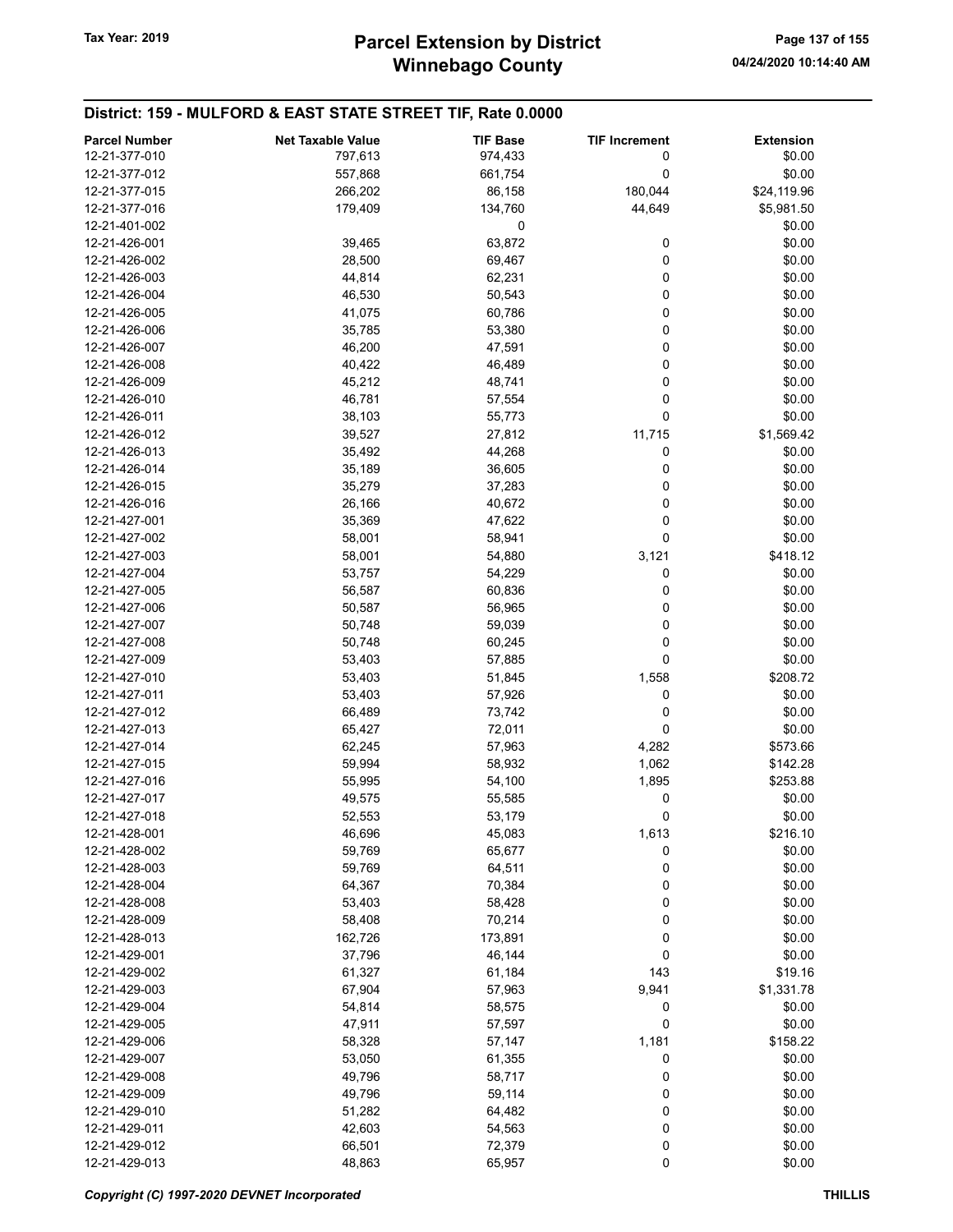District: 159 - MULFORD & EAST STATE STREET TIF, Rate 0.0000

#### Parcel Number **Net Taxable Value** TIF Base TIF Increment Extension 12-21-429-014 **58,782** 65,782 58,608 7,174 5961.08  $12-21-429-017$  \$0.00  $12-21-429-018$  \$0.00  $12-21-429-019$  \$0.00  $12-21-429-020$  \$0.00  $12-21-429-021$  \$0.00  $12-21-429-022$  \$0.00  $12-21-429-023$  \$0.00  $12-21-429-025$  \$0.00 12-21-429-028 115,648 102,919 12,729 \$1,705.28 12-21-430-001 21,882 11,624 10,258 \$1,374.24 12-21-430-002 10,882 22,381 0 \$0.00  $12-21-451-001$  \$0.00 12-21-452-001 **19,510** 20,847 0 \$0.00 12-21-452-002 159,523 154,501 5,022 \$672.78 12-21-452-003 36,566 34,341 2,225 \$298.08 12-21-452-004 **30,003** 30,003 32,061 0 \$0.00 12-21-452-005 124,073 104,159 19,914 \$2,667.82 12-21-452-007 1,058,249 982,231 76,018 \$10,183.90 12-21-453-001 182,374 194,886 0 \$0.00 12-21-453-002 **137,850** 137,850 147,309 0 \$0.00 12-21-454-001 **32,013** 32,013 52,536 0 \$0.00 12-21-454-002 32,011 54,257 0 \$0.00 12-21-454-003 32,011 52,536 0 \$0.00 12-21-476-001 **12-21-476-001** 428,939 428,939 343,132 85,807 \$11,495.32 12-21-476-002 350,950 301,126 49,824 \$6,674.78 12-21-477-001 10,002 10,688 0 \$0.00 12-21-477-002 172,395 184,223 0 \$0.00 12-21-477-003 **112,615** 112,615 133,713 0 \$0.00 12-21-477-004 **16,515** 16,515 17,647 0 \$0.00 12-21-477-005 277,328 296,353 0 \$0.00 12-21-477-006 286,806 306,482 0 \$0.00 12-21-477-008 **80.00 75,177** 80,335 0 **12-21-477-008 80.00** 12-21-477-010 **542** 573 0 \$0.00 12-21-477-011 59,503 59,503 33,811 25,692 \$3,441.88 12-21-477-014 2,119,880 1,300,827 819,053 \$109,726.08 12-22-351-001 7,490 10,005 0 \$0.00 12-22-352-002 1,721,820 1,867,468 0 0 \$0.00 12-22-353-004 506,958 566,958 541,739 0 \$0.00 12-22-353-005 672,568 521,648 150,920 \$20,218.30 12-22-353-011 36,597 47,935 0 \$0.00 12-22-353-012 21,223 22,680 0 \$0.00 12-22-353-014 **40,287** 52,114 0 \$0.00 12-22-353-015 237,879 254,200 0 \$0.00 12-27-101-003 474,336 811,289 0 \$0.00 12-27-101-004 274,571 274,571 0 274,571 \$36,783.46 12-27-103-014 **44,226 118,102 0** \$0.00 12-27-105-001 1,374 1,958 0 \$0.00 12-28-101-007 2,097 331,139 0 \$0.00 12-28-101-008 **392** 63,933 0 \$0.00 12-28-101-009 358 63,933 0 \$0.00 12-28-101-014 445,615 396,986 48,629 \$6,514.68 12-28-101-015 165,456 207,855 0 \$0.00 12-28-101-016 \$0.00  $12-28-101-017$  \$0.00  $12-28-126-003$  \$0.00 12-28-126-006 83,229 126,937 0 \$0.00 12-28-126-007 551 589 0 \$0.00 12-28-126-008 **119,859** 119,859 142,522 0 30.00

#### Copyright (C) 1997-2020 DEVNET Incorporated THILLIS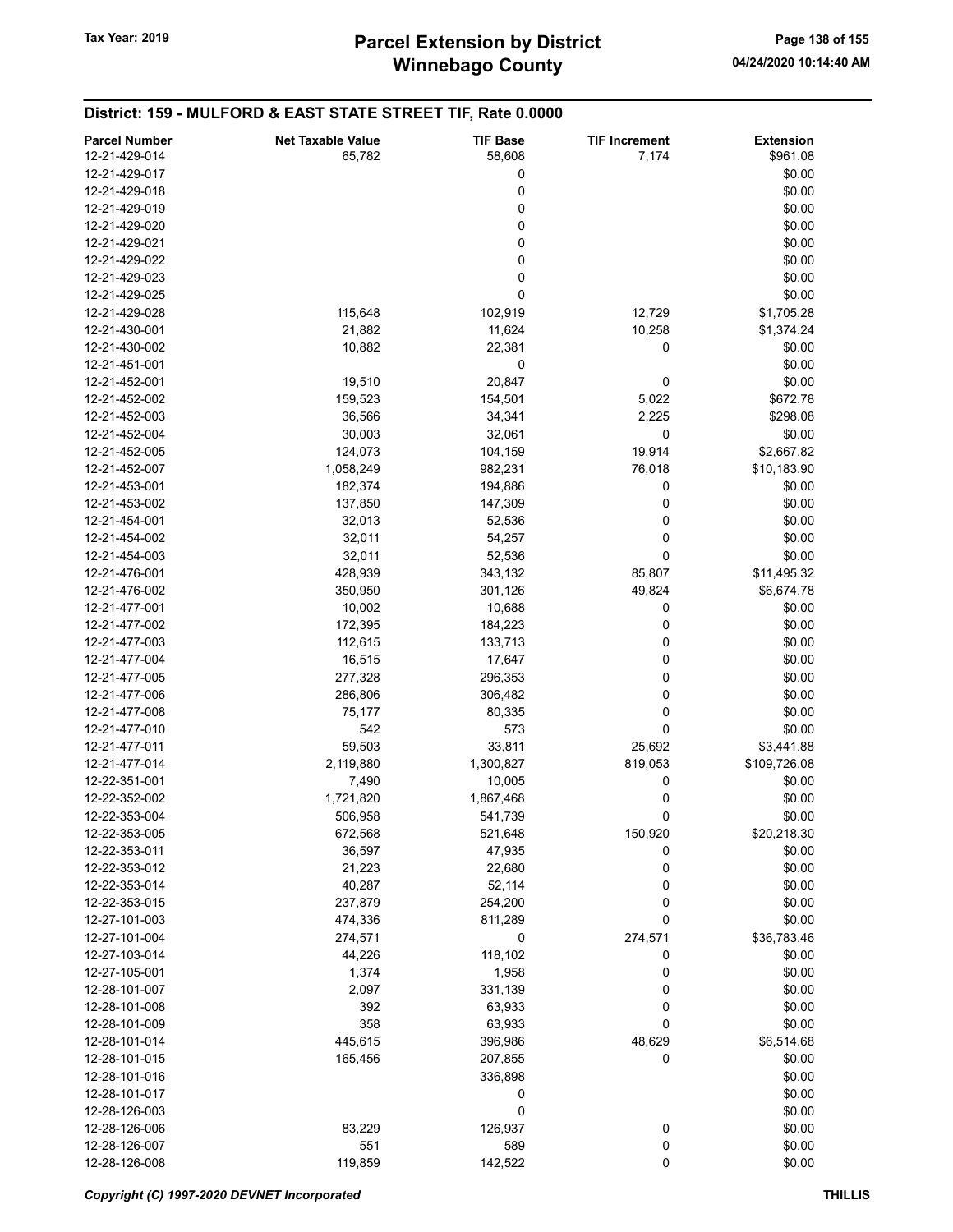# Winnebago County Tax Year: 2019 **Parcel Extension by District** Page 139 of 155

| <b>Parcel Number</b> | <b>Net Taxable Value</b> | <b>TIF Base</b> | <b>TIF Increment</b> | <b>Extension</b> |
|----------------------|--------------------------|-----------------|----------------------|------------------|
| 12-28-126-010        | 171,547                  | 543,446         | 0                    | \$0.00           |
| 12-28-126-011        |                          |                 | 0                    | \$0.00           |
|                      | 99,961                   | 116,859         |                      |                  |
| 12-28-126-012        | 97,268                   | 320,344         | 0                    | \$0.00           |
| 12-28-126-013        | 392,001                  | 1,286,251       | 0                    | \$0.00           |
| 12-28-126-014        | 208,112                  | 567,145         | 0                    | \$0.00           |
| 12-28-126-016        | 241,454                  | 267,833         | 0                    | \$0.00           |
| 12-28-126-017        | 82,341                   | 87,989          | 0                    | \$0.00           |
| 12-28-127-004        | 536,492                  | 661,317         | 0                    | \$0.00           |
| 12-28-127-008        | 132,296                  | 154,775         | 0                    | \$0.00           |
| 12-28-127-009        | 251,660                  | 271,147         | 0                    | \$0.00           |
| 12-28-127-010        | 113,692                  | 151,519         | 0                    | \$0.00           |
| 12-28-127-011        | 347,520                  | 372,386         | 0                    | \$0.00           |
| 12-28-151-010        | 1,457,095                | 1,304,893       | 152,202              | \$20,390.06      |
| 12-28-151-011        | 1,491,343                | 1,594,801       | 0                    | \$0.00           |
| 12-28-151-022        | 45,328                   | 56,206          | 0                    | \$0.00           |
| 12-28-151-025        |                          | 0               |                      | \$0.00           |
| 12-28-151-030        | 153,137                  | 119,436         | 33,701               | \$4,514.82       |
| 12-28-151-031        | 224,213                  | 152,007         | 72,206               | \$9,673.22       |
|                      |                          |                 |                      |                  |
| 12-28-151-032        | 52,792                   | 80,951          | 0                    | \$0.00           |
| 12-28-151-033        | 292,243                  | 461,816         | 0                    | \$0.00           |
| 12-28-151-034        |                          | 41,469          |                      | \$0.00           |
| 12-28-152-003        |                          | 2,001           |                      | \$0.00           |
| 12-28-176-012        | 360,604                  | 99,246          | 261,358              | \$35,013.36      |
| 12-28-201-003        |                          | 0               |                      | \$0.00           |
| 12-28-202-002        | 999,521                  | 1,112,797       | 0                    | \$0.00           |
| 12-28-202-003        | 160,056                  | 183,108         | 0                    | \$0.00           |
| 12-28-202-004        | 520,925                  | 588,402         | 0                    | \$0.00           |
| 12-28-202-005        |                          | 0               |                      | \$0.00           |
| 12-28-203-003        | 1,193                    | 1,275           | 0                    | \$0.00           |
| 12-28-203-005        | 64,955                   | 90,431          | 0                    | \$0.00           |
| 12-28-203-006        | 254,976                  | 302,030         | 0                    | \$0.00           |
| 12-28-203-007        | 850,788                  | 965,234         | 0                    | \$0.00           |
| 12-28-204-012        |                          | 0               |                      | \$0.00           |
| 12-28-204-013        |                          | 0               |                      | \$0.00           |
|                      |                          |                 |                      |                  |
| 12-28-204-014        | 6,909                    | 9,227           | 0                    | \$0.00           |
| 12-28-204-017        | 380,367                  | 461,725         | 0                    | \$0.00           |
| 12-28-204-018        | 138,869                  | 148,398         | 0                    | \$0.00           |
| 12-28-204-023        | 795,523                  | 850,100         | 0                    | \$0.00           |
| 12-28-204-036        | 1,063                    | 1,386           | 0                    | \$0.00           |
| 12-28-204-037        | 256,116                  | 287,277         | 0                    | \$0.00           |
| 12-28-204-038        | 71,440                   | 104,268         | 0                    | \$0.00           |
| 12-28-204-039        | 53,055                   | 104,595         | 0                    | \$0.00           |
| 12-28-204-040        | 250,691                  | 288,795         | 0                    | \$0.00           |
| 12-28-226-001        | 128,044                  | 27,845          | 100,199              | \$13,423.36      |
| 12-28-226-002        |                          | 0               |                      | \$0.00           |
| 12-28-226-004        | 177,720                  | 202,373         | 0                    | \$0.00           |
| 12-28-226-008        | 217,230                  | 293,705         | 0                    | \$0.00           |
| 12-28-226-009        | 259,451                  | 119,169         | 140,282              | \$18,793.16      |
| 12-28-226-010        | 265,065                  | 306,911         | 0                    | \$0.00           |
| 12-28-227-001        | 597,685                  | 705,236         | 0                    | \$0.00           |
|                      |                          |                 |                      |                  |
| 12-28-227-002        | 373,589                  | 546,731         | 0                    | \$0.00           |
| 12-28-227-003        | 145,428                  | 172,919         | 0                    | \$0.00           |
| 12-28-227-004        | 182,102                  | 221,344         | 0                    | \$0.00           |
| 12-28-227-006        | 1,403,800                | 1,505,868       | 0                    | \$0.00           |
| 12-28-227-017        | 281,005                  | 309,607         | 0                    | \$0.00           |
| 12-29-201-001        | 124,822                  | 139,400         | 0                    | \$0.00           |
| 12-29-201-002        | 10,655                   | 13,975          | 0                    | \$0.00           |
| 12-29-201-003        | 37,788                   | 40,380          | 0                    | \$0.00           |
| 12-29-201-004        | 9,692                    | 12,946          | 0                    | \$0.00           |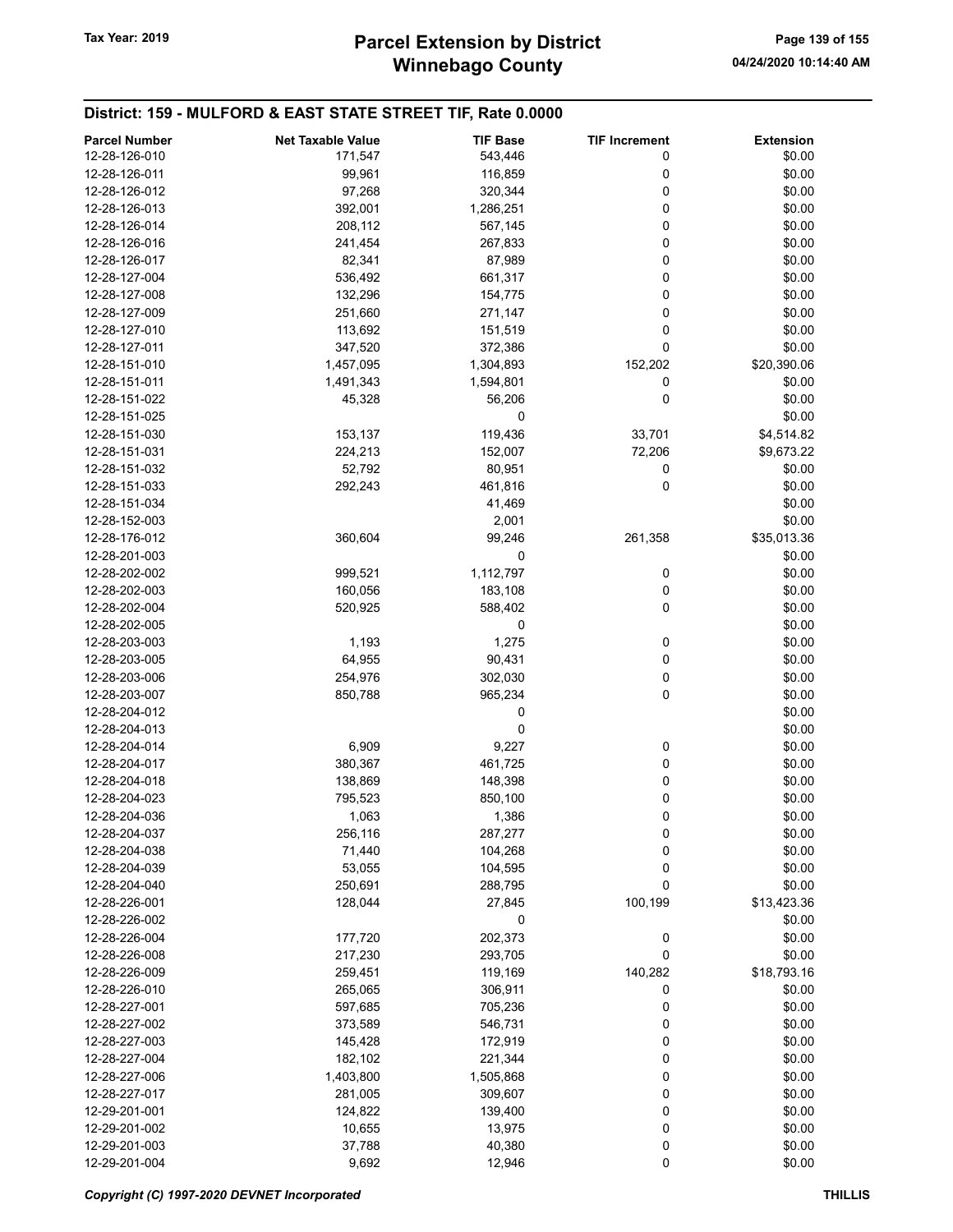# Winnebago County Tax Year: 2019 **Parcel Extension by District** Page 140 of 155

| <b>Parcel Number</b> | <b>Net Taxable Value</b> | <b>TIF Base</b> | <b>TIF Increment</b> | <b>Extension</b> |
|----------------------|--------------------------|-----------------|----------------------|------------------|
| 12-29-201-005        | 9,692                    | 12,946          | 0                    | \$0.00           |
| 12-29-201-006        | 9,692                    | 12,946          | 0                    | \$0.00           |
| 12-29-201-007        | 54,855                   | 61,207          | 0                    | \$0.00           |
| 12-29-201-008        | 54,187                   | 60,494          | 0                    | \$0.00           |
|                      |                          |                 |                      |                  |
| 12-29-201-009        | 11,335                   | 12,113          | 0                    | \$0.00           |
| 12-29-201-010        | 9,289                    | 9,925           | 0                    | \$0.00           |
| 12-29-201-011        | 9,289                    | 9,925           | 0                    | \$0.00           |
| 12-29-201-012        | 2,769                    | 3,693           | 0                    | \$0.00           |
| 12-29-201-013        | 2,769                    | 3,693           | 0                    | \$0.00           |
| 12-29-201-014        | 9,151                    | 9,779           | 0                    | \$0.00           |
| 12-29-201-015        | 10,065                   | 10,754          | 0                    | \$0.00           |
| 12-29-201-016        | 6,932                    | 7,407           | 0                    | \$0.00           |
| 12-29-201-017        | 2,308                    | 3,078           | 0                    | \$0.00           |
| 12-29-201-018        | 16,034                   | 30,098          | 0                    | \$0.00           |
| 12-29-202-001        | 111,405                  | 123,757         | 0                    | \$0.00           |
| 12-29-202-002        | 49,335                   | 61,864          | 0                    | \$0.00           |
| 12-29-202-003        | 16,384                   | 23,404          | 0                    | \$0.00           |
| 12-29-202-004        |                          | 0               |                      | \$0.00           |
| 12-29-202-005        |                          | 0               |                      | \$0.00           |
|                      |                          |                 |                      |                  |
| 12-29-202-008        | 89,412                   | 95,546          | 0                    | \$0.00           |
| 12-29-202-009        | 23,429                   | 30,133          | 0                    | \$0.00           |
| 12-29-202-010        | 19,075                   | 27,378          | 0                    | \$0.00           |
| 12-29-202-011        | 16,426                   | 23,916          | 0                    | \$0.00           |
| 12-29-202-012        | 16,996                   | 24,711          | 0                    | \$0.00           |
| 12-29-202-013        | 17,235                   | 24,992          | 0                    | \$0.00           |
| 12-29-202-014        | 15,561                   | 22,822          | 0                    | \$0.00           |
| 12-29-202-017        | 18,912                   | 27,937          | 0                    | \$0.00           |
| 12-29-202-018        | 15,653                   | 32,064          | 0                    | \$0.00           |
| 12-29-203-001        | 51,900                   | 55,459          | 0                    | \$0.00           |
| 12-29-203-002        | 48,488                   | 51,815          | 0                    | \$0.00           |
| 12-29-203-003        | 17,987                   | 26,404          | 0                    | \$0.00           |
| 12-29-203-004        | 20,026                   | 24,765          | 0                    | \$0.00           |
| 12-29-203-005        | 2,769                    | 3,693           | 0                    | \$0.00           |
| 12-29-203-006        | 20,006                   | 28,297          | 0                    | \$0.00           |
| 12-29-203-007        | 11,434                   | 22,741          | 0                    | \$0.00           |
| 12-29-203-008        |                          |                 | 0                    |                  |
|                      | 9,666                    | 21,040          |                      | \$0.00           |
| 12-29-203-009        | 49,051                   | 52,417          | 0                    | \$0.00           |
| 12-29-203-010        | 28,091                   | 34,069          | 0                    | \$0.00           |
| 12-29-203-011        | 25,819                   | 35,965          | 0                    | \$0.00           |
| 12-29-203-012        | 2,769                    | 3,693           | 0                    | \$0.00           |
| 12-29-203-013        | 15,553                   | 20,083          | 0                    | \$0.00           |
| 12-29-203-014        | 13,152                   | 23,058          | 0                    | \$0.00           |
| 12-29-203-015        | 16,269                   | 27,148          | 0                    | \$0.00           |
| 12-29-203-016        | 14,310                   | 24,504          | 0                    | \$0.00           |
| 12-29-204-006        | 16,485                   | 23,703          | 0                    | \$0.00           |
| 12-29-204-007        | 10,597                   | 24,375          | 0                    | \$0.00           |
| 12-29-204-008        | 21,135                   | 29,588          | 0                    | \$0.00           |
| 12-29-204-009        | 9,749                    | 17,916          | 0                    | \$0.00           |
| 12-29-204-010        | 20,856                   | 31,339          | 0                    | \$0.00           |
| 12-29-204-011        | 7,152                    | 24,316          | 0                    | \$0.00           |
| 12-29-204-012        | 8,696                    | 23,361          | 0                    | \$0.00           |
| 12-29-204-013        | 2,769                    | 3,693           |                      | \$0.00           |
|                      |                          |                 | 0                    |                  |
| 12-29-205-001        | 16,299                   | 27,183          | 0                    | \$0.00           |
| 12-29-205-002        | 15,651                   | 26,348          | 0                    | \$0.00           |
| 12-29-205-003        | 20,557                   | 32,029          | 0                    | \$0.00           |
| 12-29-205-006        | 10,362                   | 18,570          | 0                    | \$0.00           |
| 12-29-205-007        | 14,479                   | 21,311          | 0                    | \$0.00           |
| 12-29-205-008        | 21,060                   | 17,663          | 3,397                | \$455.10         |
| 12-29-205-009        | 15,186                   | 18,189          | 0                    | \$0.00           |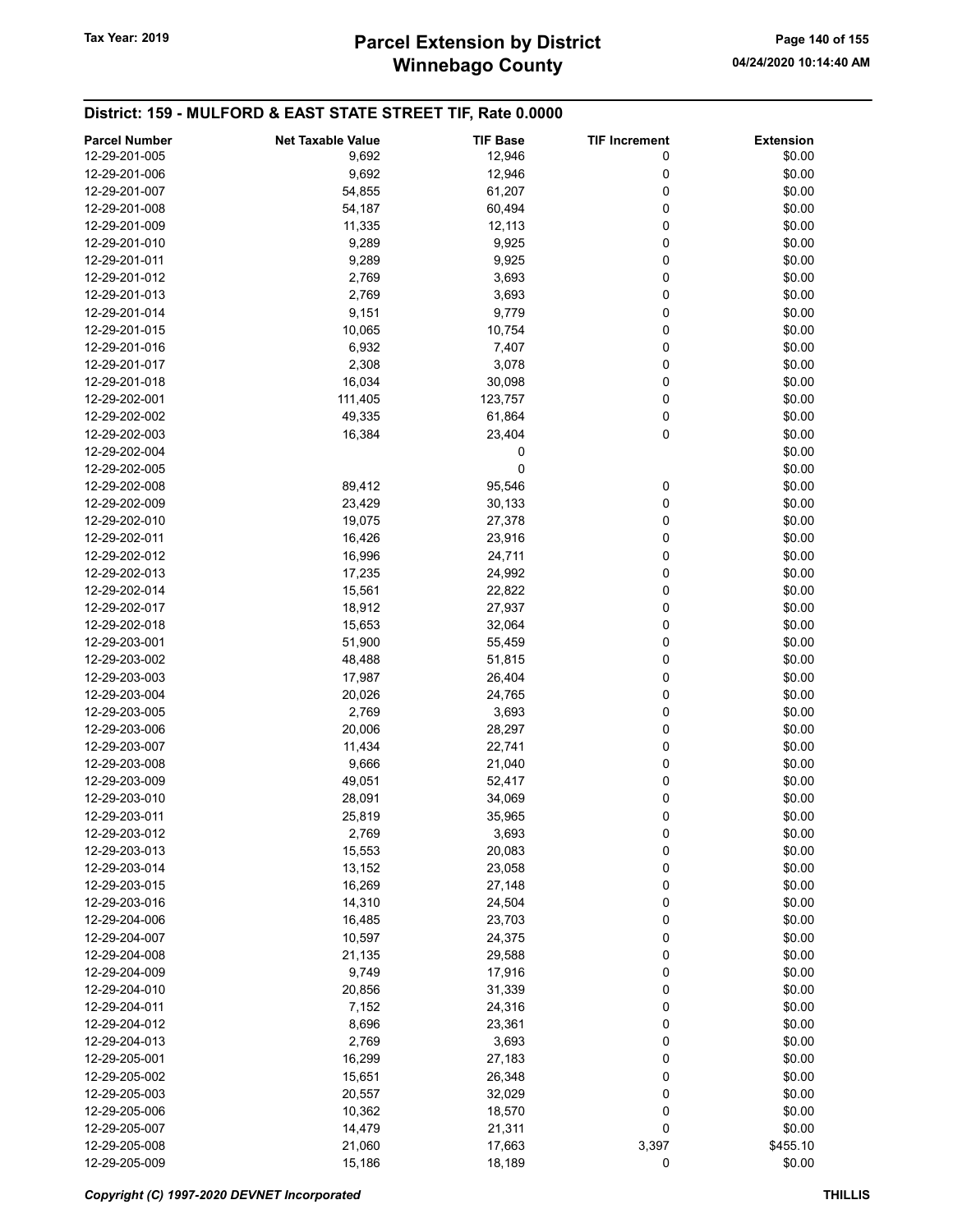| <b>Parcel Number</b>           | <b>Net Taxable Value</b> | <b>TIF Base</b> | <b>TIF Increment</b> | <b>Extension</b> |
|--------------------------------|--------------------------|-----------------|----------------------|------------------|
| 12-29-205-013                  | 19,808                   | 28,481          | 0                    | \$0.00           |
| 12-29-205-014                  | 2,769                    | 3,693           | 0                    | \$0.00           |
| 12-29-205-015                  | 14,143                   | 28,732          | 0                    | \$0.00           |
| 12-29-205-016                  |                          | 0               |                      | \$0.00           |
|                                |                          |                 |                      |                  |
| 12-29-205-017                  | 24,328                   | 25,997          | 0                    | \$0.00           |
| 12-29-205-018                  | 20,451                   | 28,732          | 0                    | \$0.00           |
| 12-29-205-019                  | 24,366                   | 25,655          | 0                    | \$0.00           |
| 12-29-205-020                  | 18,176                   | 25,696          | 0                    | \$0.00           |
| 12-29-205-021                  | 42,793                   | 53,783          | 0                    | \$0.00           |
| 12-29-205-022                  | 42,217                   | 42,982          | 0                    | \$0.00           |
| 12-29-205-026                  | 28,720                   | 39,256          | 0                    | \$0.00           |
| 12-29-205-027                  | 19,274                   | 16,581          | 2,693                | \$360.78         |
| 12-29-206-001                  | 23,516                   | 33,301          | 0                    | \$0.00           |
| 12-29-206-002                  | 16,802                   | 24,010          | 0                    | \$0.00           |
| 12-29-206-003                  | 15,735                   | 23,106          | 0                    | \$0.00           |
| 12-29-206-004                  | 17,109                   | 24,493          | 0                    | \$0.00           |
| 12-29-206-005                  | 16,310                   | 26,402          | 0                    | \$0.00           |
| 12-29-206-006                  | 21,750                   | 23,100          | 0                    | \$0.00           |
| 12-29-206-007                  | 16,841                   | 24,530          | 0                    | \$0.00           |
| 12-29-206-008                  | 19,104                   | 27,450          | 0                    | \$0.00           |
| 12-29-206-009                  | 27,305                   | 36,074          | 0                    | \$0.00           |
| 12-29-206-011                  | 18,146                   | 26,259          | 0                    | \$0.00           |
| 12-29-206-012                  | 17,104                   | 24,871          | 0                    | \$0.00           |
| 12-29-206-013                  | 15,373                   | 28,950          | 0                    | \$0.00           |
| 12-29-206-016                  | 20,224                   | 27,069          | 0                    | \$0.00           |
| 12-29-206-017                  | 13,568                   | 28,931          | 0                    | \$0.00           |
| 12-29-206-020                  | 23,816                   | 31,775          | 0                    | \$0.00           |
| 12-29-206-021                  | 16,949                   | 20,044          | 0                    | \$0.00           |
| 12-29-206-022                  | 14,734                   | 21,472          | 0                    | \$0.00           |
| 12-29-206-023                  | 2,603                    | 3,473           | 0                    | \$0.00           |
| 12-29-206-026                  | 25,432                   | 13,551          | 11,881               | \$1,591.66       |
| 12-29-206-027                  | 23,863                   | 32,024          | 0                    | \$0.00           |
|                                | 49,004                   |                 | 0                    | \$0.00           |
| 12-29-226-001<br>12-29-226-002 |                          | 52,367          |                      |                  |
|                                | 48,159                   | 51,462          | 0                    | \$0.00           |
| 12-29-226-003                  | 2,796                    | 3,731           | 0                    | \$0.00           |
| 12-29-226-004                  | 20,588                   | 29,400          | 0                    | \$0.00           |
| 12-29-226-005                  | 28,700                   | 38,332          | 0                    | \$0.00           |
| 12-29-226-006                  | 18,831                   | 33,178          | 0                    | \$0.00           |
| 12-29-226-007                  | 18,059                   | 17,520          | 539                  | \$72.22          |
| 12-29-226-008                  | 29,694                   | 27,563          | 2,131                | \$285.48         |
| 12-29-226-013                  | 26,887                   | 43,841          | 0                    | \$0.00           |
| 12-29-226-014                  | 25,994                   | 36,742          | 0                    | \$0.00           |
| 12-29-226-015                  | 29,090                   | 31,781          | 0                    | \$0.00           |
| 12-29-226-016                  | 249,975                  | 270,498         | 0                    | \$0.00           |
| 12-29-226-017                  | 37,423                   | 49,448          | 0                    | \$0.00           |
| 12-29-226-018                  | 38,505                   | 49,205          | 0                    | \$0.00           |
| 12-29-226-019                  | 41,450                   | 52,988          | 0                    | \$0.00           |
| 12-29-226-020                  | 39,073                   | 43,946          | 0                    | \$0.00           |
| 12-29-226-021                  | 102,950                  | 152,339         | 0                    | \$0.00           |
| 12-29-226-022                  | 102,950                  | 148,973         | 0                    | \$0.00           |
| 12-29-226-023                  | 102,950                  | 74,565          | 28,385               | \$3,802.66       |
| 12-29-226-024                  | 80,221                   | 117,730         | 0                    | \$0.00           |
| 12-29-226-025                  | 80,221                   | 71,176          | 9,045                | \$1,211.74       |
| 12-29-226-026                  | 66,226                   | 86,881          | 0                    | \$0.00           |
| 12-29-226-027                  | 97,163                   | 71,149          | 26,014               | \$3,485.02       |
| 12-29-226-028                  | 99,422                   | 96,934          | 2,488                | \$333.32         |
| 12-29-226-029                  | 123,539                  | 180,345         | 0                    | \$0.00           |
| 12-29-226-030                  | 26,766                   | 33,586          | 0                    | \$0.00           |
| 12-29-226-031                  | 27,073                   | 33,287          | 0                    | \$0.00           |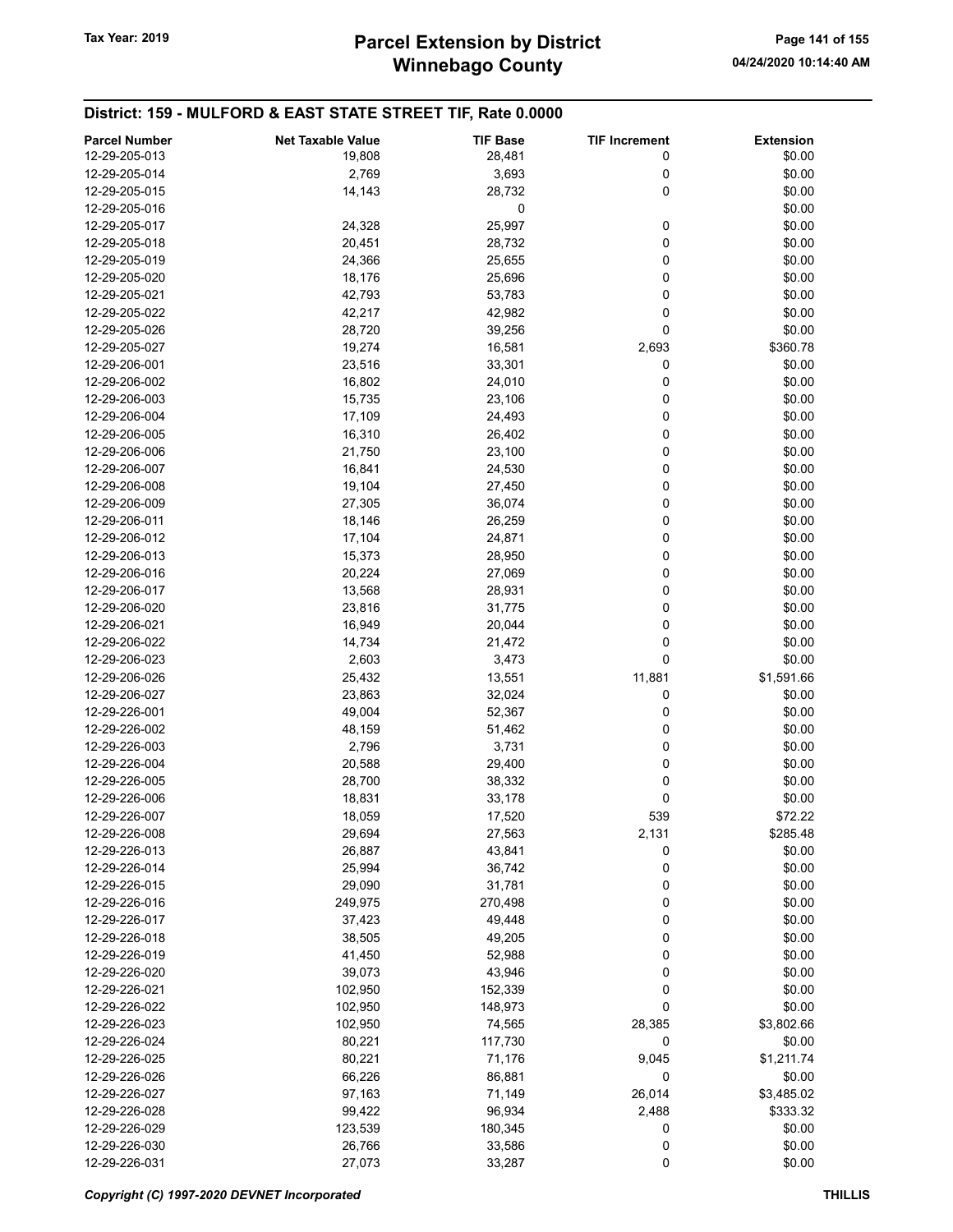# Winnebago County Tax Year: 2019 **Parcel Extension by District** Page 142 of 155

| <b>Parcel Number</b> | <b>Net Taxable Value</b> | <b>TIF Base</b> | <b>TIF Increment</b> | <b>Extension</b> |
|----------------------|--------------------------|-----------------|----------------------|------------------|
| 12-29-227-001        | 7,648                    | 14,330          | 0                    | \$0.00           |
|                      |                          |                 |                      |                  |
| 12-29-227-002        | 9,648                    | 14,330          | 0                    | \$0.00           |
| 12-29-227-003        | 2,849                    | 12,641          | 0                    | \$0.00           |
| 12-29-227-004        | 15,648                   | 17,964          | 0                    | \$0.00           |
| 12-29-227-005        | 9,648                    | 20,330          | 0                    | \$0.00           |
| 12-29-227-006        | 15,648                   | 14,330          | 1,318                | \$176.58         |
| 12-29-227-007        | 15,648                   | 20,330          | 0                    | \$0.00           |
| 12-29-227-008        | 9,648                    | 20,330          | 0                    | \$0.00           |
| 12-29-228-001        | 40,633                   | 63,081          | 0                    | \$0.00           |
| 12-29-228-002        | 32,092                   | 45,011          | 0                    | \$0.00           |
| 12-29-228-003        | 85,637                   | 91,512          | 0                    | \$0.00           |
| 12-29-228-004        | 102,950                  | 154,741         | 0                    | \$0.00           |
| 12-29-228-005        | 84,358                   | 118,449         | 0                    | \$0.00           |
| 12-29-228-006        | 0                        | 39,852          | 0                    | \$0.00           |
| 12-29-228-007        | 39,399                   | 50,284          | 0                    | \$0.00           |
| 12-29-228-008        | 40,812                   | 51,005          | $\mathbf 0$          | \$0.00           |
| 12-29-228-009        |                          | 0               |                      | \$0.00           |
| 12-29-228-010        | 38,849                   | 49,629          | 0                    | \$0.00           |
| 12-29-228-011        | 32,916                   | 49,797          | 0                    | \$0.00           |
| 12-29-228-012        | 102,950                  | 98,578          | 4,372                | \$585.70         |
| 12-29-228-013        |                          |                 | 0                    |                  |
|                      | 85,488                   | 119,642         |                      | \$0.00           |
| 12-29-228-014        | 63,270                   | 72,455          | 0                    | \$0.00           |
| 12-29-228-015        | 63,269                   | 72,455          | 0                    | \$0.00           |
| 12-29-228-017        | 3,229                    | 4,320           | 0                    | \$0.00           |
| 12-29-228-018        | 5,578                    | 7,463           | 0                    | \$0.00           |
| 12-29-228-019        | 12,283                   | 13,126          | 0                    | \$0.00           |
| 12-29-228-020        | 17,032                   | 18,200          | 0                    | \$0.00           |
| 12-29-228-021        | 47,313                   | 57,964          | 0                    | \$0.00           |
| 12-29-228-024        | 317,840                  | 208,424         | 109,416              | \$14,658.14      |
| 12-29-228-025        | 153,119                  | 163,623         | 0                    | \$0.00           |
| 12-29-229-005        |                          | 0               |                      | \$0.00           |
| 12-29-229-011        |                          | 2,674           |                      | \$0.00           |
| 12-29-229-012        |                          | 3,555           |                      | \$0.00           |
| 12-29-229-015        | 264,959                  | 370,323         | 0                    | \$0.00           |
| 12-29-229-016        | 306,639                  | 402,526         | 0                    | \$0.00           |
| 12-29-229-019        |                          | 0               |                      | \$0.00           |
| 12-29-229-020        |                          | 4,049           |                      | \$0.00           |
| 12-29-229-023        | 389,251                  | 444,389         | 0                    | \$0.00           |
| 12-29-229-024        | 551,518                  | 637,601         | 0                    | \$0.00           |
| 12-29-229-025        |                          | 119,190         |                      | \$0.00           |
| 12-29-251-006        | 231,580                  | 280,314         | 0                    | \$0.00           |
| 12-29-251-013        | 599,457                  | 640,584         | 0                    | \$0.00           |
| 12-29-251-014        | 20,194                   | 32,345          | 0                    | \$0.00           |
| 12-29-257-001        |                          |                 |                      |                  |
|                      | 132,976                  | 155,712         | 0                    | \$0.00           |
| 12-29-257-002        | 21,780                   | 27,652          | 0                    | \$0.00           |
| 12-29-276-002        | 20,044                   | 24,832          | 0                    | \$0.00           |
| 12-29-276-003        | 24,854                   | 43,164          | 0                    | \$0.00           |
| 12-29-276-004        | 19,750                   | 23,051          | 0                    | \$0.00           |
| 12-29-276-005        | 24,391                   | 42,391          | 0                    | \$0.00           |
| 12-29-276-006        | 20,325                   | 35,358          | 0                    | \$0.00           |
| 12-29-276-007        | 19,955                   | 35,149          | 0                    | \$0.00           |
| 12-29-276-008        | 32,955                   | 38,977          | 0                    | \$0.00           |
| 12-29-276-009        | 36,427                   | 47,289          | 0                    | \$0.00           |
| 12-29-276-010        | 18,281                   | 42,437          | 0                    | \$0.00           |
| 12-29-276-011        | 17,754                   | 41,212          | 0                    | \$0.00           |
| 12-29-276-012        | 36,907                   | 52,418          | 0                    | \$0.00           |
| 12-29-276-013        | 15,242                   | 35,383          | 0                    | \$0.00           |
| 12-29-276-014        | 21,573                   | 27,780          | 0                    | \$0.00           |
| 12-29-276-015        | 21,573                   | 27,780          | 0                    | \$0.00           |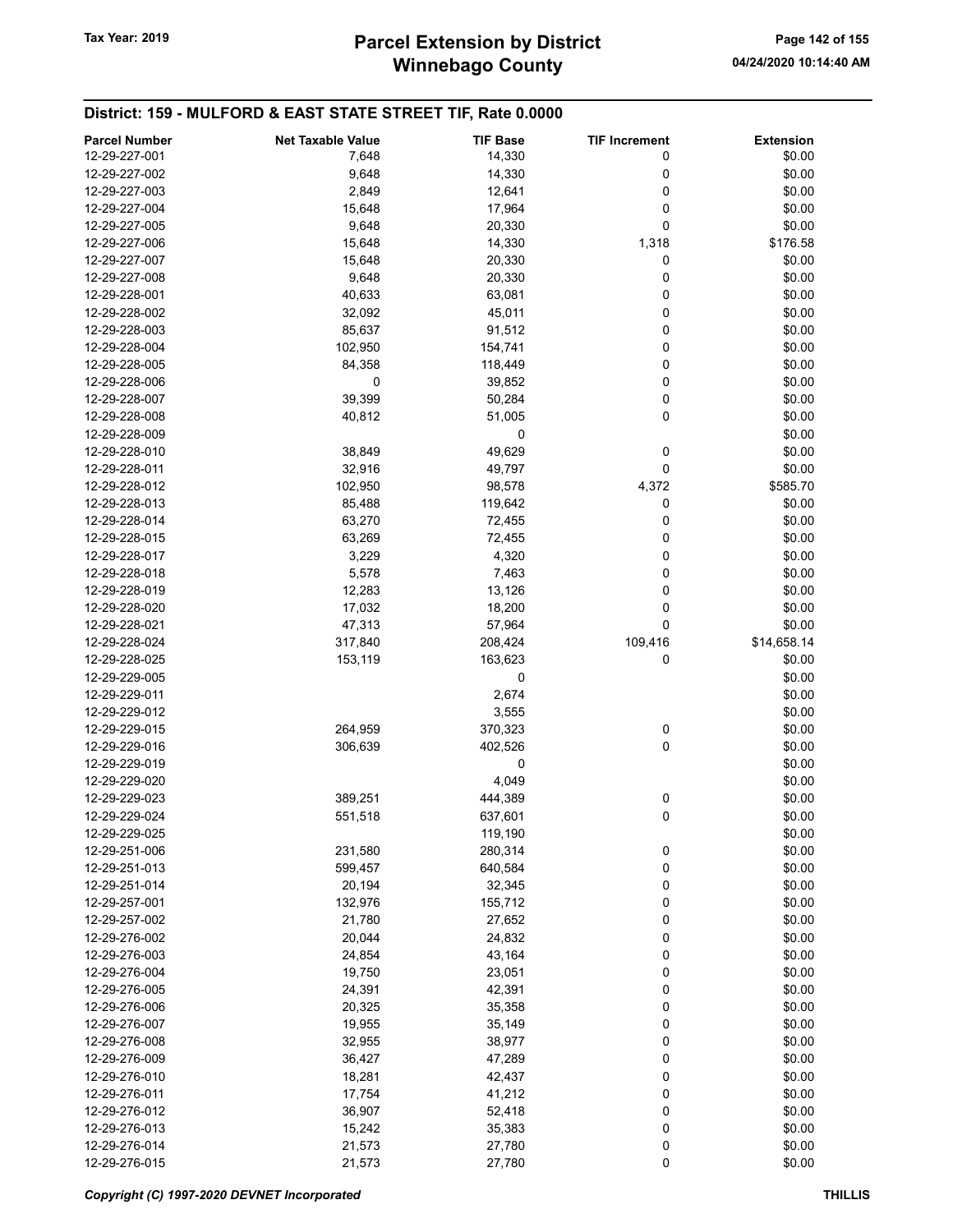## District: 159 - MULFORD & EAST STATE STREET TIF, Rate 0.0000

| <b>Parcel Number</b> | <b>Net Taxable Value</b> | <b>TIF Base</b> | <b>TIF Increment</b> | <b>Extension</b> |
|----------------------|--------------------------|-----------------|----------------------|------------------|
| 12-29-276-017        | 12,916                   | 26,319          | 0                    | \$0.00           |
| 12-29-276-018        | 15,561                   | 28,258          | 0                    | \$0.00           |
| 12-29-276-019        | 26,878                   | 48,055          | 0                    | \$0.00           |
| 12-29-276-020        | 26,974                   | 48,641          | 0                    | \$0.00           |
| 12-29-276-021        | 16,266                   | 29,332          | 0                    | \$0.00           |
| 12-29-276-022        | 25,505                   | 45,995          | 0                    | \$0.00           |
| 12-29-276-023        | 17,466                   | 31,494          | 0                    | \$0.00           |
| 12-29-276-024        | 38,160                   | 43,897          | 0                    | \$0.00           |
| 12-29-276-025        | 38,160                   | 43,897          | $\Omega$             | \$0.00           |
| 12-29-276-026        | 17,101                   | 24,079          | 0                    | \$0.00           |
| 12-29-276-027        | 14,149                   | 25,528          | 0                    | \$0.00           |
| 12-29-277-001        | 16,193                   | 30,028          | 0                    | \$0.00           |
| 12-29-277-002        | 20,678                   | 31,348          | 0                    | \$0.00           |
| 12-29-277-003        | 114,568                  | 135,821         | 0                    | \$0.00           |
| 12-29-277-004        |                          | 67,787          |                      | \$0.00           |
| 12-29-277-005        | 107,055                  | 124,880         | 0                    | \$0.00           |
| 12-29-277-006        | 181,091                  | 214,318         | 0                    | \$0.00           |
| 12-29-277-008        |                          | 0               |                      | \$0.00           |
| 12-29-277-011        | 10,193                   | 13,616          | 0                    | \$0.00           |
| Totals for 159       | 44,328,048               | 49,938,279      | 3,418,944            | \$458,025.96     |
|                      |                          |                 |                      | 398 Parcels      |

#### District: 164 - AUBURN STREET TIF, Rate 0.0000

| <b>Parcel Number</b> | <b>Net Taxable Value</b> | <b>TIF Base</b> | <b>TIF Increment</b> | <b>Extension</b> |
|----------------------|--------------------------|-----------------|----------------------|------------------|
| 11-14-160-002        | 13,632                   | 12,818          | 814                  | \$109.06         |
| 11-14-160-013        | 181,012                  | 154,733         | 26,279               | \$3,520.52       |
| 11-14-301-022        | 5,333                    | 5,013           | 320                  | \$42.88          |
| 11-14-301-023        | 5,423                    | 5,099           | 324                  | \$43.42          |
| 11-14-301-024        | 72,014                   | 67,715          | 4,299                | \$575.92         |
| 11-15-156-003        | 33,109                   | 31,133          | 1,976                | \$264.72         |
| 11-15-156-004        | 867                      | 815             | 52                   | \$6.98           |
| 11-15-156-005        |                          | 0               |                      | \$0.00           |
| 11-15-156-007        | 11,908                   | 11,197          | 711                  | \$95.26          |
| 11-15-156-008        | 84,478                   | 79,435          | 5,043                | \$675.60         |
| 11-15-156-009        | 108,041                  | 70,832          | 37,209               | \$4,984.78       |
| 11-15-156-012        | 49,044                   | 46,117          | 2,927                | \$392.12         |
| 11-15-156-013        | 9,481                    | 8,916           | 565                  | \$75.70          |
| 11-15-156-014        | 6,291                    | 5,915           | 376                  | \$50.38          |
| 11-15-156-015        | 6,258                    | 5,885           | 373                  | \$49.98          |
| 11-15-156-017        | 14,735                   | 13,855          | 880                  | \$117.90         |
| 11-15-156-018        | 50,048                   | 47,061          | 2,987                | \$400.16         |
| 11-15-156-019        | 17,687                   | 16,630          | 1,057                | \$141.60         |
| 11-15-156-020        | 30,656                   | 28,826          | 1,830                | \$245.16         |
| 11-15-156-025        | 41,663                   | 45,346          | 0                    | \$0.00           |
| 11-15-156-026        | 16,194                   | 11,748          | 4,446                | \$595.62         |
| 11-15-156-027        | 21,695                   | 20,399          | 1,296                | \$173.62         |
| 11-15-156-028        | 228,059                  | 203,221         | 24,838               | \$3,327.48       |
| 11-15-156-029        | 10,481                   | 9,856           | 625                  | \$83.74          |
| 11-15-156-030        | 6,068                    | 5,706           | 362                  | \$48.50          |
| 11-15-156-031        | 6,068                    | 5,706           | 362                  | \$48.50          |
| 11-15-156-032        | 40,672                   | 63,539          | 0                    | \$0.00           |
| 11-15-156-033        | 3,129                    | 2,942           | 187                  | \$25.06          |
| 11-15-156-034        | 3,129                    | 2,942           | 187                  | \$25.06          |
| 11-15-156-035        | 3,129                    | 2,942           | 187                  | \$25.06          |
| 11-15-156-038        | 7,131                    | 6,706           | 425                  | \$56.94          |
| 11-15-156-041        | 49,915                   | 46,938          | 2,977                | \$398.82         |
| 11-15-156-042        | 8,130                    | 6,847           | 1,283                | \$171.88         |
| 11-15-156-043        | 37,400                   | 32,667          | 4,733                | \$634.08         |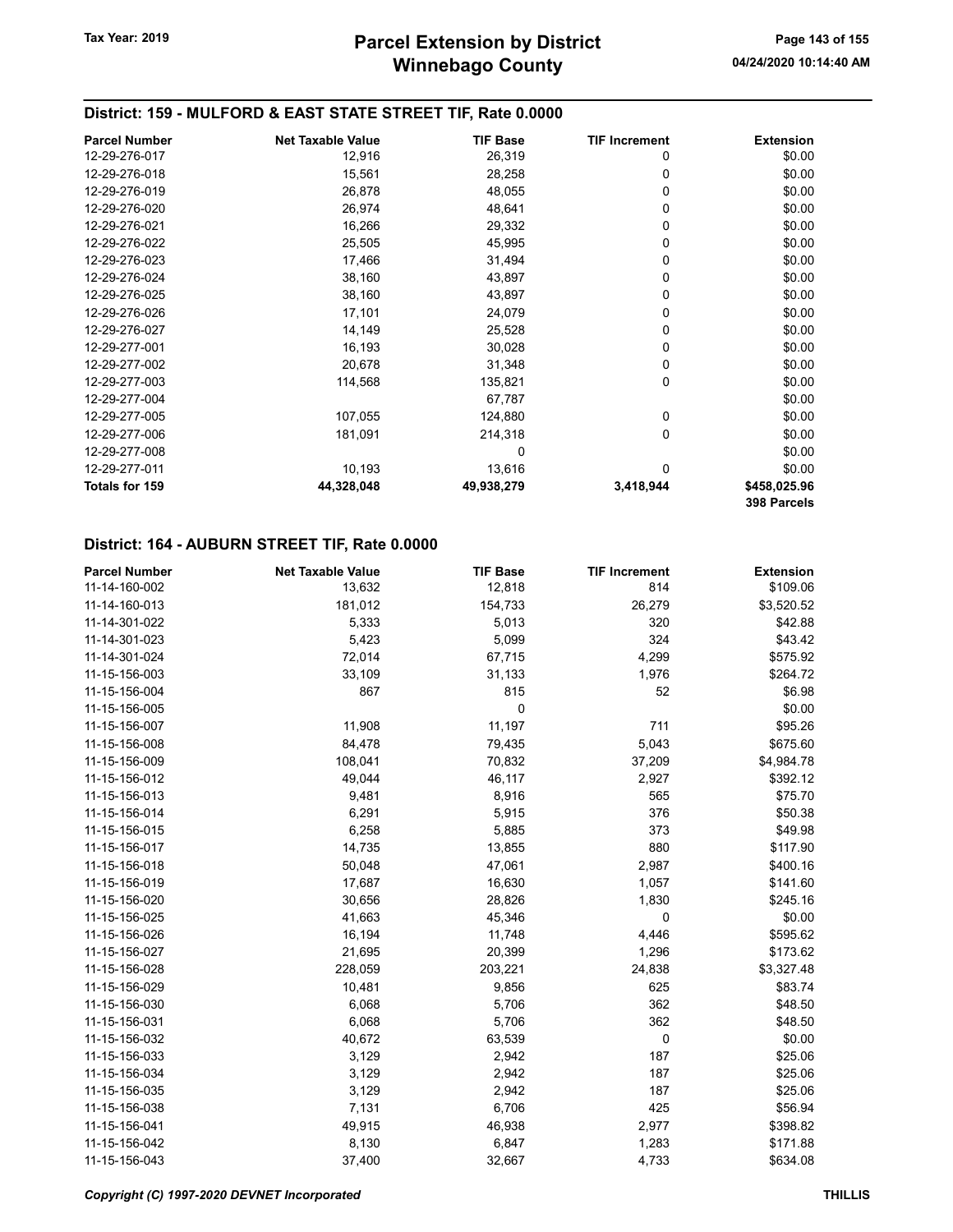# Winnebago County Tax Year: 2019 **Parcel Extension by District** Page 144 of 155

## District: 164 - AUBURN STREET TIF, Rate 0.0000

| <b>Parcel Number</b> | <b>Net Taxable Value</b> | <b>TIF Base</b> | <b>TIF Increment</b> | <b>Extension</b> |
|----------------------|--------------------------|-----------------|----------------------|------------------|
| 11-15-156-044        | 76,051                   | 70,065          | 5,986                | \$801.94         |
| 11-15-184-003        | 59,782                   | 56,214          | 3,568                | \$478.00         |
| 11-15-184-007        | 59,447                   | 55,898          | 3,549                | \$475.46         |
| 11-15-184-008        | 29,085                   | 27,348          | 1,737                | \$232.70         |
| 11-15-184-009        | 7,468                    | 7,022           | 446                  | \$59.76          |
| 11-15-184-011        | 13,287                   | 12,493          | 794                  | \$106.38         |
| 11-15-184-012        | 33,722                   | 31,708          | 2,014                | \$269.82         |
| 11-15-184-013        | 85,637                   | 80,524          | 5,113                | \$684.98         |
| 11-15-185-005        |                          |                 | 0                    |                  |
|                      | 3,955                    | 15,051          |                      | \$0.00           |
| 11-15-185-006        | 7,022                    | 5,089           | 1,933                | \$258.96         |
| 11-15-185-007        | 18,453                   | 21,033          | 0                    | \$0.00           |
| 11-15-186-001        | 2,407                    | 2,263           | 144                  | \$19.30          |
| 11-15-186-002        | 16,044                   | 15,086          | 958                  | \$128.34         |
| 11-15-186-003        |                          | 0               |                      | \$0.00           |
| 11-15-186-004        |                          | 0               |                      | \$0.00           |
| 11-15-186-005        |                          | 0               |                      | \$0.00           |
| 11-15-187-001        |                          | 0               |                      | \$0.00           |
| 11-15-187-002        |                          | 0               |                      | \$0.00           |
| 11-15-187-003        | 68,726                   | 70,899          | 0                    | \$0.00           |
| 11-15-187-004        | 1,207                    | 0               | 1,207                | \$161.70         |
| 11-15-253-011        | 23,771                   | 22,352          | 1,419                | \$190.10         |
| 11-15-253-012        | 30,679                   | 28,849          | 1,830                | \$245.16         |
| 11-15-253-013        | 28,970                   | 27,240          | 1,730                | \$231.76         |
| 11-15-253-014        | 9,088                    | 8,547           | 541                  | \$72.48          |
| 11-15-253-015        | 15,327                   | 14,413          | 914                  | \$122.46         |
| 11-15-253-016        | 47,787                   | 12,713          | 35,074               | \$4,698.76       |
|                      |                          |                 |                      |                  |
| 11-15-253-017        |                          | 0               |                      | \$0.00           |
| 11-15-253-018        | 30,269                   | 28,461          | 1,808                | \$242.22         |
| 11-15-253-019        | 7,374                    | 6,934           | 440                  | \$58.96          |
| 11-15-253-020        | 28,152                   | 26,471          | 1,681                | \$225.20         |
| 11-15-254-001        | 11,244                   | 10,573          | 671                  | \$89.90          |
| 11-15-254-002        | 6,951                    | 6,535           | 416                  | \$55.74          |
| 11-15-254-005        | 29,011                   | 27,279          | 1,732                | \$232.04         |
| 11-15-254-006        | 17,803                   | 16,740          | 1,063                | \$142.42         |
| 11-15-254-007        | 9,673                    | 9,096           | 577                  | \$77.30          |
| 11-15-254-008        | 5,230                    | 10,952          | 0                    | \$0.00           |
| 11-15-254-009        | 4,849                    | 4,559           | 290                  | \$38.86          |
| 11-15-254-010        | 6,068                    | 5,706           | 362                  | \$48.50          |
| 11-15-254-011        |                          | 0               |                      | \$0.00           |
| 11-15-254-012        |                          | 0               |                      | \$0.00           |
| 11-15-254-014        |                          | 0               |                      | \$0.00           |
| 11-15-254-015        | 6,795                    | 6,389           | 406                  | \$54.40          |
| 11-15-254-016        | 12,114                   | 11,392          | 722                  | \$96.72          |
| 11-15-254-019        | 241                      | 226             | 15                   | \$2.02           |
| 11-15-254-020        | 15,645                   | 14,712          | 933                  | \$125.00         |
| 11-15-254-021        | 4,917                    | 4,624           | 293                  | \$39.26          |
|                      |                          |                 |                      |                  |
| 11-15-254-022        | 92,670                   | 82,989          | 9,681                | \$1,296.94       |
| 11-15-254-023        | 173,316                  | 160,084         | 13,232               | \$1,772.66       |
| 11-15-254-024        | 32,044                   | 30,130          | 1,914                | \$256.42         |
| 11-15-254-025        | 3,546                    | 3,333           | 213                  | \$28.54          |
| 11-15-256-004        |                          | 6,020           |                      | \$0.00           |
| 11-15-256-005        |                          | 2,551           |                      | \$0.00           |
| 11-15-256-006        | 16,712                   | 15,715          | 997                  | \$133.58         |
| 11-15-256-009        | 29,549                   | 27,785          | 1,764                | \$236.32         |
| 11-15-256-010        | 2,956                    | 2,496           | 460                  | \$61.62          |
| 11-15-256-034        | 1,604                    | 1,509           | 95                   | \$12.74          |
| 11-15-256-035        | 1,604                    | 1,509           | 95                   | \$12.74          |
| 11-15-256-036        | 1,604                    | 1,509           | 95                   | \$12.74          |
| 11-15-256-037        | 1,604                    | 1,509           | 95                   | \$12.74          |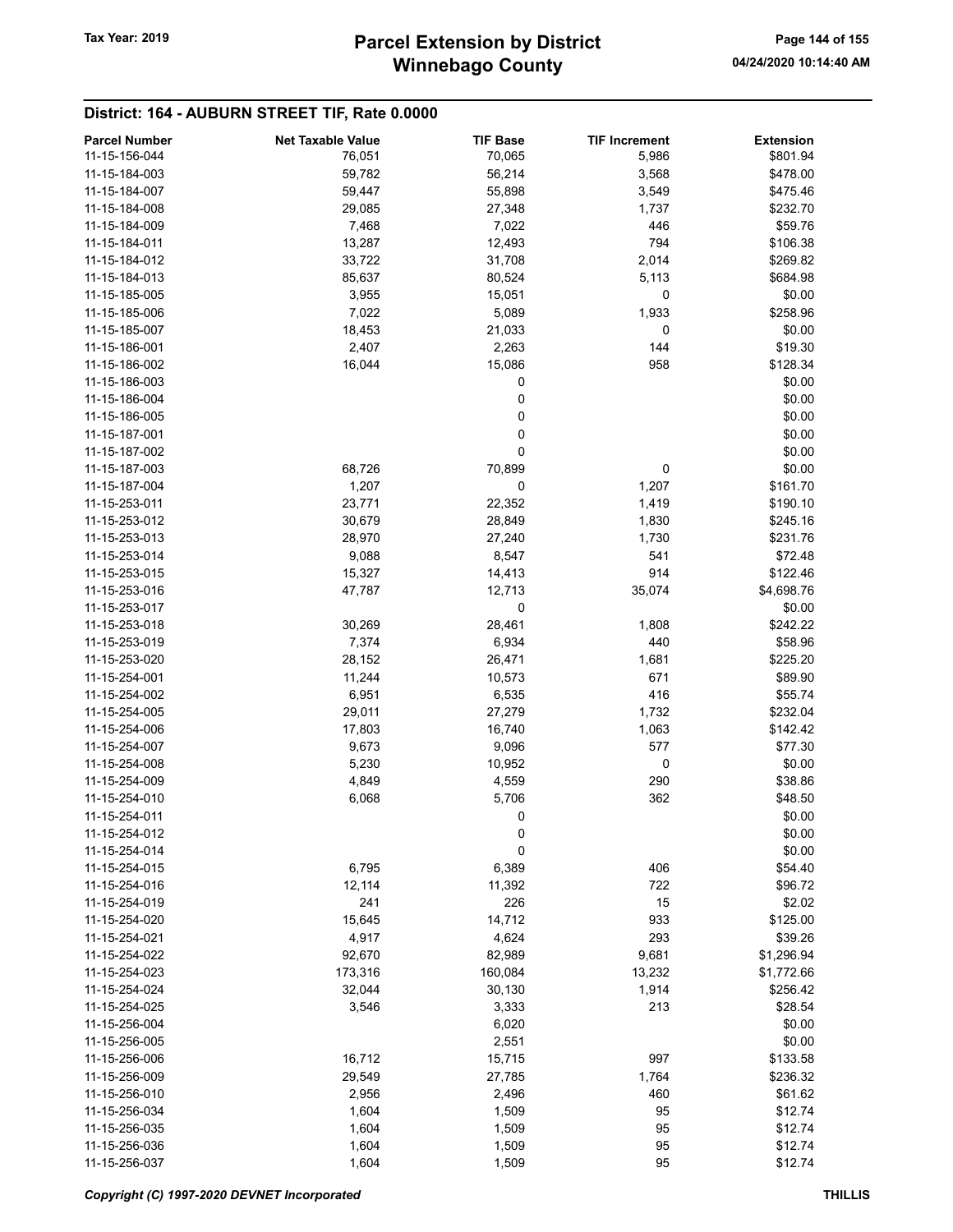## District: 164 - AUBURN STREET TIF, Rate 0.0000

| <b>Parcel Number</b> | <b>Net Taxable Value</b> | <b>TIF Base</b> | <b>TIF Increment</b> | <b>Extension</b> |
|----------------------|--------------------------|-----------------|----------------------|------------------|
| 11-15-256-038        | 1,604                    | 1,509           | 95                   | \$12.74          |
| 11-15-256-039        | 3,934                    | 3,700           | 234                  | \$31.36          |
| 11-15-256-043        | 127,782                  | 114,432         | 13,350               | \$1,788.46       |
| 11-15-256-044        | 14,206                   | 13,358          | 848                  | \$113.60         |
| 11-15-277-032        | 13,951                   | 13,118          | 833                  | \$111.60         |
| 11-15-277-034        | 17,700                   | 14,990          | 2,710                | \$363.06         |
| 11-15-278-028        | 57,351                   | 53,928          | 3,423                | \$458.58         |
| 11-15-281-014        | 11,333                   | 16,613          | 0                    | \$0.00           |
| 11-15-281-016        |                          |                 |                      |                  |
| 11-15-281-018        | 38,029                   | 35,759          | 2,270                | \$304.12         |
|                      | 26,878                   | 37,155          | 0                    | \$0.00           |
| 11-15-281-019        | 44,350                   | 95,892          | 0                    | \$0.00           |
| 11-15-281-020        |                          | 0               |                      | \$0.00           |
| 11-15-281-021        | 20,000                   | 37,279          | 0                    | \$0.00           |
| 11-15-301-001        | 216,015                  | 193,448         | 22,567               | \$3,023.24       |
| 11-15-302-001        | 3,823                    | 3,596           | 227                  | \$30.42          |
| 11-15-302-002        | 3,885                    | 3,653           | 232                  | \$31.08          |
| 11-15-302-003        | 34,122                   | 29,169          | 4,953                | \$663.54         |
| 11-15-302-005        | 5,500                    | 5,172           | 328                  | \$43.94          |
| 11-15-328-005        | 4,929                    | 10,512          | 0                    | \$0.00           |
| 11-15-328-006        | 26,347                   | 49,896          | 0                    | \$0.00           |
| 11-15-328-007        | 26,140                   | 30,632          | 0                    | \$0.00           |
| 11-15-328-008        | 4,108                    | 6,301           | 0                    | \$0.00           |
| 11-15-328-009        | 4,344                    | 5,858           | 0                    | \$0.00           |
| 11-15-328-010        | 125,415                  | 117,929         | 7,486                | \$1,002.88       |
| 11-15-331-006        |                          | 0               |                      | \$0.00           |
| 11-15-331-008        | 69,155                   | 104,361         | 0                    | \$0.00           |
| 11-15-401-001        | 26,361                   |                 |                      | \$862.36         |
| 11-15-401-002        |                          | 19,924          | 6,437<br>3,240       |                  |
|                      | 54,282                   | 51,042          |                      | \$434.06         |
| 11-15-401-003        | 180,634                  | 169,116         | 11,518               | \$1,543.04       |
| 11-15-401-009        |                          | 0               |                      | \$0.00           |
| 11-15-401-010        |                          | 0               |                      | \$0.00           |
| 11-15-402-001        |                          | 0               |                      | \$0.00           |
| 11-15-402-005        | 64,467                   | 59,776          | 4,691                | \$628.44         |
| 11-15-402-006        | 33,451                   | 31,445          | 2,006                | \$268.74         |
| 11-15-402-007        | 2,131                    | 2,004           | 127                  | \$17.02          |
| 11-15-403-003        | 18,099                   | 17,019          | 1,080                | \$144.68         |
| 11-15-403-004        | 75,319                   | 86,602          | 0                    | \$0.00           |
| 11-15-403-005        | 35,107                   | 40,704          | 0                    | \$0.00           |
| 11-15-403-006        | 25,868                   | 21,200          | 4,668                | \$625.36         |
| 11-15-403-007        | 1,719                    | 1,617           | 102                  | \$13.66          |
| 11-15-403-008        | 27,193                   | 25,570          | 1,623                | \$217.44         |
| 11-15-404-001        | 66,833                   | 62,843          | 3,990                | \$534.54         |
| 11-15-404-002        | 284,546                  | 267,561         | 16,985               | \$2,275.44       |
| 11-15-404-003        | 4,654                    | 4,375           | 279                  | \$37.38          |
| 11-15-404-004        | 3,594                    | 3,380           | 214                  | \$28.68          |
| 11-15-404-005        | 258,499                  | 243,067         | 15,432               | \$2,067.38       |
| 11-15-404-006        | 14,146                   | 9,970           | 4,176                | \$559.46         |
|                      |                          |                 |                      |                  |
| 11-15-404-008        | 10,805                   | 10,160          | 645                  | \$86.42          |
| 11-15-405-001        | 11,745                   | 11,043          | 702                  | \$94.04          |
| 11-15-405-002        | 5,024                    | 4,724           | 300                  | \$40.20          |
| 11-15-405-003        | 338                      | 318             | 20                   | \$2.68           |
| 11-15-405-004        | 5,867                    | 5,516           | 351                  | \$47.02          |
| 11-15-405-005        | 49,269                   | 46,327          | 2,942                | \$394.14         |
| 11-15-405-006        | 59,127                   | 48,507          | 10,620               | \$1,422.74       |
| 11-15-405-007        | 29,354                   | 11,981          | 17,373               | \$2,327.42       |
| 11-15-405-008        | 7,361                    | 9,686           | 0                    | \$0.00           |
| 11-15-405-009        | 12,131                   | 11,408          | 723                  | \$96.86          |
| 11-15-406-001        | 6,845                    | 6,436           | 409                  | \$54.80          |
| 11-15-406-005        | 13,196                   | 12,409          | 787                  | \$105.44         |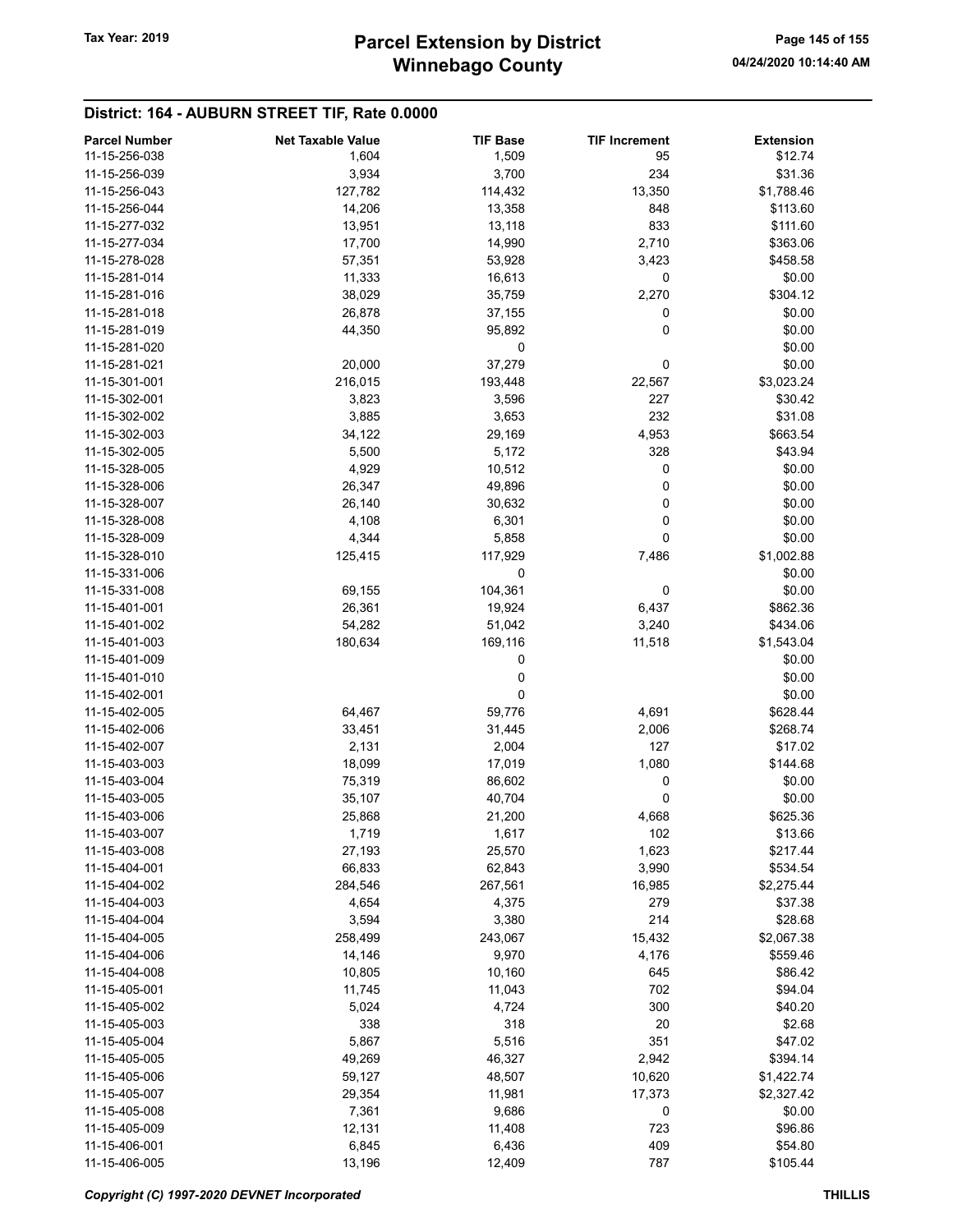## District: 164 - AUBURN STREET TIF, Rate 0.0000

| <b>Parcel Number</b> | <b>Net Taxable Value</b> | <b>TIF Base</b> | <b>TIF Increment</b> | <b>Extension</b>            |
|----------------------|--------------------------|-----------------|----------------------|-----------------------------|
| 11-15-406-006        | 1,383                    | 1,302           | 81                   | \$10.86                     |
| 11-15-426-025        | 4,697                    | 4,417           | 280                  | \$37.52                     |
| 11-15-426-040        | 102,616                  | 96,489          | 6,127                | \$820.82                    |
| 11-15-426-041        | 75,190                   | 70,701          | 4,489                | \$601.38                    |
| 11-15-427-003        | 11,642                   | 5,000           | 6,642                | \$889.82                    |
| 11-15-427-012        | 11,582                   | 12,506          | 0                    | \$0.00                      |
| 11-15-427-022        | 141,724                  | 121,150         | 20,574               | \$2,756.24                  |
| 11-15-428-016        | 73,438                   | 81,264          | 0                    | \$0.00                      |
| 11-16-185-015        | 2,331                    | 2,193           | 138                  | \$18.50                     |
| 11-16-185-016        | 3,454                    | 3,249           | 205                  | \$27.46                     |
| 11-16-185-017        | 131,825                  | 129,827         | 1,998                | \$267.68                    |
| 11-16-185-018        | 3,454                    | 3,249           | 205                  | \$27.46                     |
| 11-16-185-019        | 3,454                    | 3,249           | 205                  | \$27.46                     |
| 11-16-185-020        | 3,454                    | 3,249           | 205                  | \$27.46                     |
| 11-16-185-021        | 4,621                    | 4,346           | 275                  | \$36.84                     |
| 11-16-252-015        | 9,415                    | 6,771           | 2,644                | \$354.22                    |
| 11-16-252-016        | 5,472                    | 5,146           | 326                  | \$43.68                     |
| 11-16-252-017        | 4,766                    | 4,482           | 284                  | \$38.06                     |
| 11-16-252-018        | 4,766                    | 4,482           | 284                  | \$38.06                     |
| 11-16-252-019        | 23,575                   | 22,169          | 1,406                | \$188.36                    |
| 11-16-253-017        | 618                      | 727             | 0                    | \$0.00                      |
| 11-16-253-018        | 2,173                    | 1,210           | 963                  | \$129.02                    |
| 11-16-253-019        | 601                      | 6,274           | 0                    | \$0.00                      |
| 11-16-253-021        | 7,969                    | 15,049          | 0                    | \$0.00                      |
| 11-16-253-022        |                          | 0               |                      | \$0.00                      |
| 11-16-276-003        | 67,874                   | 63,823          | 4,051                | \$542.70                    |
| 11-16-276-008        | 263,059                  | 247,354         | 15,705               | \$2,103.96                  |
| 11-16-276-009        | 366,254                  | 311,617         | 54,637               | \$7,319.56                  |
| 11-16-276-010        | 17,123                   | 16,103          | 1,020                | \$136.66                    |
| 11-16-277-003        | 424,396                  | 257,938         | 166,458              | \$22,299.88                 |
| 11-16-277-004        | 149,295                  | 82,543          | 66,752               | \$8,942.58                  |
| 11-16-277-006        | 225,102                  | 234,031         | 0                    | \$0.00                      |
| 11-16-277-007        | 190,570                  | 199,359         | 0                    | \$0.00                      |
| 11-16-328-001        | 85,512                   | 35,789          | 49,723               | \$6,661.24                  |
| 11-16-328-002        |                          | 0               |                      | \$0.00                      |
| 11-16-328-003        |                          | 0               |                      | \$0.00                      |
| 11-16-328-004        |                          | 0               |                      | \$0.00                      |
| 11-16-328-005        |                          | 0               |                      | \$0.00                      |
| 11-16-401-005        | 24,920                   | 23,432          | 1,488                | \$199.34                    |
| 11-16-401-006        | 19,704                   | 18,528          | 1,176                | \$157.56                    |
| 11-16-401-007        | 13,796                   | 12,974          | 822                  | \$110.12                    |
| 11-16-401-008        | 26,495                   | 24,914          | 1,581                | \$211.80                    |
| 11-16-426-001        | 82,950                   | 78,000          | 4,950                | \$663.14                    |
| 11-16-429-001        | 43,155                   | 32,462          | 10,693               | \$1,432.52                  |
| 11-16-429-002        | 17,324                   | 12,230          | 5,094                | \$682.44                    |
| 11-16-429-003        | 16,947                   | 13,188          | 3,759                | \$503.58                    |
| 11-16-429-004        | 36,688                   | 42,659          | 0                    | \$0.00                      |
| Totals for 164       | 7,368,590                | 6,801,530       | 845,173              | \$113,226.18<br>199 Parcels |

## District: 165 - FOREST HILLS ROAD TIF, Rate 0.0000

| <b>Parcel Number</b> | <b>Net Taxable Value</b> | <b>TIF Base</b> | <b>TIF Increment</b> | <b>Extension</b> |
|----------------------|--------------------------|-----------------|----------------------|------------------|
| 12-05-126-007        | 701.761                  | 659.869         | 41.892               | \$4.426.74       |
| 12-05-152-001        | 63.225                   | 73.774          |                      | \$0.00           |
| 12-05-152-002        | 112.968                  | 136.735         |                      | \$0.00           |
| 12-05-152-003        | 5.931                    | 5.576           | 355                  | \$37.52          |
| 12-05-152-005        | 2.059                    | 1.935           | 124                  | \$13.10          |
| 12-05-152-006        | 17.814                   | 16.751          | 1.063                | \$112.34         |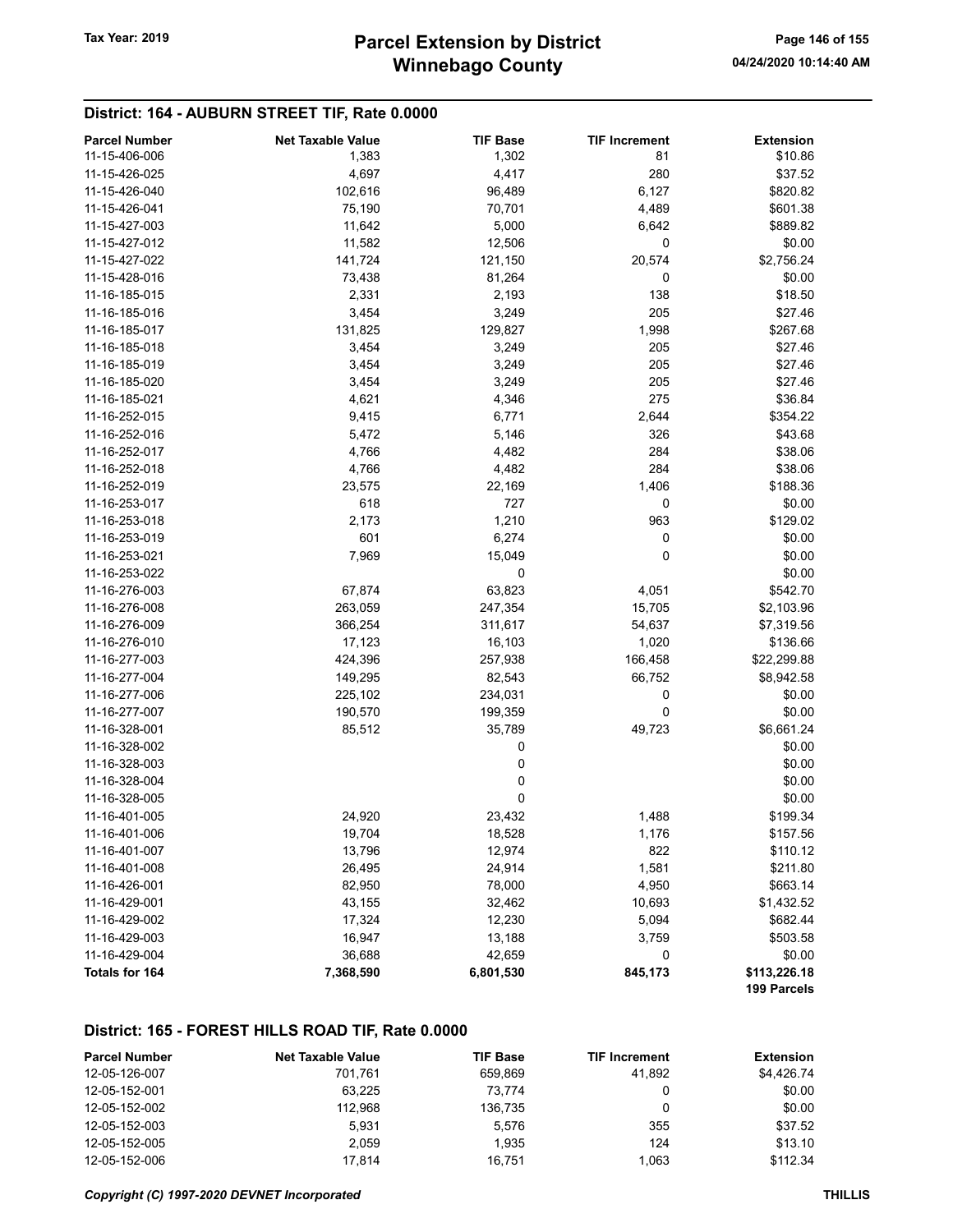## District: 165 - FOREST HILLS ROAD TIF, Rate 0.0000

| <b>Parcel Number</b> | <b>Net Taxable Value</b> | <b>TIF Base</b> | <b>TIF Increment</b> | <b>Extension</b> |
|----------------------|--------------------------|-----------------|----------------------|------------------|
| 12-05-152-007        | 102,326                  | 96,218          | 6,108                | \$645.44         |
| 12-05-176-004        | 231,818                  | 404,372         | 0                    | \$0.00           |
| 12-05-176-012        | 8,654                    | 8,138           | 516                  | \$54.54          |
| 12-05-176-013        | 8,758                    | 8,235           | 523                  | \$55.28          |
| 12-05-176-014        | 122,432                  | 113,370         | 9,062                | \$957.58         |
| 12-05-176-015        | 169,551                  | 141,435         | 28,116               | \$2,971.02       |
| 12-05-176-016        | 50,492                   | 47,477          | 3,015                | \$318.60         |
| 12-05-176-017        | 350,993                  | 220,000         | 130,993              | \$13,842.04      |
| 12-05-176-019        | 209,868                  | 197,341         | 12,527               | \$1,323.74       |
| 12-05-176-020        | 4,294                    | 4,037           | 257                  | \$27.16          |
| 12-05-176-021        | 64,650                   | 60,791          | 3,859                | \$407.78         |
| 12-05-176-023        | 273,608                  | 257,275         | 16,333               | \$1,725.92       |
| 12-05-176-026        | 106,246                  | 120,372         | 0                    | \$0.00           |
| 12-05-176-027        |                          | 0               |                      | \$0.00           |
| 12-05-176-028        | 231,516                  | 32,239          | 199,277              | \$21,057.60      |
| 12-05-201-001        | 27,843                   | 26,180          | 1,663                | \$175.74         |
| 12-05-201-002        | 64,565                   | 60,710          | 3,855                | \$407.36         |
| 12-05-201-004        | 81,812                   | 10,383          | 71,429               | \$7,547.90       |
| 12-05-201-005        | 83,306                   | 24,604          | 58,702               | \$6,203.04       |
| 12-05-201-006        | 63,532                   | 59,740          | 3,792                | \$400.70         |
| 12-05-201-007        | 45,820                   | 43,085          | 2,735                | \$289.02         |
| 12-05-201-008        | 150,163                  | 141,197         | 8,966                | \$947.44         |
| 12-05-202-001        | 165,668                  | 155,778         | 9,890                | \$1,045.08       |
| 12-05-202-002        | 319,705                  | 300,620         | 19,085               | \$2,016.72       |
| 12-05-202-003        | 25,145                   | 23,644          | 1,501                | \$158.62         |
| 12-05-202-004        | 127,957                  | 120,320         | 7,637                | \$807.00         |
| 12-05-202-005        | 38,565                   | 36,263          | 2,302                | \$243.26         |
| 12-05-202-006        | 16,014                   | 15,058          | 956                  | \$101.02         |
| 12-05-202-007        | 20,147                   | 19,897          | 250                  | \$26.42          |
| 12-05-202-008        | 9,206                    | 8,656           | 550                  | \$58.12          |
| 12-05-202-009        | 9,206                    | 8,656           | 550                  | \$58.12          |
| 12-05-202-010        | 10,269                   | 9,656           | 613                  | \$64.78          |
| 12-05-202-015        | 26,981                   | 25,369          | 1,612                | \$170.34         |
| 12-05-202-016        | 19,084                   | 17,943          | 1,141                | \$120.58         |
| 12-05-202-017        | 13,972                   | 13,136          | 836                  | \$88.34          |
| 12-05-202-018        | 3,727                    | 4,386           | 0                    | \$0.00           |
| 12-05-202-019        | 4,366                    | 9,732           | 0                    | \$0.00           |
| 12-05-202-020        | 17,688                   | 12,255          | 5,433                | \$574.12         |
| 12-05-202-021        | 14,079                   | 14,262          | 0                    | \$0.00           |
| 12-05-202-022        | 11,231                   | 10,560          | 671                  | \$70.90          |
| 12-05-202-023        | 3,610                    | 3,394           | 216                  | \$22.82          |
| 12-05-202-024        | 23,843                   | 13,187          | 10,656               | \$1,126.02       |
| 12-05-202-025        | 16,361                   | 16,614          | 0                    | \$0.00           |
| 12-05-202-026        | 28,452                   | 26,754          | 1,698                | \$179.44         |
| 12-05-202-027        | 15,080                   | 15,557          | 0                    | \$0.00           |
| 12-05-202-028        | 27,028                   | 25,415          | 1,613                | \$170.46         |
| 12-05-202-029        | 32,788                   | 30,830          | 1,958                | \$206.90         |
| 12-05-302-002        | 51,371                   | 98,136          | 0                    | \$0.00           |
| 12-05-302-003        | 112,308                  | 105,603         | 6,705                | \$708.52         |
| 12-05-303-001        | 241,074                  | 41,807          | 199,267              | \$21,056.54      |
| 12-05-303-002        | 155,331                  | 53,210          | 102,121              | \$10,791.14      |
| 12-05-303-003        | 857,340                  | 285,052         | 572,288              | \$60,473.68      |
| Totals for 165       | 5,773,601                | 4,493,589       | 1,554,711            | \$164,286.54     |
|                      |                          |                 |                      | 58 Parcels       |

| <b>Parcel Number</b> | <b>Net Taxable Value</b> | TIF Base | <b>TIF Increment</b> | <b>Extension</b> |
|----------------------|--------------------------|----------|----------------------|------------------|
| 04-05-151-001        |                          |          |                      | \$0.00           |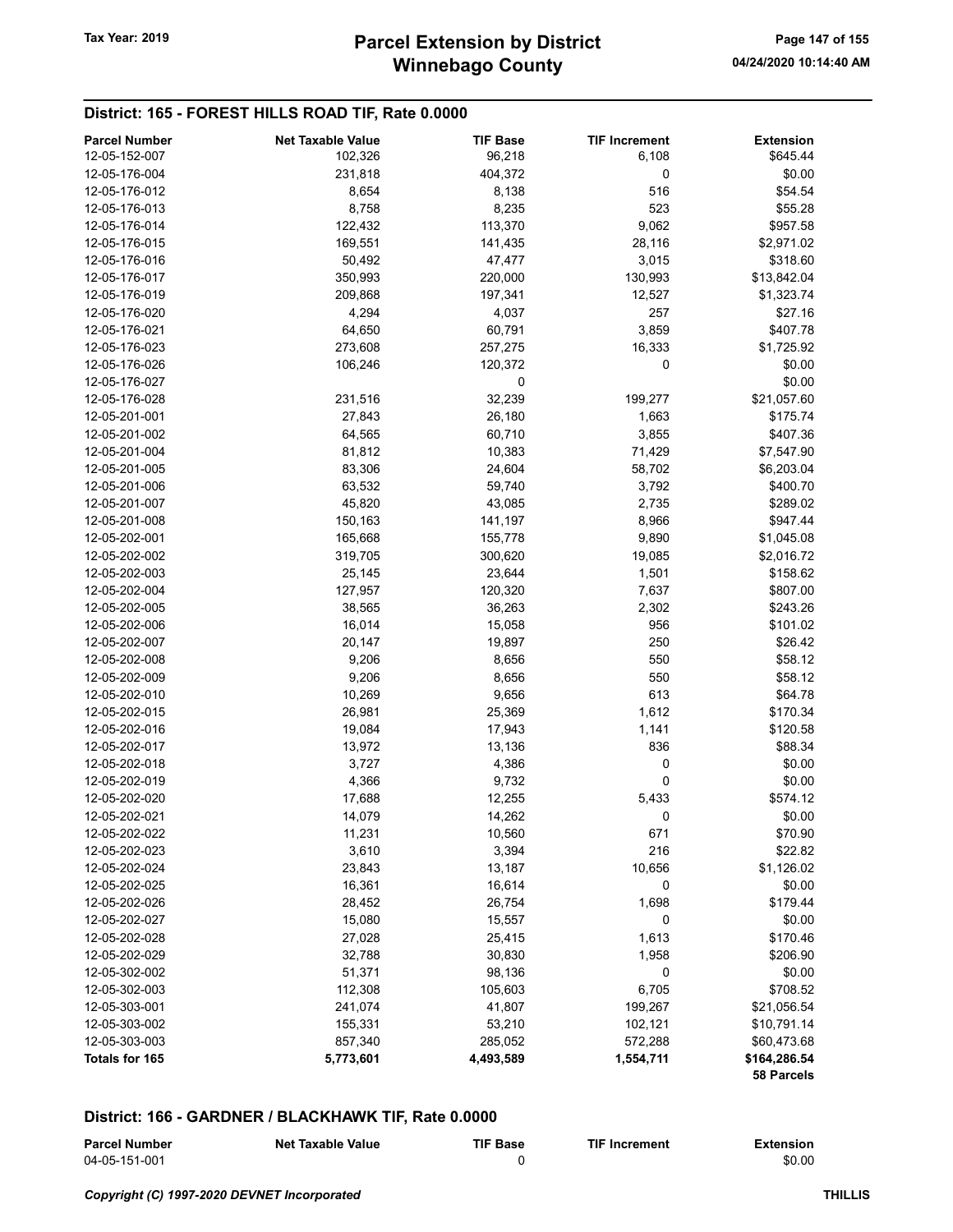| <b>Parcel Number</b> | <b>Net Taxable Value</b> | <b>TIF Base</b> | <b>TIF Increment</b> | <b>Extension</b> |
|----------------------|--------------------------|-----------------|----------------------|------------------|
| 04-05-152-001        |                          | 2,157           |                      | \$0.00           |
| 04-05-152-002        | 434                      | 375             | 59                   | \$5.56           |
| 04-05-152-003        | 1,711                    | 1,477           | 234                  | \$22.00          |
| 04-05-153-001        | 5,294                    | 4,571           | 723                  | \$67.98          |
| 04-05-153-002        | 208,464                  | 179,986         | 28,478               | \$2,677.48       |
| 04-05-153-003        | 59,559                   | 51,424          | 8,135                | \$764.84         |
| 04-05-153-004        | 47,590                   | 41,088          | 6,502                | \$611.32         |
| 04-05-154-001        |                          | 0               |                      | \$0.00           |
| 04-05-155-004        | 45,579                   | 39,353          | 6,226                | \$585.36         |
| 04-05-155-005        | 63,842                   | 55,120          | 8,722                | \$820.04         |
| 04-05-156-001        | 52,765                   | 45,557          | 7,208                | \$677.70         |
| 04-05-156-002        | 14,718                   | 12,707          | 2,011                | \$189.08         |
| 04-05-156-003        | 14,221                   | 12,279          | 1,942                | \$182.58         |
| 04-05-156-004        | 17,964                   | 15,511          | 2,453                | \$230.64         |
| 04-05-156-005        | 17,007                   | 14,686          | 2,321                | \$218.22         |
| 04-05-157-002        | 89,533                   | 25,070          | 64,463               | \$6,060.76       |
| 04-05-158-001        | 30,885                   | 26,667          | 4,218                | \$396.58         |
| 04-05-159-001        | 47,476                   | 40,991          | 6,485                | \$609.72         |
| 04-05-159-002        | 5,610                    | 4,843           | 767                  | \$72.12          |
| 04-05-159-003        | 5,125                    | 4,425           | 700                  | \$65.82          |
| 04-05-159-004        | 8,118                    | 7,009           | 1,109                | \$104.28         |
| 04-05-159-005        | 98,797                   | 85,300          | 13,497               | \$1,268.98       |
| 04-05-159-006        | 6,338                    | 5,472           | 866                  | \$81.42          |
| 04-05-159-007        | 5,815                    | 5,020           | 795                  | \$74.76          |
| 04-05-159-008        | 5,606                    | 4,840           | 766                  | \$72.02          |
| 04-05-176-007        | 166,790                  | 144,005         | 22,785               | \$2,142.22       |
| 04-05-176-008        | 112,350                  | 97,002          | 15,348               | \$1,443.00       |
| 04-05-176-009        | 63,854                   | 55,131          | 8,723                | \$820.14         |
| 04-05-176-010        |                          | 0               |                      | \$0.00           |
| 04-05-176-011        | 23,569                   | 20,350          | 3,219                | \$302.66         |
| 04-05-177-001        |                          | 0               |                      | \$0.00           |
| 04-05-177-003        | 8,506                    | 7,344           | 1,162                | \$109.26         |
| 04-05-177-004        |                          | 0               |                      | \$0.00           |
| 04-05-177-005        |                          | 0               |                      | \$0.00           |
| 04-05-178-004        | 11,287                   | 9,745           | 1,542                | \$144.98         |
| 04-05-179-001        | 50,710                   | 43,782          | 6,928                | \$651.36         |
| 04-05-179-002        |                          | 0               |                      | \$0.00           |
| 04-05-179-003        | 445,351                  | 384,514         | 60,837               | \$5,719.84       |
| 04-05-179-004        |                          | 0               |                      | \$0.00           |
| 04-05-181-003        |                          | 15,656          | 2,476                | \$232.80         |
| 04-05-181-005        | 18,132<br>271,377        | 226,820         | 44,557               | \$4,189.20       |
| 04-05-181-006        | 206,654                  | 171,109         | 35,545               | \$3,341.92       |
| 04-05-182-001        | 210,803                  | 60,862          | 149,941              | \$14,097.30      |
| 04-05-183-006        |                          |                 |                      | \$292.96         |
| 04-05-252-004        | 22,809                   | 19,693          | 3,116                |                  |
|                      | 16,321                   | 14,275          | 2,046                | \$191.80         |
| 04-05-253-006        | 20,685                   | 18,092          | 2,593                | \$243.08         |
| 04-05-253-011        | 3,748                    | 3,277           | 471                  | \$44.16          |
| 04-05-253-012        | 49,109                   | 42,955          | 6,154                | \$576.88         |
| 04-05-253-023        | 49,152                   | 42,992          | 6,160                | \$577.44         |
| 04-05-253-024        | 21,974                   | 19,220          | 2,754                | \$258.16         |
| 04-05-253-025        | 14,494                   | 12,677          | 1,817                | \$170.34         |
| 04-05-253-026        | 8,700                    | 7,610           | 1,090                | \$102.18         |
| 04-05-253-028        | 14,850                   | 12,990          | 1,860                | \$174.36         |
| 04-05-253-030        | 142,548                  | 124,683         | 17,865               | \$1,674.68       |
| 04-05-258-010        | 17,625                   | 15,417          | 2,208                | \$206.98         |
| 04-05-258-011        | 6,726                    | 6,726           | 0                    | \$0.00           |
| 04-05-258-012        | 7,088                    | 7,088           | 0                    | \$0.00           |
| 04-05-260-001        | 84,378                   | 73,804          | 10,574               | \$991.22         |
| 04-05-260-009        | 7,854                    | 6,868           | 986                  | \$92.44          |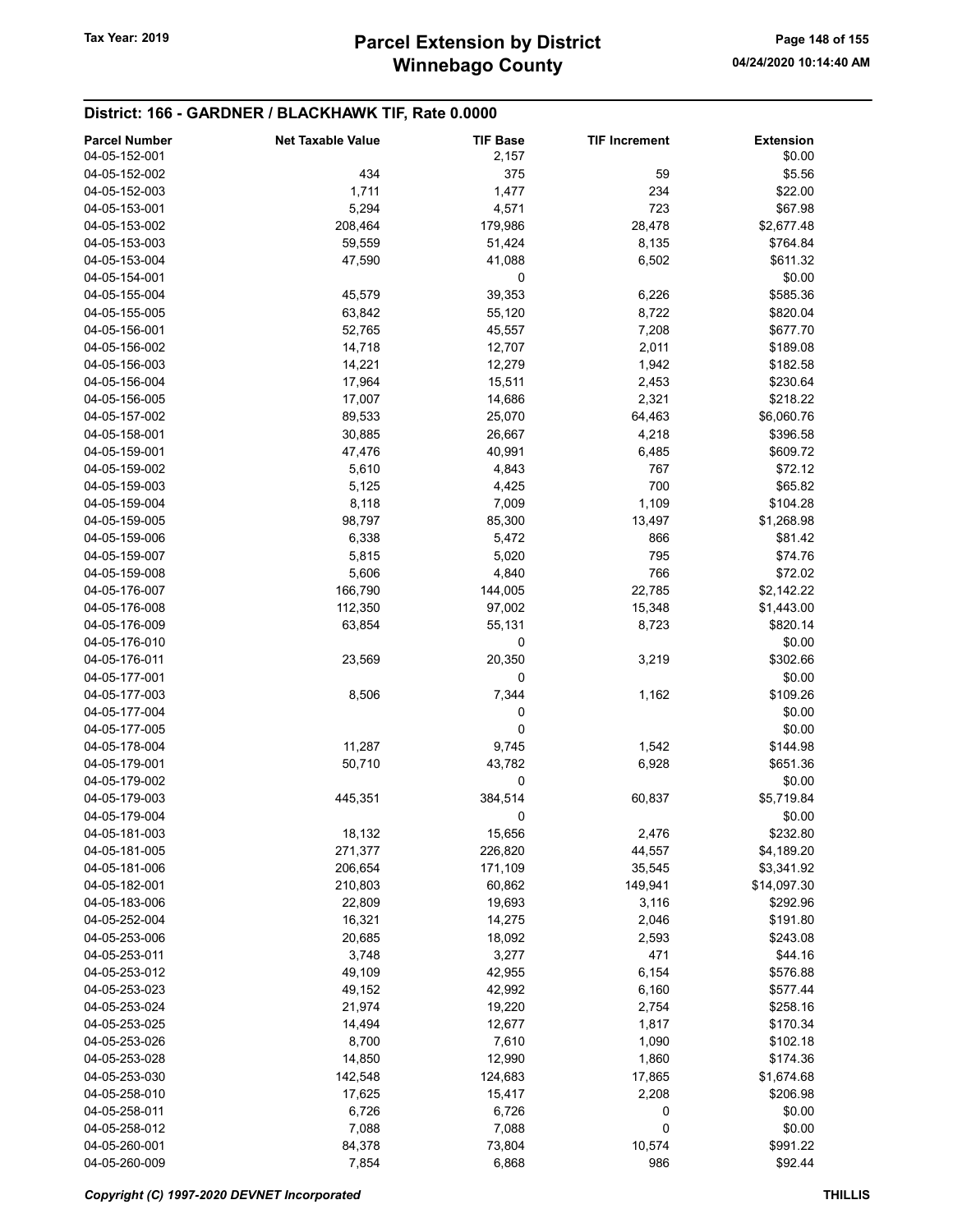| <b>Parcel Number</b> | <b>Net Taxable Value</b> | <b>TIF Base</b> | <b>TIF Increment</b> | <b>Extension</b> |
|----------------------|--------------------------|-----------------|----------------------|------------------|
| 04-05-260-010        | 7,895                    | 6,905           | 990                  | \$92.80          |
| 04-05-276-001        | 320,202                  | 280,075         | 40,127               | \$3,761.56       |
| 04-05-276-002        |                          |                 |                      |                  |
|                      | 294,647                  | 257,722         | 36,925               | \$3,461.40       |
| 04-05-276-003        | 116,505                  | 101,905         | 14,600               | \$1,368.62       |
| 04-05-276-004        |                          | 0               |                      | \$0.00           |
| 04-05-277-001        | 5,038                    | 4,407           | 631                  | \$59.16          |
| 04-05-277-002        | 452,718                  | 304,604         | 148,114              | \$13,884.36      |
| 04-05-301-001        | 37,125                   | 76,295          | 0                    | \$0.00           |
| 04-05-301-002        | 7,739                    | 38,630          | 0                    | \$0.00           |
| 04-05-301-003        | 3,759                    | 3,245           | 514                  | \$48.34          |
| 04-05-301-004        |                          | 0               |                      | \$0.00           |
| 04-05-301-005        | 19,519                   | 16,854          | 2,665                | \$250.56         |
| 04-05-301-006        | 7,204                    | 6,219           | 985                  | \$92.62          |
| 04-05-302-001        | 65,591                   | 56,632          | 8,959                | \$842.32         |
| 04-05-302-002        | 5,465                    | 4,719           | 746                  | \$70.14          |
| 04-05-302-003        | 3,616                    | 3,122           | 494                  | \$46.46          |
| 04-05-302-004        | 47,156                   | 36,089          | 11,067               | \$1,040.52       |
| 04-05-302-005        |                          |                 | 3,583                | \$336.88         |
|                      | 26,228                   | 22,645          |                      |                  |
| 04-05-302-006        | 13,981                   | 0               | 13,981               | \$1,314.48       |
| 04-05-302-008        | 17,817                   | 15,384          | 2,433                | \$228.76         |
| 04-05-302-009        | 446                      | 0               | 446                  | \$41.94          |
| 04-05-302-010        | 1,142                    | 986             | 156                  | \$14.68          |
| 04-05-303-001        | 24,965                   | 23,080          | 1,885                | \$177.24         |
| 04-05-303-002        | 17,377                   | 16,035          | 1,342                | \$126.18         |
| 04-05-303-003        | 3,898                    | 3,521           | 377                  | \$35.46          |
| 04-05-303-004        | 1,679                    | 2,128           | 0                    | \$0.00           |
| 04-05-303-005        | 16,104                   | 14,854          | 1,250                | \$117.52         |
| 04-05-303-006        | 2,178                    | 8,407           | 0                    | \$0.00           |
| 04-05-303-007        | 1,491                    | 1,287           | 204                  | \$19.18          |
| 04-05-303-008        | 11,613                   | 10,254          | 1,359                | \$127.78         |
| 04-05-303-009        | 27,355                   | 23,617          | 3,738                | \$351.44         |
| 04-05-303-010        | 14,444                   | 13,353          | 1,091                | \$102.58         |
| 04-05-303-011        | 7,482                    | 6,460           | 1,022                | \$96.10          |
| 04-05-303-012        | 13,714                   | 12,204          | 1,510                | \$141.98         |
| 04-05-303-013        |                          |                 | 3,448                |                  |
|                      | 25,240                   | 21,792          |                      | \$324.18         |
| 04-05-303-014        | 9,636                    | 11,202          | 0                    | \$0.00           |
| 04-05-303-015        | 11,020                   | 9,704           | 1,316                | \$123.74         |
| 04-05-303-016        | 29,682                   | 25,627          | 4,055                | \$381.26         |
| 04-05-303-017        | 2,560                    | 2,280           | 280                  | \$26.34          |
| 04-05-303-018        | 16,211                   | 14,954          | 1,257                | \$118.18         |
| 04-05-303-019        | 33,234                   | 42,818          | 0                    | \$0.00           |
| 04-05-303-020        | 5,420                    | 4,680           | 740                  | \$69.58          |
| 04-05-303-021        | 17,460                   | 15,683          | 1,777                | \$167.08         |
| 04-05-304-001        |                          | 0               |                      | \$0.00           |
| 04-05-304-002        |                          | 0               |                      | \$0.00           |
| 04-05-304-003        | 18,794                   | 16,226          | 2,568                | \$241.44         |
| 04-05-304-004        | 24,796                   | 21,408          | 3,388                | \$318.54         |
| 04-05-304-005        | 3,747                    | 3,235           | 512                  | \$48.14          |
| 04-05-304-006        |                          | 0               |                      | \$0.00           |
| 04-05-304-007        | 5,420                    | 4,680           | 740                  | \$69.58          |
|                      |                          |                 |                      |                  |
| 04-05-304-008        | 52,884                   | 45,659          | 7,225                | \$679.30         |
| 04-05-304-009        | 84,109                   | 72,619          | 11,490               | \$1,080.28       |
| 04-05-304-010        | 51,678                   | 44,618          | 7,060                | \$663.78         |
| 04-05-304-011        | 61,691                   | 53,263          | 8,428                | \$792.40         |
| 04-05-304-012        | 8,428                    | 8,422           | 6                    | \$0.56           |
| 04-05-304-013        | 11,818                   | 16,444          | 0                    | \$0.00           |
| 04-05-304-014        | 9,982                    | 14,740          | 0                    | \$0.00           |
| 04-05-304-015        | 1,491                    | 1,287           | 204                  | \$19.18          |
| 04-05-304-016        | 1,491                    | 1,287           | 204                  | \$19.18          |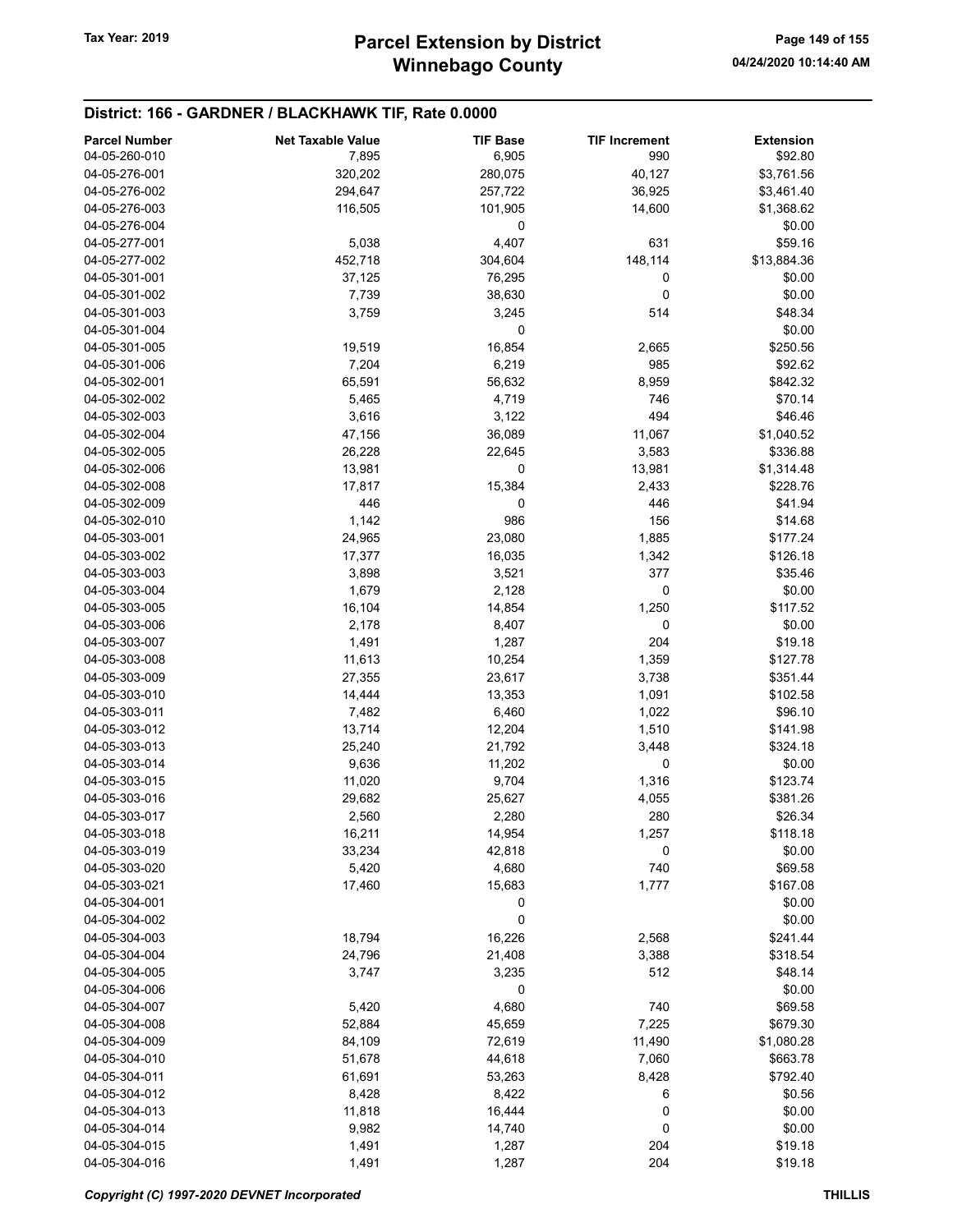| <b>Parcel Number</b> | <b>Net Taxable Value</b> | <b>TIF Base</b> | <b>TIF Increment</b> | <b>Extension</b> |
|----------------------|--------------------------|-----------------|----------------------|------------------|
| 04-05-304-017        |                          |                 | 204                  | \$19.18          |
|                      | 1,491                    | 1,287           |                      |                  |
| 04-05-307-001        | 25,012                   | 21,595          | 3,417                | \$321.26         |
| 04-05-307-002        | 540                      | 467             | 73                   | \$6.86           |
| 04-05-307-011        | 70,654                   | 61,003          | 9,651                | \$907.38         |
| 04-05-307-012        | 9,660                    | 8,866           | 794                  | \$74.66          |
| 04-05-307-013        | 12,810                   | 11,791          | 1,019                | \$95.82          |
| 04-05-307-014        | 42,382                   | 36,594          | 5,788                | \$544.18         |
| 04-05-307-015        | 36,811                   | 31,782          | 5,029                | \$472.82         |
| 04-05-307-016        | 50,846                   | 36,171          | 14,675               | \$1,379.74       |
| 04-05-307-017        | 36,374                   | 39,141          | 0                    | \$0.00           |
| 04-05-308-001        |                          | 0               |                      | \$0.00           |
| 04-05-326-001        | 22,893                   | 19,765          | 3,128                | \$294.10         |
| 04-05-326-002        | 3,292                    | 2,843           | 449                  | \$42.22          |
|                      |                          |                 |                      |                  |
| 04-05-326-003        | 2,797                    | 2,415           | 382                  | \$35.92          |
| 04-05-326-004        | 1,915                    | 1,654           | 261                  | \$24.54          |
| 04-05-326-005        | 1,706                    | 1,474           | 232                  | \$21.82          |
| 04-05-326-006        | 3,861                    | 3,333           | 528                  | \$49.64          |
| 04-05-326-007        | 9,142                    | 7,893           | 1,249                | \$117.44         |
| 04-05-326-010        | 6,498                    | 5,610           | 888                  | \$83.50          |
| 04-05-326-011        | 39,948                   | 34,490          | 5,458                | \$513.16         |
| 04-05-326-012        | 14,865                   | 8,052           | 6,813                | \$640.56         |
| 04-05-326-013        | 7,447                    | 6,430           | 1,017                | \$95.62          |
| 04-05-326-016        | 22,528                   | 19,452          | 3,076                | \$289.20         |
| 04-05-326-017        | 55,687                   | 48,080          | 7,607                | \$715.20         |
| 04-05-326-018        | 37,154                   | 32,077          | 5,077                | \$477.34         |
|                      |                          |                 |                      |                  |
| 04-05-326-019        | 36,834                   | 31,802          | 5,032                | \$473.10         |
| 04-05-326-020        | 9,672                    | 8,351           | 1,321                | \$124.20         |
| 04-05-326-021        | 39,044                   | 33,710          | 5,334                | \$501.50         |
| 04-05-326-022        | 7,898                    | 6,800           | 1,098                | \$103.24         |
| 04-05-326-023        | 4,082                    | 3,525           | 557                  | \$52.38          |
| 04-05-326-024        | 4,082                    | 3,525           | 557                  | \$52.38          |
| 04-05-326-025        | 14,619                   | 12,801          | 1,818                | \$170.94         |
| 04-05-326-026        | 76,199                   | 65,789          | 10,410               | \$978.74         |
| 04-05-378-001        |                          | 9,834           |                      | \$0.00           |
| 04-05-378-002        |                          | 11,326          |                      | \$0.00           |
| 04-05-378-003        |                          | 1,576           |                      | \$0.00           |
| 04-05-378-004        |                          | 1,576           |                      | \$0.00           |
| 04-05-378-005        |                          | 3,183           |                      | \$0.00           |
| 04-05-378-006        |                          |                 |                      |                  |
|                      |                          | 35,956          |                      | \$0.00           |
| 04-05-426-001        | 58,287                   | 50,983          | 7,304                | \$684.68         |
| 04-05-426-002        | 5,011                    | 4,383           | 628                  | \$58.88          |
| 04-05-426-003        | 63,861                   | 55,858          | 8,003                | \$750.22         |
| 04-05-426-005        | 23,729                   | 20,754          | 2,975                | \$278.88         |
| 04-05-426-006        | 5,330                    | 5,330           | 0                    | \$0.00           |
| 04-05-426-009        | 12,223                   | 12,550          | 0                    | \$0.00           |
| 04-05-426-013        | 64,436                   | 56,360          | 8,076                | \$757.06         |
| 04-05-426-014        | 9,114                    | 7,971           | 1,143                | \$107.16         |
| 04-05-426-015        | 154,626                  | 138,747         | 15,879               | \$1,488.52       |
| 04-05-426-016        | 2,864                    | 2,504           | 360                  | \$33.76          |
| 04-05-426-017        | 13,350                   | 11,677          | 1,673                | \$156.84         |
| 04-05-427-001        | 4,477                    | 3,915           | 562                  | \$52.68          |
|                      |                          |                 |                      |                  |
| 04-05-427-002        | 16,316                   | 14,270          | 2,046                | \$191.80         |
| 04-05-427-003        | 102,722                  | 97,807          | 4,915                | \$460.74         |
| 04-05-427-004        | 41,737                   | 36,506          | 5,231                | \$490.36         |
| 04-05-427-005        | 3,358                    | 2,937           | 421                  | \$39.46          |
| 04-05-427-006        | 14,557                   | 12,765          | 1,792                | \$167.98         |
| 04-05-427-007        | 28,165                   | 49,084          | 0                    | \$0.00           |
| 04-05-427-008        | 2,864                    | 2,504           | 360                  | \$33.76          |
| 04-05-427-009        | 2,864                    | 2,504           | 360                  | \$33.76          |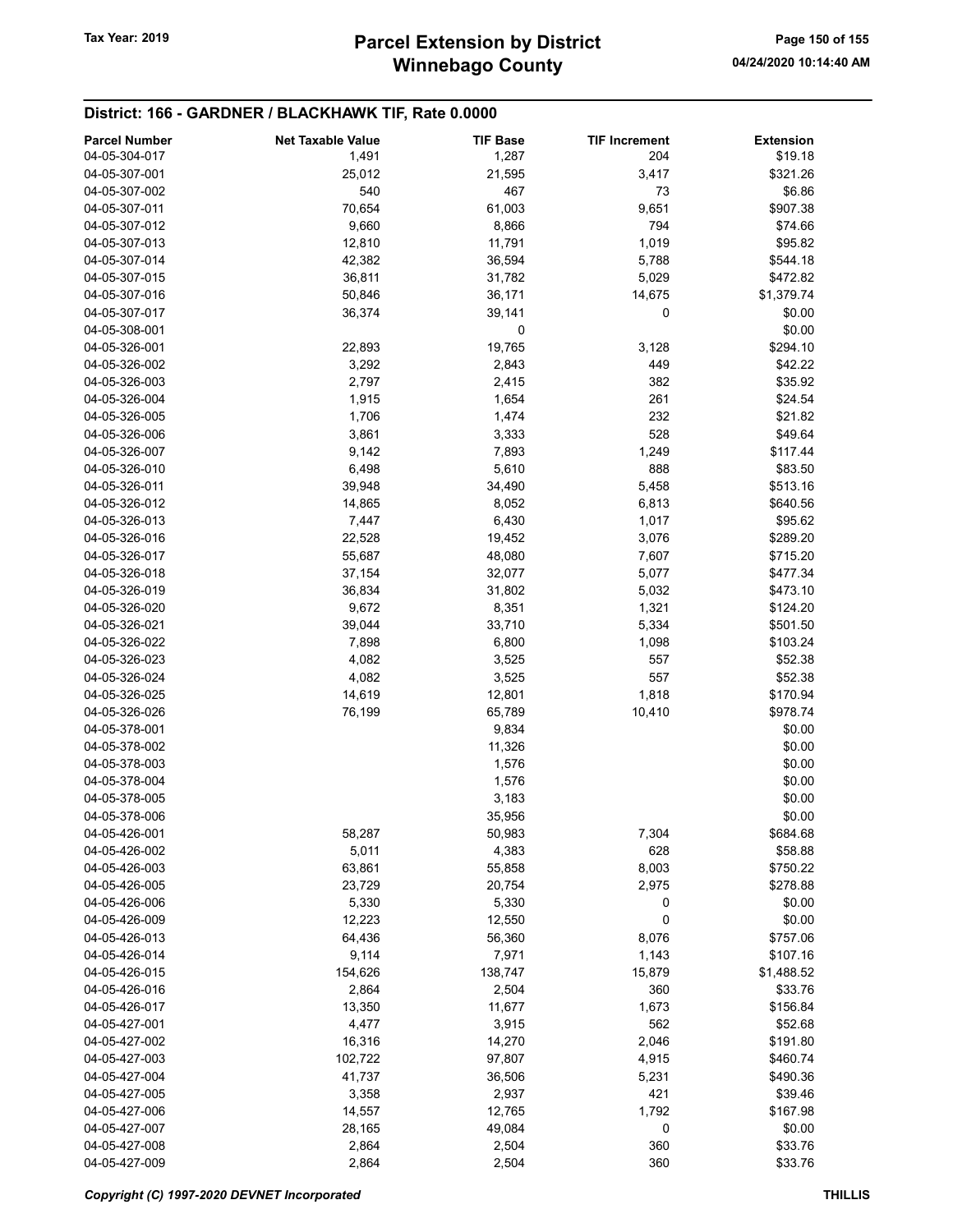| <b>Parcel Number</b> | <b>Net Taxable Value</b> | <b>TIF Base</b> | <b>TIF Increment</b> | <b>Extension</b> |
|----------------------|--------------------------|-----------------|----------------------|------------------|
| 04-05-427-010        | 2,864                    | 2,504           | 360                  | \$33.76          |
| 04-05-427-011        | 2,697                    | 2,358           | 339                  | \$31.78          |
| 04-05-427-012        | 11,693                   | 10,228          | 1,465                | \$137.34         |
| 04-06-277-001        |                          | 0               |                      | \$0.00           |
| 04-06-278-001        |                          | 0               |                      | \$0.00           |
| 04-06-427-003        |                          | 0               |                      | \$0.00           |
| 04-06-428-002        | 58,321                   | 50,354          | 7,967                | \$749.06         |
| 04-06-428-005        | 12,541                   | 11,564          | 977                  | \$91.86          |
| 04-06-428-006        | 8,739                    | 8,084           | 655                  | \$61.58          |
| 04-06-428-007        | 14,949                   | 19,352          | 0                    | \$0.00           |
| 04-06-428-008        | 16,993                   | 15,679          | 1,314                | \$123.54         |
| 04-06-428-009        | 11,667                   | 14,629          | 0                    | \$0.00           |
| 04-06-428-010        | 31,922                   | 29,538          | 2,384                | \$224.14         |
| 04-06-428-011        | 1,492                    | 1,288           | 204                  | \$19.18          |
| 04-06-428-012        | 8,615                    | 7,901           | 714                  | \$67.14          |
| 04-06-428-013        | 1,491                    | 1,287           | 204                  | \$19.18          |
| 04-06-428-014        | 30,760                   | 22,363          | 8,397                | \$789.48         |
| 04-06-428-015        | 77,068                   | 66,541          | 10,527               | \$989.74         |
| 04-06-428-016        | 277,732                  | 239,791         | 37,941               | \$3,567.18       |
| 04-06-429-002        | 406,771                  | 351,203         | 55,568               | \$5,224.46       |
| 04-06-429-004        | 34,165                   | 29,499          | 4,666                | \$438.70         |
| 04-06-430-001        | 59,958                   | 51,767          | 8,191                | \$770.12         |
| 04-06-430-002        | 35,894                   | 30,991          | 4,903                | \$460.98         |
| 04-06-430-004        |                          | 0               |                      | \$0.00           |
| 04-06-430-005        | 65,547                   | 56,594          | 8,953                | \$841.76         |
| 04-06-430-006        | 66,353                   | 57,289          | 9,064                | \$852.20         |
| 04-06-430-007        |                          | 0               |                      | \$0.00           |
| 04-06-430-008        |                          | 0               |                      | \$0.00           |
| 04-06-430-011        |                          | 0               |                      | \$0.00           |
| 04-06-430-012        |                          | 0               |                      | \$0.00           |
| 04-06-430-013        |                          | 0               |                      | \$0.00           |
| 04-06-430-014        | 101,953                  | 36,495          | 65,458               | \$6,154.30       |
| 04-06-453-001        |                          | 0               |                      | \$0.00           |
| 04-06-476-001        | 97,240                   | 83,956          | 13,284               | \$1,248.96       |
| 04-06-476-004        | 57,945                   | 50,029          | 7,916                | \$744.26         |
| 04-06-476-005        |                          | 0               |                      | \$0.00           |
| 04-06-476-006        | 94,342                   | 81,454          | 12,888               | \$1,211.72       |
| 04-06-476-007        | 70,901                   | 61,217          | 9,684                | \$910.48         |
| 04-06-476-008        |                          | 51,589          |                      | \$767.38         |
| 04-06-476-009        | 59,751<br>8,390          | 7,245           | 8,162<br>1,145       | \$107.66         |
| 04-06-476-010        | 169,872                  | 146,029         | 23,843               | \$2,241.70       |
| 04-06-477-001        |                          | 0               |                      | \$0.00           |
| 04-06-477-002        |                          |                 |                      | \$0.00           |
| 04-06-477-004        |                          | 0<br>0          |                      | \$0.00           |
| 04-06-477-007        |                          |                 |                      |                  |
| 04-06-477-008        | 10,154                   | 8,767           | 1,387                | \$130.40         |
|                      | 43,937                   | 37,935          | 6,002                | \$564.30         |
| 04-06-477-009        | 139,556                  | 79,928          | 59,628               | \$5,606.16       |
| 04-06-477-010        | 10,584                   | 9,138           | 1,446                | \$135.96         |
| 04-06-477-011        | 37,550                   | 32,422          | 5,128                | \$482.14         |
| 04-06-477-012        |                          | 0               |                      | \$0.00           |
| 04-06-477-022        | 16,131                   | 16,838          | 0                    | \$0.00           |
| 04-06-478-001        | 66,328                   | 57,268          | 9,060                | \$851.82         |
| 04-06-478-002        |                          | 0               |                      | \$0.00           |
| 04-06-479-001        | 29,466                   | 25,441          | 4,025                | \$378.44         |
| 04-06-479-002        | 37,190                   | 29,160          | 8,030                | \$754.98         |
| 04-06-480-001        |                          | 0               |                      | \$0.00           |
| 04-06-480-002        |                          | 0               |                      | \$0.00           |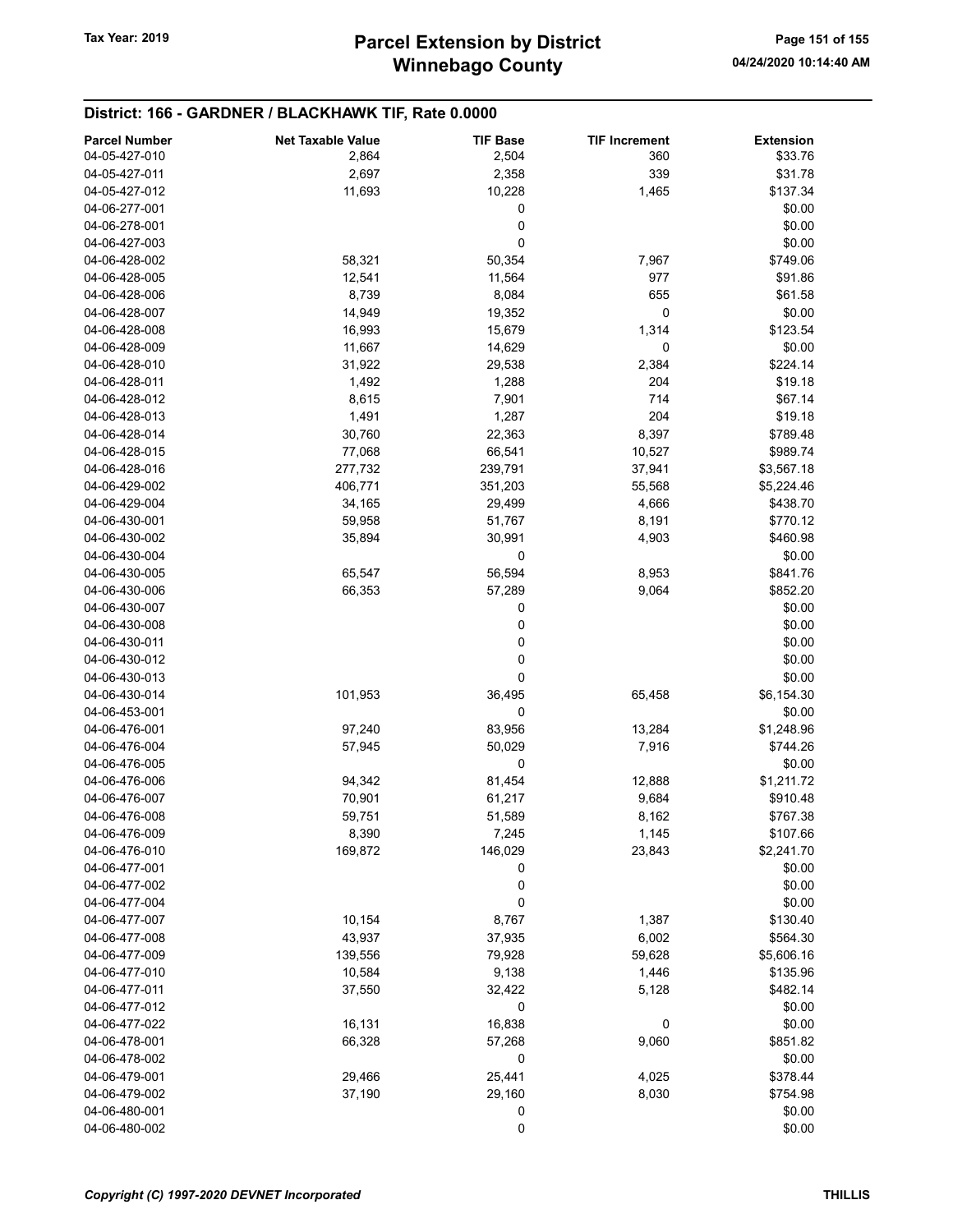# Winnebago County Tax Year: 2019 **Parcel Extension by District** Page 152 of 155

| District: 166 - GARDNER / BLACKHAWK TIF, Rate 0.0000 |                          |                 |                      |                             |  |
|------------------------------------------------------|--------------------------|-----------------|----------------------|-----------------------------|--|
| <b>Parcel Number</b>                                 | <b>Net Taxable Value</b> | <b>TIF Base</b> | <b>TIF Increment</b> | <b>Extension</b>            |  |
| 04-07-202-001                                        |                          | 0               |                      | \$0.00                      |  |
| Totals for 166                                       | 8.640.936                | 7.332.024       | 1.503.878            | \$141,293.44<br>236 Parcels |  |

### District: 167 - VILLAGE OF ROCKTON DOWNTOWN TIF, Rate 0.0000

| <b>Parcel Number</b> | <b>Net Taxable Value</b> | <b>TIF Base</b> | <b>TIF Increment</b> | <b>Extension</b> |
|----------------------|--------------------------|-----------------|----------------------|------------------|
| 03-24-108-003        | 39,727                   | 34,300          | 5,427                | \$532.52         |
| 03-24-109-006        | 18,494                   | 15,966          | 2,528                | \$248.06         |
| 03-24-110-008        | 27,698                   | 23,915          | 3,783                | \$371.22         |
| 03-24-110-009        | 46,797                   | 40,403          | 6,394                | \$627.42         |
| 03-24-110-010        | 47,954                   | 35,584          | 12,370               | \$1,213.82       |
| 03-24-111-001        |                          | 0               |                      | \$0.00           |
| 03-24-111-002        |                          | 0               |                      | \$0.00           |
| 03-24-134-002        | 3,969                    | 18,224          | 0                    | \$0.00           |
| 03-24-134-003        | 19,304                   | 18,549          | 755                  | \$74.08          |
| 03-24-134-004        | 23,165                   | 26,324          | 0                    | \$0.00           |
| 03-24-134-005        | 1,733                    | 1,496           | 237                  | \$23.26          |
| 03-24-134-010        | 31,733                   | 27,399          | 4,334                | \$425.28         |
| 03-24-134-015        | 2,574                    | 2,223           | 351                  | \$34.44          |
| 03-24-134-016        | 7,518                    | 6,491           | 1,027                | \$100.78         |
| 03-24-134-017        | 28,833                   | 24,895          | 3,938                | \$386.42         |
| 03-24-134-018        | 44,916                   | 38,780          | 6,136                | \$602.10         |
| 03-24-134-019        | 100,153                  | 81,747          | 18,406               | \$1,806.10       |
| 03-24-134-021        | 47,367                   | 47,367          | 0                    | \$0.00           |
| 03-24-135-002        | 64,388                   | 55,592          | 8,796                | \$863.12         |
| 03-24-135-010        | 20,641                   | 17,822          | 2,819                | \$276.62         |
| 03-24-135-011        | 58,439                   | 50,456          | 7,983                | \$783.34         |
| 03-24-135-012        | 41,737                   | 36,035          | 5,702                | \$559.52         |
| 03-24-135-014        | 16,746                   | 14,457          | 2,289                | \$224.62         |
| 03-24-135-015        | 64,453                   | 55,648          | 8,805                | \$864.00         |
| 03-24-135-017        | 41,154                   | 35,531          | 5,623                | \$551.76         |
| 03-24-135-019        | 7,336                    | 6,333           | 1,003                | \$98.42          |
| 03-24-135-020        | 45,434                   | 39,227          | 6,207                | \$609.06         |
| 03-24-135-021        | 92,361                   | 79,744          | 12,617               | \$1,238.04       |
| 03-24-135-022        |                          | 0               |                      | \$0.00           |
| 03-24-136-005        |                          | 0               |                      | \$0.00           |
| 03-24-136-006        | 26,043                   | 22,486          | 3,557                | \$349.04         |
| 03-24-136-007        | 116,764                  | 100,812         | 15,952               | \$1,565.30       |
| 03-24-136-009        | 65,457                   | 56,516          | 8,941                | \$877.34         |
| 03-24-136-010        | 141,025                  | 82,281          | 58,744               | \$5,764.26       |
| 03-24-137-003        | 4,433                    | 16,634          | 0                    | \$0.00           |
| 03-24-137-004        | 3,373                    | 2,913           | 460                  | \$45.14          |
| 03-24-137-008        | 41,479                   | 40,994          | 485                  | \$47.60          |
| 03-24-137-009        | 3,850                    | 3,324           | 526                  | \$51.62          |
| 03-24-137-010        | 34,403                   | 34,884          | 0                    | \$0.00           |
| 03-24-138-001        | 46,142                   | 39,839          | 6,303                | \$618.48         |
| 03-24-138-002        | 69,713                   | 60,189          | 9,524                | \$934.54         |
| 03-24-138-003        | 11,219                   | 32,847          | 0                    | \$0.00           |
| 03-24-138-004        | 40,010                   | 34,545          | 5,465                | \$536.26         |
| 03-24-138-005        | 50,232                   | 35,012          | 15,220               | \$1,493.46       |
| 03-24-138-006        | 48,259                   | 41,667          | 6,592                | \$646.84         |
| 03-24-138-007        |                          | 0               |                      | \$0.00           |
| 03-24-138-008        | 75,100                   | 64,842          | 10,258               | \$1,006.58       |
| 03-24-138-009        | 52,090                   | 44,975          | 7,115                | \$698.16         |
| 03-24-138-010        | 330                      | 285             | 45                   | \$4.42           |
| 03-24-139-001        | 31,658                   | 27,333          | 4,325                | \$424.40         |
| 03-24-139-002        | 26,820                   | 23,156          | 3,664                | \$359.54         |
| 03-24-139-003        | 31,786                   | 27,443          | 4,343                | \$426.16         |
|                      |                          |                 |                      |                  |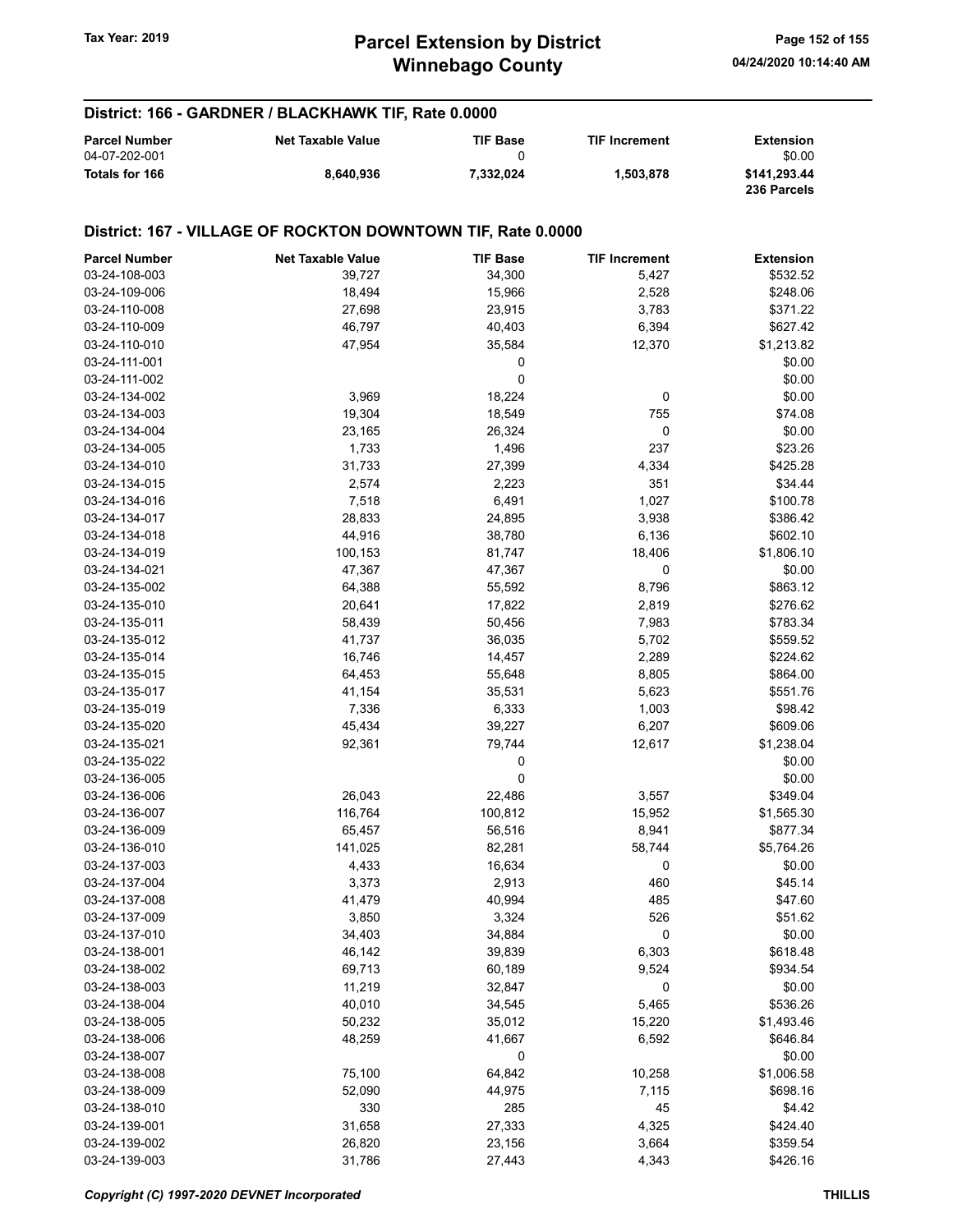# Winnebago County Tax Year: 2019 **Parcel Extension by District** Page 153 of 155

## District: 167 - VILLAGE OF ROCKTON DOWNTOWN TIF, Rate 0.0000

| <b>Parcel Number</b> | <b>Net Taxable Value</b> | <b>TIF Base</b> | <b>TIF Increment</b> | <b>Extension</b> |
|----------------------|--------------------------|-----------------|----------------------|------------------|
| 03-24-139-004        | 40,511                   | 34,978          | 5,533                | \$542.94         |
| 03-24-139-005        | 46,940                   | 40,528          | 6,412                | \$629.18         |
| 03-24-139-006        | 41,379                   | 35,726          | 5,653                | \$554.70         |
| 03-24-139-007        | 53,751                   | 46,408          | 7,343                | \$720.54         |
| 03-24-139-008        | 47,390                   | 40,917          | 6,473                | \$635.16         |
| 03-24-139-009        | 29,193                   | 25,205          | 3,988                | \$391.32         |
| 03-24-139-011        | 48,172                   | 47,594          | 578                  | \$56.72          |
| 03-24-139-012        | 10,491                   | 9,058           | 1,433                | \$140.62         |
| 03-24-139-013        | 10,760                   | 9,291           | 1,469                | \$144.16         |
| 03-24-139-016        | 17,435                   | 15,055          | 2,380                | \$233.54         |
| 03-24-139-017        | 7,643                    | 6,600           | 1,043                | \$102.34         |
| 03-24-139-018        | 17,592                   | 14,369          | 3,223                | \$316.26         |
| 03-24-139-019        | 12,798                   | 11,050          | 1,748                | \$171.52         |
| 03-24-139-020        | 4,420                    | 3,817           | 603                  | \$59.18          |
| 03-24-139-021        | 40,434                   | 34,911          | 5,523                | \$541.94         |
| 03-24-139-022        | 54,310                   | 46,869          | 7,441                | \$730.16         |
| 03-24-140-003        | 36,911                   | 31,869          | 5,042                | \$494.76         |
| 03-24-140-005        | 17,968                   | 9,514           | 8,454                | \$829.56         |
| 03-24-140-009        |                          | 0               |                      | \$0.00           |
| 03-24-140-013        | 67,801                   | 58,526          | 9,275                | \$910.12         |
| 03-24-140-014        |                          | 0               |                      | \$0.00           |
| 03-24-140-016        | 362,156                  | 575,127         | 0                    | \$0.00           |
| 03-24-141-001        | 17,248                   | 13,880          | 3,368                | \$330.50         |
| 03-24-141-002        | 8,322                    | 32,005          | 0                    | \$0.00           |
| 03-24-141-003        | 17,540                   | 22,767          | 0                    | \$0.00           |
| 03-24-141-004        | 33,190                   | 28,655          | 4,535                | \$445.00         |
| 03-24-141-005        | 2,859                    | 9,985           | 0                    | \$0.00           |
| 03-24-141-006        |                          | 0               |                      | \$0.00           |
| 03-24-142-001        |                          | 0               |                      | \$0.00           |
| 03-24-176-002        | 37,612                   | 86,328          | 0                    | \$0.00           |
| 03-24-177-001        |                          | 0               |                      | \$0.00           |
| 03-24-178-001        |                          | 0               |                      | \$0.00           |
| 03-24-178-002        |                          | 0               |                      | \$0.00           |
| 03-24-178-003        |                          | 600             |                      | \$0.00           |
| 03-24-179-011        | 2,317                    | 1,767           | 550                  | \$53.98          |
| 03-24-179-012        | 19,235                   | 15,901          | 3,334                | \$327.16         |
| 03-24-203-001        |                          | 37,599          |                      | \$0.00           |
| 03-24-206-008        | 17,681                   | 21,942          | 0                    | \$0.00           |
| 03-24-206-009        | 12,277                   | 2,780           | 9,497                | \$931.90         |
| 03-24-206-010        | 20,387                   | 17,602          | 2,785                | \$273.28         |
| 03-24-206-011        | 24,041                   | 19,937          | 4,104                | \$402.72         |
| 03-24-207-003        | 33,522                   | 37,404          | 0                    | \$0.00           |
| 03-24-207-004        | 17,333                   | 18,345          | 0                    | \$0.00           |
| 03-24-207-006        | 162,777                  | 140,540         | 22,237               | \$2,182.02       |
| 03-24-208-004        | 40,901                   | 35,314          | 5,587                | \$548.22         |
| 03-24-208-005        | 34,910                   | 24,322          | 10,588               | \$1,038.96       |
| 03-24-208-006        | 40,409                   | 28,889          | 11,520               | \$1,130.40       |
| 03-24-208-007        | 44,194                   | 46,163          | 0                    | \$0.00           |
| 03-24-251-002        | 1,496                    | 0               | 1,496                | \$146.80         |
| 03-24-251-004        | 521,110                  | 449,981         | 71,129               | \$6,979.54       |
| 03-24-251-005        |                          | 0               |                      | \$0.00           |
| 03-24-251-006        | 9,696                    | 8,371           | 1,325                | \$130.02         |
| 03-24-251-007        |                          | 600             |                      | \$0.00           |
| 03-24-276-003        | 15,981                   | 13,798          | 2,183                | \$214.22         |
| 03-24-276-004        | 59,332                   | 123,630         | 0                    | \$0.00           |
| 03-24-276-005        |                          | 0               |                      | \$0.00           |
| 03-24-276-007        | 53,698                   | 46,362          | 7,336                | \$719.86         |
| 03-24-276-009        | 18,269                   | 15,773          | 2,496                | \$244.92         |
| 03-24-276-011        | 23,732                   | 20,490          | 3,242                | \$318.12         |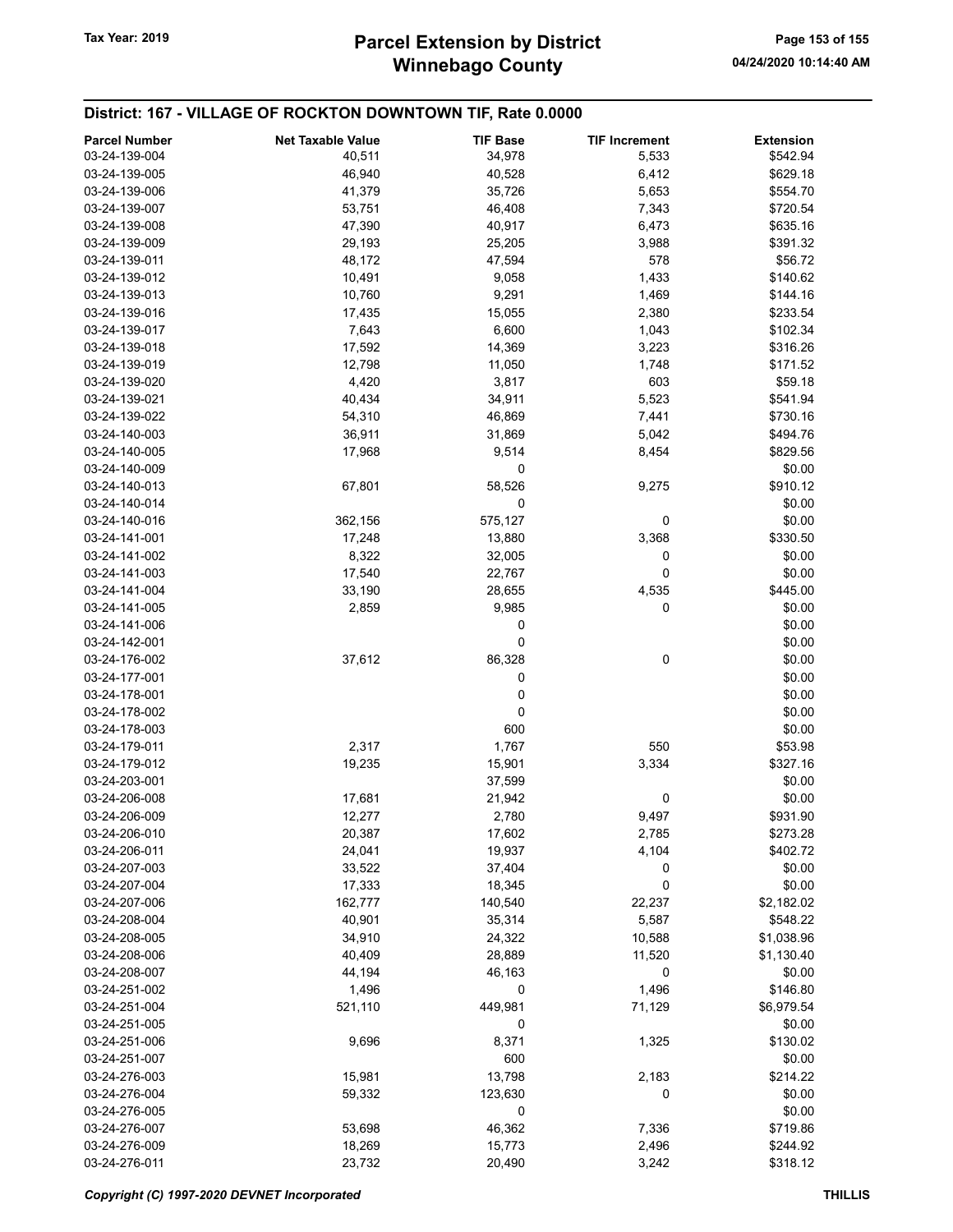## District: 167 - VILLAGE OF ROCKTON DOWNTOWN TIF, Rate 0.0000

| <b>Parcel Number</b> | <b>Net Taxable Value</b> | <b>TIF Base</b> | <b>TIF Increment</b> | <b>Extension</b> |
|----------------------|--------------------------|-----------------|----------------------|------------------|
| 03-24-276-012        | 13.240                   | 11.431          | 1.809                | \$177.52         |
| 03-24-276-015        | 378.095                  | 448.373         |                      | \$0.00           |
| 03-24-276-016        | 80.076                   | 18.430          | 61.646               | \$6.049.02       |
| 03-24-276-017        | 39.092                   | 3.205           | 35.887               | \$3.521.42       |
| Totals for 167       | 4,633,437                | 4,528,066       | 639.317              | \$62.733.44      |
|                      |                          |                 |                      | 115 Parcels      |

#### District: 168 - AMEROCK HOTEL TIF, Rate 0.0000

| <b>Parcel Number</b> | <b>Net Taxable Value</b> | <b>TIF Base</b> | <b>TIF Increment</b> | <b>Extension</b>  |
|----------------------|--------------------------|-----------------|----------------------|-------------------|
| 11-23-352-001        | 14.846                   | 50,217          | 0                    | \$0.00            |
| 11-23-352-002        | 44,562                   | 30,374          | 14,188               | \$1,900.72        |
| 11-23-352-003        | 50,225                   | 44.450          | 5,775                | \$773.66          |
| 11-23-354-001        |                          | 0               |                      | \$0.00            |
| 11-23-354-002        |                          | 0               |                      | \$0.00            |
| 11-23-354-003        |                          | 0               |                      | \$0.00            |
| 11-23-354-004        |                          | 0               |                      | \$0.00            |
| 11-23-354-005        |                          | 0               |                      | \$0.00            |
| 11-23-354-006        |                          | 0               |                      | \$0.00            |
| 11-23-355-001        | 3.694                    | 2.952           | 742                  | \$99.40           |
| 11-23-355-002        | 30.489                   | 26.860          | 3.629                | \$486.18          |
| Totals for 168       | 143,816                  | 154,853         | 24,334               | \$3,259.96        |
|                      |                          |                 |                      | <b>11 Parcels</b> |

## District: 177 - SOUTH MAIN-ROCK ST TIF, Rate 0.0000

| <b>Parcel Number</b>                        | <b>Net Taxable Value</b> | <b>TIF Base</b> | <b>TIF Increment</b> | <b>Extension</b> |  |
|---------------------------------------------|--------------------------|-----------------|----------------------|------------------|--|
| 11-27-276-003                               |                          | 0               |                      | \$0.00           |  |
| 11-27-276-009                               | 7,497                    | 6,762           | 735                  | \$98.48          |  |
| 11-27-276-011                               | 15,817                   | 14,267          | 1,550                | \$207.66         |  |
| 11-27-276-018                               | 765                      | 690             | 75                   | \$10.06          |  |
| 11-27-276-019                               | 16,639                   | 15,006          | 1,633                | \$218.78         |  |
| 11-27-276-020                               | 16,639                   | 15,006          | 1,633                | \$218.78         |  |
| 11-27-276-022                               | 37,232                   | 33,581          | 3,651                | \$489.12         |  |
| 11-27-276-023                               |                          | 0               |                      | \$0.00           |  |
| 11-27-276-024                               | 12,428                   | 11,209          | 1,219                | \$163.32         |  |
| 11-27-276-025                               | 9,974                    | 8,996           | 978                  | \$131.02         |  |
| 11-27-279-017                               |                          | 0               |                      | \$0.00           |  |
| 11-27-279-018                               | 12,540                   | 3,997           | 8,543                | \$1,144.48       |  |
| 11-27-279-019                               | 12,529                   | 11,301          | 1,228                | \$164.52         |  |
| 11-27-279-020                               |                          | 0               |                      | \$0.00           |  |
| 11-27-279-021                               |                          | 0               |                      | \$0.00           |  |
| 11-27-279-022                               | 21,573                   | 14,945          | 6,628                | \$887.94         |  |
| 11-27-279-023                               | 1,358                    | 1,358           | 0                    | \$0.00           |  |
| 11-27-279-024                               |                          | 0               |                      | \$0.00           |  |
| 11-27-279-025                               |                          | 0               |                      | \$0.00           |  |
| 11-27-279-026                               | 18,294                   | 16,498          | 1,796                | \$240.60         |  |
| 11-27-279-027                               | 13,916                   | 1,500           | 12,416               | \$1,663.34       |  |
| 11-27-279-028                               | 14,213                   | 12,230          | 1,983                | \$265.66         |  |
| 11-27-280-002                               | 10,073                   | 9,086           | 987                  | \$132.24         |  |
| 11-27-280-003                               | 29,901                   | 26,969          | 2,932                | \$392.80         |  |
| 11-27-280-004                               | 24,480                   | 22,079          | 2,401                | \$321.66         |  |
| 11-27-280-005                               | 52,105                   | 42,855          | 9,250                | \$1,239.20       |  |
| 11-27-280-006                               | 14,248                   | 12,851          | 1,397                | \$187.16         |  |
| 11-27-280-018                               |                          | 0               |                      | \$0.00           |  |
| 11-27-281-008                               |                          | 0               |                      | \$0.00           |  |
| 11-27-281-009                               |                          | 0               |                      | \$0.00           |  |
| 11-27-281-010                               |                          | 0               |                      | \$0.00           |  |
| 11-27-281-011                               |                          | 0               |                      | \$0.00           |  |
| 11-27-281-012                               |                          | 0               |                      | \$0.00           |  |
| Copyright (C) 1997-2020 DEVNET Incorporated |                          |                 |                      | <b>THILLIS</b>   |  |